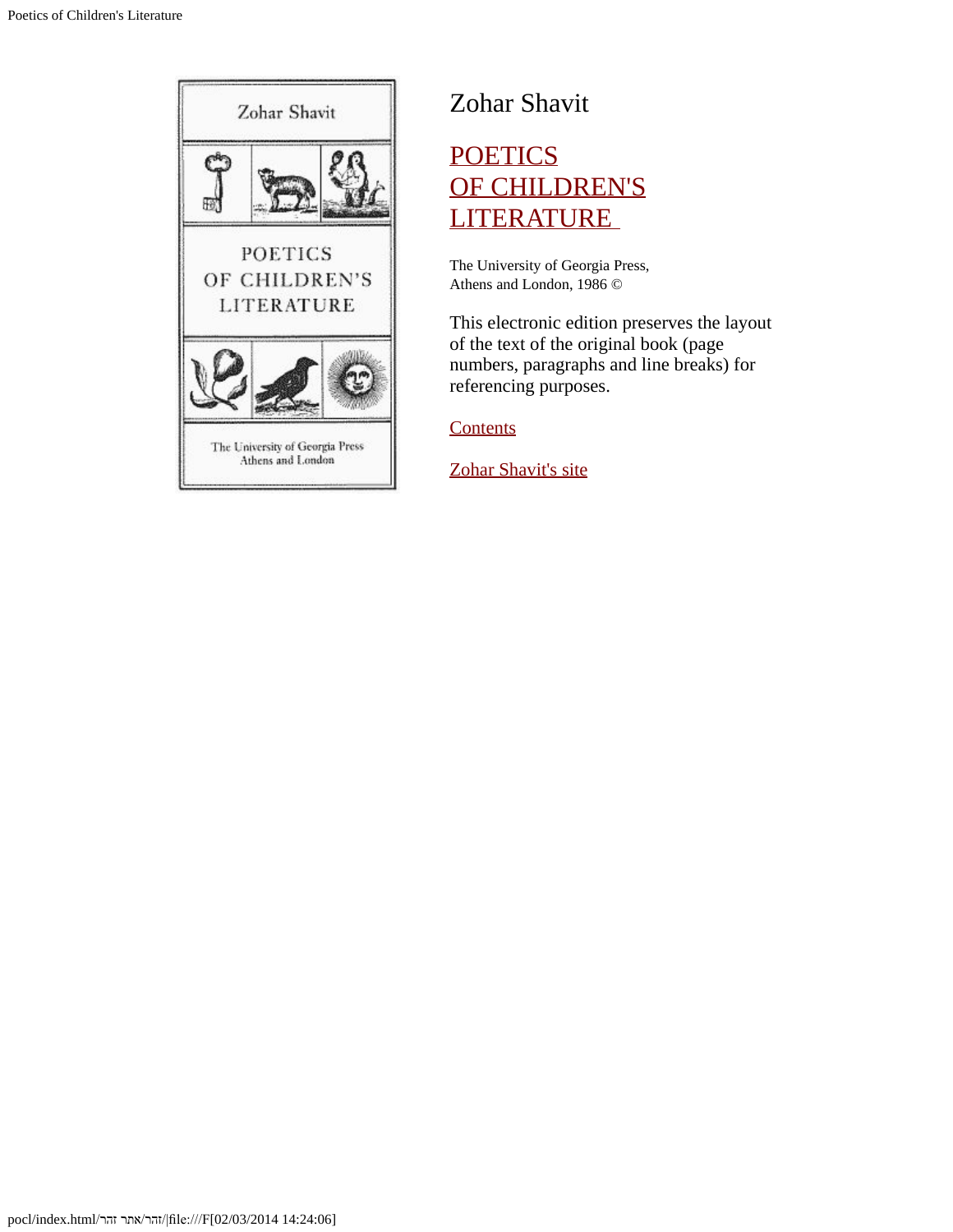## <span id="page-1-0"></span>**Contents**

| Preface                                                          | ix             |
|------------------------------------------------------------------|----------------|
| Acknowledgements                                                 | <b>X111</b>    |
|                                                                  |                |
| PART ONE: STATE OF THE SYSTEM                                    |                |
| 1. The Notion of Childhood<br>and Texts for the Child            | $\overline{3}$ |
| 2. The Self-Image of Children's Literature                       | <u>33</u>      |
|                                                                  |                |
| PART TWO: SOLUTIONS                                              |                |
| 3. The Ambivalent Status of Texts                                | 63             |
| 4. Adults and Children<br>in Non-Canonized Children's Literature | <u>93</u>      |
| 5. Translation of Children's Literature                          | 111            |
|                                                                  |                |
| <b>PART THREE: SYSTEM AND HISTORY</b>                            |                |
| 6. The Model of Develpment<br>of Canonized Children's Literature | 133            |
| 7. Stratification of a System                                    | 158            |
|                                                                  |                |
| Conclusion                                                       | 177            |
| <b>Bibliography</b>                                              | <u> 181</u>    |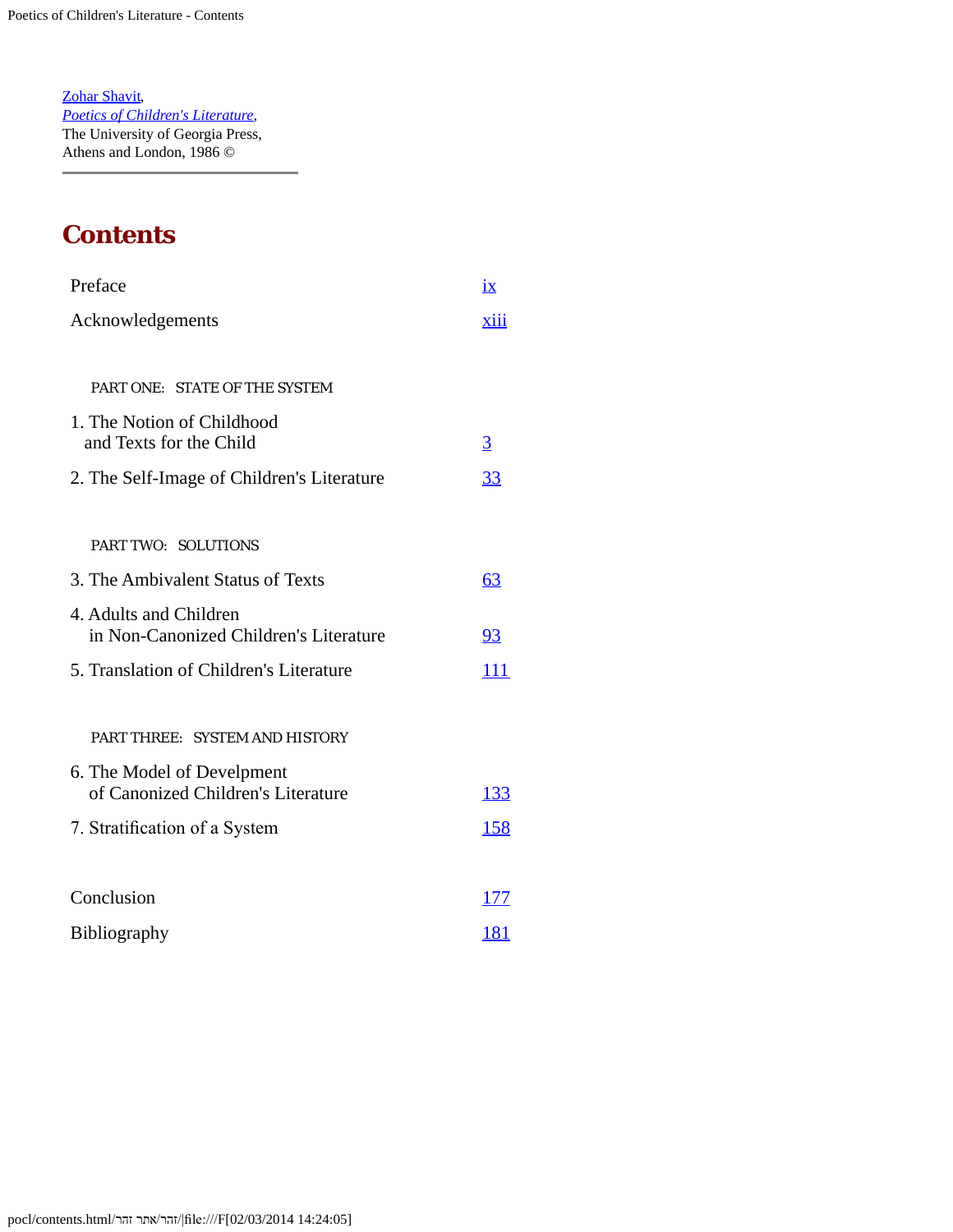# <span id="page-2-0"></span>**Acknowledgments**

With great pleasure I wish to thank colleagues and institutions who have helped me in the writing of this book.

To Professor Susan Stewart of Temple University, who was the best reader one could dream of, whose consistent encouragement was indispensable, and whose careful remarks were so excellent that her contribution to the book cannot be exaggerated.

To Professor Itamar Even-Zohar, Tel Aviv University, to whose work in the field of poetics and semiotics I am greatly indebted; to John McGuigan, who actually initiated this work and very patiently encouraged me in its writing; to Ramon Maayan-Rosen, David Myers, and Debbie Winter, my marvelous editors; to Ms. Erika von Engebrechten, the librarian of the International Youth Library, who made my stay there so fruitful; to the International Youth Library of Munich, whose scholarship gave me time and peace for research and writing. To the Betty and Walter Artzt Chair for History of Poetry and Literature and to the Porter Institute for Poetics and Semiotics for their support, and to the secretary of the Institute, Sharon Himmelfarb, who was always willing to help.

And last, but not least, to my children, Noga and Uriya, who despite my work are still enthusiastic readers of children's books, and my newborn, Avner, who hopefully will be one; and to my husband, Yaacov Shavit, who patiently shared with me the long gestation period of this book, but waited like a devoted father until delivery was over.

xiii

**[Contents](#page-1-0)**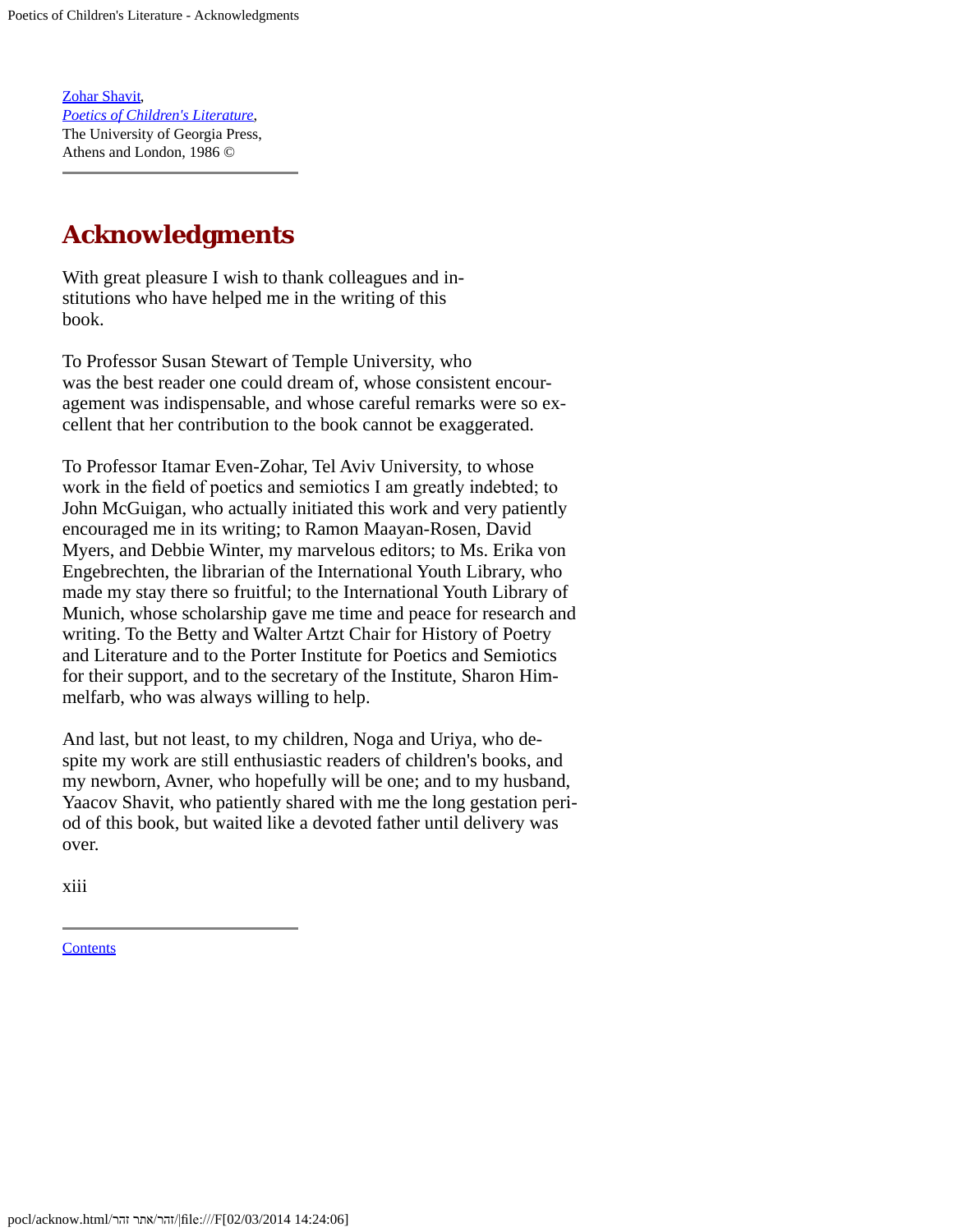## <span id="page-3-0"></span>**PREFACE**

Children's literature will be discussed here not within the traditional pedagogic or educational frame of reference, but rather within that of poetics. Only a short time ago, children's literature was not even considered a legitimate field of research in the academic world. Scholars hardly regarded it as a proper subject for their work, and if they did, they were most often concerned solely with its pedagogic and educational value and not with its existence as a literary phenomenon. This tendency developed mainly as the result of two factors: first, the cultural conception of childhood in society and the attitude toward children's literature resulting from it; and secondly, the traditional evaluative criteria for the selection of objects for research.

As a result of society's concept of childhood, children's literature, unlike adult literature, was considered an important vehicle for achieving certain aims in the education of children. This belief, however, meant that children's literature could not be accepted by highbrow society as having a status equal to that of adult literature; consequently, children's literature suffered from an inferior status within the literary polysystem.

As long as the main criterion for selection of subjects for research was normative and based on the text's evaluation, there was no room for research of texts that were considered inferior or of little literary merit. This is perhaps most tellingly revealed in the amount of space devoted to children's literature in various national histories of literature and culture, in encyclopedias, and in curricula of university literature departments. Without exaggerating, children's literature is almost totally ignored by such cultural institutions. Still, children's literature has not been altogether neglected by scholars and critics, since some disciplines have dealt with it, such as librarianship, edu-

ix

cation, and psychological studies. The main questions that concerned those fields were: What is a good book for a child? What is the influence of a book on a child? How can it contribute to the child's development?

Such important questions, essential as they may be for those fields, have undoubtedly limited the scope of research to a large extent. In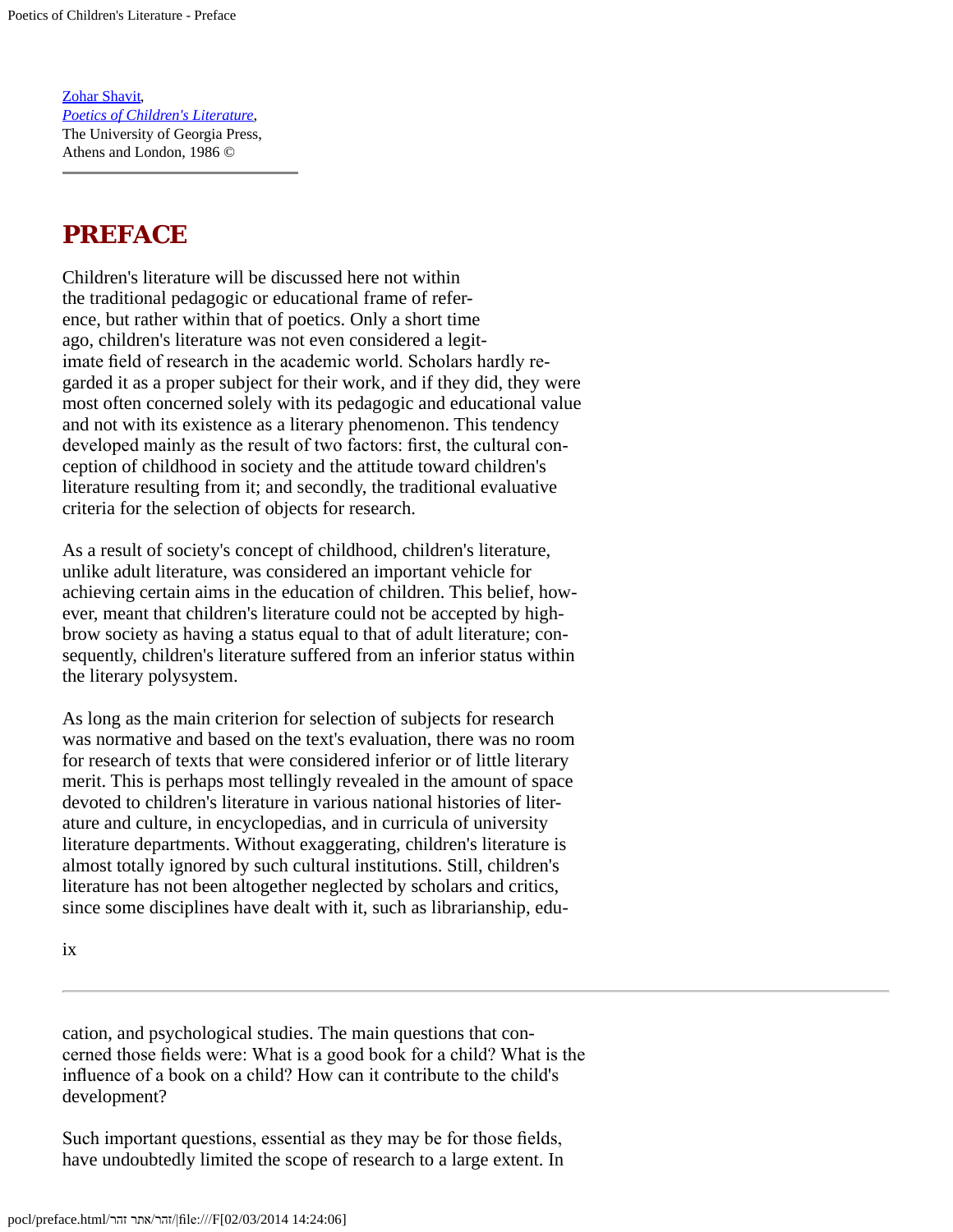order to free research of these limitations and allow room for new and different questions, two drastic changes must take place in the research of children's literature. First, scholars must indicate their readiness to accept children's literature as a legitimate field of research; secondly, they must be ready to regard children's literature as literature per se, that is, to regard it as a part of the literary system, which does not mean, of course, that the evaluation of the texts must change as well.

These needed changes have already begun to occur in the hitherto closed field of literary research. During the last ten years or so, new interest has arisen in the field of children's literature, and important work has been done, notably in the compilation of national histories of children's literature. Unfortunately, the fact that a new field of research is in the process of developing has not been fully exploited by scholars. Instead of applying the latest achievements in literary scholarship (in both the Eastern and Western worlds) to this new field, most scholars have preferred to study children's literature strictly within the context of traditional and overworn questions. In this study I relate this newly developed field to the latest achievements of poetics and semiotics, areas that are quite new to the English-speaking world. I believe that the time has arrived to extricate children's literature from the narrow boundaries of the past and to place it in the foreground of literary scholarship, facing the future. Hence, the point of departure in my study is the assumption that children's literature is part of the literary polysystem, that it is a member of a stratified system in which the position of each member is determined by socioliterary constraints. Thus, it is an integral part of society's cultural life, and only as such, should it be analyzed. This conceptual change in the understanding of children's literature requires the total exclusion of normative or ideological questions (such as the contribution of a certain book to the child's welfare); moreover,

x

it challenges the scholar to raise new and previously undiscussed questions. With the help of these questions, I explore not only the inherent nature of children's literature, but also general patterns of behavior in the literary polysystem, as well as the particular cultura] context in which children's literature has developed.

The study of both literature and culture can greatly benefit from an in-depth examination of children's literature, for children's literature, much more so than adult literature, is the product of constraints imposed on it by several cultural systems, such as the educational, the ideological, and so on. Nevertheless, my approach to children's literature, while aiming at an improved understanding of its structures and patterns, does not aim to change the status of children's literature within the literary polysystem; my primary aim is simply to engender a better comprehension of this status and its implications.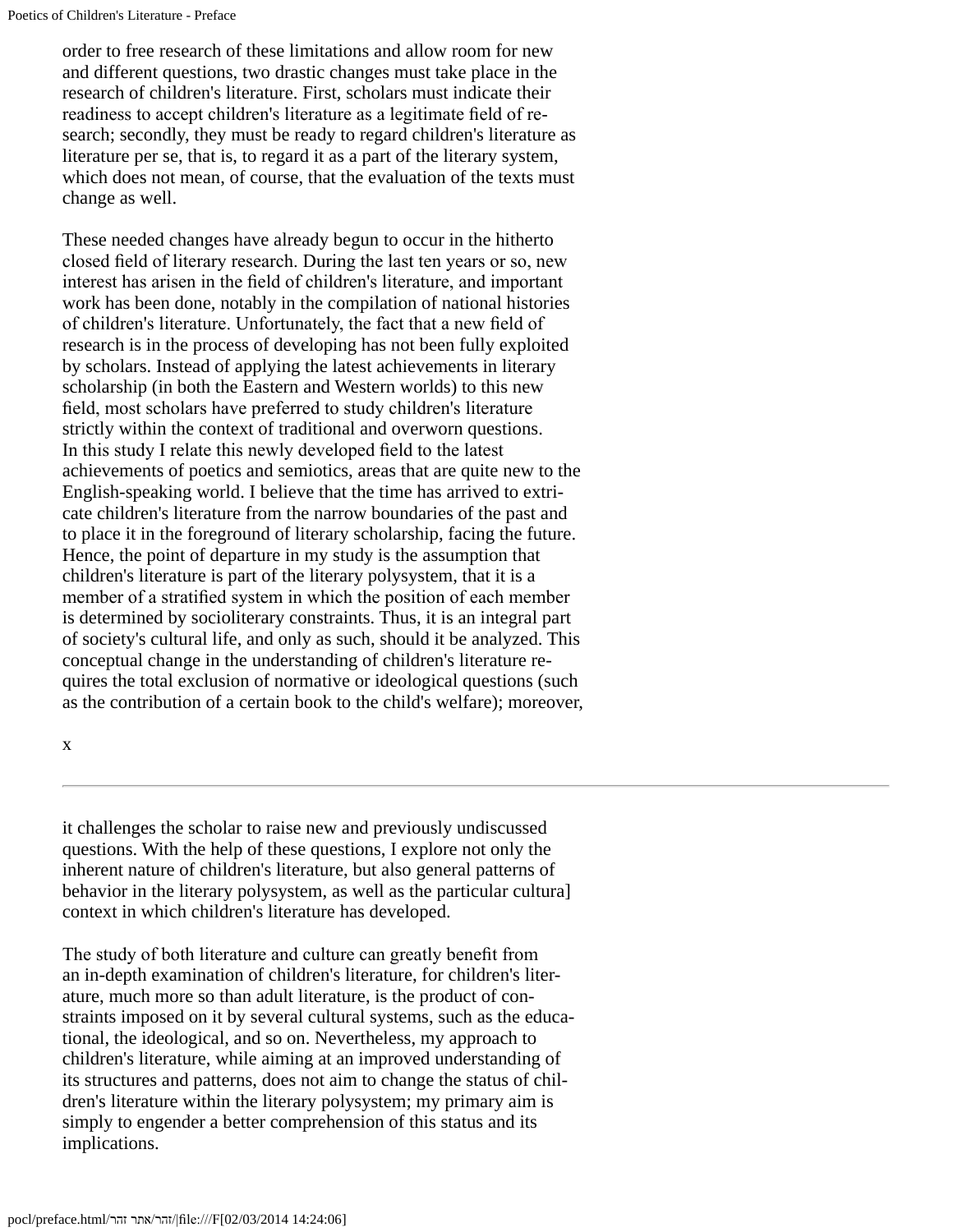While I have deliberately avoided traditional evaluative questions in this study, I have tried to raise new ones concerning the relationships between cultural concepts, images, and consciousness and texts produced for children.

Thus my study endeavors on the one hand to analyze the way society's changing concepts of childhood are responsible for diferent texts for the child in different periods, while on the other, to examine how the cultural position of children's literature imposes certain patterns of behavior, such as a tendency to self-perpetuation, a readiness to accept only well-established models and reject new models, the need to appeal to two contradicting audiences, and others.

It is not the isolated text I am interested in, nor the cumulative history of any specific national children's literature. *The issue at stake is rather the universal structural traits and patterns common to all children's literatures*, taking into account the periods in which they occur and the different rates of their development.

This study deals with issues and not with individual texts, with historical processes and not with chronological descriptions, and finally, with structures and not with interpretations. The texts (mostly English and Hebrew) have been chosen because they exemplify the issues discussed and thus serve as the best test cases. The issues appear to be cardinal as well as recurrent in the field; thus, their

xi

study addresses itself not only to scholars of children's literature, but also to those concerned with semiotics, poetics, and the history of culture. Therefore, my purpose here is two-fold: to contribute to the research of semiotics and to open a new and fruitful direction in the study of children's literature.

Department of Poetics and Comparative Literature Tel Aviv University IYL, Munich

April 1983

xii

**[Contents](#page-1-0)**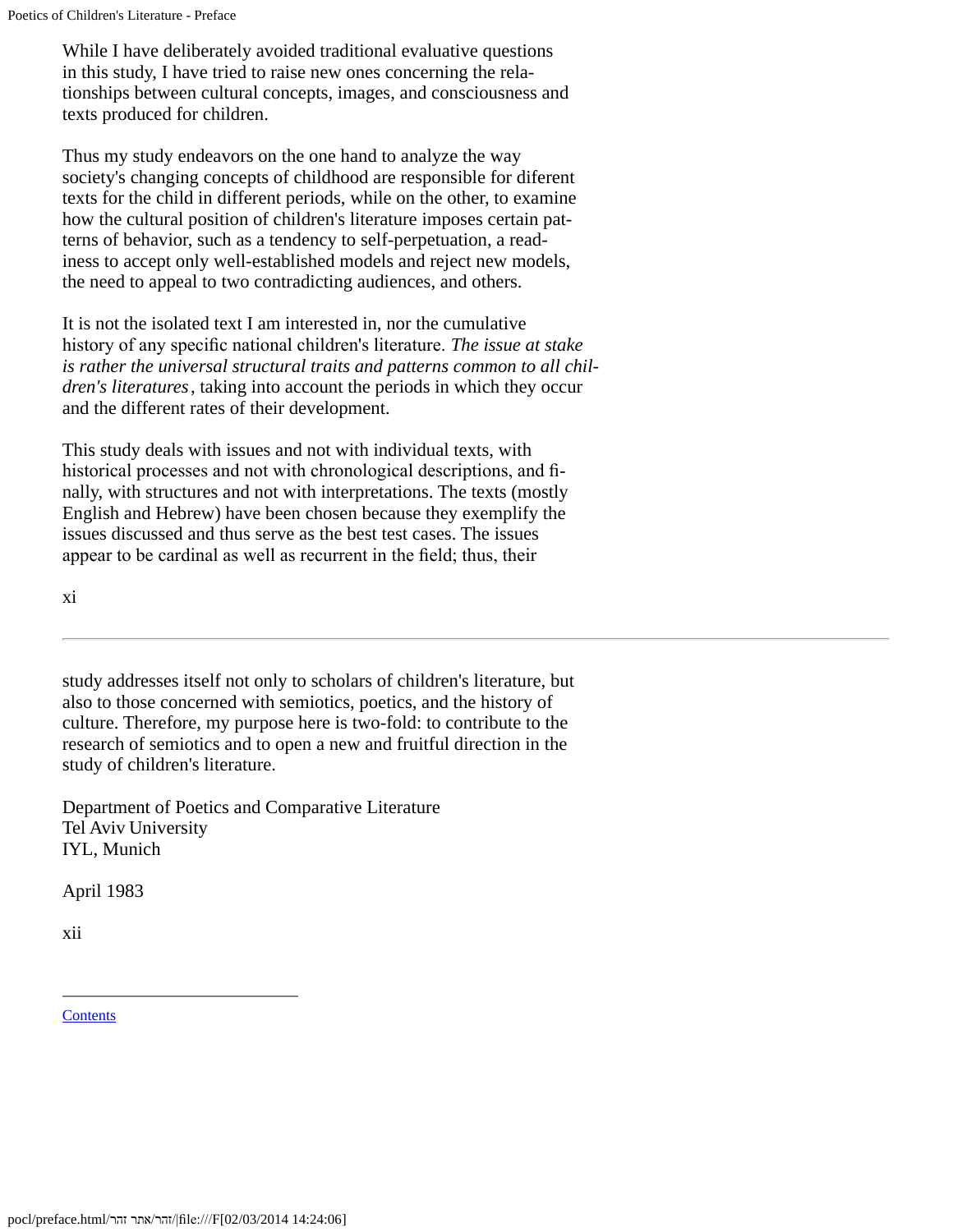<span id="page-6-0"></span>*Chapter One*

# **The Notion of Childhood and Texts for the Child**

Today it is difficult to imagine the book industry without its huge output of children's books. The mass production of children's books is taken for granted as a prominent and indispensable part of publishing activity. The twentieth-century cultural (and conceptual) obsession with the physical, mental, and sexual problems of childhood is also readily accepted. Society views childhood as the most important period of life and tends to account for most of adult behavior on the basis of childhood experience. Society is so used to its un standing of what childhood is, as well as to the existence of books for children, that it forgets that both concepts, childhood and books for children, are relatively new phenomena; that is, society's present view of childhood is far removed from that which was held only two centuries ago. Moreover, children's literature began to develop only after adult literature had become a well-established institution. Books specifically for children were seldom written until the eighteenth century, and the whole industry of children's books began to flourish only in the second half of the nineteenth century.

The connection between these two facts is neither random nor insignificant, but rather the creation of the notion of childhood was an indispensable precondition for the production of children's books and determined to a large extent the development and options of development for children's literature. This chapter will discuss how and when this process took place.

Before children's literature could begin to develop, a total reform in the notion of childhood was required, a reform that was described in the pioneering and well-known work of Philippe Ariès (1962) and

in recent research (see Weber-Kellermann 1979, Plessen and von Zahn 1979). Before this reform surfaced in the nineteenth century society held a different view of childhood, which began to change during the seventeenth century. Before this, before children's needs gained recognition and legitimation as *distinct and different from adults'* children's literature could not have existed. As Townsend

<sup>3</sup>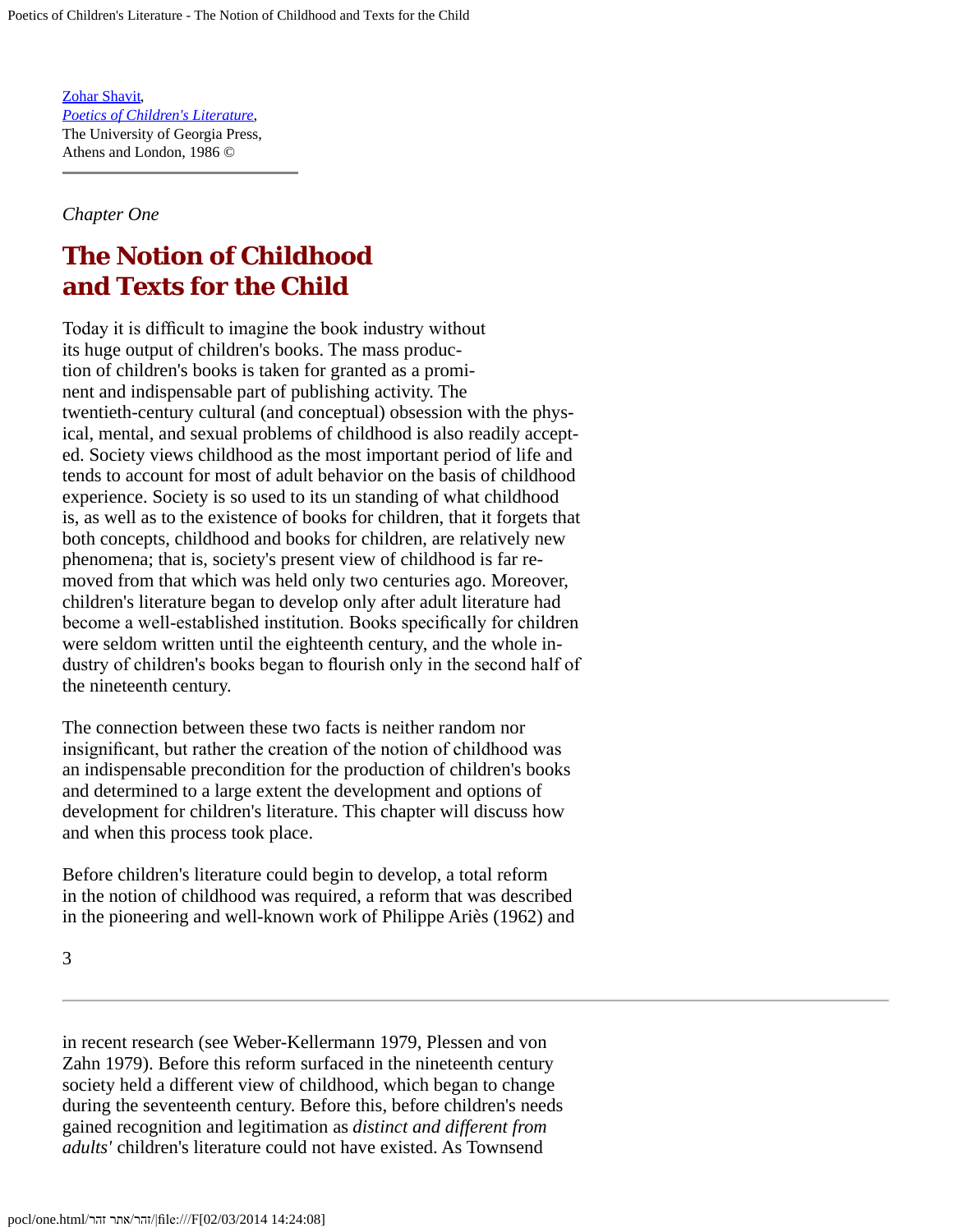states: "Before there could be children's books, there had to be children -- children, that is, who were accepted as beings with their own particular needs and interests, not only as miniature men and women ' (Townsend 1977, 17).

## The View of Childhood Until the Seventeenth Century: From Unity to Polarity

I do not intend to survey Ariès's work nor that of his followers in this study, but rather to elaborate on the aforementioned connection between the development of the notion of childhood and that of children's literature. Yet, in order to trace this connection, one of Ariès's most important contentions (an uncontradicted one, despite quite a few attempts to dispute it; see, for instance, deMause 1975), must be accepted as a basic premise.

Before discussing Ariès's thesis, a short digression must be made. This book basically accepts his thesis and even takes his description of the evolution of the notion of the child as its beginning point. However, since his thesis is so comprehensive, certain modifications and a few reformulations are required. For instance, Ariès's theory is strongly built upon the French case. When other cases are examined (Germany, England) they are not parallel either in time or in the way the same historical phenomena evolved. Nevertheless, it can still be argued that the same process of development of the notion of the child occurred throughout Western Europe. When the development of the notion of the child is examined, one can consistently discern how around the beginning of the sevententh century (in some cases earlier, in some later), a totally new understanding of "childhood" developed, which consistently created two new cultural institutions: a new system of education, the school system, and a new readership that produced an unprecedented market for children's books.

4

Hence, Ariès's basic thesis that cultural understanding of childhood has greatly changed in Western society is, in my view, indisputable. Those who try to challenge it, especially the recent study of Pollock (1983), simply do not understand either the implications of his study or the mechanism of historical developments and historical changes. Attacking Ariès's thesis by claiming that the same notion of childhood always existed, implies a total misunderstanding of the meaning of a new historical phenomenon.

A new historical phenomenon does not necessarily mean -- in fact, it never means -- that a certain element or group of elements abruptly changes overnight, or that a new phenomenon is totally new in all its components and functions. Quite the contrary, any historical change requires time before cultural consciousness has recognized it as a change, and normally, it is enough for any historical phenomenon to be considered "new" when only some of its components are changed.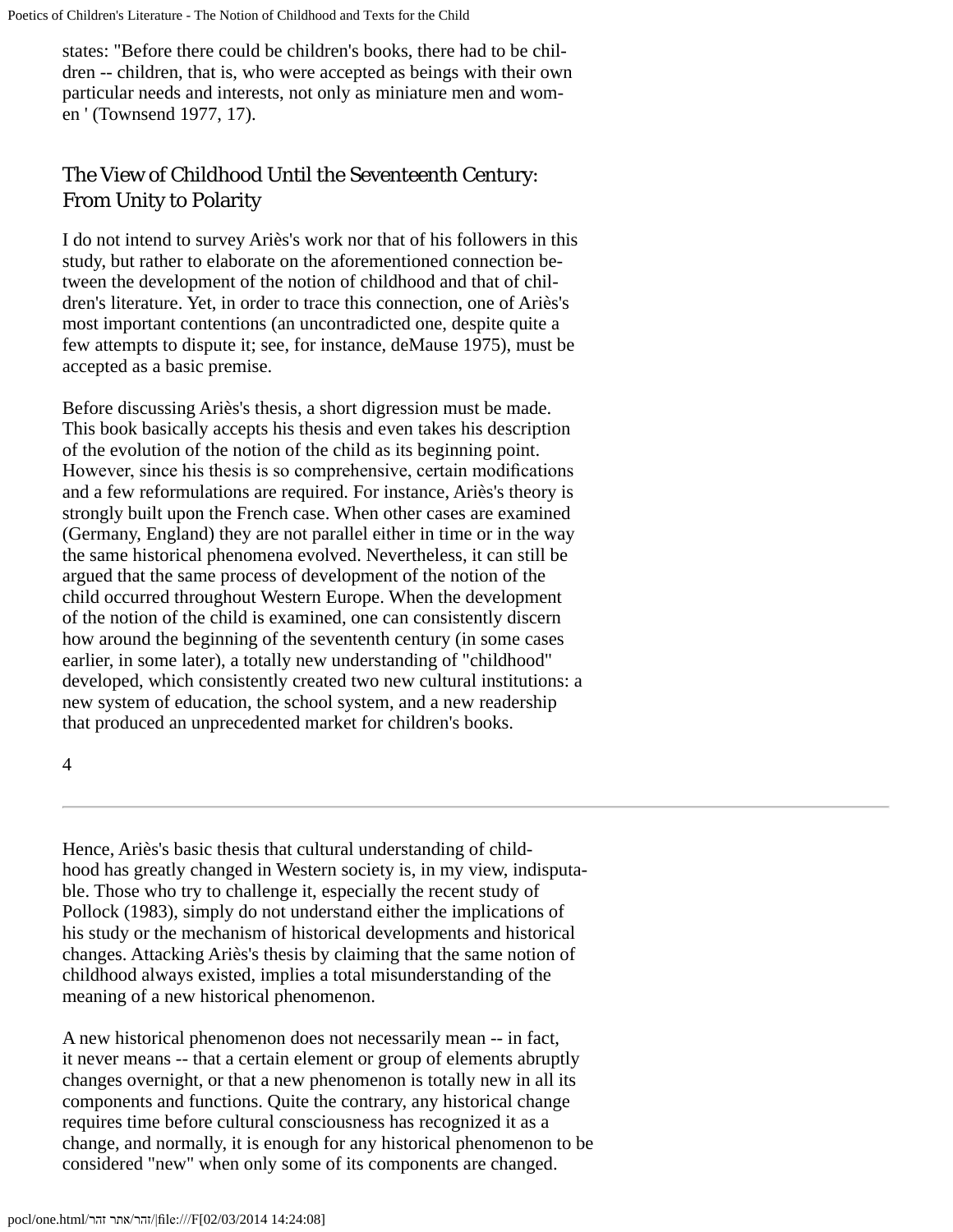In summation, to accept Ariès's thesis does not imply an absurd understanding of historical processes; it does not mean that suddenly all Europeans understood differently what a child was and what his specific needs were. It does, however, mean accepting a description of historical development that began in the seventeenth century and culminated in the nineteenth century, during which time a new understanding evolved of what childhood is and, consequently, what the needs of the child are. Ariès argued that until the seventeenth century children were not considered different from adults. It was assumed that they had no special needs, and as a result, there was neither an established educational system, nor were there any books for children.

In medieval society and in the centuries that followed, the prevailing theological approach, as well as conditions of life, left no room for the extravagance of childhood. The conceptual framework of society ignored the characteristics distinguishing a child from an adult. Of course, differences did exist, but they were simply not recognized. On the theological plane, it was believed that the cycle of life -- analogous to that of nature -- consisted of birth, life, and death, thus leaving no room for the stage of childhood. Moreover, the conditions of life, including a high rate of child mortality and a short life span, contributed to reinforcing the conceptual ignorance of childhood: childhood was too "fragile" a period and the children that survived it

5

had to leave childhood early and enter manhood because the life span was so short. Accordingly, once the child left his swaddling, he was considered an integral part of adult society, sharing adult dress, work, and leisure. However, by the beginning of the seventeenth century, this unity in the world of the adult and the child began to undergo polarization, resulting in a new concept of childhood.

This new concept emerged in society because of certain occurrences, among which the most important were changes in the current ideas of the time. Surprising as it may seem, they preceded the wellknown changes in social conditions usually linked with the emergence of childhood, such as the Industrial Revolution, the emergence of the bourgeois class, and the drop in the child mortality rate. Undoubtedly, these things also played a role in the development of the notion of childhood; yet the changes in the ideological sphere in which a distinct view of the child began to develop came more than a century before the material changes.

For the first time, children were described as having special distinguishing characteristics, such as innocence, sweetness, and other angelic qualities. These new ideas of children, as Ariès claims, can be traced back to the late sixteenth century to religious paintings that used the child for religious purposes (to symbolize the child Jesus, Jesus and the angels, and others). Later, this iconography acquired a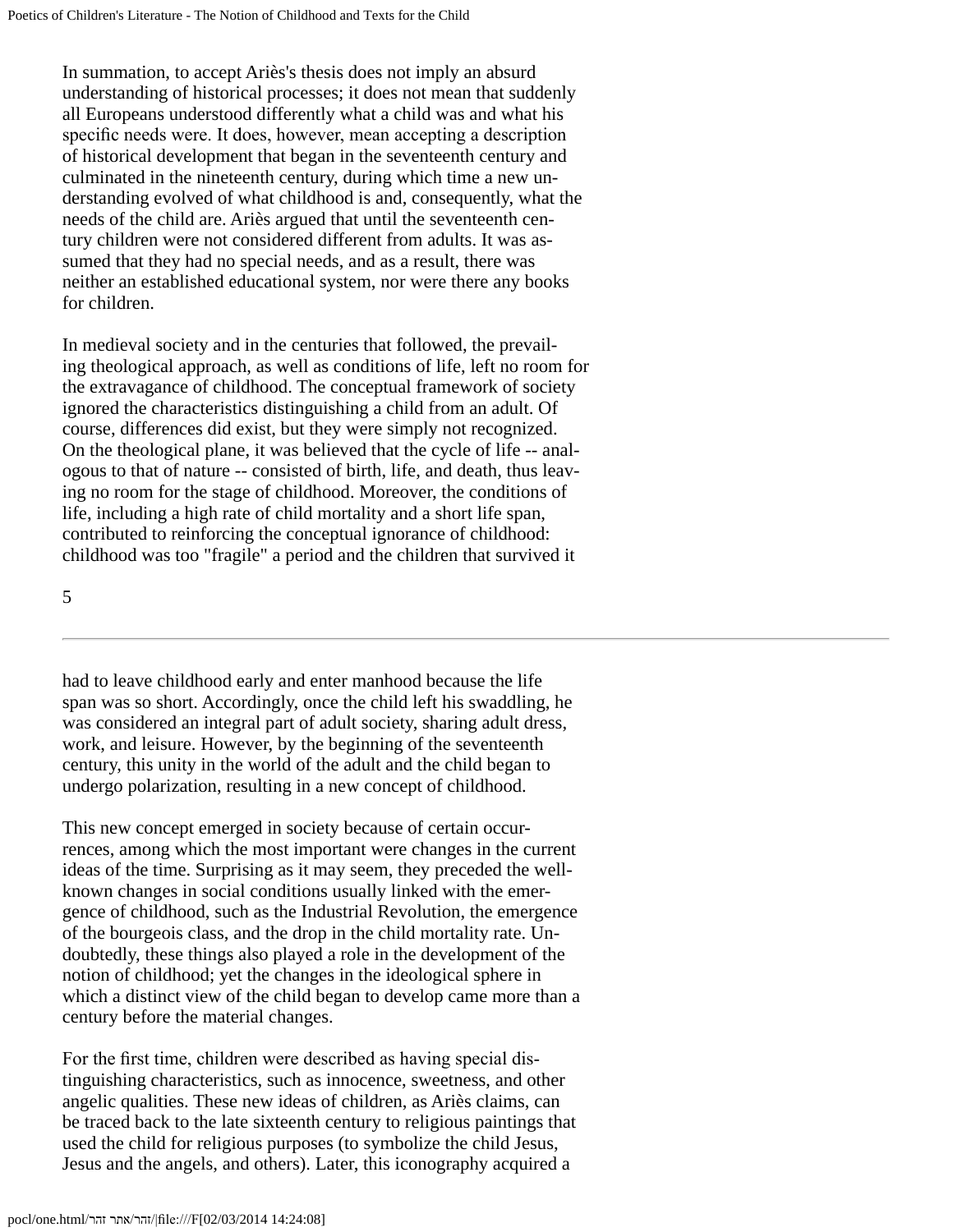more decorative function (as opposed to religious) in the form of the putto. In fact, as paintings of children took on nonreligious themes and began to dominate art and iconography, the idea of childhood as an independent stage was absorbed more and more by society. These paintings expressed the special traits children were now seen as possessing. No doubt they were partly responsible for society's new awareness of children's special qualities of sweetness and innocence. These qualities led to the child gradually becoming a source of amusement and relaxation for adults, thus negating the former view of children as merely small adults. In this way, the unified world of adults and children underwent polarization. Several elements, such as toys and dress, previously shared by both adults and children, now became the child's monopoly, although usually through a process of reduction and simplification. Soon after, they also became elements with a distinguishing function, pointing to the new border between adults and children.

This new view of the child was first propagated within the family

6

circle. In quite a short time, parents would no longer hesitate to admit the pleasure they obtained from their children. Furthermore, they would refuse to stop mollycoddling them. In a way, children were treated like pets -- a constant source of amusement for adult company -- which made Claude Fleury protest in the following manner: "It is as if the poor children had been made only to amuse the adults, like little dogs or little monkeys" (Ariès 1962, 131). Not long after this idea of childhood as a source of amusement came to be accepted by society, a new view that accepted the original contention of differentiation, but objected to its errant course, began to develop, especially among moralists and pedagogues within the church. They agreed that children were different from adults, but drew the conclusion that innocent children and creatures close to god should be isolated from the corrupting company of adults. Thus evolved a second notion of childhood. This notion was mainly concerned with the spiritual well-being of the child and held that children should be educated and disciplined; furthermore, it prescribed a new role for adults in which they were responsible for the spiritual well-being of the child. In this new conceptual framework arose for the first time serious psychological interest in the child, as well as demand for an organized educational system. Children were now regarded as delicate creatures who had to be reformed and safeguarded; and the way to reform them was through education and through books issued primarily as pedagogic vehicles. Hence, the society's new perception of childhood created for the first time both the *need* and the *demand* for children's books. This second notion of the child -- the educational -- eventually provided the framework for canonized children's literature. That is, from its inception children's books were written with a certain idea of the child in mind; when this idea changed, the texts for children changed as well.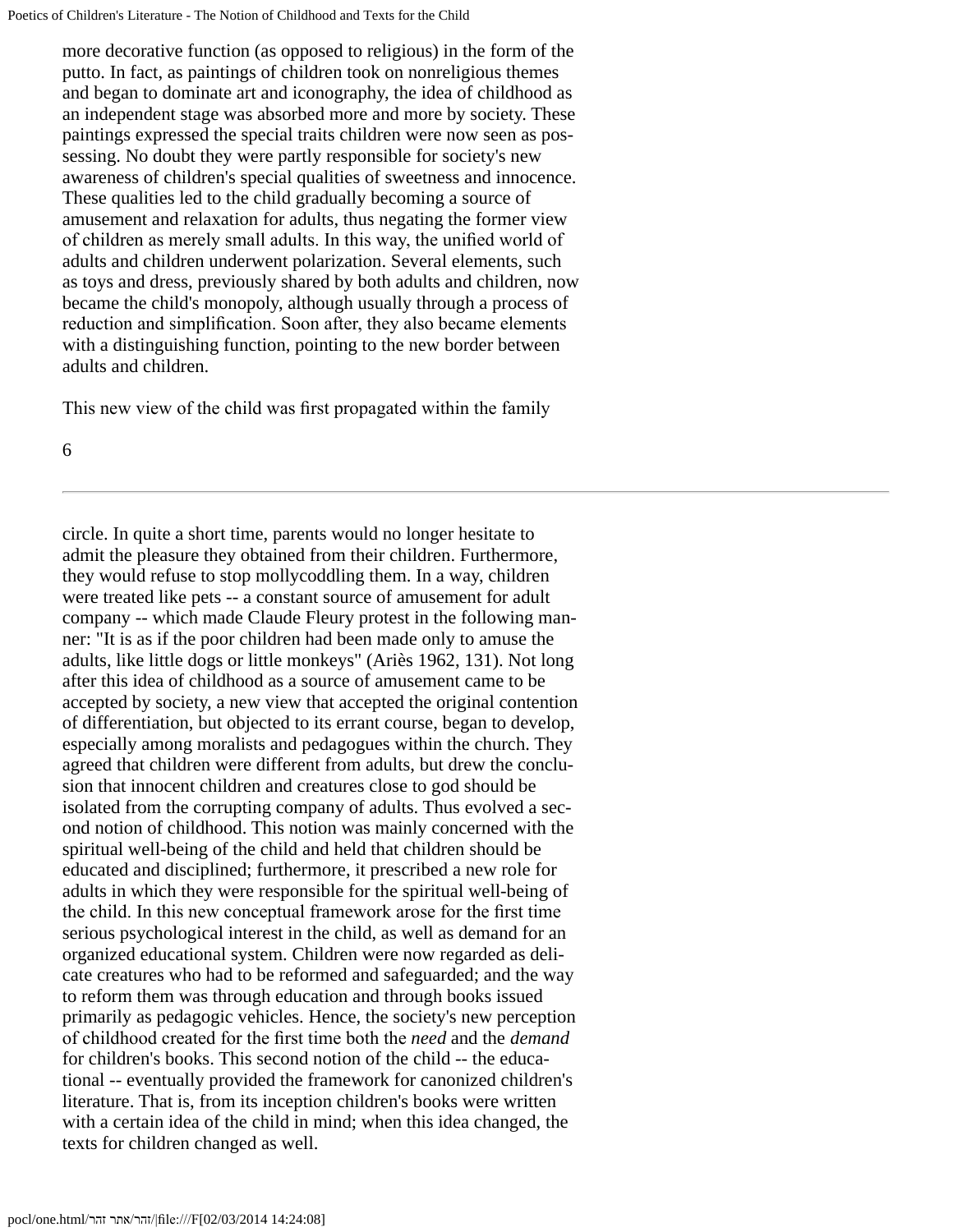In the same way that people assumed a child needed different dress, toys, and games, it was also assumed that a child reader differed from the adult, both in his capacity to comprehend, as well as in his educational needs. Accordingly, it was essential that the texts produced for him should respond to his needs and capacities. Of course, the understanding of these needs and capacities was not fixed, but changed from period to period, consequently changing the character of the texts for children as well.

In order to understand how concepts of childhood determined the

7

character of the texts produced for the child, various versions of "Little Red Riding Hood" will be examined. This specific text was chosen not only because of its status as a children's classic, but because its numerous versions -- written at different points in time (seventeenth, nineteenth, and twentieth centuries) -- reveal most clearly the diverse ways in which childhood was perceived by society in different periods, both in assumptions about the child's capacity for comprehension and society's belief about what the child should be exposed to. The drastic changes in these perceptions during the last three centuries can be traced by following the transformation of Little Red Riding Hood" from the "coddling" version of Perrault to the "reasoning" version of Grimm, and finally to the modern "protective" versions of the twentieth century.

## Test Case: "Little Red Riding Hood"

THE ATTITUDE TOWARD FAIRY TALES IN THE SEVENTEENTH CENTURY

As toys and dress items were transferred to the child's world with the emergence of a new concept of childhood, so also fairy tales were gradually accepted as belonging in the child's realm and became the child's monopoly. This is not to say, of course, that before the seventeenth century children were not acquainted with fairy tales -- obviously they were. I Before fairy tales became the monopoly of children, they were read and recounted over the centuries both by adults (even of high social class) and by the children who shared their company. But although children were acquainted with fairy tales, fairy tales were not initially considered as especially intended for them (for

1 Perrault's or Grimm's texts are not "pure" oral fairy tales but rather literary p ucts arranged by the writers to suit various purposes. Since both Grimm and Perrault were presenting literary products (see Zipes 1979b, 23-24), it seems useless to distinguish throughout the discussion between oral fairy tales and fairy tales (Volksmärchen). Yet a distinction between fairy tales and fantastic narratives must be made for our further discussion of fantasy. Fantastic narrative is regarded here as a text though not necessarily based on fairy-tale model, rejects realistic bias. Indeed its model for presentation of the world tries to challenge such a bias and to offer an alternative.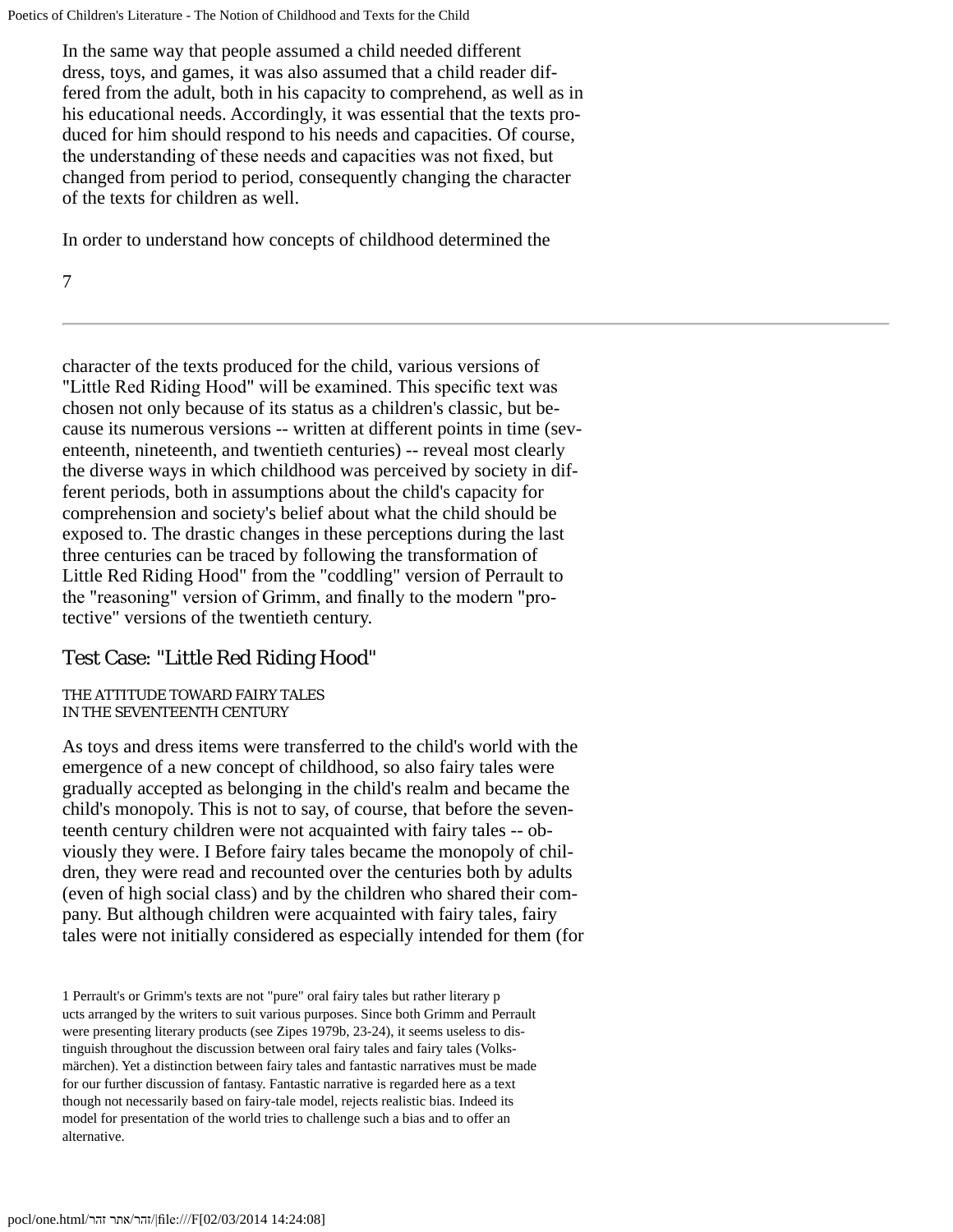a similar case of transformation of genre, see Brockman's most interesting analysis of the transformation of the romance into the children's literature [Brockman 1982]).

After the middle of the seventeenth century, however, an interesting and complex change ensued, involving attitudes toward fairy tales. Highbrow society, which previously did not hesitate to admit the pleasure derived from fairy tales, began to regard them as suitable only for children and people of the lower classes, claiming that they were too simple and naive for anyone else. At the same time, a new interest arose in fairy tales, which made them a fashionable and artistic genre. This new interest was the motivation behind the creation of fairy tales based on the model of the traditional naive texts. However, an indispensable precondition was required for the "fashionable" writing of fairy tales; although they were in vogue, it was necessary for both writers and readers to assume that fairy tales were written for the lower classes and children. Thus adults of the upper classes could enjoy fairy tales only by pretending that they were addressing children.

Adults exploited the opportunity to enjoy fairy tales during the seventeenth century through the recognition of the child's culture as distinct from their own and the use of children as a source of amusement. Therefore the reading of fairy tales by highbrows was based on a silent agreement (between them and the writer) about two implied readers -- the child and the highbrow adult -- and on a tacit agreement about the writer's intentions, leaving much room for the writer to play between them. This sophisticated use of the special status of fairy tales can be seen in Perrault's "Little Red Riding Hood," especially in regard to the obscure identity of the writer and the ambiguity of the text.

#### PERRAULT AND THE CONCEALED IDNTITY OF THE WRITER

The attitude toward the culture of the child served as background, as well as motivation and legitimation, for Perrault's *Histoires ou Contes du temps passé*. Perrault published this collection of fairy tales in 1697, some of which, like "Little Red Riding Hood," were previously unknown as written texts. Perrault's collection was only one among a prolific flow of fairy tales that flooded French literature in the late

seventeenth and early eighteenth centuries (others included the fairy tales of Mme. d'Aulnoy, Mlle. Lhéritier, and Mme. Jeanne le Prince de Beaumont). *Les Contes* aroused controversy from the very beginning, not only because the stories officially addressed children (and at the same time were sophisticated and ironical), but mainly because

<sup>9</sup>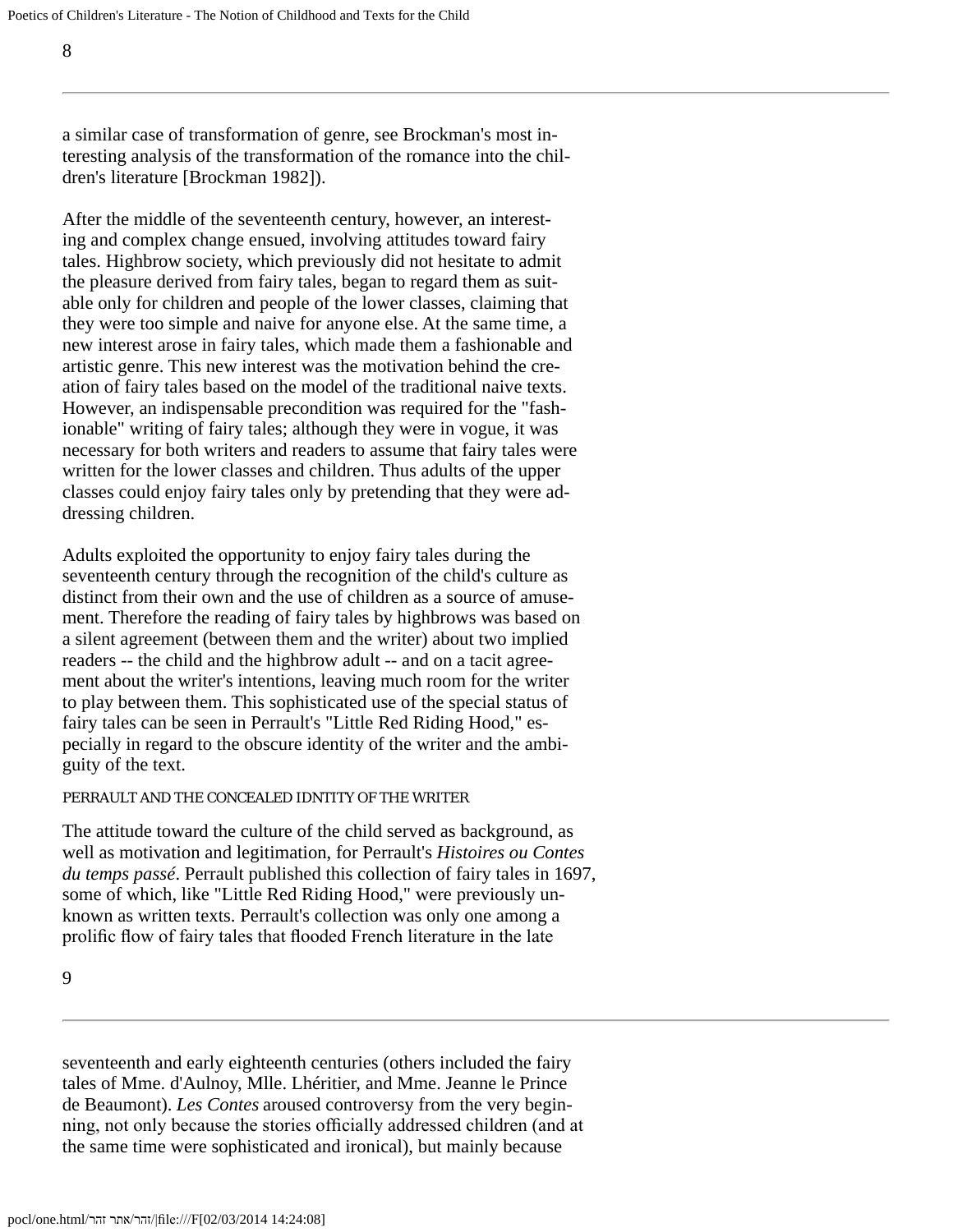they were not signed by Perrault. *Les Contes* was attributed to his son, Pierre Darmancour, who was seventeen at the time of its writing and nineteen at the time of publication. The nature of the text and its obscure attribution raises at least two questions: First, why did the attribution of the text remain obscured? Secondly, to whom did the text really address itself?

The question of the text attribution has remained unsolved for the last three centuries, with scholars still disagreeing over the identity of the author. Despite the fact that the texts were signed by the son of Perrault, they were already attributed to Perrault in his lifetime and have been by many since then. In two of the volumes, 1 and 37, of *Le Cabinet des Fées* (a voluminous collection that indicates the popularity of fairy tales at the time), it was claimed that Perrault himself wrote the texts, though he "attributa ses contes de fées à son fils" [attributed his fairy tales to his son] (Soriano 1978, 38).2

Soriano claims that the book was often attributed to Perrault due to its widespread fame and the need for an attractive name. But this argument neither explains why the text was attributed to Perrault by his contemporaries before it gained worldwide recognition, nor why Perrault himself never bothered to announce his authorship, as the dispute began even in his own day: "L'Académicien savait la vérité sur cette affaire. Mais il n'a rien fait pour , liminer la doute" [The member of the French Academy knew the truth about this affair but did nothing to eliminate the doubt.] (Soriano 1978, 69). Rather, it could be claimed that the opposite is true. It seems that Perrault did his best to conceal the identity of the writer.

Perrault did not deny that he was himself a writer. He signed his own name on "La Marquise de Salusses ou la Patience de Griselidis," which was published in *Mercure Galant*, along with a note that it was read in a lecture at the French Academy (1691); his name appeared also on "Les Souhaits ridicules" *(Mercure Galant*, 1693).

2 All translations, unless otherwise specified, are mine. I am grateful to Nitsa Ben-Ari for her help.

10

But at the same time, Perrault did his best to confuse the identity of the author of *Les Contes*. Among the various means Perrault used was the following: In 1696, he published a revised and enlarged version of "L'Histoire de la Marquise-Marquis de Banneville" in *Mercure Galant*. The text was published in two installments, and in the second, a long and sarcastic digression appeared, referring to the writer of "La belle au bois dormant," which was published earlier in February 1696:

-- Avez-vous lu *La Belle au bois dormant?*

-- Si je l'ai lue? s'ecria la petite Marquise. Je l'ai lue quatre fois et ce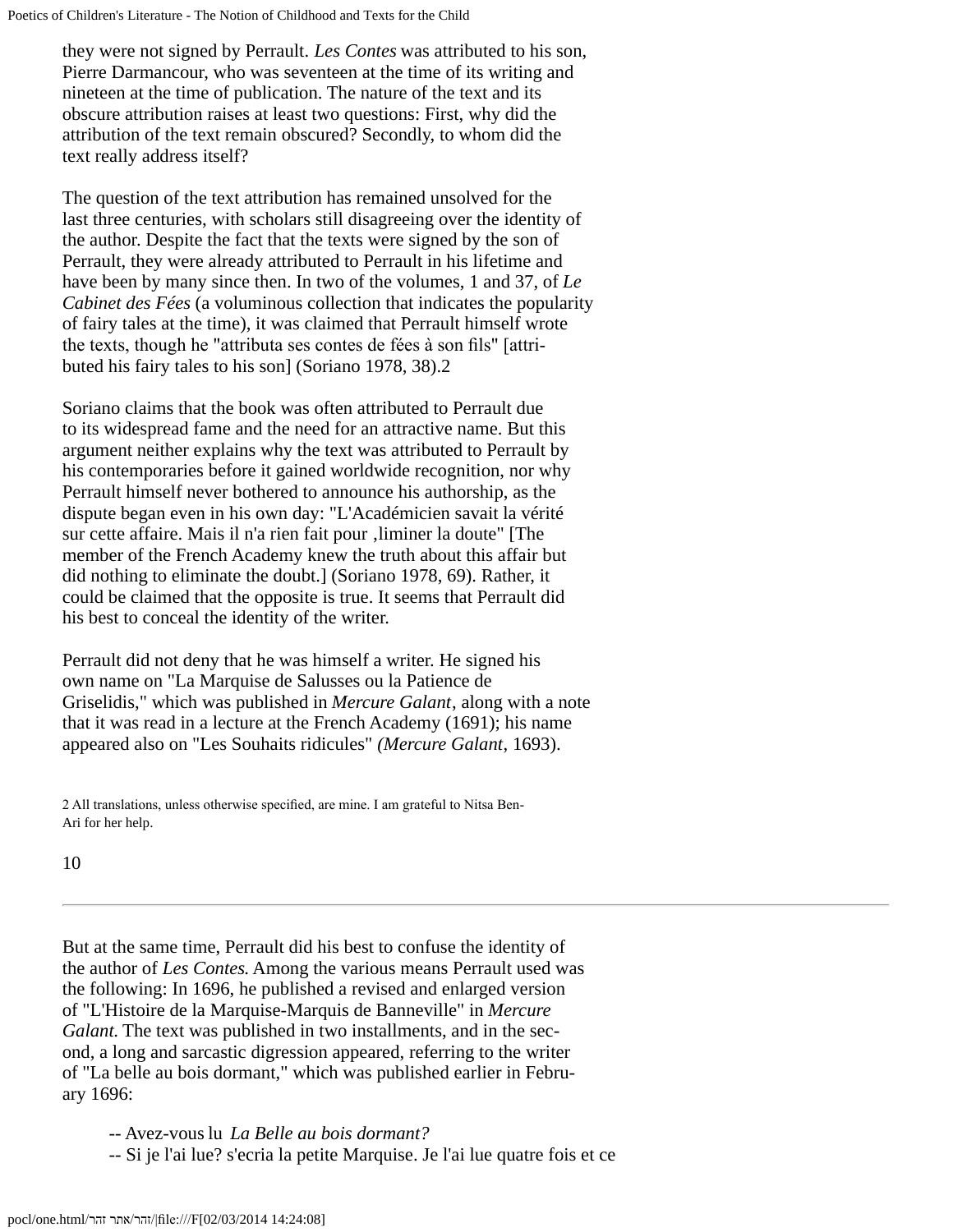petit conte m'a raccommod, e avec Le *Mercure galant où* j'ai, t, ravie de le trouver. Je n'ai encore rien vu de mieux narr, un tour fin et d, licat, des expressions toutes naives; mais je ne m'en suis point étonnée quand on m'a dit le nom de l'auteur. Il est fils de Maître et s'il n'avait pas bien de l'esprit, il faudrait qu'on l'ait chang, en nourrice. (Soriano 1978, 24-25)

["Have you read *Sleeping Beauty?"* Yes, I have," cried the little marquise. "I read it four times and this little fairy tale reconciled me to the *Mercure galant* where I was overjoyed to find it. I have never yet seen anything better told; written so fine and delicate, very naive expressions. But I was not at all astonished when I was told the name of the writer. He is the son of a master, and had he lacked inspiration, he must have had changed hands while nursing."]

Such comments by Perrault added, of course, to the mystery and the confusion regarding the attribution of the text. The author's identity was further confused by the suggested attribution of the text to Perrault's niece, Mlle. Lhéritier, as a result of the similarities between her fairy tales and Perrault's. Yet, unlike the question of the attribution, the similarity between the texts is easily explained not only because the writers were connected by family ties and spent much time together in the same literary salons, but mainly because they based their fairy tales upon the same model and shared the same literary conventions.

How did his contemporaries react to his manipulation of the writer's identity? It seems that they were not impressed by Perrault's efforts to conceal the writer's identity; this may be assumed from a

11

survey of their letters in which Perrault is referred to, in a most matter-of-fact fashion, as the author of *Les Contes*. In one such letter, dated 23 September 1696, Dubos wrote to Bayle: "Ce même libraire [Barbin] imprime aussi *Les Contes de ma mère l'Oye* par Monsieur Perrault. Ce sont bagatelles auxquelles il s'est amusé autrefois pour r'jouir ses enfants." [This same librarian prints also *Les Contes de ma mere l'oye* by Perrault. These are nonsense stories that he wrote to amuse himself and his children.] In a second letter, dated 1 March 1697, Dubos wrote: "Madame Daunoy [d'Aulnoy] ajoute un second volume aux *Contes de ma mère l'Oye* de M. Perrault" [Madame Daunoy adds a second volume to the *Contes de ma mère l'oye* of Perrault.] (Soriano 1978, 31). If this was the case, that is, if the literary circles did not doubt the text's authorship, why was it so important for Perrault to continue playing his dual game? Why did he insist upon attributing the text to his son, while at the same time deliberately confusing the issue of the attribution? The answer might lie partly in Perrault's high social status which required that he, as a distinguished member of the French Academy, could not take official responsibility for texts considered more appropriate for young people or women to write. By attributing authorship to his son, Perrault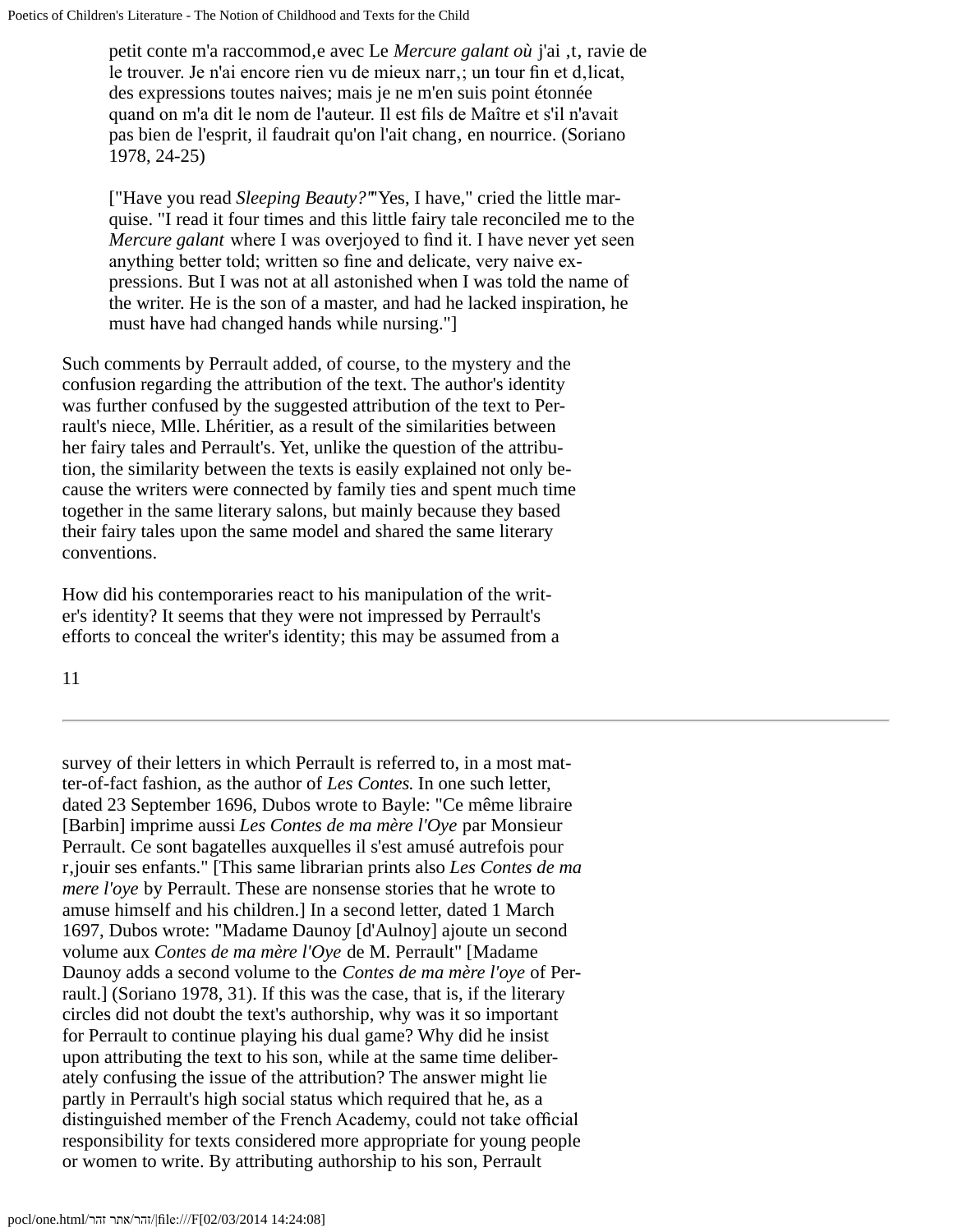indicated that the text was intended for children, as writing for children was considered more "natural" to young people and women, according to the general custom of the times. But even more important than the need or desire to play with the question of attribution was the fact that Perrault's game was only part of a more common game underlying the acceptability of fairy tales as an upper-class source of amusement. Highbrows enjoyed the duality of the writer in the same way they enjoyed the duality of the reader, hence forcing Perrault to maintain this duality continuously.

While quite a few scholars still describe Perrault's work in terms of either a wish to depict the Nursery Tales (Soriano 1978), or, in a more sophisticated manner, as a part of the vogue of the low people's culture, more and more scholars regard it as conscious effort to adjust the oral folktale to a socialization process of the rising bourgeois class (Darnton 1984, Zipes 1983). Whatever was the real motivation for Perrault's work, most scholars seem to agree about one thing - that Perrault did change the original folktales a great deal and ad-

12

justed them to the taste of his "salon" audience. Yet Perrault's manipulation of the writer's identity alone was not enough to maintain the duality of the text. The text must also provide unmistakable evidence as to its "real" reader, the adult, and at the same time maintain the game between its two implied audiences. This was achieved mainly through the ambiguous structures of the text and through its satirical and ironical tone.

#### THE AMBIGUOUS STRUCTURE OF PERRAULT'S "LITTLE RED RIDING HOOD

"Little Red Riding Hood" was not known in print until Perrault first published it in 1697. Scholars of Perrault still disagree as to whether Perrault could have based the text on oral tradition because the fairy tale's bad ending was antithetical to that tradition. However, even those who believe that the text was originally an oral tale seem to agree that Perrault only used the model of the oral tale as a basis for his text and then elaborated it. In this way, he created both a "pseudo" oral tale and a sophisticated one as well. This explains why Perrault was so careful to maintain the illusion of the oral tale, especially from a stylistic point of view. He used elements whose function was to demonstrate the "antiquity" of the text, such as "ayant *cuit* et fait des galettes'[she fried and made biscuits] (my italics). He also introduced elements unacceptable in written French but recognized as a child's vocabulary; these elements, such as "la bobinette" and "la chevillette," were known as purely children's language. They served not only to create the effect of a "naive oral tale," but also to signify the child's world and emphasize the official addressee of the text.

At the same time that Perrault was careful to maintain this illusion of an oral tale, he did not hesitate to break formulaic structures, in the most strategic points, as if to call attention to his manipulation of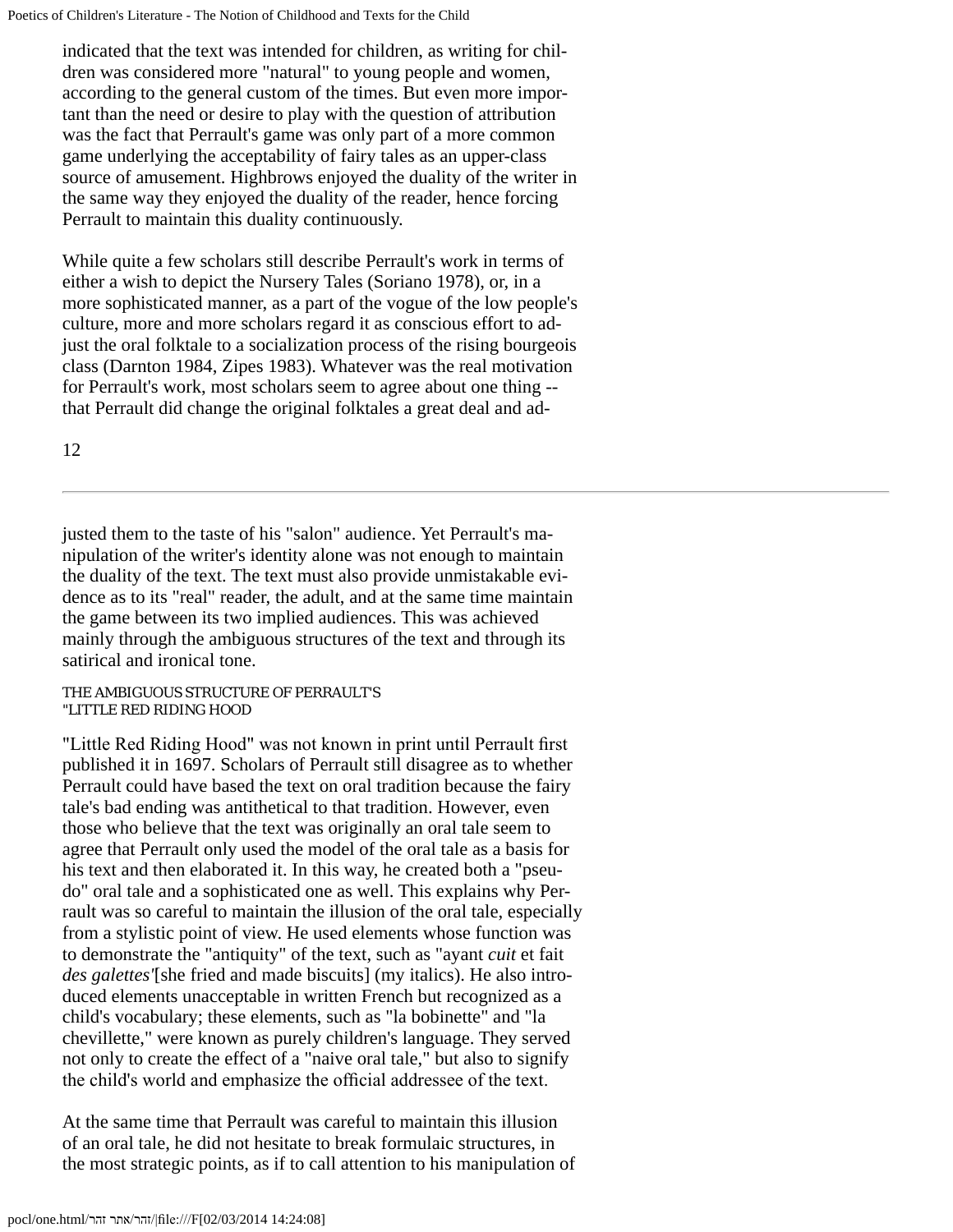the model of an oral tale. Thus, Perrault signaled his adult reader. In this context, his use of another typical oral tale structure, that of the dialogue, is adept. Here, Perrault first creates the impression that the formula is maintained, and only then does he break it. He uses this technique in the famous dialogue between the child and "grandmother," departing from the formulaic structure in the last line only:

13

C'est pour *mieux* t'embrasser C'est pour *mieux* courir C'est pour *mieux* écouter C'est pour *mieux* voir C'est pour *te* manger.

(Perrault, Garnier 1967, 115)

[The better to kiss you with The better to run with The better to listen with The better to see with The better to eat you with.]

Perrault also broke another traditional formula, the indispensable happy ending of the oral tale. Perrault's ending is tragic -- the story ends when the wolf devours the poor little girl; no rescue is suggested: "Et en disant ces mots, ce méchant Loup se jeta sur le petit chaperon rouge, et la mangea" [And in saying these words the wicked wolf jumped at Little Red Riding Hood and ate her.] (115).

Why such a drastic break? Perhaps Perrault's drastic break from the formulaic happy ending resulted from his desire to integrate satire and irony into the form of the tragic ending in order to signal the adult reader. The tragic ending indicates that the text was a satire about "gentlemen" of the town who do not hesitate to take advantage of poor naive country girls. It leads to the ironical moral, which comes as a postscript to the tale, and concludes with: "Mais hélas! qui ne sait que ces Loups doucereux, / De tous les Loups sont les plus dangereux" [But alas, who does not know that sweetish wolves are most dangerous of all wolves.] (115). This moral suggests that the wolf represents something other than a real wolf, that it stands for "toute sorte de gens" of whom naive girls should be careful if they do not wish to be hurt. The ironical interpretation of the ending by the moral negates the possibility, suggested by Soriano, that the tragic ending indicates a warning story (Soriano claims that it is a warning story, as wolves were a real danger at the time).

The text leaves no doubt as to what the wolf stands for. In addition, the theme of gentlemen who take advantage of little country girls is heightened by the erotic characterization of the girl and by the erotic bed scene. The text does not emphasize the innocence of the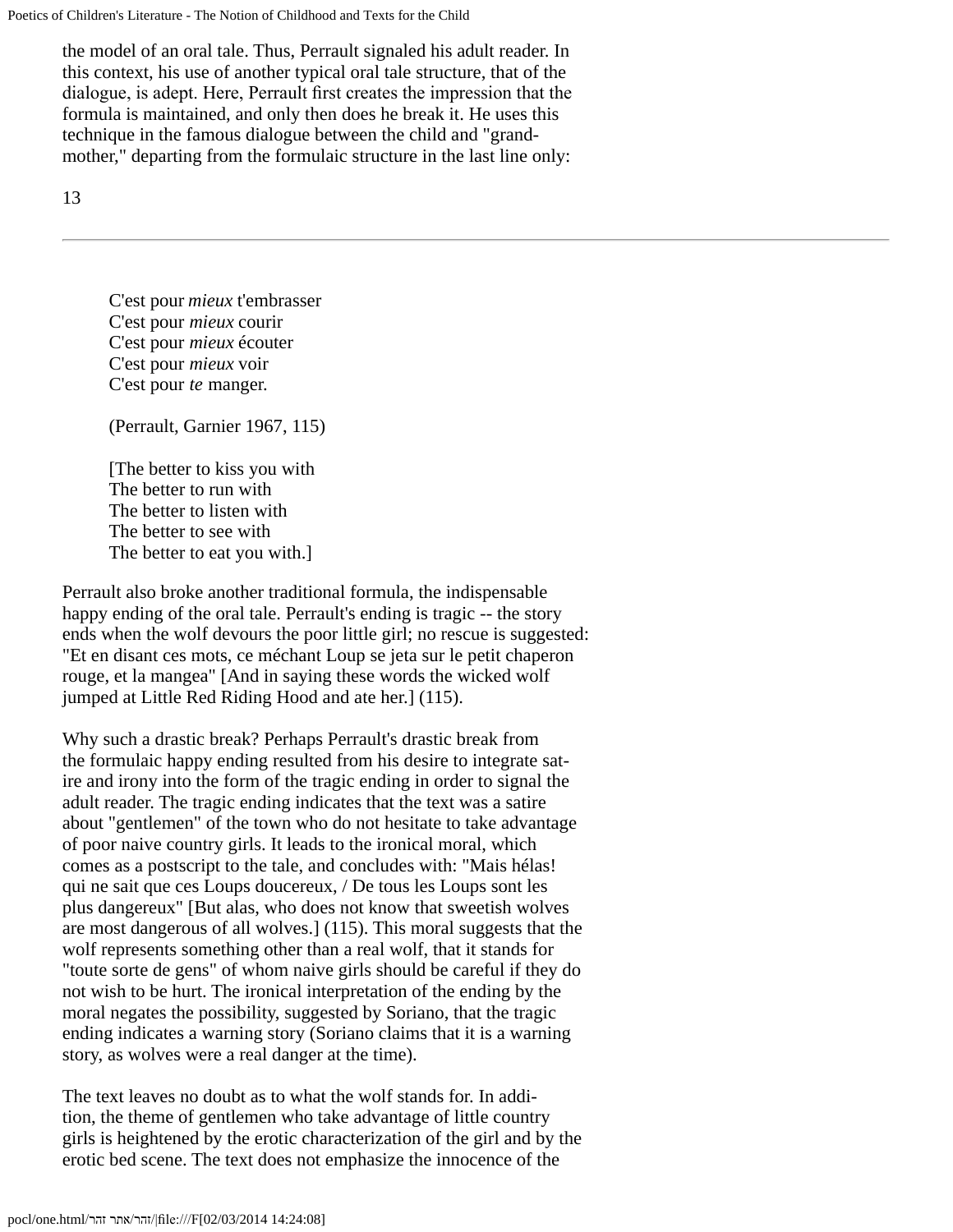#### 14

child, but rather her beauty -- "la plus jolie"; the text also suggests the color red as her symbol. And if that is not enough, the bed scene leaves little room for imagination. The wolf invites the girl to sleep with him ("viens te coucher avec moi"). The girl undresses ("Le petit chaperon rouge se déshabille, et va se mettre dans le lit") and is astonished to discover what the wolf looks like in bed ("elle fut bien étonnée de voir comment sa Mère-grand était faite en son déshabillé") [She was very astonished to see how her grandmother looked when naked.] (Garnier 1967, 114-15). All these erotic elements point to an "erotic" structure that makes no sense unless understood as a satire about a girl seduced by a gentleman, rather than as a story about a little girl devoured by a wolf.

Hence, Perrault manipulated the oral tale through its formula, style, and structure in an intentionally ambiguous manner. What was the basis for such manipulation?

#### THE AMBIGUITY OF THE TEXT

The ambiguous nature of the text was primarily intended to satisfy both its official and unofficial readers. It enabled Perrault to use the status of fairy tales as texts for children, addressing them officially to children as the main consumers, while at the same time using the notion of the child as a source of amusement to allow adults (mainly highbrows) to enjoy the text, too. In this way, irony and satire signaled the highbrow adult, while the formulaic structures signaled the child reader.

In fact, strong evidence that the highbrows were not just fond of the text exists: "... mais l'&eacutelite leur réserve une sorte de mépris amusé" [but the elite reserves for them a sort of amused scorn] (Soriano 1978, 39). It even became the habit of salon culture to read fairy tales aloud, despite their being considered childish, naive, and amusing:

A feature of these salons, male and female alike, was the reading aloud *of pasquinades, vaudevilles, sonnets à bouts-rimés*, and similar short pieces; and the Comtesse d'Aulnoy seems to have introduced the telling of fairy-stories in the female salons. The idea caught on and became the rage. The fashion eventually extended to the male writers....

#### 15

The curious point to be taken is that the stories were devised, or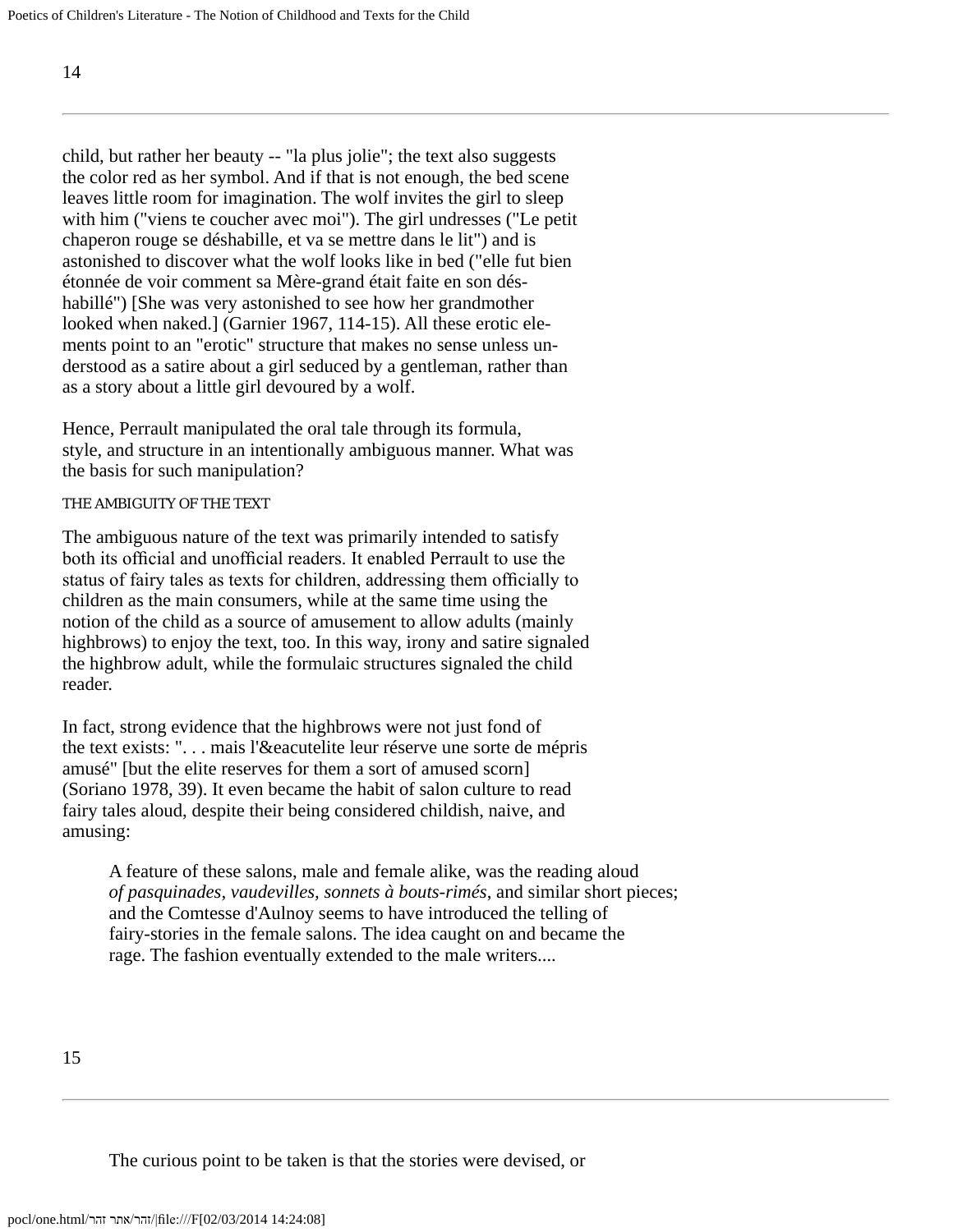adapted from ancient originals, for the amusement not of children but of adults. The consequence is that, although the characters and the background belong superficially to fairy-tales, most of them are much too sophisticated for children. (Muir 1969, 36)

Like his contemporary and relative, Mlle. Lhéritier, Perrault probably wrote texts also for the amusement of his friends. The following description of Mlle. Lhéritier holds true for Perrault as well: "Mlle. Lhéritier écrit pour l'amusement des ses amis et tous ses écrits portent l'empreinte de son 'esprit salonnier"' [Mlle. Lhéritier writes for the amusement of her friends and all her writing bears the stamp of the salon spirit.] (Soriano 1978, 65).

To summarize, the notion of the child in Perrault's time served as background for *Les Contes* and as an indispensable condition for the text's acceptance by highbrow adults. Once the child was perceived differently by society and was no longer considered a source for amusement, however, texts for children changed, as did the way in which the child was characterized in those texts. This is true for all texts produced for children since the eighteenth century. It is also true for versions of "Little Red Riding Hood" that underwent various changes, culminating in Grimm's "Rotkäppchen," which itself was followed by many modern adaptations.

#### DIFFERENCES BETWEEN PERRAULT'S AND GRIMM'S VERSIONS

Research into folktales has granted considerable space to the dispute over the connection between *Les Contes* and the similar texts gathered by the Brothers Grimm in their *Kinder und Hausmärchen.* Scholars disagree both over the origin and the "originality" of Grimm's texts and account for similarities between Perrault and Grimm on the basis of different grounds. Some present a historical-geographical explanation, while others prefer one based on cultural relationships (Bolte and Polívka 1963) or on cultural transformation (Velten 1930). Other scholars deny any direct connection between Perrault and Grimm but claim a mediated relation through Tieck, to whom Brothers Grimm referred in their notes on "Rotkäppchen": "Bei Perrault chaperon rouge, wonach Tieck's anmuthige Bearbeitung in

16

den romantischen Dichtungen . . ." [In Perrault's "Little Red Riding Hood," according to Tieck's charming adaptation in the romantic manner] (Grimm, Reclam 1980, Band 3, 59). Without entering into this endless dispute, my contention here is that the relation between the two versions can be illuminated from the perspective of the different prevalent notions of childhood in each period. Needless to say, this sort of explanation does not deny the results of previous research as irrelevant or inadequate, but rather illuminates the relationship between the two versions from an additional aspect.

As Ariès claims, the notion of childhood has drastically changed from the seventeenth century to the nineteenth century. In the hun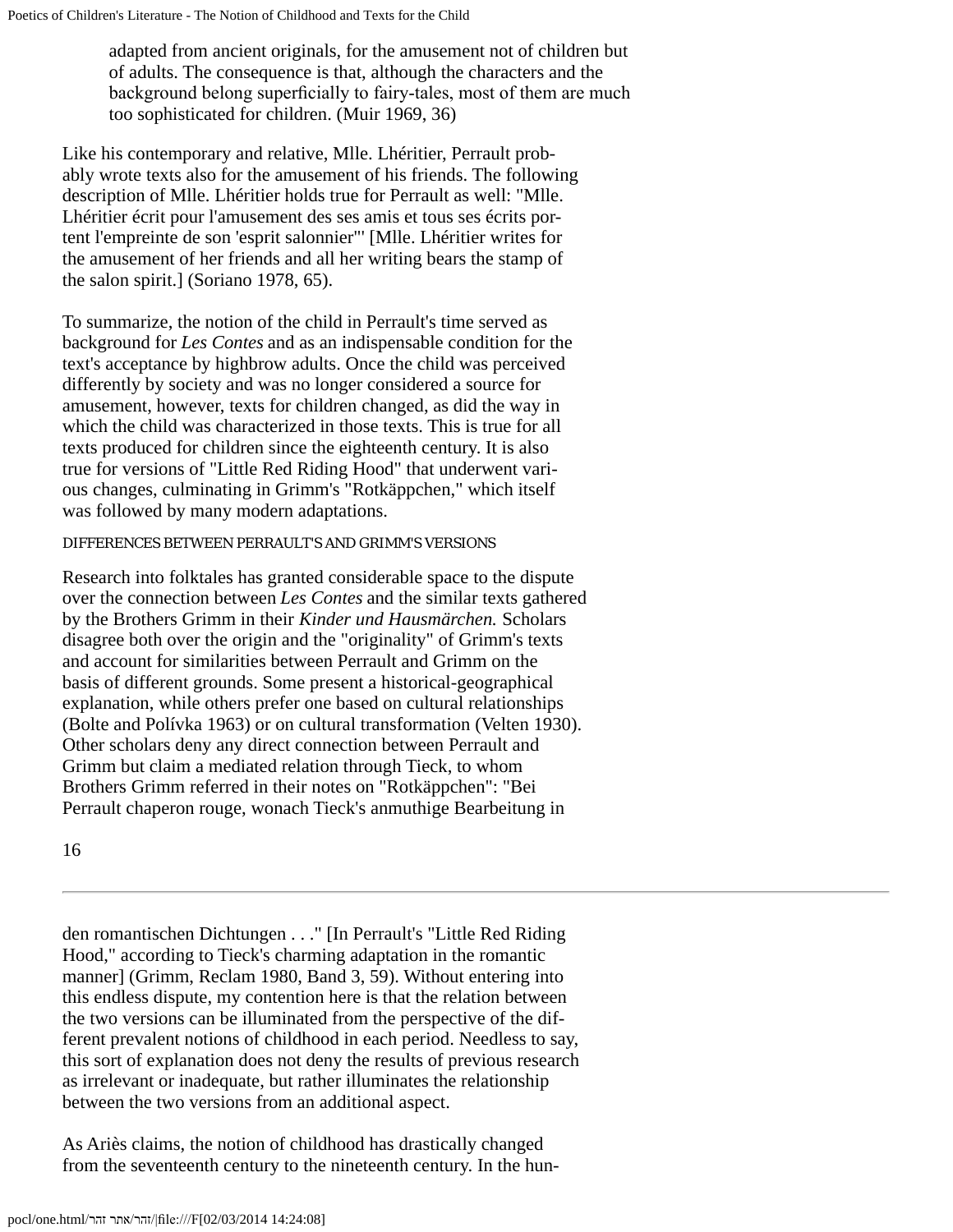dred years that passed between Perrault and Grimm, the "coddling" attitude had become a very different "reasoning" attitude. This change in the concept of childhood attributed great importance to something previously unheard of -- the education of the child. As a result, an educational system, based on this new conception, began to develop. The needs and demands of this educational system largely determined the character of texts written for children in two respects at least: in regard to the child's capacity to realize the text; and even more importantly, in regard to the text's obligations toward the child, reflecting the desire on the part of adults that children should gain something for their spiritual welfare from the text. Those texts, therefore, were the direct result of the way childhood was perceived by society -- hence, the earlier "coddling" version of Perrault and a century later the very different "reasoning" version of Grimm.

#### THE DIFFERENT TONES AND ENDINGS

As has been noted by many scholars, the most obvious differences between Perrault's and Grimm's versions lie in the tones of the texts (ironical versus naive) and in the endings (tragic versus happy). The difference in tone appears to be the result of the different intentions of each writer. Perrault addressed the highbrows with satire. Yet, while he masked the satire for his official readers by employing traditional structures, he unveiled it by the ironical tone for the unofficial reader. The Brothers Grimm, on the other hand, tried to depict the tone of the narrator as naive, a technique considered essential for the "authenticity" of the text. As was claimed, the irony and satire effects

#### 17

of Perrault's text are mainly achieved by his play between the text and its moral. It should also be noted, however, that from the very beginning Perrault's narrator takes an ironical position, as if to warn the reader not to take him too seriously; a text that opens with "sa mère en était folle et sa mère-grand plus folle encore" [her mother was crazy about her, and her grandmother even crazier] simply cannot be taken seriously. Brothers Grimm, on the other hand, achieved the effect of "naivety" by stylistic "simplicity" (short sentences, simple dialogue, limited lexicon). This stylistic simplicity is justified by adapting the narration to the child's point of view and presenting part of the discourse through her eyes. This is most evident when the child is rescued by the hunter: she does not realize how dangerous it was (nor does the text indicate so in any way), but "merely" declares how frightful the darkness in the wolf's belly was! The text further depicted the childish tone by using the exclamation word "ach": "Ach, wie war ich erschrocken, wie war's so dunkel in dem wolf seinem Leib!" [Ah, how shocked I was. How dark it was in the wolf's belly!] (Grimm, Reclam 1980, 159). This device was justified by Brothers Grimm in their foreword to *Kinder und Hausmärchen*, where the new image of childhood is presented. In this foreword, Brothers Grimm emphasized the child's pureness and genuine capacity to see the world in a special way -- a new image of the child common to the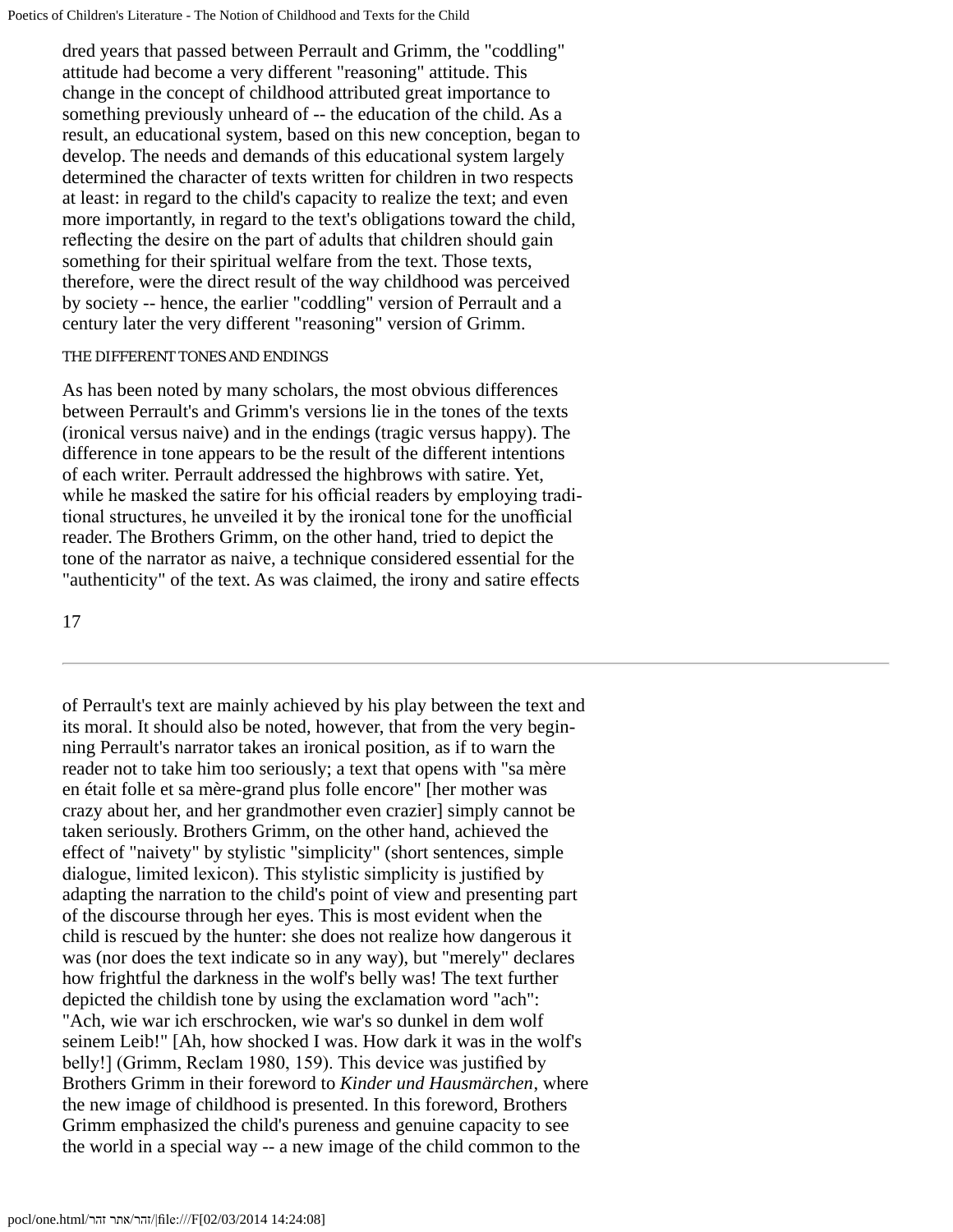Brothers Grimm and to their nineteenth-century contemporaries:

Darum geht innerlich durch diese Dichtungen jene Reinheit, um derentwillen uns Kinder so wunderbar und selig erscheinen: sie haben gleichsam dieselben blaulichweissen makellosen glänzenden Augen die nicht mehr wachsen kännen, während sie andern Glieder noch zart, schwach und zum Dienste der Erde ungeschickt sind. (Grimm, Reclam 1980, Band 1, 16)

[These paragraphs express this purity that makes our children appear so wonderful and blessed; they all have these blue-white faultless bright eyes, that can no longer grow while other members of their body are still so soft, weak and still unprepared for the service of the earth.]

However, what has primarily attracted the attention of scholars is the very different endings of the two versions. In Perrault's version the

18

story ends when the child is devoured by the wolf, while Grimm's version offers two alternative endings, in both of which the child is rescued. In the first ending, the child is punished -- grandmother and child are devoured -- and only later rescued when the wolf is killed; in the second, the wolf is killed by drowning without hurting the child at all (on the "educational" message of the second ending, see my later discussion). Why, then, was the happy ending needed?

Researchers of fairy tales are still debating the question of whether the ending was integral to the text (see Velten 1930). Whether the ending was integral or not, questions still remain why such an addition was needed, what the reasons for its being added were, and what functions it had. Of course, the revision of the ending into a happy one was primarily done to adjust the text to the model of the fairy tale. A happy ending was considered indispensable for folktales. The imperative need for an ending seems to hold true in spite of Darnton's new research. In his controversial analysis of folktales, Darnton (1984) seems to suggest, in passing, that a "good ending" was not necessarily typical of all oral tales; "Little Red Riding Hood" served as a test case.

For at least two reasons this suggestion far from contradicts the view of "good ending" as a typical ending of the oral tale. Care must be exercised in using "Little Red Riding Hood" as an oral tale. Until published by Perrault, the text was not found as a written text. Indeed, it might well be that the French oral version, which was collected, of course, after Perrault had published *Les Contes*, stems from Perrault's written tale, of which the Brothers Grimm were well aware. If so (and most probably it is), then the fairy tale without a happy ending is simply the result of the transformation of the text from a written tale into an oral tale. In addition, it is worth noting that in a number of versions of "Little Red Riding Hood" presented by Delarue (1957), the good ending is indeed happy, as the girl does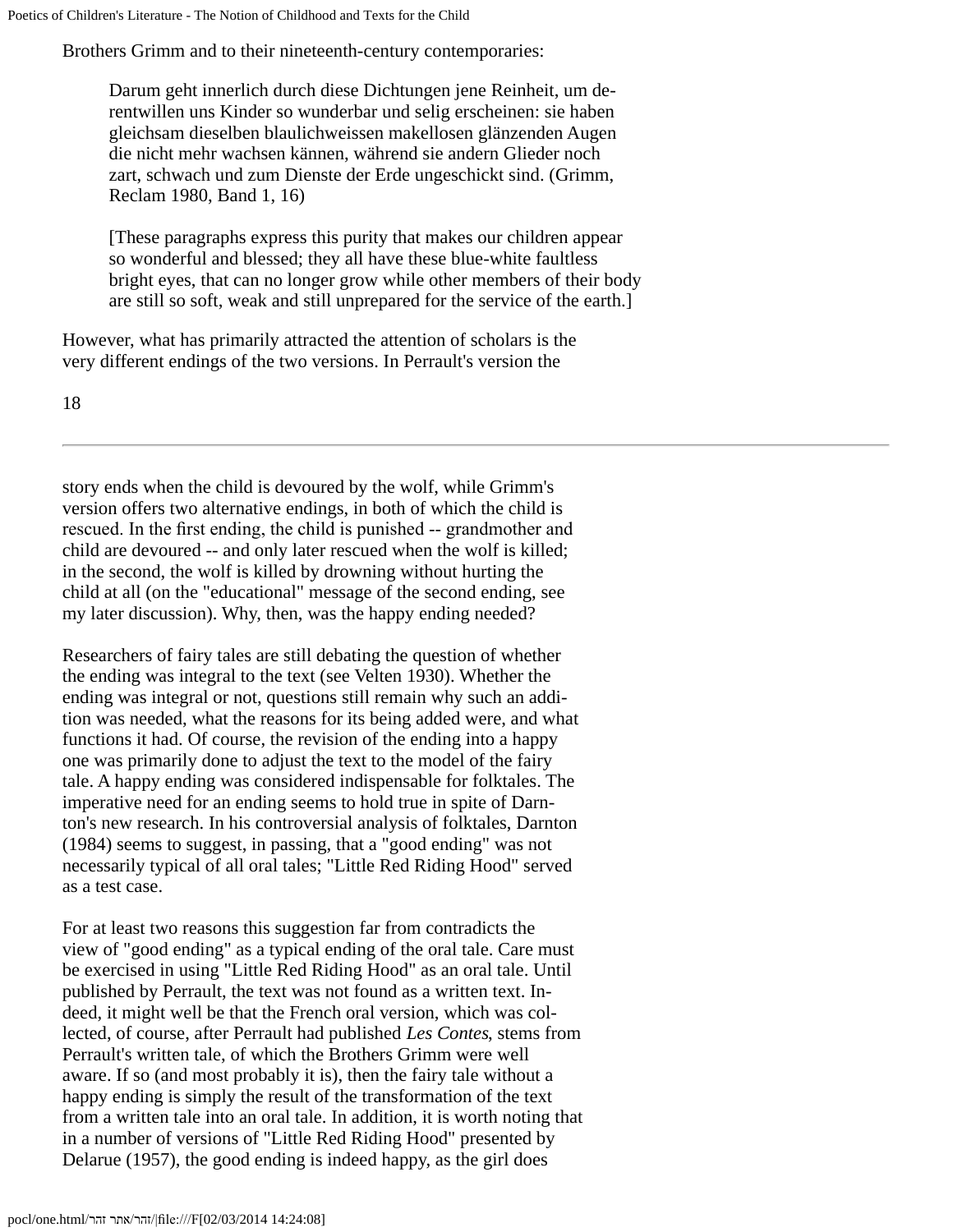manage to escape. This seems to suggest that even before "crossing" the border, the teller of the tale could not tolerate the "bad ending" and felt it necessary to change it into a good one. The Brothers Grimm with their strong inclination to oral tradition, could not afford to violate this norm, as Perrault had deliberately done in order to signal his adult reader. Unlike Perrault, who officially addressed his tale to children, Brothers Grimm did not do so, at least not at first.

19

In fact it was in the spirit of nineteenth-century Romanticism -- a return to sources and nature -- that the Brothers Grimm text was collected; accordingly, it addressed an adult audience. However, in spite of their longing for the real "roots," Brothers Grimm did not simply transcribe the tales. The romantic belief that Brothers Grimm had fanatically gathered folktales without at all changing them is no longer accepted today, although some scholars continue to cite the introduction to the first edition of *Kinder und Hausmärchen*, which says: "We have endeavoured to present these fairy tales as pure as possible . . . no circumstance has been added, embellished or changed" (preface to 1812 edition; Michaelis-Jena 1970, 53).

Most scholars agree that Brothers Grimm did change the original texts extensively. After the original handwritten manuscript of 1810 währendnd and compared to that published in 1812, major changes were discovered. Some scholars, like Rölleke (1975), even go as far as to describe the changes in terms of transformation into literary fairy tales and stylistically into Hochdeutsch in order to improve the literary quality of the texts. Others, like Zipes (1979b), describe the ideological transformation of the texts and their adjustment to their function in the socialization process. With regard to "Little Red Riding Hood" and other texts, Zipes claims that they are "decidedly biased against females who must either be put in their places or have their identity defined by males. The outcome is determined by the constraints of a conservative feudal ideology" (1979b, 136).

The Brothers Grimm could not and did not need to use Perrault's play between the "official" and "unofficial" reader. Like their nineteenth-century contemporaries, they believed that children, with their special needs, should be separated from adults. They also thought that these needs could not be supplied by the *Kinder und Hausmärchen*, at least not by the first edition; consequently, it had to be revised in order to become suitable for children. Brothers Grimm collected *Kinder und Hausmärchen* as evidence for the genuine and unspoiled material of the "Volksgeist." They did *not* do it in order to establish a body of children's literature. Their prime interest was a philological research, motivated by an ideology of a national return to the "roots." They wished to explore the "original" German language, and to restore to the German people the history of their language and its genuine vocabulary. Moreover, in referring explicitly to children's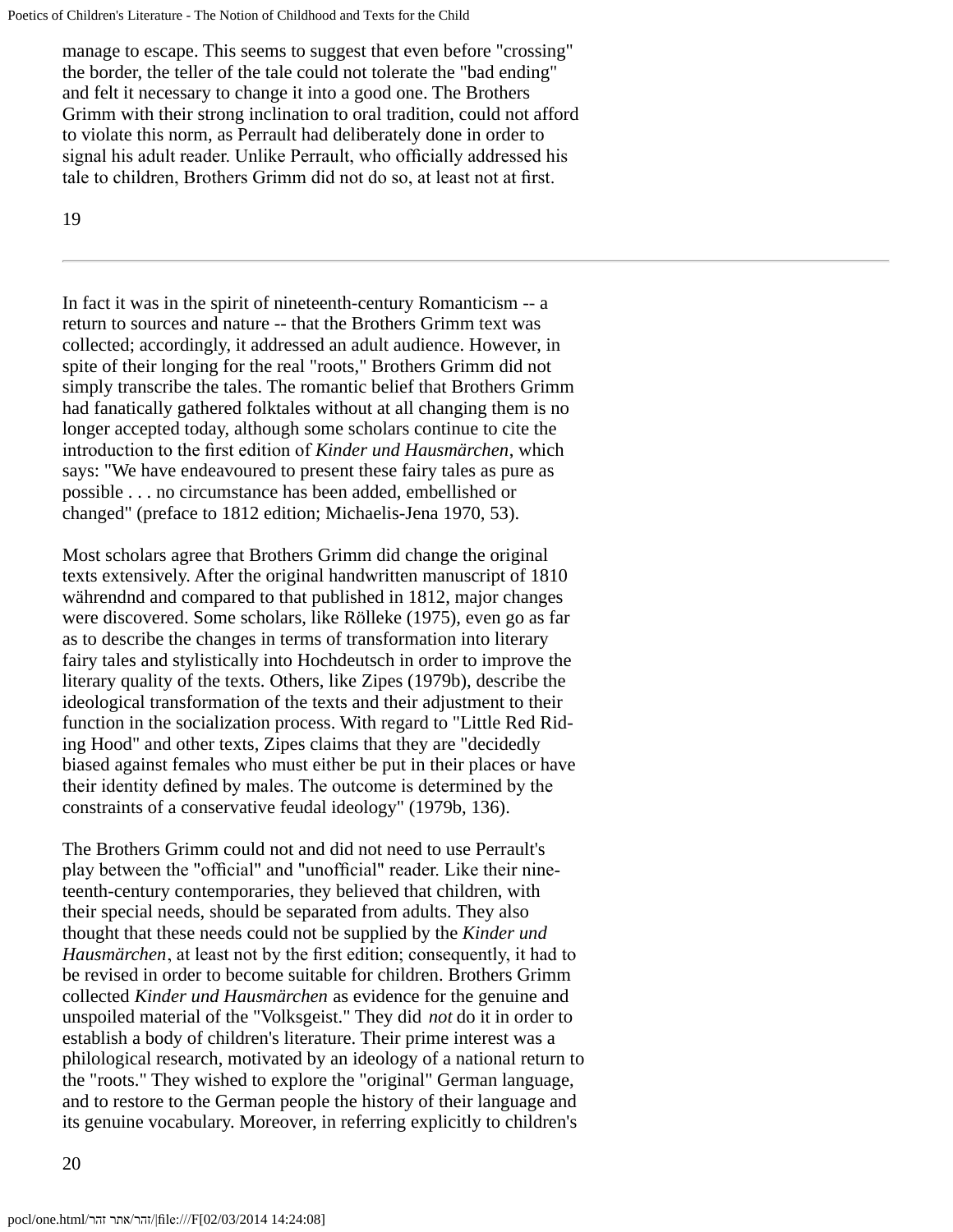reading of *Kinder und Hausmärchen*, Jacob Grimm said that he never intended it for children, though it made him happy to find out that in fact they were reading it (letter to Arnim, 28 January 1813).

Because of the lack at this time of reading material produced solely for children, *Kinder und Hausmärchen* was read by children, which induced Brothers Grimm to adjust the text, especially from the stylistic point of view. It is also interesting to note that the great success of the first English edition of Grimm, published in 1823 and adapted for children by Edgar Taylor, encouraged Brothers Grimm to publish a collection of about fifty popular tales, modified for children in the same manner as the English edition. This edition, which unlike previous editions was illustrated, later became known as the *Kleine Ausgabe* and gained far greater commercial success than any of its predecessors.

The second edition of *Kinder und Hausmärchen* was therefore adjusted and changed, especially from the linguistic point of view. But even that was not enough, according to the Brothers Grimm. They felt that some parents might still find all or part of the book unsuitable for children, as they wrote in their introduction:

Dabei haben wir jeden für das Kinderalter nicht passenden Ausdruck in dieser neuen Auflage sorgfältig gelöscht. Sollte man dennoch einzuwenden haben, dass Eltern eins und das andere in Verlegenheit setze und ihnen anstössig vorkomme, so dass sie das Buch Kindern nicht geradezu in die Hände geben wollten, so mag für einzelne Fälle die Sorge begründet sein, und sie kännen dann leicht eine Auswahl treffen: im ganzen, das heisst für einen gesunden Zustand, ist sie gewiss unnötig. (Grimm, Reclam 1980, Band 1, 17)

[All the same, in this edition we haven't suggested satisfactory solutions for all problematic expressions concerning children. If parents claim that this item or other embarrasses them or disturbs them, so that they will be reluctant to leave the book in the hands of children, there might be cases where their worry is justified and they can easily choose: generally speaking, this is not necessary.]

In this passage appeared two new implied ideas that served as motivation for the changes which the text underwent during the century between Perrault and Grimm. The first was society's new perception

21

of the child's distinct needs, and the second was the idea that those needs should be supplied under strict adult supervision. In fact, societal perceptions of childhood had changed in at least two senses: a new understanding of the nature of the child was evident, as well as a new demand that made adults responsible for the education of the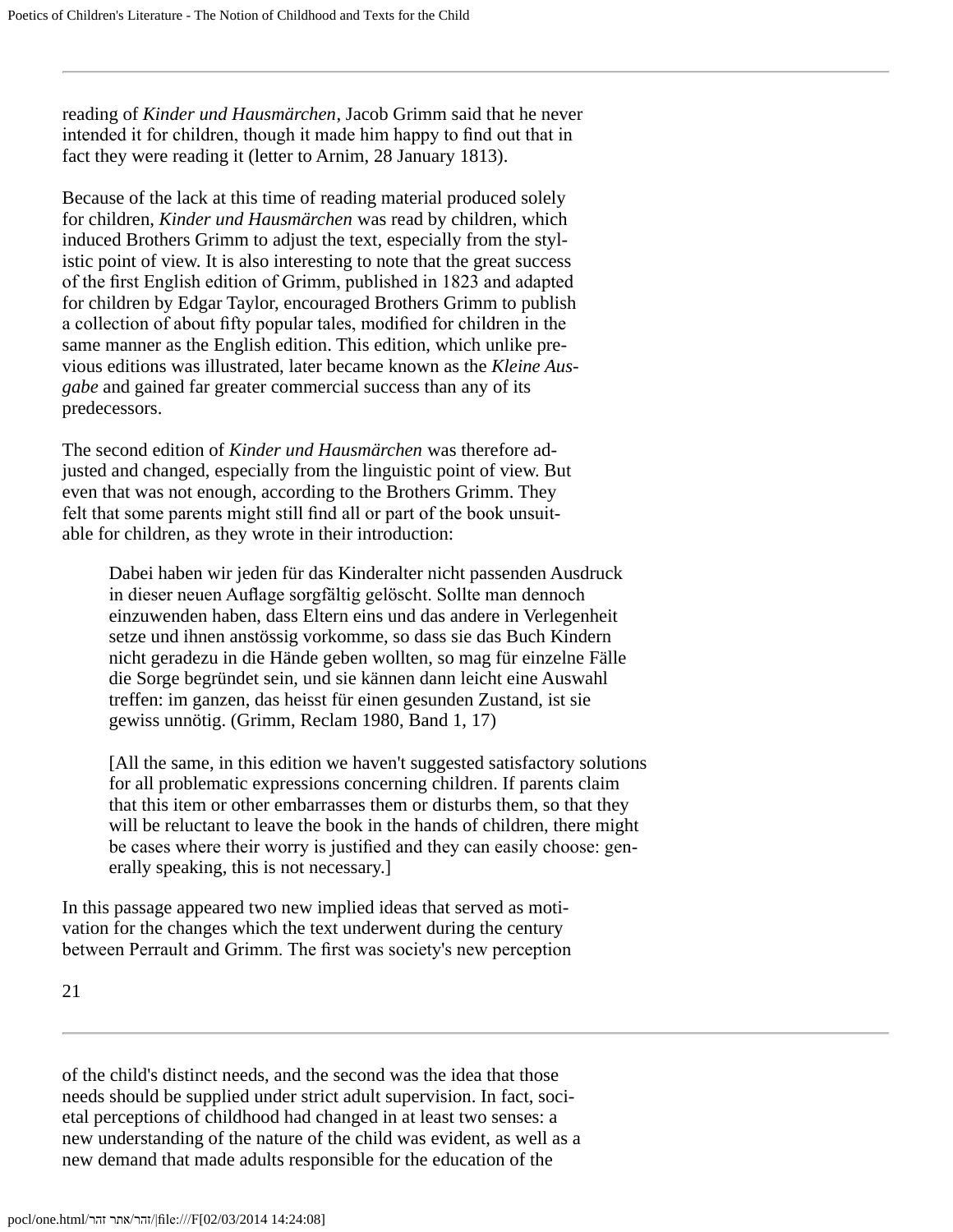child.

In Grimm's version of "Rotkäppchen," this new concept of childhood is expressed in the following three aspects: the relations in the family circle, the innocence of the child, and the need for instruction of the child. These aspects will be discussed in relation to different endings as well as in relation to other minor differences in the texts. As mentioned earlier, revision of the endings undoubtedly resulted from the need to adjust the text to the model of the fairy tale, requiring the Grimm's version to have a happy ending. However, this may not have been their only motivation and cannot serve as the only explanation.

It is quite possible that the source for the happy ending was, as Bolte and Polívka (1963) suggest, taken from "Der Wolf und die sieben jungen Geisslein" [The wolf and the seven young goats]; the "wolf)' element was already part of the fairy-tale inventory and thus an almost ready-made solution. But, even if this claim is justified, it is still possible to account for the selection of this ending on the basis both of the model of the fairy tale and of the educational views at the time. Prevalent ideas about child education and the child as a potential reader (at least, since Grimm's second edition) demanded that the child learn a lesson from every event, experience, or story. Punishment and morality were an integral part of that learning process -- Grimm's "Little Red Riding Hood" was no exception. It is interesting to note that the Brothers Grimm were happy with the ending from the educational point of view and even considered it as proof that the text was, indeed, suitable for children (see their foreword, Reclam 1980, Band 1, 17). Unlike the child in Perrault's version, the child of Grimm's version is given a chance to learn the lesson and apparently does so. The alternative endings might serve as an indication of the authors' hesitation between two endings. Yet they also fortify the educational message of the text. The Grimm's version shows that the girl, who promised at the end of the first conclusion that she would obey her mother, does keep her promise. When she

22

next meets the wolf, she knows exactly what she is supposed to do - she does not stop to talk with him, but hurries to her grandmother, where both of them manage to trick the wolf. Thus the success of the lesson learned is proved. This sort of moral, unlike that of Perrault, did not address adults with an ironic wink of the eye. Moreover, unlike Perrault's moral that emphasizes the "gentleman," describing him in terms of the wolf, the Grimm's version does not emphasize the wolf-gentleman, but rather the child and the moral lesson that she must learn! These differences in emphasis are also the reason for the deletion of the erotic scene in the Grimm's version, which emphasizes the child's naivet, and innocence. As a result, the erotic characterization of the child was left out as was the erotic bed scene. The Grimm's version does strongly emphasize a number of inter- L family relations that are only hinted at in Perrault's version: the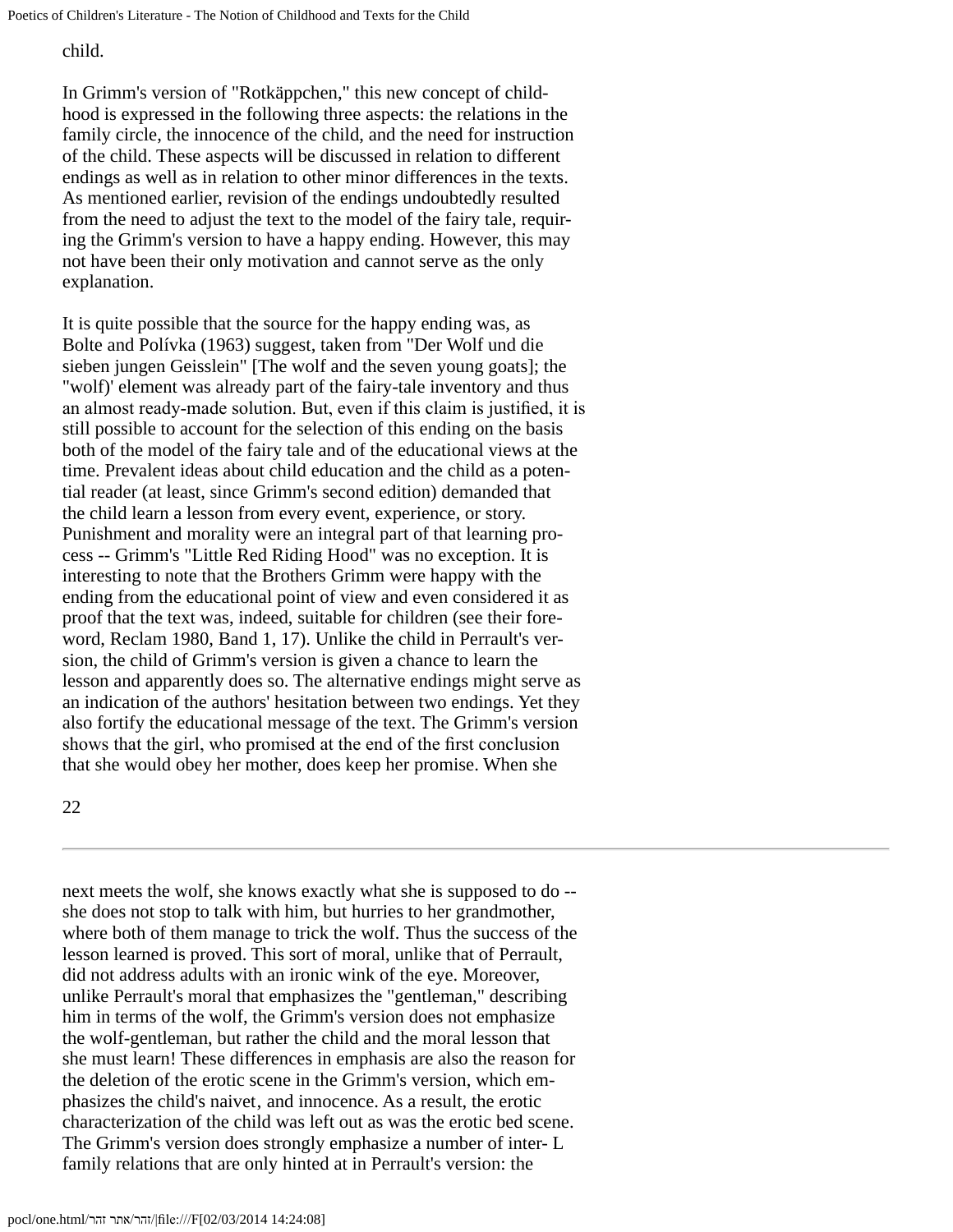grandmother's love for the child, the mother's commitment to the grandmother, and the child's love for the grandmother. While the grandmother's love is hardly mentioned in Perrault's version, the Grimm's grandmother loves the child dearly; in fact, she sews the red hood as a symbol of her love. Thus, while the hood serves in Perrault's version to hint at the sexuality of the child, in the Grimm's version, it serves as a sign of the grandmother's profound affection for the child.

Cette bonne femme lui fit faire un petit chaperon rouge, qui lui seyait si bien, que partout on l'appelait le Petit chaperon rouge. (Perrault, Garnier 1967, 113)

[This good woman made for her a little red hood, which suited her so well that everyone called her Little Red Riding Hood.]

. . . am allerliebsten aber ihre Grossmutter, die wusste gar nicht, was sie alles dem Kinde geben sollte. Einmal schenkte sie ihm ein Käppchen von rotem Sammet, und weil ihm das so wohl stand und es nichts anders mehr tragen wollte, heiss es nur das Rotkäppchen. (Grimm, Reclam 1980, 156-57)

[. . . but most of all her grandmother, who did not know what else she could give to the child. One day she gave her as a present a little hood of red velvet, and as it became her so well and she did not want to wear anything else, she was always called Little Red Riding Hood.]

23

In Grimm's version the mother's attachment to the grandmother is stronger than in Perrault's version, where the mother sends the child because she herself is baking and because she fears that the grandmother is sick. In Grimm's version, the mother knows for sure that the grandmother is sick and sends the child to help her, showing that the mother feels responsible for the grandmother and family relations are much closer.

Un jour sa mère, ayant cuit et fait des galettes, lui dit: "Va voir comme se porte ta mère-grand, car on m'a dit qu'elle était malade, porte-lui une galette et ce petit pot de beurre." (Perrault, Garnier 1967, 113)

[One day her mother had fried and made the biscuits, told her: "Go and see how your grandmother feels because someone told me that she was ill, take to her biscuits and this little pot of butter."]

Eines Tages sprach seine Mutter zu ihm: "Komm, Rotkäppchen, da hast du ein Stück Kuchen und eine Flasche Wein, bring das der Grossmutter hinaus; sie ist krank und schwach und wird daran laben." (Grimm, Reclam 1980, 157)

[One day her mother said to her: "Come, Little Red Riding Hood,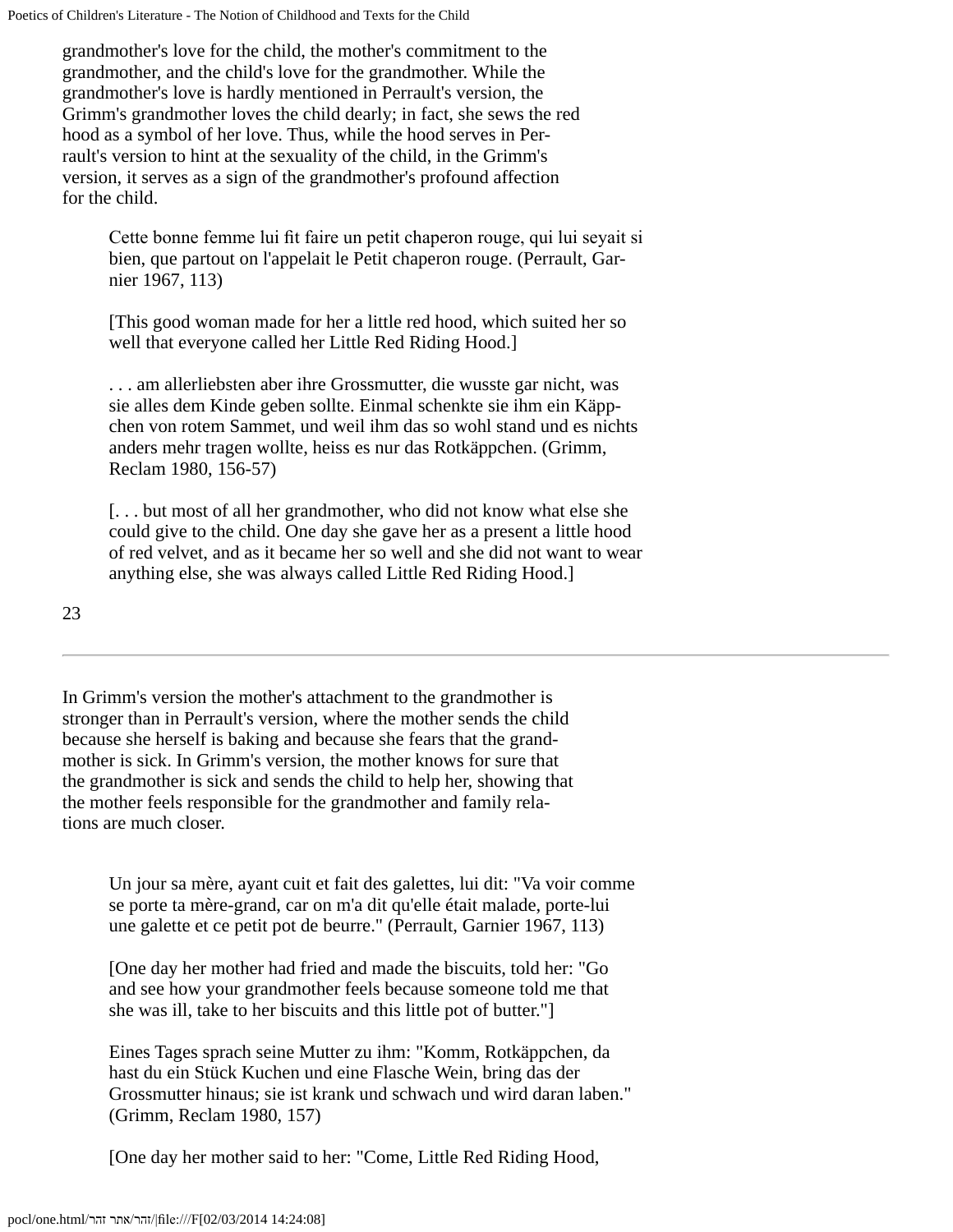here is a piece of cake and a bottle of wine, bring them to Grandmother; she is ill and weak and this will comfort her."]

Even relations between the child and grandmother seem to be less casual in the Grimm version. While the child gathers flowers for her own sake in Perrault's version, she does so in order to make grandmother happy in Grimm's version.

. . . et la petite fille s'en alla par le chemin le plus long, s'amusant à cueillir des noisettes, à courir après des papillons, et à faire des bouquets des petites fleurs qu'elle rencontrait. (Perrault, Garnier 1967, 114)

[. . . and the little girl went by the longer road, and enjoyed herself by picking hazelnuts, running after butterflies, and making bouquets of the little flowers she found on her way.]

Rotkäppchen schlug die Augen auf, und als es sah, wie die Sonnenstrahlen durch die Bäume hin und her tanzten und alles voll schöner Blumen stand, dachte es: "Wenn ich der Grossmutter einen

#### 24

frichen Strauss mitbringe, der wird ihr auch Freude machen." (Grimm, Reclam 1980, 158)

[Little Red Riding Hood opened her eyes and when she saw how the sunbeams dance here and there through the trees, and pretty flowers grow everywhere, she thought: "If I bring grandmother a fresh nosegay, this will also make her happy."]

Thus the different notions of the family in each period -- the childcentered family versus the loose family connections -- found expression in the different presentations of the child and the family in each of the texts. In addition, even more prominent differences can be discerned between the two versions' ideas about education.

An educational system, in the modern sense of the notion, simply did not exist in Perrault's time, nor did the need for systematic education of the child. In Grimm's time, however, education not only existed, but was considered essential for the child's spiritual welfare. Adults within and outside the family circle were considered responsible for the education of the child. This is best exhibited in Grimm's version by the instructions given to the child by her mother. These instructions -- entirely missing from Perrault's version -- express the new ideas about education that had penetrated society in the hundred years between Perrault and Grimm. The mother instructs the child to behave herself: "Und wenn du in ihre Stube kommst, so vergiss nicht, guten Morgen zu sagen, and guck nicht erst in alle Echen herum" [When you come into her room, don't forget to say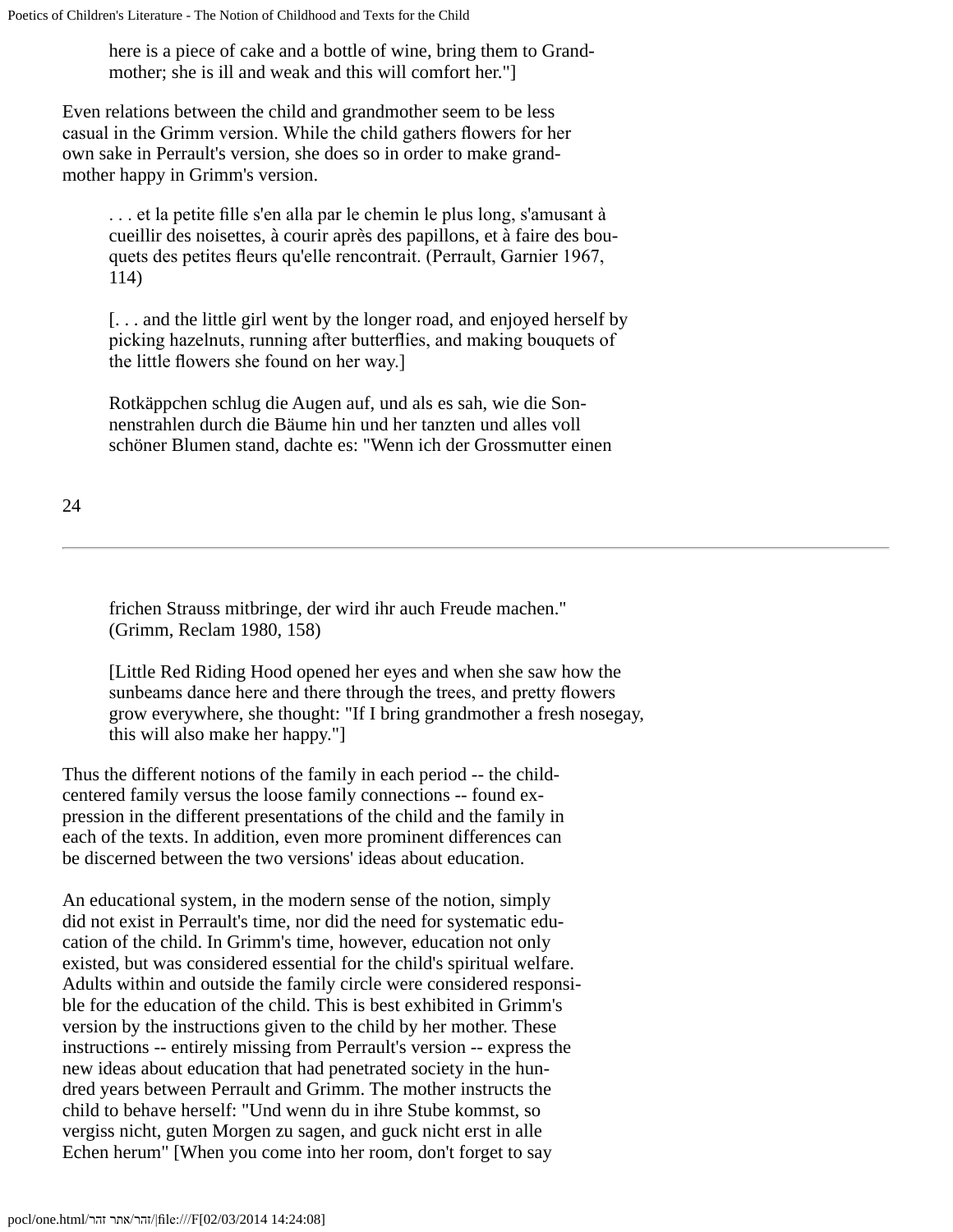good morning and don't peep in every corner first.] (Grimm, Reclam 1980, 157). She also instructs the child not to leave the path:

"Mach dich auf, bevor es heiss wird, und wenn du hinauskommst, so geh hübsch sittsam und lauf nicht vom Weg ab, sonnst f,,llst du und zerbrichst das Glas, und die Grossmutter hat nichts." (Grimm, Reclam 1980, 157)

["Go now before it is too hot, and when you go, go nice and proper and do not leave the path, otherwise you will fall and break the glass and your grandmother will get nothing."]

The idea that children should be instructed by adults as far as their behavior was concerned, a notion unknown in Perrault's time, was

commonly practiced in Grimm's time and served as a basis for the relationship between mother and child in Grimm's text. Moreover, the school, an institution that hardly existed in Perrault's time, had become both established and hated. When the wolf meets the child, he declares that she looks as sad as if she were going to school: "Du gehst ja für dich hin, als wenn du zur Schule gingst, und ist so lustig haussen in dem Wald" [You are walking along, as if you were going to school, and it is so cheerful out here in the woods.] (Grimm, Reclam 1980, 157-58). The different ways in which childhood was perceived also allowed different prospects for presenting the child. While the naive country girl of Perrault is lost forever, the little girl of Grimm is saved by adults who are responsible for her. As long as she is protected by them, she is safe, and that is exactly the moral she learns: "Rotkäppchen aber dachte: 'Du willst dein Lebtag nicht wieder allein vom Wege ab in den Wald laufen, wenn dir's die Mutter verboten hat"' [But Little Red Riding Hood thought, "You will never again leave the path if your mother has forbidden you to do so."] (Grimm, Reclam 1980, 159). In the hundred years that passed between Perrault and Grimm, a new concept of childhood, the "instructive" concept, developed. This new concept differed from the previous one in the importance it attached to the educational system and to books as the main educational tools of such a system. In quite a short time, it became the raison d'^tre of texts for children and guided their options and their norms; to a large extent, the new concept determined what was appropriate and what was to be labeled as unsuitable. Thus this concept was one of the main reasons for the changes that took place in "Little Red Riding Hood" from Perrault to Grimm (needless to say, along with many other important factors, including the literary conventions and linguistic aspirations guiding the Brothers Grimm). Moreover, it has governed, even more powerfully, writing for children since the time of the Brothers Grimm. This may be assumed because the basic idea about writing for children, that is, that children's books should be written under the supervision of adults and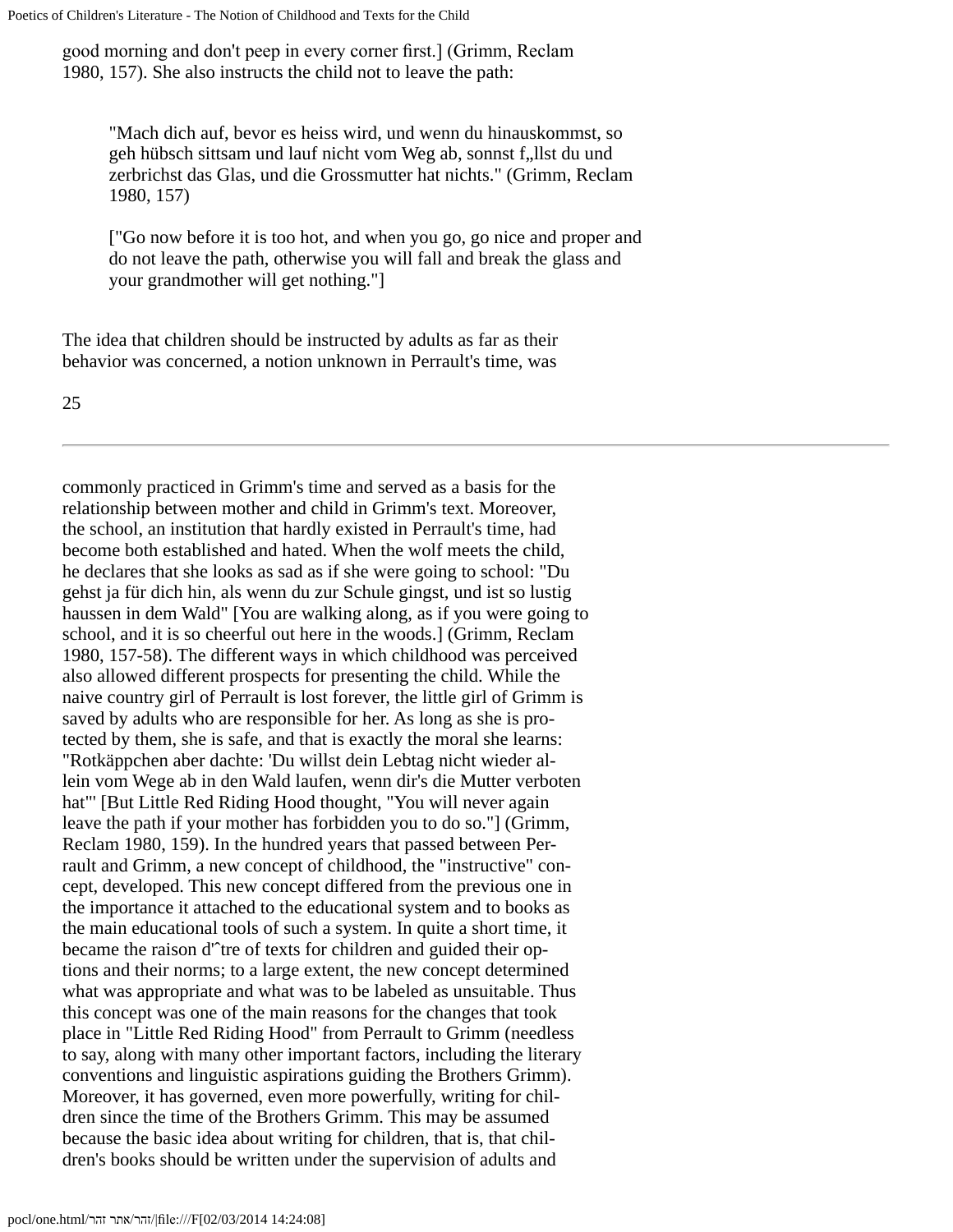should contribute to the child's spiritual welfare, has not changed since the middle of the eighteenth century (see chapters 6-7). What *has* changed are the specific ideas prevalent in each period about education and childhood. However, the idea that books for children have to be suitable from the pedagogical point of view and should

26

contribute to the child's development has been, and still is, a dominant force in the production of children's books.

Nevertheless, changes in the specific ideas of education did result in a demand for the revision of certain elements in children's literature. For example, pedagogic views in England at the turn of the nineteenth century were responsible for the prohibition of fairy tales. As a result, the subject of fairies was excluded from canonized children's literature and found refuge only in underground literature (on the role of chapbooks in retaining fairy tales, see chapter 6). The educational establishment mistrusted works of imagination and favored the so-called "realistic" works, whose constant figures were death and sickness (for an exhaustive description of the texts, see Avery 1975, especially chapters 2-4). On the other hand, when the attitude toward imagination changed by the middle of the nineteenth century, or in Townsend's words, imagination was "rehabilitated," fairy tales were again introduced into the canonized children's system (for a brief description of this process, see chapter 6). Yet, because the mid to late nineteenth-century ideas about the child and his education were different from those dominant in Grimm's time, Grimm's "Rotkäppchen" was no longer considered appropriate and had to be revised in accordance with the new views.

## Modern Adaptations of Grimm

The children's market of the Western world is practically flooded today with a considerable number of editions of "Little Red Riding Hood." The prolific production of the text is encouraged by its status as a "classic," which ensures its commercial success. It is also prompted by the great importance attached to the text on psychological grounds. Some psychologists even go so far as to declare that the text is indispensable for a child's development and that the child should be acquainted with the full version -- no omissions at all are suggested (see Bettelheim 1976; for a serious criticism of him, see Zipes 1979c). Indeed, all modern editions of "Little Red Riding Hood" share (explicitly or implicitly) the same point of departure - the belief that the text should suit prevailing ideas about the child

27

and childhood. Because of this belief, some editions changed the text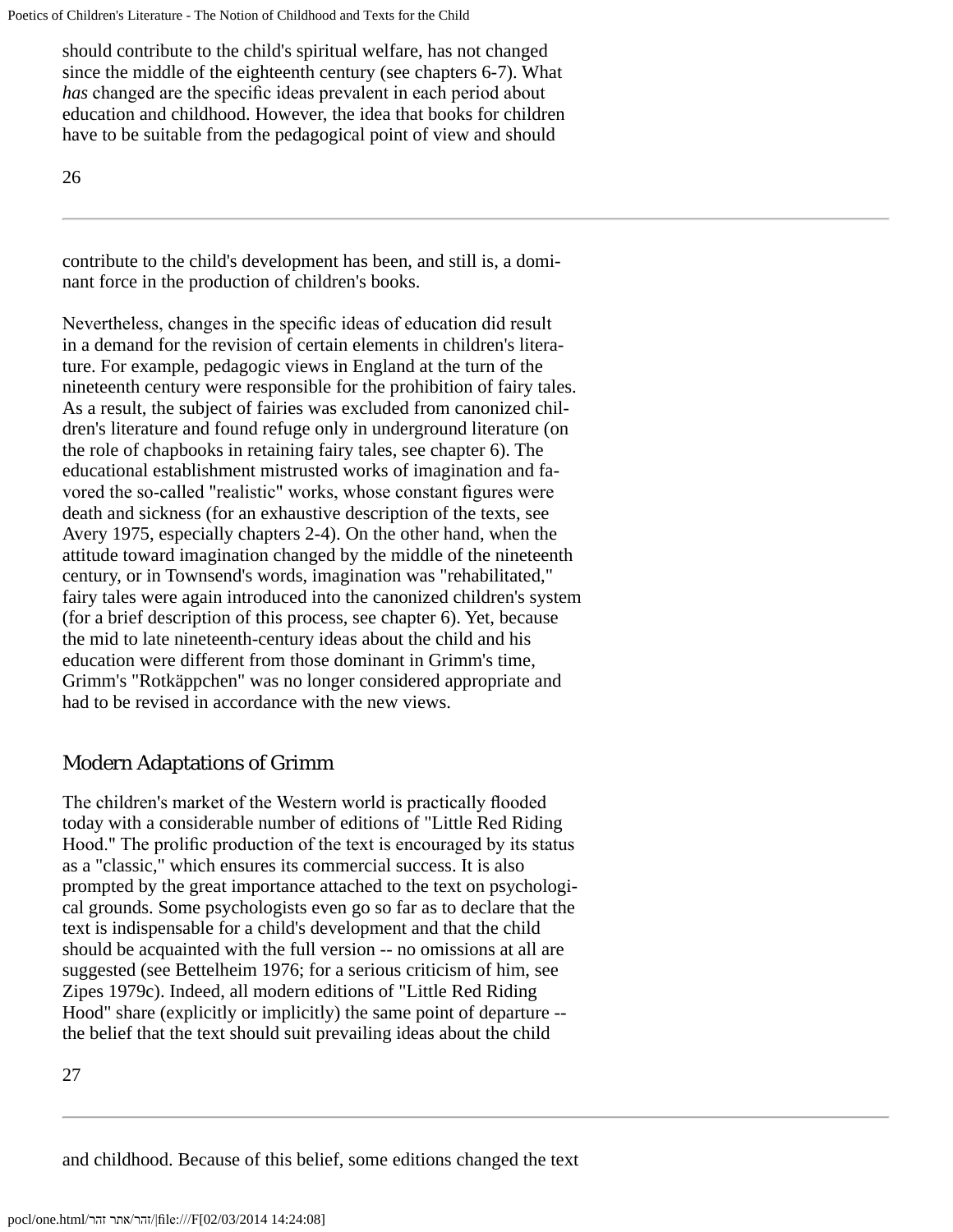only slightly or not at all in deference to the "complete version" approach of certain psychologists. Others -- in fact, numerous editions -- changed the text extensively. The basis for the textual revisions are assumptions held by the editors about childhood, especially about *the child's capacity to understand and the themes to which he should be exposed*. With these two issues in mind, the various adaptations are concerned mainly with the characterizations, the introduction of unsuitable events, and the assumed social norms of the texts and do not hesitate to change what is regarded as inappropriate for the child. The only difference between revisions lies in the solutions they offer for these problematic issues and the extent of deviation they exhibit from the original.

For a brief discussion of the handling of these aspects, three versions of "Little Red Riding Hood" were chosen randomly (almost any three versions will do; for analysis of other versions of "Little Red Riding Hood," see Nodelman 1978). These versions serve as a good example of the norms that determine the procedures of textual revision in accordance with the principles described above. The versions to be discussed here are the following: Modern Promotions, no date; Puppet Book, 1970; and A Pop-up Book, no date. All three agree about the need to revise the aspects of the tone, characterization, unsuitable events, and social norms in accordance with their understanding of the child and childhood.

#### THE TONE

The assumption that the child is the implied reader can be discerned by the tone of the text. In all versions, the tone is not only authoritative, but also superior and condescending. This becomes eminently clear when the narrator explains those points he presumes the child is incapable of understanding by himself. For instance, the narrator of the Puppet edition explains the name of the little girl in the following manner: "That is exactly why she was called Little Red Riding Hood." The same narrator also explains the craftiness of the wolf, assuming a child cannot comprehend such sophisticated behavior: "The crafty old wolf really knew where Grandmother lived. He also knew that the path across the meadow was the shortest way to

#### 28

reach Grandmother's house." The narrator of the Pop-up edition is not sure a child can understand that the wolf disguised himself as the grandmother, thus he explains: "She was surprised to see her Granny in bed (You see, she thought the wolf was her Granny)."

#### ASSUMED SOCIAL NORMS

Very often the texts give expression to common social norms and prevailing fashions. This can be discerned not only in major structures, but in minor details as well. For instance, alcohol is a negative value and therefore will be replaced by fruit, honey, or milk in accordance with the modern "natural food" fad. Thus mother sends a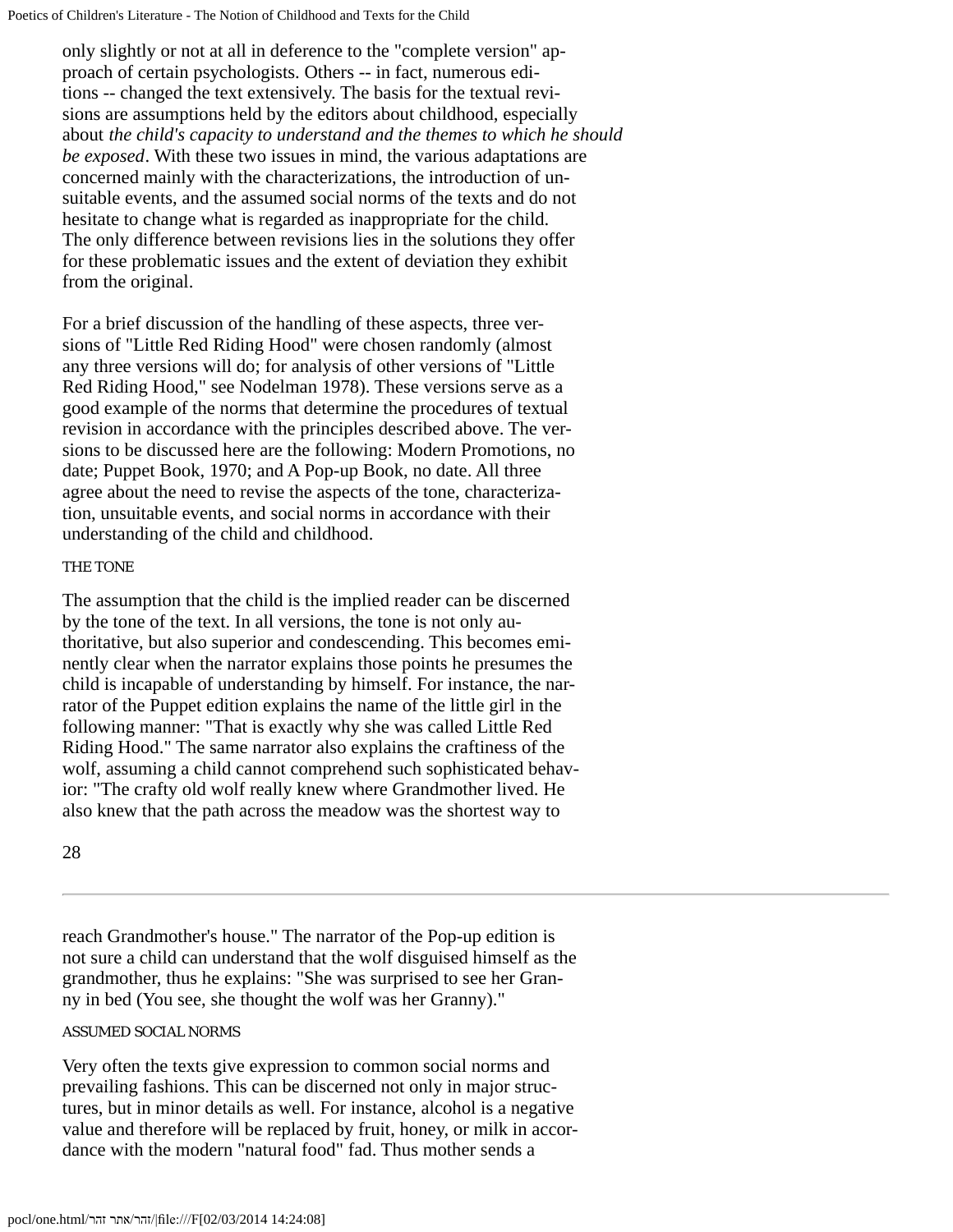varied basket to suit the current fashion: "One day her mother packed a basket with cake and fruit" (Puppet); or, "One day her mother told her to take a basket of bread and honey to her grandmother who was sick" (Modern Promotions). After the hunter rescues the child, grandmother makes a little party, and what does she serve but milk: "They were all so happy that they decided to have a party then and there. Grandmother served glasses of milk to her visitors" (Puppet). When it is the fashion to present the child with challenges he has to experience by himself, the text is revised into a "challenge" story; and the child is given a chance to experience a visit to her "granny" all by herself: " 'Oh yes, that would be lovely,' said the Red Riding Hood. 'I've never been to Granny's on my own before. It will be an exciting adventure!' So Little Red Riding Hood waved goodbye to her mother and started to walk along the forest path to Granny's cottage. As she walked along and saw all the birds and forest creatures she was not a bit frightened for she loved the forest" (Pop-up).

#### UNSUITABLE EVENTS

Any information that is considered unsuitable for children is either omitted or revised to make it acceptable. The text avoids both the violent scene where grandmother and child are devoured by the wolf and also any possible unpleasant information. This is probably the reason for the grandmother's not being "sick" in the Modern Promotions edition, but rather euphemistically "not well." Similarly in

29

the Puppet Book, the mother explains, "This is a gift for you to take to your grandmother. She is not well and will enjoy eating some cake and fruit." In the Pop-up edition, nothing at all is wrong with grandmother: "Why don't you go and visit Granny?. . . I'm sure she would be pleased to see you." The various devices writers use to avoid the violent scene at the end are clear evidence of the attempt to avoid unsuitable information. The most extreme solution is to deny all violence and even prevent the wolf himself from being hurt: "When the wolf saw the hunter's long rifle, he had a change of mind. Now it was his turn to be frightened. He had time for just one yelp before running out of the house as quickly as he could" (Puppet). In other cases, the wolf does get punished and poetic justice is done. In most cases, however, the violent scenes with grandmother and the child are simply avoided. Grandmother hides in the closet without getting hurt, and the child is rescued *before* and not *after* the wolf devours her:

But grandmother saw the wolf, too! She dashed into her clothes closet and locked the door behind her, doing it so quickly that the wolf hardly knew what was happening. (Puppet)

At that moment a hunter passed the house. He heard Little Red Riding Hood's frightened scream and burst open the door. (Puppet)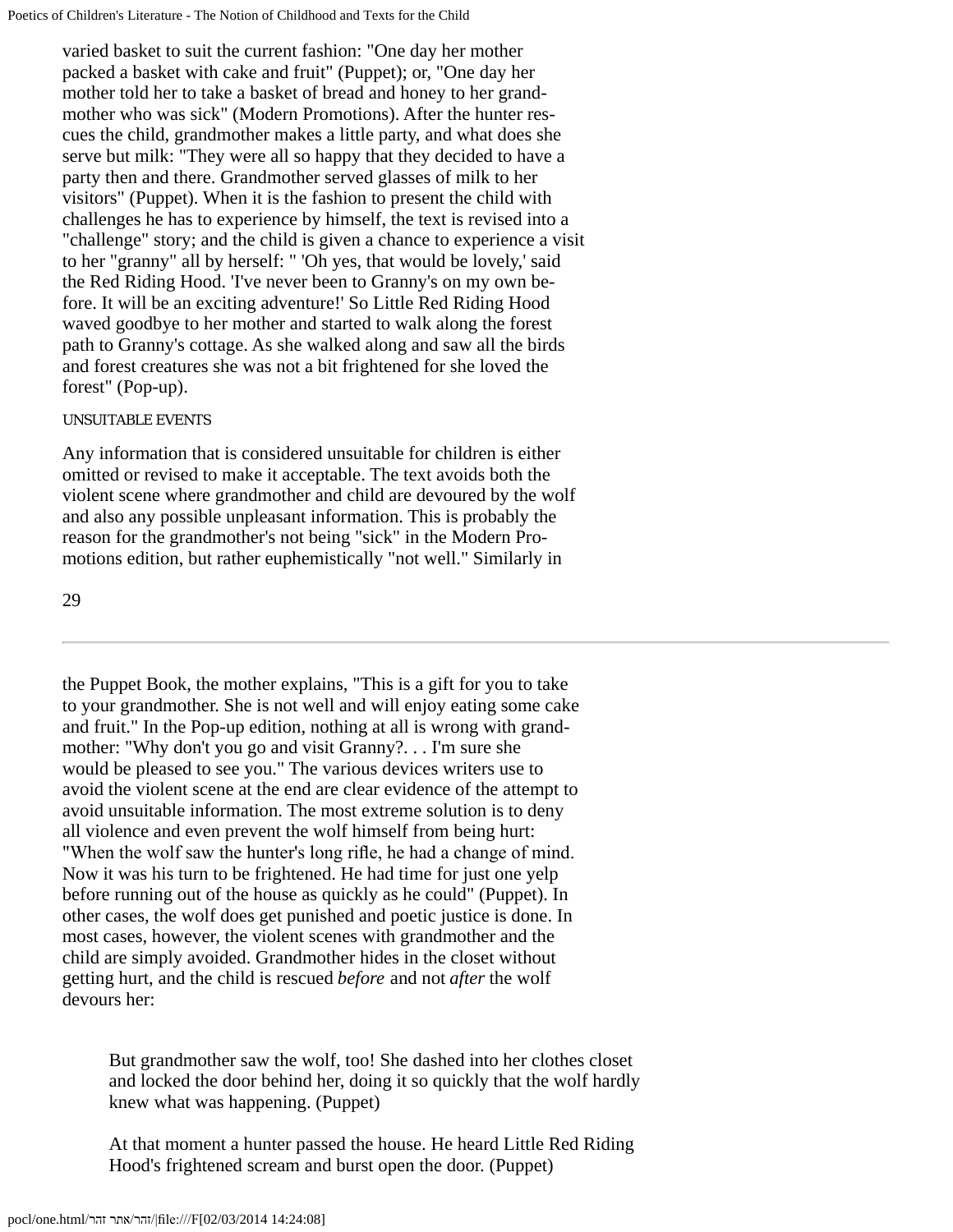Fortunately, at that moment, the forester arrived. He ran inside and was just in time to rescue the little girl. Red Riding Hood breathed a sigh of relief when she realized what a narrow escape she had had. (Pop-up)

This examination of Perrault's, Grimm's, and three out of hundreds of modern versions of "Little Red Riding Hood" indicates that the changes in the texts were neither random nor insignificant. Many reasons lay behind these changes (for instance, prevailing literary models), but one of the crucial factors in determining the character of the texts for the child was undoubtedly the different concepts of childhood held by society. Since the eighteenth century, children's literature has been strongly linked with the educational establishment and has based its legitimation on it. This linkage has served as a source for constraints imposed upon children's literature in at least two areas: the way in which children are presented, characterized,

30

and judged by the texts and the way in which the child is assumed to be the implied reader of the text.

Thus, children's libraries in the eighteenth, nineteenth, and twentieth centuries contain the same titles, but once the books are opened, it becomes quite clear that the contents vary considerably. What really counts is the way childhood is perceived by society, for it is society's perceptions that determine to a large extent what actually lies between the covers.

### Texts

#### EDITIONS OF GRIMM

*German Versions*:

*Rotkäppchen* und andre märchen von Gebrüder Grimm. 1947. Stuttgart: Herold Verlag.

*Kinder und Hausmärchen* gesammelt durch die Brüder Grimm. 1962. Munich: Verlag Heinrich Ellermann.

*Rotkäppchen*. 1965. Text nach Grimms märchen. Zurich and Stuttgart: Ras cher Verlag.

*Die Schönsten Kindermärchen*. Brüder Grimm. 1970. Munich: Verlag Heinrich Ellermann.

*Janosch erzählt Grimms märchen*. 1972. Weinheim and Basel: Beltz und Gelberg.

*Rotkäppchen*. 1972. Bad Aibling: Siebert Kinder Bücher.

*Zauberwelt des märchenwaldes*. [1973]. fürth/Bay: Pestalozzi Verlag.

Rotkäppchen. 1974. Zurich: Diogenes Kinder Klassiker.

*Grimm märchen*. 1975. Munich: Annette Betz Verlag.

*Grimm märchen. Mein Erstes Buch*. 1979. Edited by Richard Bamberger.

 Vienna and Munich: Jugend und Volk. *Zaubermärchen der Brüder Grimm*. 1979. Bayreuth: Loewes Verlag.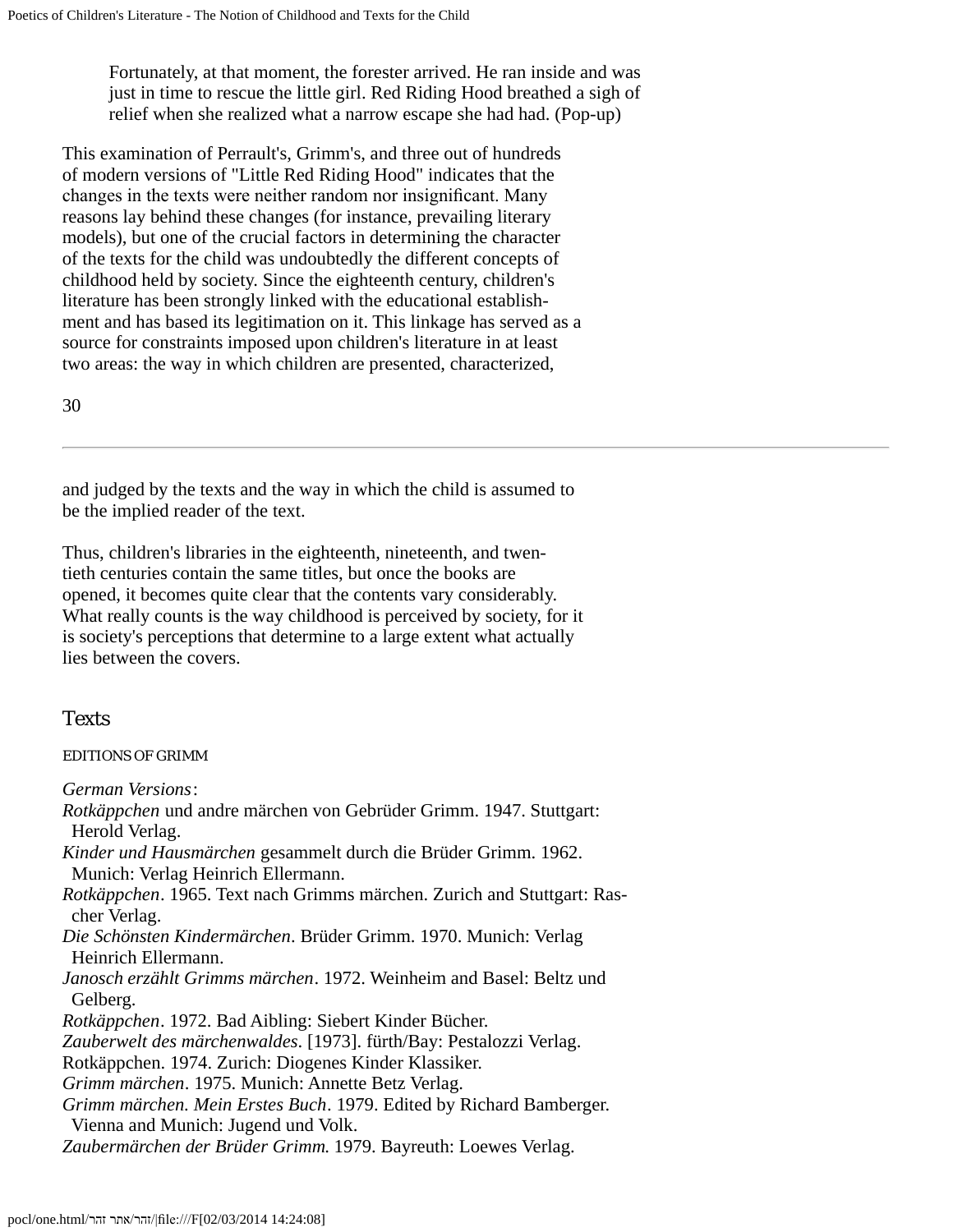*Rotkäppchen*; Schneewittchen. Mainz: Verlag Engelbert Dessart.

*English Versions*: *Red Fairy Book*. (1890) 1950. Collected and edited by Andrew Lang. London, New York, and Toronto: Longmans, Green and Co. *Little Red Cap*. 1965. Adapted by Evalyn Kinkead. New York: McGraw-Hill. *Little Red Riding Hood*. Retold by Albert G. Miller. New York: Random House.

31

*Little Red Riding Hood*. 1968. London: Collins. *Little Red Riding Hood*. 1970. (Puppet Story Book). Adapted by Oscar Weigle. New York: Grosset and Dunlap. *Red Riding Hood. Fairy* Tale Pop Up Book. N.p.: Nutmeg Press. *Little Red Riding Hood*. New York: Modern Promotions.

#### EDITIONS OF PERRAULT

*French Versions*:

*Il était une fois, Vieux contes français*. 1951. Paris: Flammarion. *Contes de Perrault*. 1960. Paris: Editions Marcus. *Les contes de Perrault*. 1976. Paris: Fernand Nathan. *Contes de ma m're L'Oye*. 1977. Charles Perrault, Folio junior. Paris: Gallimard.

*Les contes de Perrault*. 1979. Paris: Marcinelle-Charleroi.

*German Versions*: *märchen aus vergangener Zeit*. 1965. Munich: Arena Meistererzählungen. *märchen*. [1967]. Vienna and Heidelberg: Verlag Carl Ueberreuter.

32

**[Contents](#page-1-0)**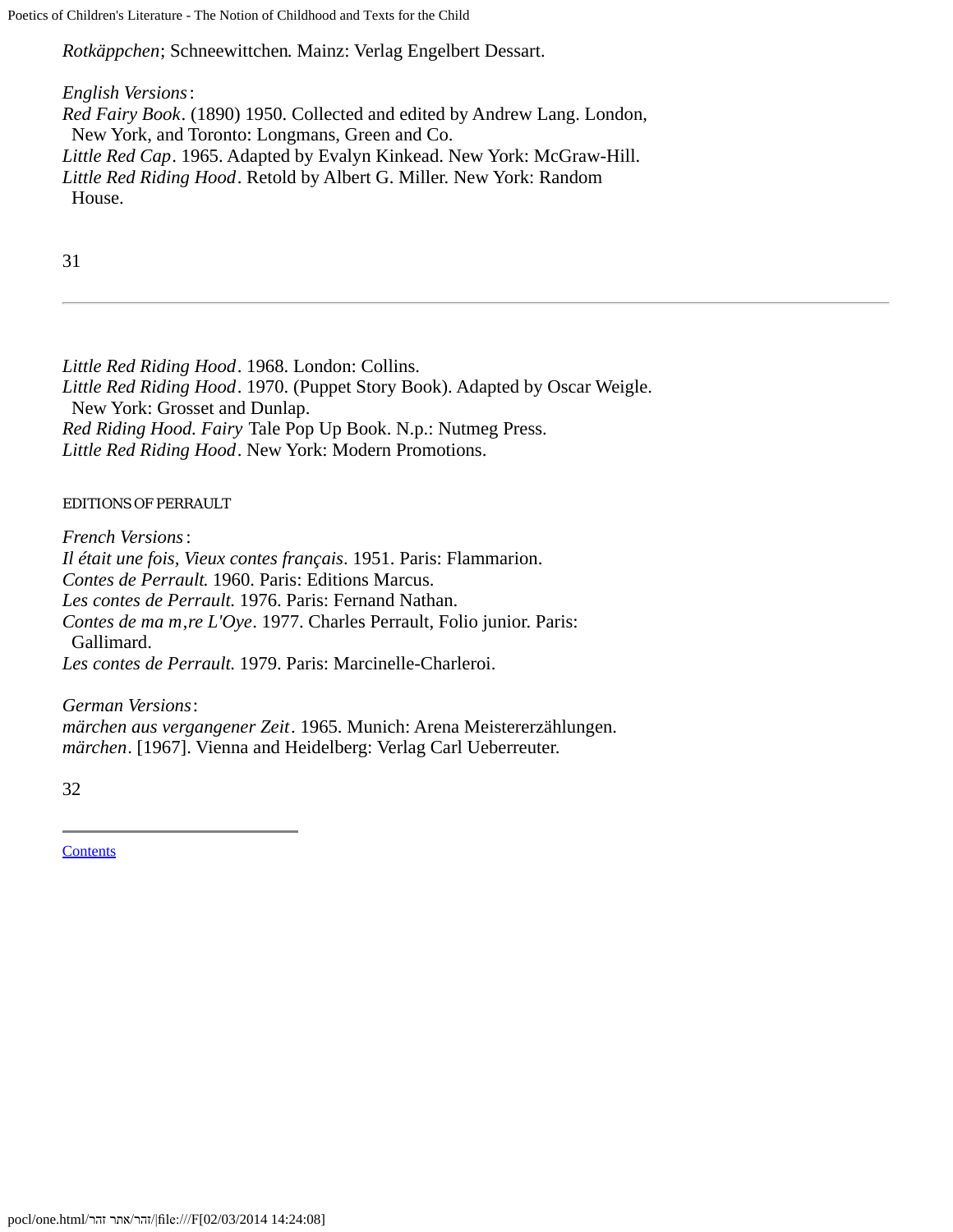<span id="page-31-0"></span>*Chapter Two*

# **The Self-Image of Children's Literature**

In the previous discussion of the emergence of children's culture, I concluded that its status within culture as a whole and in the literary polysystem in particular is inferior. In a way this status is similar to that of non-canonized adult literature, mainly in some of its patterns of behavior such as its tendency to secondary models, to self-perpetuation, and so forth (see Even-Zohar 1979). A further similarity between the two systems can be seen in the fact that both are stratified not only by genre but also by subject and readership. The latter stratification manifests itself through a division by gender (men and women in adult literature; boys and girls in children's literature); and the former by a variance of subject matter -- adventure, detective, school stories, and so on (see Toury 1974).

Yet, the position of the children's system should not be discussed, as is sometimes suggested, in terms of the non-canonized system. Such an identification is deceiving in that it belies the special status children's literature maintains in regard to the educational system and the literary system. It can also lead to a disregard for the distinction between non-canonized adult literature and the children's system, which by itself, is stratified as a whole into canonized and noncanonized systems. Another approach, which seems more helpful for my purposes of examining the status of children's literature in culture, is to focus on what might be described as its "self-image."

Social psychology has largely been concerned with the connection between social status and self-image -- the way a certain group regards itself as a result of both internal and external points of view. It has shown that different social groups have different self-images

33

(Goffman 1959) which, to a large extent, determine their norms, motivations, and major patterns of behavior. This is why I have chosen to discuss the status of children's literature as it relates to the selfimage of children's writers and to apply my conclusions metaphorically to the whole system of children's literature, whose poor self-image seems to result from the attitudes of various literary and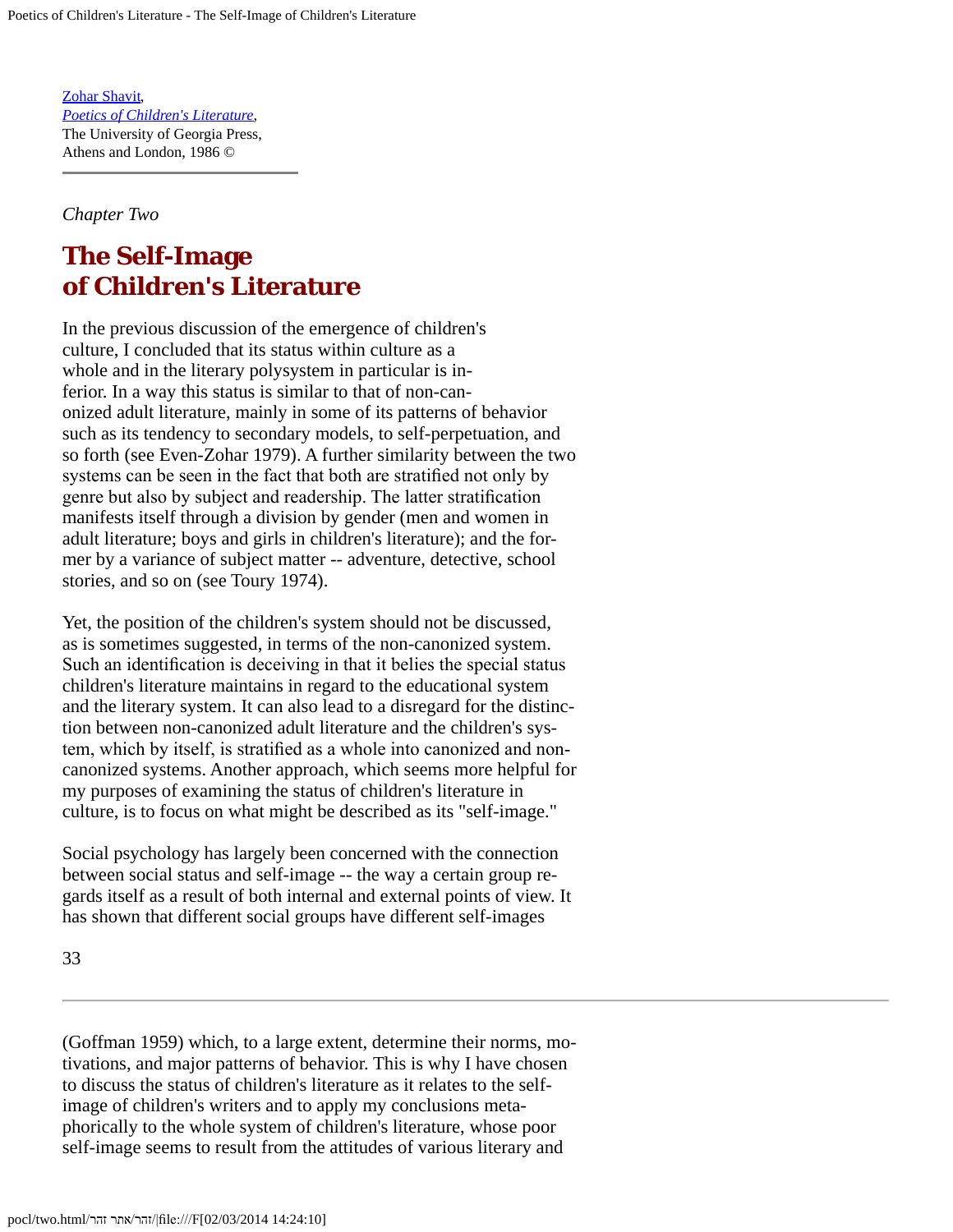social factors in culture.

The self-image of the children's system is determined, like any other self-image, by mutually dependent external and internal points of view of social factors in culture. The external point of view is associated with how other systems regard the children's system, while the internal is connected with the system's view of itself. These internal and external views are formulated in adjustment to one another and thus reinforce each other, in spite of the fact that they represent contradicting interests at times. The inability of a system to extricate itself from this "catch" is most evident when one tries to violate expectations resulting from those views. Even then one is forced to behave in accordance with them, or at least cannot avoid taking them into account.

Hence, a discussion of the self-image of children's literature can explore both society's expectations of the children's system, as well as the system's response to them. The discussion of self-image can serve as a good point of departure for studying characteristic patterns of behavior of the children's system, especially as far as norms of writing for children are concerned. The following two questions will be raised in discussion of these issues: How is self-image created and what are its main features? (How does the system see itself? How is the system seen by other systems?); In what way does self-image determine the character of the texts for children, or in other words, what sort of constraints are imposed on the texts for children as a result of its self-image?

## Other Systems' Views of the Children's System

From the beginning, children's literature was regarded by other systems as inferior. The general attitude toward children's literature can be best exposed by viewing the means by which society attributed a

34

high status to literary systems and their writers. These means, which have become status symbols, are beyond the reach of children's literature, as the following cases indicate.

Most children's books are not considered part of the cultural heritage, and hence national histories of literature barely mention children's books, if at all. Children's writers and books rarely appear as items in encyclopedias or lexicons, unless the latter are specifically devoted to children's literature. In such a way, a distinction is made between "real" literature and children's literature.

Children's literature has not been regarded as a subject of study at universities, because it was not considered a subject of importance in culture. Moreover, the recent change that took place in the attitude toward children's literature in curriculum only reinforces its inferior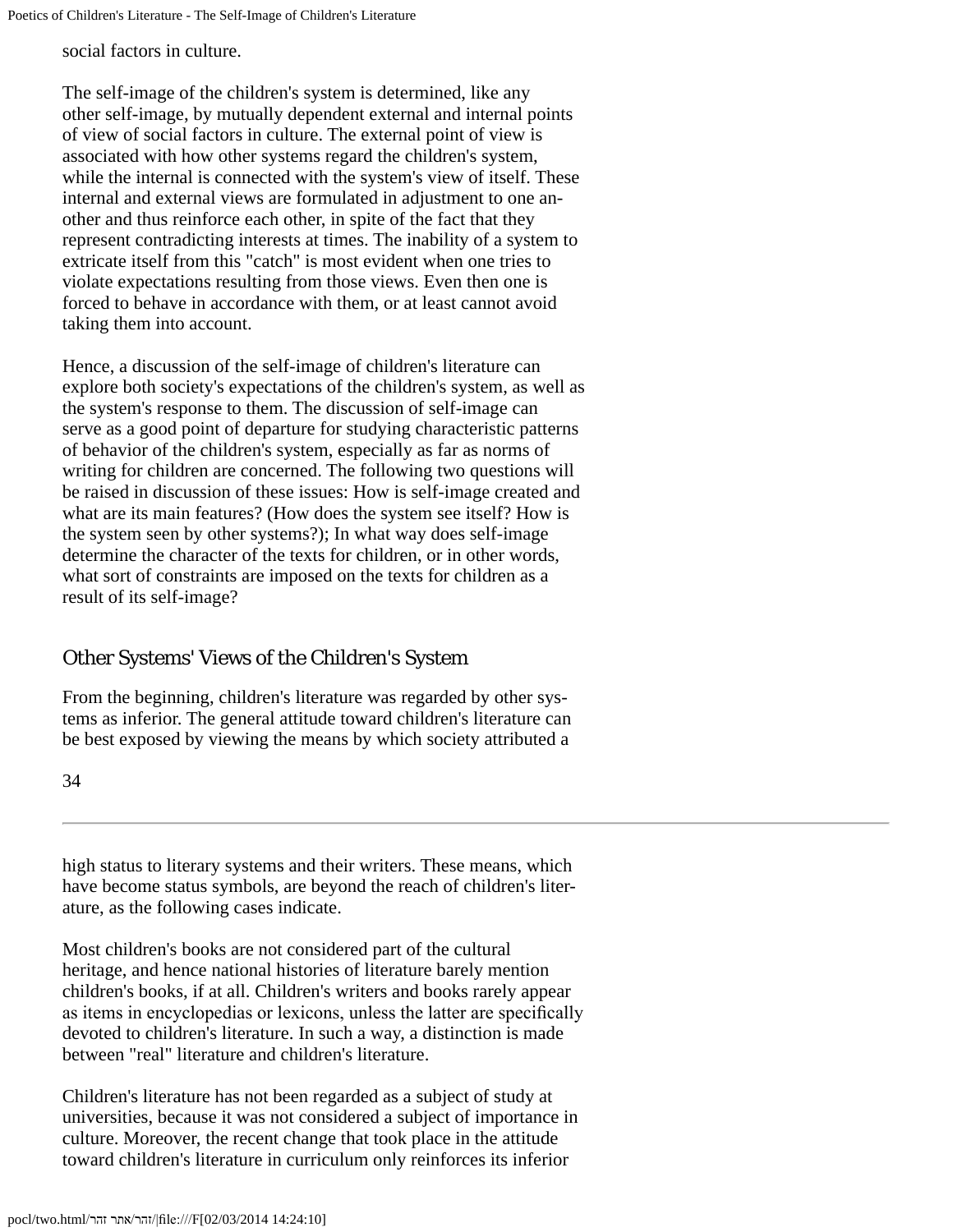position; that is, although children's literature is taught in courses in many universities, it has not gained recognition as a subject for departments of literature (with a few exceptions). If anyone at all considers it as a legitimate field of research, then mostly departments of education do. Again, this is true because children's literature is not regarded as part of literature, but more as part of the educational apparatus -- a vehicle for education, a major means of teaching and indoctrinating the child. In past centuries, adult literature was thought of in terms of its educational function in society, but here, this is not a case of adult literature's norms being perpetuated through the children's system, even though it may seem so. The linkage to the educational system is not the result of a transition of literary norms, but rather the result of social legitimations and motivations that have played an important role in the development of children's literature (see chapters 6-7) and since then have fixed the educational system as a major frame of reference for children's literature. A critical view of this linkage between children's literature and the educational system is sharply expressed by the writer Jill Paton Walsh: "Many teachers see the children's writer, like the children's doctor, the children's psychiatrist, the children's teacher, the children's home, as part of the apparatus of society for dealing with and helping children, as a sort of extracurricular psychiatric social worker" (Walsh 1973, 32).

Awarding prizes is one of the major means by which "people in culture" attribute high status to writers. So far, the policy of awarding

35

prizes has almost always excluded children's writers from the list. Not even one Nobel Prize, nor any other less prestigious prize, has ever been awarded to a children's writer. In order to fight this blatant disregard for children's literature, special prizes for children's writers were established, as Lucia Binder observed: "When the International Board on Books for Young People under the initiative of its founder Jella Lepman decided to establish an international award for children's literature, it did so with the intention of creating a symbol of international cooperation, but also of finally giving the profession of writing for children the proper recognition which it had not hitherto received from the general public" (Binder 1977, 123). The establishment of special prizes for children's writers might have improved their position in society, but on the other hand, it also reinforced their lower status. What is actually implied by such a phenomenon is the belief that children's literature is something "different" that cannot be judged by "normal" literary criteria and thus needs special criteria of its own. A prominent example of the "non-literary" evaluation of children's literature is patently clear in the composition of juries awarding prizes to children's writers. These judges mostly come from the field of education (see, for instance, the News of the American Library Association and the description of the procedure for awarding prizes, Dohm 1957); what is even more telling, perhaps, are their reasons for making the award. Children's books deserving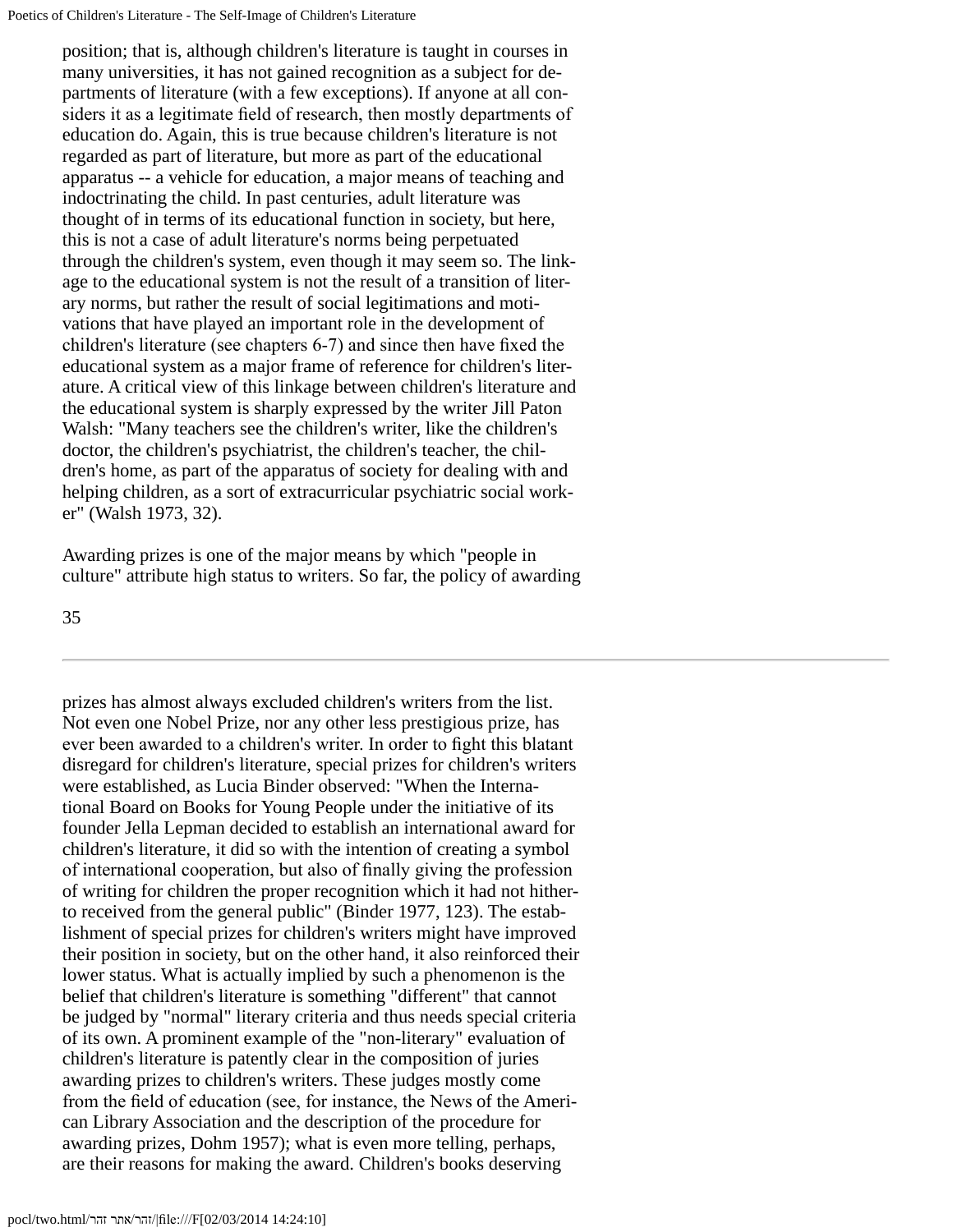prizes are those which "deal with the real problems of children and which help them to understand themselves as well as other people and the world in which they live" (Binder 1978, 32). That is, it is the educational and not the literary value of the book which merits praise.

Thus, a writer for children is chosen to receive the most prestigious prize primarily because his work has such educational value. The jury decision for awarding the Hans Christian Andersen Medal to Paula Fox claimed:

Children's books such as those by the American author Paula Fox, who was this year awarded the Hans Christian Andersen Medal, can help children *to develop understanding* for one another and also help the many adults who are having their own "Year of the Child" during the "Century of the Child" *to find a way of teaching the child and the adolescent*.

36

In her movingly told stories Paula Fox has succeeded in capturing moments in the lives of children which *can be of decisive importance in their personal development*. (Binder 1978, 32; my italics)

The jury decisions reflect not only criteria for judging children's books, but also society's expectations of children's literature, as Walter Scherf notes in an introduction to a list of prize winners: "Awards reflect the views of an era. The lists of prize-winning titles give evidence of our period's ideas on education more forcefully and authentically than it could be found anywhere else" (Scherf 1969, vii). As most protocols reveal, the jury expresses the view that a children's writer should respond to the child's needs, a demand which some writers find hard to accept, as Jill Paton Walsh states: "A teacher once asked me why I didn't write a book about trade unions, for surely I would agree there was a need for one. Another teacher . . . asked 'But don't you feel any responsibility to your audience?' Now this is like being asked 'have you stopped beating your wife?' It contains an accusation" (Walsh 1973, 30).

This poor self-image of a children's writer is most evident when compared to the self-image of the canonized writer for adults. Writers for adults serve not only as the frame of reference of the literary establishment but also enjoy the status of "serious" members of society. Their views on societal issues are warmly welcomed and even encouraged, while a writer for children is seldom asked for his view and rarely finds himself considered part of the literary establishment. This social position forces him to constantly protect his status in society, which consequently remains peripheral and apologetic.

The demand to respond to the child's needs, however, is neither simple nor unequivocal. The children's writer is perhaps the only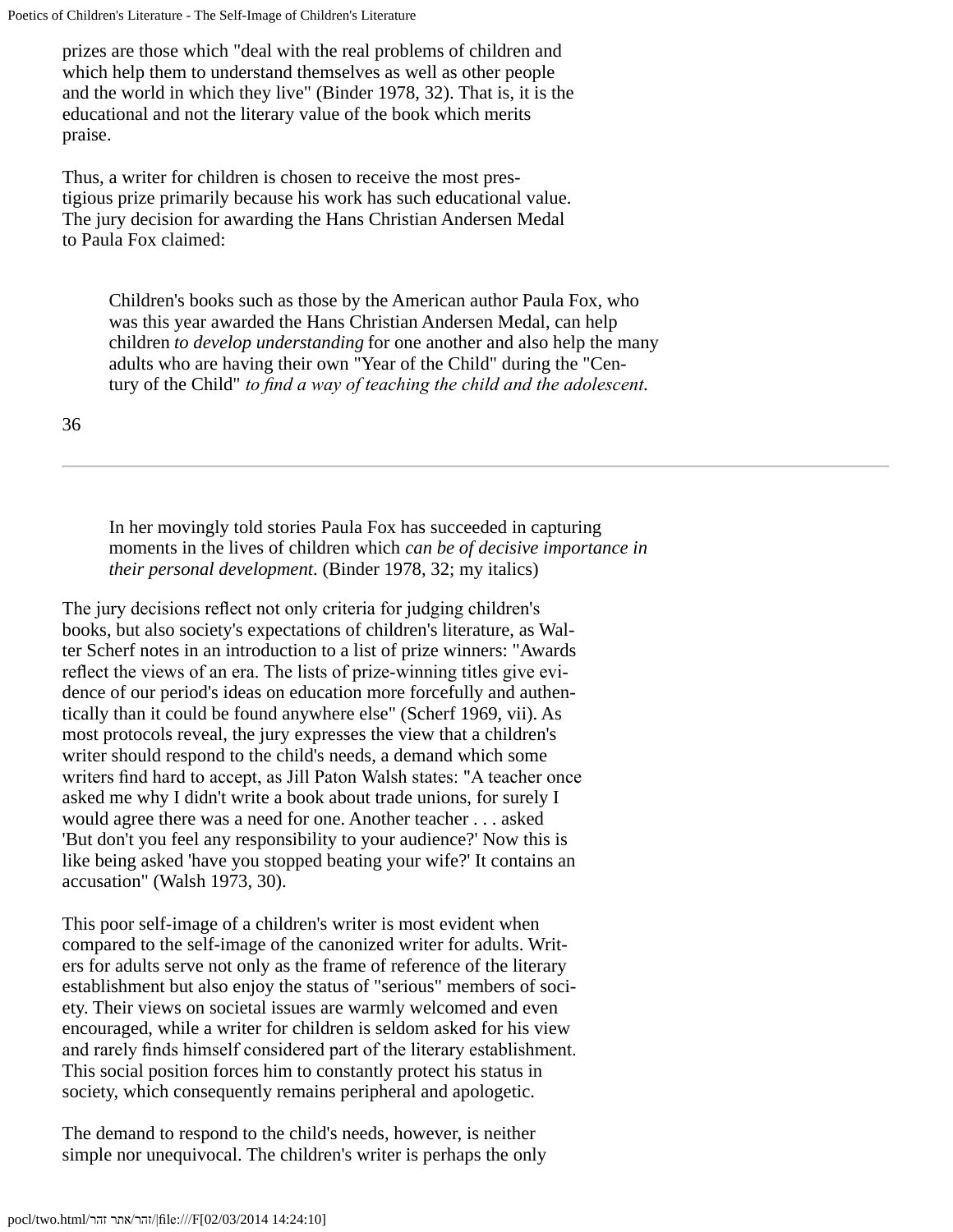one who is asked to address one particular audience and at the same time to appeal to another. Society expects the children's writer to be appreciated by both adults (and especially by "the people in culture") and children. Yet this demand is both complex and even contradictory by nature because of the different and even incompatible tastes of children and adults. But one thing is clear: in order for a children's book to be accepted by adults, it is not enough for it to be accepted by children. "Good literature is *good* literature; it satisfies both children and critics," claims the critic Rebecca Lukens (1978, 452-53).

37

This assumption about children's literature is oversimplified and even untrue most of the time. The criteria for a positive evaluation of a children's book, if it is not an educational one, is its success in appealing to adults. As Jos, Miguel de Azaaola, president of the prestigious Hans Christian Andersen Award confessed when awarding the prize to Meindert DeJong, "I do this because his books have deeply moved me, because their impressions will not soon be forgotten by me" (International Youth Library, Hektograph no. 697, p. 3). Whether or not the book "deeply moved" a child seems not to be taken into account at all. This, strangely enough, happens in spite of the increasing awareness of adults of the differences between themselves and children -- a distinction that adults are keenly aware of and even endeavor to make sharper. Nevertheless, when it comes to evaluating children's culture, they ignore the child's opinion and focus on the adult's.

In such a way, external attitudes toward children's literature both contribute to its poor self-image and concurrently create it. Children's literature is thus deprived of all status symbols. At the same time, it must cope with contradictory criteria imposed on it by the need to satisfy both adults and children and by the need to respond to what society believes to be "good" and appropriate for the child. The fact that children's literature is not recognized as literature per se and the criteria for its evaluation are not determined by its official addressee influences, of course, the view children's writers have of themselves. Consequently, it plays an important role in determining the self-image of the system from the internal point of view.

### The Internal Point of View

Historically speaking, the status of the writer for children has always been inferior to that of the writer for adults, which probably explains the following two phenomena.

For quite a long time (long after adult writers had ceased the practice, see Charvat 1968a), writers for children (especially men) would not sign their work. Most likely, they were interested in writing for children because of the chances for commercial success or because of ideological motivations. Nevertheless, they tended to publish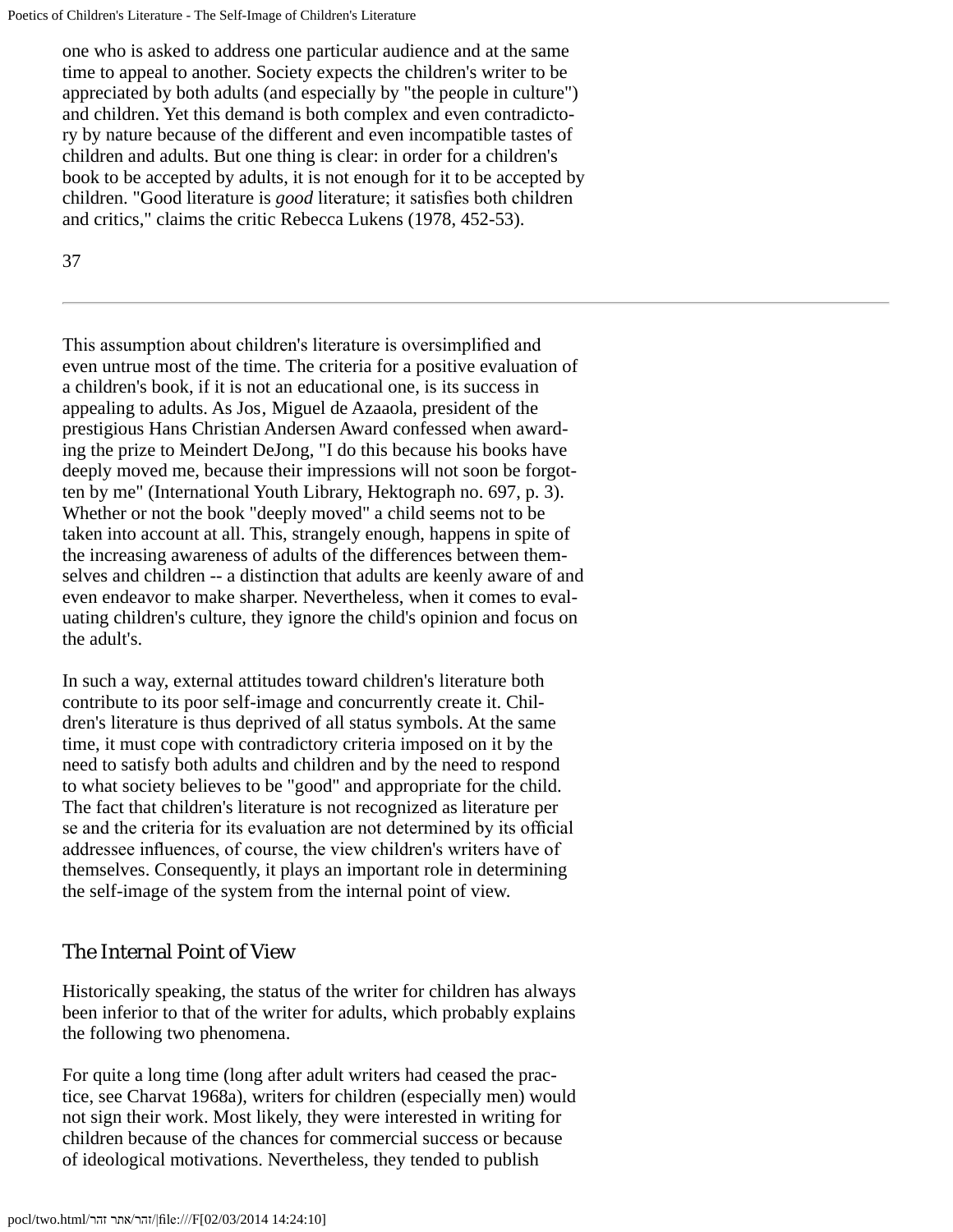38

anonymously or under a pseudonym, probably because writing for children was not respected by society, as Peter and Iona Opie noted when describing their work on their anthology:

At the beginning of the nineteenth century moralists and educators customarily had their names on the title pages of their work; but those who sought to entertain the public remained discreet about it. They were not held to be advancing man's spiritual and intellectual welfare like their calf-bound contemporaries, and could not therefore expect to be admired. In only one of the frolics we chose, for instance, was the full name given of its author. (Opie and Opie 1980)

With women, however, the case was different. Having a subordinate position in society, women writers had nothing to lose. On the contrary, by writing they could only improve their status, especially because writing for children was considered more appropriate for women, who were "closer" to children. As a result, most of the official writers for children during the eighteenth century and the beginning of the nineteenth century were women.

Today, however, this is no longer true: children's writers do sign their works. Men and women in equal numbers write for children and are equally respected. Yet, most writers seem to be unhappy with their position in society as children's writers. It could be almost a rule that when highly praised and unquestionably recognized writers for children are asked about being such, they are usually reluctant to "admit" it. The following extracts may serve as evidence for writers' feelings about being children's writers and the profession of writing for children.

Not long ago, I spoke at a girls' boarding school where I was asked over and over again, "Why do you write for children?" My immediate response was, "I don't." Of course I don't. I don't suppose most children's writers do. (Madeleine L'Engle, in Townsend 1971, 127)

I have never written for any age-group at all, but merely for myself.

 . . . The themes of my children's books are mostly quite adult, and in fact the difference between writing for children and for adults is, to me at any rate, only a quite small gear change. (Rosemary Sutcliff, in Townsend 1971, 201)

39

Books of mine which are classified officially as books for children were not written *for* children. (Scott O'Dell, in Townsend 1971, 160)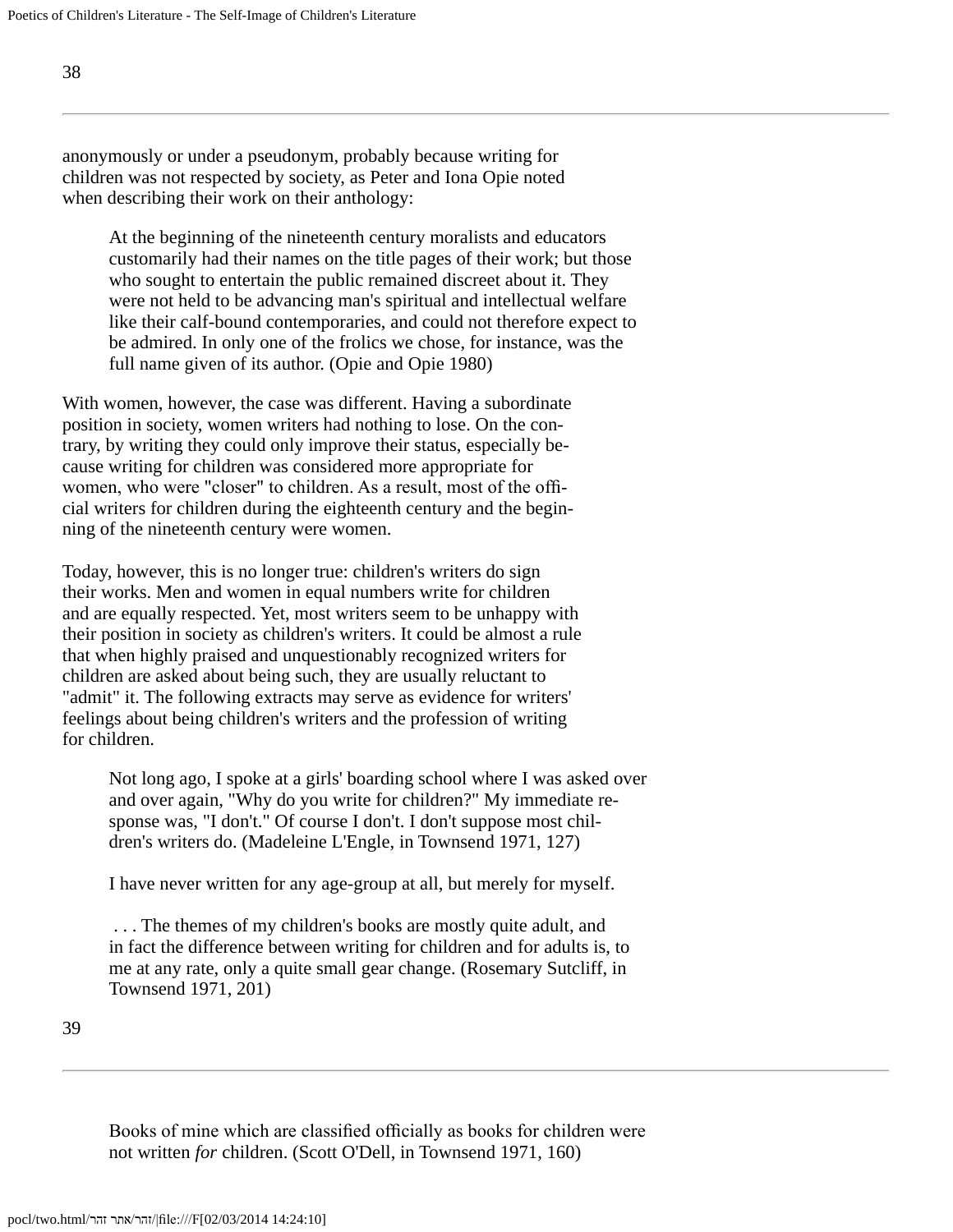Is there a conscious difference in the way I write for grown ups and children? No, there is no difference of approach, style, vocabulary or standard. I could pick out passages from any of the books and you would not be able to tell what age it was aimed at. (L. M. Boston, in Townsend 1971, 36)

Each book I have written I have desperately wanted to write. Whether or not they had anything to do with children has never occurred to me. I have never liked children's books very much, I don't read very many. (Jane Gardam 1978, 489)

Patricia Wrightson "admits" that she writes for children but describes her writing for children as a stage toward her writing for adults: "So I ventured to try my hand at a novel for children, very deliberately making my work into a course of training; requiring that in each book I should break new and (for me) difficult ground, and hoping to graduate to adult novels some day" (Townsend 1971, 212). How can we account for this phenomenon? What is the explanation for the fact that well-known writers for children who attained their status as children's writers are reluctant to view themselves as such? In fact, the only writer to admit openly that there is a difference in writing for children and for adults is someone well known as an adult writer like Bashevis-Singer (1977), who, when interviewed on the issue of writing for children, confirmed: "If I have to torture someone, I would rather torture an adult than a child" (1977, 12). Pamela Travers, Maurice Sendak, and Jill Paton Walsh seem to hint at the roots of the problem. Pamela Travers explains why she rejects the title of a children's writer in the following manner: "Nor have they [my books] anything to do with that other label: 'Literature for children,' which suggests that this is something different from literature in general, something that pens off both child and author from the main stream of writing" (1975, 21). Jill Paton Walsh makes these insightful observations: "Very often the decision that they are children's writers was made in the first instance by a publisher. Once made it is difficult to alter.... We live in an age of shrinking literacy and it seems we must accept that books which give us pleasure to write and our own adult friends pleasure to read, will appeal in the

40

world outside only to the unsophisticated and the young" (1973, 32). Maurice Sendak adds: "We who work on children's books inhabit a sort of literary *shtetl*. When I won a prize for *Wild Things*, my father spoke for a great many critics when he asked whether I would now be allowed to work on 'real' books" (Kanfer 1980, 41). What is common to all these writers is the feeling that writing for children means something inferior, something different from "literature" as understood by highbrows. They feel that as writers for children they are doomed to an inferior status as writers and are unduly restricted in their writing because of society's attitude toward children's literature. Thus, because of the poor self-image of children's literature, writers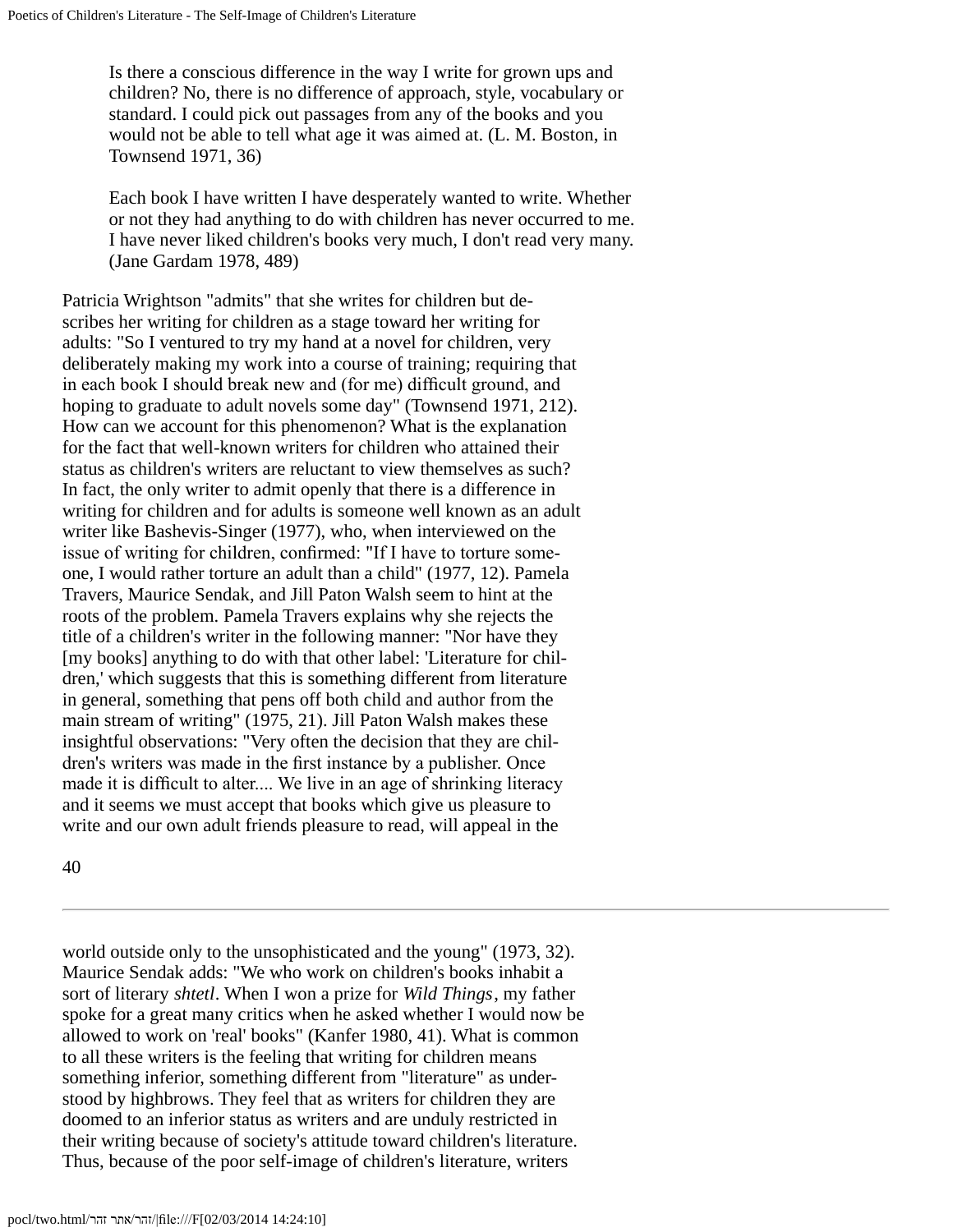attempt to liberate themselves from the children's system and wish to be considered simply as writers (or potential writers) for adults in order to better their position and to gain more freedom in their writing. This wish is manifested first in the writer's denial of a particular addressee (the child) and the denial of any distinction between writing for adults and writing for children. As a result, children's writers claim that children's and adult literature deserve the same respect. The second manifestation of the desire to be "liberated" lies in the assertion that children's books should be judged by the same criteria as adults', or in C. S. Lewis's words: "I am almost inclined to set it up as a canon that a children's story which is enjoyed only by children is a bad children's story" ([1952] 1969, 210). These claims of children's writers indicate the pervasiveness of the poor self-image of children's literature. Not only does the outside world regard children's literature as inferior, but also the children's writers themselves do so, thus reinforcing and perpetuating this self-image. However, despite the explicit denial of the special status of children's literature, it cannot be denied that writers for children do write within the framework of constraints imposed on the system due to the specific addressee. But this specific addressee turns out to be problematical, because of the contradictory necessity of appealing to both adults and children at the same time. Writers find various solutions to this problem, the most extreme being the ignoring of one of the addressees. Either the child is used as an excuse only (see the case of ambivalent texts in chapter 3) or the adult reader is ignored, which entails risking his rejection. The first case is described by Astrid Lindgren as follows: "Many who write for children wink slyly over the heads of their

41

child-readers to an imaginary reader; they wink agreeingly to the adults and ignore the child" (1978, 12). The opposite extreme is characteristic of writers of popular literature, who are mainly interested in the commercial success of their books and do not expect any prestigious standing in society. They are concerned not with whether their books will be able to appeal to adults, but with whether they will sell well. This is why they are ready to pay almost any price, including a total rejection by adults, in order to enlarge their reading public and increase the popularity of their books. This readiness is evident not only in the fact that they totally ignore adults as potential readers, but more so in their presentation of adults in the texts. Typical in these texts is the creation of a world where a strong opposition between children and adults is presented -- a world in which children can do anything without adult help and even manage to do it better. Adults seldom take part in their adventures, and if they do, they are either fought against or mocked at, or both (for an analysis of such a case, see chapter 4 on Enid Blyton). Yet these two ways for challenging constraints imposed on children's literature are rather extraordinary. Most writers for children do not endeavor to bypass these constraints, but accept them as a framework for handling the problem of their specific addressee. The need to take the addressee into consideration is primarily evident in the assumptions the writer maintains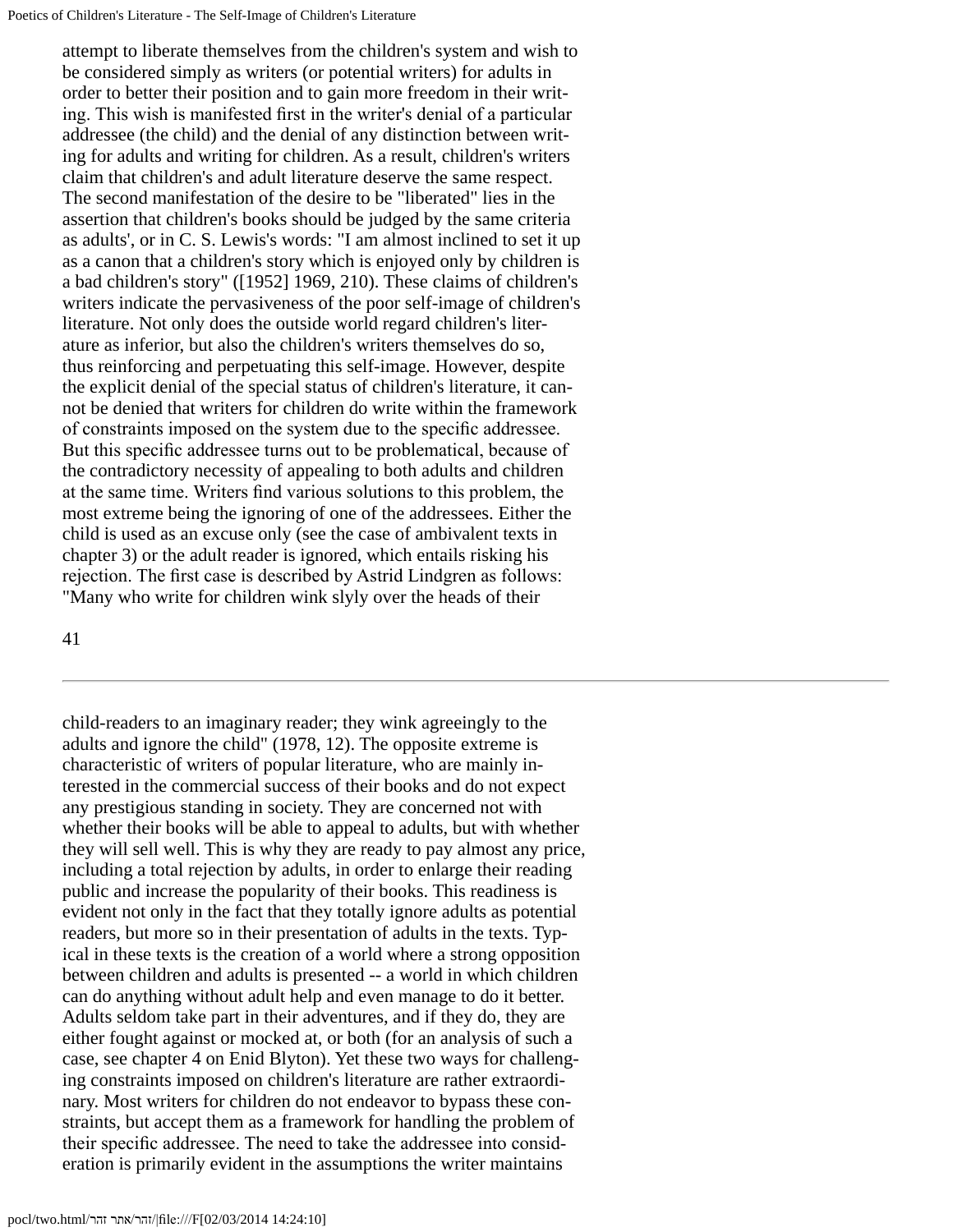about the possible understanding of the text by its reader -- the child -- or, in other words, the writer's assumptions about the possible realization of the text by its implied reader. Following Hrushovski (1979) and Vodicka (1976), I do not refer here to a specific realization of the text by an individual reader, but to the construction of the reading process, which is the intersubjective result of the realization of the text as assumed by the writer, consciously or unconsciously.

Writers are well aware of the potential realization of the text by its implied reader, especially in regard to the following aspects (which, of course, are mutually dependent): the text's complexity, the structure of the narration, the stylistic level, and the subject matter. The last two seem to bother writers most because they are the aspects that, in their eyes, make children's literature distinct or, in the words of Nina Bawden: "But you can, and should, leave out things that are beyond their comprehension" (1974, 9). Or, as Astrid Lindgren observes: "First of all, the language. I think this is almost the most

42

. . if you are writing for five-year-olds . . . then you shouldn't use words and expressions which you must be at least 10 years old to understand....

Write things which are funny for children and adults; but never write something which you know for sure is funny only for adults" (1978, 10-11). Writers are also well aware of the structure of narration and the text's complexity. Nina Bawden referred to the structure and nature of narration in the following manner: "The only real difference between writing for adults or for children is whose eyes I am looking through" (1974, 13). Moreover, Gillian Avery, when being interviewed by Naomi Bowen, explained why her book addressed children, in relation to complexity: "I realised it couldn't possibly be an adult book, everything is far too simplified, all the emotions are far too direct for it to be considered as an adult book" (Bowen 1975, 207).

# A Test Case: Roald Dahl's *Danny the Champion of the World*

### THE TEXT AND THE IMPLIED READER

Writers' descriptions of their work and their attitudes toward it can serve as a very good source for analyzing their self-image, but cannot serve as the ultimate evidence for manifestations of the self-image on the text. Once the question of the text arises, the texts themselves must be studied to inquire into their specific addressee. The structure of the specific addressee is, of course, best revealed when compared to that of the adult as implied reader. One can see the virtue of comparative analysis of texts transferred from the adult to the children's system (*Gulliver's Travels* and *Robinson Crusoe*, for instance), where the systematic constraints of the implied reader are respon-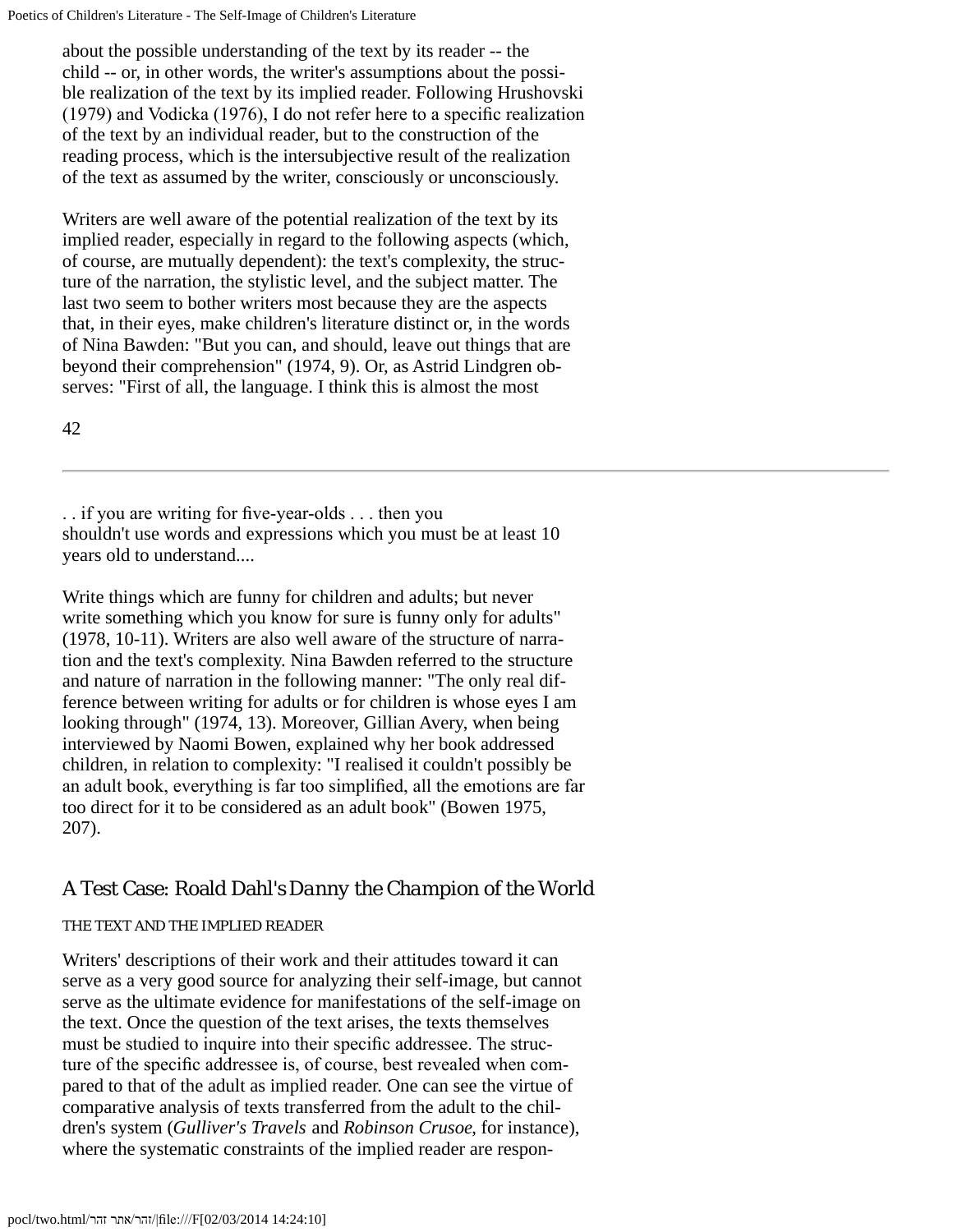sible to a large extend for the transfer procedure (see Chapter 5 on translations for children). But comparison as such demands the elimination of other issues involved with the translation procedure before the question of the implied reader can be discussed (especially when a text is not only "translated" from adult to children's system, but also from one national literary system to another). Hence the best possible example for illustrating the point is a text that was written by

43

the same writer for children and then for adults and exists at the same time within the literary polysystem.

This text, despite being a rare phenomenon, can serve as a good example to reveal the writer's constraints (regarding the child as an implied reader) because all the methodological eliminations required for such a comparative study preceded the text processing. In such a case, it is undoubtedly the writer's recognition of different implied readers that is responsible for the text's differences, and not the differences between two literary polysystems and their norms or different poetics of different writers. The trouble is, of course, the rarity of such cases. First of all, not many writers write for both children and adults. Secondly, if they do, as a result of being aware of the differences between the two readers, they write very different "stories."

Such a unique case does exist in Roald Dahl's "The Champion of the World," a story originally written for adults and published in his book *Kiss Kiss* (Dahl [1959] 1980). Later, Dahl rewrote the story as a novel for children entitled *Danny the Champion of the World* (Dahl [1975] 1977). Another good reason for choosing this text as a test case lies in its nonconventionality. In terms of the children's system, the text is not a standard text at all. Both its subject (poaching) and the relations described between father ("thief") and son are exceptional (In a private conversation with Mrs. Kay Webb, a former editor of Puffin Books, I was told that she questioned whether the book should be published at all, due to its "inappropriate" subject). Yet, this is exactly why Dahl's texts are interesting; when the non-conventional children's text is compared to the adult text, fundamental differences, which are undoubtedly the result of different implied readers, are revealed.

It is true that at first glance the two texts might seem very similar: both tell the story of fantastic poaching of pheasants and fantastic tricks that make the hero the champion of the world in poaching. Moreover, both are narrated in the first person. When analyzed, however, the two texts turn out to be quite distinct because one is much more complicated than the other. By saying that a text for adults is more complicated than one for children, I refer both to the organization of the various levels of the text, as well as to the interlevel relations. Hence in the text for adults, various levels are not organized according to the simplest (or most immediate) principle.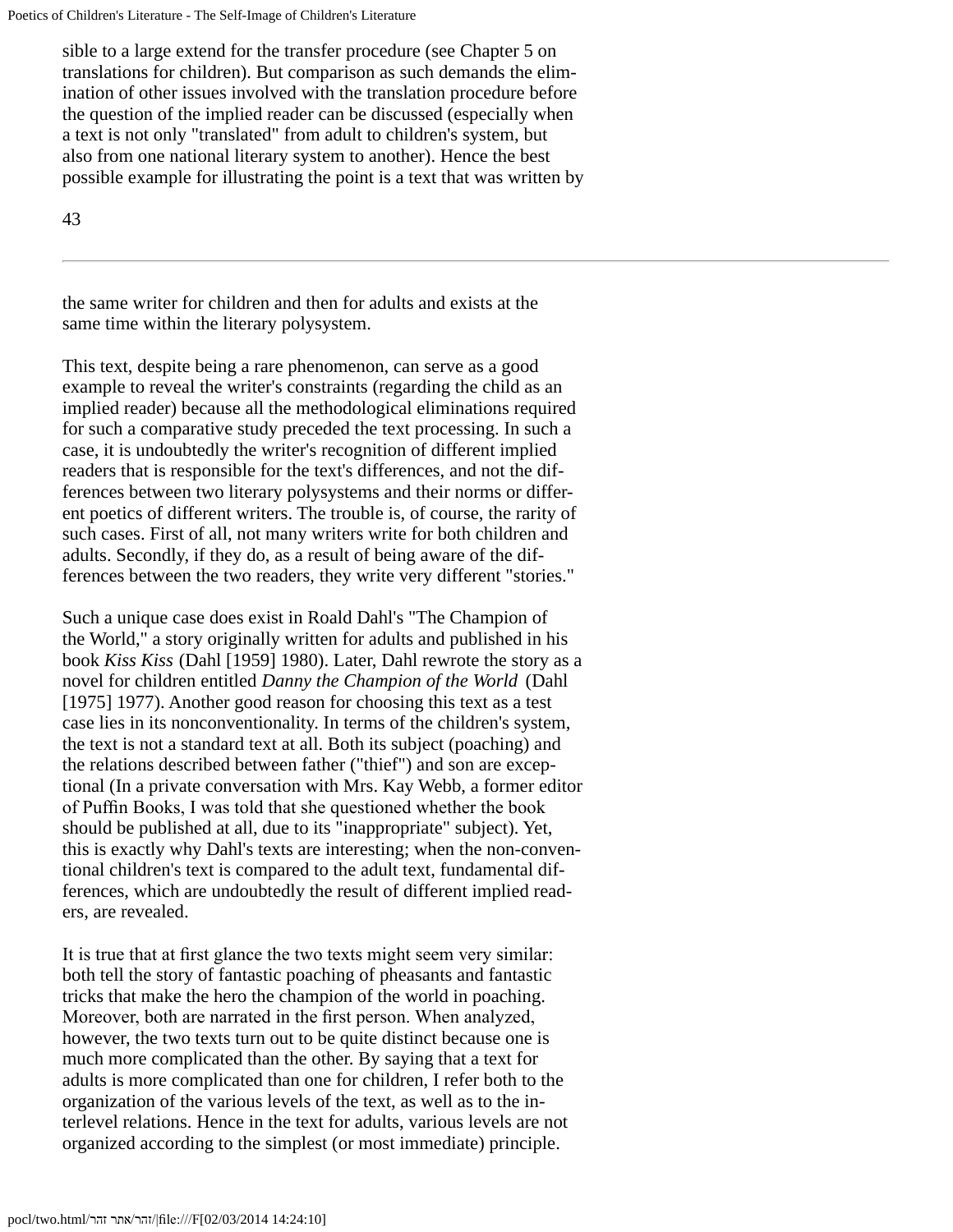For instance, the distribution of material is not chronological but is organized by the narrator's consciousness. On the other hand, the interlevel relations of the adult text are aimed at carrying more functions by fewer elements (for instance, the relations between the order of information and the narrator carry both the function of irony, the characterization of main characters, evaluation of poaching, and more).

The most obvious differences between the adult and children's versions are in the following aspects: genre (short story versus novel); characters and characterization (two friends versus father and son); attitudes (ambiguous attitudes versus unequivocal attitudes); and endings ("open" ending versus "happy" ending). These differences cannot be simply explained as the result of differences between the main characters, nor can they be accounted for simply as a difference between a short story and a novel. Both decisions concerning genre and characters (and consequently, attitudes and endings) were directly related to Dahl's original decision to "translate" the adult short story into a text for children. As a famous writer, Dahl could afford to write on "inappropriate" subjects and describe unusual relations between father and son. If he still wished to ensure the acceptance of the text by the children's system, however, he had to offer compensation for violating the rules by adapting both subject and characters to the children's code. Therefore, a certain change in direction was not a matter of free will but was imposed on the text due to its transfer to the children's system.

The most obvious step Dahl had to take was to "neutralize" the subject by legitimizing both the subject and the attitudes presented in the text. To do so, he had to enlarge the text to permit a different presentation. Therefore the first decision -- that of a generic change -- was made because of the need to have much more scope than the ambiguous and undetermined attitudes the adult short story required. Of course, the decision to turn it into a novel might have had commercial ground as well -- novels sell better. But even if this were not the case, Dahl would still have had to make it into a novel if he desired to integrate different attitudes into the text. This point can be best illustrated by analyzing the narrator and the structure of the narration, the attitudes toward poaching, and the endings of each of the texts.

45

#### THE NARRATOR AND THE STRUCTURE OF NARRATION

Despite the fact that the two texts are narrated in the first person (and thus can be described as formally having the same point of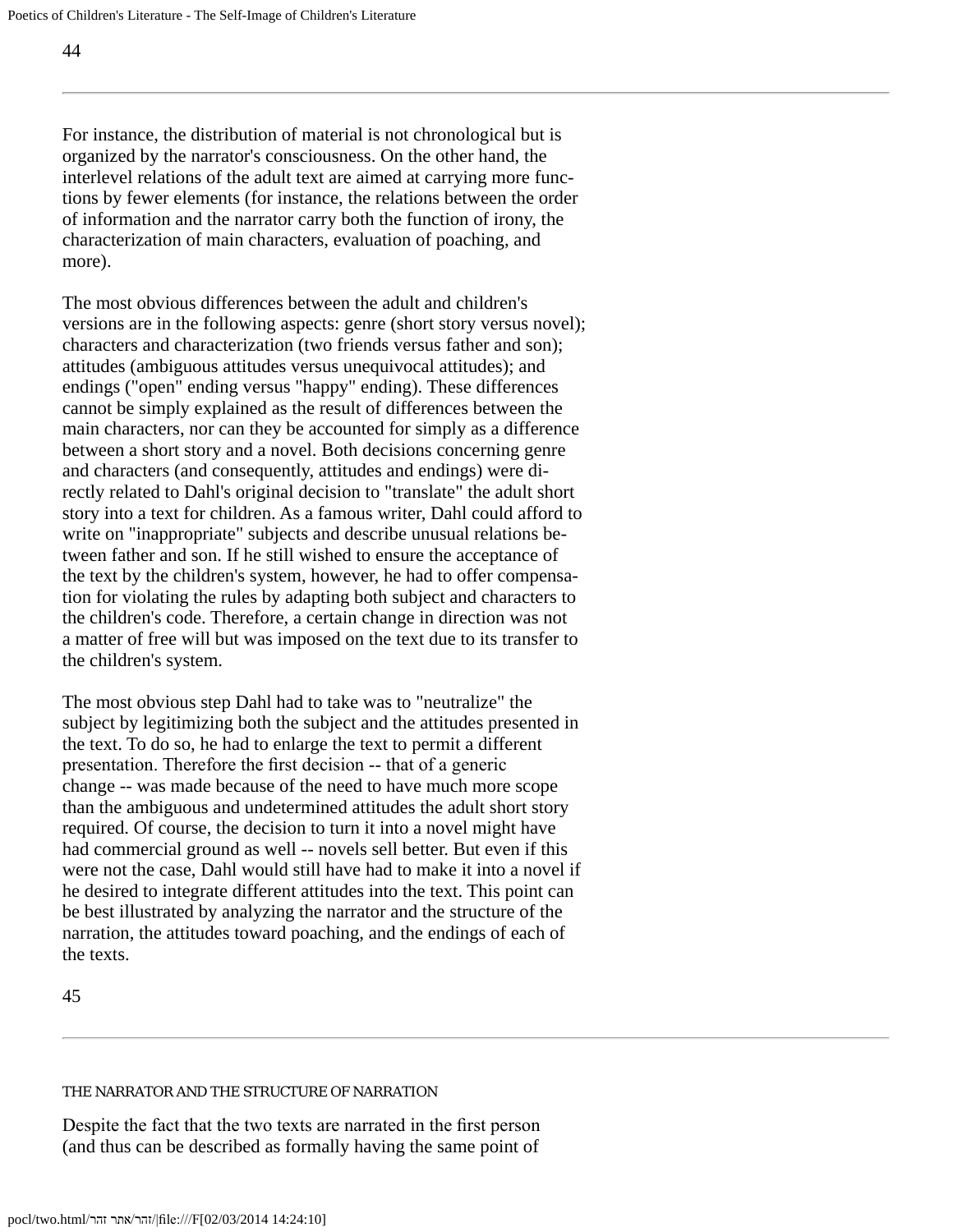view), they are totally different in the nature of the narrator, in his tone and attitude toward the story related, and in the distribution of material and order of information.

In both texts, almost the same information is related. Yet, the distribution of the information and its interpretation vary, aiming to achieve a different characterization of the narrator and to determine different value judgments. Hence, in the children's version, the narration is motivated by a realistic model, whereas in the adult version, the motivation is the narrator's own consciousness. Of course, both texts are reconstructions of events that happened to the narrator, or in Perry's words: "The narrating 'I' transmits the information to the reader 'now,' while following the sequence in which it had 'once' come to his knowledge as the experiencing 'I"' (1981, 38). Still, the adult version tries to mask the reconstruction (as opposed to the children's version, which emphasizes it) because it contributes to the retrospective judgment of the narrator. The narrator of the children's version tries to reconstruct his understanding as a child -- not in order to question it -- but rather to reinforce and justify it. In spite of the many years that have passed, he still identifies with the child's attitude toward his father. He still admires him and hardly criticizes him at all:

Because what I am trying to tell you . . .

What I have been trying so hard to tell you all along is simply that my father, without the slightest doubt, was the most marvelous and exciting father any boy ever had. (*Danny the Champion, 173*)

The adult version, in attempting to mask the reconstruction, emphasizes the limited consciousness of the narrator by creating the impression that the information is given in the very same order it occurred, without judging it in retrospect. This is done by opening "in medias res," by motivating the order of information purely on the narrator's consciousness and by emphasizing the narrator's lack of information. Thus, the story opens just before the two friends are

46

about to leave for their night adventure: "All day, in between serving customers, we had been crouching over the table in the office of the filling station, preparing the raisins" (*Kiss Kiss, 206*). From this point on, the night's events unfold, as seen through the eyes of one of the two friends -- Gordon. The children's version, on the other hand, opens in the earliest possible point of time, mainly in order to create an all-knowing narrator: "When I was four months old, my mother died suddenly and my father was left to look after me all by himself)' (*Danny the Champion, 7*). The narrator of the children's version possesses all the information and the ability to understand and evaluate not only the story told, but also the behavior of the world. He is not only authoritative, but patronizing as well. When he is not sure his reader can follow him, he bothers to explain what life is all about, as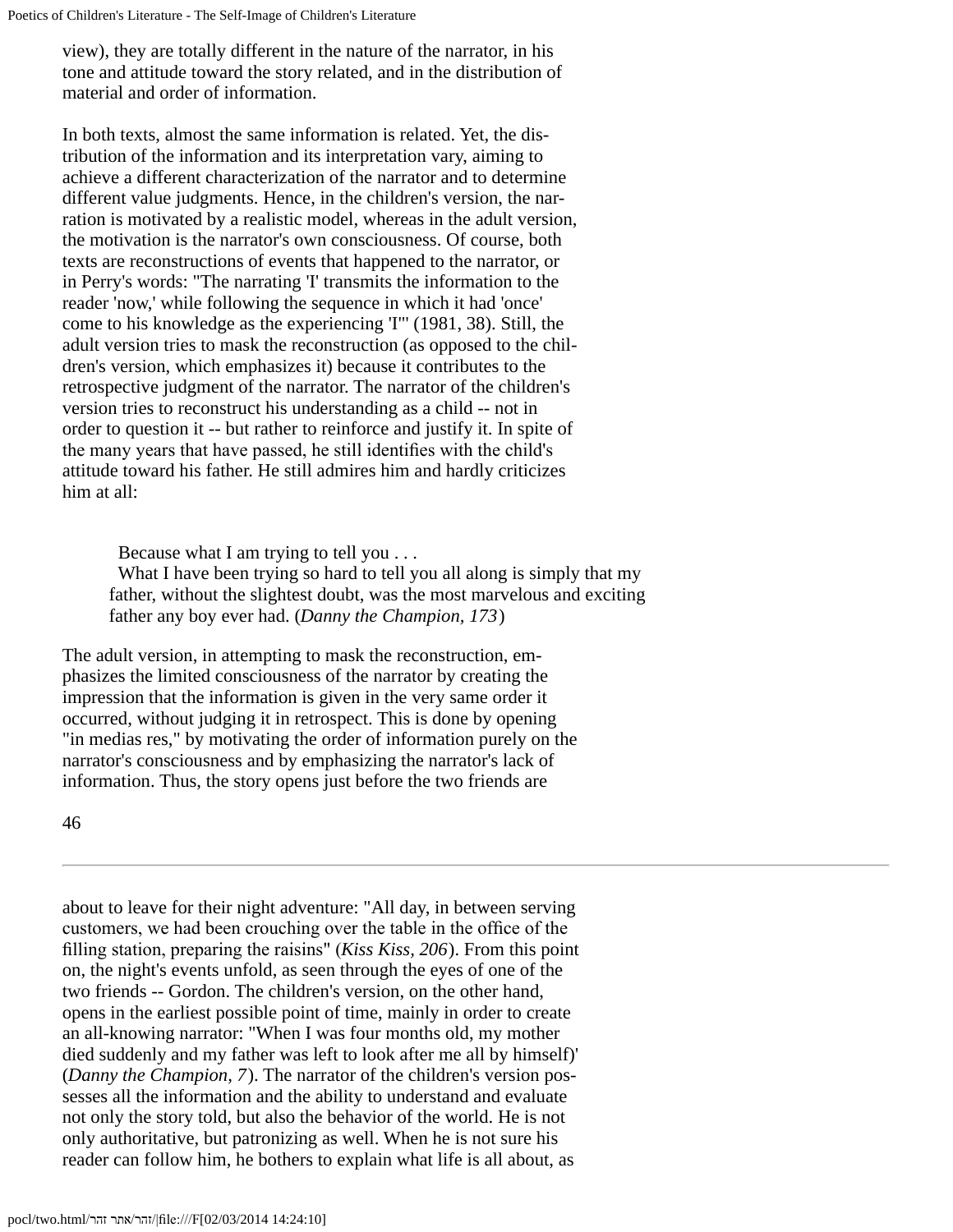indicated in the following examples:

So watch out, I say, when someone smiles at you with his mouth but his eyes stay the same. It's sure to be a phony. (*Danny the Champion, 13*)

Most of the really exciting things we do in our lives scare us to death. They wouldn't be exciting if they didn't. (*Danny the Champion*, 51)

In the adult version, however, the narrator sometimes lacks the information and sometimes even the ability to comprehend it. Frequently, the text emphasizes his lack of information by leaving events unexplained, at least until the narrator comes to understand them. For instance, Gordon knows that Claud comes back empty-handed and that the next day there will be something like pheasant to eat. Only very late does he understand the connection between the two poaching pheasants and fooling the keepers), and only later is this mystery solved in the text: "He seldom came back until very late, and never, absolutely never, did he bring any of the spoils with him personally on his return. But the following afternoon -- and I couldn't imagine how he did it -- there would always be a pheasant or a hare or a brace of partridges hanging up in the shed behind the filling station for us to eat" (*Kiss Kiss, 208-9*).

The authoritative narrator of the children's version never reveals such ignorance. He never leaves events unexplained only to have them explained later. Almost everything is explained, and usually in unequivocal terms. Moreover, the narrator always puts himself in

47

position to rightfully judge whatever is told. This characterization of the narrator might have contradicted the other effect the text creates, that of reconstructing the child's point of view. In quite a few places, the text stresses the narrator's understanding as a child. For instance, when Danny first finds out about poaching, the text reconstructs his astonishment at the time: "I was shocked. My own father a thief! This gentle, lovely man! I couldn't believe he would go creeping into the woods at night to pinch valuable birds belonging to somebody else" (*Danny the Champion, 30*). Another example is his fear when he does not find his father at home:

I looked in the office. I went around and searched behind the office and behind the workshop.

 I ran down the field to the lavatory. It was empty. "Dad!" I shouted into the darkness. "Dad! Where are you?" . . .

 I stood in the dark caravan and for the first time in my life I felt a touch of panic. (*Danny the Champion, 27-28*)

However, this potential contradiction is not used by the text for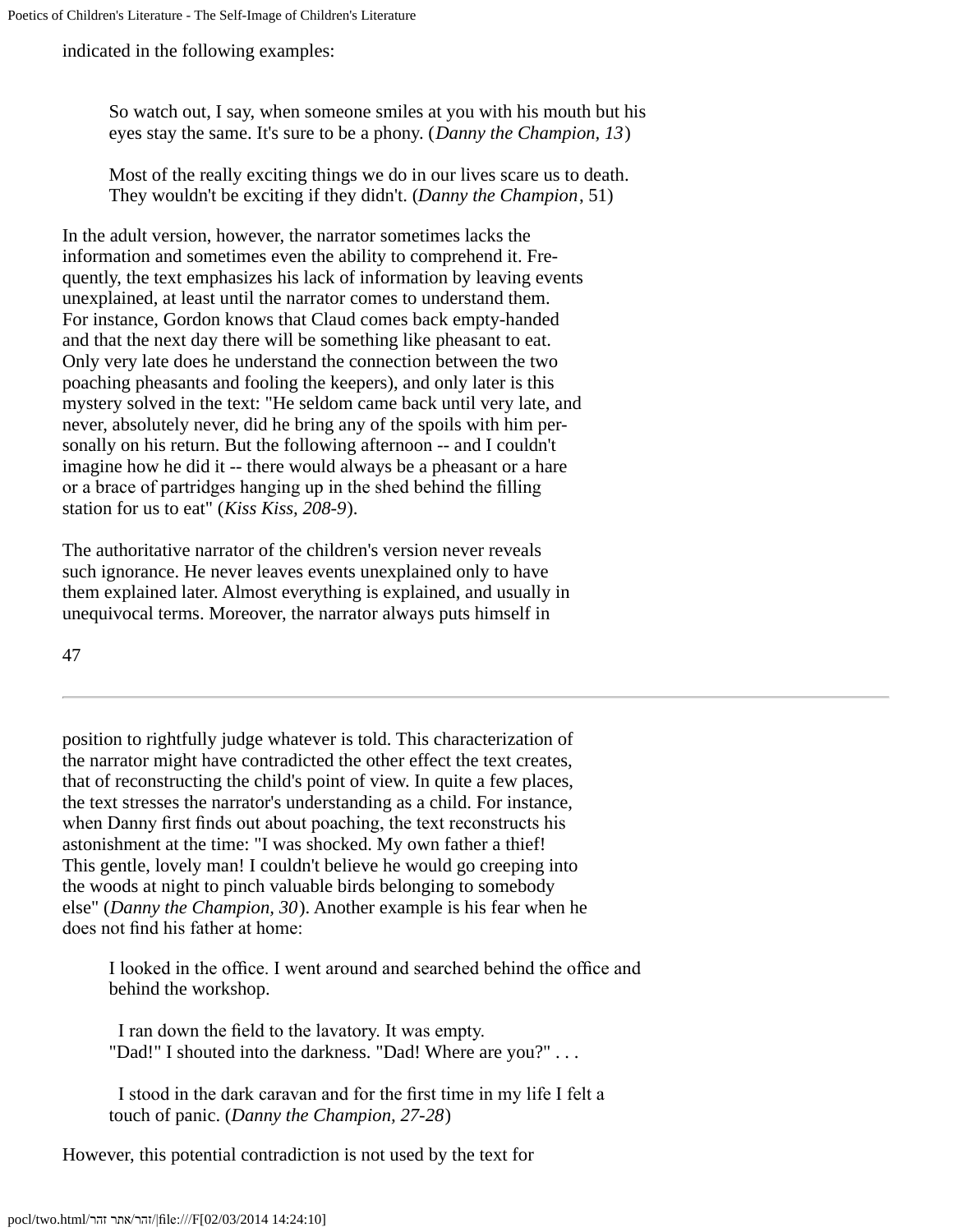creating complex attitudes because the adult narrator practically accepts all of the child's view. The whole idea of introducing two points of view was not aimed at creating clashes; on the contrary, it was brought up for the sake of reinforcing and justifying the narrator's attitude toward his father. In the whole text there is not even a single phrase where the distance in time is used to illuminate a different view that he held as a child, nor even to contradict an earlier view. The distance in time between the narrator and the narrated story only emphasizes the fact that time has not changed his attitude toward whatever happened. Only when it is compared to the adult version does the function of the distance in time become clear. In the latter, it is of a different nature: the narrator does not identify with the story told, and the clash of attitudes between Gordon and Claud creates the ironical tone of the text.

Hence, what constitutes the basis for any literary work -- the reconstruction of events -- is used by both adult and children's versions to achieve different evaluations of the narration and consequently different tones. This is best reflected in an examination of the handling of the main issue, poaching, in both texts.

48

#### ATTITUDES TOWARD POACHING

In the adult version the two friends do not share the same attitude toward poaching. While Claud is very enthusiastic about poaching and regards it as a prime symbol of wit and cleverness, Gordon is, at best, indifferent. Thus, for instance, Claud is very proud of his methods of poaching, while Gordon does not hesitate to remark that he suspects their originality and effectiveness (remarks which Claud ignores either because he is too dumb to understand or because he deliberately wishes to avoid them):

"You pay out the line about fifty yards and you lie there on your stomach in the bushes waiting till you get a bite. Then you haul him in."

"I don't think your father invented that one."

"It's very popular with fishermen," he said, choosing not to hear me.

"What is Method Number Three?" I asked.

 "Ah," he said. "Number Three's a real beauty. It was the last one my dad ever invented before he passed away."

 "His final great work?" "Exactly, Gordon." (*Kiss Kiss, 212*)

The clashes between the two friends -- Gordon understands ironically, or he is, at least, very skeptical of that which Claud takes se-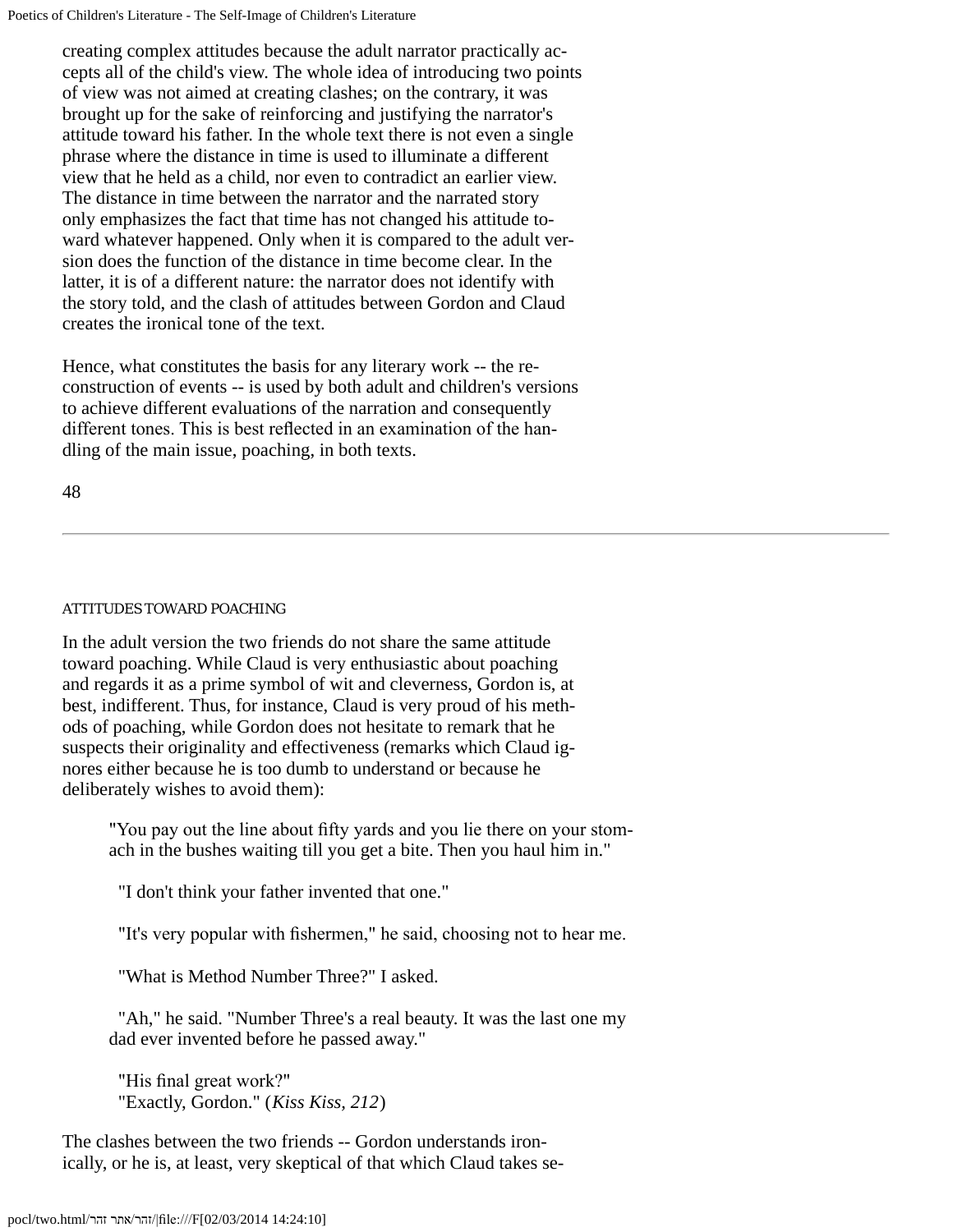riously -- contributes to the ironical tone of the text (which is also the result of the distance between the narrator and the narrated story). Such an ambiguous attitude is inconceivable in terms of the children's system, which assumes that children cannot comprehend such complex relations and therefore require unequivocal ones. Hence, in the children's version, Danny and his father share a single attitude - both are excited and enthusiastic. When they leave for poaching, his father asks:

"How do you feel, Danny?"

 "Terrific," I said. And I meant it. For although the snakes were still wiggling in my stomach, I wouldn't have swapped places with the King of Arabia at that moment.

Moreover, Danny remarks on his father as follows: "I could see my father becoming more and more twitchy -- excitement began to

49

build up in him" (*anny the Champion*, 111-12). The need to determine unequivocal attitudes on the one hand and to set father on the "good side," to present him in positive terms on the other, leads to a long series of legitimations of poaching in the children's version. While the adult version encourages ambiguous values and evaluates poaching ambigehärig , the children's version presents it unequivocally in black and white. The opposition between good and bad (particularly in the evaluation of poaching), deliberately blurred in the adult version, becomes delineated in the children's version.

In the adult version, poaching moves along on an axis that has two poles -- from crime to sport. At first the information presented by the narrator creates the impression that the two friends, Gordon and Claud, are about to do something sinister, very close to crime. But nothing is really determined yet. If the reader builds the hints scattered in the text into a definite structure, he might as well have expected a gun. But, surprisingly enough these hints end up dissolving in the relatively harmless sequence of "poaching with the help of raisins." However, this quite harmless structure appears in the text as a better organizing structure only after the "criminal" option is built into the text:

 "What's under there?" I asked. . . . "To carry the *stuff"* he said *darkly*. "I see." "Let's go," he said. "I still think we ought to take the car." "It's too *risky. They'll* see it parked." "But it's three miles up the wood." "Yes," he said. "And I suppose you realize we can get *six months in the clink if they catch us. " (Kiss Kiss, 207*, my italics)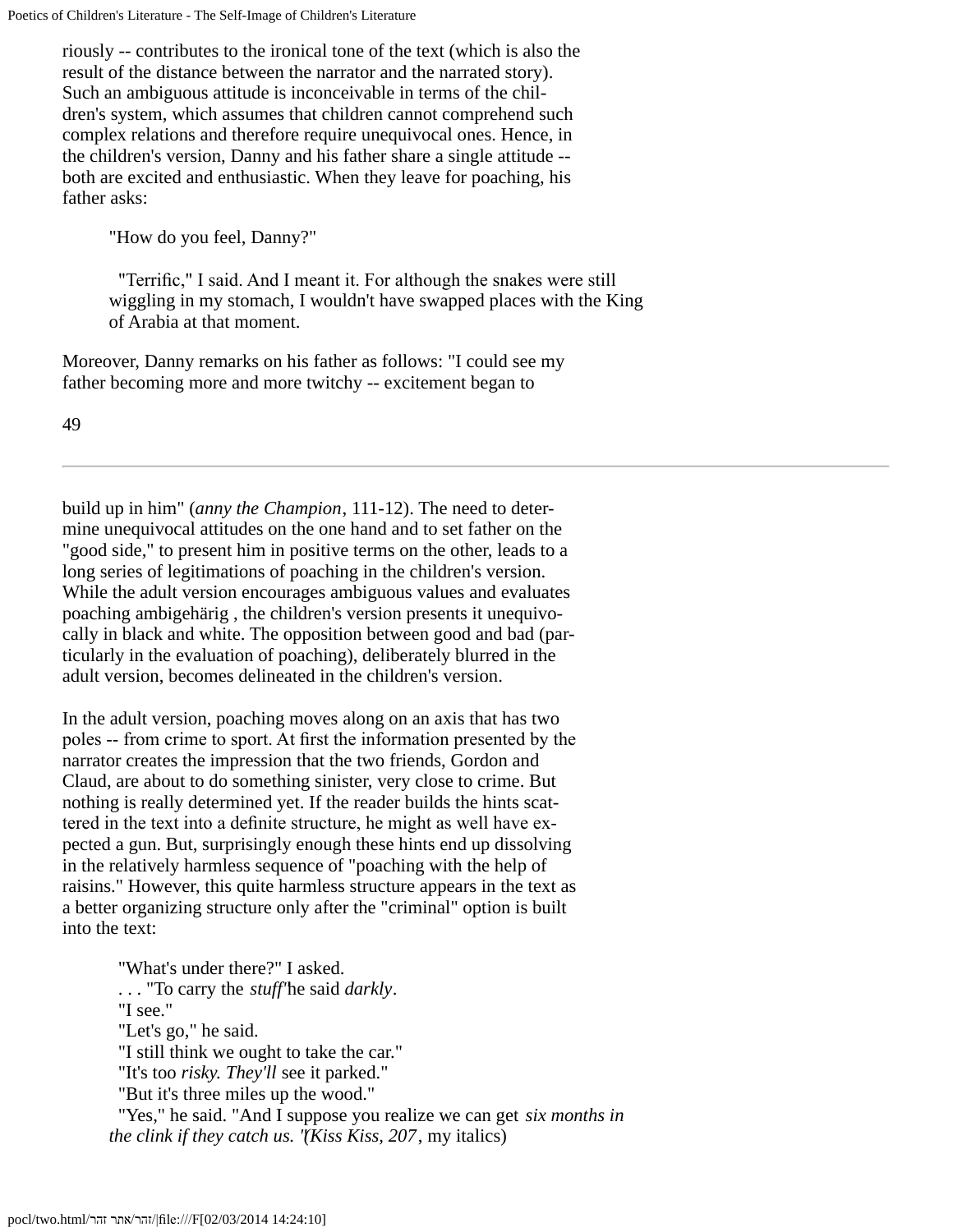By the time the reader eventually finds out that it is nothing really criminal and that the story refers to poaching only, the sense of something criminal has already been built into the text, and despite its negation, it still attributes a negative value to poaching.

In the children's version, the very device of constructing options to be cancelled later is impossible, because the text, by its very nature, cannot permit multifaceted opinions. Yet, it should be noted that the

50

option to consider poaching in terms of a crime is not avoided; on the contrary, it is presented in the text mainly in order to reject it and to give way to the other ultimate option, namely, the legitimation of poaching. At first the text does not avoid the possibility that poaching constitutes stealing, and Danny is even shocked by the discovery about his father:

"You mean *stealing* them?" I said, aghast. "We don't look at it that way," my father said. "Poaching is an art." (*Danny the Champion, 30*)

However, quite soon after, Danny accepts his father's view in the same way he accepts anything else: "Yes, I believe you" (*Danny the Champion, 32*). This acceptance becomes possible thanks to the buildup of Danny's father, as well as to the order of the narration.

The story does not begin with the mysterious preparations for poaching as does the adult version; rather, the first chapters give a very positive buildup of the father. He is portrayed as an honest man, universally liked and adored by his son as the best possible father, even when his son examines him in retrospect:

During my early years, I never had a moment's unhappiness or illness. (*Danny the Champion, 8*) My father without the slightest doubt was the most marvelous and exciting father any boy ever had. (12) He was a marvelous story teller. (13) My father was a fine mechanic. People who lived miles away used to bring their cars to him for repair rather than take them to the nearest garage. (17) It was impossible to be bored in my father's company. (19) So you can see that being eight years old and living with my father was a lot of fun! (25)

Only after the best possible buildup of the father is fabricated does the narrator bring up the subject of poaching as his father's "deep dark secret." But the option to regard it as "dark" and criminal is almost immediately rejected, because such a wonderful father could not possibly be involved in something dark or criminal. From this point on, until the end of the story, poaching is justified in various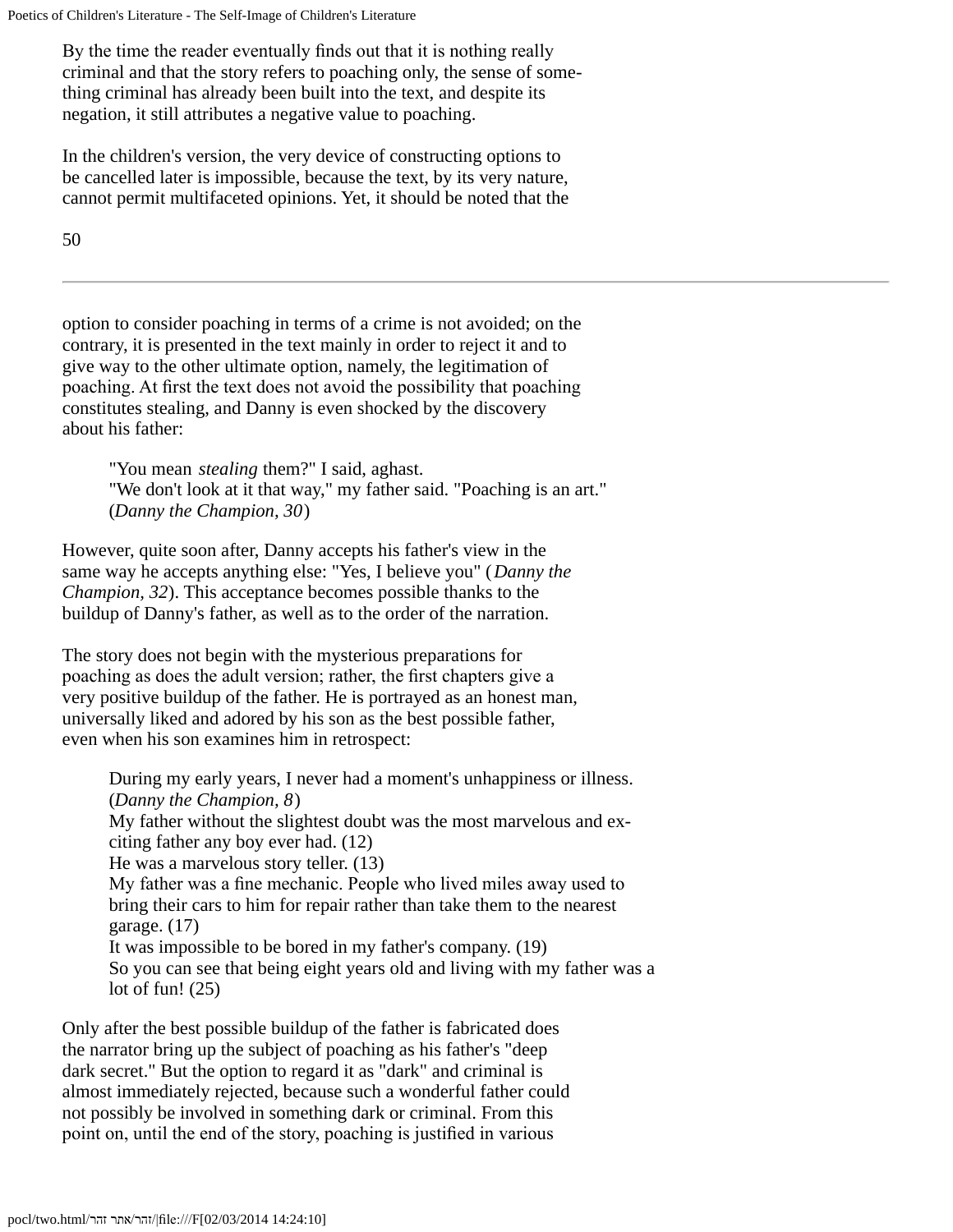ways. Hence, once the alternative of viewing poaching as stealing is rejected, the other option is accepted; this, of course, stands in contrast to the adult version in which an ambiguous evaluation of poaching, either as a game or as stealing, is maintained continuously and simultaneously.

How is the legitimation of poaching achieved? Undoubtedly, Dahl's decision to legitimize poaching meant that he had to strive for a sound justification of poaching in order to alter its normal reputation, which usually is very close to crime. This can perhaps explain why he chose to justify poaching on the basis of at least three alternative and mutually reinforcing value systems. Poaching is presented in the children's version both as a local game that has its own code of conduct as well as an act of social justice. And, if that is not enough, it is also motivated by the legitimate desire for revenge by the father. Dahl's efforts to justify poaching in all possible ways is made clear when compared to the attitudes toward poaching in the adult version. Here, poaching has almost no justification and is presented as a sort of obsession: "He was more purposeful about it now, more tightlipped and intense than before, and I had the impression that this was not so much a game any longer as a crusade, a sort of private war that Claud was waging single-handed against an invisible and hated enemy" (*Kiss Kiss*, 209). Its possible social justification is only hinted at, but this option (as with any other option in the adult version) is not developed. For example, Claud remarks in one passage: "I had heard it said that the cost of rearing and keeping each pheasant up to the time when it was ready to be shot was well over five pounds (which is approximately the price of two hundred loaves of bread)" (*Kiss Kiss*, 216). The possibility of regarding poaching as a local game is limited to Claud's point of view and is not reinforced by anyone else. In fact, Claud does claim that everybody is involved with poaching, thus encouraging the idea of poaching as a game. Nevertheless, even his best friend, Gordon, is involved only for the first time, and the only one proven to have been involved was Claud's good-for-nothing father, a fact that only reinforces Gordon's skeptical view, who remarks:

"I thought you said your dad was a drunk."

 "Maybe he was. But he was also a great poacher, Gordon. Possibly the greatest there's ever been in the history of England. My dad studied poaching like a scientist."

52

"Is that so?" "I mean it. I really mean it." (*Kiss Kiss*, 210-11)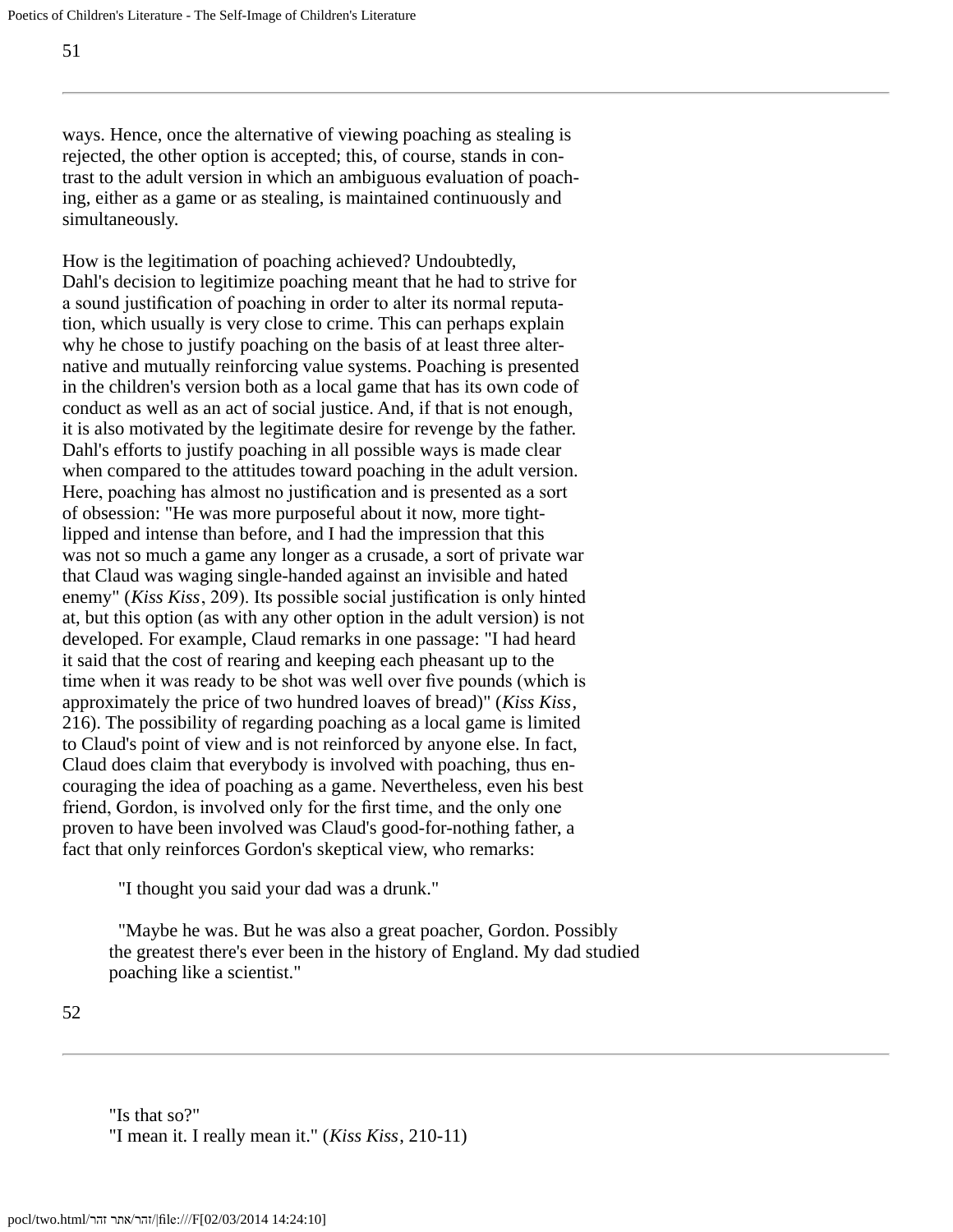In the children's version, all three justifications -- social justice, revenge, and local game, which were only hinted at in the adult version -- become definite and terminal. The element of social justice appears in the following sequence: when explaining to Danny what poaching is all about, his father claims that historically poaching was the way hungry people managed to feed their families and hence was socially justified. Poaching is thus represented as part of a conflict between social classes: " 'Let me tell you about this phony pheasantshooting business,' he said. 'First of all, it is practiced only by the rich. Only the very rich can afford to rear pheasants just for the fun of shooting them down when they grow up. These wealthy idiots spend huge sums of money every year buying baby pheasants from pheasant farms and rearing them in pens until they are big enough to be put out into the woods" (*Danny the Champion, 32-33*). Poaching also represents the only honorable way for poor people to feed their families:

Mind you, in those days, just about every man in our village was out in the woods at night poaching pheasants. And they did it not only because they loved the sport but because they needed food for their families. When I was a boy, times were bad for a lot of people in England. There was very little work to be had anywhere, and some families were literally starving. Yet a few miles away in the rich man's wood, thousands of pheasants were being fed like kings twice a day. (*Danny the Champion*, 30-31)

The element of revenge also surfaces in the children's text. But unlike the obsessive Claud of the adult version whose crusade is not really justified by the text, both father and son are enthusiastic (but not obsessively so) and seem to have good reason for their crusade. Danny's father declares war on Mr. Hazel (spelled Hazel in the adult text and Hazell in the children's) only after Mr. Hazel breaks the code of the game and humiliates Danny's father by making him fall into the pit, which was "the kind of trap hunters in Africa dig to catch wild animals" (*Danny the Champion, 61*). After the father manages to escape from the pit, Mr. Hazel continues to humiliate him daily:

53

 "You know what makes me so hopping mad," he said to me all of a sudden. "I get up in the mornings feeling pretty good. Then around nine o'clock every single day of the week, that huge silver Rolls-Royce comes swishing past the filling station and I see the great big bloated face of Mr. Victor Hazell behind the wheel. I always see it. I can't help it. And as he passes by, he always turns his head in my direction and looks at me. But it's the *way* he looks at me that is so infuriating. There is a sneer under his nose and a smug little smirk around his mouth, and although I only see him for three seconds, it makes me madder than mackerel." (*Danny the Champion, 78-79*)

The desire for revenge is strengthened both by the negative characterization of Mr. Hazel and by other people's disgust at Hazel's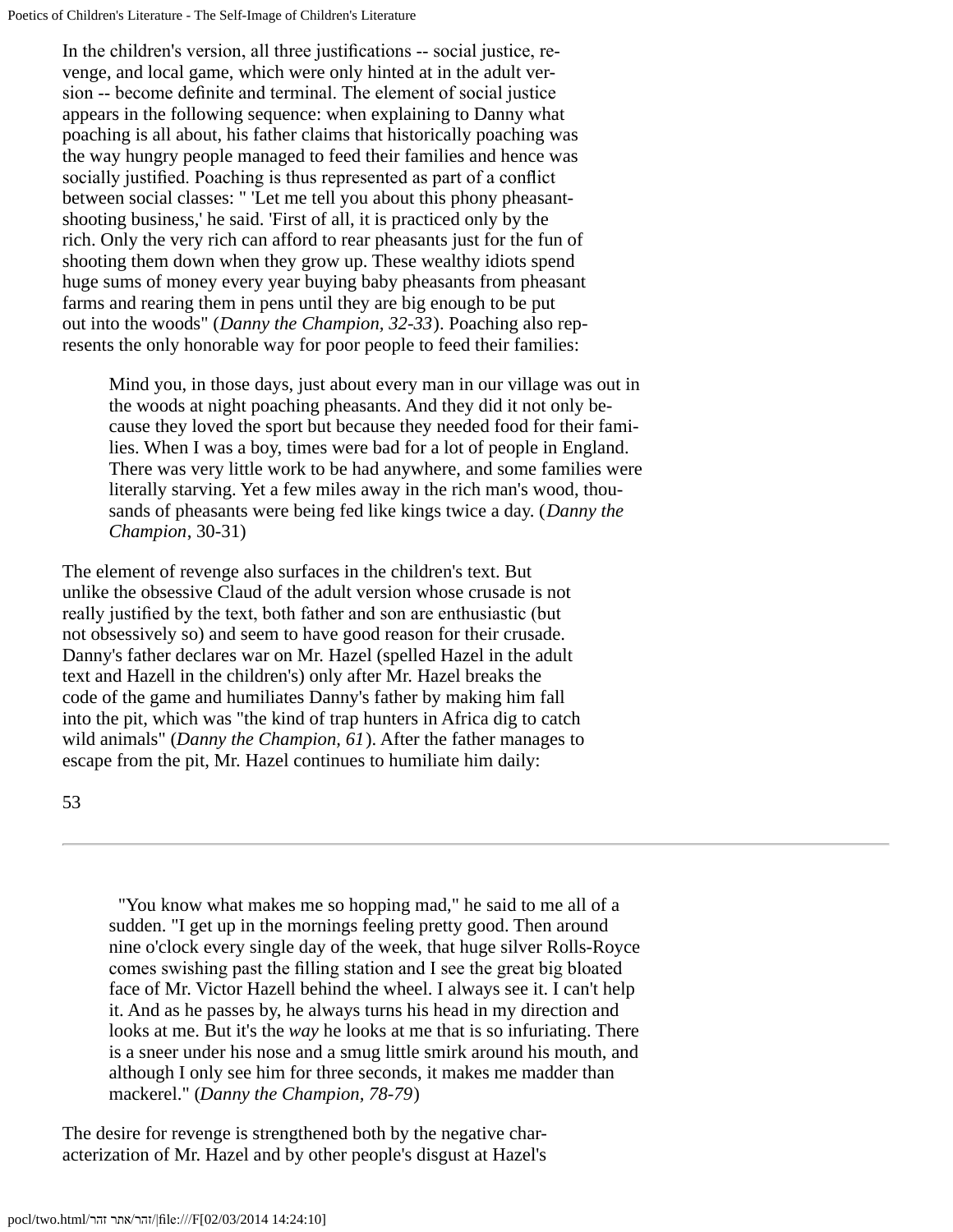attempt to break the rules of the game. Thus, it is not only Danny's father who regards Mr. Hazel's pit as wrong; indeed, it is the respected doctor who describes it as "diabolical": "It's worse than that, William! It's diabolical! Do you know what this means? It means that decent folk like you and me can't even go out and have a little fun at night without risking a broken leg or arm" (*Danny the Champion, 72*). Even if Mr. Hazel had not broken the traditional rules of the game, he would have deserved revenge. The black-and-white characterization of the text leaves no doubt as to where he belongs. It is true that, in both texts, Mr. Hazel is characterized as snobbish and the worst kind of "nouveau riche." But, the source for this description in the adult version is the limited consciousness of the narrator, while the children's version deliberately reinforces the narrator's view of Mr. Hazel by other respectable views, such as the doctor's. There is no doubt that Mr. Hazel is nasty to everybody, boys and dogs included:

 "No," my father said, "I do not like Mr. Victor Hazell one little bit. I haven't forgotten the way he spoke to you last year when he came in for a fill-up."

 I hadn't forgotten it either.... "Fill her up and look sharp about it.... And keep your filthy little hands to yourself...."

 ". . . If you make any dirty fingermarks on my paintwork," he said "I'll step right out of this car and give you a good hiding." (*Danny the Champion, 42*)

Moreover, Mr. Hazel was also nasty to the doctor's dog: "I saw him get out, and I also saw my old dog Bertie dozing on the doorstep. And

54

do you know what this loathsome Victor Hazell did? Instead of stepping over old Bertie, he actually kicked him out of the way with his riding boot" (*Danny the Champion*, 72-73). Apparently, he did not hesitate to cause troubles and make life difficult for Danny and his father: "There was little doubt, my father said, that the long and powerful arm of Mr. Hazell was reaching out behind the scenes and trying to run us off our land" (*Danny the Champion, 44*).

Furthermore, Mr. Hazel did not hesitate to break the traditional game, which had risks, rewards, and rigid rules known to all the village people (whose view the text ultimately adopts). Unlike the adult version, in the children's version practically everybody participates in poaching and therefore approves of it. Dahl is careful to pick up representatives of different classes so that no one (except for the "nouveau riche" Hazel) escapes poaching, not the doctor, not the vicar's wife, nor even the school headmaster. The following passage reveals the wide spread of "culpability," even of respected figures:

 "Dad," I said, "What on earth are you going to do with all these pheasants?"

 "Share them out among our friends," my father said. "There's a dozen of them for Charlie [the driver] here to start with...."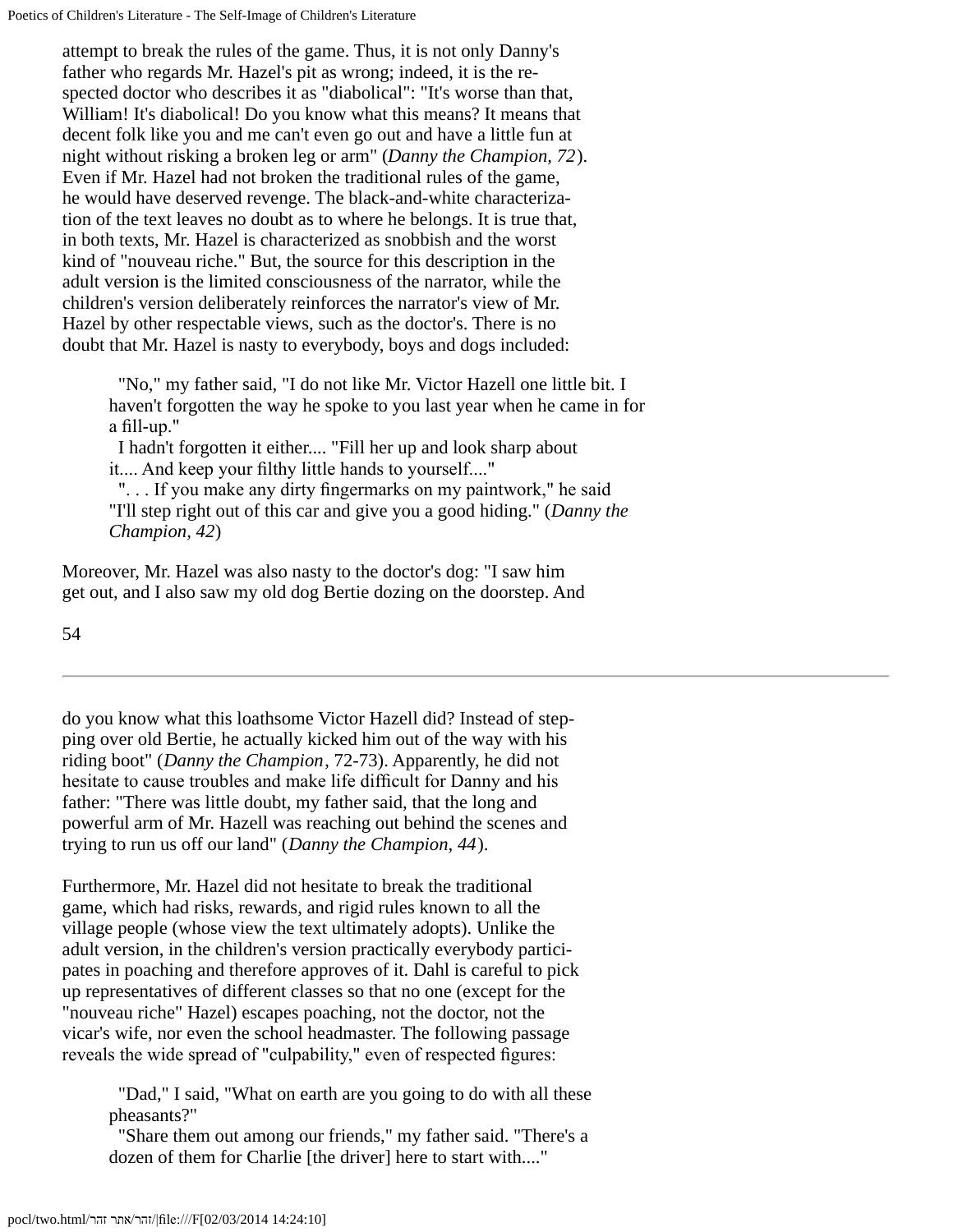"Then there'll be a dozen for Doc Spencer. And another dozen for Enoch Samways " "You don't mean *Sergeant* Samways?" I gasped.... Sergeant Enoch Samways, as I knew very well, was the village policeman. (*Danny the Champion*, 138)

Hence, even the respected representative of the law -- Sergeant Samways -- is involved. To Danny's even greater astonishment, the vicar's wife also participates in the village activity:

 "Mrs. Clipstone delivers everyone's pheasants," my father said. "Haven't I told you that?"

 "No, Dad, you haven't," I said, aghast. I was now more stunned than ever. (*Danny the Champion*, 139)

In fact, he ultimately spurns the possibility that poaching be regarded as a crime. Moreover, Mrs. Clipstone's involvement almost makes it into a social must. Again, what has been only hinted at in the adult

55

version -- the option of regarding poaching as a local game with its own code -- becomes in the children's version definite and terminal.

Attitudes toward poaching are at the core of both texts, though in each they are used for different purposes. In the adult version, they illustrate the relationship between two friends -- one stupid and obsessive, and the other one (from whose point of view the narration takes place) smart and ironical. In the children's version, attitudes toward poaching are used to expose unusual relations between father and son. However, the children's version strives to legitimize whatever the father does and endeavors to leave no open questions - hence, the multiple motivations and justifications of poaching in the children's version. This opposition between a text with strongly justified motivations and a text without such is best illustrated when the two endings are compared.

### THE TWO ENDINGS

At first glance, the ending of the children's version might look unconventional -- it is not the traditional "good ending" of a children's story. Perhaps Bashevis-Singer's words best reflect that traditional approach: "I try to give a happy ending to a story for a child because I know how sensitive a child is. If you tell a child that a murderer or a thief was never punished or never caught, the child feels that there is no justice in the world altogether" (1977, 12-13). In the children's version, Dahl's ending appears to break with conventional endings as the father's beneficent plans are not fully accomplished. Thus, a whole year's supply of pheasants is lost as Danny's and his father's methods fail -- the sleeping pills dissolve and Mrs. Clipstone's poor baby is beaten terribly by the awakening pheasants, a scene which is both comic and frightening at the same time.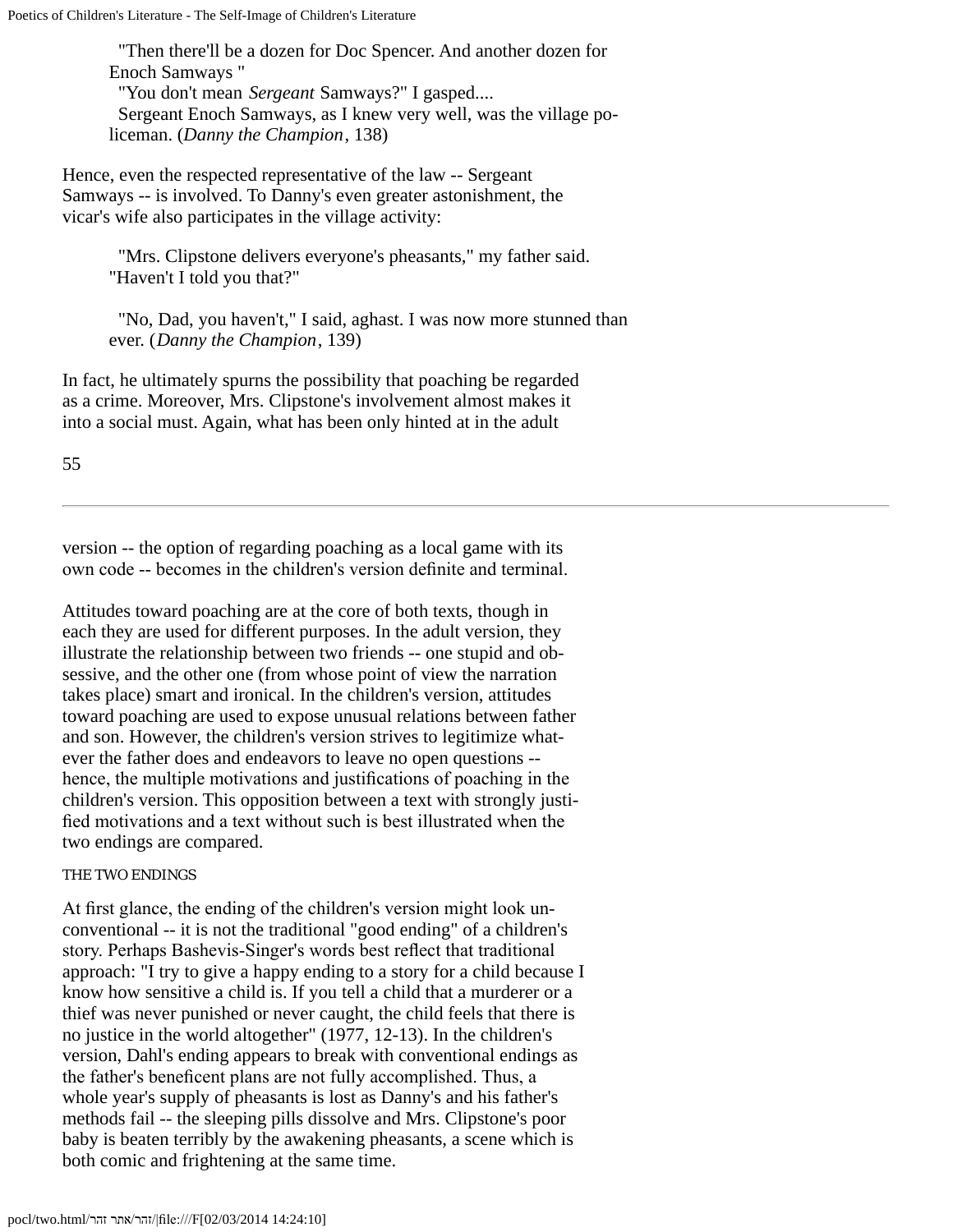of a thing like that." . . .

Danny's father is also mocked for the first time at the story's end, his "ingenious" idea to carry the pheasants during the daytime through the village turns out to be a catastrophe:

 "There's only one way of delivering pheasants safely," he said, "and that's under a baby...." "Fantastic!" the doctor said.... "It's brilliant," Doc Spencer said. "Only a brilliant mind could think

56

 "There's more than one hundred pheasants under that little nipper," my father said happily. (*Danny the Champion*, 147)

 "He'll be having a very comfortable ride today, young Christopher," my father said. (148)

 "She seems in an awful hurry, Dad," I said. "She's sort of half running." . . .

 "Perhaps she doesn't want to be caught in the rain," he said. "I'll bet that's exactly what it is." . . .

 "She could put the hood up," I said. He didn't answer this.... My father stood very still, staring at her.... "What's up, Dad?" He didn't reply. (149)

 My father let out a cry of horror.... "Great Scott!" Doc Spencer said. I know what's happened! *It's the sleeping pills! They're wearing off"* My father didn't say a word. (151)

"They nearly pecked him to pieces!" she was crying, clasping the screaming baby to her bosom. (153)

While the ending might appear unconventional in terms of the children's system, when compared to the adult version, it is clear that Dahl deliberately tried to transform it into a "good" ending. The constraints of the implied reader in the children's version are particularly evident as opposed to the open endings of the adult version. In the former, the narrator pulls together all the threads; poetic justice is done, no issue remains open. In the adult version, however, the story opens and ends "in medias res." It ends when the two friends, with a bitter sense of failure, close the filling station and leave the place, only hinting that Mr. Hazel's shooting party was ruined. But except for that subtle suggestion, they get nothing. They do not have a chance to see that their revenge was successful, nor do they even get any pheasants to eat. In contrast stands the children's version, in which the shooting party was ruined with "all those fancy folk . . .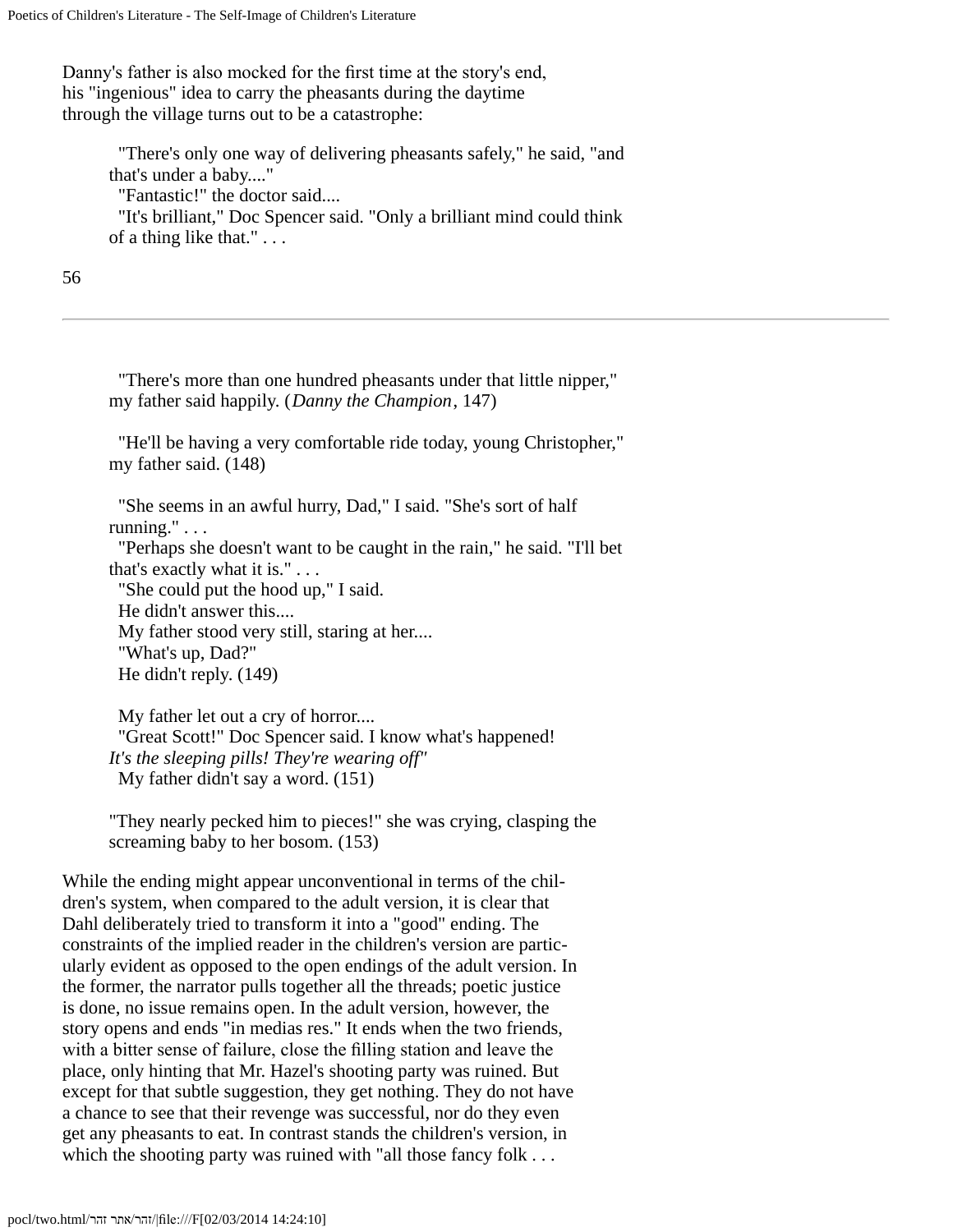driving in from miles around in their big shiny cars and there won't be a blinking bird anywhere for them to shoot" (*Danny the Champion*, 138). In addition, Mr. Hazel is publicly mocked and his precious car is damaged. The justice of revenge is thus fully accomplished:

57

They were all over the roof and the bonnet, sliding and slithering and trying to keep a grip on that beautifully polished surface. I could hear their sharp claws scraping into the paintwork as they struggled to hang on, and already they were depositing their dirty droppings all over the roof....

 In less than a minute, the Rolls was literally festooned with pheasants, all scratching and scrabbling and making their disgusting runny messes over the shiny silver paint. What is more, I saw at least a dozen of them fly right *inside* the car through the open door by the driver's seat. Whether or not Sergeant Samways had cunningly steered them in there himself, I didn't know. (*Danny the Champion*, 160-61)

It also seems that Dahl did not wish to leave the beloved characters with the slightest sense of failure, only to laugh at them a little. Hence, unlike the adult version, where the ingenious device totally fails and all the pheasants fly away, in the children's version, Dahl finds a way to leave some pheasants for a good feast. The dear doctor manages to find a way to hide some and everybody gets his share: "'Two for you, Grace, to keep the vicar in a good mood,' Doc Spencer said. 'Two for Enoch for all the fine work he did this morning. And two for William and Danny, who deserve them most of all."' (*Danny the Champion*, 167). Moreover, Dahl ends the adult version with an ominous phrase:

"You go on home, Bessie," Claud said, white in the face.

 "Lock up," I said. "Put out the sign. We've gone for the day." (*Kiss Kiss, 233*)

But the narrator of the children's version concludes the story as follows: "What I have been trying so hard to tell you all along is simply that my father, without the slightest doubt, was the most marvelous and exciting father any boy ever had" (*Danny the Champion*, 173).

The differences described above between the two versions result from Dahl's preliminary assumptions about different implied readers in each of the texts. These assumptions led to the most fundamental differentiation between the two -- the generic. The decision to adapt the short story into a novel was imposed on the text because of the need to present poaching in the children's version as a well-justified

58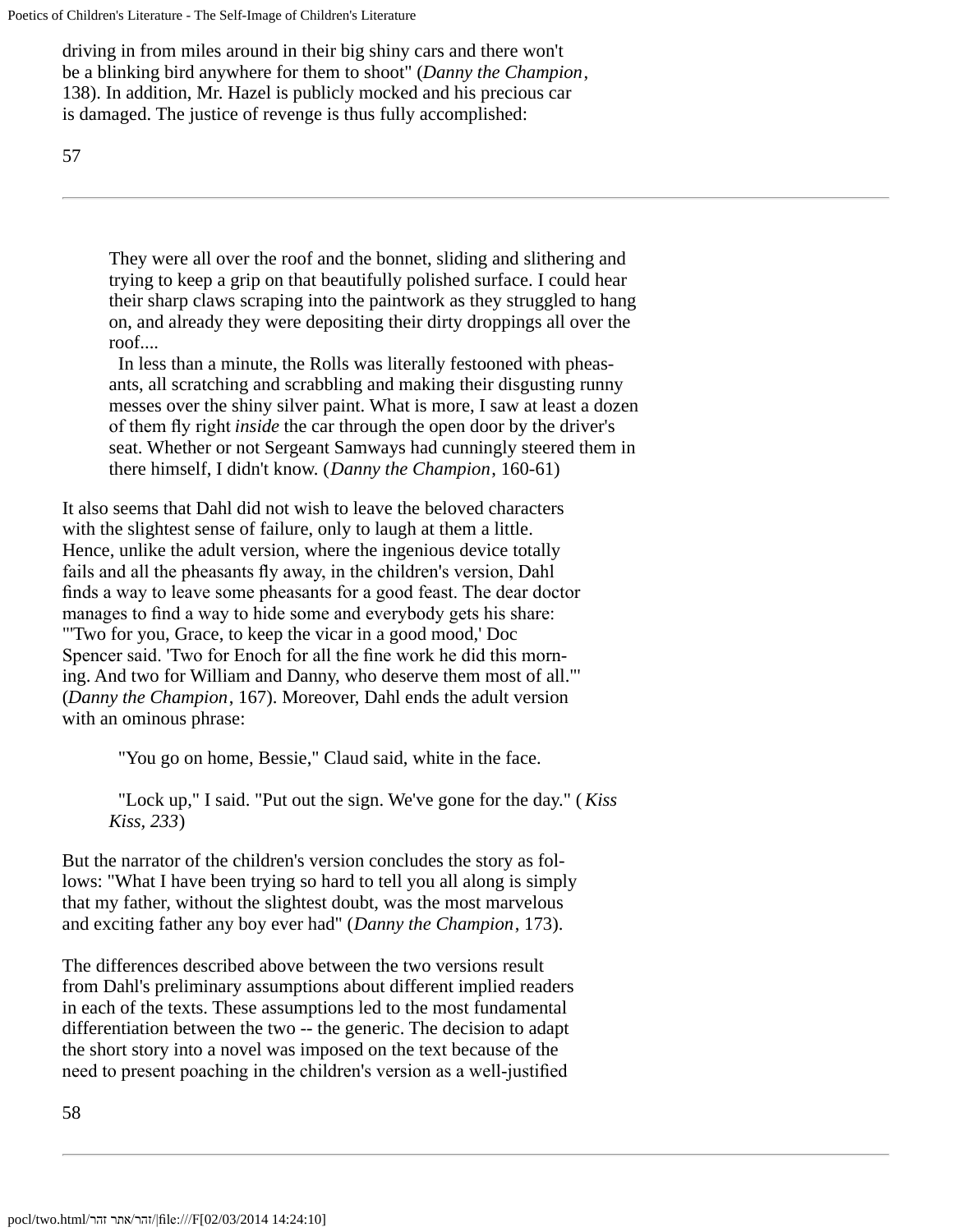and properly motivated activity. This decision resulted in both central and peripheral structural differences between the adult and the children's versions, which were all rooted in the assumptions about a different potential realization of the text. This difference in potential realization encouraged each text to differentiate in the following aspects: the narrator (limited and ironical versus authoritative and identifying); and the structure of narration (different distribution of material resulting in different structuring of the texts; complex process of filling gaps versus a simple one). The need to change the value judgment of the adult version was another outcome of Dahl's assumptions about potential realization. Dahl could not afford to leave the ambiguous values and characterizations present in the adult version; such a presentation would be inconceivable in terms of the children's system, as children are supposed to understand only unequivocal attitudes. Hence, the text for children offers a clear opposition between "bad" and "good," and the characterization is of a black-and-white nature.

The analysis of Dahl's texts was presented in order to illustrate how assumptions about the formal addressee impose constraints on a text, even when the text is not conventional within the children's system. No doubt these constraints, so powerful and demanding, are the prime reasons for the reluctance of writers to admit to being children's writers and thus contribute, in large measure, to the reinforcement of the poor self-image of the children's system.

### Texts

Dahl, Roald. [1959] 1980. "The Champion of the World." In *Kiss Kiss*. Lon don: Penguin, 206-33.

\_\_\_\_. [1975] 1977. *Danny the Champion of the World* . Harmondsworth, Middlesex: Puffin Book.

59

**[Contents](#page-1-0)**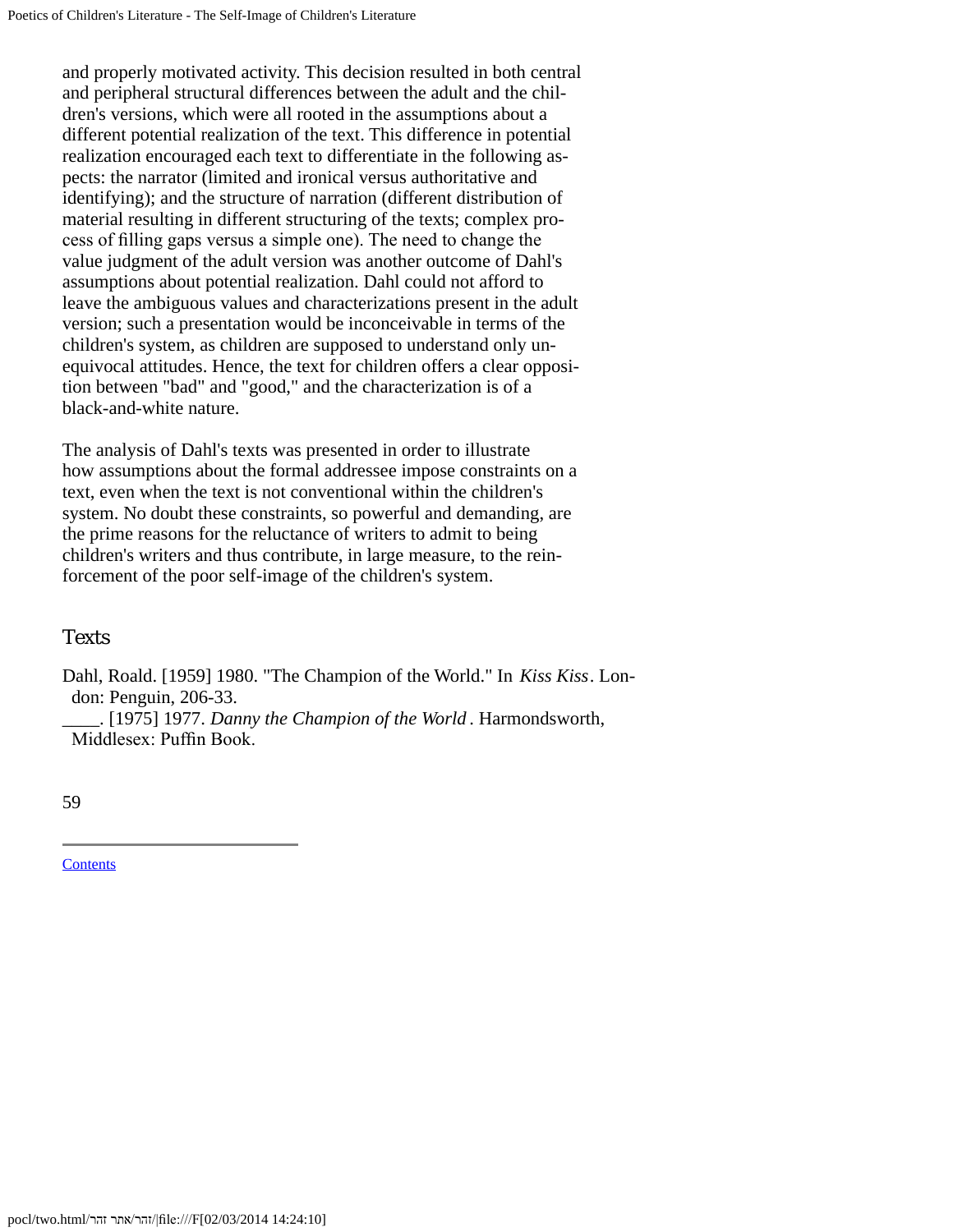Zohar Shavit, *[Poetics of Children's Literature](#page-0-0)*, The University of Georgia Press, Athens and London, 1986 ©

*Chapter Three*

# **The Ambivalent Status of Texts**

As discussed earlier, the poor self-image of the children's system imposes various inflexible constraints on the text, $<sup>1</sup>$  such as the simultaneous (often contradictory)</sup> need to appeal to both the child and to the adult and the tendency to self-perpetuation, the acceptance of only the well known and extant and the reluctance of the system to admit new models.<sup>2</sup> Although most writers for children do indeed write within the framework of these constraints, some try to overcome them through two extreme solutions: rejecting adults altogether (typical of the noncanonized system; see chapter 4); and appealing primarily to adults, using the child as an excuse rather than as a real addressee (typical of the canonized system). These solutions, which produce ambivalent texts, will be analyzed and discussed in this chapter, by exploring characteristic features of ambivalent texts (typical structures, uses of prevalent norms, manipulations of implied reader) and then by examining the need to produce ambivalent texts on the basis of the systemic constraints of the children's system.

# The Notion of Ambivalence

Once a text is produced (written, published, and distributed) at a certain point in time, it occupies a particular position in the literary

1 Writing in the frame of constraints is not typical only of children's literature, a any written text is to some degree a result of constraints of a certain model. In oth systems, however, more flexibility is permissible.

2 The willingness of an inferior system to accept the well-established models alone is characteristic not only of other systems in the literary polysystem, but also of o semiotic systems, especially of social systems (see Even-Zohar 1978b).

polysystem, determined by the different constraints of the literary polysystem and the literary life (see Even-Zohar 1978b, Shavit [1978] 1982). The text acquires then a certain status that later may change in accordance with the dynamic changes of the literary system. But at a given point, in a given period, a text normally has an unequivocal status in the system it has entered. This status can be described in terms of binary opposition: either the text is for children

<sup>63</sup>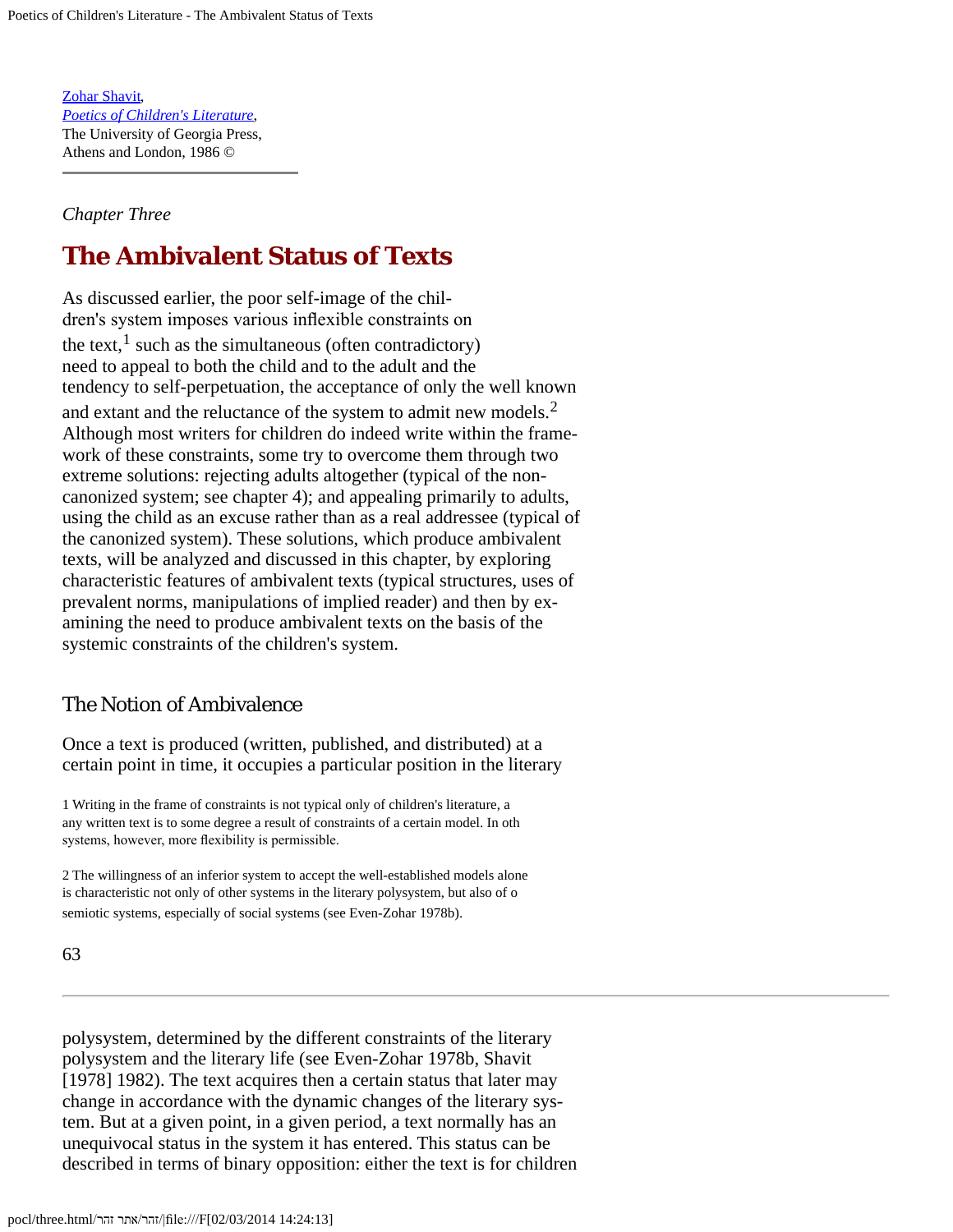or for adults, either it is canonized or non-canonized.

Most literary texts maintain an unequivocal status; some texts, however, maintain a status that cannot be described as unequivocal but rather as diffuse. The phenemenon of a diffuse status, well known in other semiotic systems, such as social systems, implies that a certain sign (in this case a literary text) enters into more than one opposition of status within the same system. Those texts that have a diffuse status could not be dealt with as long as a static notion of literature prevailed in literary theory; this static notion prompted the tendency to classify texts into well-defined, homogeneous, and closed categories, since the notion of structure was wrongly identified with the notion of homogeneity.

Today the dynamic concept of literary systems is quite accepted, and it is understood that the literary system is not static but is "a multiple system, a system of various systems which intersect with each other and partly overlap, using concurrently different options, yet functioning as one structured whole, whose members are interdependent" (Even-Zohar 1979, 290). This understanding enables scholars to describe the relations between systems and elements in terms of open categories: thus, theoretically it becomes possible to assume that diffuse boundaries and statuses exist -- an assumption that was previously inconceivable with the notion of closed categories. Moreover, this understanding of the nature of literary systems need not necessarily assume that a system is homogeneous; rather it is possible to assume that a system is composed of heterogeneous and even contradictory elements and models (Even-Zohar 1979). For this discussion, the theoretical possibility of studying diffuse status and contradictory functions cannot be exaggerated, because the status of the texts in question is by definition not unequivocal but diffuse. That is, we are dealing here with a group of texts that normally belong to the children's system, although their being read by adults is a sine qua non for their success.

64

Scholars find it difficult to study and account for texts read by adults that at the same time are considered classics in children's literature -- that is, texts which formally belong to one system (the children's) and still are read by the reading public of another system (the adult), yet their system attribution is based on the criterion of audience age (children versus adults). Moreover, these texts, officially and originally labeled as children's literature and occupying a dominant position at the center of the canonized system for children, often have to be rewritten (abridged and simplified) in order to become comprehensible and fully realized by children.

In this chapter I describe the ambivalent status of this group of texts and discuss their adaptations into books for children by the original writer himself as well as by various translators. The point of departure of the discussion is the dynamic notion of the literary sys-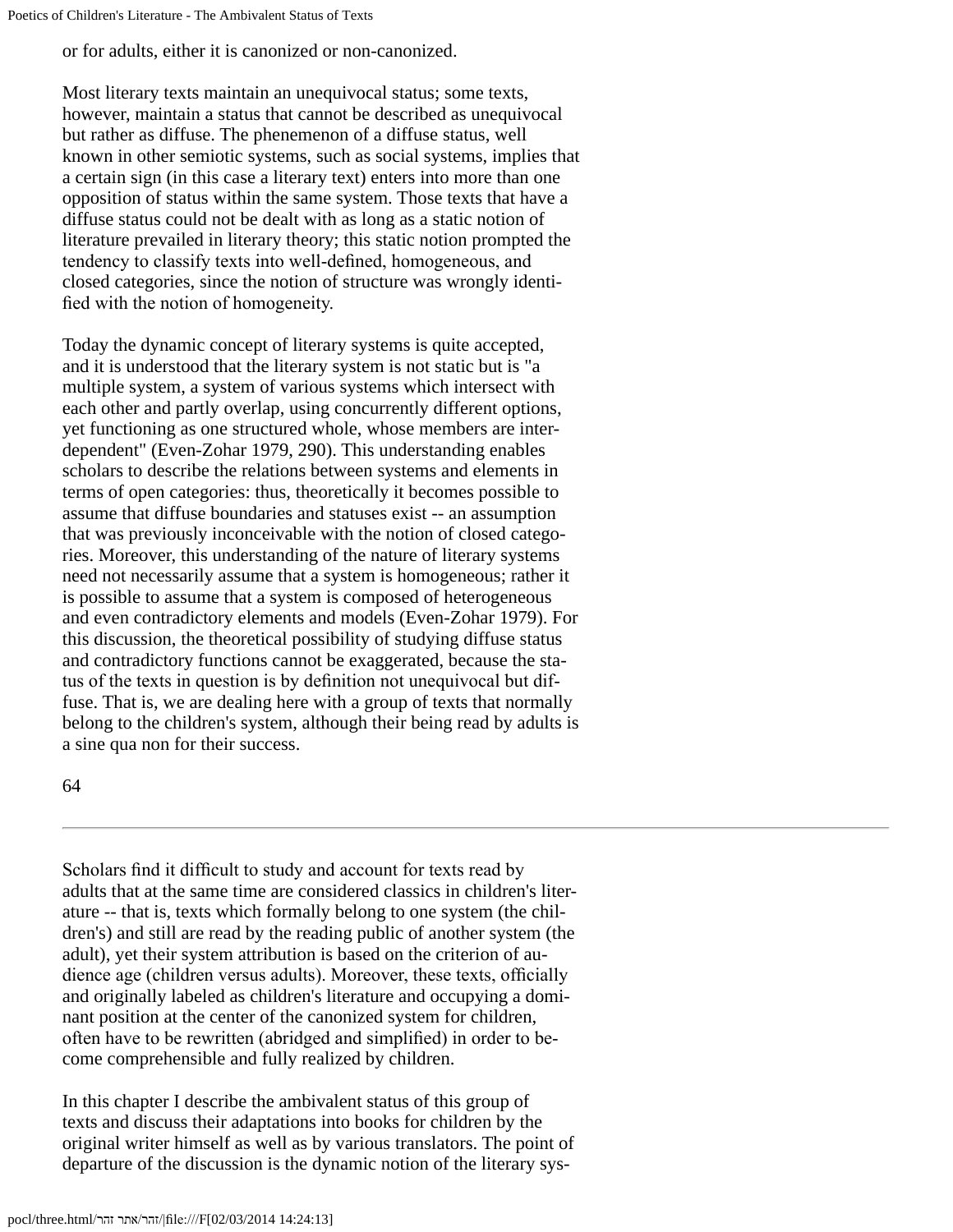tem as developed by the pioneers of semiotics in Russia (Tynjanov 1971, Jakobson, 1960,1971) and their followers (Even-Zohar 1979, Lotman 1976a, 1976b). Lotman's notion of ambivalence (1977) is of special importance for this discussion, although it needs reformulation to suit the analysis of this specific group.

In Lotman's discussion of the system's ability to change and renew itself, he points out the opposition between univalent and ambivalent texts. He describes the latter as those texts that give the system "its flexibility and the heightened degree of non-predictability in its behaviour. It is for this reason that the internal capacity of the object for creating information (the inexhaustibility of hidden possibilities) is far greater than its description would indicate" (1977, 201). Unfortunately, Lotman's notion of ambivalence is too broad, for it encompasses at least three different kinds of texts: texts which have survived many literary periods, functioned differently in each, and consequently were read differently during each period (for instance, the drastically different interpretations of *Oedipus Rex* during its more than two thousand years of existence); texts which, from the historical point of view, changed their status in the literary polysystem, that is, were pushed from periphery to center and vice versa, from adult to children's literature (for example, the transfer of Dickens's novels to the children's system after losing their status in the adult system); and texts which should or can be realized simultaneously in two different ways by the same reader at the same time in order to be fully realized (for instance, Henry James's *The Turn of the Screw*; see

65

Hrushovski 1974, Perry and Sternberg 1968). Thus, Lotman's notion of ambivalence refers to a vast range of different texts. According to his concept, almost any text could be described, from the historical point of view, as ambivalent, because almost every text has historically changed its status in the literary polysystem due to the dynamic nature of that system.

Unlike Lotman, I propose a reduction of the scope and the range of the notion of ambivalence in order to apply it to one specific case only: texts that synchronically (yet dynamically, not statically) maintain an ambivalent status in the literary polysystem. These texts belong simultaneously to more than one system and consequently are read differently (though concurrently), by at least two groups of readers. Those groups of readers diverge in their expectations, as well as in their norms and habits of reading. Hence their realization of the same text will be greatly different (see Ben-Porat 1978).

The notion of ambivalence, as described above, is most helpful in studying well-known texts of children's literature such as *Alice in Wonderland, Watership Down, Winnie-the-Pooh, The Little Prince* , and *The Hobbit*, of whose peculiar status many have been aware, though the reasons for this status have scarcely been discussed. In describing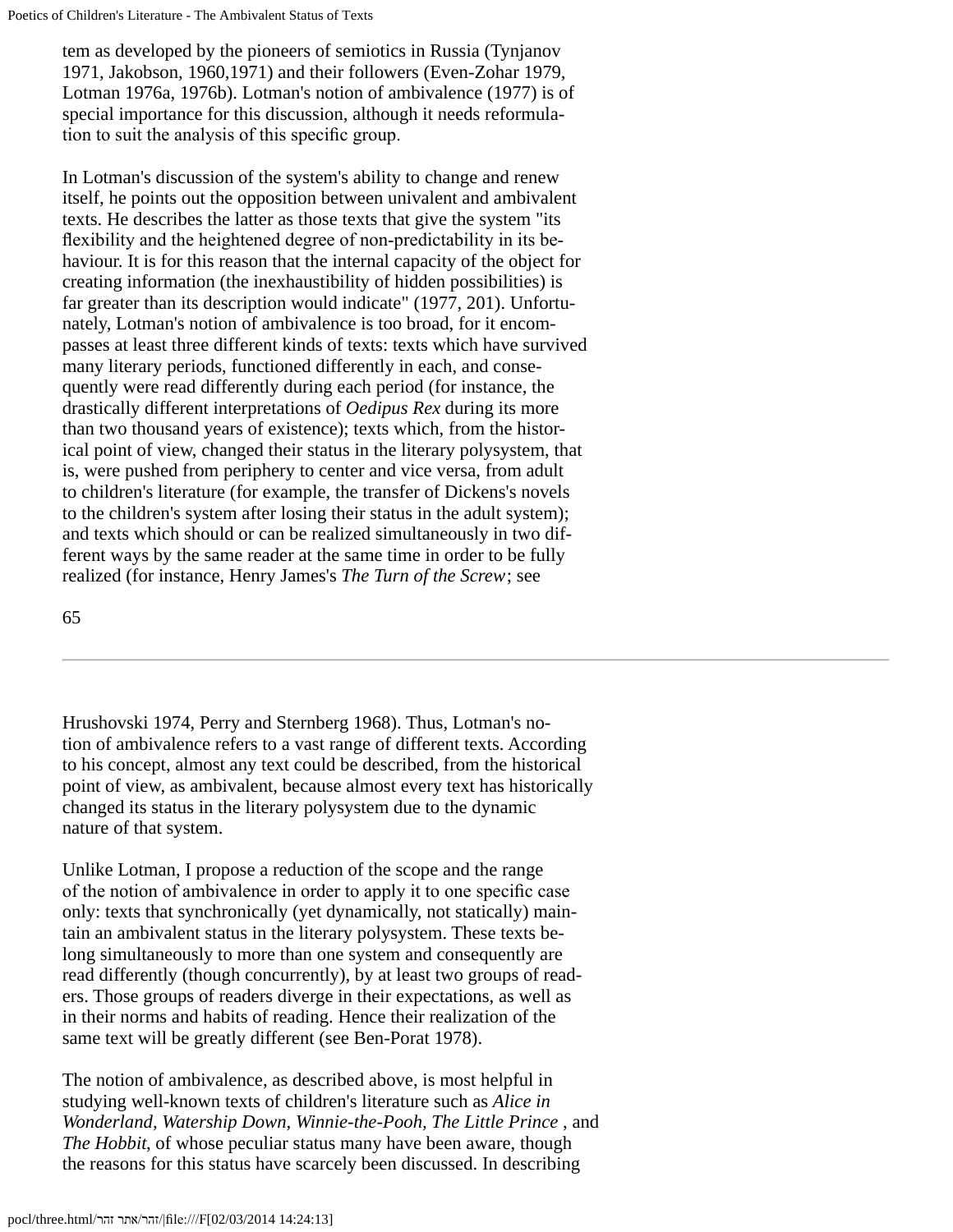this group of texts, which became in society's eyes *the* texts of children's literature, it is necessary to both characterize their features as well as account for their tendency to continually maintain a diffuse status. Toward these purposes, this chapter will focus on the writer, the reader, and the structure of the text by discussing the following questions: What does a writer achieve by producing an ambivalent text? What is the structure of the ambivalent text and how does it function in each system? How is the text realized differently at the same time by two different groups of readers (in this case, children and adults)? In other words, how does the structure enable the text to address two different audiences?

### The Writer

Writing for children usually means that the writer is limited in his options of text manipulation if he wants to assure acceptance of the text by the children's system. An ambivalent text provides the writer

66

for children with a larger range of options in manipulating the text than does an univalent text. The writer has the otherwise inconceivable option of producing a text composed of models that are in disagreement with the children's system. As a matter of fact, the text's models are also in disagreement with the prevalent models of the adult system (otherwise they could have been accepted as texts for adults); it is exactly their disagreement with each of the systems, and the fact that they could not be exclusively accepted by either, that makes possible their simultaneous acceptance by both systems.

Historically speaking, ambivalent texts tend to manipulate models that are already rejected by the adult system but are not yet accepted by the children's. However, once the ambivalent text is admitted, thanks to the adult approval, into the center of the children's system, the way opens for the new model to be accepted. In this manner, the text becomes subject to imitations and is usually described as constituting a historical turning point. Yet the acceptance of the new model into the system does not necessarily mean that the texts following it will be as sophisticated as the original ambivalent text. Quite the opposite is true. Once the new model is accepted, the following texts need not be as sophisticated, and more often than not they will be based on a much more simplified and reduced version of the original model that they try to imitate. At the time of publication, however, the text must be rejected by one system or the other in order to be accepted by each. Only by addressing the text both to children and to adults and by pretending it is for children can the writer make possible the dual acceptance of the text. Adults are willing to accept it as a text for children because they are able to read it, due to its level of "sophistication" ("sophisticated" for the children of course). Their "stamp of approval" on the other hand, apparently opens the way for acceptance of the text by the children's system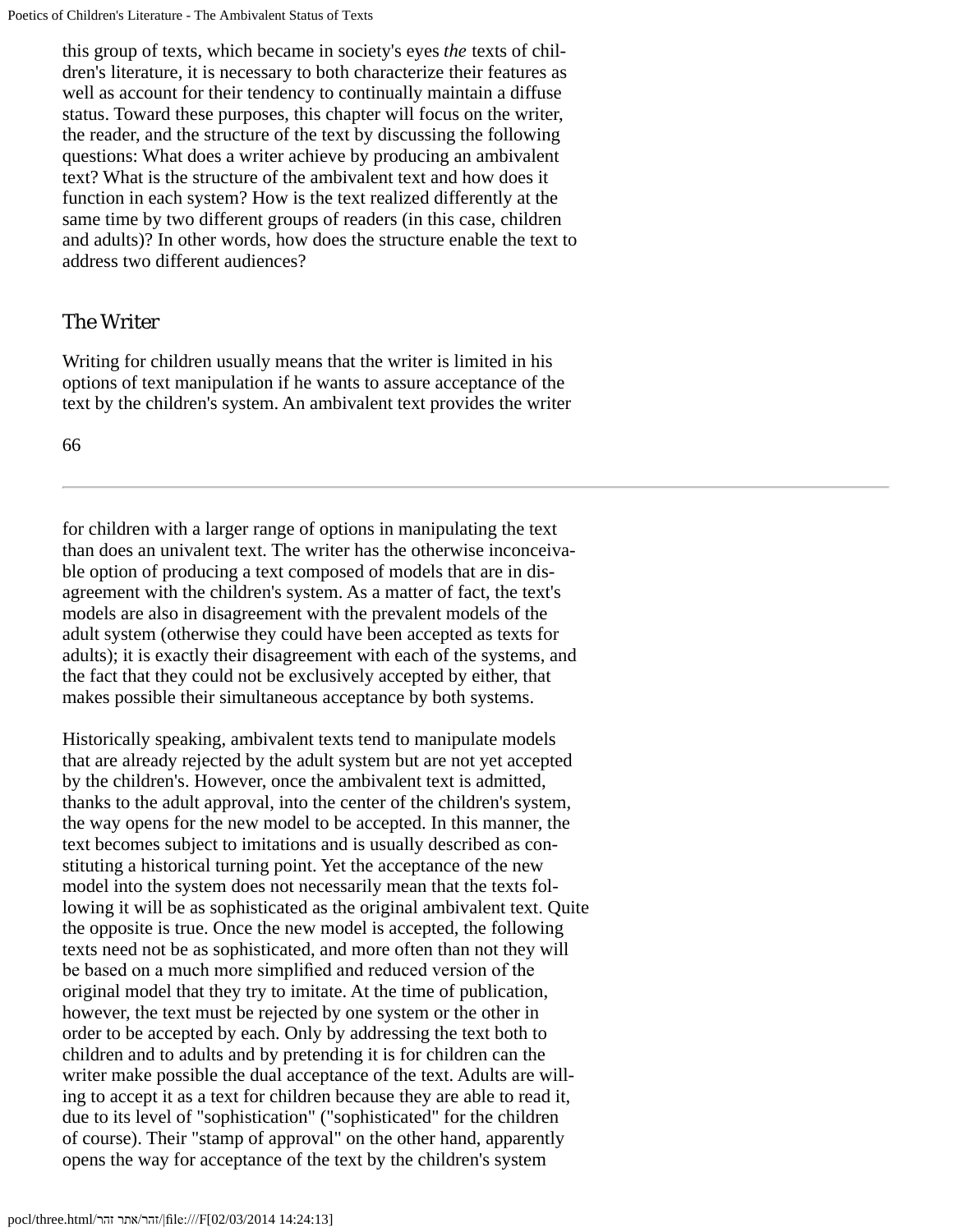(though children do not realize the text in full and are not even supposed to do so, according to adult criteria). In such a way, the writer for children is not only able to overcome many of his limitations in writing for children, but is also able to ensure acceptance of the text that otherwise would have been rejected by both systems.

By having two groups of readers, the writer not only enlarges his reading public and reaches those who otherwise would not have read the text (because it was "merely" a children's book), but also ensures

67

the elite's recognition of the dominant status of the text in the canonized children's system. The writer can therefore reinforce his status in the literary system and ensure a high status for his text in the children's system. Moreover, the ambivalent text often manages to occupy immediately a position at the center of the canonized children's system, in spite of the fact that univalent texts based on new models are usually rejected by the center of the system and are forced to fight their way from the periphery toward the center in a long and agonizing trail. Rarely do they manage to accomplish this goal.

Accordingly, the ambivalent status permits the writer, from the system's point of view, to produce a text composed of new models, thus breaking the prevailing norms that occupy the center of the system. In such a way, the writer is able to change existing norms in the children's system without risking his status and the status of the text. As a matter of fact, the writer of the ambivalent text can use the text as a key to his success and recognition.

# The Structure of the Text and Its Function in Each System

What makes possible the appeal of the ambivalent text to two groups of readers from the structural point of view is the fact that the text is composed of at least two different coexisting models -- one, more established, and the other, less so. The former is more conventional and addresses the child reader; the other, addressing the adult reader, is less established, more sophisticated, and sometimes based on the distortion and/or adaptation and renewal of the more established model. This is accomplished in several ways: by parodying some elements; by introducing new elements into the model (sometimes from another established model); by changing the motivation for existing elements; by changing the functions and hierarchy of elements; or by changing the principles of the text's segmentation.

The occurrence of coexisting models in a single text is known from other cases, such as parody. However, unlike parody, where one of the models is used to parody another (see Ben-Porat 1979), the manipulation of the two models in the ambivalent text is different, at least in some respects. Despite its inevitable parodization, the more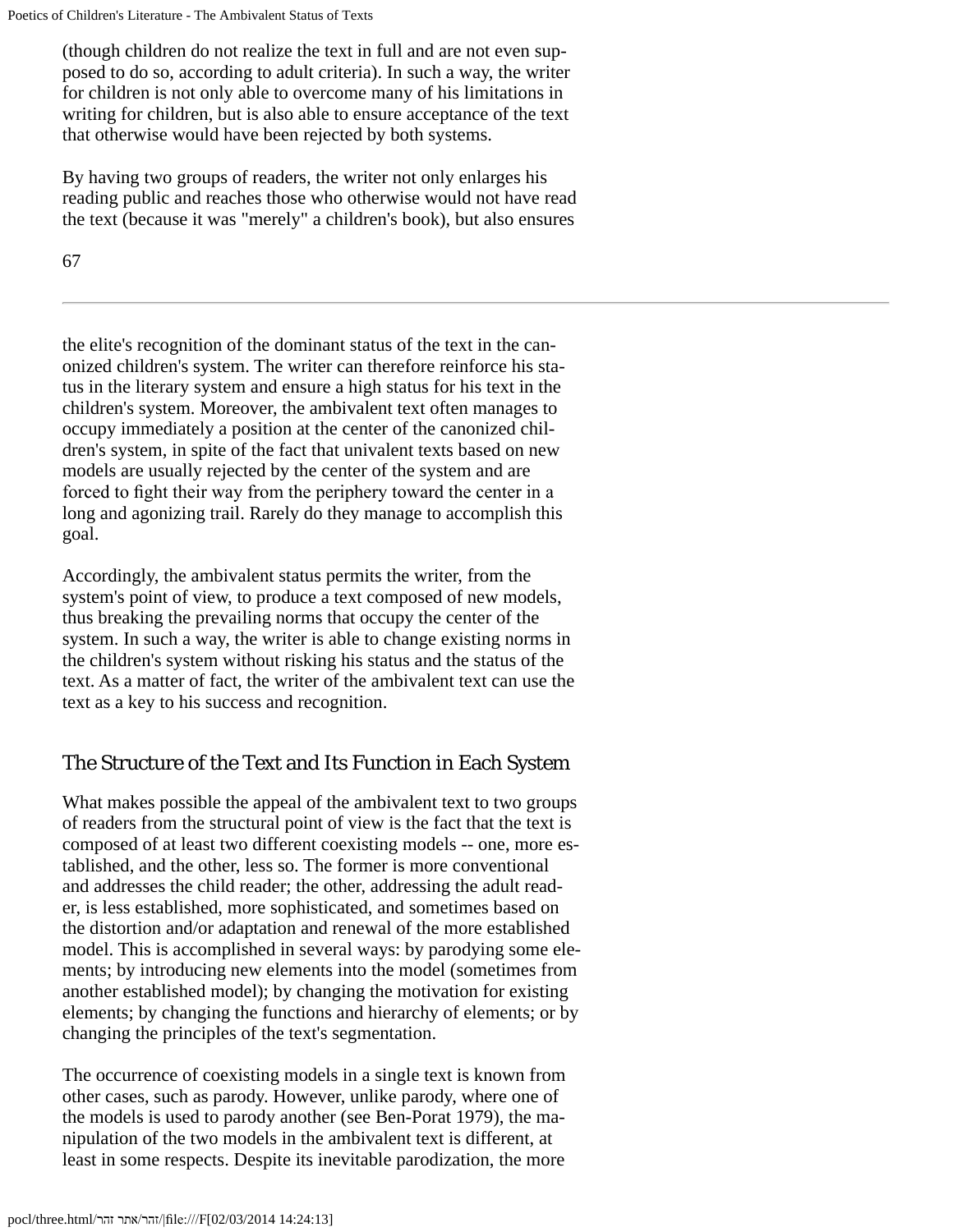established model is meant to be fully and simply realized by the child reader *as it is*. It is only the adult reader who is meant to realize the two coexisting models. What makes this double reading possible is the mutual exclusivity of the models structuring the text; it is as if one of the models, the more conventional, permits full realization without taking the other model into account, simply because the other model excludes it. In fact, the child reader is indeed supposed to ignore the less conventional model, while the interplay of the two models, the more and the less established, can be realized by adults only.

The dual structuring of the text also enables it to function differently within each system at the same time. Since it is ambivalent, the text may be accepted more easily by the center of the canonized system of children's literature, despite its new models. Hence the text can challenge the reluctance of the center of the canonized system (or any formal center in other semiotic systems) to admit new models as it endeavors to preserve the well established. The ambivalent text is then able to bring into the system new models (which might have existed, as such, only on the periphery of the system) and participates in the mechanism of change in the literary norms. Historically speaking, texts of this kind, once accepted, become models for imitation and are thus considered as opening a new period in the history of this literature. From the historical point of view, this diffuse status explains why a greater number of ambivalent texts tend to be produced during transitional periods and why there are fewer in stable periods.

However, while the ambivalent text functions importantly in the process of change of norms in the center of the canonized system for children, it is no more than "accepted" by adults as a "good" children's book. The text is accepted by adults only because it fulfills their requirements in regard to children's literature. All the same, this acceptance is crucial to the text as it determines and reinforces the status of the text in the children's system. Due to its dual structuring, the text manages to break the prevailing norms and at the same time to achieve a prominent status within the center of the system, whose norms the text violates. The text attains very high recognition in the children's system despite the fact that it is incompletely realized by children and that children prefer the adapted and abridged versions. This claim, however, does not mean that chil-

69

dren are indeed incapable of realizing the full version. Unfortunately, almost any reliable information is lacking on how children do indeed realize texts and in what way it is different from that of adults. Most of the available information is too speculative and has no sound sci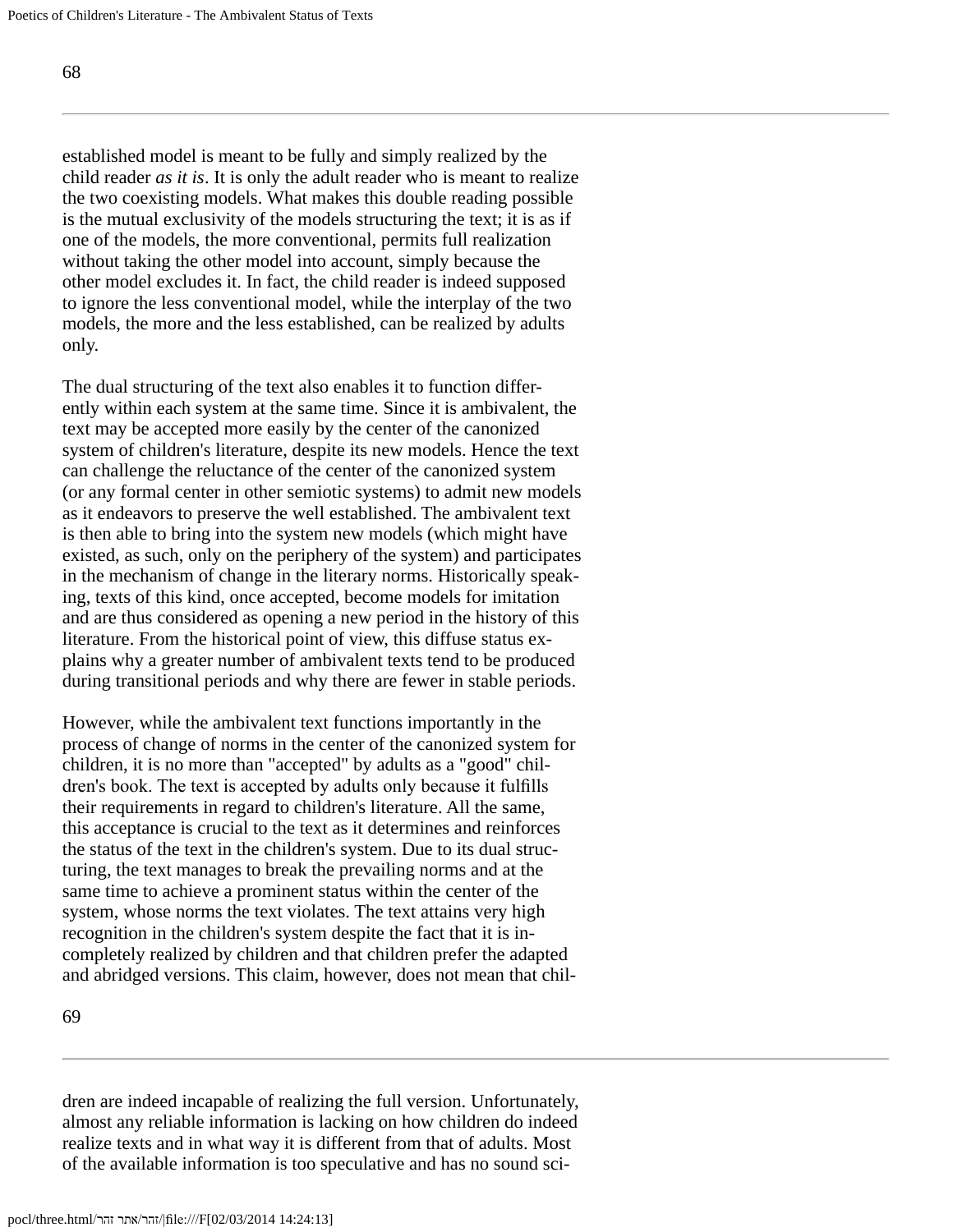entific basis. What is known for sure is that children are supposed to be able to realize texts differently and are brought up on different norms of realization; because of this, they are supplied with simplified texts that are supposed to respond to their abilities. This state of affairs makes the following phenomenon possible in the literary polysystem: the existence of a text that maintains a high status in one system (the children's) but is still simultaneously, and often primarily, read by the reading public of the other system (the adult).

### The Reader

It is, as previously claimed, the dual structuring of the text that enables it to address deliberately two different groups of readers: adults and children. The opposition between the two groups is not only of age group (or in other cases of social class); what really matters is the differences in reading habits and in norms of textual realization of the two groups of readers. Each group will realize the text differently because each is accustomed to different norms of realization; opposition between them can be described as the opposition of norms of greater structuring and norms of lesser structuring of the text.

The writer, who always assumes the existence of a certain implied reader in producing his text, assumes in the case of the ambivalent text two different implied readers. The first is composed of adults who belong to the elite consumers of the canonized system for adults where (since the Romantic period) the norm of complexity and sophistication is prevalent. These consumers demand a high degree of complexity from the text and would realize such a complicated text in full. It was never intended that the other assumed implied reader, the child, would understand such a text, because society presumes his inability to do so. Thus, for this reader, who is accustomed to reduced and simplified models, the text offers the well-recognized established models and assumes that this less sophisticated reader will ignore certain levels of the text.

70

An institutionalized indication of the opposition among assumed readers (in their preferences for a more or less sophisticated version) is manifested in the existence of both annotated and abridged versions (see Gardner 1977, Disney 1980). The annotated version not only indicates the high status of the text but a certain level of sophistication that legitimates annotations. As Gardner claims in his introduction to the *Annotated Alice*: "It is only because adults -- scientists and mathematicians in particular -- continue to relish the *Alice* books that they are assured of immortality. It is only to such adults that the notes of this volume are addressed" (1977, 8). Hence, the annotated version addresses highbrow adults, while the abridged texts, which tend to be based upon the well-established model only, are addressed to children.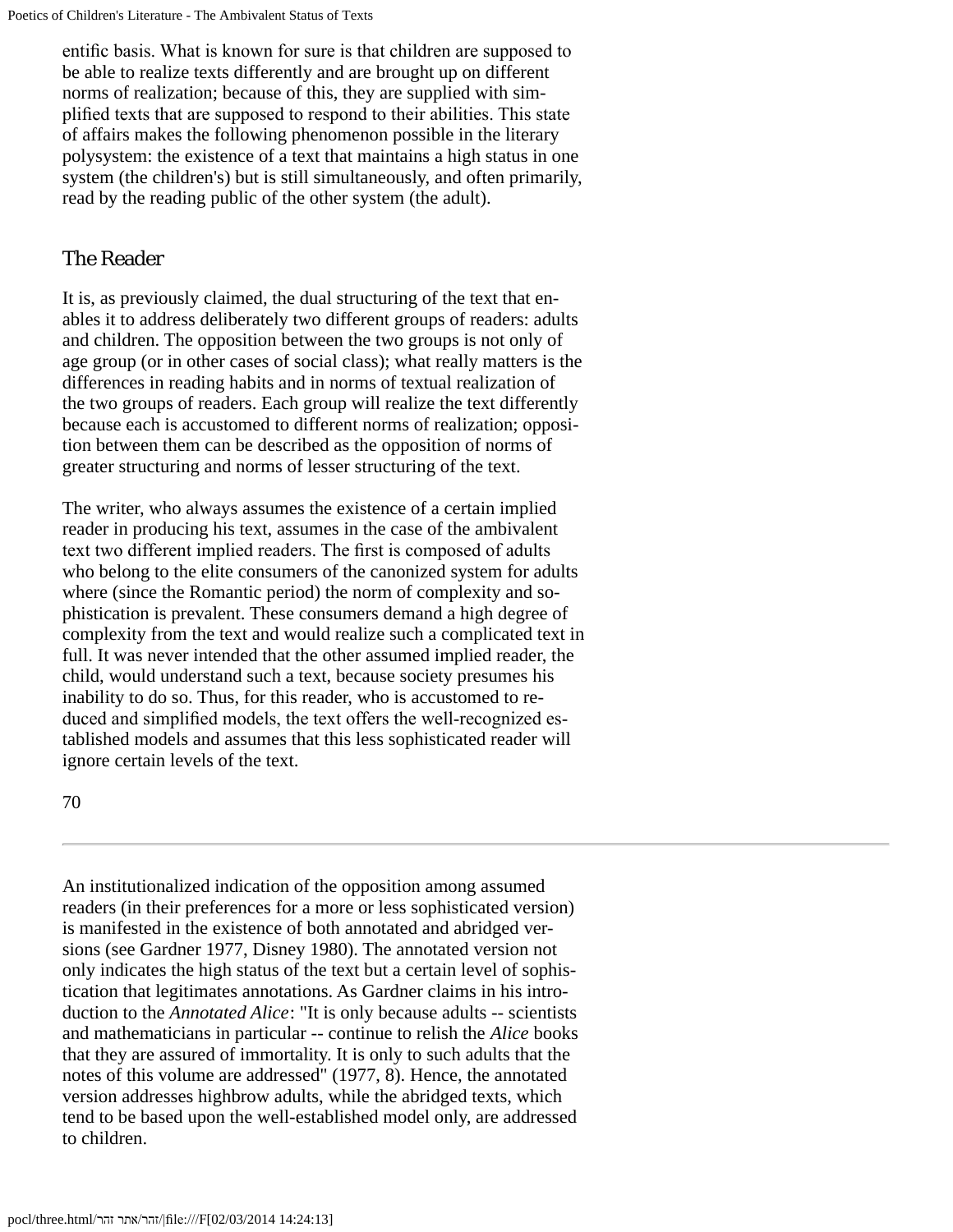In such a way, unlike other texts that assume a single implied reader and a single (though flexible) ideal realization of the text, the ambivalent text has two implied readers: a pseudo addressee and a real one. The child, the official reader of the text, is not meant to realize it fully and is much more an excuse for the text rather than its genuine addressee.

### A Test Case: *Alice's Adventures in Wonderland*

Several well-known texts for children can be described as ambivalent; some, like *The Hobbit* and *Winnie-the-Pooh*, are perhaps among the most famous texts for children. However, *Alice's Adventures in Wonderland* has been chosen for discussion mainly because it was Lewis Carroll himself who wrote three different versions of the same story, attributing a different status to each. The existence of Carroll's three different versions of *Alice* makes it more convenient, from the methodological point of view, to explore the nature of the ambivalent text because the differences between the three versions indicate the characteristics of the ambivalent text. The discussion of the differences between the three versions is further motivated by the fact that in principle the three versions differ from one another in the same way as adaptations of *Alice* for children, produced by several writers, differ *from Alice's Adventure's in Wonderland* (see, for instance, Disney 1980, Octopus 1980, and Modern Promotions, n.d.).

71

Carroll's three versions differ from one another primarily in the status attributed to them by the writer; only one of them was meant to be an ambivalent text, while the other two maintain an univalent status. When Carroll decided to publish *Alice* (see below), he decided to change the first version, probably because he found that version too sophisticated to be accepted by the children's system, yet not sophisticated enough to be accepted by adults. This is why most of the features characteristic of the ambivalent text already appear in the first version. But there is a crucial difference between the first and the second versions: various features, which are only hinted at in the first, become the dominant features of the second. Thus, the difference between the two versions lies not only in the presence or absence of certain elements, but in their organization and consequently their hierarchy within the text as well. In working on the second version, Carroll was clear in his direction; he wanted to expand those elements that can be described by us as giving the text its ambivalent nature. On the other hand, when writing the succeeding version, *The Nursery Alice*, Carroll eliminated and deleted all those elements that he had elaborated in the second version. In this third version, Carroll tried to extricate the text from its ambivalent status and deliberately transformed it in order to appeal solely to children, thus making it a univalent text.

In this discussion, the contrast between the two manipulations of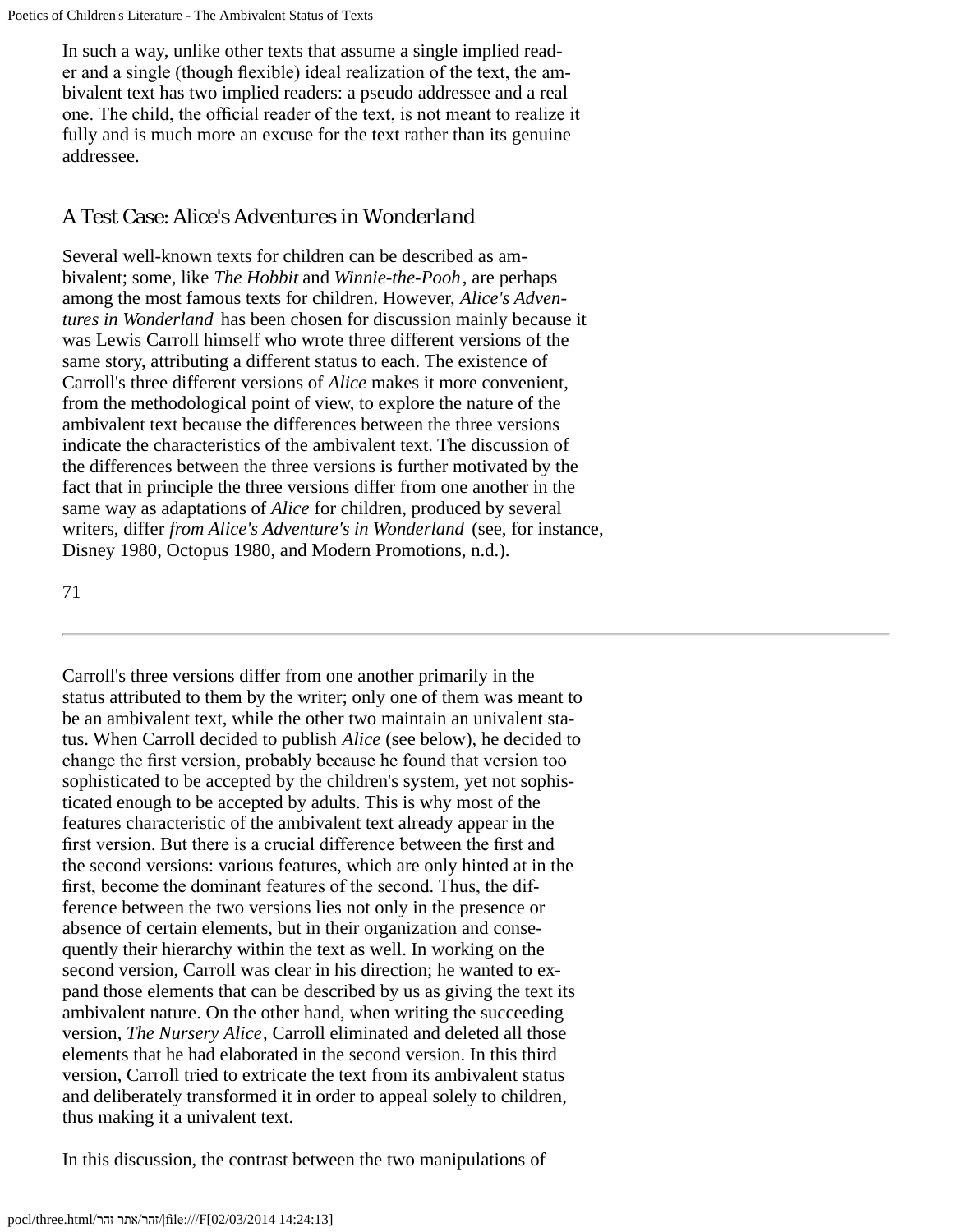the text, that of the ambivalent text and that of the univalent, will be studied to detect and uncover by such comparison the features of an ambivalent text. As in the comparison of an original versus a translated text, the comparison of the different versions, based on different models, enables us to recognize and expose the more conventional and the less conventional features of each of the models. Thus, Carroll's three versions make it possible to describe the text processing (Wienold 1981) and account for it, and to demonstrate different options for manipulating existing models within the system to which the text was attributed.

It is worth noting that translators, who adapted the text for children, acted, in principle, precisely as Carroll did, without being acquainted with the simplified version, *The Nursery Alice*. That is to say, they deleted systematically all the elements which together created the sophisticated model and based their adaptations on the more established model only.

72

#### THE THREE VERSIONS OF *ALICE'S ADVENTURES IN WONDERLAND*

Carroll wrote three different versions of *Alice's Adventures in Wonderland*. The first one, entitled *Alice's Adventures Underground* , was given to Alice Liddell, the daughter of Dean Liddell of Christ Church, on 26 November 1864 as a Christmas present. This version was not published as a book for almost twenty years, and only in March 1885, after Carroll's second version became very successful, was the manuscript published. As the fascimile edition indicates, the first version was primarily published as a historical document, and not as a book for children, probably because Carroll wanted a more ambivalent text. The well-known text, that of *Alice's Adventures in Wonderland*, was the second version, written by Carroll after his friends encouraged him to publish as a book the manuscript they had had the opportunity to read. It is said that the novelist Charles Kingsley found the manuscript in Liddell's house and urged Mrs. Liddell to persuade the author to publish it. But Carroll was not convinced until George MacDonald read it to his children with overwhelming success (Green 1960, 35). Still, Carroll was dissatisfied with the fact that it was not "ambivalent enough." As a result, he was reluctant to publish the first version as it was and changed much of it. This version became the best known, and, in quite a short time, became a children's classic, making Carroll very famous. Within two years thirteen thousand copies were sold, although Carroll (who had to pay for most of the publishing expenses) did not expect it to sell more than five or six thousand.<sup>3</sup> Green claims that: "The two books had become accepted classics with old and young well before the end of the century and could be quoted without reference or excuse in

3 Neither Carroll nor his publisher hoped for a commercial success. Carroll persuaded MacMillan to accept the book on a commission basis. Carroll was to pay for the illustrating, printing, and engraving (see Wood 1966, 74), and after he decided to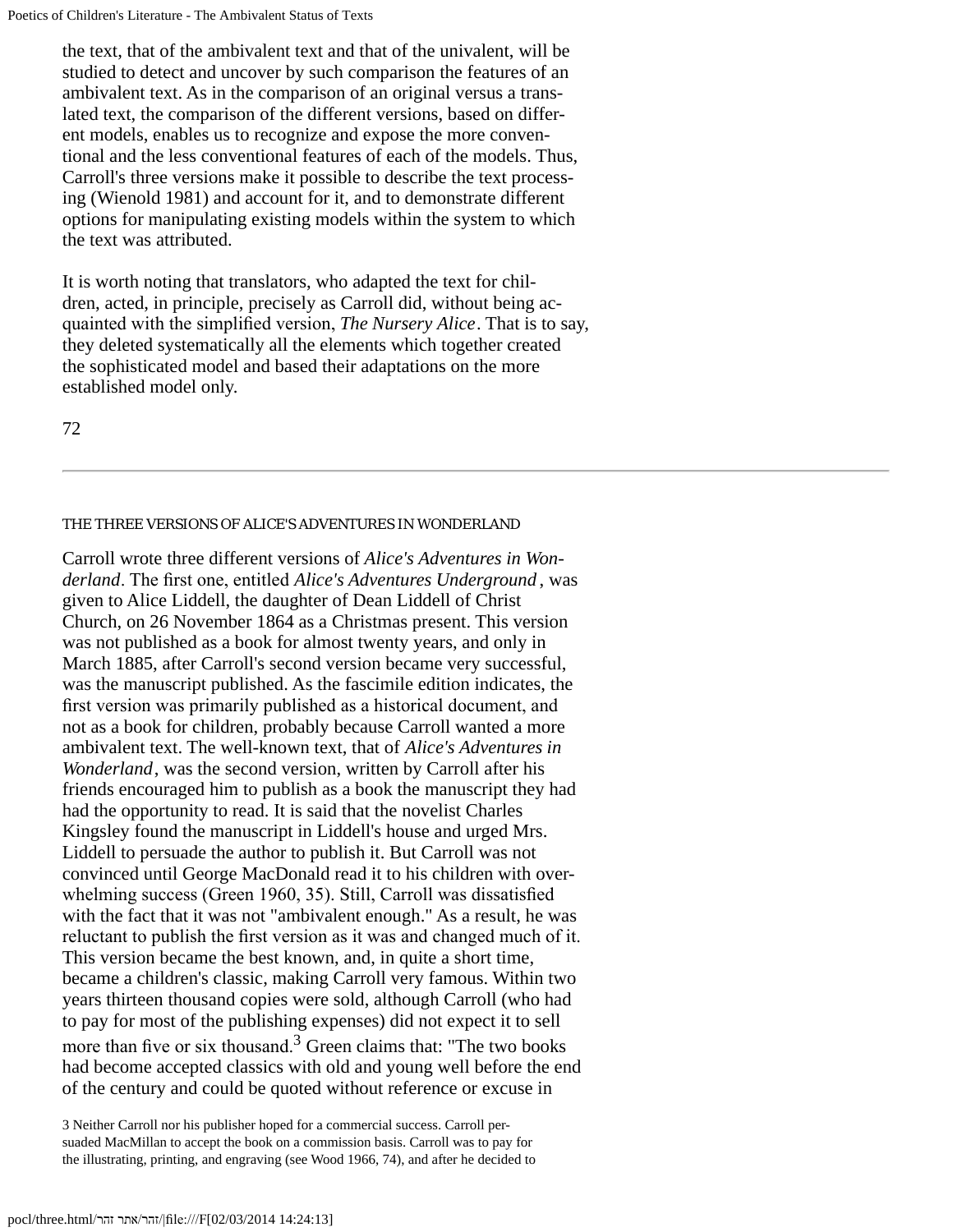withdraw the first edition, he described his commercial perspective in his diary of 2 August in the following manner: "Finally decided on the re-print of 'Alice' and that the first 2,000 shall be sold as waste-paper.... If I make £500 by sale this will be a loss of £100 and the loss on the first 2,000 will probably be £100 leaving me £200 out of the pocket. But if a second 2,000 could be sold it would cost £300 and bring in £500, thus squaring my accounts; and any further sale would be a gain; but *that I can* hardly hope for "(Green 1949, 63, my italics). However, Carroll was surprised that "'Alice,' far from being a monetary failure, was bringing him a very considerable income every year," as his biographer and nephew Stuart Dodgson Collingwood claims (1898, 104).

#### 73

the sure knowledge that all readers would take the allusions on the instant" (1969b, 57).

Queen Victoria's enthusiasm for the book, which became a legend in itself, only reinforced its status, and the fact that it was sold at the very high price of seven shillings and sixpence made it into a commercial success as well.4 This commercial success became possible because the book was bought by adults for their own reading; normally, people were reluctant to pay so much for a children's book. Carroll himself was aware of the fact that his book was quite expensive and was not happy about it at all. On 15 February 1869, he wrote to Macmillan, his publisher: "My feeling is that the present price puts the book out of the reach of many thousands of children of the middle class" (Hudson 1978, 129).

In discussing the three versions of *Alice*, two questions will be raised: From the historical point of view, what did Carroll try to achieve by producing an ambivalent text? On what model is the structure of the text based and how does this structure enable the text to address two different audiences?

#### HISTORICAL BACKGROUND

When Carroll wrote Alice, the norms of the Romantic movement with its enthusiasm for the fantastic and fairy tales not only reigned in English literature, but practically governed the center of adult literature. In fact, by the 1860s, the Romantic movement had already begun to wane. The decline of Romanticism in the canonized adult system and the rise of the norms of Realism did not imply a sudden vanishing of the norms of the Romantic movement. Rather, as is often the case, the declining norms were pushed to the periphery of the literary polysystem -- to the children's system. Hence the chil-

4 Carroll's success was not immediate and could not be taken for granted. He did his best to make the book known to the elite and hoped they would approve of it, as Wood claims: "Dodgson sent out seventy presentation copies of *Alice* and he made sure that many of these went to well-known writers and artists and to others whose opinions and influence would spread the fame and increase the sale of the little red book" (1966, 75). However, not all reviewers were enthusiastic about the book, as the *Atheneum's* comments show: "Mr. Carroll has laboured hard . . . and we acknowledge the hard labour.... We fancy that any real child might be more puzzled than enchanted by this stiff, overwrought story." (Cripps 1983, 38).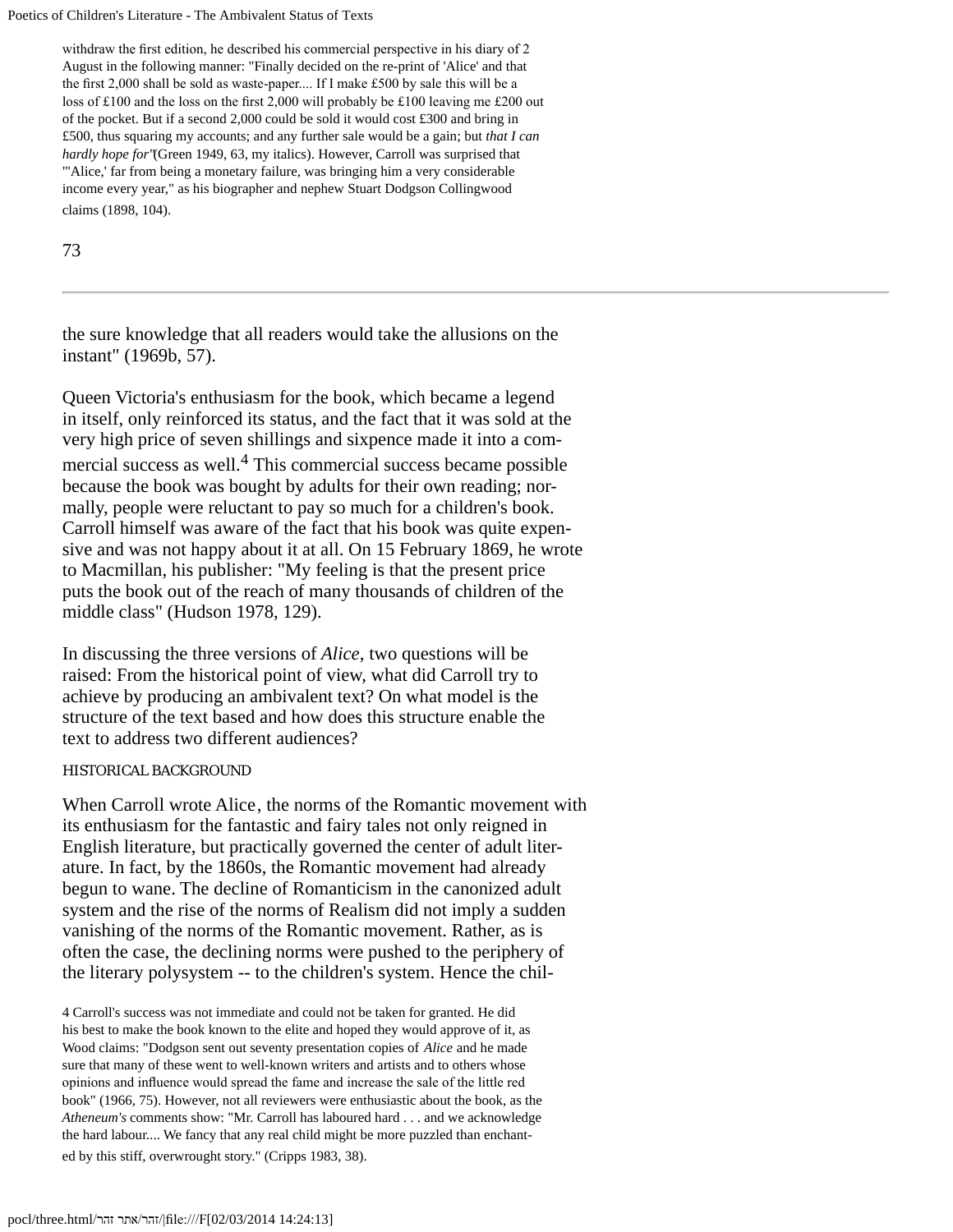#### 74

dren's system served, as in many other historical examples, as a perpetuating agent. It absorbed norms that had lost power in the adult system, but which began to function as the new norms of the children's system. This process is not surprising and does not need to be discussed in terms of "gesunkenes Kulturgut." Rather, it can be seen as a normal result of the relations between the adult and the children's systems.

In this case, the acceptance of the norms of Romanticism into the children's system became possible, from the literary system point of view, only when the norms of Romanticism began to decline in the adult system. This was true because the conservative children's system is usually ready to accept new norms only after they have been widely accepted in the culture. But usually by the time cultural norms are widely accepted, they have already begun losing their power as dominant norms in the center of the adult system.

The Romantic movement's passion for fantasy enabled the admittance of the genre into children's literature as well, though the process of the introduction of the fantasy model into the system was not easy, nor immediate. As expected, fairy tales and fantasy were not accepted into the children's system until they were first accepted by the adult system. This process itself became possible through translations of French, German, and Danish texts into English (that of Perrault, Grimm, and Andersen respectively). Thus the introduction of the new model into English children's literature was achieved through cultural interference (see Even-Zohar 1978c), and only after the new model had been accepted and legitimized by the adult literary system.

Hence, Carroll was not the first to write a fantasy story. On the contrary, he was preceded by several texts that opened the way for *Alice's Adventures in Wonderland* and made its acceptance possible. The text was nevertheless conceived of as a turning point in the history of English children's literature. For example, some histories do not even hesitate to divide the entire history of children's literature into "before *Alice"* and "after *Alice"* (see Muir 1969). But if Carroll *was not* the first to introduce the model, how did the text gain such historical status? The answer seems to lie both in the understanding of the process of the model's introduction into the children's system, as well as in Carroll's manipulation of the model.

At the beginning of the nineteenth century, the prevailing norms in

the center of canonized English children's literature continued to be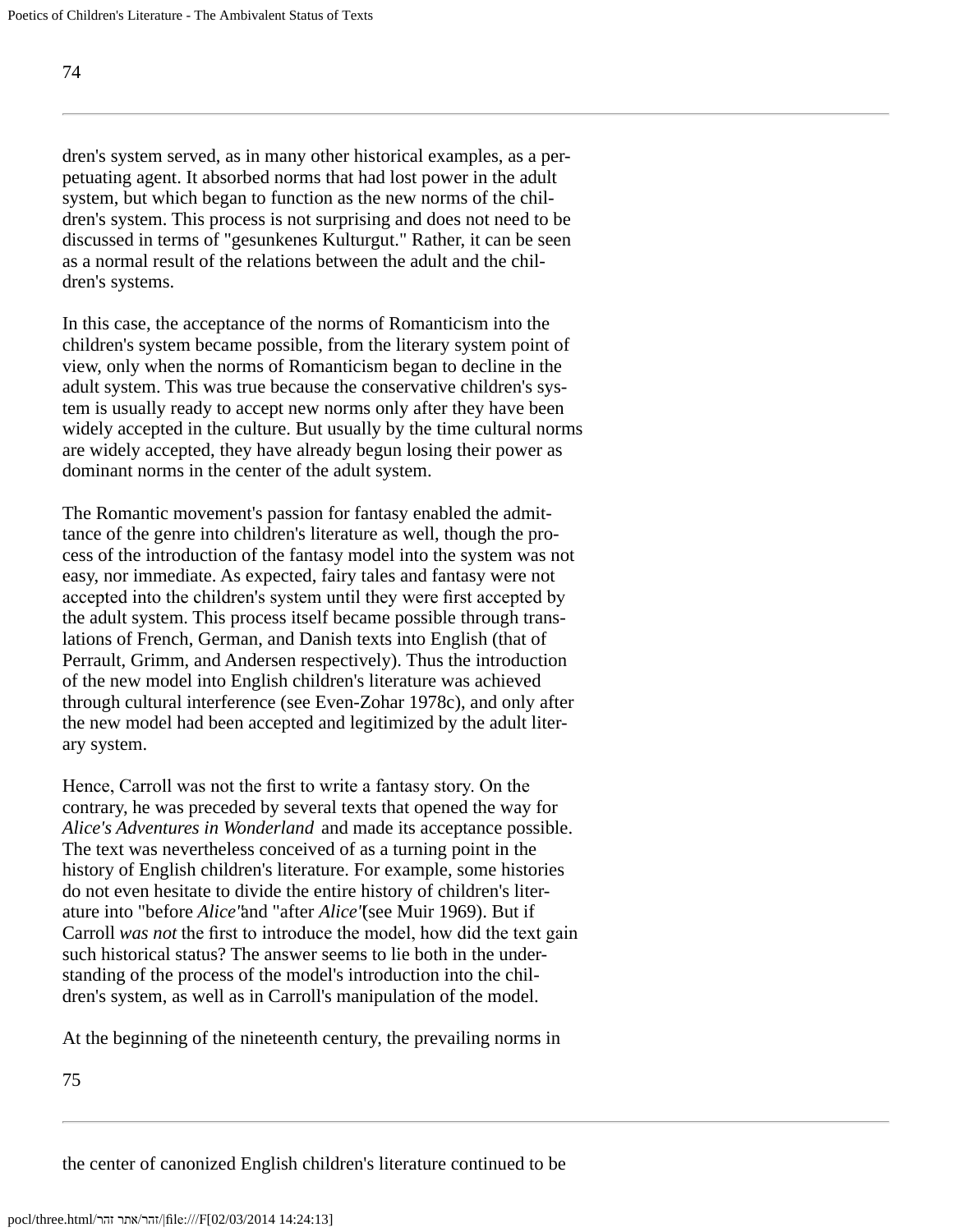didactic and realistic. Thus the publication of a selection of fairy tales in 1809 that was revised by Benjamin Tabart (see Avery 1971) was, for the canonized system, rather exceptional, although the book did have a very strong moral tendency. Fairy tales were forbidden by the educational establishment and were widespread only in the noncanonized literature read by children in the form of chapbooks (see chapter 6). Consequently, with the exception of the French fairy tales, which were translated into English prior to the Romantic movement (1699, translation of Madame d'Aulnoy's *Contes des Fées* published in 1721-28 in three volumes; 1729, Perrault's *Histoires du temps passé*), fairy tales were quite rare in English children's literature. For example, in September 1831, an anonymous critic, writing in *The Ladies Museum*, did not hesitate to bid good riddance to fairies: "The days of Jack *the Giant Killer, Little Red Riding Hood* , and such trashy productions are gone by, and the infant mind is now nourished by more able and efficient food" (Avery 1971, 321). Fairy tales began to be widespread in children's literature only toward the middle of the nineteenth century, when there was a flood of fairy-tale translation, both oral and written, which determined the dominance of the fantasy model in children's literature. To mention a few examples: Grimm was translated into English in 1823-26, and Andersen in 1846 (both by Mary Howitt); in 1854, a translation of a German collection, *The Old Story-Teller* by Ludwig Bechstein, was published; and in 1857 Annie Keary's translation of *Heroes of Asgard was* issued. In the next two years two more collections were published: *Four and Twenty [French] Fairy Tales* in 1858 and *Popular Tales from the Norse* in 1859. The "invasion" of fairy tales into English children's literature is evidenced by no less than four volumes of Andersen published in 1864: *Wonderful Stories for Children* from the Danish by Mary Howitt (Chapman and Hall), *Danish Fairy-Legends and Tales* (no translator is given, but it probably was Caroline Peachey), and A *Danish Story Book* and *The Nightingale and Other Tales*, both translated by Charles Boner from German versions (Hürlimann 1967, 51).

However, translations turned out to be just the first in the overflowing stream of original fairy tales and fantasy stories to be published in the following years. Among the best known were: Paget's *The Hope of the Katzekopfs* in 1844; Ruskin's *The King of the Golden*

76

*River in* 1851; Thackeray's *The Rose and the Ring, in* 1854; Kingsley's *The Heroes* in 1856 and *The Water Babies* in 1863; and Browne's *Granny's Wonderful Chair and Its Tales of Fairy Times* in 1857.

Thus a pattern of development can be traced in which previously rejected fairy tales became, toward the middle of the nineteenth century, almost the prevalent norm of canonized children's literature. When Nathaniel Hawthorne wished to adapt Greek mythology for children, he wrote to his publisher in 1851 that he would "aim at substituting a tone in some degree Gothic or romantic . . . instead of the classical coldness which is as repellant as the touch of marble"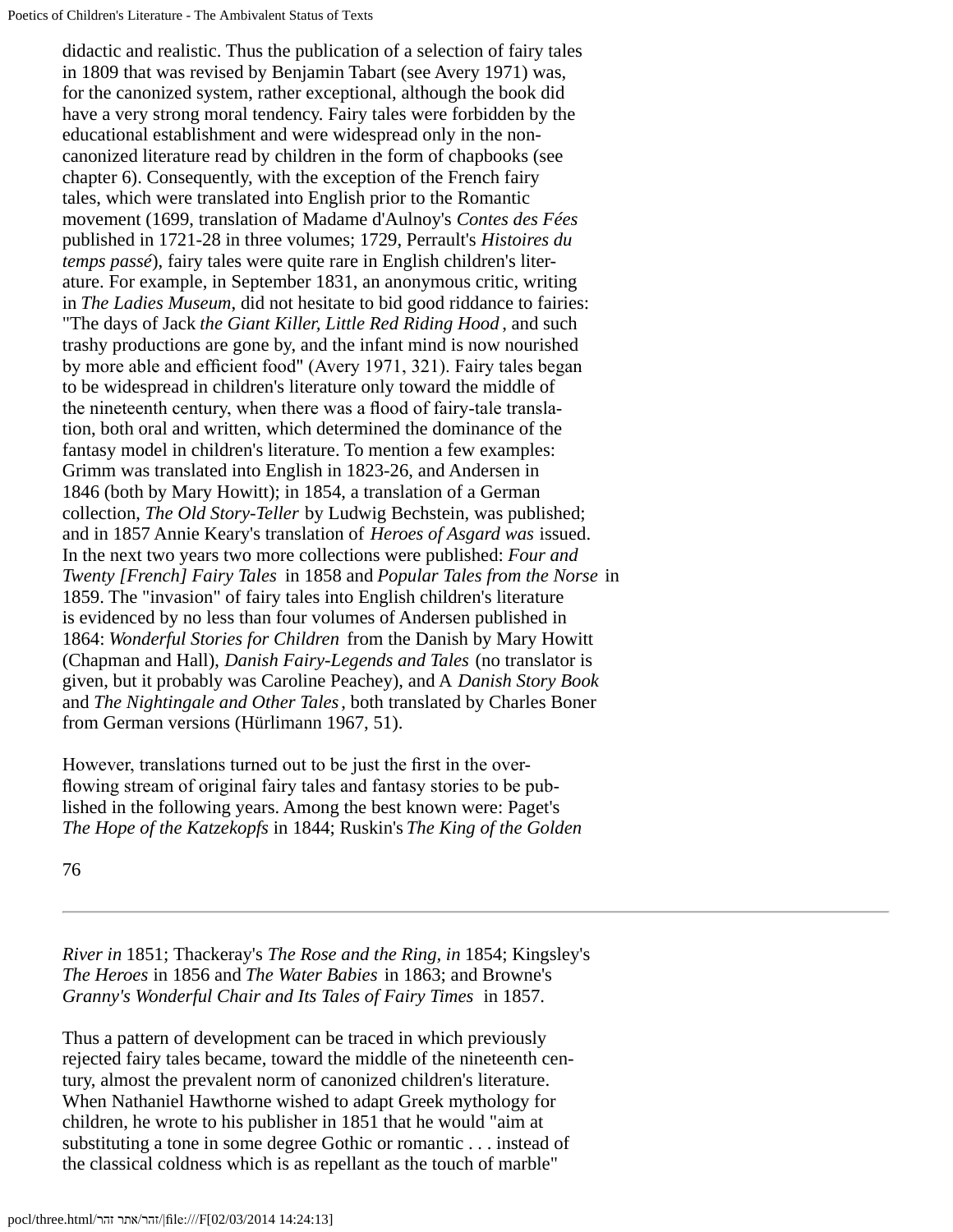(Townsend 1977, 91-92). Yet Hawthorne's words reveal only one side of the struggle for what Townsend describes as "the rehabilitation" of fairy tales. This struggle, which began at the turn of the century with the triumph of those who fought against fairy tales (Sara Trimmer and her comrades), reached its peak in the bitter conflict between Dickens and Cruikshank. This conflict surfaced at the time of the revolutionary innovation in the children's system, when fairy tales first were being published (although in revised and moralized versions). In response to the publication of Cruikshank's version of *Hop-o'- My- Thumb*, Dickens published his attack on it, entitled "Frauds on the Fairies" (*Examiner*, 1 January 1853). As Steig claims, Cruikshank's book "was attacked vehemently by Charles Dickens, who in an *Examiner* article 'Frauds on the Fairies' argued for the importance of fairy-tales as 'nurseries of fancy,' and that 'whosoever alters them to suit his own opinions, whatever they are, is guilty . . . of an act of presumption, and appropriates to himself what does not belong to him"' (Steig 1980-81, 196). However, Cruikshank never fully understood why Dickens objected furiously to his adaptation; ten years later in 1864, when revising his original reply to "Frauds on the Fairies" for inclusion in *Puss in Boots*, Cruikshank wrote:

And what are these doctrines and opinions [introduced into the fairytales]? Aye! What I have done? Where is the offence? Why, I have endeavoured to inculcate, at *the earliest age*, a *Horror of Drunkenness* and a recommendation of TOTAL ABSTINENCE, from ALL, INTOXICATING LI-QUORS, which, if carried out universally, would not only do away with DRUNKENNESS ENTIRELY, but also with a large amount of POVERTY, MISERY, DISEASE, and DREADFUL, CRIMES; also A DETESTATION OF

77

GAMBLING, and A LOVE OF ALL THAT IS VIRTUOUS AND GOOD, and an endeavour to impress on every one the *necessity, importance*, and *justice of every child* in the land receiving a usefule and religious education. And I would here ask in fairness, what harm can possibly be done to Fairy literature by such re-writing or editing as this? (Stone 1977-80, 245-46)

Dickens's crusade for unrevised fairy tales for children did not effect changes immediately. Despite the new attitude toward the previously forbidden fairy tales, their introduction into the children's system was permitted only on condition that they would be adjusted to the demands of the children's system. The attempt to meet these demands explains two dominant features, characteristic of early English fairy tales and fantasy stories for children.

In all fairy tales, a clear distinction was made between reality and fantasy. Fantasy was permissible only within very explicitly defined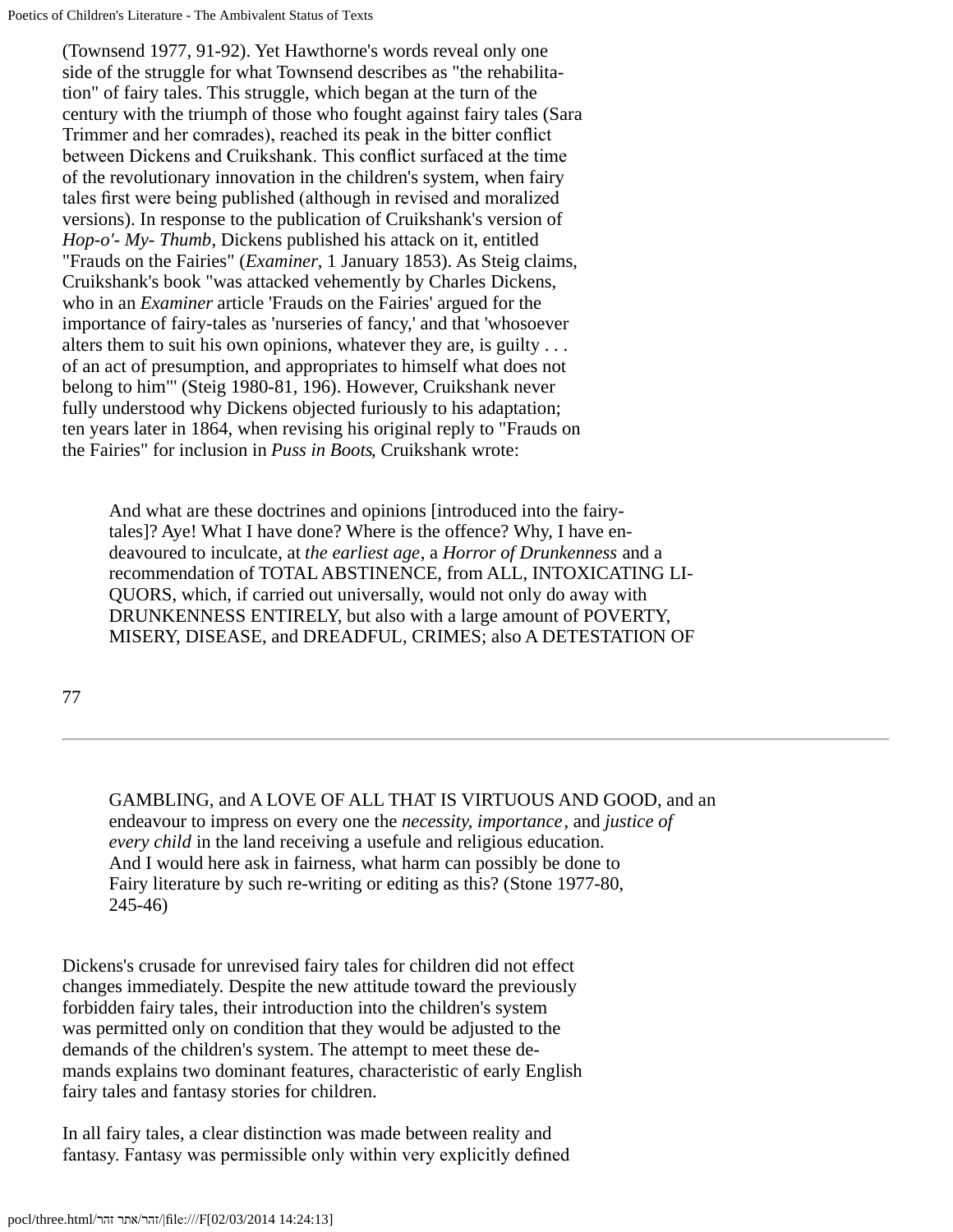borders; thus writers considered it their duty to emphasize the imaginary nature of the text and the fact that it had no realistic ground. At the end of the eighteenth century, Mary Jane Kilner wrote in her foreword to *The Adventures of Pincushion*: "As I would not willingly mislead your judgment I would, previous to your reading this work, inform you that it is to be understood as an imaginary tale" (Townsend 1977, 47). Her words continued to echo in English children's literature for more than half a century.

Like any other canonized books for children, fairy tales that were written for the canonized system always had a moral. Gillian Avery states this when referring to mid nineteenth-century fairy tales:

All these early fairy tales have a strongly moral and didactic slant. None of the writers hesitates to use the conventions of fairyland for the purpose of teaching some useful lesson.... Enchantment in all these books, is only in the nature of supernatural machinery. There is no highly imaginative writing, no strange fairy tale settings, no original characterisation. Invariably the supernatural is used to point the moral, not because the writers feel an intrinsic interest in it." (1971, 323)

The moral had to suit the educational views of the time and thus had to demonstrate that the fairies for children encouraged the develop-

78

ment of children's moral character. Cruikshank's adaptation of "Cinderella" that aroused Dickens's fury did this, yet was not such an exceptional example within the children's system of the time. Thus when the king proposed to celebrate the wedding of Cinderella and the prince by Mis le Asaf fountains flow with wine, the fairy godmother objects, arguing that the strong wine "leads also to quarrels, brutal fights and violent deaths.... The history of the use of strong drinks . . . is marked on every page by excess, which follows, as a matter of course, from the very nature of their composition, and [is] always accompanied by ill-health, misery and crime" (Stone 1977- 80, 240). Consequently, the king "gave orders that all the wine, beer and spirits in the place should be collected together . . . and made a great bonfire on the night of the wedding" (Townsend 1977, 92). Thus, despite the fact that writers (mainly of the mainstream writing for adultemps passé oppose the demands concerning children's literature in general (the demand for a moral), and fantasy in particular, writing for children still had to obey these demands if it wished to be accepted by the children's system.

### CARROLL'S MANIPULATION OF EXISTING MODELS

A historical overview of English literature shows quite clearly that *Alice* was not the first children's fantasy story and thus could not possibly have gained its status as a "classic" (a text of great importance) merely because it was a fantasy story. *Alice* was considered a turning point already in its own time, as well as in several historiographies (see Darton 1958, Townsend 1977, Muir 1969), not because of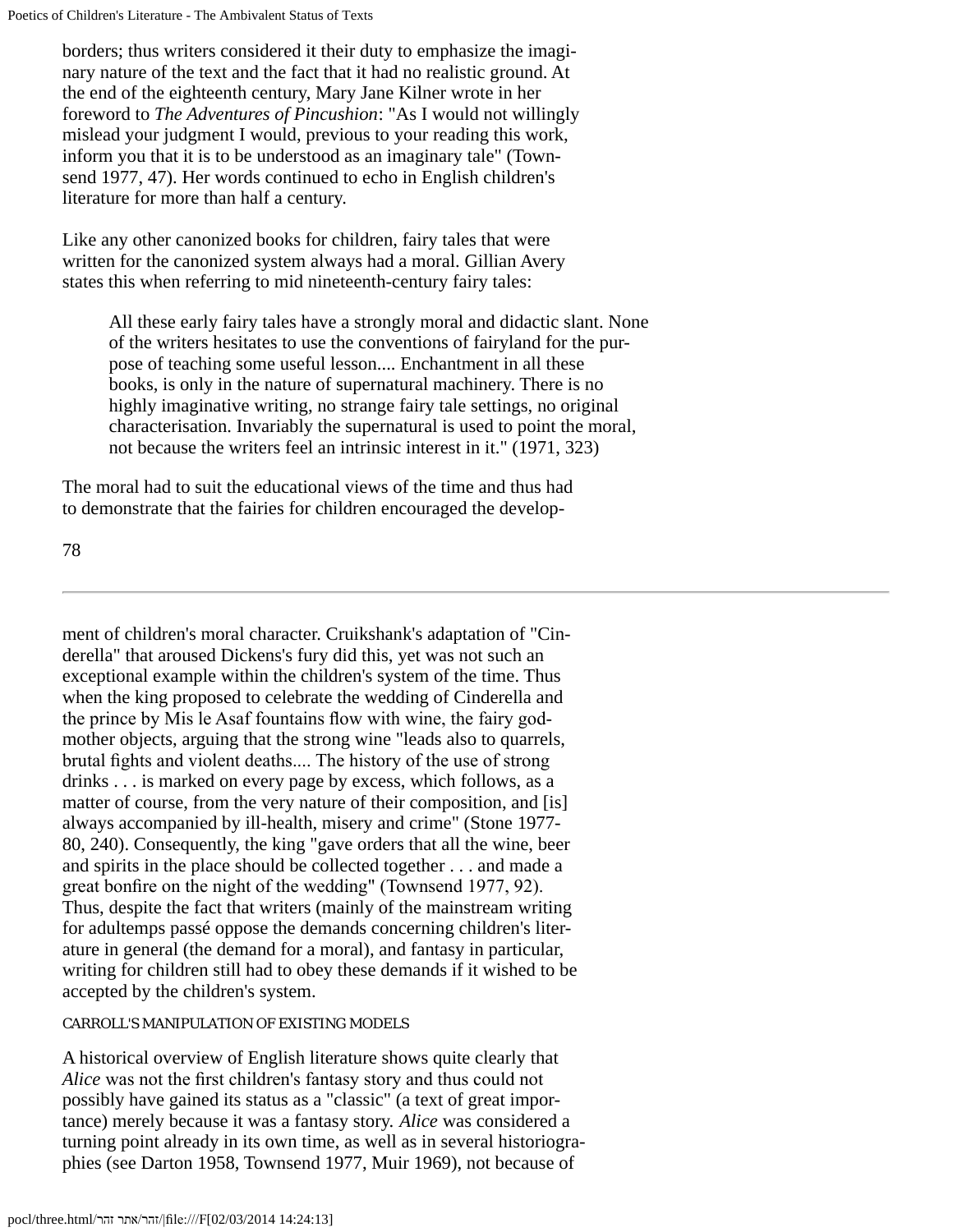the introduction of the fantasy model, but because of the way the fantasy model was handled. It was Carroll's manipulation of the existing model of the fantasy story, as well as other prevailing models in English literature of the time, that created a new model; making the text a classic and a subject for imitation.

Carroll very quickly became a model for imitation and several writers admitted their indebtedness to him, as did the Australian writer of *Bertie and Bullfrogs*, who wrote the following author's apology to Lewis Carroll:

79

Dreamer of fancies thoughtful, quaint and tender, Wonderer of wonders so grotesquely bold, Lord of Misrule, of Nonsense sworn Defender, Reducing to madcap laughter young and old, Pardon a humble follower whose hand Plucks this poor twig from out thy crown of laurel To plant it in the fair Australian land, And grow inspired by thee, a Christmas Carroll.

(Saxby 1969)

Historically speaking, *Alice is* very similar to Gogol's "The Nose" in its handling of existing models. Gogol used models existing in several systems, literary and non-literary, and manipulated them in several ways in order to produce a new model; moreover, he produced a new model that was developed through the manipulation of several existing models and was based on the distortion of already existing models (see Vinogradov 1922). Historically, it is not its position as a totally new and previously unknown model that makes the text a "masterpiece" or warrants its consideration as a "turning point," but rather it is the manipulation of models already existing in the system that earns status for the text. However, the procedure, which is typical of the adult system, is more difficult to maintain in children's literature because of the system's strong tendency of self-perpetuation. Still, in the case of *Alice*, it was the ambivalent character of the text that liber-

ed Carroll from the limitations imposed on children's literature (particularly on children's fantasy) and gave him the freedom to produce a text based on a different model of fantasy.

#### CHARACTERISTICS OF *ALICE'S ADVENTURES IN WONDERLAND* AS AN AMBIVALENT TEXT

My discussion of *Alice* does not propose to offer an exhaustive interpretation of the text, nor a detailed description of its characteristic features. It is mainly aimed at exploring structural features that endow the different versions with ambivalent character. This requires discussion of Carroll's handling of models current at the time, especially as far as the level of moral, parody, and relations between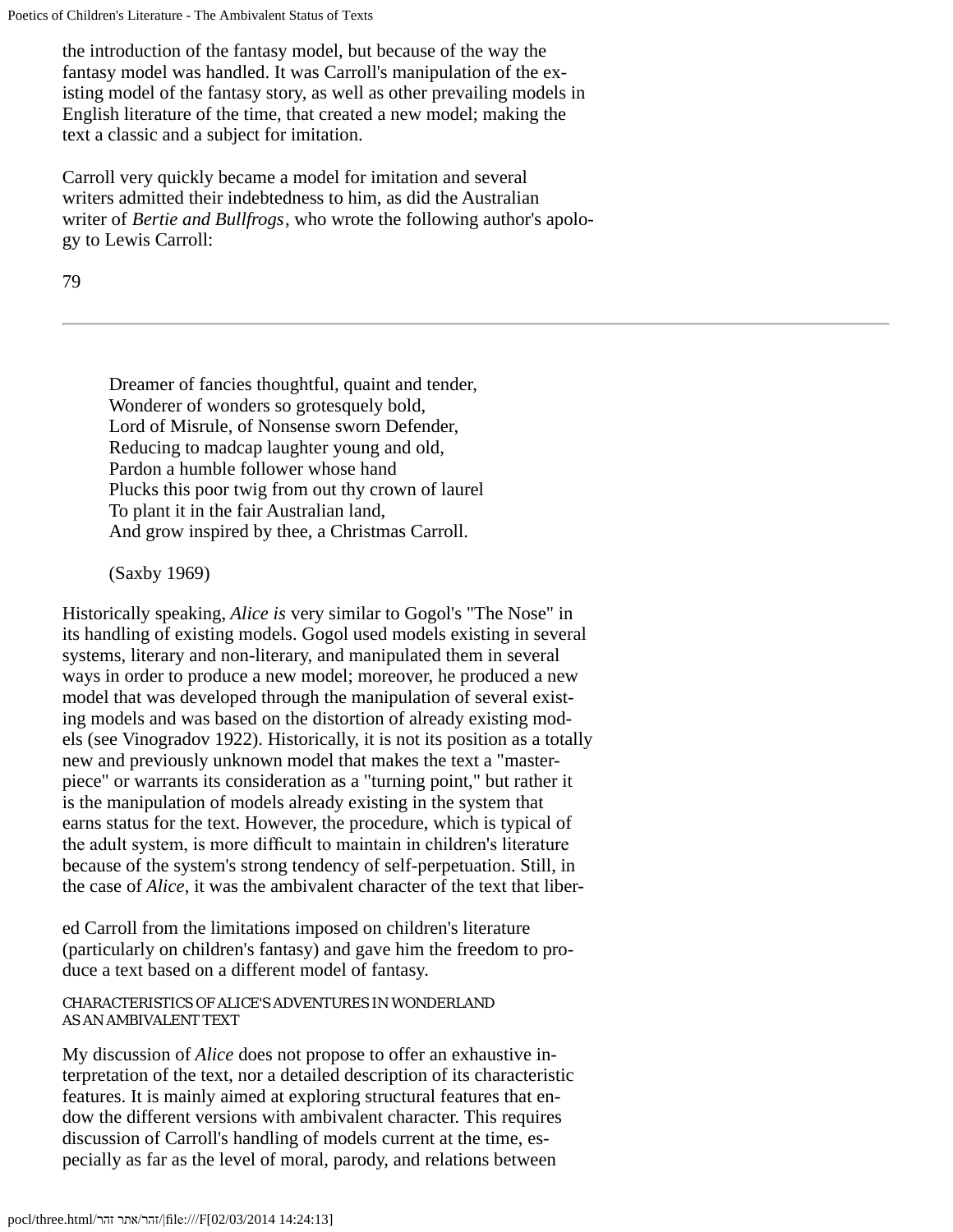fantasy and reality are concerned.

#### 80

The text is based on three different models that existed in children's literature at the time. Carroll combined these models and, in doing so, distorted and altered them. He combined two prominent models of children's literature -- that of the adventure story and that of the fantasy story -- and added them to the model of a nonsense story (Lear's famous *Book of Nonsense* was first published in 1846). The first model had been prominent in children's literature in the preceding fifty years, while the latter two were gaining recognition. Carroll himself seemed to have been aware of the novelty of his text (because of the change in the conventional model). In his diary he later wrote: "That was many a year ago, but I distinctly remember now, as I write, how, *in a desperate attempt to strike out some new line of fairy lore, I* had sent my heroine straight down a rabbit-hole" (Carroll [1887] 1961, 165, my italics). In a letter to a friend he declared "I can guarantee that the books have no religious teaching whatever in them -- in fact they do not teach anything at all" (Green 1960, 51). This was quite a provocative declaration at the time and certainly indicated a new concept of children's literature. Thus Carroll abandoned the moral level, which was still considered mandatory in children's literature (though no longer in adult literature). In this respect, he violated an almost sacred rule of current canonized children's literature; nevertheless, this violation was made possible thanks to adult acceptance of the book.

Ironically, in Carroll's time children liked the book precisely because of its lack of moral. Lord Bertrand Russell, in answering a question on whether children today still read *Alice*, replied: "My experience . . . is that they don't, and I think this because there are so many more children's books now and because when I was young, it was the only children's book that hadn't got a moral. We all got very tired of morals in books" (Gardner 1969, 151-52). As Green claims, the lack of moral in itself signaled the novelty of the text, though modern norms of writing for children make it difficult to grasp this: *"Alice is so* much a part of the cultural heritage of the Western World that it is hard to realize its uniqueness or to see how startlingly new it was.... To see how utterly different it was from all that had gone before, one has but to read *The Water Babies* (1863), an absolute orgy of self-conscious didacticism" (Green 1960, 52). However, it was not only the lack of a moral in the text that made children so enthusiastic,

81

but also the option the text left them to realize only the more established models and to ignore the parody on those models (parody that appealed to adults). Thus, in Alice, Carroll parodied various elements of several established models of children's literature, although his main target was the popular children's verses of the time, written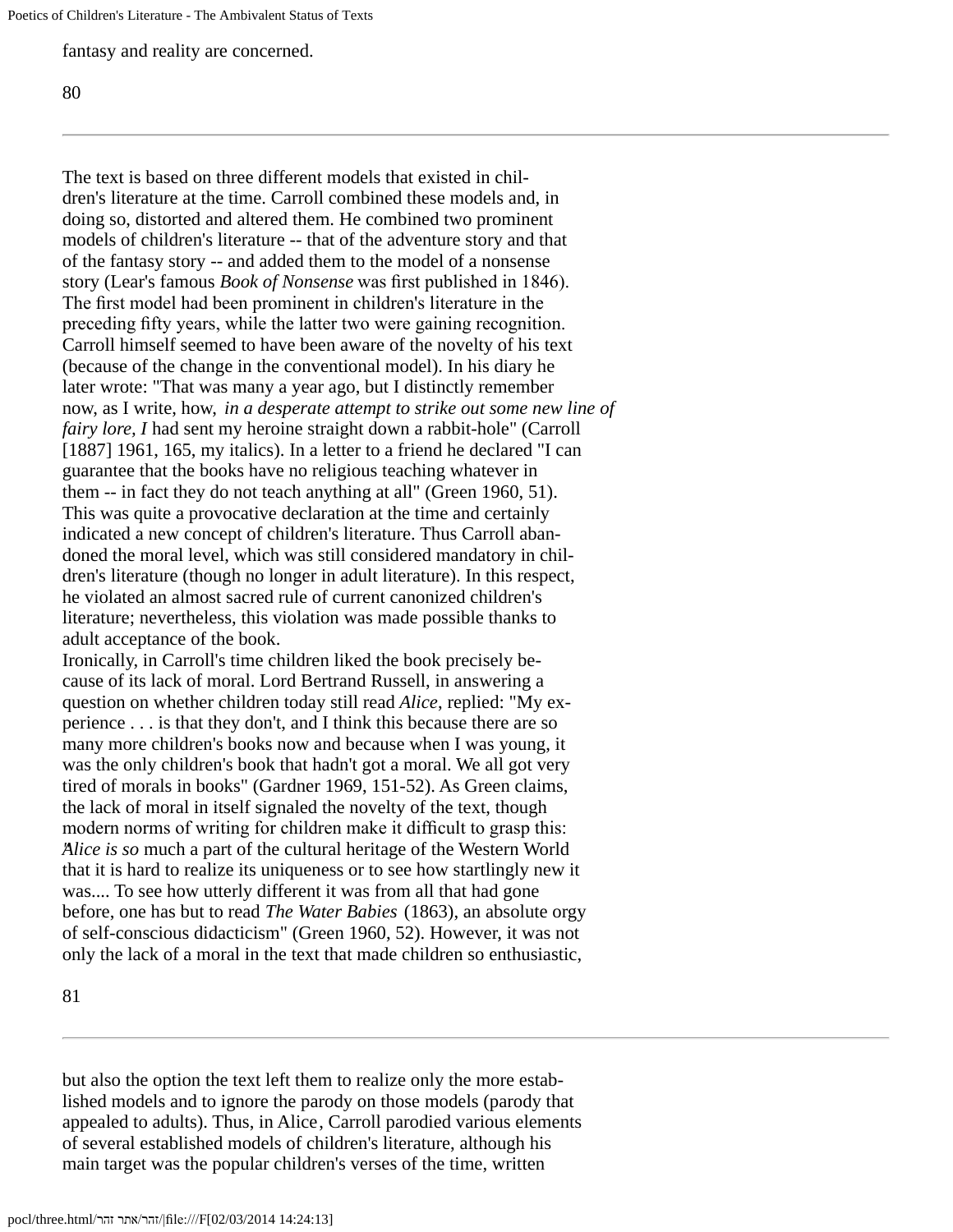during the eighteenth century and the beginning of the nineteenth. In fact, those verses were the literary heritage of the tradition on which Carroll and his contemporaries had grown up. In his annotated *Alice*, Gardner even claims: "Most of the poems in the two Alice books are parodies of poems or popular songs that were well known to Carroll's contemporary readers" (1977, 38). For instance, Carroll parodied two poems that had strong moralistic emphasis. When Alice sings, "You are old, Father William," her verse is a parody of the didactic poem "The Old Man's Comforts and How He Gained Them" by Robert Southey (1774-1843). In another case, "How doth the little crocodile / Improve his shining tail," Carroll made a parody of one of the best-known poems (of a strong moralistic slant) by Isaac Watt (1674-1748) -- "Against Idleness and Mischief," which was undoubtedly part of the heritage of English children's literature of that time.

Parody, as Tynjanov (1971) argued, is typical when norms change in the literary system and indicates the approaching end of a literary period. In the parody, the writer bases the new model on the remodeling of an already exiting model, thus introducing the established model (while abusing it at the same time), or as Erlich explained it: "This is, the Formalist critic implies, how literary change comes about. The old is presented, as it were, in a new key. The obsolete device is not thrown overboard, but repeated in a new incongruous context, and thus either rendered absurd through the agency of mechanization or made 'perceptible' again" (1969, 258). Parody, no doubt, contributes to the nonsense level of the text, but its more important function is linked with Carroll's endeavor to break the prevailing norms in children's literature. Once mocked, it becomes difficult for the parodied texts to be accepted again. Carroll's manipulation of existing models resulted in the production of a new model that served as a prototype of children's books to follow. As MacCann claimed: *Alice* set a precedent in children's books. The influence of such imaginative and irreverent story-telling opened the

82

way for the development of the fantastic genre in children's literature" (1969, 133). This new "fantastic" genre was created when Carroll brought into the model of the fantasy story elements of the adventure and nonsense stories. On the whole, he did not change the existing fantastic model by deleting elements, but rather by changing their functions. As a result, motivation for the introduction of various elements changed, as did their hierarchy, especially in regarding the rules of space and time and the relations between reality and fantasy.

While children's literature was keen to distinguish between reality and fantasy, even after imagination had been as Townsend says "rehabilitated," Carroll deliberately blurred relations between fantasy and reality. This diffusion is made possible by the nature of the difference between fantasy and reality. This difference is not the result of presenting different elements but the result of their different orga-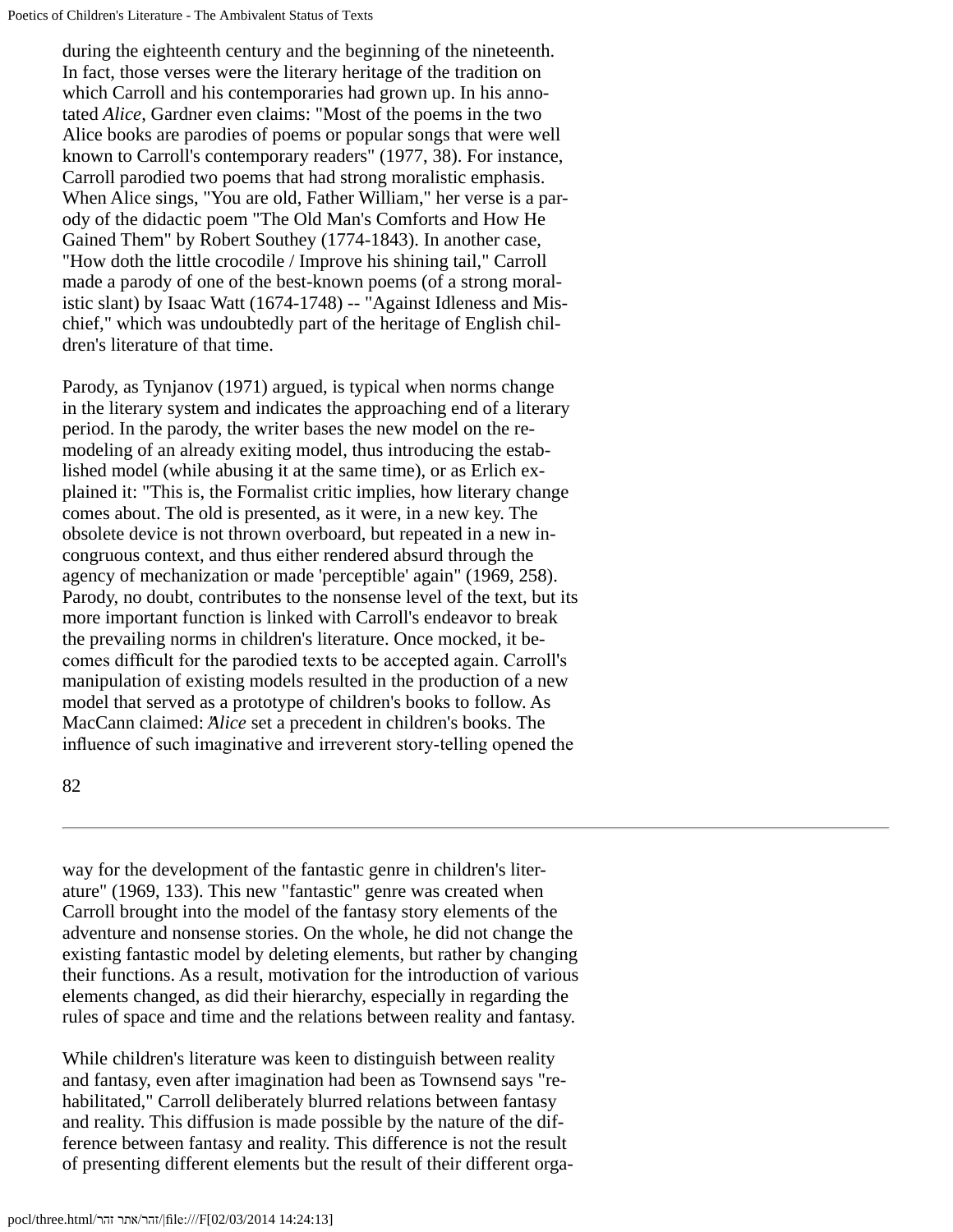```
Poetics of Children's Literature - The Ambivalent Status of Texts
```
nization, which creates different fields of reference (see Hrushovski 1979). Hence, the same elements can participate in different fields of reference to create different worlds based on different models of organization: in one, a world organized in a fantastic field of reference; in the other, a world organized in a realistic field of reference.

In fact, *Alice* manipulates the various fields of reference in order to obscure the differences between fantasy and reality. This manipulation makes it possible for the same elements to appear at first in a dream (or something that at least can be partly explained as a dream) and immediately afterward to be dreamt about as if they had occurred in reality. The same elements take part in both occurrences; only the dimensions through which they are seen are different.

Fantasy is then described by Carroll in terms of a real occurrence and vice versa, and therefore it is very difficult to distinguish between what happens in reality and what happens as fantasy. If the confused relations between fantasy and reality at two decisive points of the text -- the beginning and the end -- are analyzed, it will be observed that, in both cases, it is impossible to label definitively either of the episodes as a dream or as a real event.

The opening scene sets a pastoral view where the rabbit that passes by could be part of the setting and the bored girl could be asleep and dreaming. In this case, the whole story could have been motivated as a dream and the transition from the white rabbit to the talking white rabbit could have been explained as a transition from

83

reality to a dream. Carroll builds this option but at the same time seems to cancel it because he does not leave anything determined and final. Thus, Alice is not asleep, but rather tired and sleepy; moreover, the option to see the rabbit as part of the setting (the shores of the bank) is built in one paragraph only to be canceled in the next:

 Alice was beginning to get very tired of sitting by her sister on the bank, and of having nothing to do....

 So she was considering, in her own mind (as well as she could, for the hot day made her feel very sleepy and stupid), whether the pleasure of making a daisy-chain would be worth the trouble of getting up and picking the daisies, when suddenly a white rabbit with pink eyes ran close by her. (Gardner 1977, 25)

Carroll not only draws from the option (which was already built in the text) of seeing the white rabbit as part of the setting, but he is also keen to draw attention to the rabbit's appearance by having Alice comment on it, thus "making strange" the dual existence of the elements mentioned: "There was nothing so *very* remarkable in that; nor did Alice think it so *very* much out of the way to hear the Rabbit say to itself, 'Oh dear! Oh dear! I shall be too late!' (when she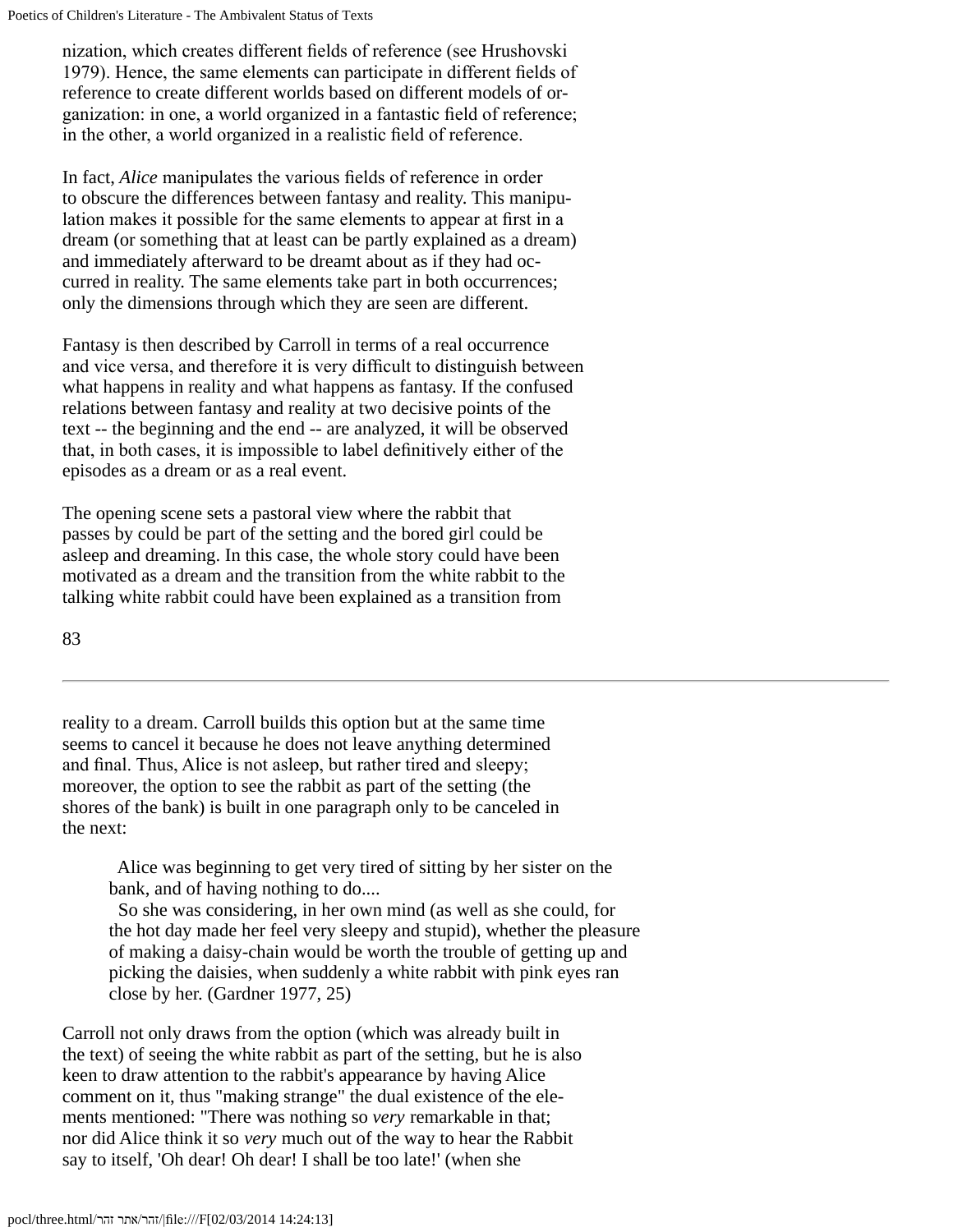thought it over afterwards, it occurred to her that she ought to have wondered at this, but at the time it all seemed quite natural)" (Gardner 1977, 25-26). Moreover, Carroll uses the order of events introduced in order to make us accept the situation; only then does he point to the abnormality of the entire situation. Alice does not marvel at the rabbit talking to himself, but she does marvel at the rabbit taking out his watch. Of course, both acts of the rabbit are equally strange. The fact that Alice marvels at only one of them not only draws attention to the peculiar situation but to the possible world built into the text as well (Pavel 1976). The meta-text technique -- "when she thought it over afterwards, it occurred to her that she ought to have wondered at this," -- not only gives legitimation to a reconstruction of the situation, but also calls attention to the world presented in the text. This is a possible world with its own rules which are so coherent that they might mislead us to believe that they are really valid and possible. Carroll first makes us believe them to be possible; only later does he occasionally digress from this presenta-

84

tion and calls for a comparison between the "real" world and the possible world.

On the other hand, Carroll deliberately confuses the two worlds - and in the most decisive points of the text; that is, he does it not only at the beginning of the story, but at the end as well. For example, Alice grows back to her normal size when she is still with the cards. In other words, she comes back to the "real" world when she is still in the possible world of fantasy. This confusion of the two worlds is described in detail as a long process, hence making the coexistence of the two worlds endure for quite a long time:

 "If any one of them can explain it," said Alice, (she had grown so large in the last few minutes that she wasn't a bit afraid of interrupting him)....

 "Who cares for you?" said Alice (she had grown to her full size by this time). "You're nothing but a pack of cards!" (Gardner 1977, 159, 161)

To make matters even more confused, Carroll does not end the story when Alice wakes up; rather, he leaves the question of whether or not it was a dream open, and even makes Alice's sister dream the whole story again. Thus, while he opened the story by framing it into another story, he uses the sister's dream to reframe the entire text into "a dream within a dream": "But her sister sat still just as she left her, leaning her head on her hand, watching the setting sun, and thinking of little Alice and all her wonderful Adventures, till she too began dreaming after a fashion, and this was her dream. . ." (Gardner 1977, 162).

This complicated technique totally blurs relations between the two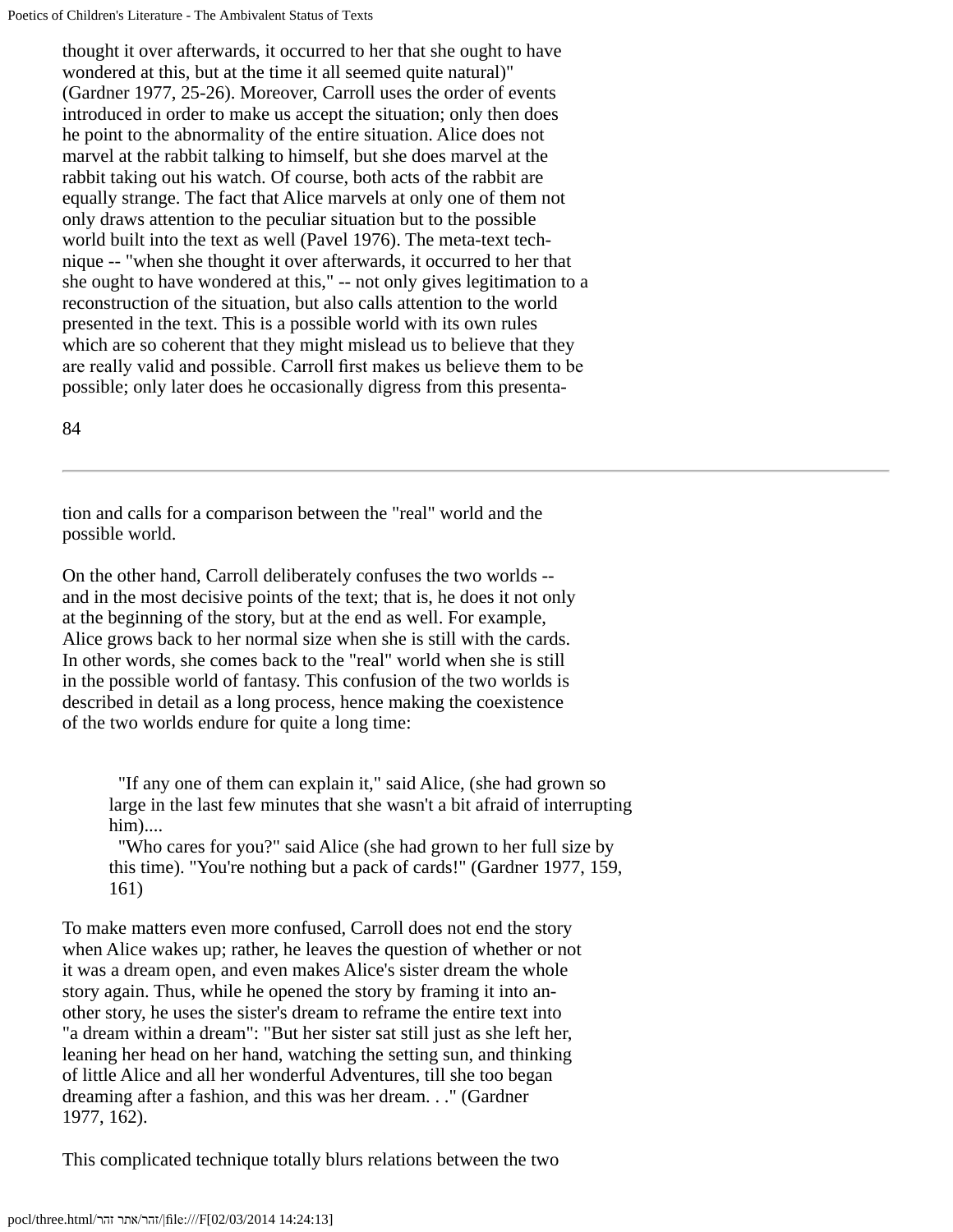worlds. Alice's sister dreams about Alice's adventures, as if they were of real substance, whose existence equals that of the real world. In such a way, Carroll questions the boundaries between the two dimensions. If a dream can be dreamed about, as if it were real, conversely, reality can be described as if it were a dream. The two dimensions exist equally and are equally "real." Evidence of this can be seen when Alice's sister dreams about Alice and about her adventures in the same sequence, without distinguishing between them at all:

85

 The long grass rustled at her feet as the White Rabbit hurried by - the frightened Mouse splashed his way through the neighbouring pool -- she could hear the rattle of the teacups as the March Hare and his friends shared their never-ending meal, and the shrill voice of the Queen ordering off her unfortunate guests to execution -- once more the pig-baby was sneezing on the Duchess's knee, while plates and dishes crashed around it -- once more the shriek of the Gryphon, the squeaking of the Lizard's slate-pencil, and the choking of the suppressed guinea-pigs, filled the air, mixed up with the distant sob of the miserable Mock Turtle.

 So she sat on, with closed eyes, and half believed herself in Wonderland, though she knew she had but to open them again, and all would change to dull reality -- the grass would be only rustling in the wind, and the pool rippling to the waving of the reeds -- the rattling teacups would change to tinkling sheep-bells, and the Queen's shrill cries to the voice of the shepherd boy -- and the sneeze of the baby, the shriek of the Gryphon, and all the other queer noises, would change (she knew) to the confused clamour of the busy farm-yard -- while the lowing of the cattle in the distance would take the place of the Mock Turtle's heavy sobs. (Gardner 1977, 163-64)

The blurred distinction between real and unreal and the transition from one to another can be "explained" only in accordance with the conventions of a nonsense story, where motivation other than the logical is permitted. Thus, the transition from reality to fantasy and vice versa cannot be logically explained (unless the internal "logic" of the story is accepted). The same rule holds true for the description of space and time in the text. The text sets its own code for the time and space, and builds them accordingly. Thus, the transition from one space to another is not based on a realistic model, but more often than not on metonymic relations. Alice, for instance, is at one moment inside a room, then the room becomes a small pool (the pool of tears), and later the pool becomes part of the outside world. Again, Carroll emphasizes the peculiar transition by having the transition based on a realistic model canceled. Alice cannot get out through the door:

And she ran with all speed back to the little door; but alas! the little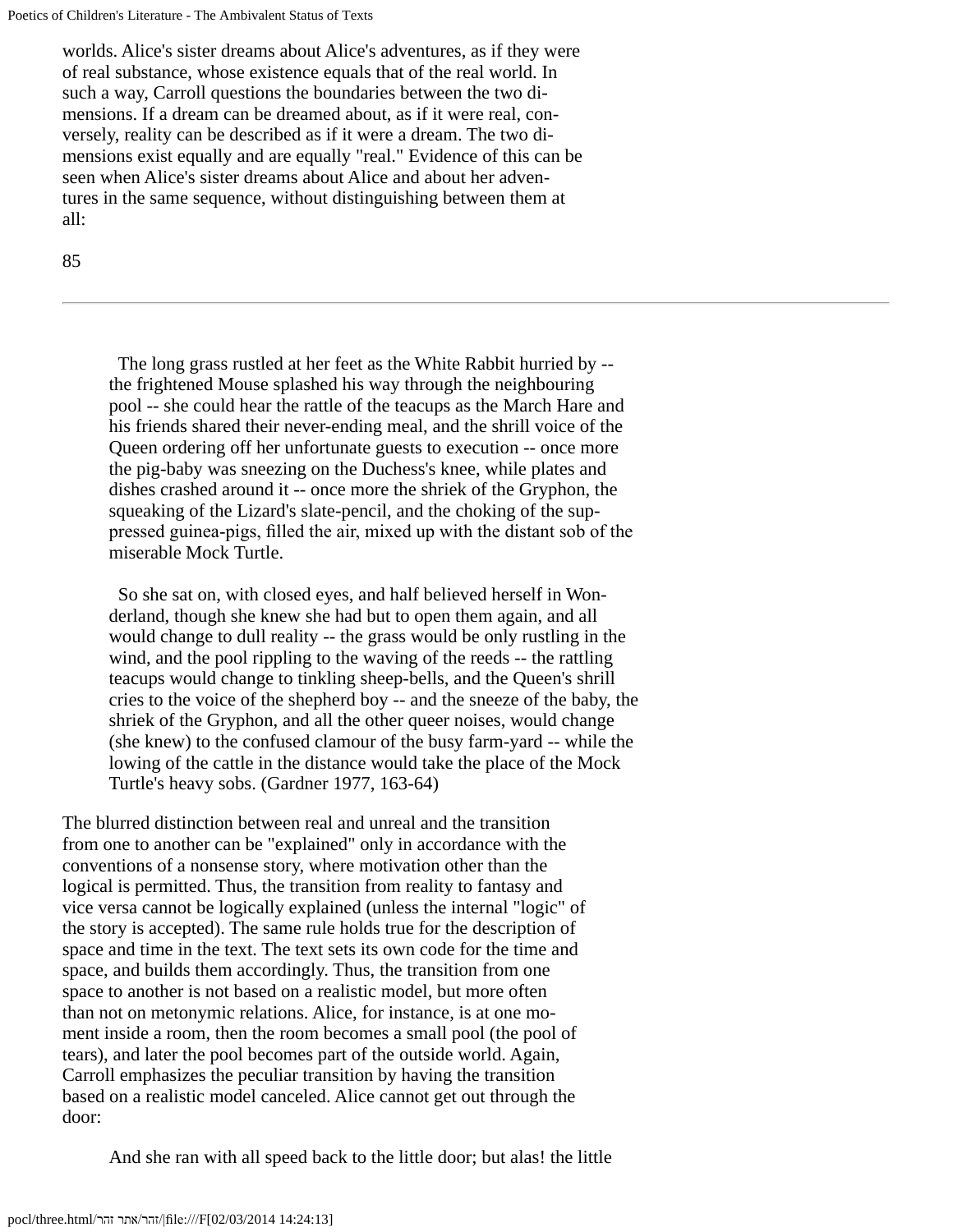door was shut again, and the little golden key was lying on the glass table as before. (Gardner, 1977, 39)

As she said these words her foot slipped, and in another moment, splash! she was up to her chin in salt water.... However, she soon made out that she was in the pool of tears which she had wept. (40) Just then she heard something splashing about in the pool a little way Off. (41)

Alice led the way, and the whole party swam to the shore. (44)

The fact that Carroll suggests several options and then draws back from them, does not cancel them, because once presented, they are built into the text (see Perry 1979). Usually those options (canceled later) that are part of the more established model allow Carroll (despite the distortion) to leave open the choice of reading the text either as a simple fantasy story or even as a simple adventure story. The reader, in a sense, can realize only the well-known established elements and thus can construct the established model only.

Carroll's other versions, especially *The Nursery Alice*, support the view that the features described above (such as a blurred distinction between reality and imagination, spatial transitions) are characteristic of the ambivalent text and, in fact, contribute to its ambivalent nature. When Carroll (as well as the translators/adaptors) adapted the text for children, he totally omitted the features described above, and instead, acted as follows. First, Carroll totally changed the tone of the text. He adjusted it to the condescending authoritative tone, which was typical of conventional didactic stories of the time, and especially to those intended to be read to children and not by children. This tone has nothing whatsoever to do with Alice Liddell, as is often suggested, who was thirty-seven when *The Nursery Alice* was published. Rather, it has to do with the conventional tone of children's books at the time, of which Carroll was undoubtedly aware, for he maintained a similar tone in his intentionally didactic story of *Sylvie and Bruno*. In *The Nursery Alice*, Carroll says: "You'll never guess what it was: so I shall have to tell you" (Carroll 1966, 7). The second action Carroll took was the omission of all the elements of satire or parody. This is very obvious in the case of the systematically omitted poems. The satirical poems, which had mainly contributed to the parody level, were left functionless in a version meant for children only. Finally, Carroll made *Alice* a simple fantasy story, based on the conventional model of the time. The distorted relations between

87

space and time, fantasy and reality, were restored since Carroll was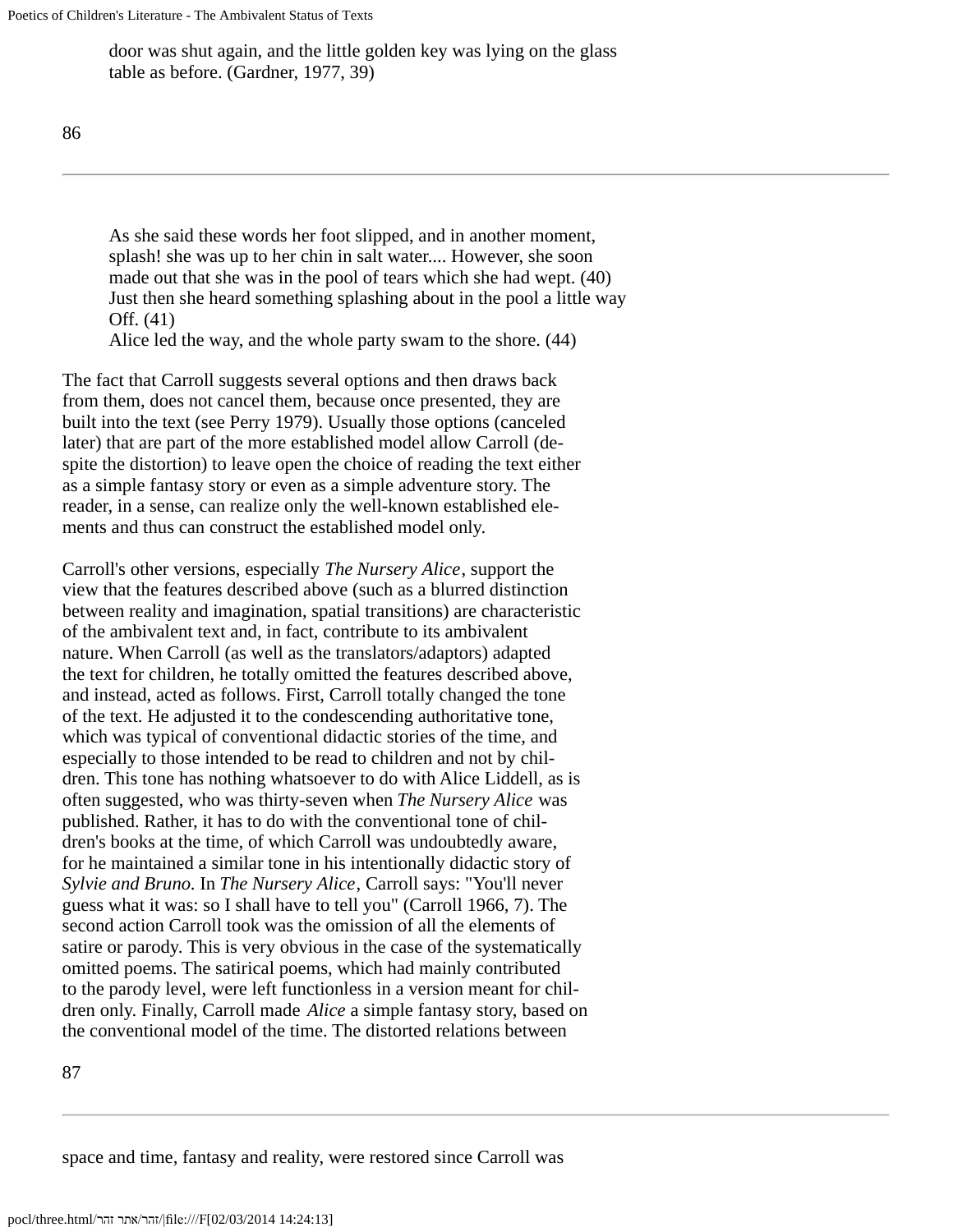eager to distinguish between reality and fantasy and thus no confusion was permissible. In each of the texts the author manipulates the relationship bewteen time and space on the one hand, and reality and fantasy on the other. In *Alice's Adventures in Wonderland* , Alice's fall into the rabbit hole takes a long time, more than realistically possible according to the laws of gravitation. The sense of this continuous fall is created by Carroll's special manipulation of time and space. By combining elements of both, Carroll described time in terms of space, changing the rules of time. Carroll emphasizes the continuous fall by having Alice pick up a jar of marmalade. The passing time is then described by the elements of space -- the shelves: "She took down a jar from one of the shelves as she passed: it was labeled 'ORANGE MARMALADE but to her great disappointment it was empty" (Gardner 1977, 27). Alice even finds time to put the marmalade back on the shelves, an act that reinforces the sense of the slowly passing time: "So [she] managed to put it into one of the cupboards as she fell past it" (Gardner 1977, 27).

On the other hand, the peculiar sense of space (which by itself is used for describing time) is created by Carroll's special motivation of spatial elements, which deviates from conventional presentation. Carroll does not base his description on realistic models, but on metonymic relations, and more specifically, metonymic transfers from one element to another, which are impossible or unthinkable in terms of realistic models. Carroll uses metonymic transfer in the description of the space of the rabbit hole, which suddenly turns into a well; thus the transfer from one space to another is deliberately confused. In realistic terms, this transformation could not have been possible. There simply was no room for any of the mentioned spatial elements except for grass and stone. Yet Carroll manages to create a description that allows for such transformation and for the mentioning of certain items such as shelves without ever provoking the reader to notice or question it. He does this in spite of the fact that the description lacks any realistic basis and is actually based on metonymic relations. Once Alice is underground, it is the underground that enables the transition from the hole into a well. Moreover, once the shelves decorating the well are mentioned, they supply the motivation for the introduction of other elements that, in terms of realistic models, rep-

88

resent different spaces (marmalade jar -- the kitchen; maps -- the classroom): "Then she looked at the sides of the well, and noticed that they were filled with cupboards and bookshelves: here and there she saw maps and pictures hung on pegs" (Gardner 1977, 26-27). However, when Carroll (and his translators) extricated the text from its ambivalent status (in *The Nursery Alice*), he deleted the sophisticated handling of space and time and motivated the description of the fall on a different basis than in *Alice's Adventures in Wonderland* (either on a model of a dream or on a realistic model).

Thus Carroll gives a rational explanation for the fall in *The Nursery*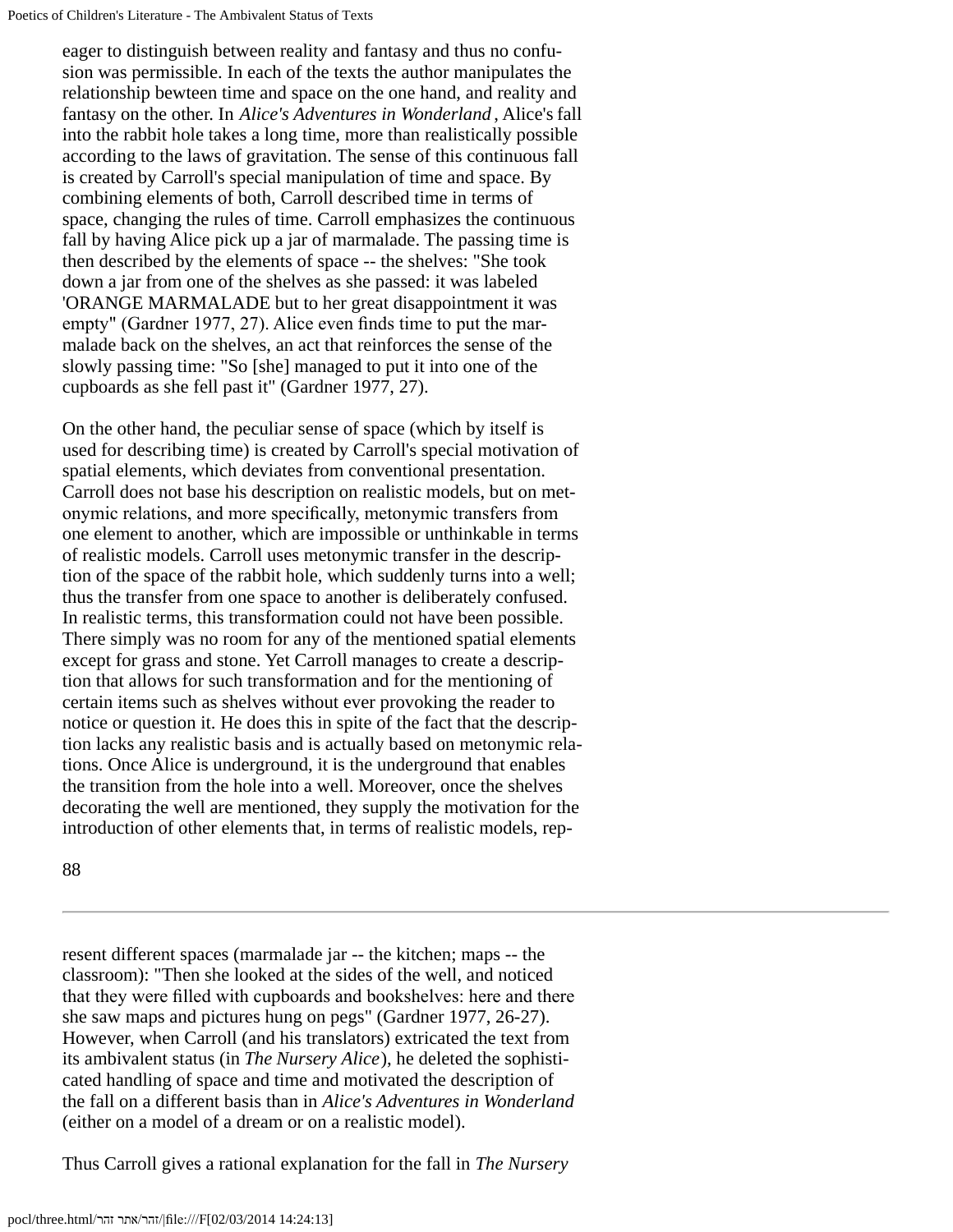*Alice*, declaring that such a long fall is possible in terms of a dream: "If anybody *really* had such a long fall as that, it would kill them, most likely: but you know it doesn't hurt a bit to fall in a *dream*, because all the time you *think* you're falling, you really *are lying* somewhere, safe and sound, and fast asleep!" (*The Nursery Alice, 3*). Carroll also deleted all the spatial description of the well and described it as a rabbit hole, emphasizing both the difference and similarity between a well and a rabbit hole:

 . . . and she ran, and she ran, till she tumbled right down the rabbithole.

 . . . It was just like a very deep well: only there was no water in it. (*The Nursery Alice, 3*)

Writers who adapted *Alice's Adventures in Wonderland* for children were also not happy with Carroll's manipulation of time and space and relations between reality and fantasy. They acted, from a point of principle, precisely as Carroll did in *The Nursery Alice*, probably without even being aware of this version's existence. Their similar adaptations, in fact, might well reveal more than anything else those elements that needed reformulation; only through their and Carroll's reformulations could the text lose its ambivalent status and regain the univalent one considered appropriate for children.

Just like Carroll, adaptors felt it was necessary to withdraw from the blurred relations between reality and fantasy. Therefore they motivated the first scene in either realistic or dream terms, usually making the fall very short and realistically possible. The Disney edition shows this change:

89

Alice was growing tired, listening to her sister read. Just as her eyes began to close, she saw a white rabbit hurry by, looking at his pocket watch and talking to himself. Alice thought that was very curious indeed -- a talking rabbit with a pocket watch! So she followed him into a rabbit hole beneath a big tree.

 And down she fell, down to the center of the world, it seemed. When Alice landed with a thump . . . (Disney 1980)

In the Octopus edition a similar adjustment was made: "She followed him [the rabbit] down a large rabbit hole. At the bottom she found a small table and a tiny key" (Octopus 1980). The Modern Promotions edition also followed suit:

So she fell asleep, and this is what she dreamed.

 All at once, a White Rabbit came running by.... Alice wanted to see what would happen to it; so she ran and ran, till she found herself tumbling down through a rabbit-hole after it.

 After Alice had run a long long way underground, suddenly she entered a great hall with many doors. (Modern Promotions)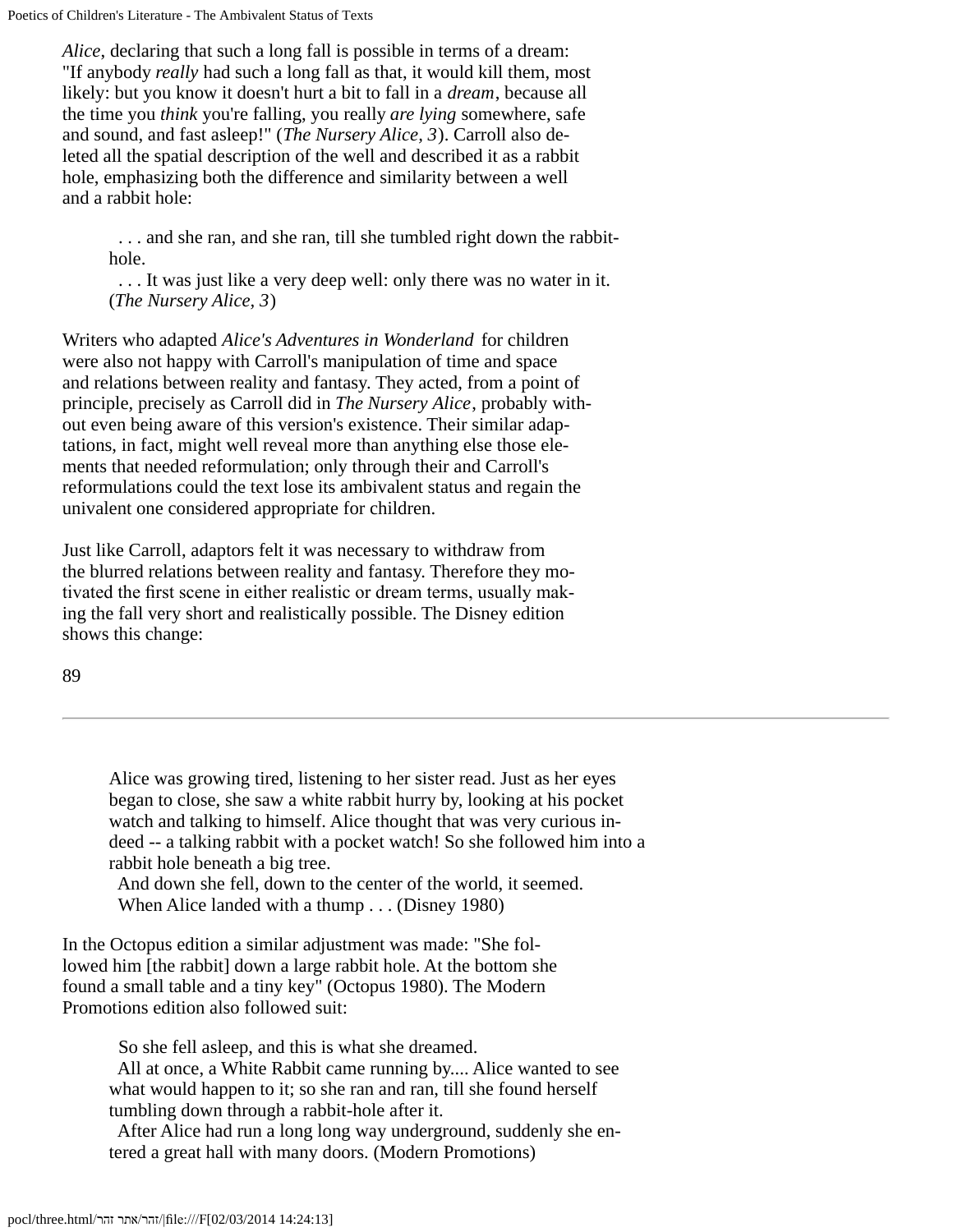In the Modern Promotions adaptation the writer used as a motivation both the dream and the realistic explanation, though he carefully separated the two -- Alice is dreaming the whole scene ("that is what she dreamed"), but still the space is a rabbit hole. Moreover, she does not fall at all, but rather runs through the hole.

Concomitantly, fantasy is motivated in the *Nursery* version as something that happens in a dream; a logical explanation exists for each event. When Alice wakes up she finds "that the cards were only some leaves off the tree, that the wind had blown down upon her face" (Carroll 1966, 56). Furthermore, Carroll bothers to emphasize again that the whole story is a dream: " *Wouldn*'t it be a nice thing to have a curious dream, just like Alice?" (Carroll 1966, 56). Again, translators acted as Carroll did, and explained the whole story as a dream:

At this the whole pack flew up into the air.

 Alice tried to brush them away -- and found that they were only wind-blown leaves brushing her face. She was awake once more, and

90

her sister was smiling at her. "Oh, I've had such a curious dream!" she said.

 Wouldn't you like to have a wonderful dream, too, just like Alice? (Modern Promotions)

 She covered her eyes with her hands and when she took them away she found she was in her own garden at home. All her adventures in Wonderland had been just a dream. (Octopus 1980)

The difference between the two versions, the opposition between the tones, the lack of parody and satire in the *Nursery* version, and the different handling of space and time and the relations between reality and fantasy all indicate how well Carroll was aware of his implied reader each time. This awareness of potential readers and potential realizations of the text seem to be among the reasons for Carroll's decision to produce both an ambivalent and univalent text. Though the ambivalent version is seldom read by children today, it was a text that initiated new options for children's writers and became a model for imitation for many later children's books.

#### Texts

ENGLISH EDITIONS

Carroll, Lewis. [1865] 1968. *Alice's Adventures in Wonderland* . New York: MacMillan.

\_\_\_\_. [1886] 1965. *Alice's Adventures Underground* . New York: Dover.

\_\_\_\_. [1890] 1966. *The Nursery Alice*. New York: Dover.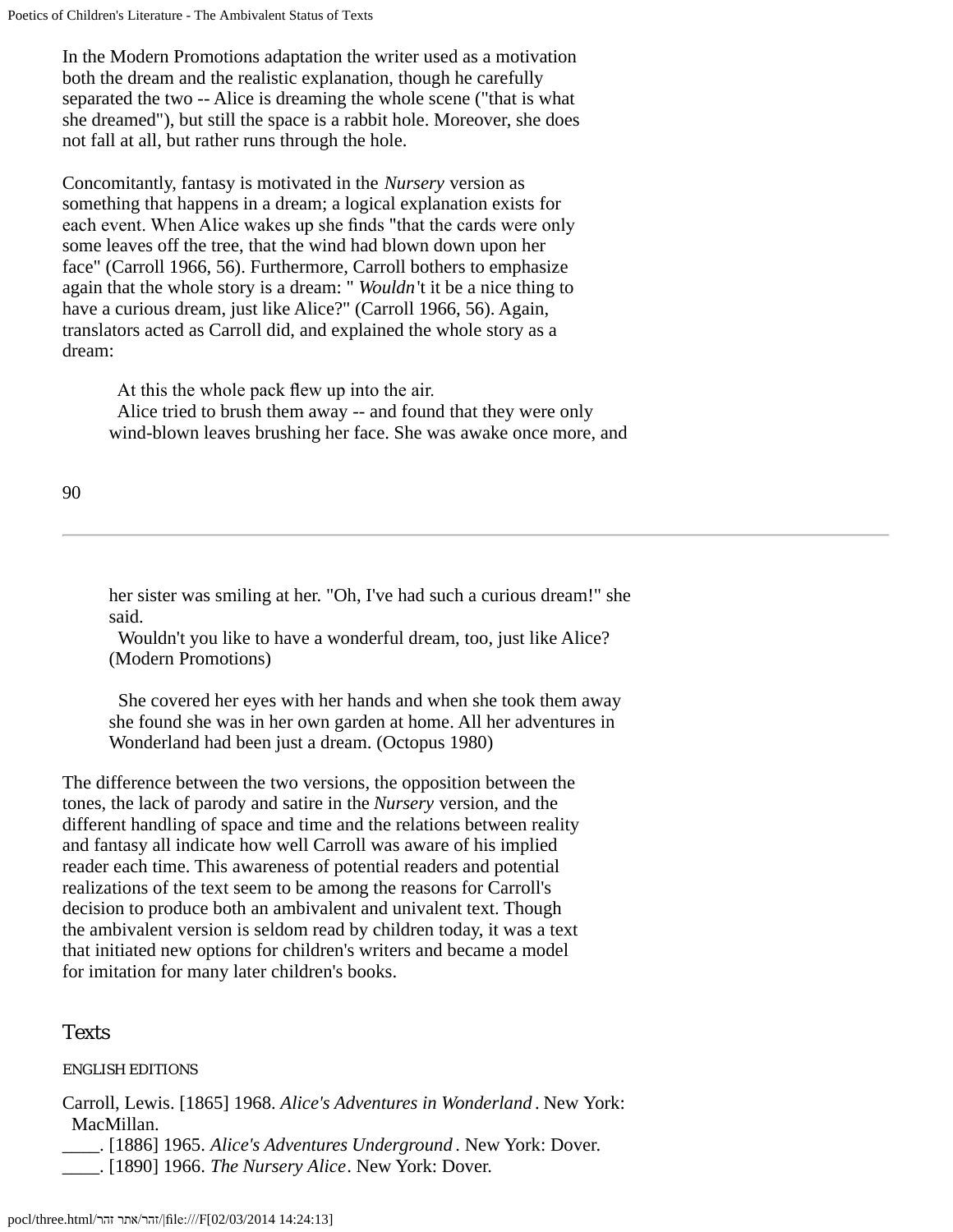#### ENGLISH ADAPTATIONS

*Alice in Wonderland Coloring Book*. 1972. New York: Dover. *Alice's Adventures in Wonderland* . New York: Modern Promotions. *Alice in Wonderland*. 1980. London: Octopus. Disney, Walt. 1980. *Alice in Wonderland*. Adapted by Al Dempster. Racine, Wis.: Golden Press.

91

HEBREW TRANSLATIONS

Carroll, Lewis. 1945. *Alisa be'eretz ha-plaot*. Translated by Avraham Aryeh Akavya. Tel Aviv: Sreberk.

\_\_\_\_. 1973. *Alisa be'eretz ha-plaot*. Translated by Bela Bar'am. Tel Aviv: Massada.

\_\_\_\_. 1976. *Alisa be'eretz ha-plaot*. Translated by Shulamit Lapid. Tel Aviv: Yavneh.

92

**[Contents](#page-1-0)**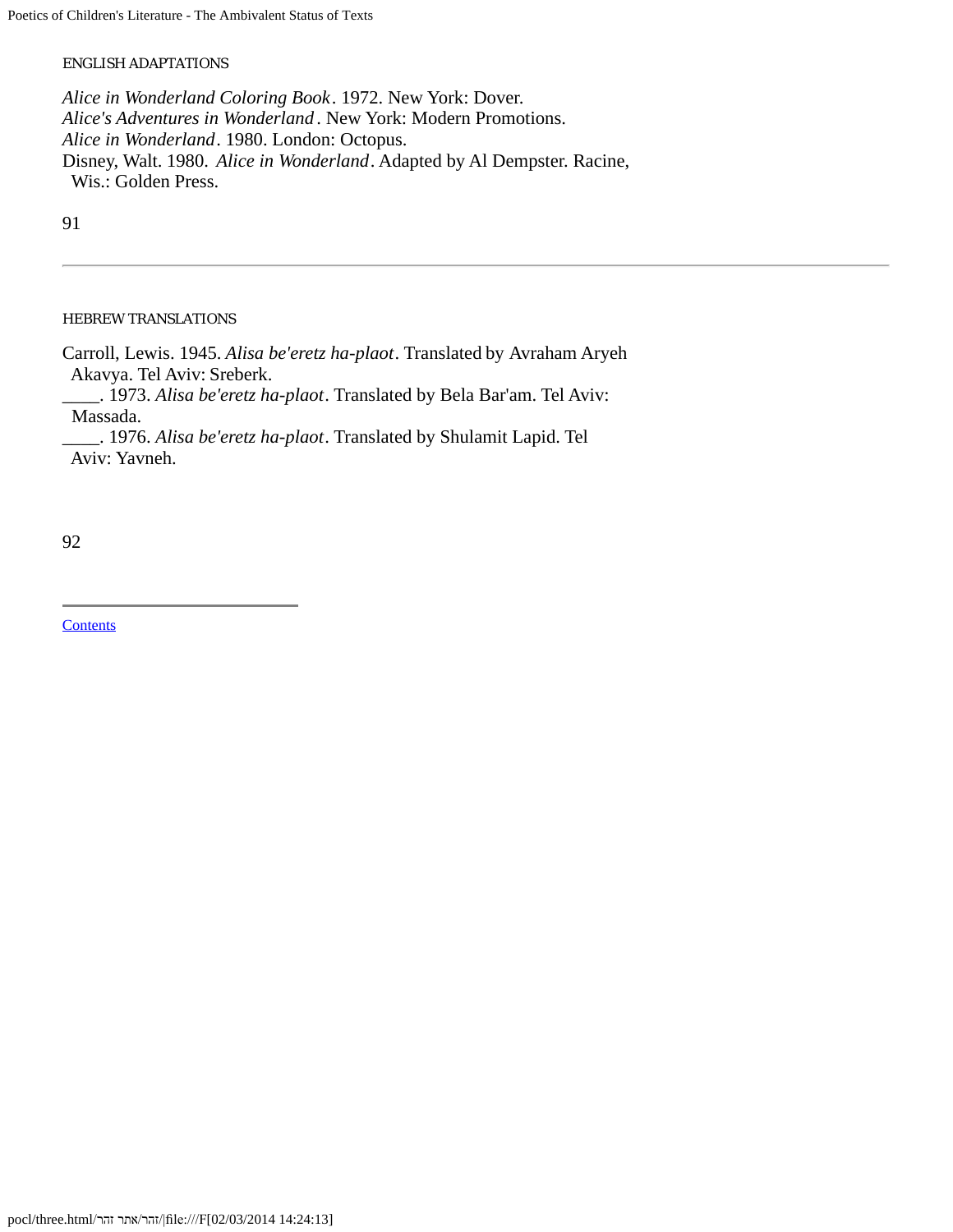Zohar Shavit, *[Poetics of Children's Literature](#page-0-0)*, The University of Georgia Press, Athens and London, 1986 ©

*Chapter Four*

# **Adults and Children in Non-Canonized Children's Literature**

As discussed earlier, children's literature is subject to systemic constraints that are imposed on the texts and to a large extent determine their characterization and presentation. One of the most powerful constraints is the special and often ambiguous status of the addressee in a children's book, since it must appeal to the child reader and the adult, who is regarded in culture both as superior to the child and as responsible for deciding what is appropriate reading material for the child. This tendency has developed because our present culture, or at least the establishment involved in the production of children's books, attach great importance to the child's reading material as crucial for his development and his mental welfare. Hence the phenomenon of institutionalized and noninstitutionalized censorship of children's books has developed, which has the power to banish or accept a children's book (see the dominance of censorship over children's books in America, discussed in Stein 1975 and Donelson 1976). As a result, those people whose goal is to guide and direct children's reading -- teachers, librarians, and parents -- are overwhelmed by periodicals evaluating children's literature.

This forces the children's writer to compromise between two addressees who differ both in their literary tastes as well as in their norms of realization of the text. The writer must skillfully craft this compromise, employing a complicated range of "compensation strategies" while remaining within the limits of the system's prevalent norms, in order to reach both addressees. While most writers appeal to both addresses in their works, others use either the ambivalent text, discussed in the previous chapter, or non-canonized children's

93

literature, discussed in this chapter, as solutions to the addressee dilemma.

Although the two solutions normally stand at extreme poles on the axis of norms of writing for children, they do share one common denominator: in both, the writer manages to ignore one of his addressees. In an ambivalent text he uses the child as a "pseudo-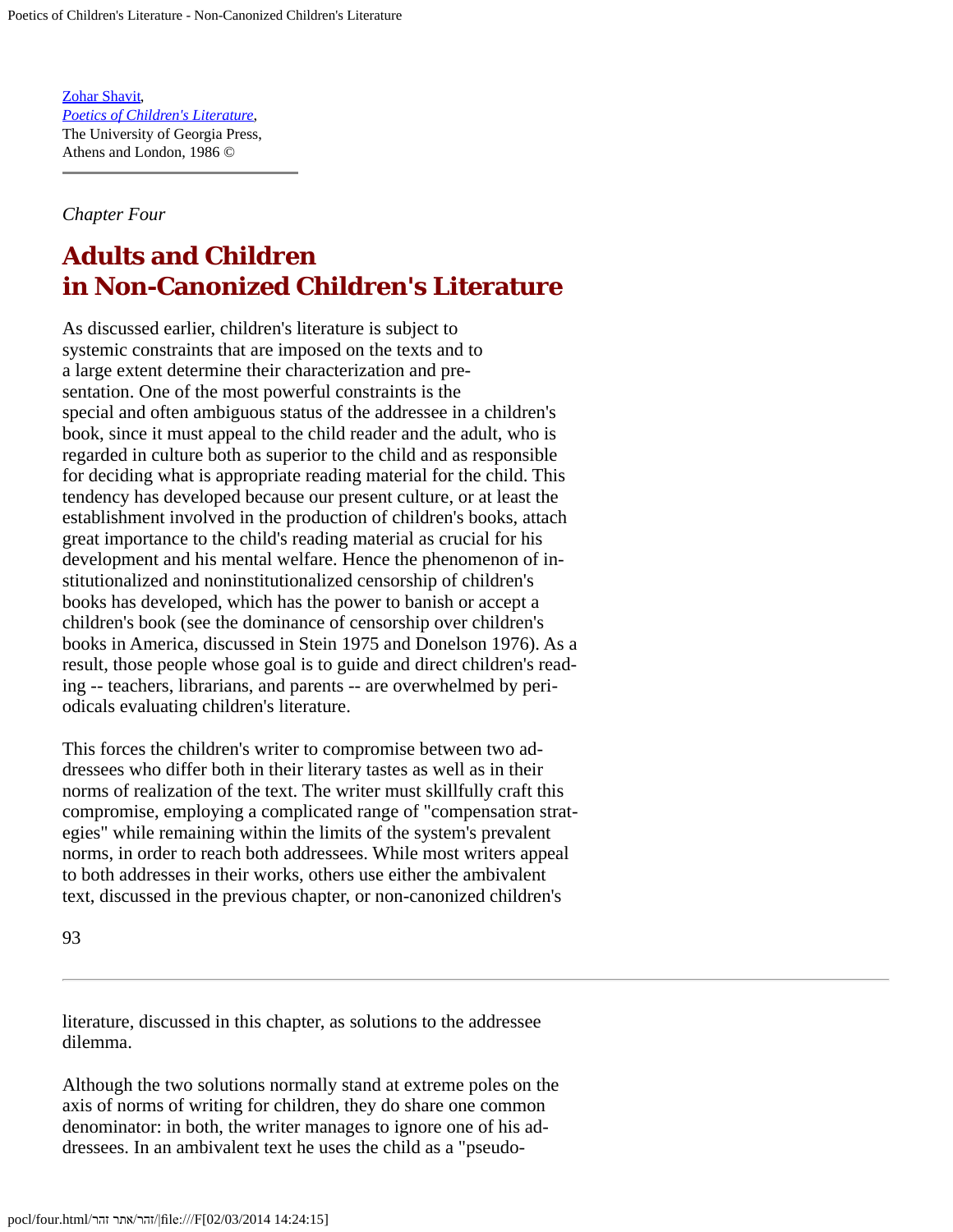addressee" (by officially addressing the text to him, but primarily and practically addressing it to adults). In popular literature he ignores the adult and rejects the need to court him and obtain his approval. The result of the second approach is usually the rejection of the text by the "people in culture" who will probably impose various restrictions on the text. In most cases, they will attempt to prevent its being read by children; in extreme cases, they might banish it from the library or even burn it (see Davis 1976). One consequence is certain: the book will not be recommended by teachers and librarians. In fact, they will do their best to boycott its purchase and hence threaten its commercial prospects.

Faced with these consequences, why are writers for children ready to take the risk? This question is even more crucial when the main movitation for writing and publishing popular literature is recognized as the opportunity not to gain status and recognition (the chances of that are poor) but rather to achieve commercial success. Interestingly enough, these condemned books do eventually manage to succeed commercially. As a matter of fact, they are sometimes extremely successful. Surveys of reading habits and publishers' reports show that the more lowly regarded writers are, the better their books sell (Enid Blyton's books and the Nancy Drew series illustrate the matter; see Donelson 1978 and Whitehead 1977). How is this possible? How do the condemned texts manage to overcome the boycott and sell so well? The answer for this seeming paradox involves many factors, not all of which can be discussed here. My aim is simply to focus on the textual features which, in my view, are responsible for this success. However, the boycott imposed on these books ironically only increases their sales, for it forces children willing to read them to buy them -- they are not in the local library. Obviously, this is not the main reason for their huge success. Rather, their great appeal to such a huge audience has to do with the stereotypical plots and characterization common to any popular literature (see Kreuzer 1967,

Even-Zohar 1978a). In the case of children's literature, the stereotypical presentation involves the *texts portrayal of a children s world in which adults hardly exist at all*. In fact, this portrayal is one of the manifestations of the writer's ignoring of the adult reader. Moreover, popular literature for children not only tends to ignore adults, but also to create an opposition between two worlds, based on deictic oppositions (an opposition between two territorial dimensions and/or two dimensions of time, suggesting an uncompromising boundary between children and adults).

Thus, the text offers a world that excludes adults; even if adults are present, they are subject to negative evaluation. Of course, the portrayal of a children's world in which adults do not take part is also typical of canonized children's literature.<sup>1</sup> There are quite a few canonized texts for children where not only "orphaning" of children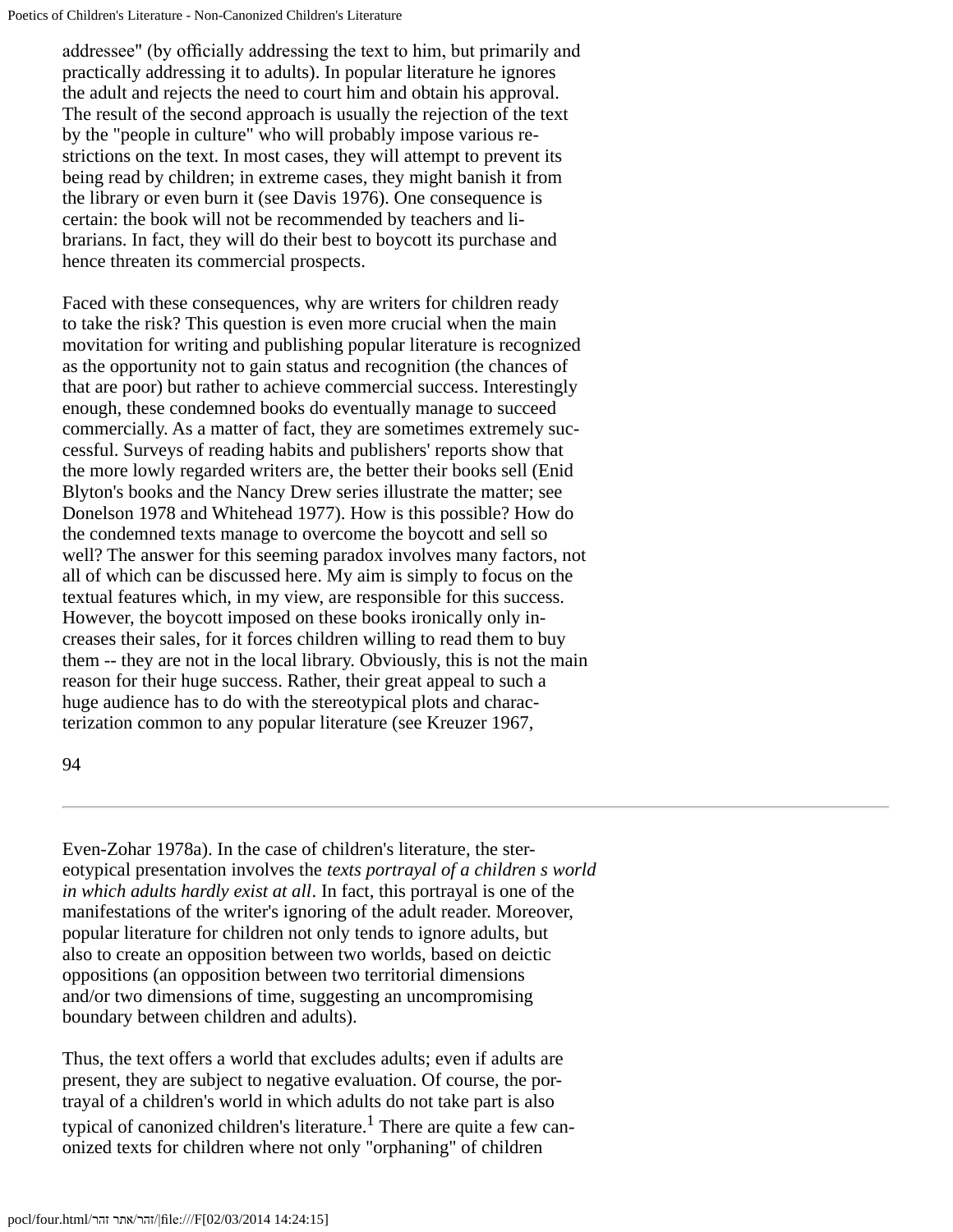occurs, but a total separation between children and adults takes place.

In this respect, the difference between canonized and non-canonized children's literature lies in their attitude toward the adult world. While canonized children's literature takes the codex of the adult world as a model for imitation, non-canonized children's literature tries to challenge and to create the impression of a new codex, typical of children only. Indeed, it is usually no more than impression, because the new codex imitates that of the adults in many respects. However, while in canonized literature the separation is only physical, non-canonized literature does try to create a mental separation, but not always with much success. The two opposing worlds of adults and children in non-canonized children's literature will be explored here by analyzing a sample of Enid Blyton's texts (as well as some remarks on the parallel American case of the Nancy Drew series).

Enid Blyton was chosen primarily because she was both prolific (writing about six hundred books) and popular (selling millions of copies, Stoney 1974). Her books were translated into many languages and published in many countries, including the United States

(which is unusual, as American children's literature tends to translate very little, and if it does, mostly "classic" texts). Some of Blyton's books were even made into a television series. In short, Blyton's success is beyond doubt and by no means accidental; consequently, her case is of significance. In addition, it is my belief that characteristics in Blyton's books are also typical to less prominent popular literature. For similar reasons, the parallel American case of the Nancy Drew series is an ideal model for investigation (for a more detailed analysis of the Nancy Drew series, see Donelson 1978). Written over the course of fifty years (since 1930) by several ghost writers (mainly by Harriet Adams) under the pseudonym of Carolyn Keene, the books of the Nancy Drew series have also sold millions of copies. At the same time, the series has also been one of the most defamed in the United States.

In addition to the parallel success and "low esteem," the Nancy Drew series resembles Blyton's books (in spite of obvious differences) as far as the main issues of portrayal of the relationship between adults and children is concerned. The fact that the two series differ in prominent respects, such as the hero's age (children versus adolescents) and the structure of the plot (one plot versus two parallel intersecting plots), should not prevent the observance of the

<sup>1</sup> The handling of adults and children in canonized children's literature is also very different from adult literature, which uses similar subjects mainly for allegorical p poses. For instance, Richard Hughes's A *High Wind in Jamaica* describes children as little murderers, which would never be acceptable in children's literature.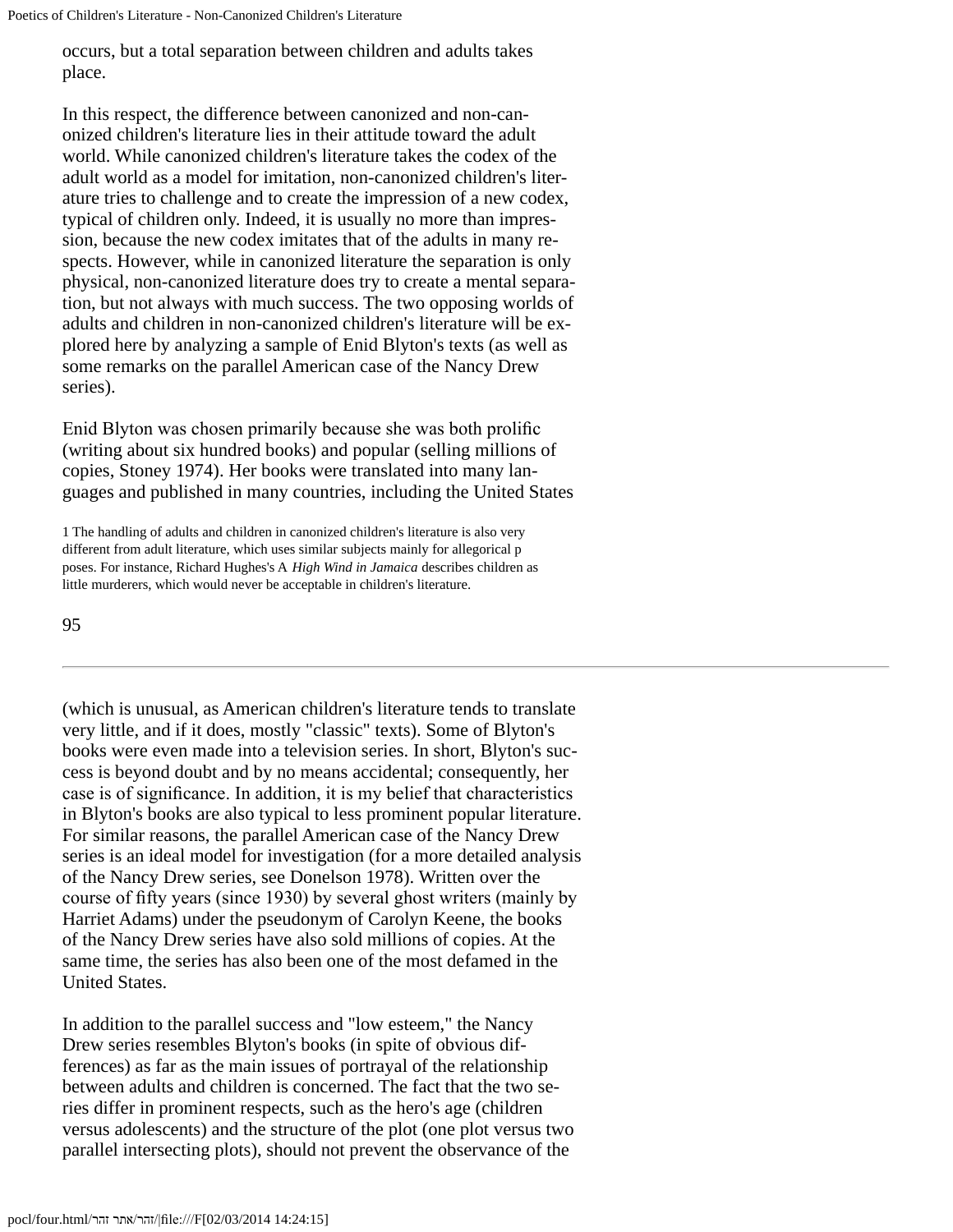overall similarity between them in one of the most important issues. The two series face similar problems and offer similar solutions in handling the relationship between adults and children, while maintaining and advancing middle-class values. Nevertheless, my discussion will focus on Enid Blyton's texts, as they prove to be an ideal test case for quite a few kinds of national popular children's literatures.

## A Test Case: Enid Blyton's Works

CHARACTERIZATION OF CHILDREN AND ADULTS: SOME PROBLEMS AND SOLUTIONS

How does Blyton portray children? Whether it is the Four, the Five, the Seven, or any mystery, the same portrayal of children repeats

96

itself: a group of children of well-to-do families are involved (mostly during their vacation) in some adventure or mystery that they manage to solve without adult help. Only toward the end of the story do they bring it to the attention of their parents or the police (or both), at which time they are highly praised by those adults. Deviations from this structure were found to be slight and insignificant, after sampling eighteen books that were picked at random and checked carefully.

This portrayal of children posed some difficulties for Blyton, especially as far as the relations between adults and children are concerned in regard to the values of the texts. Blyton portrays middleclass children whose values the text does not violate, but rather accepts and even reinforces (for a similar problem, see Neusch, fer 1971). How then is it possible to maintain middle-class values that assume both the dominant position of parents in the hierarchical family structure and the children's obedience and at the same time that create two opposing worlds between children and adults? The answer to this conflict involves the sophisticated presentation of adults and a varied range of devices used to create an exclusive world for children.

Adults as described by Blyton fall into three different categories in regard to their presentation in the text and the extent of their involvement in the adventure (these categories also overlap with their social standing, their physical description, and consequently, their evaluation by the text). Thus, during the adventure adults surrounding children either hardly take part, disturb the children and almost prevent them from solving the mystery, or constitute the criminals against whom the children fight.

In Nancy Drew books, this pattern is slightly different, not only because Nancy is much older than Blyton's children, but mainly because she is not part of a group of children. Still, in most cases Nancy manages to solve the mystery with the help of her girlfriends, Bess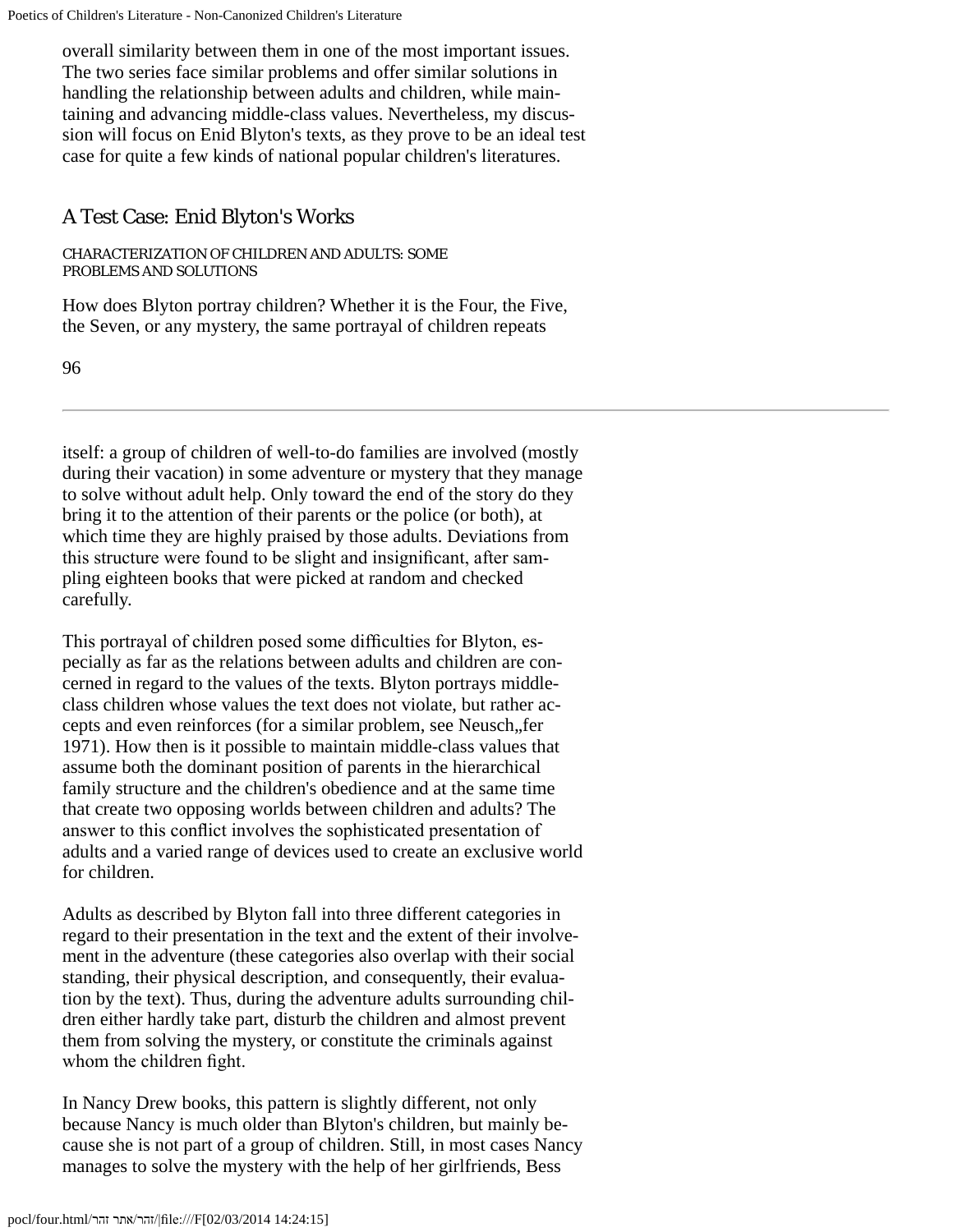and George (George, by the way, is a boyish-looking girl who bears a most striking similarity to Blyton's George). In some cases, she is also assisted by her boyfriends, Ned and Dave. However, Nancy shares with her English counterpart a high social standing, good manners, and of course an uncanny ability to solve mysteries.

97

#### RELATIONS BETWEEN CHILDREN AND THEIR PARENTS

Blyton's texts emphasize the good manners and education of her middle-class children. Children of other classes rarely enter the scene; if they do, the text repeatedly stresses their inferior status. This occurs in the text's unflattering description of the gypsy girl, who will never be like the children of the Five:

She had been taught to clean her teeth and wash and do her hair.... . . . but all that was forgotten now that she was leading a gypsy life again!

 "In a day or two she'll be the filthy, dirty, tangly-haired, rude girl she was when we just knew her," said George, combing out *her own hair extra well. (Five Have a Wonderful Time* , 100, my italics)

On the other hand, the text always emphasizes the good manners of the children:

Julian stood up *politely. (Five on Finniston Farm, 36*, my italics) "We like talking to Janie," said Julian *politely*. (76, my italics)

The Nancy Drew texts take her good manners for granted; hence it is necessary to account for any seeming deviation from it. For instance, when Nancy is eager to read a letter she has just received, the text remarks: "A letter from Europe was something she did not often receive, and she was tempted to be impolite enough to discover its secret" (*Nancy's Mysterious Letter*, 7); or when she reads a letter that was not addressed to her, the following explanation is given: "Nancy had been taught that mail is a personal thing and unless specific permission is given, it is to be left strictly unread by anyone but the addressee" (*Nancy s Mysterious Letter*, 167). The presentation of children as well-mannered, middle-class children made it impossible to create a clash between parents and children. A clash of this sort might cause inconsistency in the values of the text and blur its clearcut values, which do not allow for a complicated value system. On the other hand, a clash with parents seems to be inevitable once the children begin their adventure by themselves. Skillfully Blyton managed to avoid the clash with parents by utilizing the following three devices: parents are "heard but not seen"; parents are replaced by

98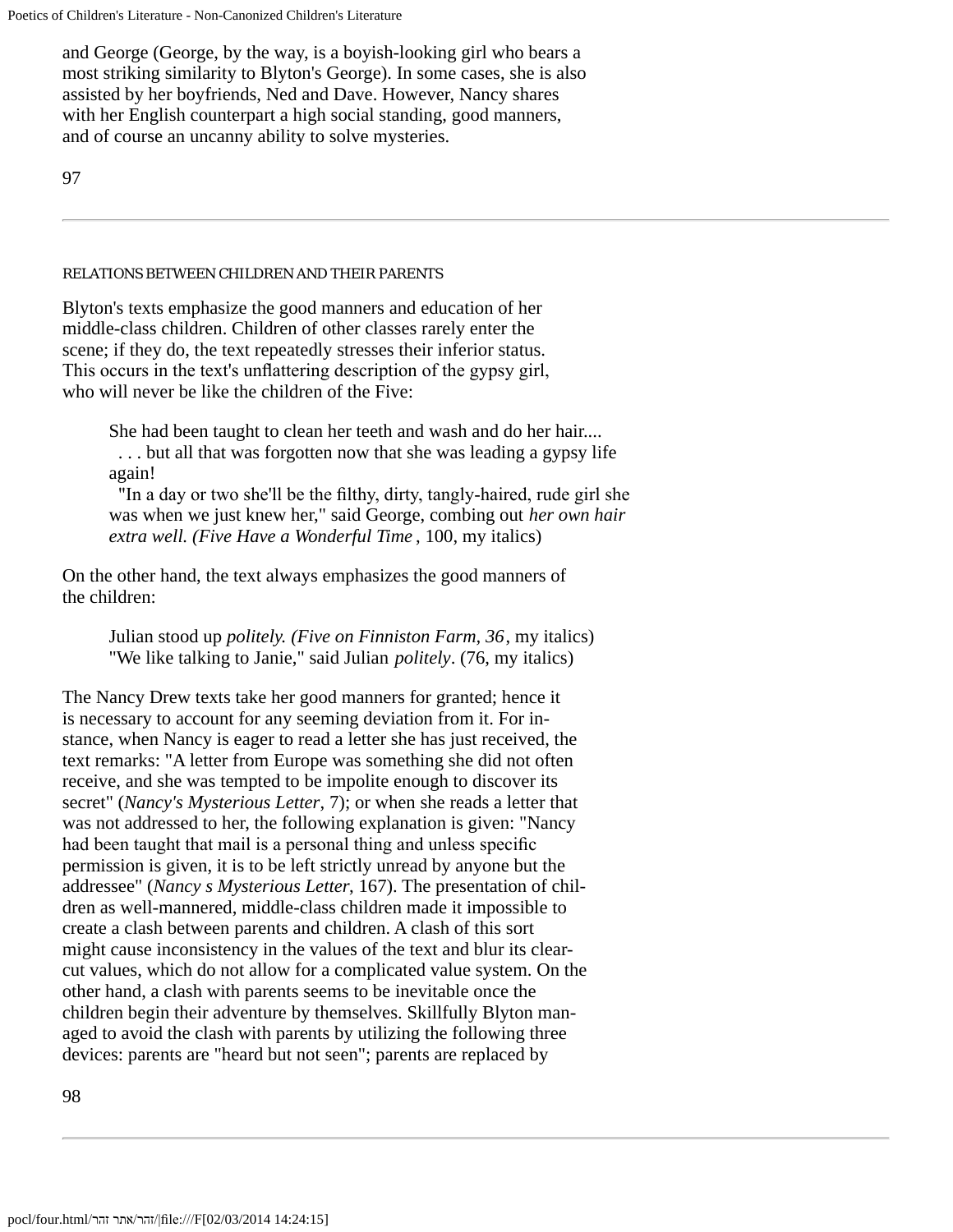```
Poetics of Children's Literature - Non-Canonized Children's Literature
```
substitutes with whom a clash is not only permitted, but advisable; when the text portrays a clash between child and parent (or relative), the parent eventually turns out to be a false one, making the child only serve as an alibi for some devious intention of the false parent.

The device of parents "heard but not seen" is very common. In some books, Blyton simply gets rid of parents by sending them away. Either the children are on vacation or the parents are on vacation or both, and they communicate via the telephone or letters. When this trick is worn out, Blyton's parents become too ill for the children to see; she even goes as far as sending parents to a hospital. For instance, in *The Secret Seven*, the mother is just going to a meeting: "I think Mummy's going out tonight, so it should be all right" (*The Secret Seven*, 65). In *Five Are Together Again* , the children cannot get near the parents: "You see, neither your uncle nor I have had scarlet fever -- so we are in quarantine, and mustn't have anyone near us" (13). Meanwhile, in *Five Run Away Together* , George's mother is taken to a hospital: "Your mother was suddenly taken very ill . . . and they've taken her away to hospital and your father went with her" (32). Nevertheless, not always such a drastic removal of parents is required. In quite a few texts, parents do exist somewhere in the background, but they rarely participate in the scenes (sometimes not even in the dialogues and almost never in the adventures themselves). Their absence is accounted for by standard societal expectations: fathers are at work, hence, no problems raised; mothers are attending some meeting or giving a little party, so obviously, children must be kept away (the territorial boundaries of children are discussed later).

The absence of parents from dialogues (much of the texts is devoted to dialogues) is not so total and systematic as their absence from the actual adventure. Dialogues in which parents participate do occur, but quite often the parent's speech is reported or given in embedded speech or the parent speaks to the child from behind, thus achieving his actual absence from the scene. For instance, in *The Secret Seven*, mother does take part in the dialogue, but she is not to be seen:

"Janet, Janet, what's the matter, dear? What's happened?" "Oh -- nothing, Mummy," called back Janet, *suddenly remembering that this was Secret Society business*. (38, my italics)

99

In the same book Peter reports that *Mummy said* we could go out; it's a nice sunny morning" (10, my italics), while in another case the child's speech is given in direct speech but the mother's in embedded speech: " 'Will she be able to come and see us tomorrow morning?' He asked Barbara's mother, and *she said yes, she thought so"* (10, my italics). In Nancy Drew books, an even less complicated solution was offered: Nancy's mother died when the girl was very young. Her substitute, Hannah Gruen, is very kind, though her low social position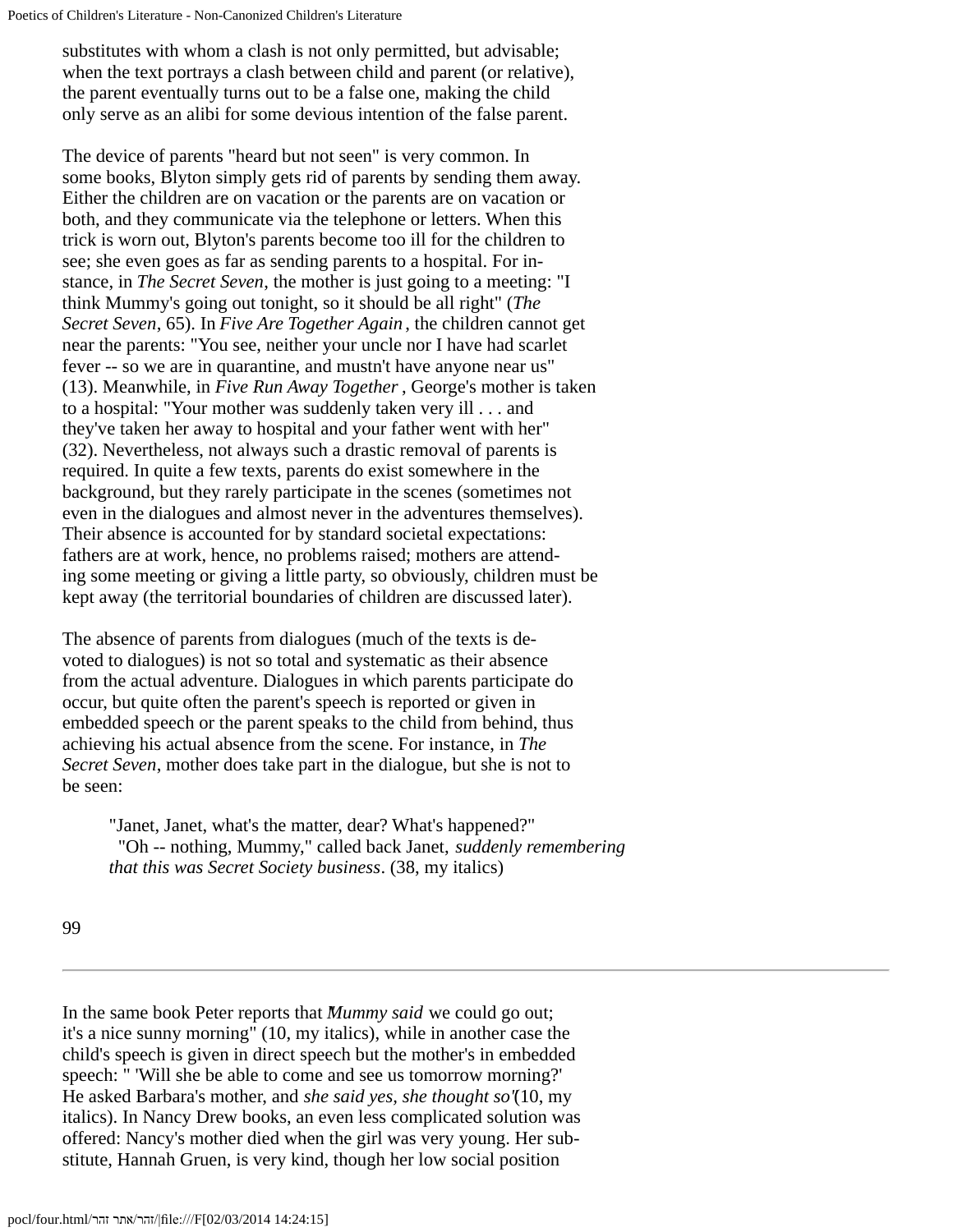precludes the possibility that she takes part in the adventure. Nancy's father, on the other hand, supports his daughter, appreciates her talent, and even asks her for help. But even he seldom participates in the adventure. The text always manages to find an excuse to exclude him from it, as is plainly evident in the following episode: "Nancy knew, even before she opened it, what the envelope contained. She had often found such messages from her parent, and always they contained the same announcement: ' -- an unexpected call out of town. I will not be home for two or three days"' (*Nancy's Mysterious Letter, 91*). Either Nancy goes on vacation, or her father goes away, or both are away; still they continue to communicate by telephone, even at the expense of long-distance calls (as they do in *The Mystery of the Brass Bound Trunk*). However, as in Blyton's books, Nancy's father physically exists in most cases only at the beginning of the adventure or when it reaches its climax. In such a way, the texts manage to reinforce the actual existence of children and minimize the presence of parents whose existence they cannot cancel altogether.

Middle-class ethos is also maintained by the text's emphasis on the children's attitude toward their parents and on their good manners. The children are always polite to their parents, respect them dearly, and usually maintain ideal relationships, as is evident from the following description of Nancy Drew's father: "Carson Drew was a tall, distinguished-looking man of middle age, with keen, twinkling blue eyes like those of his daughter. He and his only child were good companions and shared a delightful sense of humour" (*The Ghost of Blackwood Hall, 20*). In contrast, the attitude of Blyton's children toward their parents is emphasized by the fact that they always obey their parents' orders. Moreover, the texts stress their obedience in a typical English manner: they are never late for their meals unless they have some extraordinary reasons! (In *Five on Finniston Farm*,

100

they are trapped underground and thus cannot come to tea on time -- a lesser excuse than that will not do.)

#### SUBSTITUTES AND PSEUDO-PARENTS

The children's respectful attitude toward their parents is especially prominent when compared to their attitude toward pseudo-parents or substitutes. The only real father with whom a clash occurs is George's father in the Five. But, take note: the seeming clash with George's father is "justified" by his characterization as a volatile genius and by the knowledge that it is only a temporary conflict. As a matter of fact, George's father loves her, understands her, and only wants her to have the best: "He was a very clever and hard-working scientist, impatient, hot-tempered, kindly and very forgetful. How he wished his daughter was not so exactly like him" (*Five Have a Wonderful Time, 13*). However, in all other cases the conflict is with a pseudo-parent. It is either a stepfather (like Mr. Andrews in *Five Go to Smugglers' Top*) or a pseudo-relative, who takes the child under his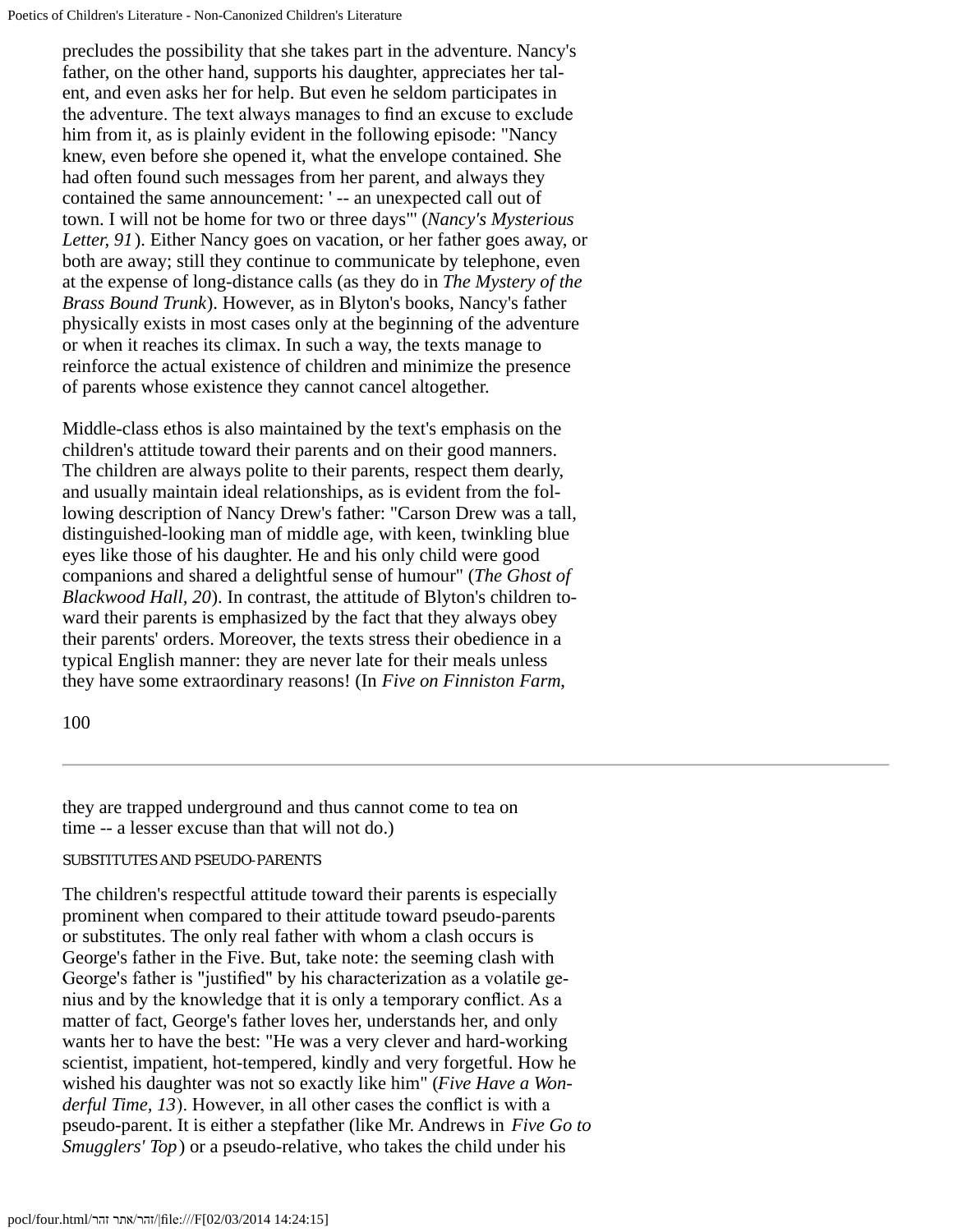care after the death of the child's parents, mainly in order to use the child for criminal purposes (such as Martin Corton's father in *Five on Kirrin Island Again* or Novie's uncle in *Five Go Off in a Caravan*).

For fear of contradicting the middle-class ethos, Blyton had to avoid any clash with parents. But she did need some kind of conflict between children and adults to create two opposing worlds. To do this, Blyton compensates for her handling of parents by justifying confrontation with other adults who populate the texts. The first and most important compensation is given in the form of a parent-substitute whom the texts very often portray as the source of conflict with the children. There might be a very simple conflict with one's nurse (Miss Ely in *The Secret Seven*) or a very serious one, as in *Five Run Away Together* or *Five Go Adventuring Again*. In *Five Run Away Together* , the substitute is the Stick family, requested by George's father to take care of the children when her mother is taken to the hospital (George's father forces the children to obey them: "Surely you children can see to yourselves and make do with Mrs. Stick till I get back!" [40]). In the end, it is only thanks to the children that the Stick's plot to kidnap a child and rob George's house is unsuccessful. In *Five Go Adventuring Again*, the substitute is Mr. Roland, who is

101

hired by the parents to teach the children during their vacation. He is liked by everybody but George and eventually turns out to be a spy who is after the important scientific work of George's father.

Again, the Nancy Drew books are much simpler. The texts do not offer substitutes but rather two options: either you are a criminal or you are a virtuous person who helps to catch criminals. Moreover, the texts hardly allow for any surprises concerning the criminals, and Nancy almost always knows who they are, almost from the beginning, sometimes even before meeting them!

#### THE CRIMINALS

The preceding discussion has shown that Blyton compensates for the need to portray peaceful relations with parents by increasing the negative attributions of their substitutes. She does this mainly by placing the substitutes into the group of criminals with whom the children fight, a group that stands opposite the parents on the value scale of the text. The criminals as fixtures in every text provide a satisfactory solution for the need to create the opposing worlds of children and adults. They do not violate the ethos of the text, yet they play an important role in the development of the adventure. The criminals are either parent-substitutes or people of inferior social standing (often physically and/or mentally defective and almost always rude and violent). Note the description of Mr. Stick in *Five Run Away Together*: "He was not a very pleasant sight. He had not shaved for some days, and his cheeks and chin were bluish-black . . . his hands were black and so were his finger-nails. He had untidy hair,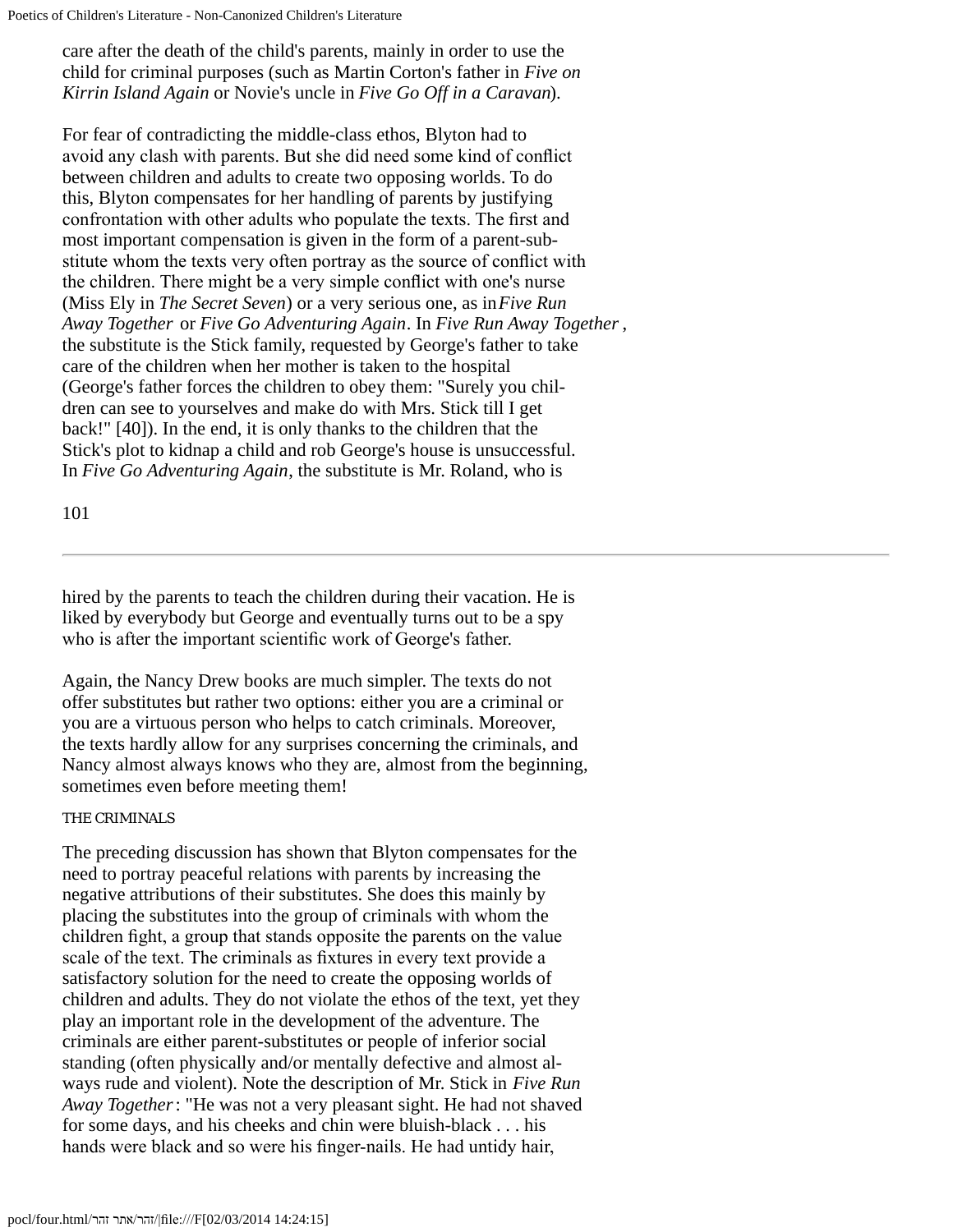much too long, and a nose exactly like Edgar's" (42). Moreover, one feature is common to all criminals with no exception -- they are ruthless to pets, especially dogs. Cruelty to pets (the children always have a dog -- Timmy of the Five, Scamper of the Seven) even becomes a distinguishing sign of criminals because the dog's disapproval of a person foreshadows a later negative evaluation by the text. The scope allotted to a person's attitude toward the children's dog (and vice versa) equals and even exceeds all other characterizations. As a matter of fact, more often than not very little is known about the criminals, but much is always known about their attitude toward the dog. For instance, Mr. Roland's dislike for dogs and Timmy's indif-

102

ference to him serve as the first clues to suspect him in *Five Go Adventuring Again*, as does Timmy's apparent distaste for Martin and his father in *Five on Kirrin Island Again*. But when the great-grandfather of *Five on Finniston Farm* seems to be ruthless, his genuine good nature is revealed in his attitude toward Timmy:

George was staring in amazement at Timmy. "He's never done a thing like that before," she said.

 "All dogs are like that with old Granddad." (*Five on Finniston Farm*, 31)

This device helps to emphasize the children's point of view because it adopts their scale of evaluation; the children, as different from adults, judge people this way. In Blyton's books, their judgment is eventually revealed as a just one.

In the Nancy Drew series there is no need for such distinguishing signs as dislike of pets or physical looks because Nancy seldom makes mistakes in identifying the criminals. She usually identifies them promptly, and I have not found a single case where she was mistaken. In one instance, she concludes that it is the postman's stepbrother, just from hearing that the postman indeed has a brother (*Nancy's Mysterious Letter*). In other cases she immediately knows who the criminal is either after seeing his hand or his silhouette:

She remembered where she had seen a hand like that! It belonged to a fellow who used to work at Larry's service station. She had not liked his insolent manner. (*The Secret of the Wooden Lady, 16* )

Nancy became excited upon hearing this description of Brex. The footprints in the wood had been those of a tall, slender man! (*The Ghost of Blackwood Hall*, 21)

However, both in the Nancy Drew series and in Blyton's books, the children's efforts to solve the mystery and fight against the criminals are always the core of the story. Their correct judgment and adept instincts in fighting crime are present in every text. In fact, it may well be that the "raison d"tre" of the texts' adventure is to reveal the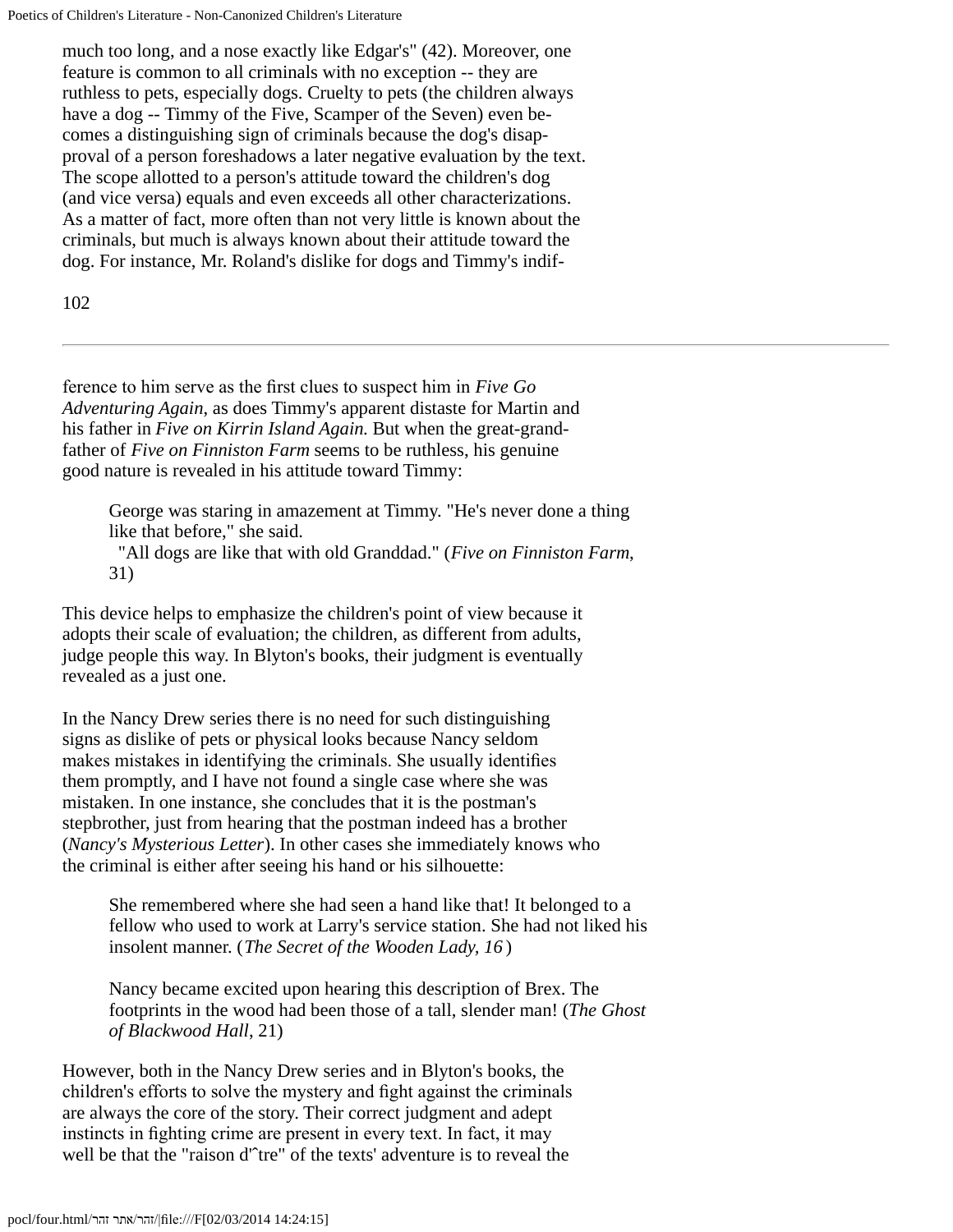children's virtue and judgment in contrast to those of adults. The latter, while not active participants in the adventure, often become

103

obstacles to the children's successful efforts. Such an obstacle is the policeman Goon (a constant figure in the mysteries of "Fatty" and his friends), who always tries to prevent the children from solving crimes. Invariably he fails to solve the mystery himself; moreover, he is always surprised to find out that the children did manage to follow the right clues and thus to draw the right conclusions (see *The Mystery of Holly Lane* and *The Mystery of Tally-Ho Cottage* ).

Still, as soon as the children manage to solve the mystery and the story almost reaches its end, adults who previously disappeared from the scene re-enter it. Reunion of the previously opposing worlds is achieved and the regular hierarchy is back in order, once parents and/or police inspectors take over and criminals are handed to them.

Peter told his father and mother what had happened and his father, in amazement, went to examine Kerry Blue....

 "Good work!" said the inspector . . . "Very good work indeed." (*The Secret Seven*, 89-90, 93)

"I certainly think these children deserve a reward for the good work they have done," remarked the inspector. (*Five Run Away Together* , 180)

"The inspector's awfully pleased with us," said Julian. "And so is Sir James Lawton-Harrison, too, apparently. We're to get a reward." ( *Five on a Secret Trail*, 182)

Like the children in Blyton's books, Nancy Drew also manages to solve crimes without the police's help. Nevertheless, she enjoys their appreciation and cooperation, as is seen in *The Secret of the Wooden Lady:* "Thanks very much, Miss Drew,' the [police] officer said. 'Just one more debt this department owes you"' (17). Sometimes, however, the police officers envy her efforts (check, for instance, *Nancy's Mysterious Letter, 24*).

In most cases, though, the police do not take part in the mystery itself and come to Nancy's help when everything is almost over and the reunion of the two worlds is achieved; for example, in *The Bungalow Mystery* the police arrive toward the end, just at the right moment to arrest the criminals whom Nancy so skillfully has managed to find: "She was right. Help had come! A moment later police and emergency squad cars stopped at the top of the ravine. Four officers,

104

two stretcherbearers and a doctor, clad in white, hurried down to the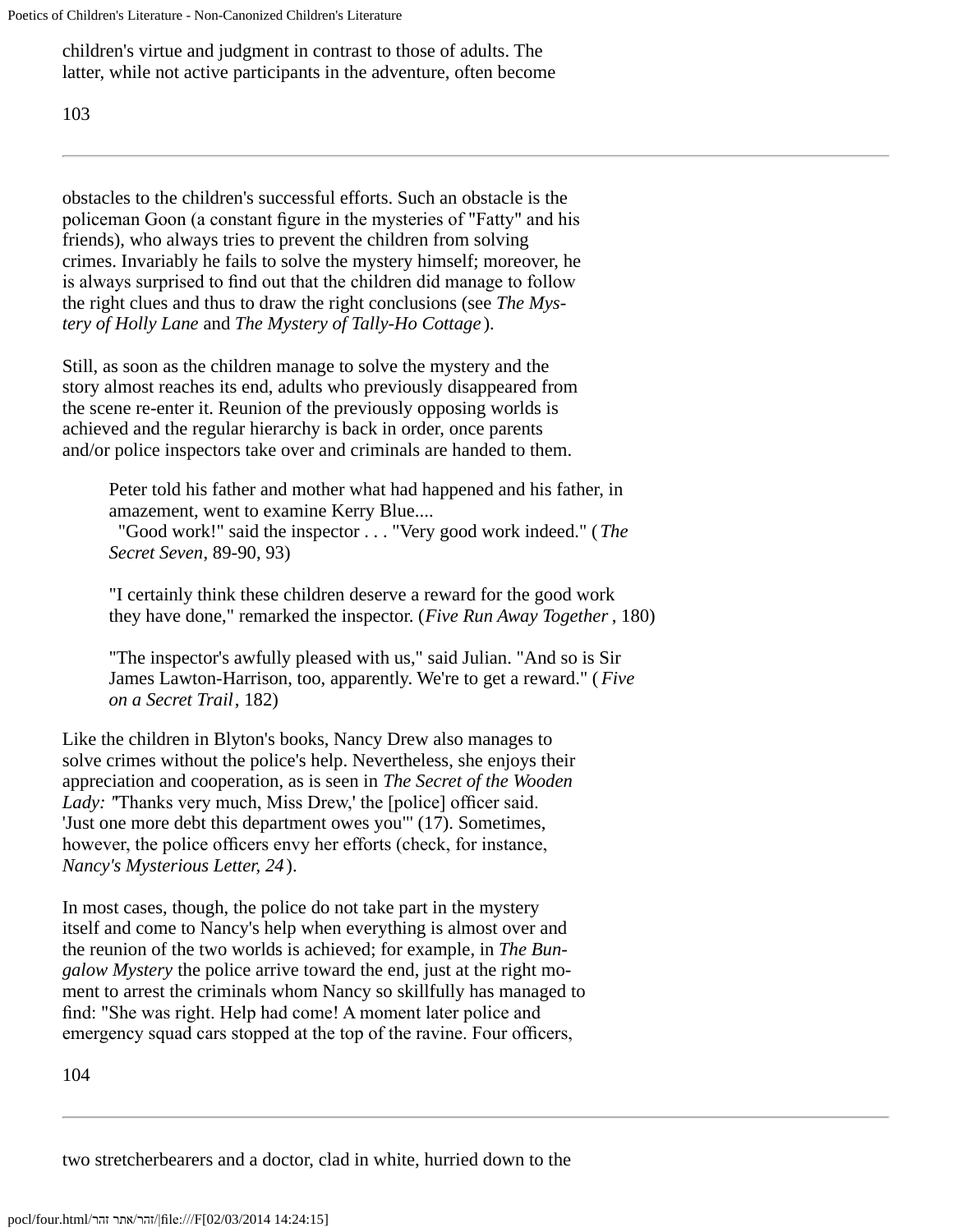Poetics of Children's Literature - Non-Canonized Children's Literature

group" (169). Until then, until the reunion of the two opposite worlds, the text maintains an exclusive world of children.

### THE CREATION OF A CHILDREN S WORLD

How does Blyton manage to build an exclusive world of children? The creation of a children's world is primarily achieved by separating the two worlds and by focusing on children who solve serious and even dangerous mysteries by themselves. Clearly, the children do take risks and endanger themselves. In *The Secret Seven*, Peter and Jack are caught by the criminals, who subsequently beat them and lock them in the cupboard and later in the cellar. In *Five Go to Smugglers' Top*, the children are caught by the smugglers, who imprison them in the underground tunnels and leave them to starve and suffer; likewise, the kidnappers of *Five Have a Wonderful Time* imprison the children, only this time in the high castle tower. In *Five on Kirrin Island Again*, the children's lives are in danger as the criminals threaten to blow up the whole island.

Nancy Drew also seems to find herself in threatening situations. Usually she gets locked in at least once in every mystery. Often before that, she is either hit or kidnapped, as is evident from the following three examples:

The arm was tight against Nancy's throat; a man's arm in a rough coat sleeve, cutting off her breathing. His fingers pressed into her left shoulder. (*The Secret of the Wooden Lady, 6* )

Nancy told them how the hand had clutched at her throat when the lights went out in the studio.

 "I tried to scream and couldn't. I was lifted bodily and carried out of the room."

"Where?" George asked.

 "I couldn't see. A cold, wet cloth was clapped over my face. I was taken to the basement of an empty house and left there, bound hand and foot." (*The Ghost of Blackwood Hall*, 36)

Apparently prepared for such emergencies, the two men pulled heavy cords from their pockets and tightly bound the girls.

105

 Karl Driscoll dragged in Susan, who was also tied up, and the three girls were forced roughly down the cellar stairs, through the passage, and into the beach house. Raskin locked the cellar door from the inside and pocketed the key.... Karl rasped, "You girls will never see daylight again." (*The Clue of the Broken Locket*, 167-68)

The impression of a children's world is created not only by focusing on the children's adventures and adopting their evaluation; this effect is further enhanced by the creation of an environment of children - in essence by "framing" their world. This framing, in which a tem-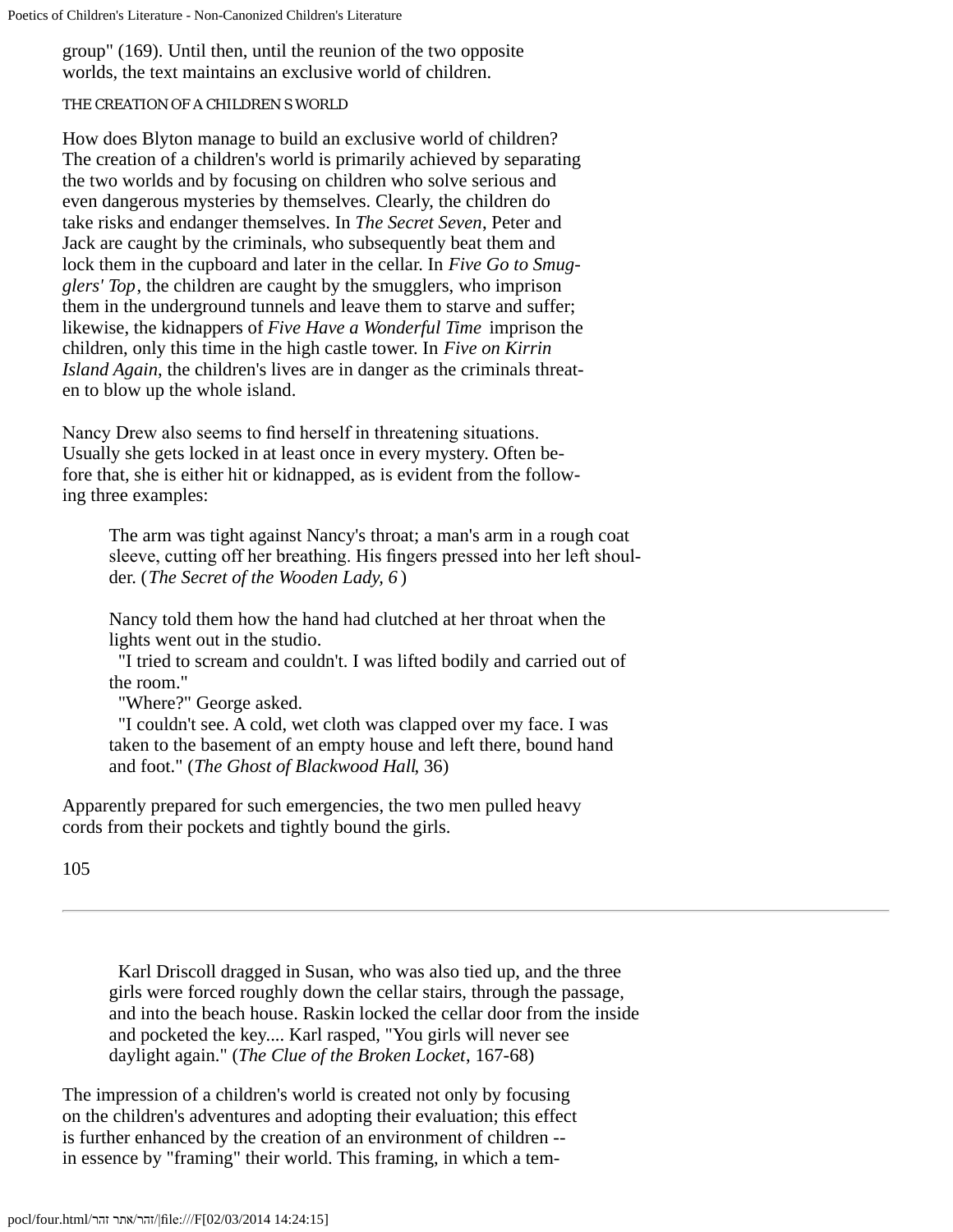Poetics of Children's Literature - Non-Canonized Children's Literature

porary boundary between children and adults is erected, becomes possible thanks to three devices (aside from the handling of the adult world): the stylistic level, the location of the adventure and its timing, and the description of the way the children pass their time. All three devices, which will be described here briefly, contribute to the portrayal of a separate world for children.

In manipulating the stylistic level, Blyton not only uses simple vocabulary but also utilizes words whose stylistic function is to designate a child's world. In this connection, her common use of various expressions and exclamations are of special importance. For instance, "bother," "blow," "golly," "gosh," "bags I don't do that," "fibber," "old thing," and "never say die" appear frequently and emphasize the existence of the children's world.

In Nancy Drew books, an even simpler vocabulary and syntax is used; the lexicon of the text is very limited and the syntax tends to cut sentences short. However, I could not trace a similar use of expressions and exclamations, except for George's use of "Hypers." The reason for this could be the girls' age (they are adolescents and not children), or because the series has other devices (which Blyton's lacks) to create the girls' world, such as the descriptions of their looks, dress, and cars. The following detailed description of Nancy's dress, and her careful and skillful driving habits reveal her distinctly adolescent world:

I'll wear my raccoon coat to the game, but I ought to have a hat in the Emerson colors. Orange and violet -- hm! Perhaps one of those snappy new sport ones in violet with an orange feather. My lavender evening dress with the -- no, I'll wear the deep yellow one with a corsage of violets. (*Nancy s Mysterious Letter*, 81)

Nancy's new car had all the latest devices and its clever driver certainly utilized them, yet without taking undue chances....

 The swift autumnal twilight had set in, and Nancy switched on her parking lights to comply with the "sunset law." Although traffic was still thick in the heart of the city, Nancy threaded through it without difficulty. (*Nancy s Mysterious Letter, 17*, 28).

But the most important device that Blyton (and to a certain degree Keene) utilizes in order to frame the children's world is not the stylistic level; the effect of framing the children's world is mostly achieved by descriptions of the times the children spend together. In all of Blyton's books, children spend much of their time eating. Probably assuming that children are attracted to food as adults are to sex, Blyton seldom avoids an opportunity to describe vividly the children's meals, as the following extracts illustrate: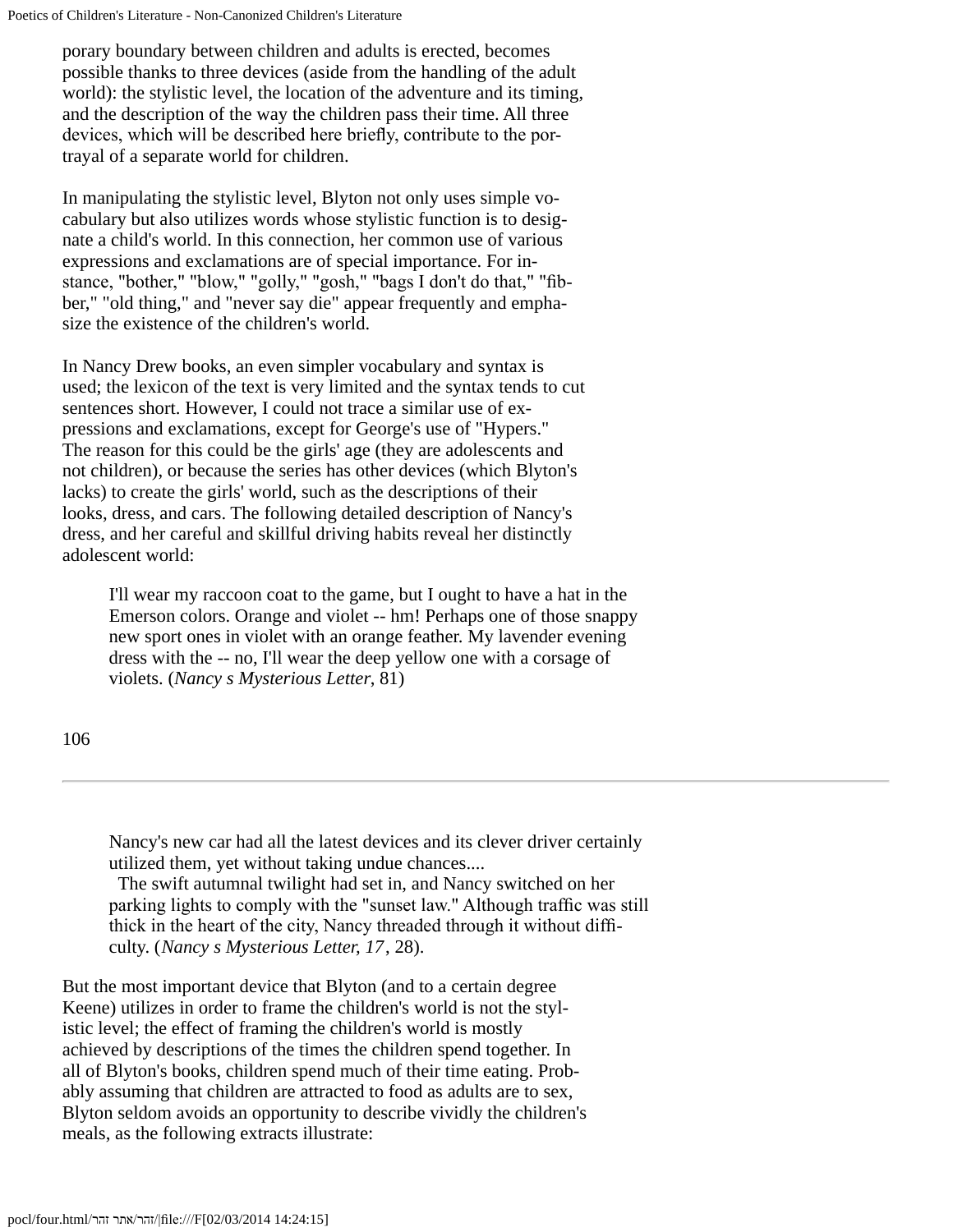"Fried sausages and onions, potatoes, a tin of sliced peaches and I'll make a custard," said Anne, at once. (*Five Have a Wonderful Time* , 32)

They opened a tin of meat, cut huge slices of bread and made sandwiches. Then they opened a tin of pineapple chunks and ate those, spooning them out of the tin, full of sweetness and juice. After that, they still felt hungry, so they opened two tins of sardines and dug them out with biscuits. It made a really grand meal. (*Five Run Away Together* , 103)

Soon, they were all sitting down at the tea-table, glad to see a wonderful spread! Great slices of thickly buttered bread, home-made jam, home-made cheese, a fat ginger cake, a fruit cake, a dish of ripe plums, and even a home cooked ham if anyone wanted something more substantial. (*Five on Finniston Farm*, 165)

The same phenomenon appears in Nancy Drew books, though in a less prominent manner. Each text devotes at least several paragraphs to a detailed account of Nancy's delicious meals, as the following excerpts describe:

Hannah announced dinner, and the girls went into the dining room. . . . Plates of clear tomato soup with brown crispy croutons were awaiting them. (*Nancy's Mysterious Letter*, 95)

107

Nancy poured two glasses of milk. Lastly, she made a crisp salad of lettuce and tomatoes and marinated it with a tangy French dressing. (*The Bungalow Mystery*, 46)

The dinner was delicious. Bess could not resist topping hers off with pecan pie. (*The Clue of the Broken Locket*, 8)

The fixation upon the children's meals, besides being a good way to fill up the pages, is part of Blyton's effort to adopt the children's point of view; this effort is further seen in her manipulation of time and location. As previously discussed, Blyton's adventures usually take place during vacations, when deviations from everyday rules are permitted, even within the strict framework of middle-class values. For example, the adventures in *The Mystery of Tally-Ho Cottage, Five Go Adventuring Again, Five on Kirrin Island Again, Five Go Off in a Caravan, Five Go to Smugglers' Top*, and *Five on Finniston Farm* all occur during vacations. Even when it is not vacation, the children's secret meetings do not take place in "regular territory." Blyton's consistency in handling this matter is rather surprising. Not even in a single adventure do the children gather at their own houses (unless a house becomes extraneous for some reason). Sometimes the children meet in the shade at the bottom of their garden ("Fatty's" garden or Peter and Janet's of the Seven); other times, Blyton goes as far as sending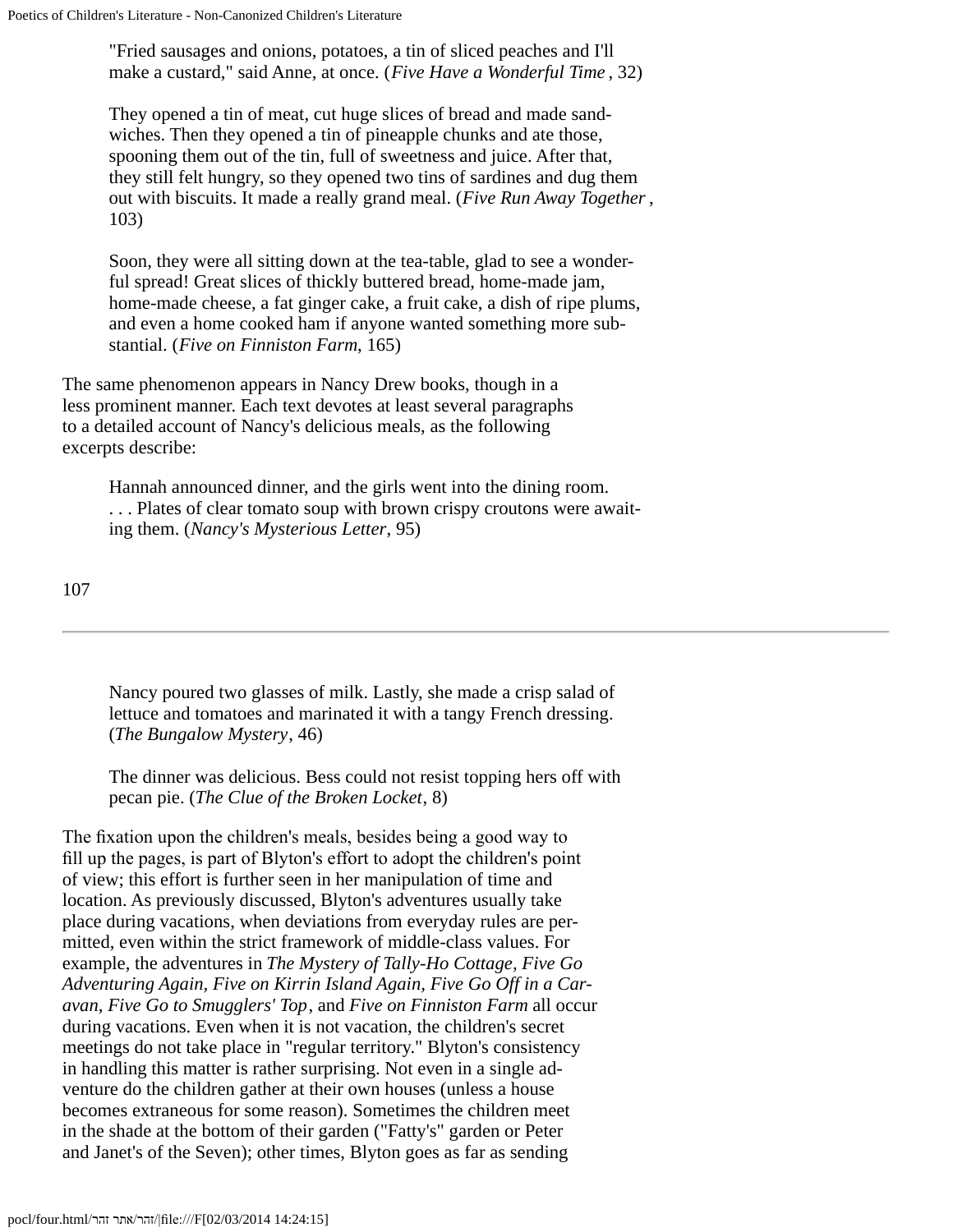them away -- perhaps to the nearest island (*Five on a Treasure Island*) or even as far as Faynights Castle where they spend their vacations on gypsy caravans (*Five Have a Wonderful Time* ), which become modern caravans in Five *Go to Smugglers' Top*.

Such consistency cannot be observed in Nancy Drew books, as some of the mysteries are solved when she is at home (see *The Secret of the Old Clock* and *Nancy's Mysterious Letter*). Still, her father is usually absent and so her home becomes her own territory. Quite a few Nancy Drew mysteries, nevertheless, also occur when she is far away from home (*The Bungalow Mystery, The Mystery of the Fire Dragon, The Clue of the Broken Locket*). Sometimes Nancy even goes so far as to fly to Arizona (in *The Secret of Shadow Ranch*) or to leave the United States for South America (in *The Mystery of the Brass Bound Trunk*).

By using such techniques, Blyton and Keene manage to achieve the physical separation of adults and children. The deictic oppositions

108

are not just a metaphor but create a reality in which two distinct territories exist. It is only toward the end of the story, when the territorial separation disappears and the children have returned to their ordinary territory, that the two opposing worlds merge into one. Once the children are back to everyday life, the ordinary hierarchy governed by middle-class values prevails. The temporary illusion that Blyton and Keene create of an exclusive children's world disappears -- only to appear in the next adventure, and attract more and more enthusiastic child readers and less and less adult approval.

#### Texts

#### ENID BLYTON'S WORKS

*The Mystery*: *The Mystery of Holly Lane*. 1953. London: Metheun. *The Mystery of Tally-Ho Cottage* . 1954. London: Methuen.

*The Four: The Adventurous Four*. [1941] 1972. London: Dean and Son. *The Adventurous Four Again* [1947] 1973. London: Dean and Son.

*The Five:*

*Five on a Treasure Island*. 1942. London: Hodder and Stoughton. 1950. New York: Crowell. *Five Go Adventuring Again*. 1943. London: Hodder and Stoughton. 1951. New York: Crowell. *Five Run Away Together* . [1944] 1964. London: Hodder and Stoughton. *Five Go to Smugglers' Top*. 1945. London: Hodder and Stoughton. *Five Go Off in a Caravan*. 1946. London: Hodder and Stoughton.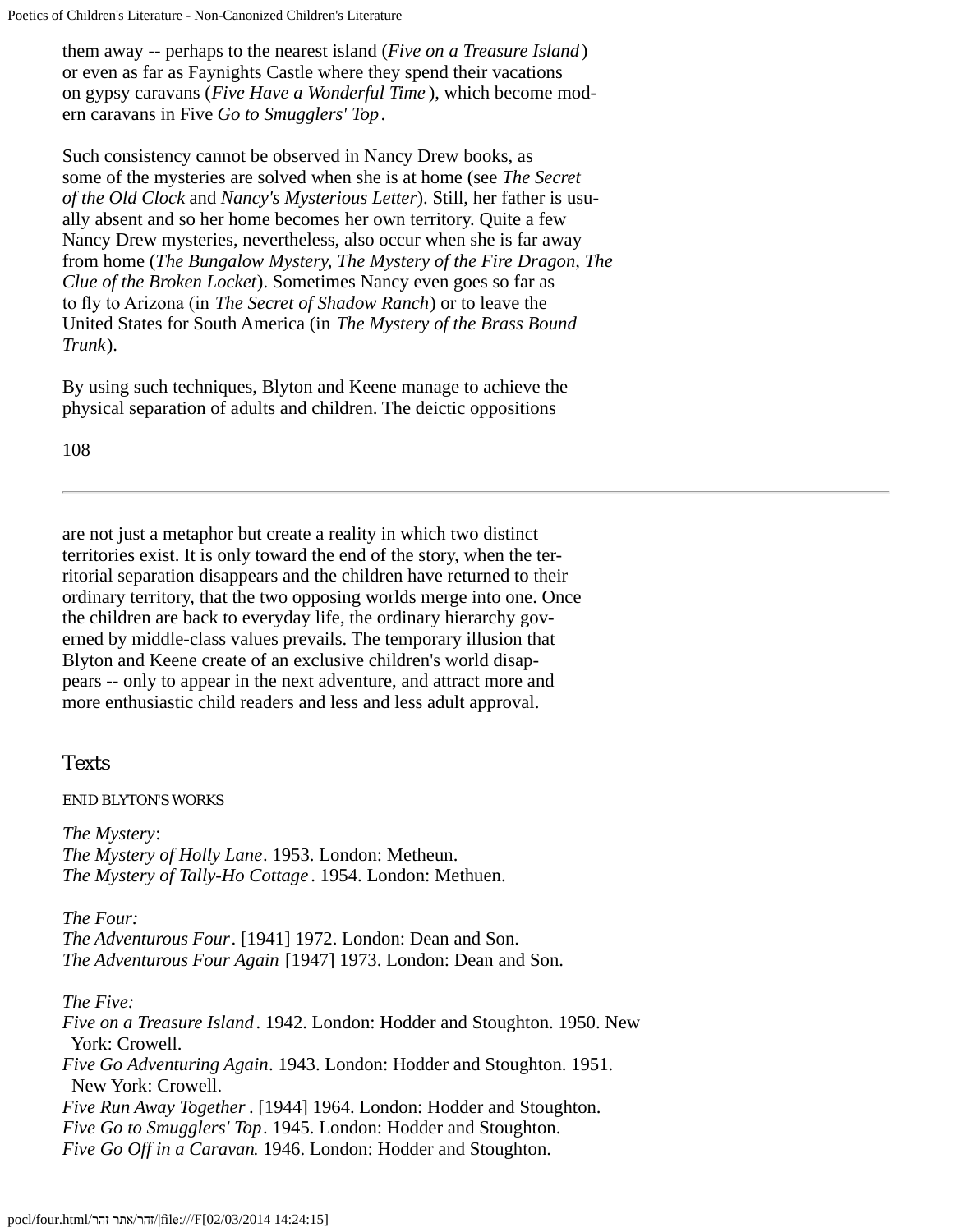*Five on Kirrin Island Again*. 1947. London: Hodder and Stoughton. *Five Have a Wonderful Time* . [1952] 1963. London: Hodder and Stoughton. *Five on a Secret Trail*. [1956] 1978. London: Hodder and Stoughton. *Five on Finniston Farm*. [1960] 1978. London: Hodder and Stoughton. Five Are *Together Again*. [1963] 1978. London: Hodder and Stoughton.

*The Seven*:

*The Secret Seven*. [1949] 1977. London: Hodder and Stoughton. Published as *The Secret Seven and the Mystery of the Empty House*. 1972. Chicago: Children's Press.

109

Well Done*, Secret Seven*. 1951. Leicester: Brockhampton Press. Published as *The Secret Seven and the Tree House Adventure* . 1972. Chicago: Children's Press.

*The Secret Seven on the Trail*. 1952. Leicester: Brockhampton Press. Pub- lished as *The Secret Seven and the Railroad Mystery*. 1972. Chicago: Chil-

dren's Press.

*Secret Seven Fireworks*. 1959. Leicester: Brockhampton Press. Published as *The Secret Seven and the Bonfire Mystery*. 1972. Chicago: Children's Press. *Shock for the Secret Seven*. 1961. Leicester: Brockhampton Press. Published

 as *The Secret Seven and the Case of the Dog Lover*. 1972. Chicago: Children's Press.

#### THE NANCY DREW SERIES

*The Secret of the Old Clock*. 1930. New York: Grosset and Dunlop. *Nancy's Mysterious Letter* 1932. New York: Grosset and Dunlop. *The Haunted Shadow Boat*. [1937] 1972. London and Glasgow: Collins. *The Mystery of the Brass Bound Trunk*. 1940. New York: Grosset and Dunlop. *The Bungalow Mystery*. [1940] 1960. New York: Grosset and Dunlop *The Secret of Shadow Ranch*. [1945] 1971. London and Glasgow: Collins. *The Ghost of Blackwood Hall.* [1947] 1975. London: Fontana Paperbacks. *The Mystery of the Fire Dragon*. 1961. New York: Grosset and Dunlop. *The Clue of the Broken Locket*. 1965. New York: Grosset and Dunlop. *The Secret of the Wooden Lady*. 1967. New York: Grosset and Dunlop.

110

**[Contents](#page-1-0)**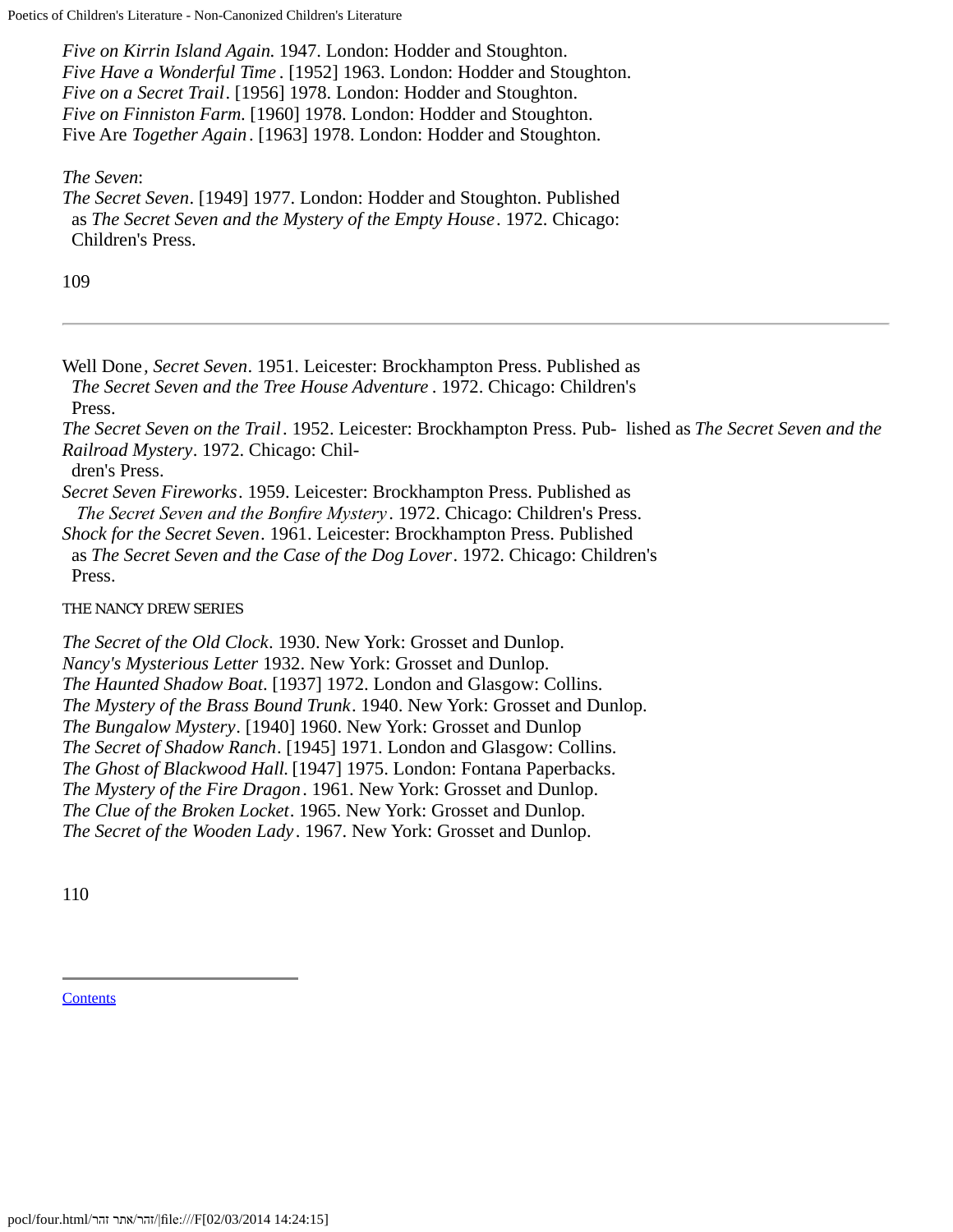Zohar Shavit, *[Poetics of Children's Literature](#page-0-0)*, The University of Georgia Press, Athens and London, 1986 ©

*Chapter Five*

# **Translation of Children's Literature**

This chapter covers certain behavior patterns of children's literature. The discussion is based mainly on research into translations of children's books into Hebrew, though the described patterns of behavior are not necessarily typical only to Hebrew children's literature, but seem to be common to other national systems as well (mainly to dependent systems such as the Icelandic, the Arabic, the Swedish; see Klingberg, Ørvig, and Stuart 1978 and Even-Zohar 1978a). The act of translation is understood here not in the traditional normative sense, but rather as a semiotic concept. Thus, translation is understood as part of a transfer mechanism -- that is, the process by which textual models of one system are transferred to another. In this process, certain products are produced within the target system, which relate in various and complex ways to products of the source system. Hence, the final product of the act of translation is the result of the relationship between a source system and a target system, a relationship that is itself determined by a certain hierarchy of semiotic constraints (see Jakobson 1959, Toury 1980a, Even-Zohar 1981). The texts that will be analyzed here do not include only what has been traditionally discussed as translated texts, but abridgments and adaptations as well. The primary condition for their inclusion in this study is that they claim some sort of relationship between themselves and the original.

In viewing translation as part of a transfer process, it must be stressed that the subject at stake is not just translations of texts from one language to another, but also the translations of texts from one system to another -- for example, translations from the adult system

111

into the children's. Since the point of departure for this discussion is the understanding of children's literature not as an assemblage of elements existing in a vacuum but as an integral part of the literary polysystem, the transfer from one system to another is even more crucial for my discussion. Hence, I wish to examine the implications of the systemic status of children's literature to substantiate the claim that the behavior of translation of children's literature is largely de-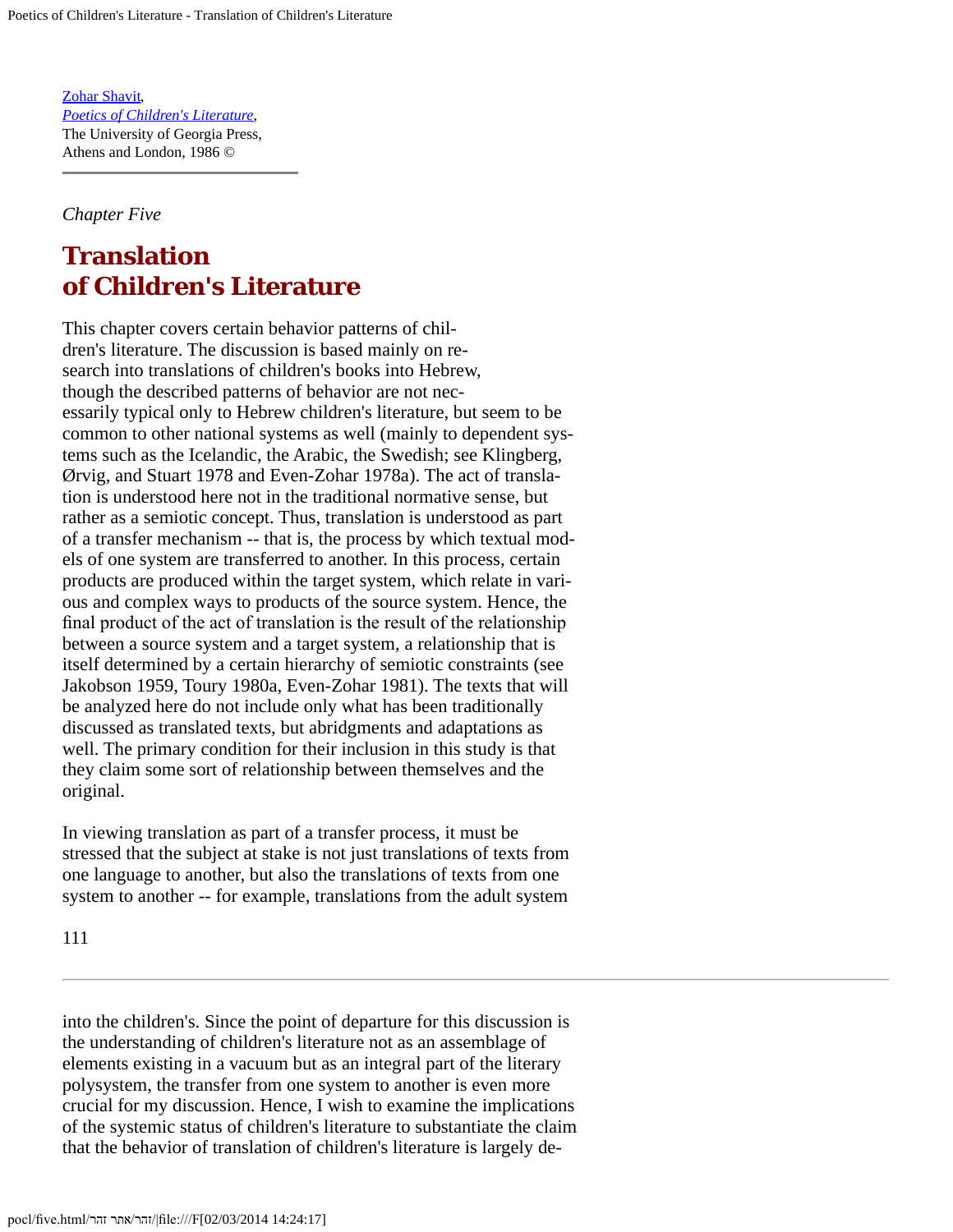termined by the position of children's literature within the literary polysystem.

Translated children's literature was chosen for discussion because it is believed to be a convenient methodological tool for studying norms of writing for children. In fact, the discussion of translated texts is even more fruitful than that of original texts because translational norms expose more clearly the constraints imposed on a text that enters the children's system. This is true because in transferring the text from the source into the target system translators are forced to take into account systemic constraints. I contend that this holds especially true for texts transferred from adult to children's literature, texts whose status in the literary polysystem has changed historically. This group of texts (such as *Robinson Crusoe* and *Gulliver's Travels*), considered classics for children, will be analyzed as a sample for discussion of two issues: the norms of translating children's books (as opposed to those of adult literature) and the systemic constraints determining those norms.

# Norms of Translating Children's Books

Unlike contemporary translators of adult books, the translator of children's literature can permit himself great liberties regarding the text, as a result of the peripheral position of children's literature within the literary polysystem.<sup>1</sup> That is, the translator is permitted to manipulate the text in various ways by changing, enlarging, or abridging it or by deleting or adding to it. Nevertheless, all these

1 Those liberties were once the prevalent norm in translation of adult books. But long after they had ceased to exist in adult literature, they were and still are acce if not prevalent, in the children's system, not only because of its self-perpetuating nature, but also because of its image in society.

#### 112

translational procedures are permitted only if conditioned by the translator's adherence to the following two principles on which translation for children is based: an adjustment of the text to make it appropriate and useful to the child, in accordance with what society regards (at a certain point in time) as educationally "good for the child"; and an adjustment of plot, characterization, and language to prevailing society's perceptions of the child's ability to read and comprehend.

These two principles, rooted in the self-image of children's literature, have had different hierarchal relations in different periods. Thus, for instance, as long as the concept of didactic children's literature prevailed, the first principle, based on the understanding of children's literature as a tool for education, was dominant. Nowadays, the emphasis differs; although to a certain degree the first principle still dictates the character of the translations, the second princi-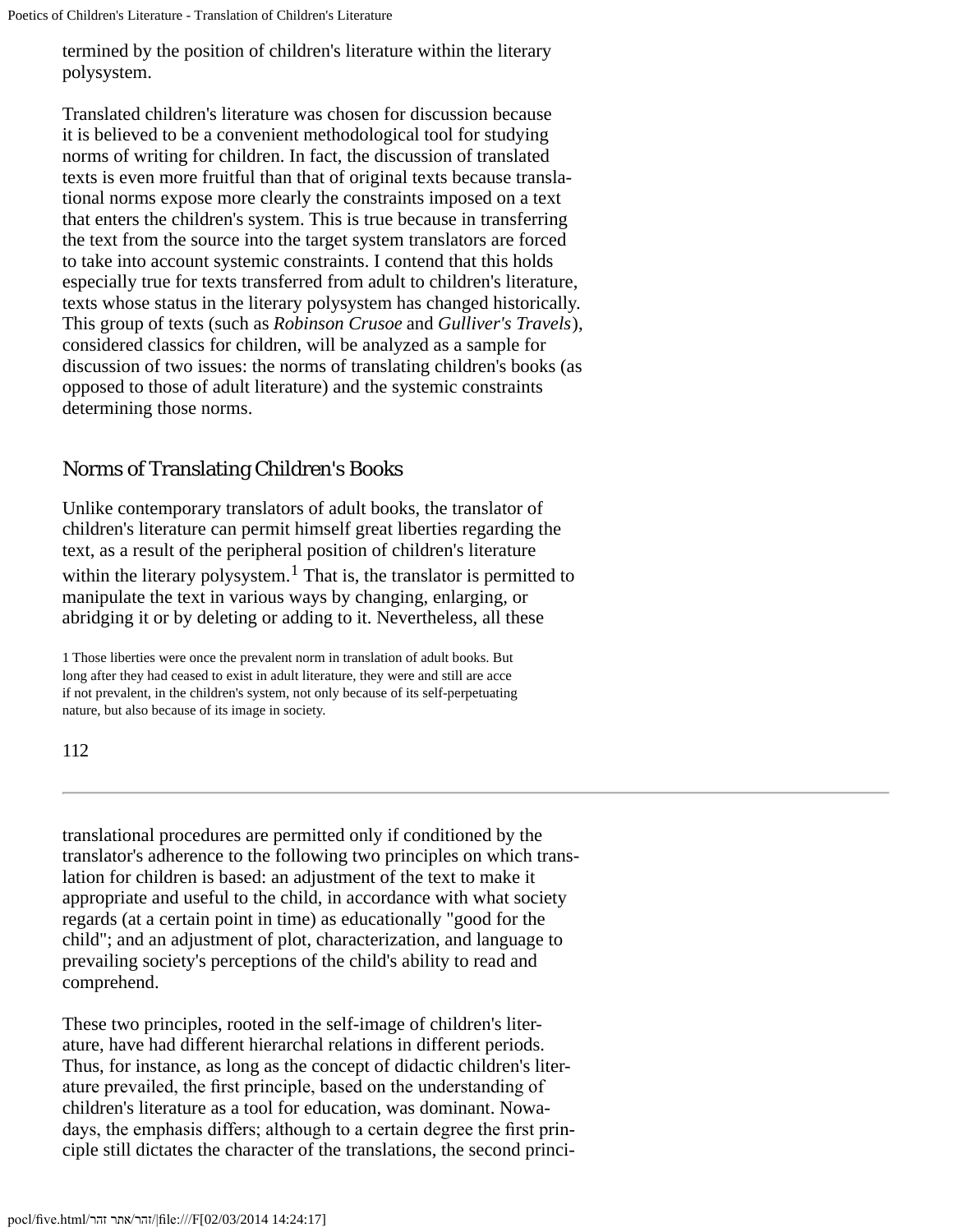ple, that of adjusting the text to the child's level of comprehension, is more dominant. Yet it is possible that the two principles might not always be complementary: sometimes they might even contradict each other. For example, it might be assumed that a child is able to understand a text involved with death, and yet at the same time the text may be regarded as harmful to his mental welfare. In such a situation, the translated text might totally delete one aspect in favor of another, or perhaps even include contradictory features, because the translator hesitated between the two principles. In any case, these usually complementary principles determine each stage of the translation process. They dictate decisions concerned with the textual selection procedure (which texts will be chosen for translation), as well as with permissible manipulation. They also serve as the basis for the systemic affiliation of the text. But most important of all, in order to be accepted as a translated text for children, to be affiliated with the children's system, the final translated product must adhere to these two principles, or at least not violate them.

## The Systemic Affiliation

The systemic affiliation of a text entering the children's system is very similar to that of a text entering another peripheral system -- the non-

113

canonized system for adults. As noted in my discussion of the selfimage of children's literature in chapter 2, historically both systems use models prominent in the early stages of the canonized adult system. I have also noted that the models of both are frequently secondary models transformed from adult literature. For instance, in ambivalent texts the model of the fairy tale became acceptable in English children's literature only after the Romantic school had introduced and developed imagination and rejected realism -- although realism did continue to prevail in children's literature. Gradually imagination became acceptable in children's literature (mainly through translation of folktales and artistic fairies, such as Andersen's) until finally it became the prevailing norm.

Yet, it should be noted that in children's literature, the model transferred from adult literature does not function as a secondary model. Within the framework of children's literature, it functions initially as a primary model. Later it might be transformed into the non-canonized children's literature, usually in a simplified and reduced form. The detective story in children's literature might illustrate this point. The model was transferred to children's literature only after it had been canonized by adult literature (mainly through Dostoyevsky's *Crime and Punishment* and Doyle's *Sherlock Holmes*). It was first accepted by the canonized children's literature system where it functioned as a primary model, different in character from that of the adult model (see Erich Kästner's *Emil und die Detektive* [1928] and R.J. McGregor's *The Young Detectives* [1934]). Only after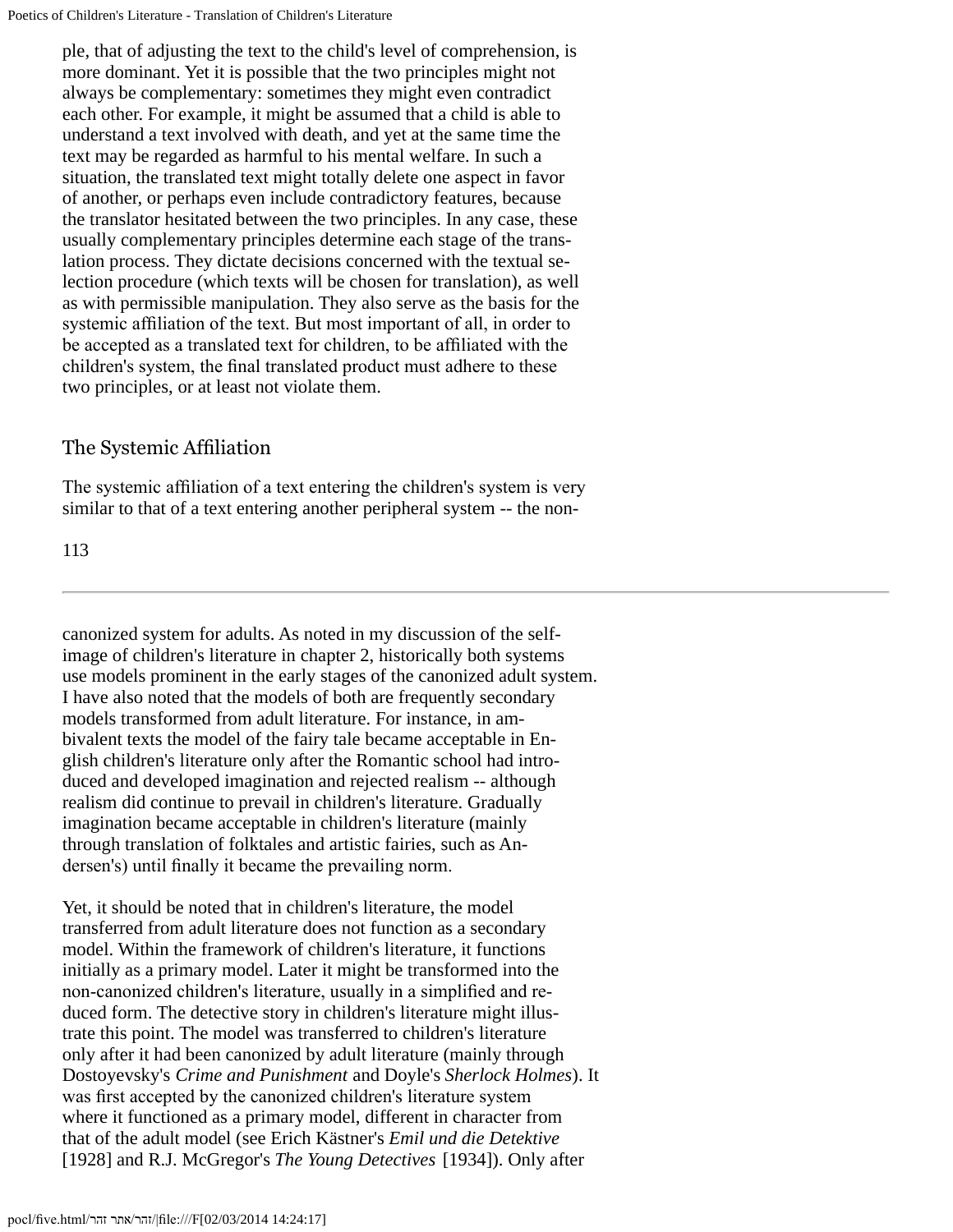it had been accepted and legitimized by the canonized children's system was the detective story transferred into non-canonized children's literature, though in a reduced and simplified form. Here it served as the basis for one of the most prominent models of children's literature over the last fifty years. Every Western children's literature has its own popular detective series, whether it be the American Nancy Drew and Hardy Boys or the English series of Enid Blyton.

However, despite the great similarity between non-canonized adult literature and children's literature regarding their systemic affiliation, a big difference remains between them. As mentioned earlier, the primary difference lies in the fact that the children's system by itself is stratified into two main subsystems -- canonized and noncanonized; an even more fundamental difference lies in the different

source of constraints imposed on the text as a result of its affiliation. Though the constraints themselves may be similar (as in the case with the nonacceptability of primary models), their motivation and legitimation differ altogether. Whereas in the case of the noncanonized adult system the main constraint is commercial, the source of constraints in the canonized children's system is mainly educational.

These systemic constraints of the children's system are perhaps best manifested in the following aspects: the affiliation of the text to existing models; the integrality of the text's primary and secondary models, the degree of complexity and sophistication of the text; the adjustment of the text to ideological and didactic purposes; and the style of the text.

# Affiliation to Existing Models

Translation of children's literature tends to relate the text to existing models in the target system. This phenomenon, known from general translational procedures (see Even-Zohar 1975, 1978d, Toury 1977, 1980a, 1980b), is particularly prominent in the translation of children's literature because of the system's tendency to accept only the conventional and the well known. If the model of the original text does not exist in the target system, the text is changed by deleting or by adding such elements as will adjust it to the integrating model of the target system. This phenomenon also existed in the past in various adult literatures, although long after it ceased to be prevalent in the adult canonized system, it still remained prominent in children's literature.

# Test Cases: *Gulliver's Travels* and *Robinson Crusoe*

The various adaptations and translations of *Gulliver's Travels* will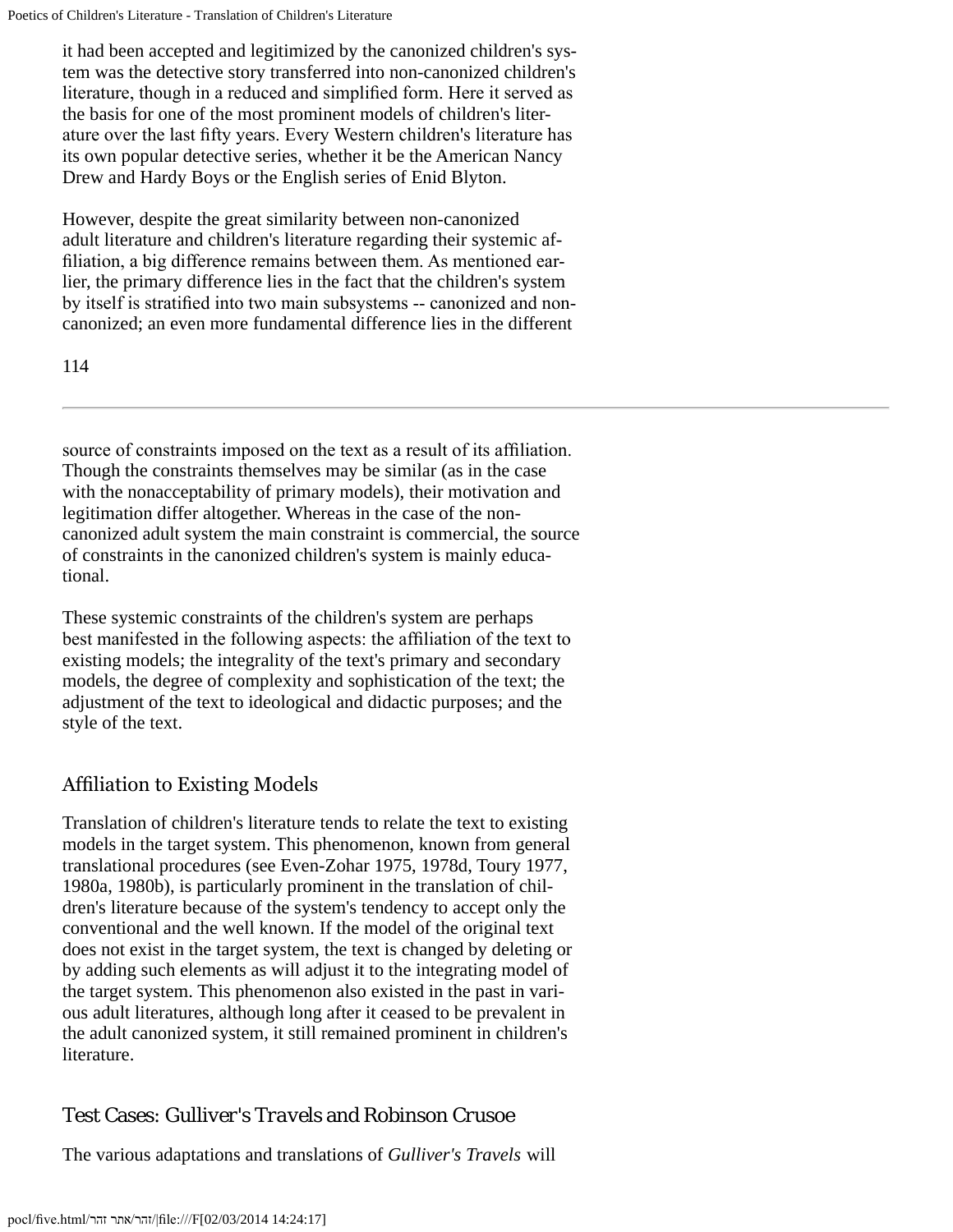serve as a good example. The abridged version of *Gulliver's Travels* was read by children in the form of a chapbook soon after it was originally issued in 1726. As with another successful novel, *Robinson Crusoe, Gulliver's Travels* was quickly reissued in an unauthorized

115

abridged version (and as a chapbook) soon after publishers realized its commercial potential. With *Robinson Crusoe* the first part was published in April 1719, and already in August of that same year an abridged and unauthorized version of the text was published, followed by dozens of chapbook editions during the eighteenth cen-

tury.2 The same was true of *Gulliver's Travels* (1726), whose first abridged and unauthorized versions were published by 1727 and contained only "Lilliput" and "Brobdingnag." By the middle of the eighteenth century, quite a few editions of *Gulliver's Travels* were published in the form of chapbooks, containing only "Lilliput." Both abridged versions of *Robinson Crusoe* and *Gulliver's Travels* continued to appear even at the beginning of the nineteenth century, but by that time they were issued for children and young people only (see Perrin 1969).

Originally, the lack of any other appealing reading material was the main reason for *Gulliver's Travels* being adopted by the children's system. Like all chapbooks, the book was enthusiastically read by children, in the absence of other literature written specifically for them (see chapter 6), and in such a way filled a gap that still existed in the literary polysystem. Thus, the text was read by children even before the children's system actually existed; since then, over the last two centuries it has managed to occupy a prominent position in the children's system.<sup>3</sup> This is the case not only because it quickly became a "classic" for children, but mainly because Gulliver's *Travels* was continuously revised and adapted, in order to be affiliated with the target system.

2 When model affiliation is dealt with historically, Defoe's *Robinson Crusoe is* even more interesting and complicated. Very briefly, this is the pattern: The original *Rob son Crusoe* served as a model for the *Robinsonnades* that became prominent in the children's literature and were a reduced and simplified model of the original *Robinso Crusoe*. Translators who later adjusted *Robinson Crusoe* to children's literature coul therefore ignore the original model and transformed the *Robinsonnade*, into a prominent model of children's literature.

3 As the abridged text became a classic for children in the nineteenth century, it simultaneously lost its position in the adult system. This does not mean that the tex disappeared altogether from the adult system. On the contrary, the text acquired the status of a "canon," as part of the literary heritage; that is, the text is read toda adults on the basis of its historical value, while in children's literature it is sti "living" text.

116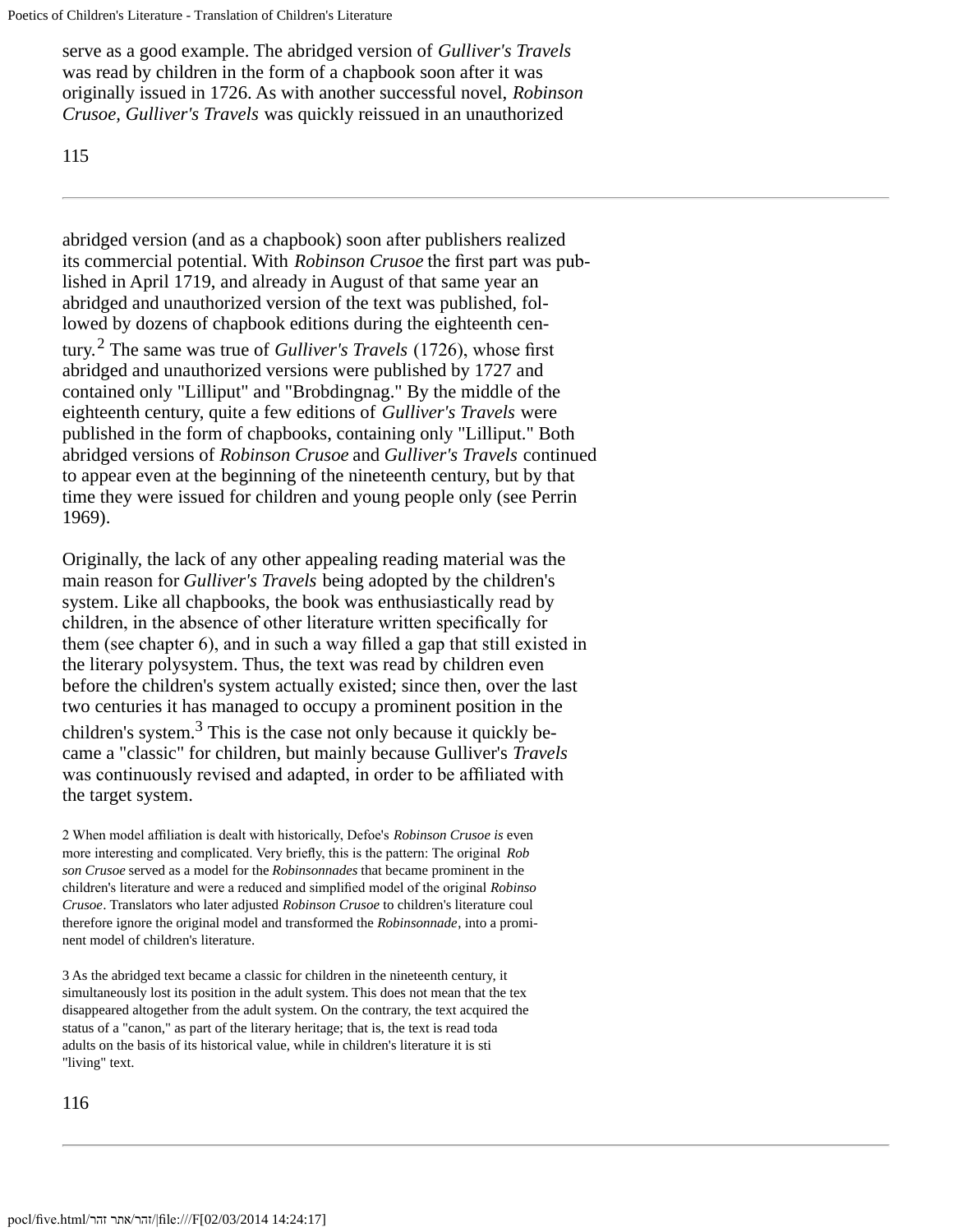What were the implications of the process by which the text was affiliated to the children's system? The first decision that translators had to make concerned the very selection of the text. This decision was in a way incidental because the text that already existed as a chapbook became later on a chapbook for children. However, what was common to the chapbooks and all other adaptations of Gulliver's *Travels* was their inclusion of only the first two books. In spite of the fact that *Gulliver's Travels* was frequently translated, not a single translation for children has included all four books. Most translations are of the first book only, and several others include the second book as well. The selection of the first two books is primarily connected with the decision to transfer the text from its original form as a satire into a fantasy or adventure story.

At first the text was transferred either into the model of fantasy or adventure just because they were such popular models in chapbooks. Later on, the same decision was the result of two additional factors: first, the overwhelming popularity of fantasy and adventure in children's literature as well; and second, the lack of satire as a genre in the target system (children's literature totally ignored the existence of such a genre). This was probably due to the fact that children were not supposed to be either acquainted with the subjects of the satire, nor with its meaning. Translators who wished to transform the text from a satire into either model (fantasy or adventure) of the target system had to omit the last two books for two reasons. Satire is built into *Gulliver's Travels* in sophisticated and complex ways, including the inter-relations of the four books. In wishing to avoid the satire, translators had no further interest in retaining that now functionless relationship and could thus easily forego the other books entirely. Next, translators found it much easier to adjust elements of the first two books into models of the target system. For instance, the people of Lilliput could much more easily be transformed into dwarfs of a fantasy story than the people of the Country of Houyhnhnms, for whom it was almost impossible to find an equivalent in the models that already existed in the target system. Moreover, Gulliver's travels in unknown countries, as well as his battles and wars, could easily serve as the basis for an adventure story. However, when a translator decides upon one of the models, usually in accordance with the presumed age of the reader -- fantasy for younger children, adventure

117

story for older -- the other model usually creeps into the text and thus both models can be discerned almost in all translations.

Those two models, contradictory by nature (fantasy tending to generalization, while the adventure story tends to concretization), dictate the very selection of the text and its manipulation. The transformation of the Lilliputian people into the dwarfs of the fantasy story exemplifies the model's manipulation of the text. While the original text emphasizes the similarity between the people of Lilliput and the people of Gulliver's country (who differ mainly in size but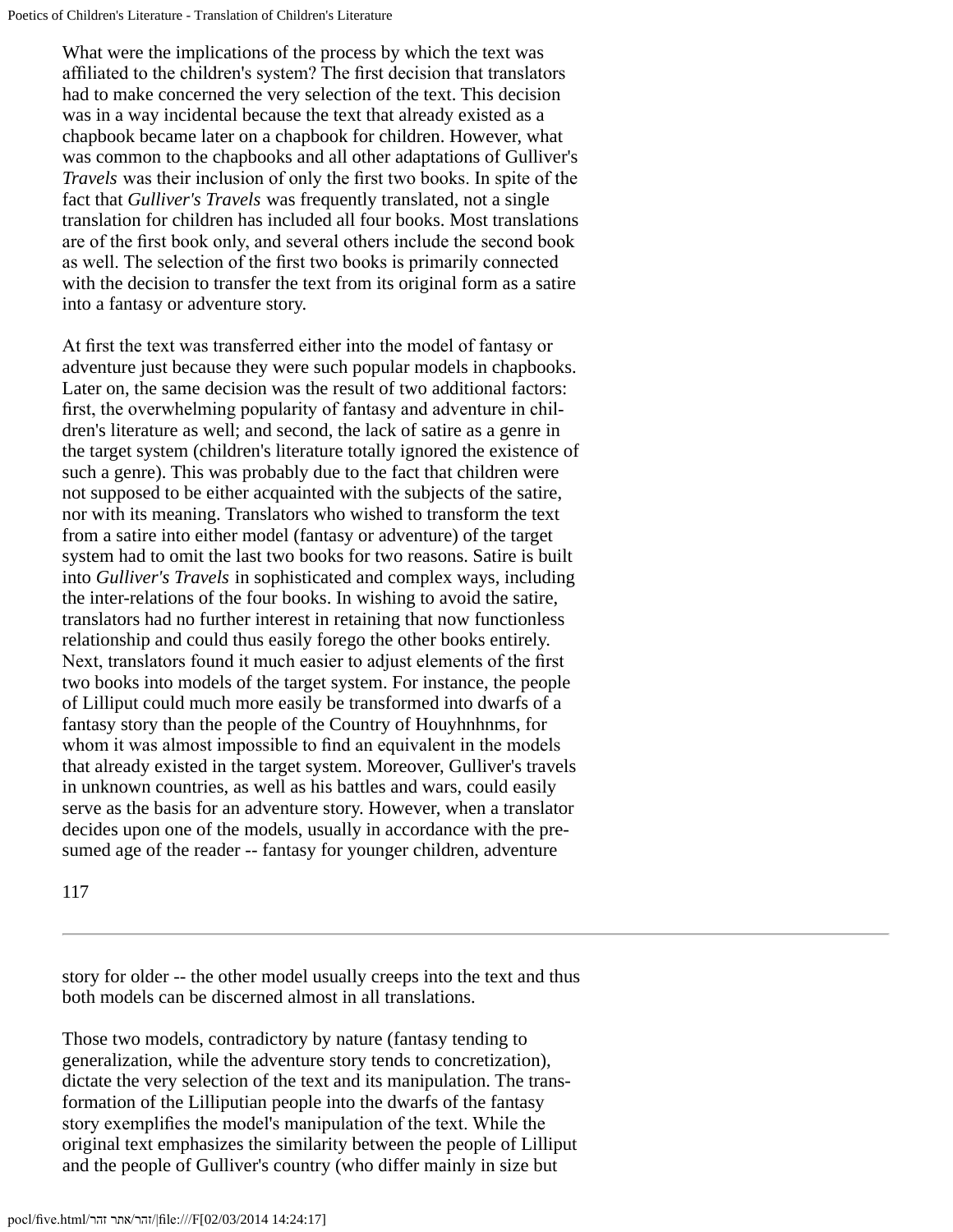resemble each other in other respects -- which then becomes the core of the satire), translators deliberately make every effort to blur the similarity and create an opposition that does not exist in the original, that is, an opposition between two worlds -- the world of Gulliver and the fantasy world of the dwarfs. The fantasy world of the dwarfs has all the typical attributes of the model of the fantasy, especially as far as the fabula and characterization are concerned. Hence, in the adaptation for children, the dwarfs are part of an enchanted and strange world full of glory and magnificence. They are innocent little creatures forced to protect themselves against a negative force that has appeared in their world -- a typical fabula of fairy tales. In such a way the Lilliputians are no more an object of criticism and satire but an object of identification and pity.

The opposition between Gulliver's original world and that of the Lilliputians is further revealed in adaptations for children by the description of both the emperor and his people in terms of the fantasy model. Thus, the creatures of the original text become *strange* creatures" (p. 9), the inhabitants become *dwarfs* inhabiting the country" (p. 9), and "four of the inhabitants" become "four men of the native *dwarfs"* (Jizreel edition, my italics).4

Moreover, unlike the original text, which uses several devices to emphasize the difference in size in order to hint at potential resemblance in other respects, translations alway present the Lilliputians not as miniature human beings but as dwarfs, as creatures *different* from human beings. As a result, they emphasize their size by adding diminutive epithets. In the original text the description of the arrows compares the Lilliputians to needles: "I felt above a hundred

4 All English translations of the Hebrew Gulliver's *Travels* are mine.

118

arrows discharged on my left hand, which prickled me like so many needles" (p. 18). The translations add to the description of the arrows the diminutive epithet "tiny and minute" (Massada version). In the same way translations add "tiny as a fly" to the food Gulliver eats (Massada version), which is originally described as: "shoulders, legs and loins shaped like those of mutton, and very well dressed, but smaller than the wings of a lark" (19). Furthermore, devices that are used by the original text to create the sense of the size of the Lilliputian world, such as accurate and detailed numbers, situations which create the sense of proportion (the children playing in his hair), are totally omitted because their original function was to emphasize the similarity between the two worlds, described originally as different only in size.

The same phenomenon of adaptation of the original text into the models of the target system can also be discerned in the characterization of the Lilliputians. Thus, while the original text presents complicated characterization of both Gulliver and the Lilliputians, trans-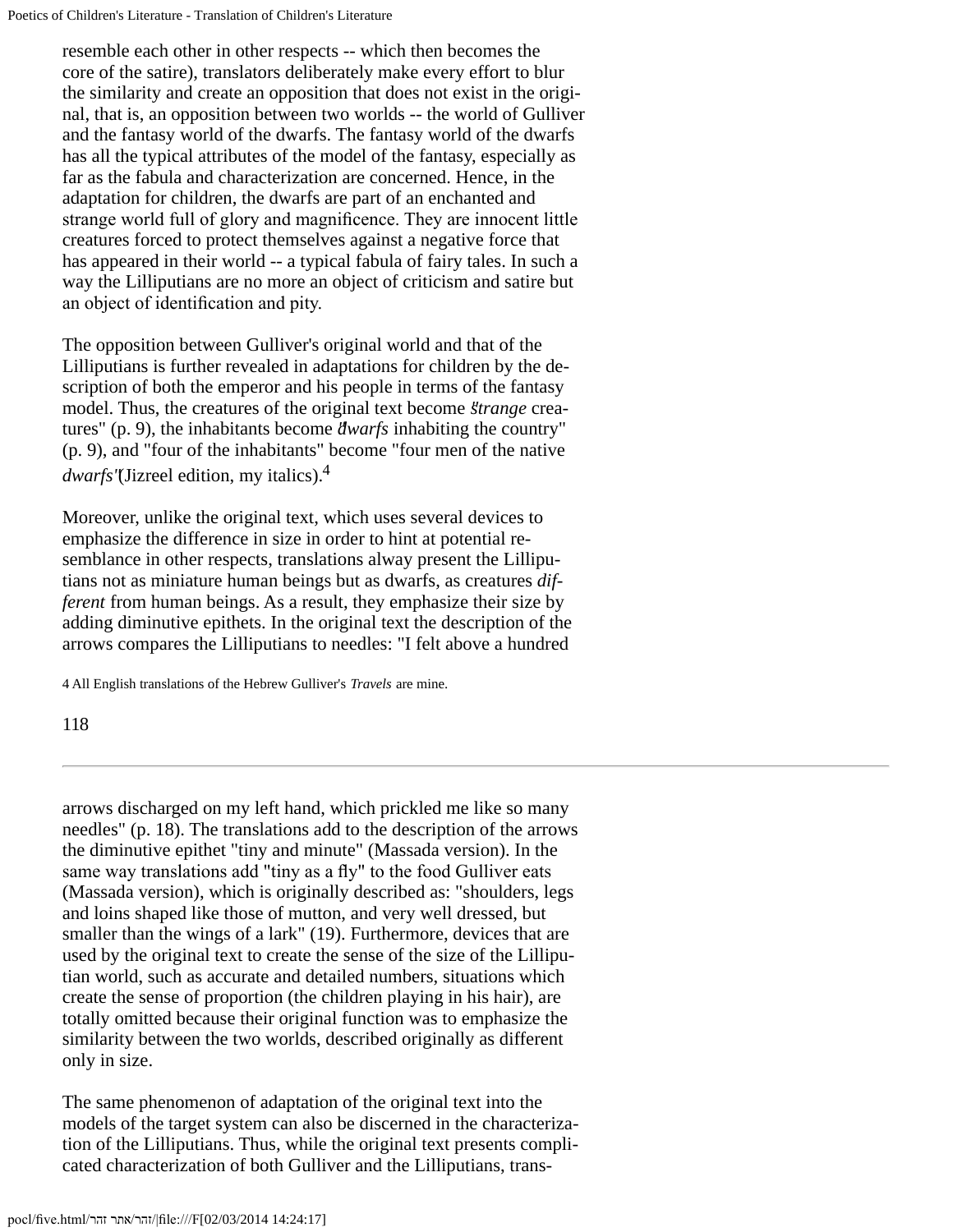lators tend to offer unequivocal presentations and hence to maintain the typical opposition between "good" and "bad" of both the fantasy and the adventure models. As a result, whereas in the original, the "good" features of Lilliputians are only part of their characterization and are accompanied by harsh criticism, translators tend to include only the "good" features, thus changing the characterization altogether. For instance, the criticism of the strange relations between parents and children and the absurd manners of burial of the original are totally omitted in translations, while good manners and high morality are indeed retained. An even more interesting example is the device for the manipulation of the threatening or tension-producing element, required for the model of the target system. Once a certain character is chosen to represent this element, the translation will ignore all other components, save the negative feature of the character, such as his mischievous use of power (see the description of the Chief Admiral in the El Hamaayan edition, 41; or in the Jizreel edition, 35).

This attempt to adjust the description of the Lilliputian world to the model of fantasy can be observed in the description of the emperor as well. In the original, the emperor's description is detailed and based on many aspects -- his height, color, voice, body, gestures:

119

"He is taller, by almost the breadth of my nail than any of his court, which alone is enough to strike an awe into the beholders. His features are strong and masculine, with an Austrian lip and arched nose, his complexion olive, his countenance erect, his body and limbs well proportioned, all his motions graceful, and his deportment majestic" (24). Translators tend to subordinate this type of description to that typical of the fantasy model -- to emphasize only his height and impressive appearance as a metonym for his power, and omit all other features. Hence the original description is translated into: "He was a handsome little man much taller than the rest of his court" (Ladybird, 17) or "All his subjects dreaded his height" (Jizreel, 19). In such a way translators changed the original description of the emperor, which was based on popular travel books of the time, and transferred them to the stereotyped presentation common to fairy tales, in which descriptions of kings and rulers are aimed mainly at emphasizing the element of power. I

The same phenomenon can be discerned in the description of the emperor's dress and sword. In the original text the description of the emperor's dress is as follows:

I have had him since many times in my hand, and therefore cannot be deceived in the description. His dress was very plain and simple, and the fashion of it between the Asiatic and the European; but he had on his head a light helmet of gold, adorned with jewels, and a plume on the crest. He held his sword drawn in his hand, to defend himself, if I should happen to break loose; it was almost three inches long, the hilt and scabbard were gold enriched with diamonds. (24)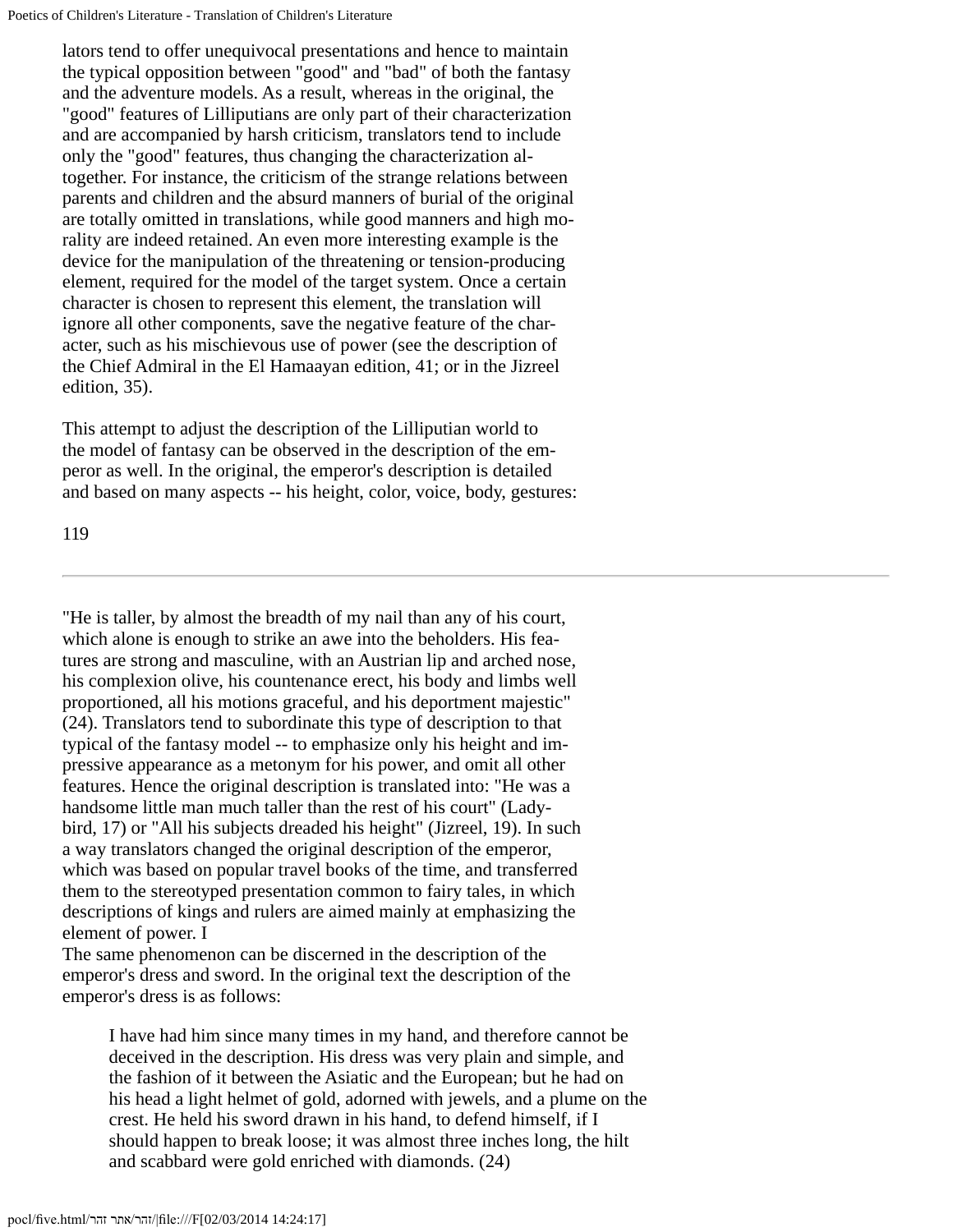Various translators have omitted most of this detailed description, leaving only that which is typical of fairy-tale emperors -- glory and wealth -- and frequently using the sword to symbolize the emperor's power: "In his hand the King held his drawn sword whose handle was decorated with sparkling diamonds" (El Hamaayan, 16); "He held in his hand a sceptre bigger than a match. Its handle and edges were decorated with jewels" (Massada, 26); and "In his hand the Emperor held his drawn sword, a little shorter than a knitting needle. Its golden handle and scabbard sparkled with diamonds" (Zelkowitz, 21). It should be noted, however, that the process of adjusting the

120

text to a certain model involves more than mere omissions of certain elements. One of the most interesting manifestations of text adjustment are those elements that translators find necessary to add to the original. These added elements are the best indicators of the force of constraints on the model, since adding new elements to an already shortened text implies that the translator regards them as indispensable to the model. Additions are thus needed to reinforce the model, and their inclusion reveals even more than deletions do which elements are considered obligatory for the target model. As an example of such an addition, note that the "plain and simple" dress of the original became in the translation "magnificent and very special" (Sinai 23). Another example of added elements to the text is that in which the original text describes the man who speaks with Gulliver as "a person of quality." The translator made him a typical character of the fantasy model, "a man wearing a long and expensive cloak and a little boy holding it behind" (Sreberk).

In summary, the model's affiliation determined which texts would be included or excluded, which elements would be added or omitted, and which would remain, albeit with changed functions. In the translations for children, the satirical elements have either entirely vanished or remained minus their original function, usually acquiring a new function and in this way contributing to the model of the target system. In some cases they have even remained without any function at all. Thus, by leaving out some elements and by changing the functions of others, translators have managed to adjust the text to prevalent models of the target system.

#### The Text's Integrality

Today the norm of a complete, unabridged text is accepted in most translations of the adult canonized system. Deletions, if at all, are incidental. But in the nineteenth century and even at the beginning of the twentieth, such a norm was not obligatory, and translators were allowed to manipulate the integrality of the original text (see Toury 1977). In the adult system, this freedom to manipulate exists only in the noncanonized system. Here translators are free to add or delete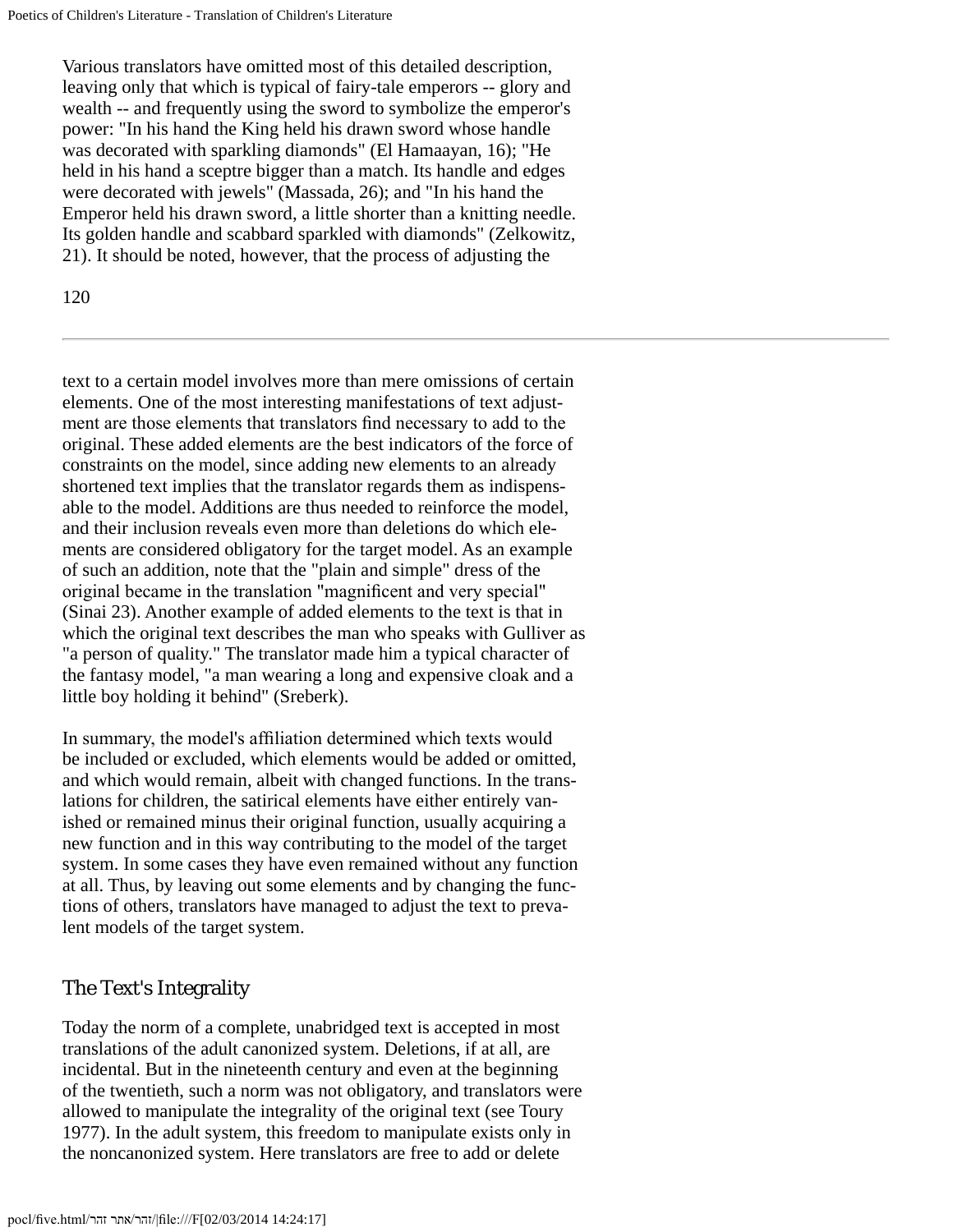in accordance with the demands of the target system, and more often

121

than not they do not preserve the completeness of the original text (see, for instance, Hebrew translations of James Bond).

The same freedom of manipulation seems to exist in the children's system (even within the body of canonized literature) particularly when adult books are transferred into it. Within this body, the "raison d'être" for all abridged texts for children is based on the supposition that children are incapable of reading lengthy texts. Nevertheless, the actual decision of what to omit is the result of the need to revise the text in accordance with two main criteria, in addition to the systemic affiliation: first, the norms of morality accepted and demanded by the children's system; second, the assumed level of the child's comprehension. Hence a translator's decision to adjust the text to children invariably means that he will have to shorten it and make it less complicated at the same time. These two procedures might, in reality, contradict one another because fewer elements are required to carry more functions. As a result, translators must carefully manipulate the text in order to maintain a workable balance, always keeping those two principles in focus.

The simplest manipulation of the text is done by deleting undesirable elements or whole paragraphs. However, this option is not always available to the translator. Sometimes the need to delete certain scenes turns out to be very problematical for the translator, especially when they are regarded as indispensable for the development of the plot. Such scenes are often altered to become suitable when the translator finds an acceptable formula or format for their inclusion. As an example, note the scene of Gulliver saving the palace from the fire by urinating on it. In the original text, the scene of extinguishing the fire is used to advance the plot as well as to integrate satire into the story. The Lilliputians reveal their ingratitude by not thanking Gulliver for saving the palace. On the contrary, they blame him for breaking the law of the kingdom and later use it as an excuse for sending him away. The whole scene is clearly used in order to satirize the arbitrariness of the laws and the ingratitude of the people. However, most translations could neither cope with Gulliver extinguishing the fire by urinating on it (an unacceptable scenario in a children's book) nor with the satire of the kingdom and its laws. On the other hand, some translations, especially those built on the adventure model, did not wish to leave out such a dramatic episode. In these

122

versions, Gulliver does extinguish the fire either by throwing water on it (Mizrachi) or by blowing it out (Zelkovitz). As a result, this episode is left in the text, even though it contradicts the entire char-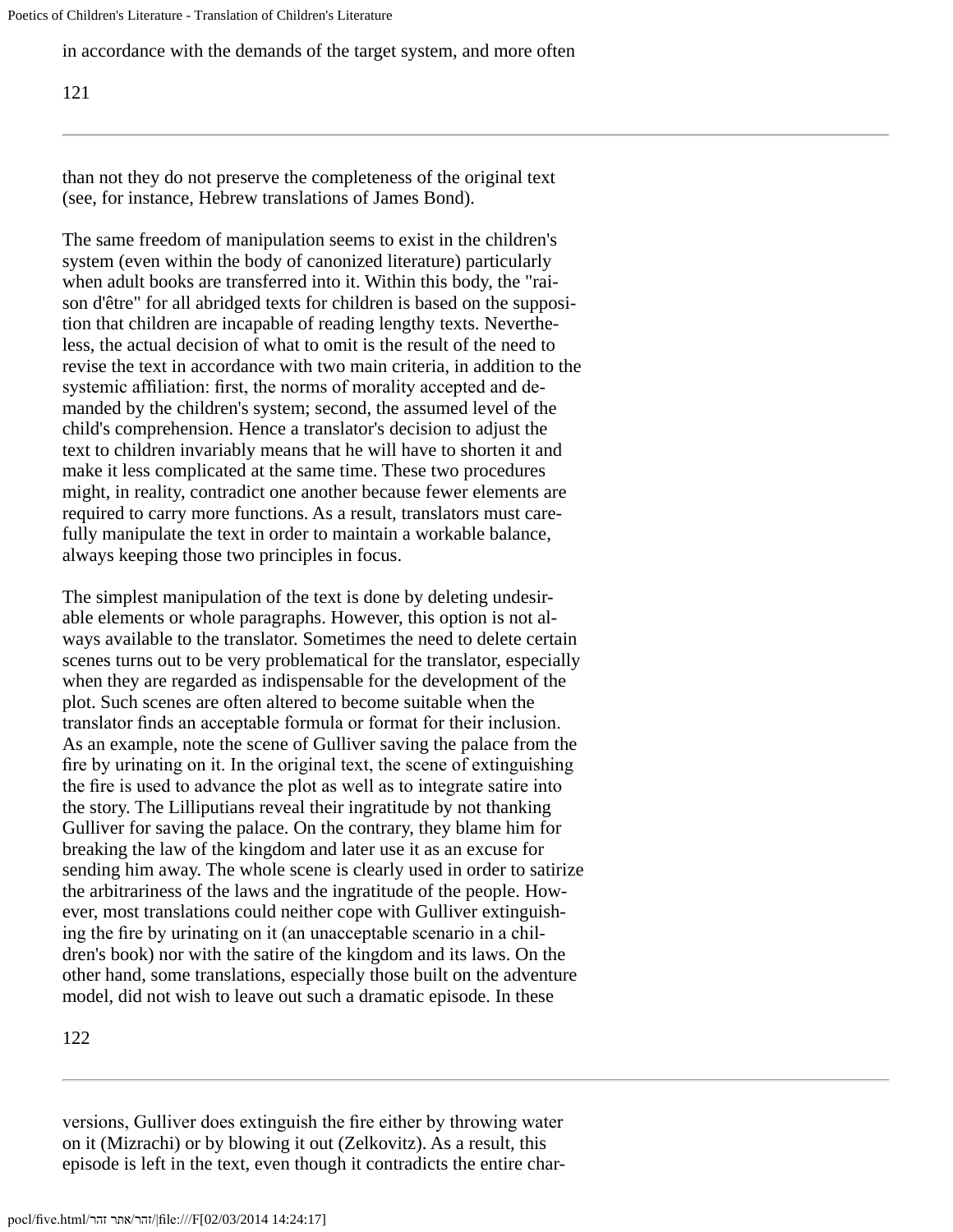acterization of Lilliputians as good and grateful people. Here it may be observed that in order to maintain the integrality of the plot, which is clearly the most important aspect in the adventure model (see discussion further on), translators do not hesitate to contradict other components of the text such as characterization. Other translators, however, were happy to delete the entire scene, primarily because it constitutes a violation of the taboo in children's literature on excretions; moreover, it also violates the characterization of the dwarfs as victims. Another reason for its deletion in some translations is that it takes part in the buildup of the satire which translators so religiously try to avoid. Hence, the deletion of this unnecessary scene can be easily justified.

In fact, it can even be formulated as a rule that when it is possible to delete undesirable scenes without damaging the basic plot or characterizations, translators will not hesitate to do so. Hence all translators of Gulliver's *Travels* happily give up the scene where Gulliver is suspected of having a love affair with the queen, for such a scene violates the taboo on sexual activity in children's literature. In the adult version, this scene plays an important role in the satire because it appears logistically impossible for the suspected lovers to have an affair due to their vastly different dimensions. Seen as satire, this incident disappears altogether from translations for children; it is unnecessary and thus can be easily omitted.

The other major criterion that guides translators is their sensitivity to the level of reading comprehension of children. When a translator assumes that a certain paragraph will not be understood by the child, he will either make changes or deletions to adjust it to the "appropriate" comprehenion level. This is why, translators of *Robinson Crusoe* delete the opening dialogue between Robinson and his father, in which the father presents the ethos of the bourgeoisie as opposed to that of the lower and upper classes.

The same phenomenon is also apparent in most translations of *Tom Sawyer*. In the original text, the familiar fence-whitewashing scene has two parts. The first describes Tom's ingenious device for making the children work for him and also pay for that pleasure. In

123

the second, Twain throws out several sarcastic remarks about the "sacred" values of work and pleasure, aiming his irony not toward Tom and his treasures, but rather toward adults, whose values the text compares to those of the children. The result is a mocking and condescending attitude vis-à-vis adults. Most translators delete this part of the scene entirely, and thus the ironical level of the scene is completely expunged (Twain 1911, 1940, 1960). There are quite a few reasons for this deletion. First, this passage does not contribute directly to the "plot" in its narrowest sense. Translators, in spite of their endeavors to make longer texts shorter, are reluctant to omit a paragraph that has a substantive part in the "plot." This is because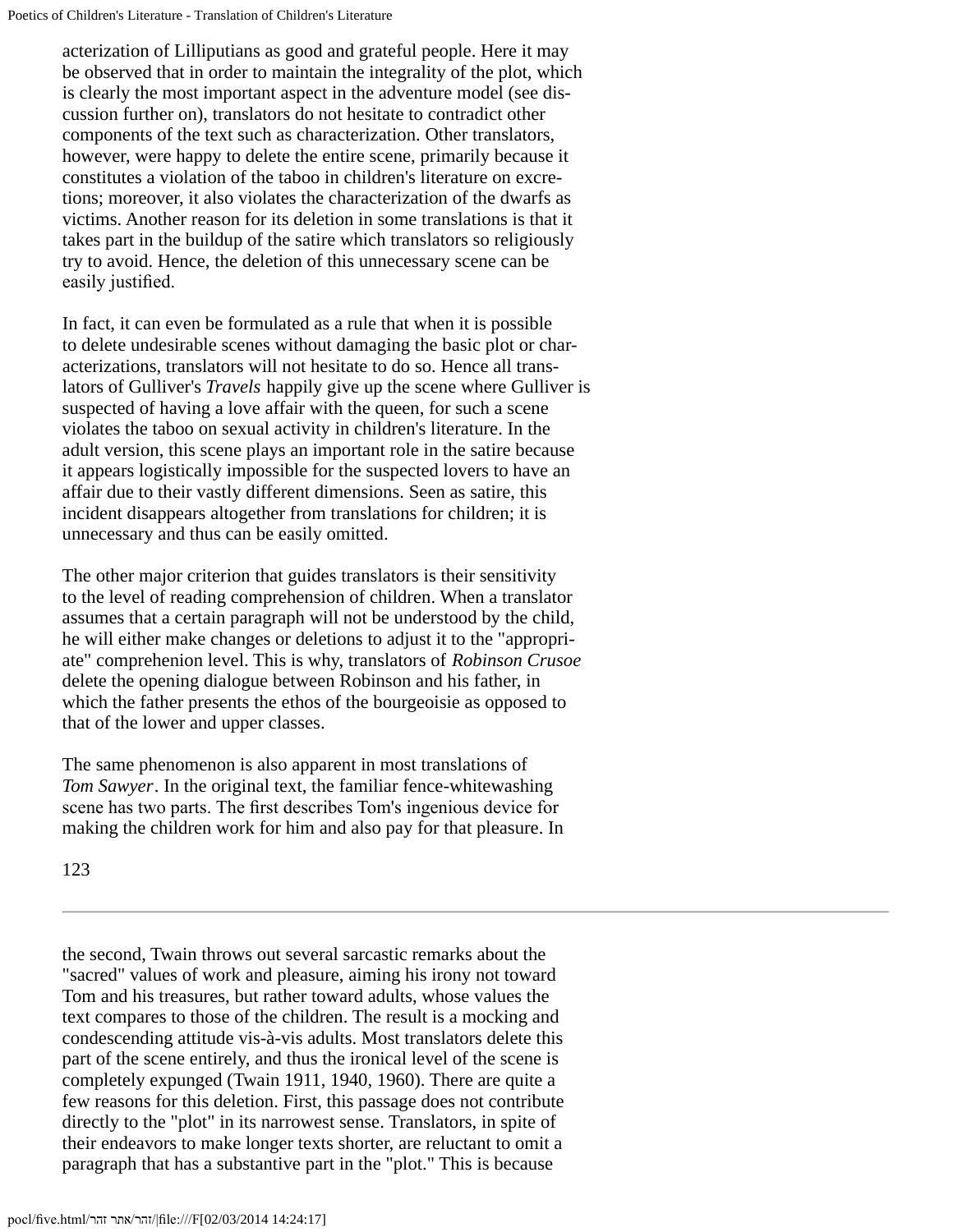action and plot are considered the most important elements of children's books or in Nina Bawden's words: "Writing for children is not easier than writing for adults; it is different. The *story-line*, clearly, has to be stronger.... The clue to what they really enjoy is what they reread, what they go back to, and this is almost always a book with a strong *narrative line"* (Bawden 1974, 6, my italics). However, in a paragraph considered nonessential to the plot, translators will happily exclude it. In addition, many translators feel uneasy in presenting ironical attitudes toward life and toward grown-ups that do not suit the values a child should be acquiring through literature. They justify their omission of irony by suggesting that such sophisticated attitudes, which demand a two-dimensional confrontation, cannot be understood by the child. Hence, whenever it is possible, the level of irony is totally excluded so as to make the text less complicated.

This tendency to avoid complex and/or unflattering characterizations of adults, and especially of parents, can be seen in other cases as well. As Wunderlich and Morrissey argue in their analysis of translations of *Pinocchio*, Geppetto's description is subject to the same procedure:

Geppetto, the image of the parent, also undergoes change. The original Geppetto is a truly human figure. He displays anger, rage and frustration.... The parent loves, but the parent also becomes angry and punishing. Raising a child, Collodi shows, is no easy matter.

 Parents, however, are no longer punishing. They display only love, warmth, support, and self-sacrifice towards the child. So, as with Pinocchio, Geppetto is weakened through the thirties; his punishing visage is eroded. (Wunderlich and Morrissey, 1982, 110)

124

#### The Level of Complexity of the Text

As stated earlier, the text's integrality is directly affected by the need to shorten the text and the demand for a less complicated text. When shortening a text, translators have to make sure that they also reduce the proportions between elements and functions and make less elements carry even fewer functions. In contrast to adult canonized literature, in which the norm of complexity is the most prevalent today, the norm of simple and simplified models is still prominent in most children's literature (canonized and non-canonized), as is also the case with the non-canonized adult system. This norm, rooted in the self-image of children's literature, tends to determine not only the thematics and characterization of the text, but also its options concerning permissible structures.

When dealing with the question of complexity, the text of *Alice in Wonderland is* most interesting. In chapter 3, I asked how the text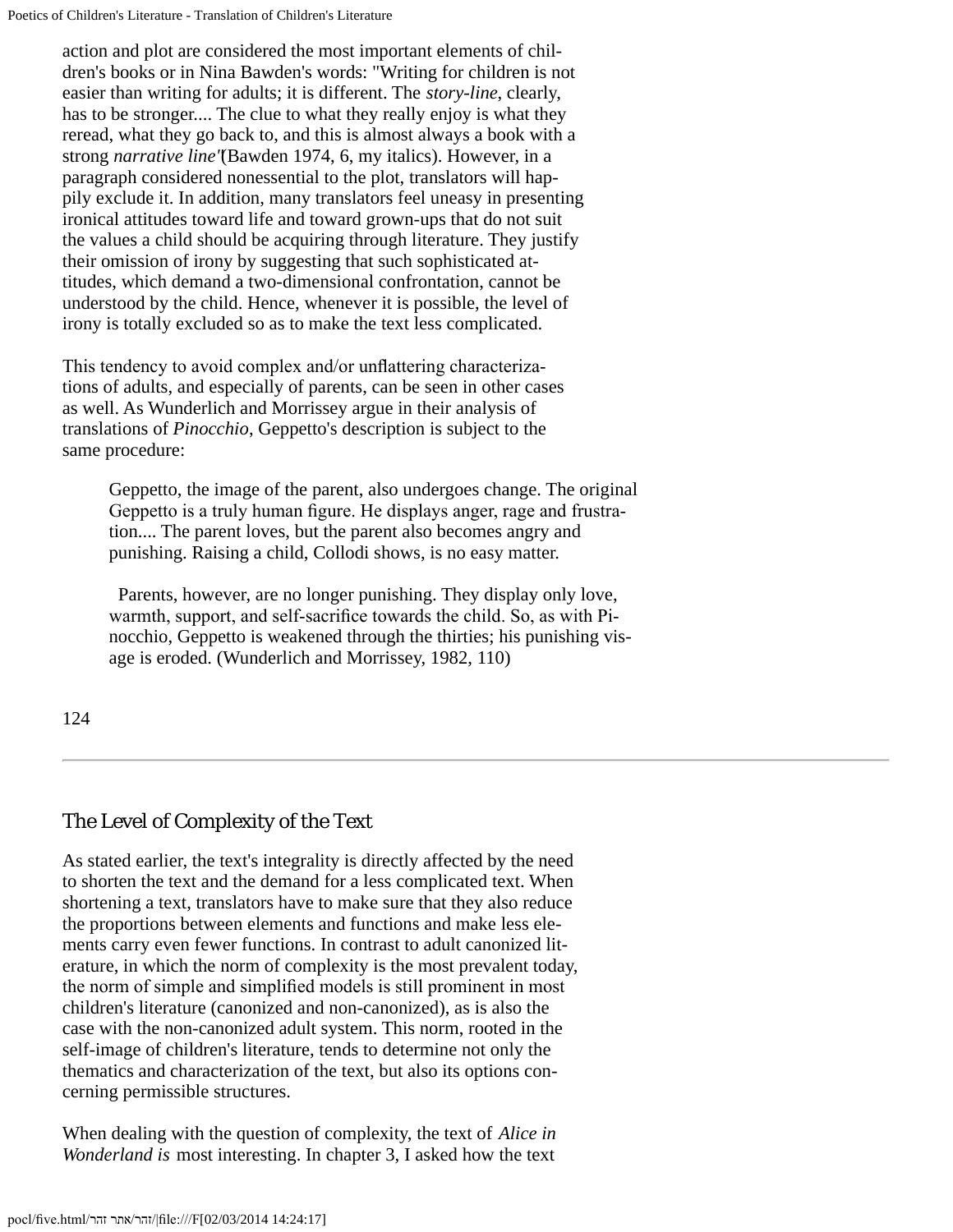came to be accepted by adults and discovered that it was the result of the very characteristics later considered by adaptors and translators as unsuitable for children. Here I approach the problem briefly from the opposite direction -- that is, to show how the text became acceptable for children, I ask which textual elements were changed in order to make the text, in the translator's opinion, acceptable for children. As a rule, all the elements that were considered too sophisticated were either changed or deleted. Hence, translators systematically deleted all the satire and parody of the original text. The paragraphs that contained those elements were not at all difficult to omit, because they did not contribute to the plot. Unlike them, the complicated presentation of the world in the text posed a more serious problem for the translators because they could not give it up altogether.

In the original *Alice in Wonderland*, Carroll intentionally made it impossible to determine whether things happen in a dream or in reality. Such a complicated presentation was not acceptable to the translators, who eventually solved the problem by motivating the whole story as a dream. Therefore, the transfer into children's literature resulted in a simplified presentation that insisted on a clear distinction between reality and fantasy. For instance, one adaptation opens in the following way: "Once upon a time there was a little girl called Alice, *who had a very curious dream"* (Modern Promotions, my

125

italics). Another adaptation ends in a phrase which leaves no doubt that it was anything but a dream: " 'I am glad to be back where things are really what they seem,' said Alice, as she woke up from her strange Wonderful dream" (Disney). The procedure of transformation of a text into a less sophisticated one and its adjustment to a simplified model is always achieved either by deletions or by changing the relation between elements and functions. However, it may even happen that some elements will remain in the text, although they lose their original function without acquiring a new one. This occurs because the translator retains certain elements, assuming that they contribute to some level when they actually do not. For example, in the original *Tom Sawer*, the aunt is ironically described by the funny way she uses her spectacles: "The old lady pulled her spectacles down and looked over them about the room; then she put them up and looked out under them. She seldom or never looked *through* them for so small a thing as a boy; they were her state pair, the pride of her heart, and were built for 'style' not service -- she could have seen through a piece of stove lids just as well" (Twain 1935, 287). The comment explains ironically why the aunt puts her spectacles up and down and does not look through them. In one of the translations (Ben-Pinhas 1960), the translator made her lift her spectacles up and down, but left out the writer's comment. The translator probably thought the spectacles contributed to the plot (because of the "action") and did not pay attention to their function in the characterization of the old lady. Hence the spectacles in the translation remained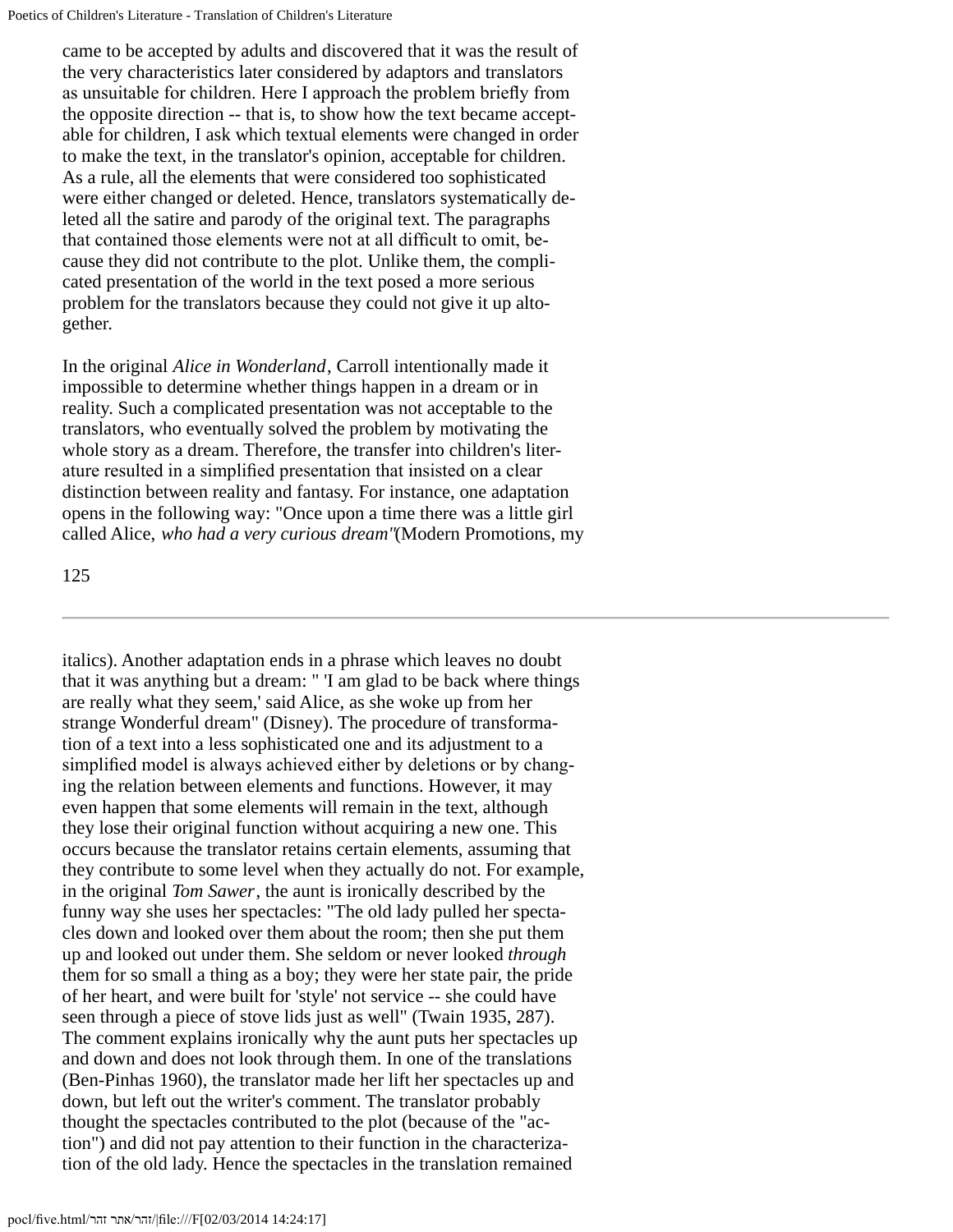functionless.

## Ideological or Evaluative Adaptation

In earlier stages of adult literature, the concept of literature as a didactic instrument for unequivocal values or for a certain ideology was prominent. Long after it ceased to exist in adult literature, this concept was still so powerful in children's literature that translators were ready to completely change the source text in order to have the revised version serve ideological purposes. A typical example for such ideological revision is the translations of *Robinson Crusoe*. Perhaps the most prominent of these was the translation into the Ger-

126

man by Joachim Campe (1746-1818) titled *Robinson der Jüngere* (1779-80), which served as a catalyst for further translations: Campe's adaptation was translated by himself into French and English (1781), although the most popular English translation was that of Stockdale, published in 1782 in four volumes. The text was further translated, and by 1800 translations also appeared in Dutch, Italian, Danish, Croatian, Czech, and Latin. Moreover, the text was translated into Hebrew no less than three times (1824, 1849, 1896?, see chapter 7) and even into Yiddish (1784, 1840).

In such a way, *Robinson Crusoe* managed to be preserved in the canonized children's literature for over a century, probably due to its ideological adjustment. Furthermore, the text was followed by various imitations that created one of the most prominent models in children's literature, that of the *Robinsonnade*. Yet, it should be emphasized that although Campe's adaptation was the main reason for *Robinson Crusoe's* becoming a classic for children, he practically made it into a totally different text, from the ideological point of view, retaining only some of the original setting.

Campe's motivations for translating *Robinson Crusoe* were primarily aimed at adapting it to Rousseau's pedagogical system, which served as the pedagogical system of his school in Dessau. Campe decided to translate *Robinson Crusoe*, because Rousseau himself suggested that it be the only book given to a child due to its portrayal of the individual's struggle with nature. When the book was examined with Rousseau's views in mind, however, it became clear to Campe that it demanded a thorough change -- Defoe's views on the bourgeois ethos and colonialist values contradicted those of Rousseau. Thus, in the original text, *Robinson Crusoe* arrives at the island with all the symbols of Western culture (weapons, food, the Bible) and manages to cultivate nature. In Campe's translation, however, he reaches the island naked and possessionless (he even has to spark the fire by rubbing stones). Robinson has to learn to live within nature without building a quasi-European culture. Rather, he builds an anti-European culture and suggests it as an alternative to the European.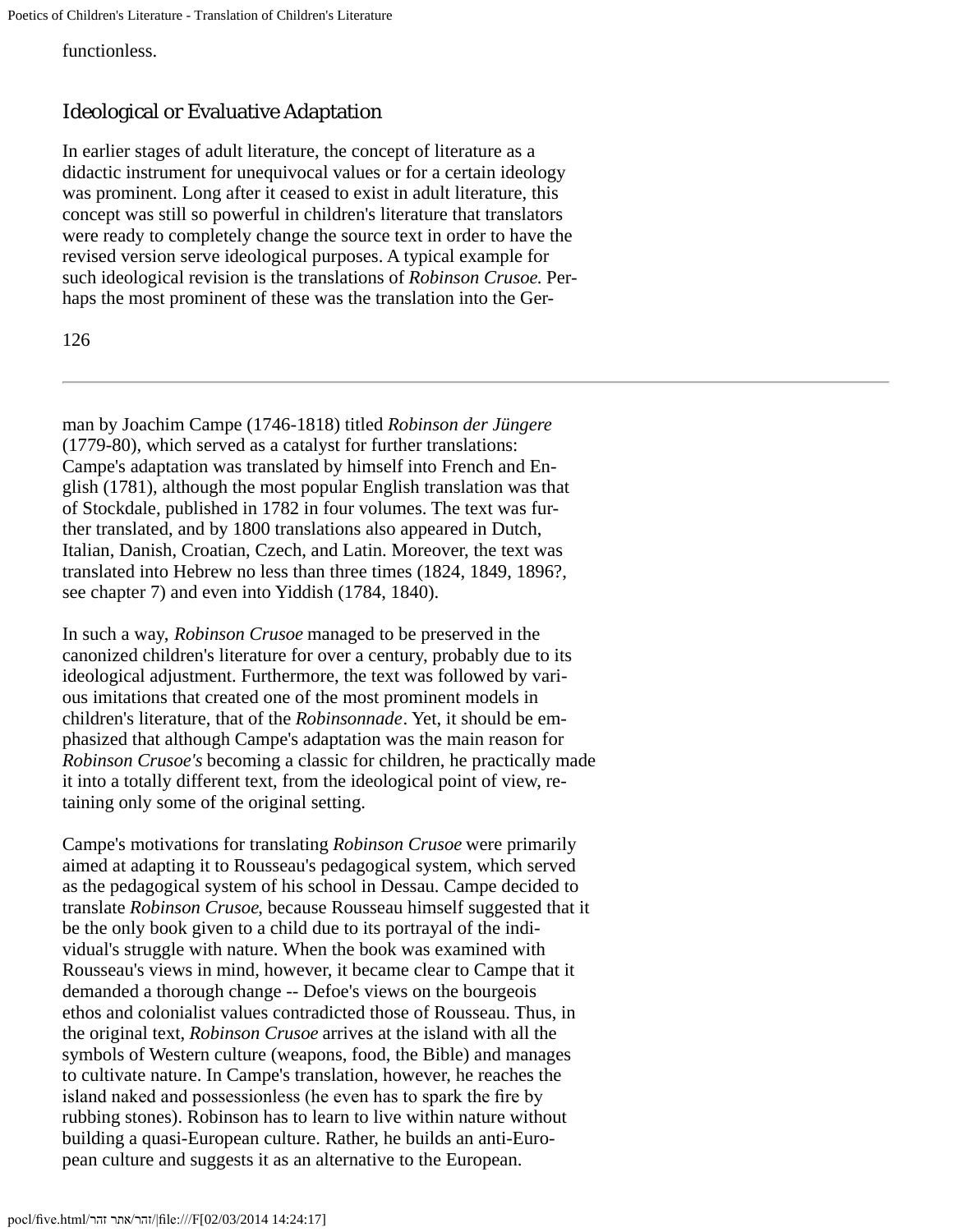When Campe's adaptation was translated into Hebrew (on Campe's status in Hebrew children's literature, see chapter 7), the Hebrew translation needed further ideological revision in order to be adapted to the prevailing Enlightenment views of the nineteenth cen-

127

tury. In one of the translations, that of Zamoshch, the translator tried in a rathebräisheoxical manner to combine Campe's antirationalist views with the views of the Jewish Enlightenment; the latter, in fact, were similar to Defoe's ethos, the belief that a rationalist can overcome nature and even cultivate it. The translator tried to stress not only Rousseauian values, but also those of the Jewish Enlightenment movement such as productivization. Thus, the children listening to the story told by their father do not sit idle, but willingly busy themselves with some sort of work. In this example, it can be seen how a text is selected for adaptation on the basis of ideology, yet still requires ideological revision; paradoxically, the new version resulting from this revision included elements of both Defoe and Campe.

## The Stylistic Norms

Discussion in English of the stylistic norms governing translation of children's books into Hebrew is impossible; thus only the guiding principle will be presented here. The prominent stylistic norm in translation into Hebrew of both adult and children's literature is the preference for high literary style whenever possible. Despite the fact that both systems share a common stylistic norm, however, its motivation and legitimation is different in each system. While in adult literature high style is connected with the idea of "literariness" per se, in children's literature it is connected with a didactic concept and the attempt to enrich the child's vocabulary. Again, as long as this didactic concept of children's literature prevails, as long as it is assumed that "books can and do influence outlook, belief and conduct," and that "for this reason, the writer for children will weigh his words carefully" (Collinson 1973, 37-38), then children's literature will not be able to liberate itself either from its diadactic aims or from this specific norm of high style. Even if "literariness" disappears from adult literature, it will still dominate children's literature, as long as it is regarded as educationally "good" and until the didactic concept of children's literature declines or at least loses its sway.

This phenomenon reflects the strong grip that systematic constraints hold on the children's system. These constraints govern not only the selection of texts to be translated from the adult canonized

128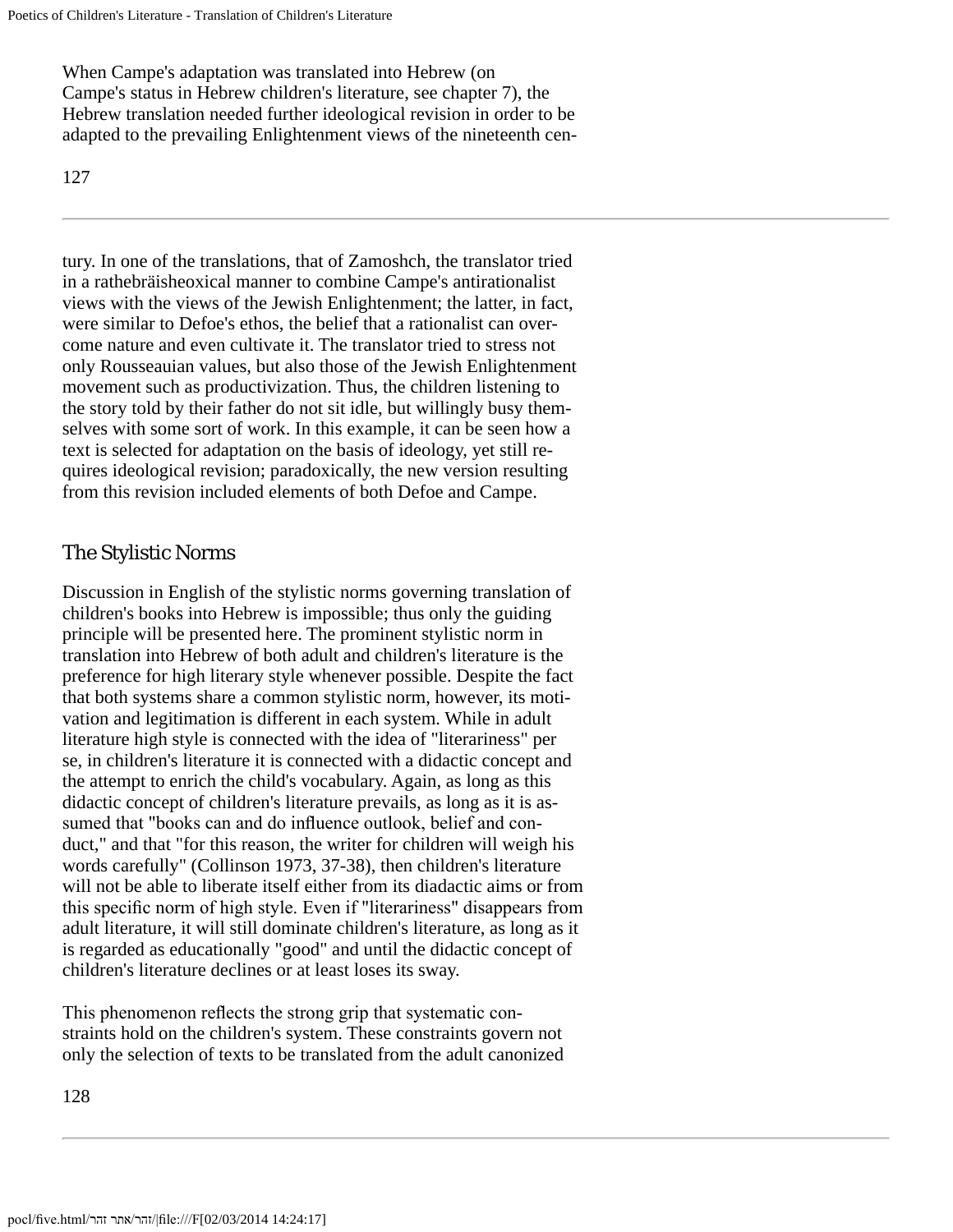system, but the presentation, characterization, and model affiliation as well.

## Texts

### ENGLISH EDITIONS

Carroll, Lewis. [1865] 1968. *Alice's Adventures in Wonderland* . New York: MacMillan.

\_\_\_\_. [1890] 1966. *The Nursery Alice*. New York: Dover.

Defoe, Daniel. [1719] 1965. *Robinson Crusoe*. Harmondsworth: Penguin.

Swift, Jonathan. [1726] 1960. *Gulliver's Travels*. Cambridge, Mass.: Riverside.

Twain, Mark. [1876] 1935. *The Adventures of Tom Sawyer*. New York: Garden City.

#### TRANSLATIONS AND ADAPTATIONS

*Lewis Carroll*:

Carroll, Lewis. 1945. *Alisa be'eretz ha-plaot*. Translated by Avraham Aryeh Akavya. Tel Aviv: Sreberk.

\_\_\_\_. 1973. *Alisa be'eretz ha-plaot*. Translated by Bela Bar'am. Tel Aviv: Massada.

Disney, Walt. 1976. *Alisa be'eretz ha-plaot*. Translated by Shulamit Lapid. Tel Aviv: Yavneh.

\_\_\_\_. 1980. *Alice in Wonderland*. Racine, Wis.: Golden Press.

*Alice's Adventures in Wonderland* . Abridged by A. K. Herring. New York: Modern Promotions.

### *Daniel Defoe*:

Campe, Joachim. *1824: Robinson der Yingere: Eyn Lezebukh f r Kinder*. Eine Hebreische ibertragen fon David Zamoshch. Breslau: Sulzbach.

*Robinson Crusoe. 1936*. Translated and abridged by Yehuda Grazovski. Tel Aviv: Massada.

Defoe, Daniel. *1964. Robinson Crusoe*. Translated and abridged by Ben- Pinhas. Tel Aviv: Niv.

## *Jonathan Swift*:

Swift, Jonathan. 1961. *Mas'ei Gulliver*. Translated and adapted by Yaacov Niv. Ramat Gan: Massada.

129

*Gulliver be-artzot haplaot*. 1976. Translated by Avraham Aryeh Akavya. Tel Aviv: Jizreel. *Gulliver be-eretz ha-anaqim*. Tel Aviv: Zelkowitz. *Massa Lilliput*. Translated by Pesah Ginzburg. Tel Aviv: Sreberk. *Gulliver's Travels*. Loughborough: Ladybird.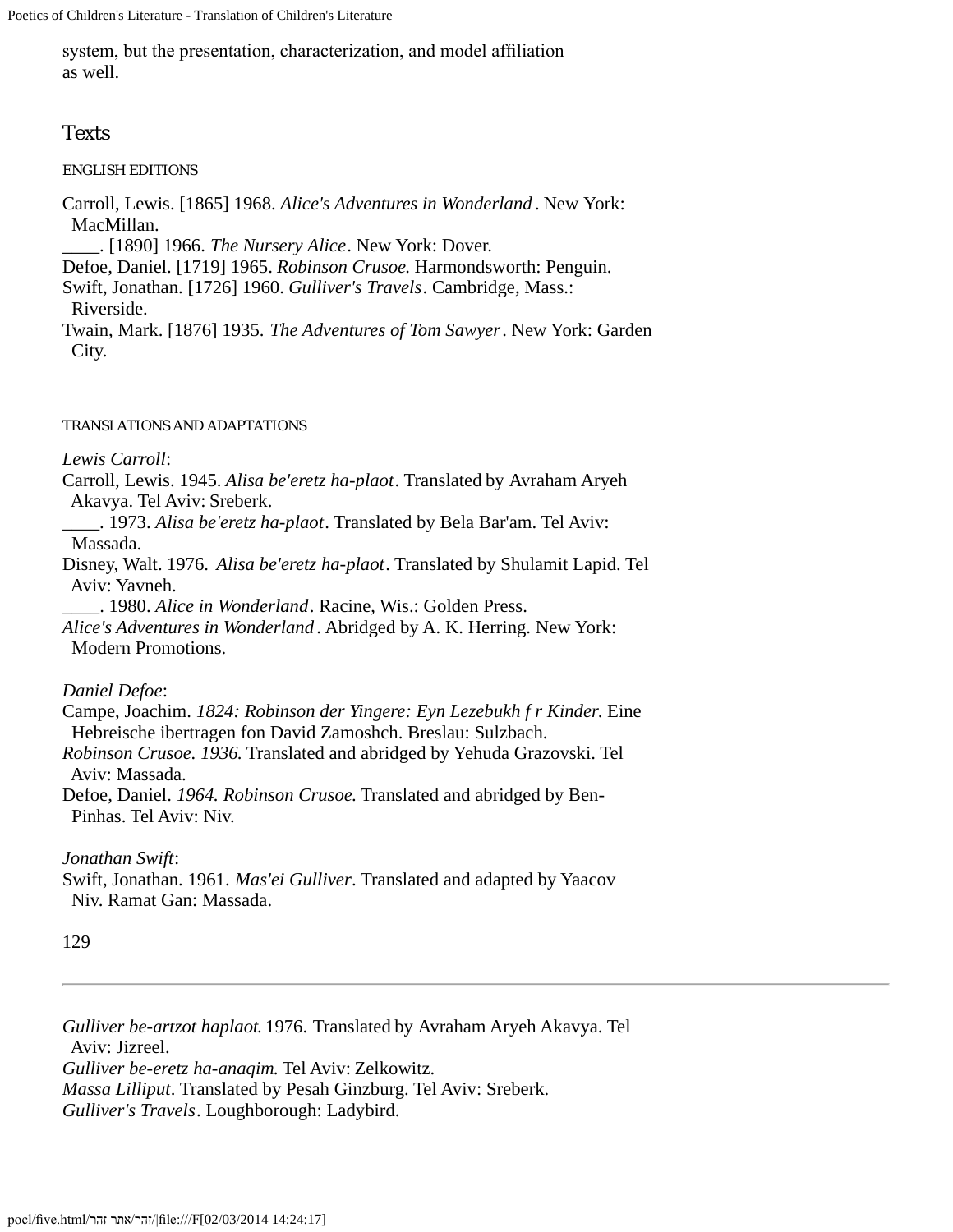Poetics of Children's Literature - Translation of Children's Literature

*Mark Twain*:

Twain, Mark, 1911. *Meoraot Tom*. Translated by Israel Haim Tavyov. Odessa: Turgeman.

Twain, Mark. 1940. *Tom Sawyer*. Translated and abridged by Avraham Aryeh Akavya. Tel Aviv: Jizreel.

Twain, Mark. 1960. *Meoraot Tom Sawyer*. Translated and abridged by Ben- Pinhas. Tel Aviv: Yesod.

130

**[Contents](#page-1-0)**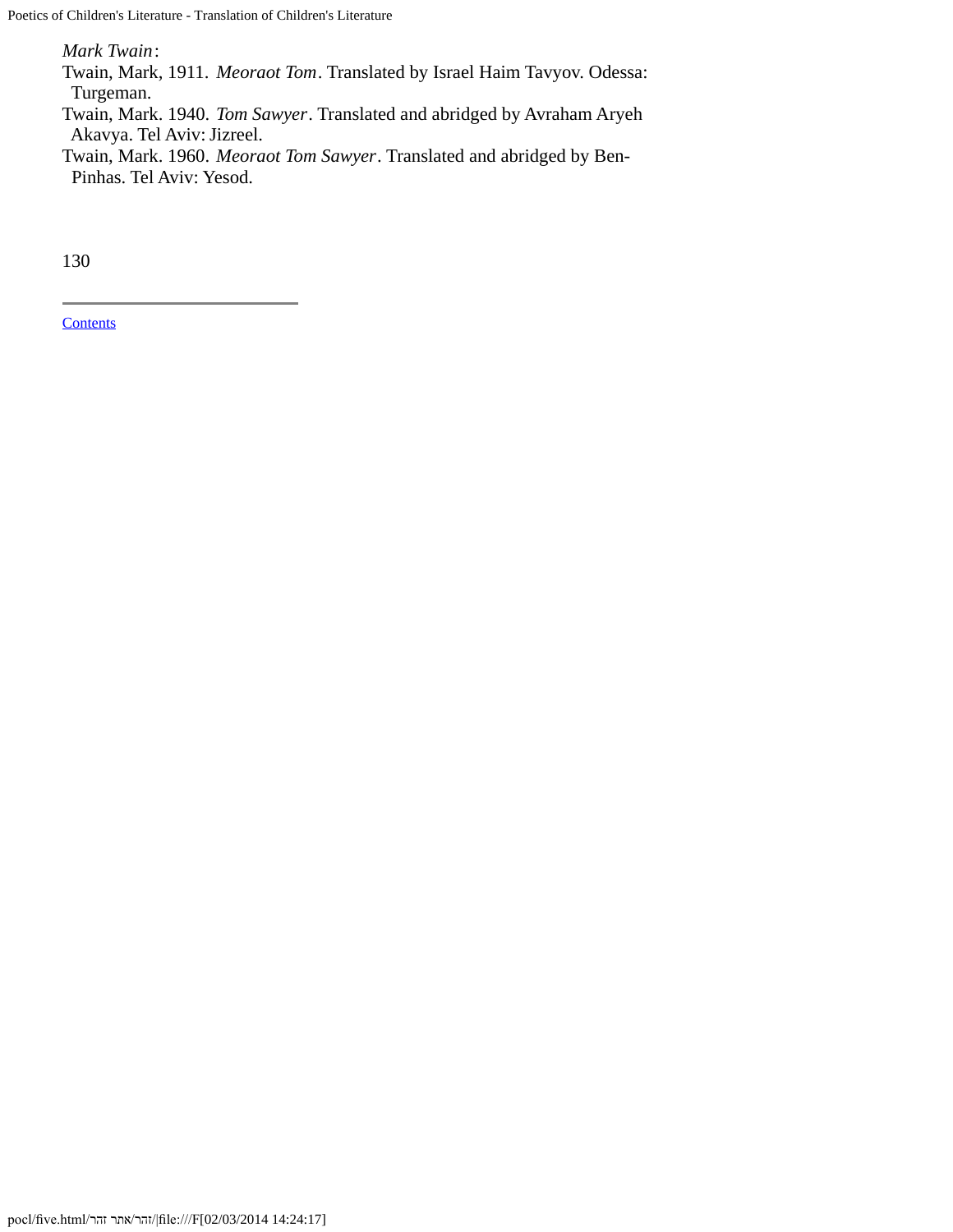Zohar Shavit, *[Poetics of Children's Literature](#page-0-0)*, The University of Georgia Press, Athens and London, 1986 ©

*Chapter Six*

# **The Model of Development of Canonized Children's Literature**

The canonized system of books for children began to develop almost a century after a stratified system of adult literature already existed. This is true, of course, if children's literature is discussed as a steady and continuous flow and not as a sporadic activity, like the few children's books published in the sixteenth and seventeenth centuries. Children's literature became a culturally recognized field only in the eighteenth century, and a prominent field within the publishing establishment only from the middle of that same century. The relatively late emergence of children's literature as a systemic form is a complex issue and involves many factors. Thus, in this part of my book on "system and history," I limit my discussion on the origins of children's literature to two major questions: What is the foundation of children's literature? How can we account for its stratification?

Histories of children's literature have paid much attention to the development of children's books in the Western world (especially in the Anglo-Saxon world, but in Germany, France, and Italy as well); abundant material can be found in works such as Darton (1958), Hürlimann (1967), Meigs et al. (1969), Ofek (1979), Thwaite (1972), and others. There is no point in surveying the data described again. Rather, I present them in a structural series and not simply in chronological order, claiming that the same historical model is common to all beginnings of children's literatures. I contend that the very same stages of development reappear in all children's literatures, regardless of when and where they began to develop. That is to say, the historical patterns in the development of children's literature are basically the same in any literature, transcending national and even

133

time boundaries. It does not matter whether two national systems began to develop at the same time, or if one developed a hundred or even two hundred years later (as with Hebrew, and later with Arabic and Japanese children's literatures). They all seem to pass through the very same stages of development without exception. Moreover, the same cultural factors and institutions are involved in their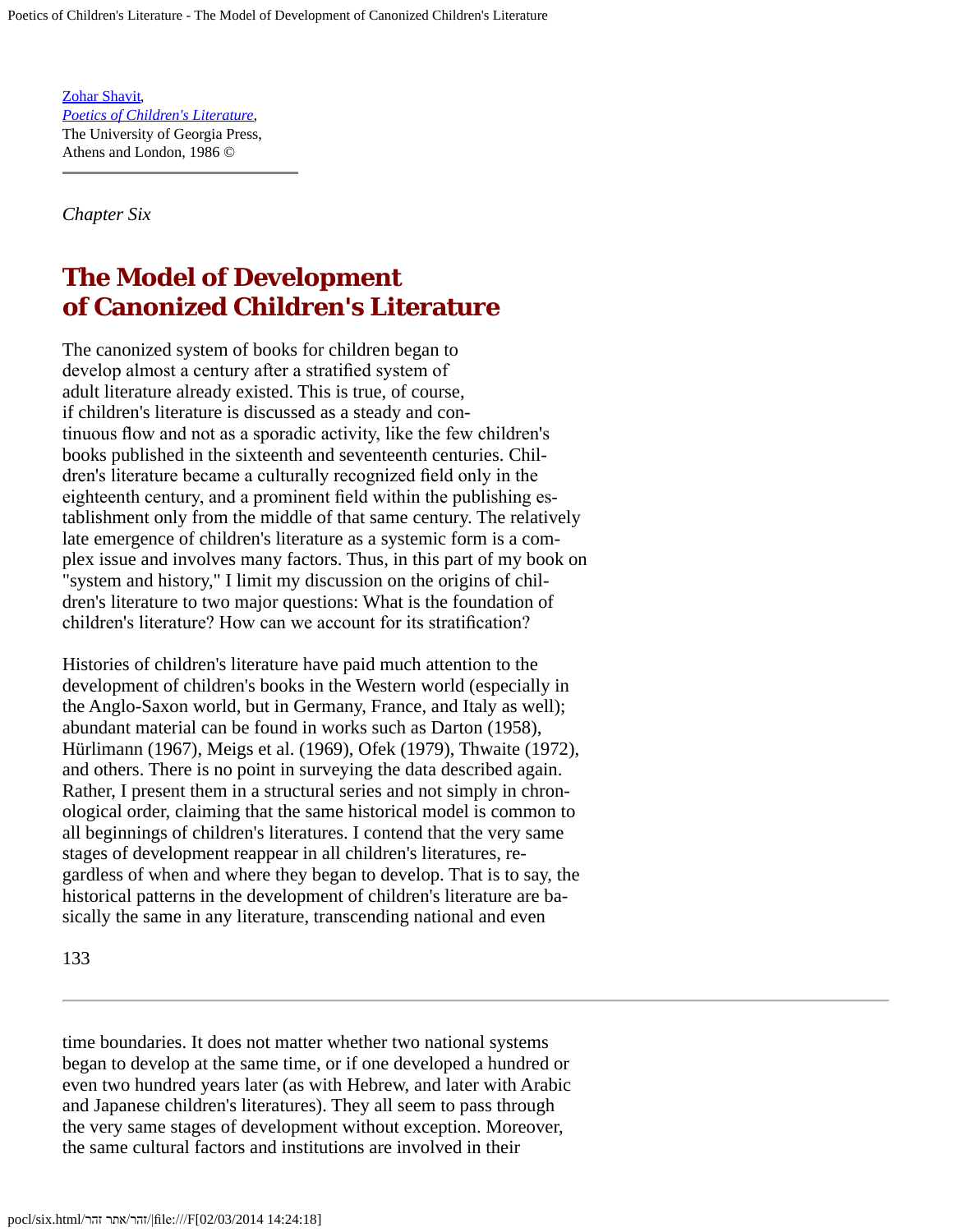#### creation.

From the instances of the Puritans in England and America, or the followers of the Jewish Enlightenment in Germany 150 years later, it may be concluded that their ideology formed the basis of canonized children's literature. They all shared the view that in the process of their education, children needed books, and that those books must differ from adult books principally through their fundamental attachment to the educational system itself.

Thus, it was through the framework of the educational system that a canonized children's system began to develop; at the same time, it was the need to combat popular literature from which the stratification of the whole literary system emerged. To deal with these two mutually dependent issues -- the function of the educational system in the development of canonized system and the function of chapbooks in the stratification of the system -- methodological separation is required. It is more convenient to treat each issue separately in order to highlight the distinct historical factors involved in each; hence, canonized children's literature will be discussed here not only as part of the literary system, but as part of the educational system as well. In the next chapter, the stratification of the children's system and the creation of two new opposing systems -- adults versus children and canonized versus non-canonized children's literature -- will be dealt with, pointing to the function of chapbooks in this process.

## The State of the System Prior to the Eighteenth Century

It cannot be denied that few children's books had been published during the sixteenth and seventeenth centuries (compared to the thousands of books published during the eighteenth and nineteenth centuries and sold in millions), as indicated by Sloane (1955), Welch (1972), Watson (1971), and others. But clearly, children's literature

134

was not yet recognized as a distinct field of culture. Books published prior to the end of the seventeenth century were composed mainly of "courtesy books," such as the English translation of Erasmus's A *Lytelle Booke of Good Manners for Chyldren* (1532) or Francis Seager's *The School of Vertue and Booke of Good Nourture for Chyldren to Learn Theyr Dutie By* (1557), which can only be regarded as part of the culture of etiquette prevalent at the time and not as children's literature in the modern sense. They were part of the old apprenticeship educational system, and the purpose of their production was to teach children (of certain social rank) the behavior appropriate to their status in society. They left no room for further reading, nor did they encourage further education by means of books; moreover, these books lacked the recognition that became part of the conceptual cultural framework of the eighteenth century -- the recognition that children needed books of their own that should be different from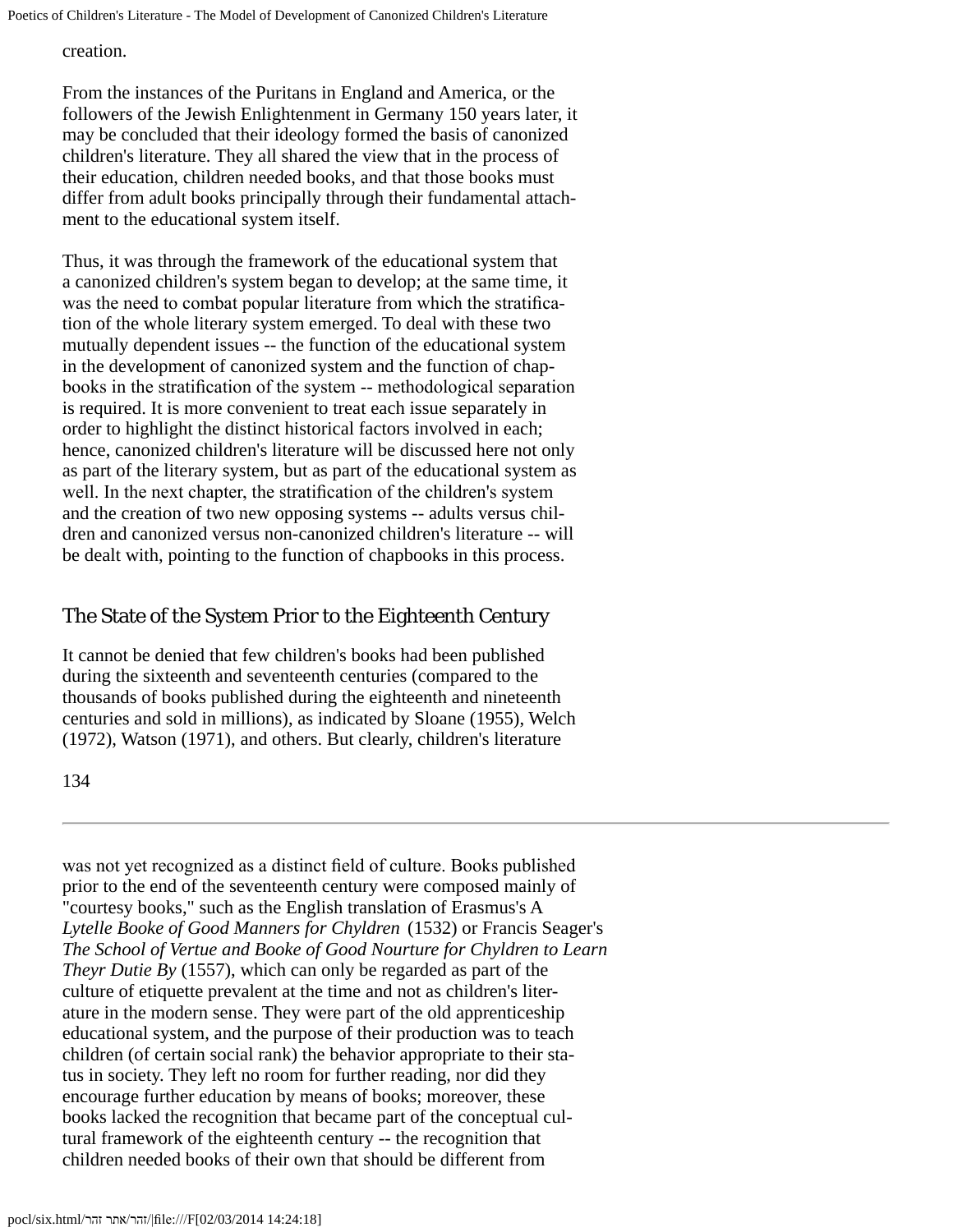adult literature and that would suit their needs, at least as understood at the time. Only toward the end of the seventeenth century, with the Puritan writings for children, did children's literature become a culturally recognized field; at that time, special books were issued in order to fulfill the educational needs of children. This development did not signal the demise of courtesy books altogether. They slowly declined or were integrated into the new books for children, serving different functions, as is often the case when new models enter the system.

Thus, children's literature did develop as a new cultural phenomenon. However, this should in no way be regarded as an overnight phenomenon; during this development, elements that already existed in the literary system acquired new functions, in addition to elements that were altogether new. For this reason, the emergence of children's literature should be described as a long process that began more than half a century before children's literature became a distinct field in the publishing world by the middle of the eighteenth century. Obviously, the drastic changes in publishing and in the reading public contributed their share to the emergence of children's literature, but they were a necessary condition, not a sufficient one. What was peculiar to the development of children's literature, as opposed to adult literature, was its linkage to the educational system. This linkage seems to be the prime reason for the delayed ap-

135

pearance of children's literature. This chapter will therefore deal with the causes for the postponement of the emergence of children's literature (as compared to adult) and the circumstances that enabled its emergence.

## The Delayed Appearance of Books for Children

Two mutually dependent questions will be raised regarding the delayed beginning of canonized children's literature: Why was there such a delay in the development of children's literature? What changes made the beginning of canonized children's literature possible?

In the first chapter, my discussion focused on the development of the notion of childhood in Western society and the special attention it paid to children's needs, such as clothes, toys, games, and books. The demand for those items for children, especially the demand that children possess their own toys and books, was primarily the result of the radical change in the educational system, which during the seventeenth century passed from an apprenticeship system to a schoolbased system. The earlier apprenticeship system did not demand the use of books as learning tools, but the school system regarded them as indispensable means for child education. Thus, this new educational system immensely enlarged the number of readers, as the chil-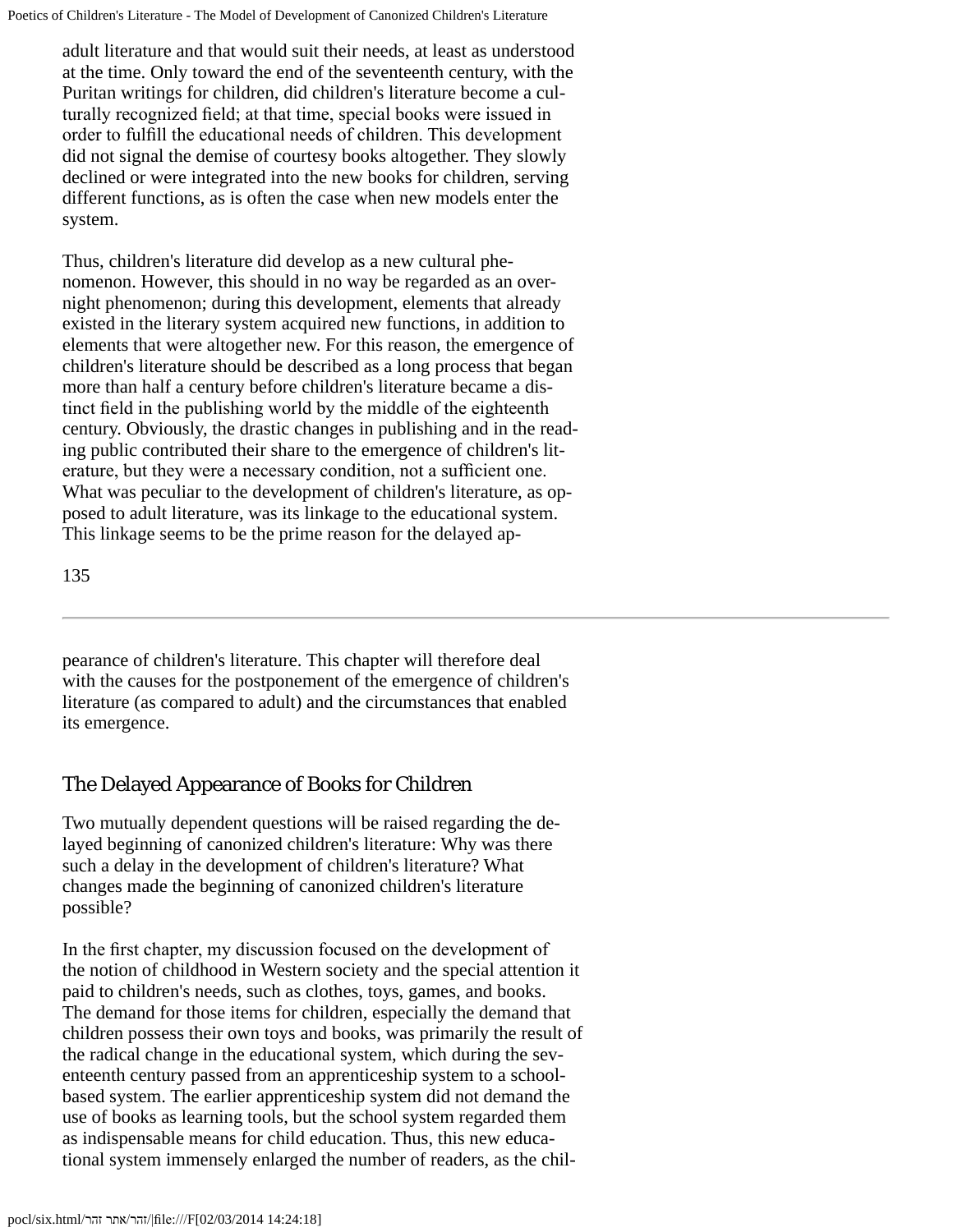dren of tradesmen, middle, and upper classes, previously put to apprenticeship, were now sent to school where they were taught to read. Still, the children of the lowest classes continued to work long hours and in the best of cases enjoyed education only in the Sunday school (whose part in the development of children's literature will be discussed in the next chapter).

Yet, I do not intend to discuss here the development of the educational system, but rather to determine its impact on the development of children's books. The educational system and various educational ideologies responded to the demands of the new reading public, which, in turn, was a by-product of the revolutionary innovation of the school-based system and determined the framework for the first canonized children's books. Thus it was a cyclical process, fueled by the increasing demand from a new reading public and the legitima-

tion from within the educational system that made the development of children's literature possible.

Philosophers of education and their followers, who translated the philosophical views into action and actually produced the children's books, had a far-reaching influence on the development of children's books. In fact, their works lay the foundation for almost all canonized children's literature, whether in England, Germany, France, or the United States. Hence, the following universal can be proposed: unlike adult literature, canonized children's literature began to develop in response to the needs of the educational system, the result of which is the strong grip of the educational system on children's literature and the major part it plays in its formulation.

As new ideas about education began to spread, education in the form of the school-based system became more popular and was accordingly redesigned to serve a much larger section of the population. Yet the educational system was initially monopolized, as well as institutionalized, by the religious establishment, which was in the best position to supply the necessary facilities demanded by the newly recognized need for schools. The religious establishment's motivation in forcefully advancing the idea of general literacy lay in the belief that every person should be able to examine the Scriptures by himself. Hence the first schools at which all children had to be taught to read belonged to the church. Moreover, the first canonized books published by the education establishment for children designed to teach both reading and the principles of religion, laid heavy stress on the learning of morals. The basic idea was that through books (necessarily religious in nature) the child would be disciplined along the paths of learning and godliness.

At first, children were given ABC books that included the alphabet, Lord's Prayer, Creed, and Ten Commandments. The ABC books were intended to teach the child to read, but nevertheless were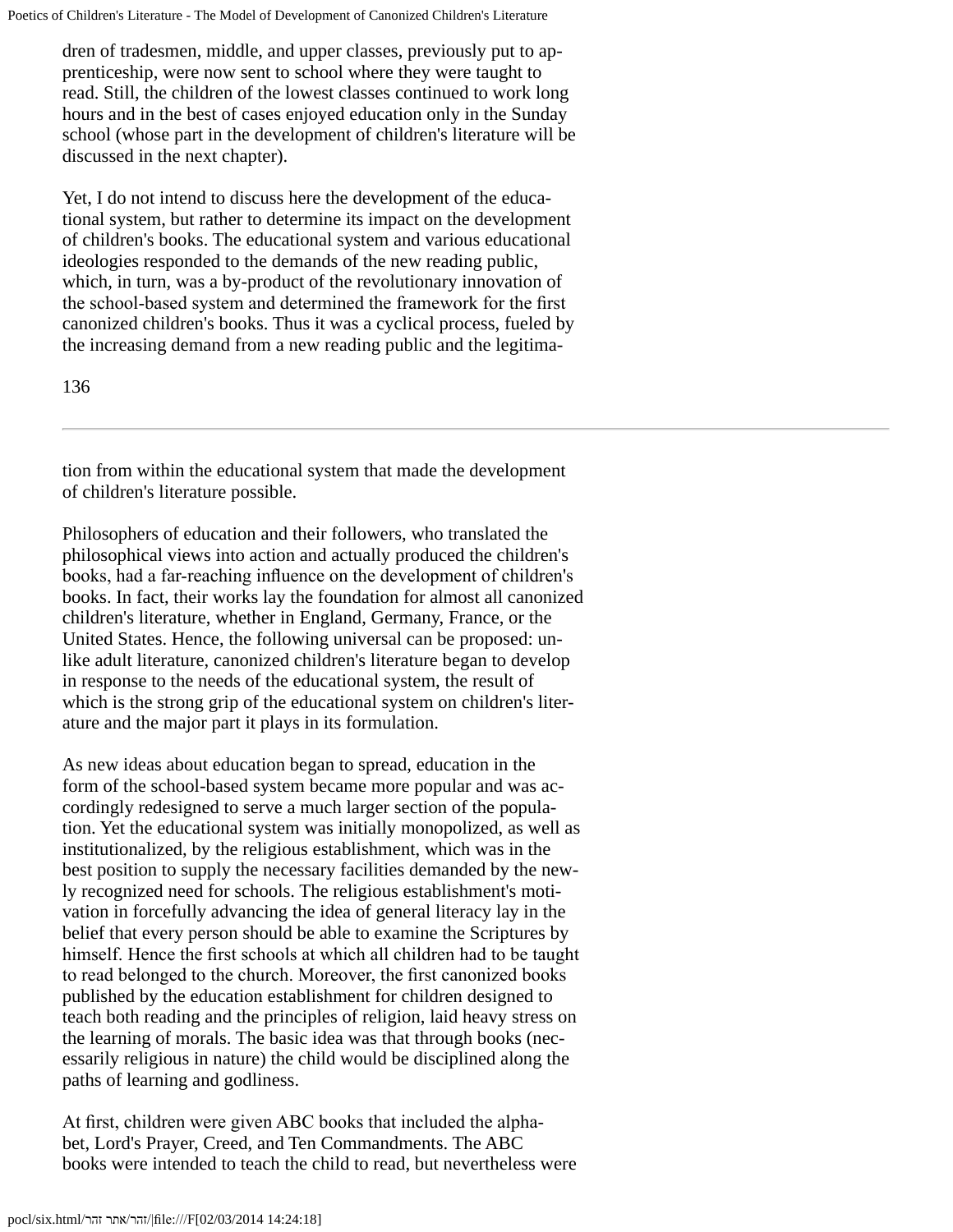used for teaching morals as well. They commonly opened with the maxim: "In Adam's fall, we sinned all." These books developed into primers, which were particularly widespread in the United States but were also common in Europe. Primers served as the first official reading material for children as evidenced by Adam Martin (born in 1623): "When I was near six years old, one Anne Simpkin . . . bestowed an ABC upon me; a gift in itself exceeding small but . . .

137

worth more than its weight in gold. For till that time I was all for childish play and never thought of learning . . . and by the help of my brothers and sisters that could read . . . had quickly learned it and the primer also after it. Then of my own accord I fell to reading the bible" (Sloane 1955, 7). In this way, the primers expressed the values that religious education wished to implant. Thus the Puritaninfluenced New England primer always stressed the idea of "original sin" and early death because the fundamental Puritan view was that a child is a sinner by nature and his education should guide him along the path of salvation.

As can be seen by the following introductory lines to *The Fathers' Blessing by* William Jole (1674), the main aim of children's books was to arouse in the child the desire for spiritual salvation:

If you delight to read what I have writ, God grant you Grace, that you may practise it. Those little children that are wise Do fear the Lord and tell no lyes; And if their Minds to good they bend A Blessing will on them attend. The Lord will keep them in his Ways and make them happy all their Days.

(Thwaite 1972, 26)

The books most approved by the Puritans, such as John Bunyan's *Pilgrims Progress* (1678), which was not written especially for children, and James Janeway's *A Token for Children* (1671), reinforced these major virtues of salvation and early death. Janeway's subtitle explains that his book describes *An Exact Account of the Conversion Holy and Exemplary Lives, and Joyful Deaths of Several Young Children* . More than anything, this book reveals the nature of the literature considered acceptable for children. However, the Puritan establishment was eventually forced to accept "amusement" as one of the book's components at the beginning of the eighteenth century in order to increase the book's appeal. The scope of children's reading interests developed beyond the Puritan literature, particularly as new models of writing for children based on different educational views entered the scene of canonized literature. These new models

138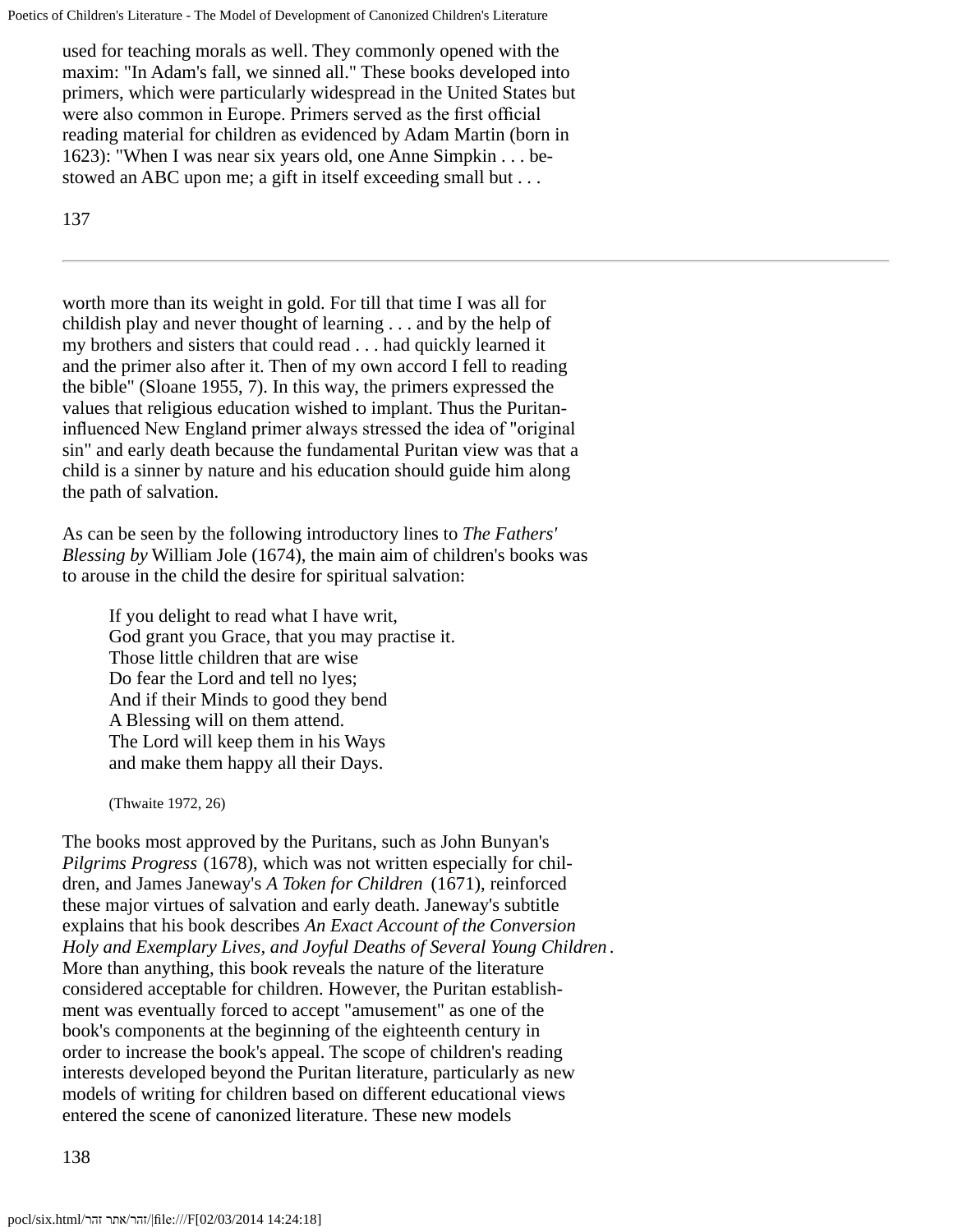emerged from two primary sources: the commercial (see my discussion later in this chapter and in the next one) and the moralist school of education. The moralist school of education developed during the Age of Reason and was soundly based on the writings of Locke and Rousseau. It gradually acquired a status equal to the Puritan approach as an educational philosophy and, in fact, later overtook its place at the center of the canonized literature for children. Unlike the Puritans, who believed children were sinful by nature, the moralists thought that the child was born "tabula rasa" and thus began his life in a state of innocence. The task of education was to shape the child and hence to determine his future as a man. Accordingly, education was allotted a major place in man's life as never before; moreover, since books were considered the main tools in the process of education, a large demand for them arose, resulting in newfound encouragement for children's writers. In this way, the moralist view promulgated by Locke and Rousseau reached many writers for children (mostly women) and opened the way for a change in existing models and the insertion of new ones.

The most significant change initiated by the moralist school lay in the new "raison d'être" of children's books. Unlike the Puritans who taught children to read as a means to better comprehension of the Scriptures, the new school of education considered books as the most appropriate vehicle to integrate Locke's call for "amusement and instruction." Here, reading was regarded as the best means not for mastering the Scriptures, but rather for achieving other educational goals. As one of Locke's disciples, James Burgh, wrote in *The Dignity of Human Nature* (1754): "Nothing will be of more consequence towards the success of a young gentleman's endeavours than his getting early into a right track of reading and study" (Pickering 1981, 20). Ironically enough, the new status allotted to books was in no way apparent from the philosophy of Rousseau, who dismissed the idea of reading except for *Robinson Crusoe*; neither was it apparent from the philosophy of Locke, who pleaded for a more humane approach to the child's education. He was not satisfied with existing children's literature and approved only of *Aesop's Fables, Reynard the* Fox, and the Scriptures: "To this purpose I think *Aesop's Fables* the best, which being stories apt to delight and entertain a child, may yet afford useful reflections to a grown man. And if his memory retain

139

them all his life after, he will not repent to find them there, amongst his manly thoughts and serious business.... *Reynard the Fox is* another book, I think, may be made use of to the same purpose" (Darton, 1958, 18).

Locke legitimated the introduction of the model of the fable into children's writing, and numerous editions of *Aesop* were issued, as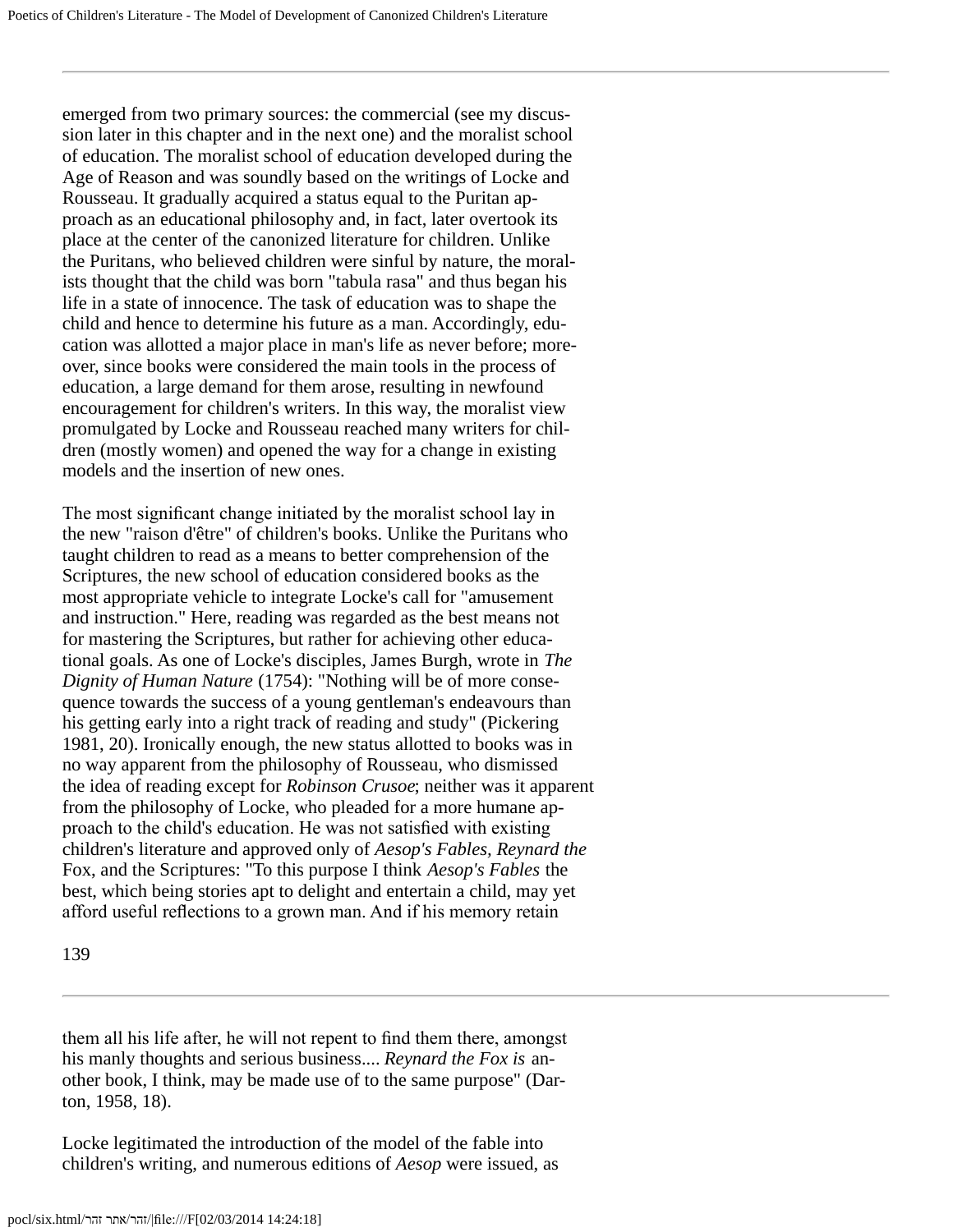well as other texts inspired by his "moralist" demand for adequate children's texts. Likewise, the philosophical ideas of Rousseau prompted the insertion of new literary models -- and the revision of older ones -- into the existing children's literature. Much in the same way that the Puritans integrated religious teachings into their manner books, so the moralists integrated Rousseau and Locke into books and primers of the ABC's. Thus the famous opening of the Puritan primers, reflecting clearly their authors' educational views, "In Adam's fall, we sinned all," was altered in the moralist scheme to something amusing, like "A was an Apple Pie" or "A was an Archer" as in seventeenth-century ABC's, or like the formula that suited both moralists and Newbery's more bourgeois' views:

A As you Value your Pence At the *Hole* take your Aim; Chuck all safely in, And you'll win the Game.

(*A Little Pretty Pocket-Book*, [21] 71)

Yet the prominent change in the children's literature system and its transformation from a homogeneous to a heterogeneous system was not the result of the revision of existing models, but rather of the creation of new ones. One of these models, the moralist, was deeply rooted in the Rousseauian tradition; a second model, the "informative," was based on both Rousseau's and Locke's views; while the third and most prominent model, the animal story, was supported primarily by Lockean views.

It is not my intention to analyze the differences between Locke's and Rousseau's philosophical views, nor even to discuss their respective views on education. Rather, I point out the way in which the basic conceptions of human nature and the nature of the world, formulated by Locke and Rousseau, were translated into the themes and structure of a new body of literature.

140

In the case of the first model, the moral story, Rousseau's model of education was translated from an educational model into a literary one. In fact, such a translation was imperative before Rousseau's disciples could begin to write children's books (given Rousseau's rejection of books as a means of education). Thus, in order to produce the desired literature, "Rousseauians" adapted his educational praxis into a literary one. For example, Rousseau suggested the dialogue as an important educational tool; writers inspired by Rousseau thus used dialogue as a basic tool in their work. It is particularly interesting to note that Rousseau's views were integrated into a religious framework, as religious writers believed that knowing nature is a step along the child's way to knowing God. Watts, the most prominent figure in this group of writers, thus wrote in his *Treatise on Education* that if children know that God made "the Heavens and the Earth,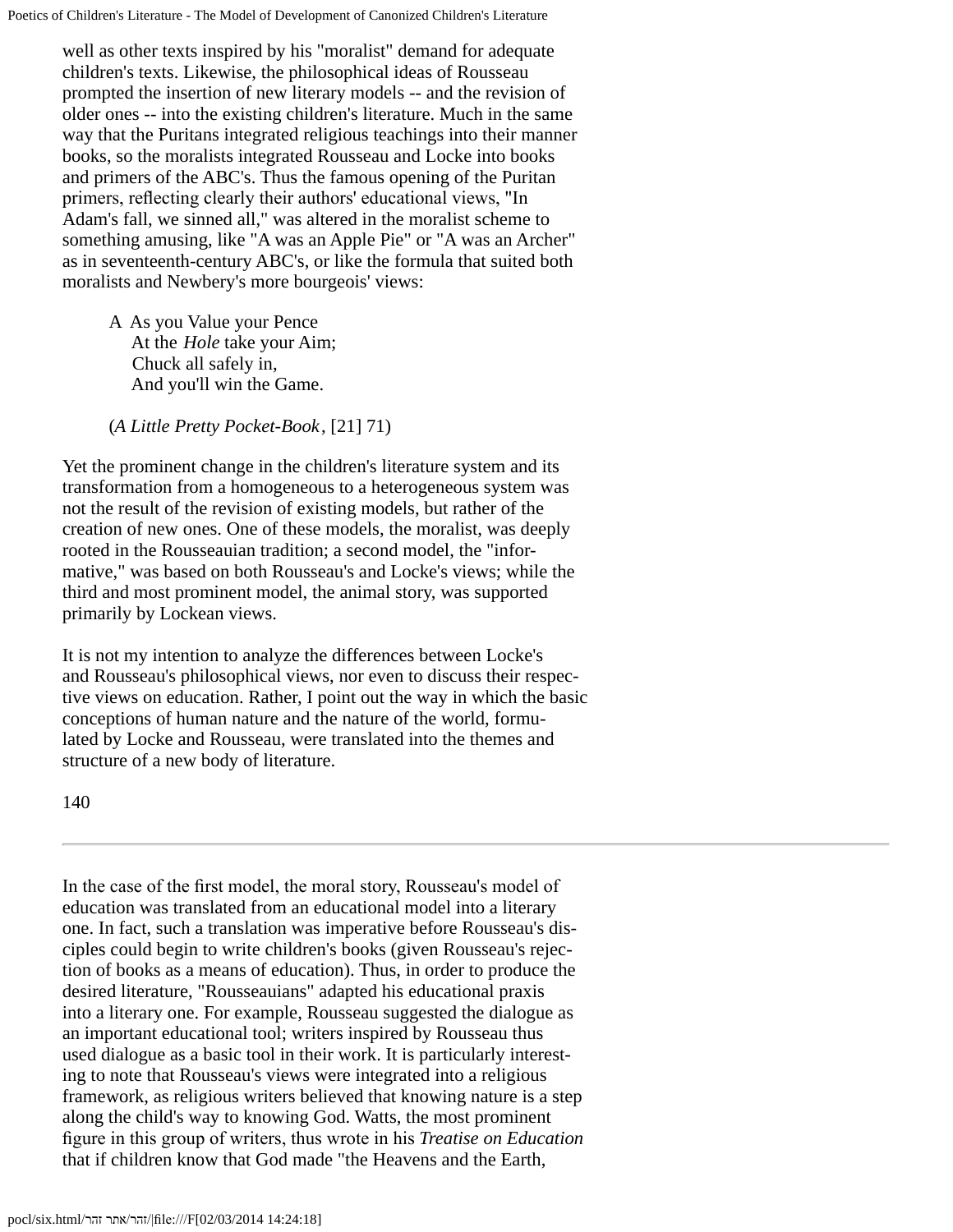and the Birds and the Beasts, and the Trees and Men and Women," they could "be instructed in a Way of easy reasoning in some of the most evident and most necessary Duties which they owe to the Great God whom they see not" (Pickering 1981, 18-19).

The structure of the moral story included a fixed stock of characters and of actions in which they were involved. As suggested by Rousseau's educational model, a commonly found figure was the allknowing parent, relative, friend, or teacher who could answer all questions and was always at hand to make a profitable lesson out of everything and anything, rendering every experience educational. As Ellenor Fenn stated in her introduction to *The Rational Dame; or, Hints Towards Supplying Prattle for Children* (1790): "Under the inspection of a judicious mother, much knowledge may be acquired whilst little people are enjoying the recreation of a walk; queries arise spontaneously from the scene" (Pickering 1981, 19).

One of the best examples of a translation of Rousseau's views into a literary work was Thomas Day's *Sandford and Merton* (1783-89). This collection of short stories contains two protagonists, Harvey and Tommy -- each from a different social class -- who are taught by the local clergyman, Mr. Barlow. Their education is mainly carried out through edifying stories of what is good (the simple and the natural) and what is vain (wealth and status). The figure of the teacher, Mr. Barlow, who teaches the inevitable moral through a form of Socratic dialogue, "was a stock figure then or soon afterwards" (Darton 1958, 146) and was the most prominent figure in the "moral stories." For

141

instance, this stock figure appears earlier in Sara Trimmer's *An Easy Introduction to the Knowledge of Nature and Reading the Holy Scriptures Adapted to the Capacities of Children* (1780), in which two young children are taken for a long walk through the sense-awakening natural world, and later in Mary Wollstonecraft's *Original Stories from Real Life with Conversations Calculated to Regulate the Affections and Form the Mind to Truth and Goodness* (1788).

The other prominent literary models were the "instructive" story and the animal story. The instructive story was a sort of textbook of nature studies, geography, or history, disguised into fiction, and thus combining instruction with amusement. It was not especially intended for instilling morality, but rather for replacing boring textbooks and utilizing the child's leisure time "constructively." Samuel Goodrich used the typical instructive story as a model when writing his Peter Parley series (beginning in 1827), which tells about travel, history, nature, and art (*Tales of Peter Parley About America, Tales of Peter Parley About Europe*); similarly, Jacob Abbott's Rollo series describes a young boy's attempts to cope with the tasks and duties of daily life (*Rollo Learning to Talk, Rollo Learning to Read*). All of these books were extremely popular and sold millions of copies. They established a new model in the children's system that has been popular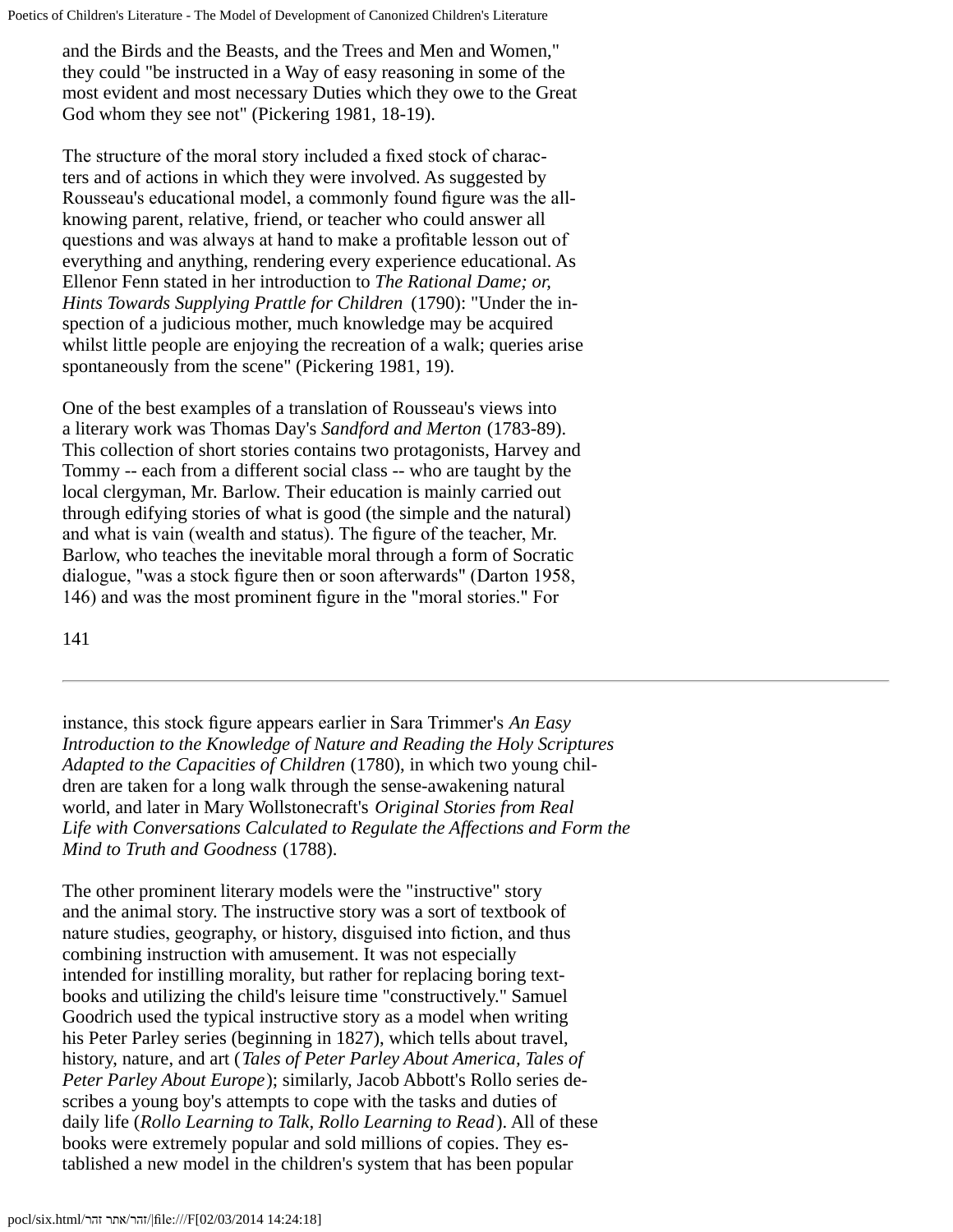ever since and even dominates children's literature today (Dick Bruna picture books, Selma Lagerlöf 's *The Wonderful Adventures of Nils*, and educational television programs such as *Sesame Street*).

The third model, the animal story, is quite different. What distinguishes this model, and particularly its earlier versions in the eighteenth and nineteenth centuries, is its consistent use of the imaginary. First hinted at by Locke's attitude toward *Aesop's Fables* and Reynard *the Fox*, the idea of imaginary animals as main figures of children's books presented the moralists with a dilemma; their prohibition on imaginary characterization initially precluded the integration of animal talk, animal families, and so forth in children's books.

The solution to this prohibition was again to be found in Locke's ideas, thus dissolving the moralists' difficulty in rationalizing it. Locke contended that the fable constituted the best reading material for children. As a result, a new distinction between the fable, in which the eighteenth-century animal story was contained, and the fairy tale was formulated; the former was within the legitimate

142

bounds of children's literature, while the latter represented the worst possible use of imaginary characterization (see Pickering 1981, 40- 104).

In Sara Trimmer's famous *Fabulous Histories* (1786), she argued that children should not believe those stories "containing the real conversation of Birds" but rather should regard them as *"Fables*, intended to convey moral instruction applicable to themselves at the same time that they excite compassion and tenderness for those interesting and delightful creatures, on which such wanton cruelties are frequently inflicted, and recommend *universal Benevolence"* (Pickering 1981, 20). In fact, the legitimation of the animal story as a fable was enhanced by the implicit subject of the text: its main concentration was not a specific animal itself, but on the relation between that animal and the children. It was believed that a child's attitude toward an animal revealed his real personality -- what he was like and what would become of him. In order to construct this relationship, the animal story was built upon a series of events describing children's behavior toward animals or toward their pets; good behavior invariably led to better behavior and culminated in a decent and moral life, while bad behavior led to worse behavior resulting in the eventual death of the child, who grew into a mean and evil adult. This belief was the leading theme in all children's animal stories of the time and appears repeatedly in several texts.

In the story of *The Life and Perambulation of a Mouse* (Kilner 1783), Charles's father claims: "Every action that is cruel and gives pain to *any* living creature, is wicked, and is a sure sign of a *bad* heart. I never knew a man, who was cruel to animals, kind and compassionate towards his fellow-creatures" (Pickering 1981, 22-23). This theme ap-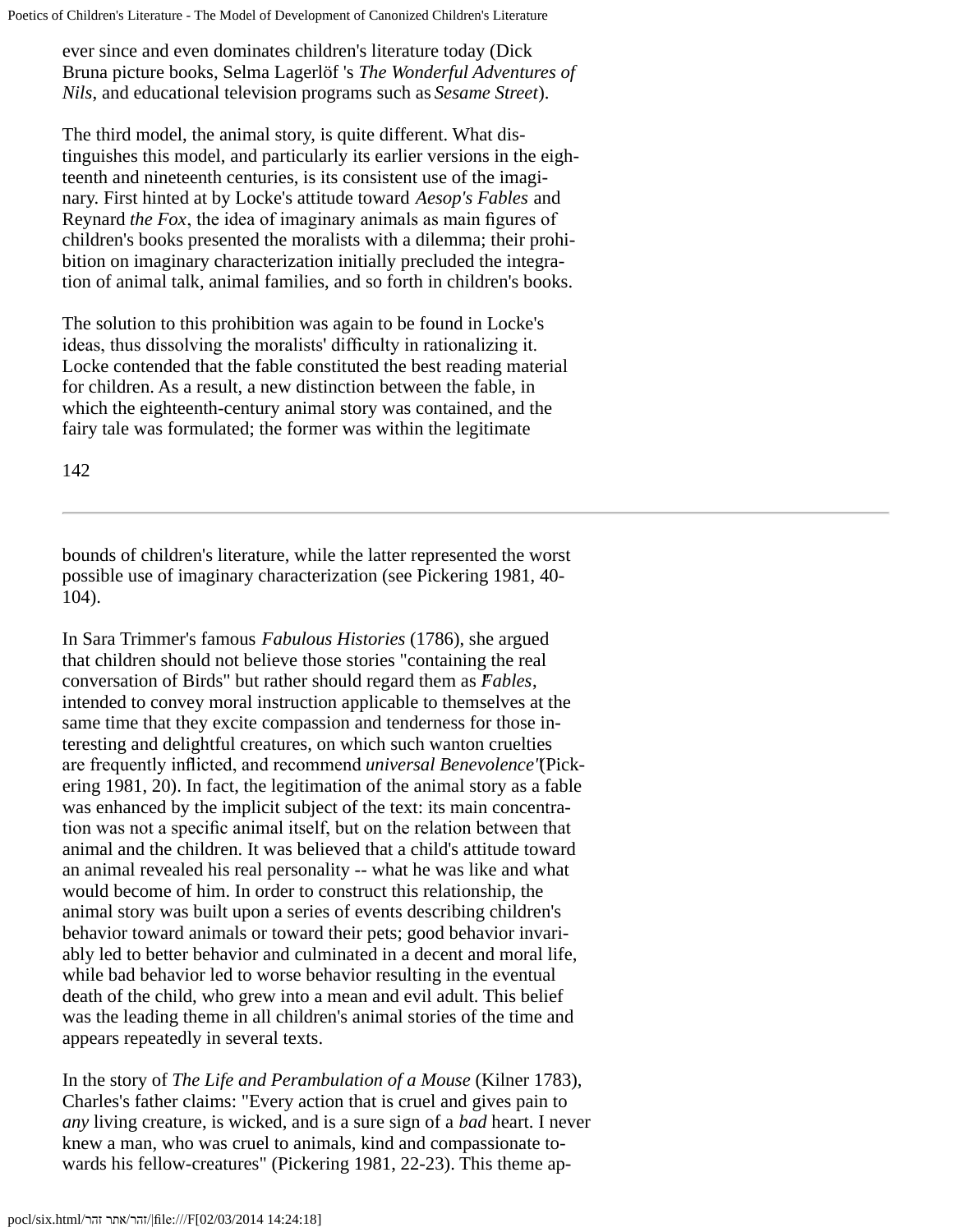pears again in *Mademoiselle Panache* (Edgeworth 1801), in which unkindness to animals indicates that the girl would not make a good wife. In *The Two Cousins* (Cheap Repository Tracts, 1797), Dick, who is cruel to animals, also mistreats his mother, becomes addicted to gambling, and eventually loses all his mother's money. In The Adventures *of a Silver Penny* (1787), George's torturing of birds precedes his habitual lying and stealing; his bad behavior leaves his father with no choice but to send him to the army, where he gets shot in the head. The pattern surfaces again in *Fabulous Histories* (Trimmer 1786), in which Edward, who tortures animals, continues to do the same to his

143

schoolmates. When he grows up, he "had so hardened his heart, that no kind of distress affected him." Eventually he is killed when a horse that he has beaten throws him. Conversely, his sister Lucy, who unlike Edward has mended her ways, manages to live a long and decent life.

This type of didactic animal story, combining religious views with new educational views, was very popular at the end of the eighteenth century and the beginning of the nineteenth. Some of its most prominent titles were Dorothy Kilner's *The Life and Perambulation of a Mouse* (1783) and Sara Trimmer's *Fabulous Histories; Designed for the Instruction of Children, Respecting Their Treatment of Animals* (1786), later called *The Robins*. The popularity of these stories began to decline only toward the middle of the nineteenth century when the adhoc opposition between fables and fairies gave way to the insertion of the imaginative model into the children's system (see chapters 3 and 6). Interestingly enough, it should be noted that animals did not disappear altogether from children's books. In fact, quite the contrary is true -- the eighteenth-century model was replaced by a new one in which animals were not meant to serve the same purposes required of them in the eighteenth century. Consequently, animals in the new model constituted the main or exclusive figures of nineteenth- and twentieth-century children's books (the following titles, picked randomly, illustrate this point: North Sterling's *Rascal*, Mary O'Hara's *My Friend Flicka*, Roger Caras's *The Custer Wolf*, Joyce Stranger's *Chia, the Wildcat*, and Robert Lawson's *Rabbit Hill*).

So far, I have discussed the influence of the new educational ideas -- and the educational system into which they were integrated -- on the development of children's literature, created primarily due to the ideological motivation of its writers. However, the impact of the educational system was quite strong in the case of canonized commercial publishers as well. Although they were not motivated like the moralist writers by ideological considerations, canonized commercial publishers could ill afford to ignore current educational views; children's literature was too strongly linked within culture to the educational system as a whole to allow such. Thus commercial publishers had to take into account prevailing educational views, even at the risk of losing potential commercial success.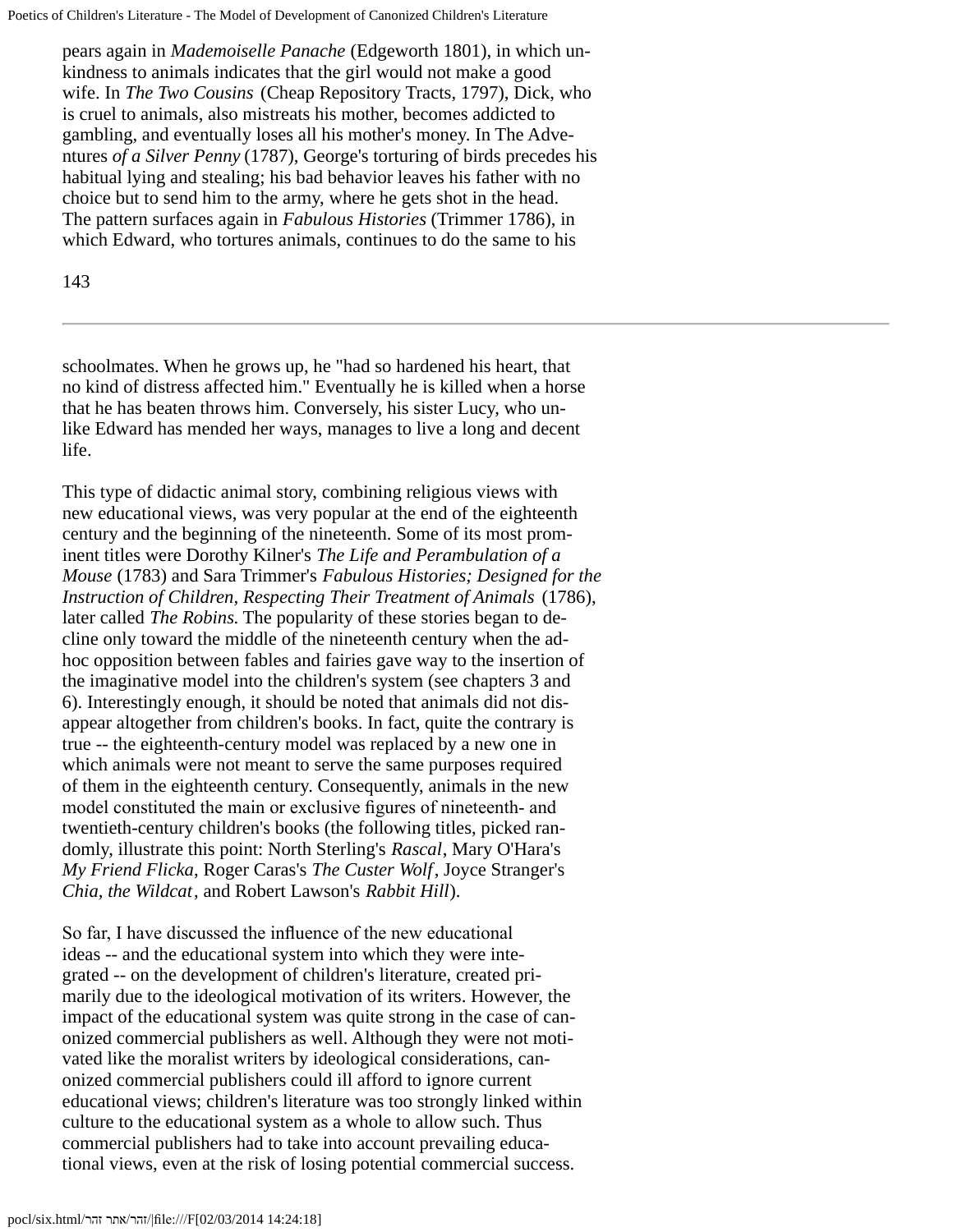#### 144

They were consequently forced to consider imagination on the whole and fairy tales in particular as unsuitable matter for publication, despite the latter's high commercial value. Ironically, publishers did not hesitate to use characteristic elements of fairy tales in order to enhance the appeal of their books (see next chapter on Newbery's use of these elements). However, they did make it clear to parents and teachers that their books served educational purposes and did not violate the taboo on fairy tales. For instance, when publisher John Marshall advertised *The Histories of More Children Than One; or, Goodness Better Than Beauty*, he assured the public that the book "was totally free from the prejudicial nonsense of *Witches, Fairies, Fortune Tellers, Love and Marriage"* (Pickering 1981, 41). Hence the main condition for a book to be accepted by the canonized children's literature establishment was that it agreed with, or at least did not violate, the basic educational principles. The ideal publication, of course, combined commercial interests with educational interests, as Newbery's books did. In fact, this skilled combination undoubtedly contributed to Newbery's emergence as the first successful commercial publisher.

The pattern of development in children's literature indicates that the educational system not only served as the framework for the creation and legitimation of children's literature, but also determined the stages of its development. The fact that children's literature required the legitimation of the educational establishment, as well as the fact that the educational system served as its primary framework, can thus account for the recurring pattern typical to all beginnings of canonized children's literature. The first official books for children were ABC books, primers, and horn books whose main goal was to teach the child to read for religious purposes and in accordance with a certain religious-educational doctrine. As new educational doctrines evolved, however, children's books began to change as well, acquiring widespread appeal and catalyzing the new field of commercial publishing for children. As a result, the canonized system lost its homogeneous nature and became heterogeneous (moral stories, animal stories, instructive stories, primers, readers). Eventually, it became stratified and subject to competition and struggle between the various models.

145

## A Test Case: Hebrew Children's Literature

As a test case for analyzing a parallel historical pattern, I will discuss Hebrew children's literature, chosen primarily because it is historically exceptional -- Hebrew children's literature was "abnormal" lit-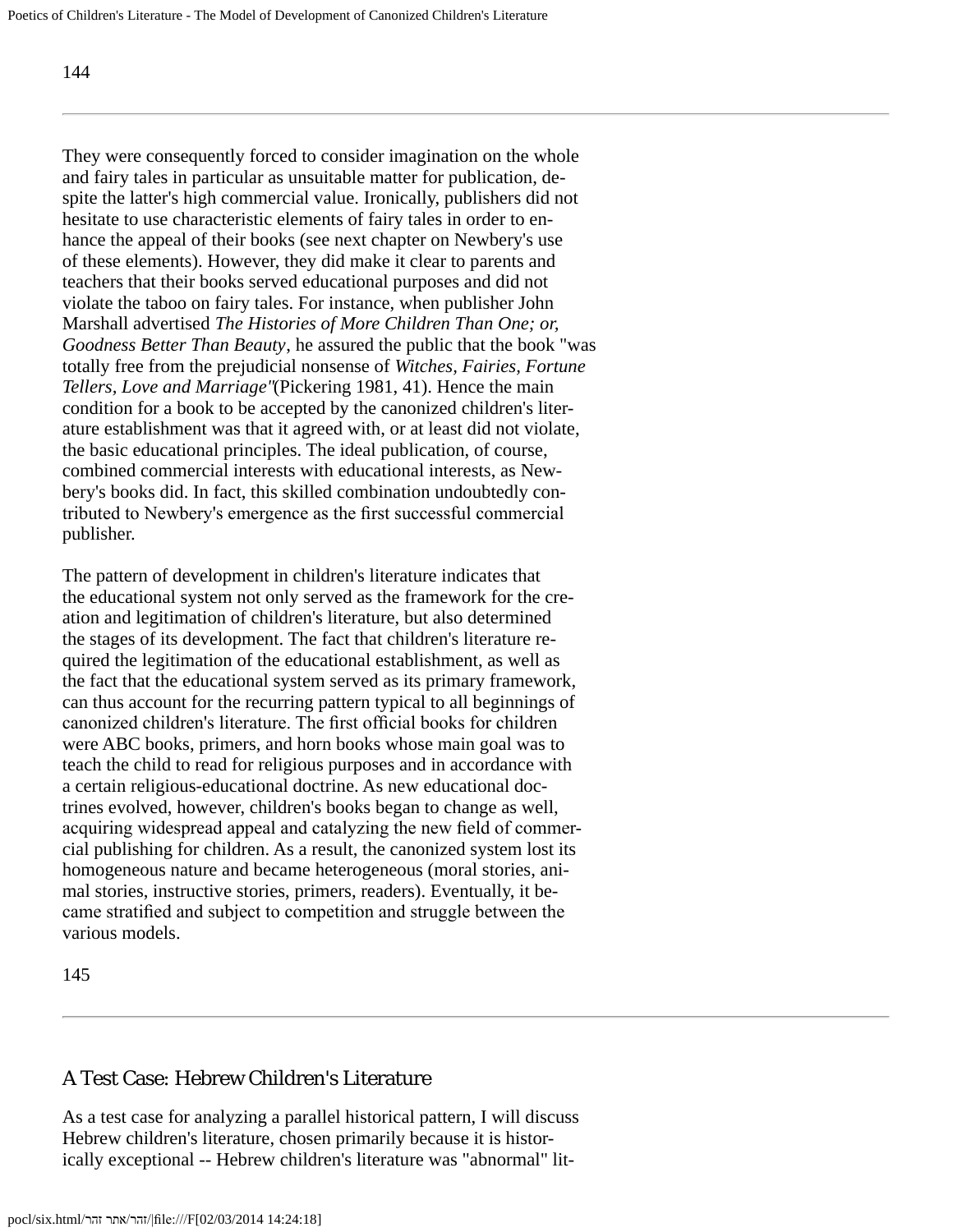erature as far as its language and territorial existence were concerned since it did not address children in their native language and developed in various territories. All the same, a repetition of the entire process described above may be seen, in spite of its development almost one hundred years after European children's literature had become a recognized and important field in publishing. If the same pattern can be discerned in the development of such a peculiar case, then it may indeed exemplify more than any other case the model for the emergence of children's literature, since its analysis focuses on the cultural circumstances required for the development of a given children s literature at a given point in time.

When the development of Hebrew children's literature is examined, three questions should be raised: Why the delay? Why the strong dependency on German children's literature? Why was the incipient stage of development of the German model imitated? Despite its solid dependency on German literature, Hebrew children's literature did not use the inventory current at the time in the German system as might have been expected, but rather went back almost one hundred years in order to repeat the entire developmental process of German children's literature. This can be explained, in spite of the obviously different conditions of eighteenth- and nineteenth-century Europe, by the cultural situation for Hebrew children's literature and its similarities to eighteenth-century German children's literature, as it also needed, like the German, the framework and legitimation of the educational system. However, unlike German children's literature, Hebrew children's literature only managed to liberate itself from this framework at a very late stage, and only then did it become a "normal" fully stratified system.

#### THE STATE OF HEBREW CHILDREN'S LITERATURE

By the time Hebrew children's literature had begun to develop, European children's literature had already reached a fairly advanced

146

stage and was rapidly approaching its so-called "golden age." The delay in the development of Hebrew children's literature was deeply rooted in the complicated status of the Hebrew language itself and its multiterritorial existence. These unique conditions, to a large extent, determined the character of Hebrew literature as a whole and also account for the dependent position of Hebrew children's literature on the German (see Even-Zohar 1974, 1978c, 1978e, 1978f).

Moreover, these particular conditions also acted as an ideological basis for Hebrew children's literature for over a century and determined its structure and the nature of its inventory. In fact, it was only in the late 1940s, when the commercial factor began to play a central role in the publishing of children's books, that Hebrew children's literature managed to liberate itself from that ideological basis. Before and even during the "Israeli" period, publishing of Hebrew chil-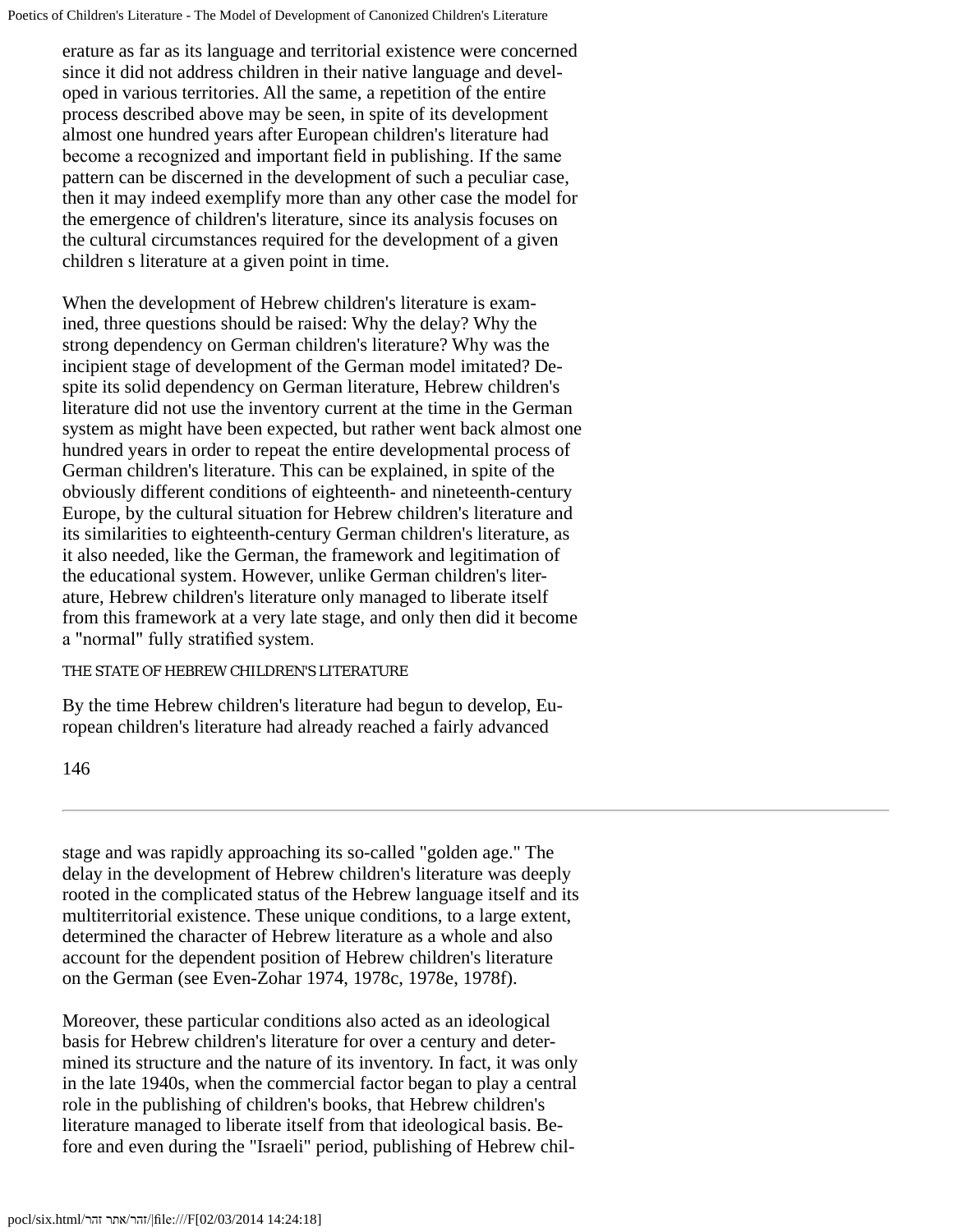dren's books was hardly profitable (except for a short time in Eastern Europe), but was motivated by the values it represented (as was the case with most children's book publishing in Europe in the eighteenth century). As a result, the system of Hebrew children's literature was for a long time a defective system lacking some of its member parts (see Even-Zohar 1978e), leading to a semitaboo on non-

canonized texts<sup>1</sup> and creating a demand for other didactic texts. However, while these ideological considerations did impose various limitations on the texts, they were also the very factors that actually enabled the creation of Hebrew children's literature within the context of the Jewish cultural Enlightenment movement in Germany, from around the end of the eighteenth century until the middle of the nineteenth, when the center of Hebrew culture moved to Eastern Europe.<sup>2</sup>

1 As Professor Shmeruk claims, children probably read popular Yiddish literature because Yiddish functioned as the non-canonized system for Hebrew literature. At least part of the development of Hebrew children's literature can be explained in ter of its need to compete with Yiddish reading, but unfortunately, very little research been done on this issue.

2 When Hebrew children's literature in Europe is discussed, books published in the German period are rarely mentioned. This can be justified normatively, as the first texts for children did not have any later value as "living texts" for the reading pub From a historical prespective, however, one cannot ignore the German period, not only because it was a formative period, but also because the historical processes and procedures of the German period largely determine both the character of the later periods and their historical options.

147

Unlike European children's literature, which had to wait only for the emergence and crystallization of the concept of the child before child-oriented books could be written, Hebrew children's literature had to wait for a total reform in the concepts of Jewish society's educational values before Hebrew books for children could be written. Consequently there was a delay of over one hundred years from the time the first European books for children were written.

Hebrew children's literature became possible not because of the emergence of European children's literature, but because of the emergence of a new social and cultural movement -- the Jewish Enlightenment movement, whose main goals were cultural, especially in the field of education. This movement created for the first time in Jewish society a demand for special books for children, which, in turn, created both the framework and motivation for Hebrew children's literature. The earliest writers were enlightened Jews who utilized their texts to disseminate their movement's ideology. Most ideas of the Jewish Englishment, especially those concerning education, were rooted in the German Enlightenment.<sup>3</sup> The Jewish movement adopted not only the German views about nature, man, and aesthetics as ultimate views, but also tried to apply the "Philanthropinismus" ideas on education to Jewish schools. In fact the movement's followers built a whole system of new schools based on these views, in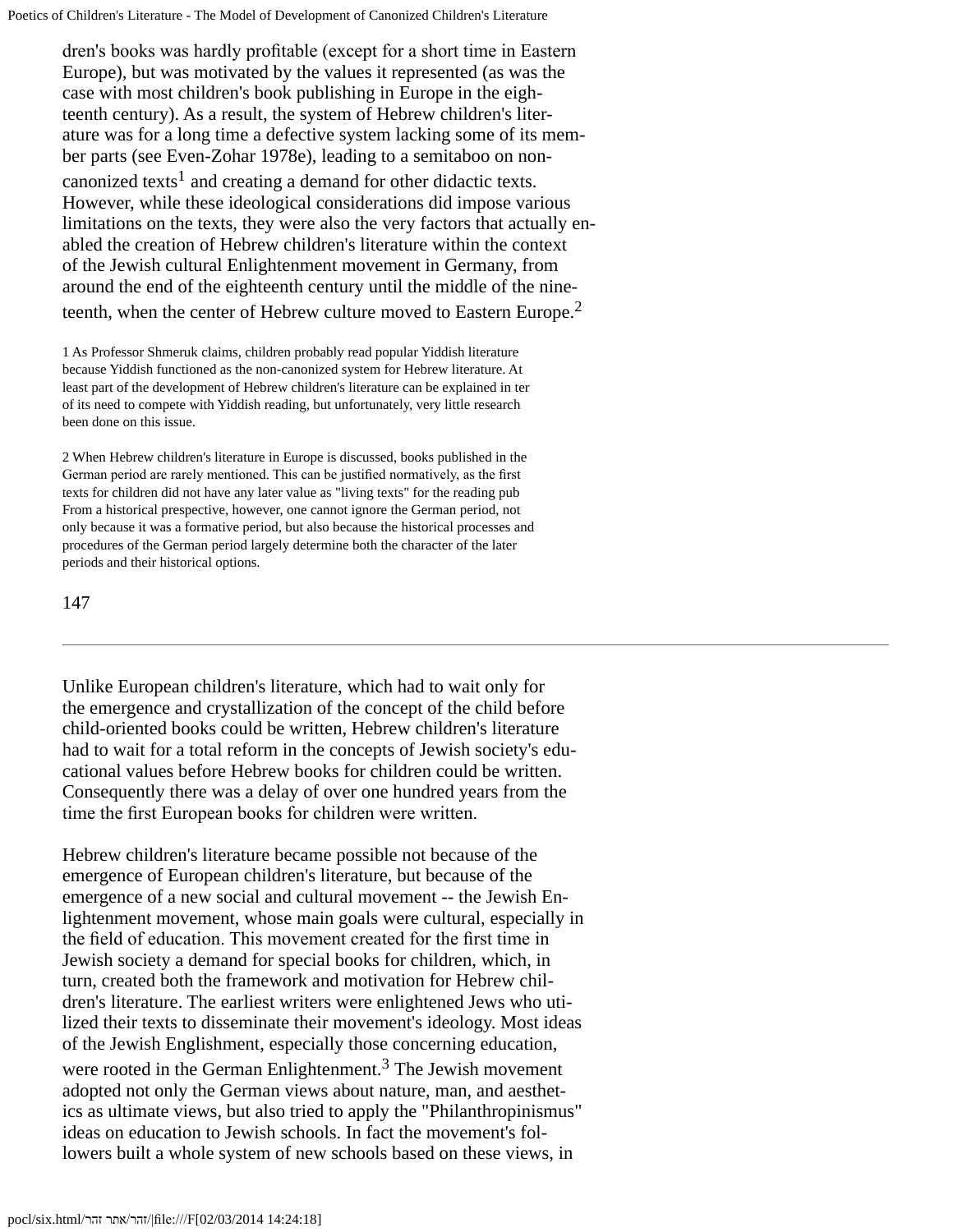Breslau, Dessau, Hamburg, and Frankfurt.<sup>4</sup>

This new education system naturally needed appropriate books for expounding the new ideas; selection of the texts was made accordingly. The first Hebrew books for children were primarily oriented toward those children studying in schools of the Jewish Enlightenment movement or to those children whose parents favored its ideas. The books, most of them readers (like the first European children's books), were aimed at teaching the child the German language, imparting to him knowledge of the world, and socializing him properly.

3 Mendelssohn and Basedow corresponded and Mendelssohn even recommended that the Jews support Basedow in publishing *Elementarwerk*. He also persuaded the Jews to donate 500 talers for the foundation of Philanthropin in Dessau (Eliav 1960). 4 Jewish schools were the first to follow strictly Philanthropin views on education. Investigation into those views should be directed primarily to the Jewish schools; no until the middle of the nineteenth century did the Germans build their first modern schools, based on Pestalozzi's ideas (Eliav 1960).

148

Because of the ideological relations between the Jewish and German enlightenment movements, German children's literature was not only a natural frame of reference, but also an ideal to be imitated, albeit a century later. The German system was imitated in four ways. The historical development of German children's literature served as a model for the development of Hebrew children's literature. Most texts for children were either translations of German texts, or adaptations based on those texts. German children's literature served as a mediating system for the Hebrew system; texts translated from other systems, like French or English, were usually translated via the German. The few original texts (either plays, poems or fables), written at the time, were based so completely on the German model that it is very difficult to distinguish between original and translated texts.

#### THE MODEL OF DEVELOPMENT

By the middle of the nineteenth century, European children's literature had managed to liberate itself from the sole hegemony of the didactic approach, becoming more stratified and generically more complicated. Hebrew children's literature did not adjust itself to this latter stage of development of European children's literature, but rather to the initial stages; and thus the first Hebrew texts for children were ABC books and readers, followed by moral books, fables, and some plays.

There were two reasons for the repetitionötigthis whole process: the first involved a certain demand, the other a certain legitimation. The reading public of Hebrew children's literature was created by the Enlightenment movement; consequently, the first books had to respond to its demands, which included certain assumptions about the child's education. The Enlightenment movement's ideas served also as the legitimation given to the books produced. This particular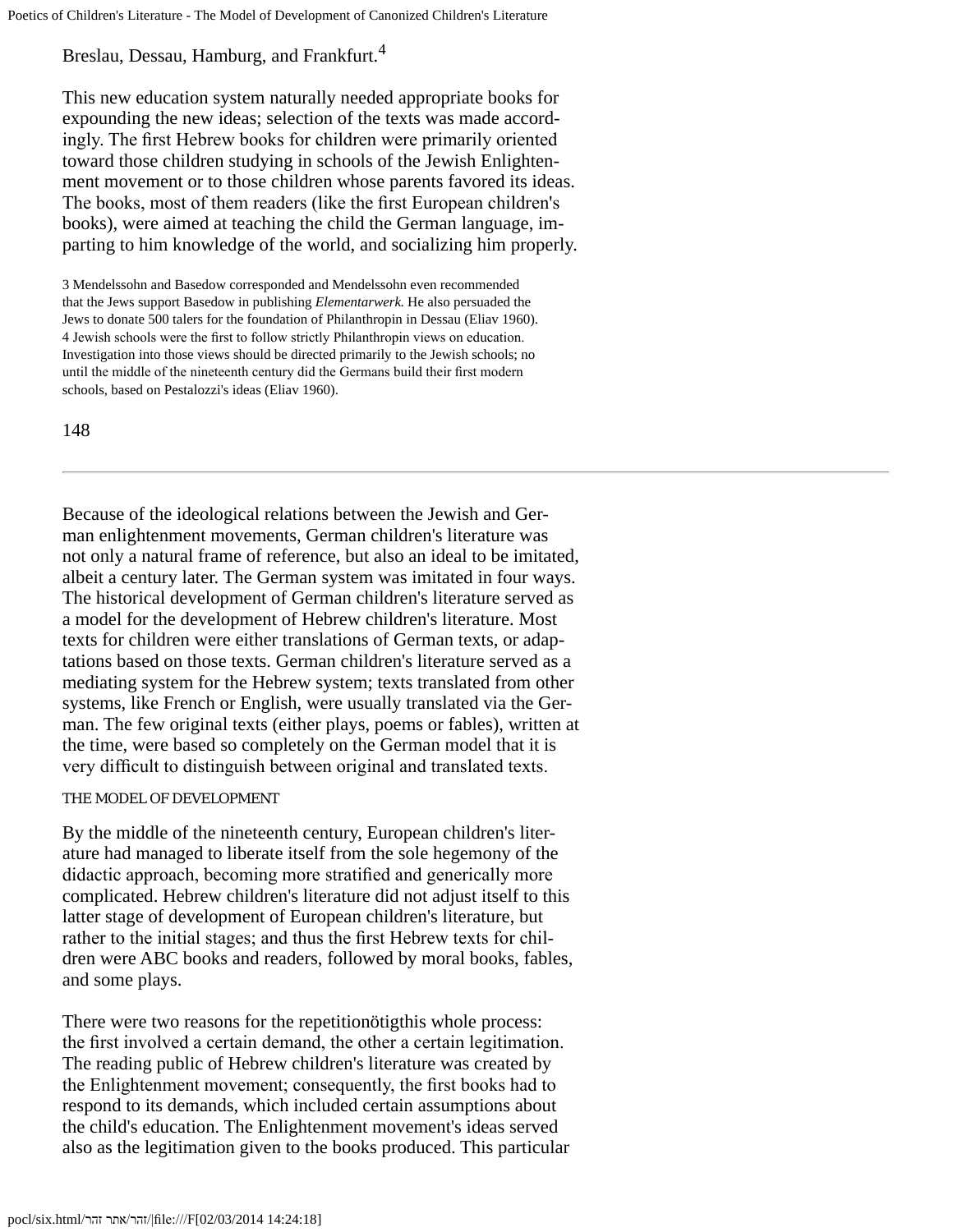legitimation assumed that it was impossible to produce children's books simply for literature's sake. This is why Hebrew children's literature in Germany never went beyond what might be called "the didactic age" of children's literature, not accepting the new models prevalent at the time in the children's system and only taken on those which were rooted in Philanthropinismus views, such as fables and moral texts.

149

The German case served as a model both for stages of development and for textual models. The first Hebrew ABC and readers were based on German readers as far as pedagogic ideas and textual content were concerned. For instance, they adopted the German method of teaching the alphabet (despite the obvious differences between the two languages), by starting with texts comprising basic vowels and consonants and gradually moving to more and more difficult texts, as in the Ben-Zeev reader (1820):

To-ra Zi-va La-nu Mo-she Mo-ra-sha Khi-lat Ya-acov: Shma Bni Mu-sar A-vi-cha veal Ti-tosh To-rat I-me-cha. (Ben-Zeev 1820, 24) <sup>5</sup>

[Moshe bequeathed the torah to us, the tradition to the people of Jacob. My son, hear the instruction of thy father, and foresake not the law of thy mother.]

Like German readers, Hebrew readers contained poems, morals, and fables, as well as various texts about nature, geography, man, and society, such as the following about the structure of society:

And the other people in the state of the Kingdom: officers, noblemen aristocrats, wisemen, writers, teachers, and priests. Sages write books of science and knowledge. Teachers teach the sciences to their students in academies. Priests preach the Torah and morality, and guide the people in religion and divine service in the House of Prayer.... Happy is the boy who, in his youth, industriously studies a science or craft and when he grows up this ensures that he will not be hungry nor suffer a lack. But the lazy boy who, in his youth, does not study anything will grow up with nothing in his hands to earn a living and will remain poor and wretched for the rest of his life. (Ben-Zeev 1820, 57)

All texts were either explicitly committed to Enlightenment ideas, or were chosen because they could be accommodated to them. Writers were even willing to change traditional aphorisms in order to adjust them to these new views, as illustrated by one of the most popular readers of the time, *Mesilat ha-Limud* (written by Ben-Zeev). In one chapter, Ben-Zeev introduces sayings from the Talmud, in spite of

5 Translations of Hebrew examples are literal.

150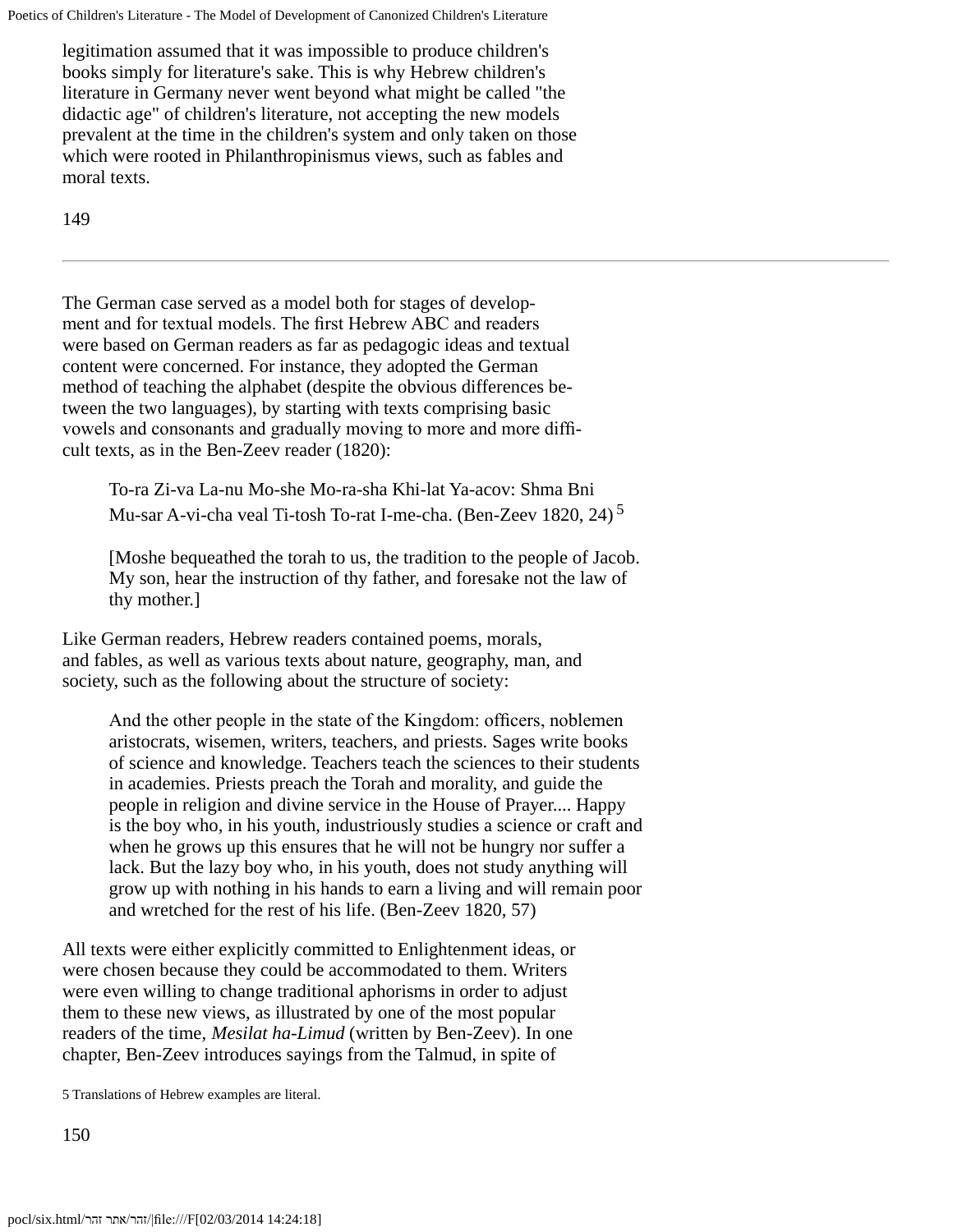the fact that the Enlightenment movement, generally speaking, was hostile to the Talmud; for followers of the Enlightenment, the Talmud and the Mishna reflected everything they rejected in Judaism. Nevertheless, Ben-Zeev did include some Talmudic sayings (perhaps in order to attract Orthodox Jews). However, by placing them with Greek proverbs under the category of "Wise Men," he presented them as a part of the general humanistic heritage. Thus, the Greek sayings were granted thirty pages, whereas only a page and a half were devoted to the Talmudic and included only those sayings that suited the ideas of the Enlightenment movement, such as: "So said the sages: A man should always be involved with his friends, should not laugh among the weeping, nor weep among the merry, nor be awake among the sleeping nor sleep among the wakers, nor stand among the seated nor sit among the standing, nor change his friends' manners" (Ben-Zeev 1820, 219). In at least one case, the saying was even altered. The famous saying, "In three ways a man is distinguished: his pocket, his glass and his anger," was altered to "In four ways the sages are distinguished: their pocket, their glass, their anger and their dress" (Ben-Zeev 1820, 219).

The Hebrew system's tendency to rely heavily on the German is perhaps best manifested in Bible teaching. The Jewish Enlightenment movement's positive attitude toward the Bible can be traced to the great deference and respect displayed toward the Bible by the Germans and later consolidated by Mendelssohn's translation. However, Bible teaching was strongly oriented toward fulfilling the aims of the Enlightenment movement. The translation was initially used as a means of studying both German and Hebrew. Soon thereafter the idea of teaching the Bible itself was abandoned and replaced with the biblische Geschichte, the teaching of the history of the Bible, as can be seen from the following example:

At the end of seventy years of the Babylonian exile, the Lord remembered his people and brought them back to his land. And they settled again, as they had the first time and built again the House of the Chosen and settled in peace for another four hundred years. However, again this time, they did not keep God's law and refused to walk in his path. Although they had seen and known bad times in Babylon, morality they did not learn. When the Lord saw what evil they made of his law

151

and how they broke their covenant, he sold them to the kings of the surrounding peoples. Then came the Romans, who fought them and took their country and burned the Holy City of Jerusalem and the House of God. They drove away the people from their land and put an end to their kingdom and scattered them among the Gentiles in exile all over the world. Since then and till now, we are scattered among the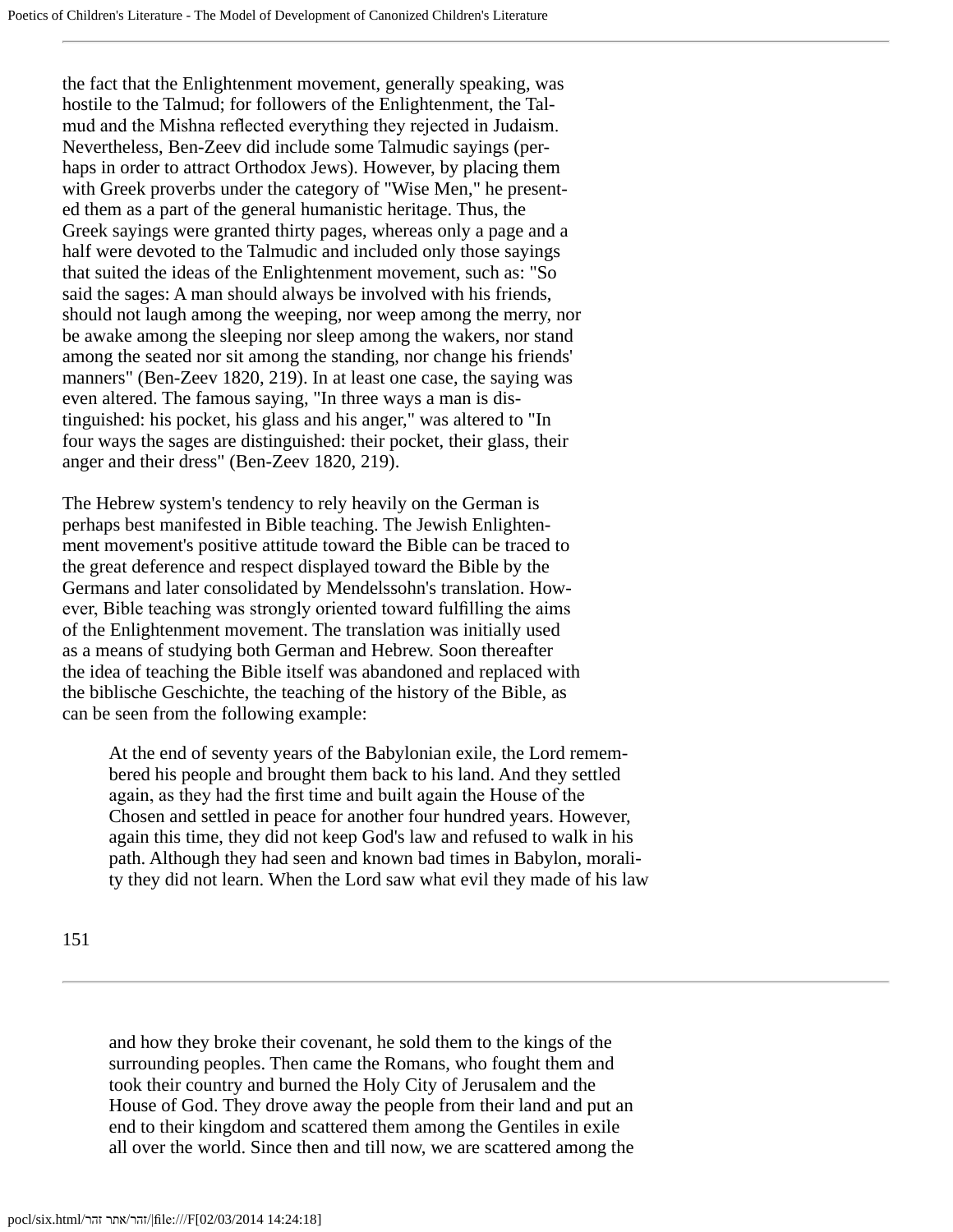Gentiles in the four corners of the earth. Strangers everywhere with no estate neither a vineyard nor a field. (Ben-Zeev 1820, 112)

Thus, in spite of the attraction that Bible teaching could have held for orthodox parents, the Jewish Enlightenment movement preferred to follow the German example because of the high status attributed to the German culture.

The prime aim of the Jewish Enlightenment was the desire to merge with German culture; its leaders believed this could be achieved through acquisition of the German language. That this was so can be easily attested to by the graphic format of the texts for children. Most texts were written in both Hebrew and German; the Hebrew was utilized in order to teach German and German to teach Hebrew, though Hebrew was, in essence, a dead language at the time. There were three formats for printing Hebrew and German: Hebrew opposite German in Latin letters, Hebrew opposite German in Hebrew letters, and Hebrew with German in Hebrew letters below.<sup>6</sup>

To sum up, the German model of development was followed by the Hebrew model because of similar legitimations given to both at their respective formative stages. The Hebrew system's use of the German as a frame of reference determined not only its stages of development, but also the nature of its texts -- original and translated.

#### TRANSLATION AND ADAPTATION

Texts, in particular those of poetry and fables, were chosen for adaptation and translation either because they were works of German Enlightenment writers (considered by Jewish writers as the informal representatives of German children's literature) or because of the

6 The last format might have had a special intention: to mislead Orthodox Jews, who were used to reading texts written in Hebrew and Yiddish in this form (see Shmeruk 1978).

### 152

implicit Enlightenment attitudes and values they embodied, as can be seen in the following poem by Schiller, which was undoubtedly chosen for translation because of the importance attached to "wisdom":

Successful man success deserted Willingly gave her hand to wisdom To you I'll give all my goodness From now on, be my love. The honor of my wealth and treasure I gave to him None is as big as him in the whole world But his thirsty lust I have not yet quenched I was called mean and stingy. Come my sister we will make an eternal covenant During the plowing season it will not be tempted to throw fennel.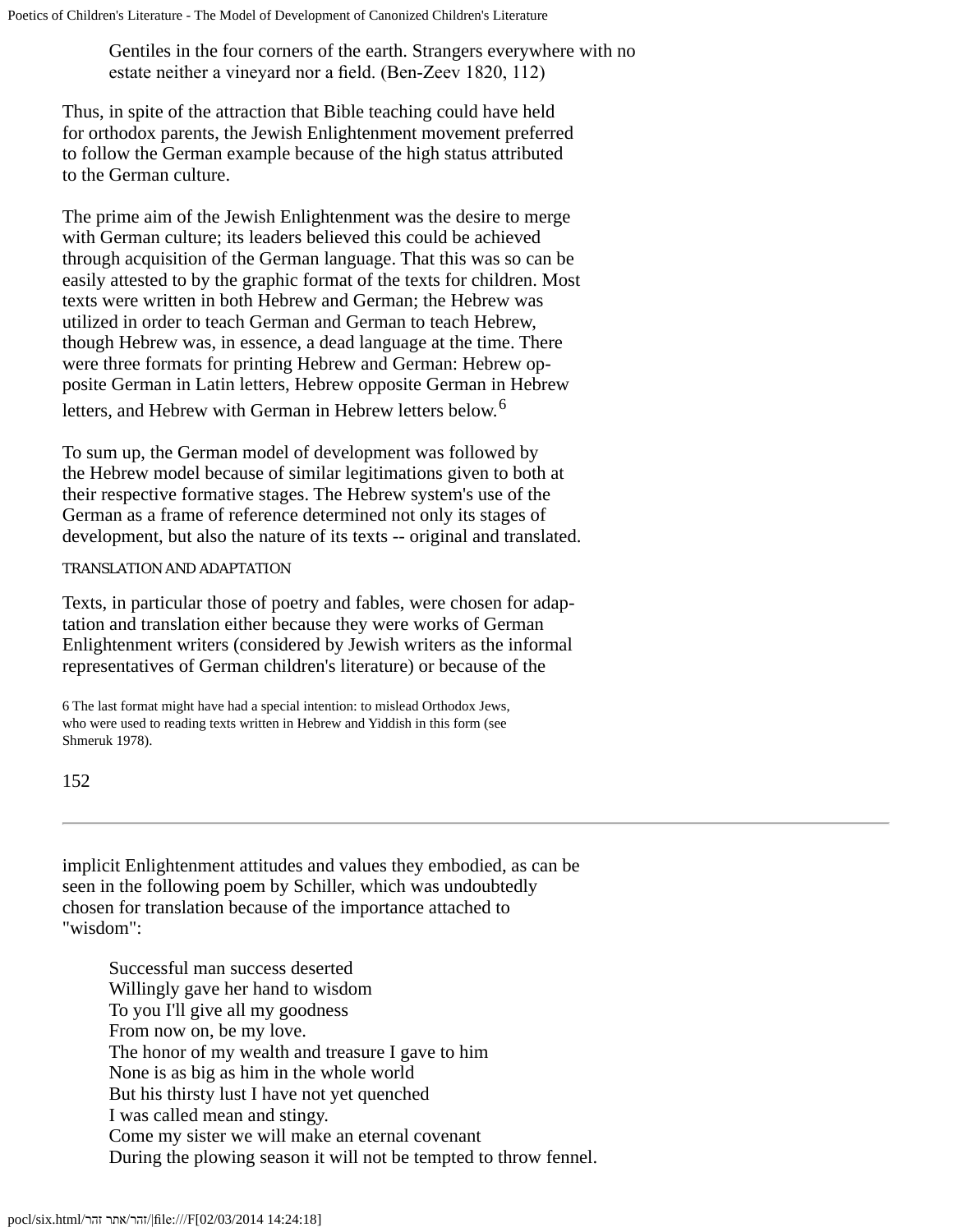In your bosom I'll put the glory of my greatness Both will be satisfied by my fertile property. Wisdom laughed hearing her words And wiped the sweat from her face Your lover has gone to take his life Forgive his crimes. I can live quietly without you.

(Ben-Zeev 1820, 30)

Even in the case of fables, translations dominated, although original fables did exist in the Hebrew inventory and could easily have been used. In the section dedicated to fables in *Mesilat ha-Limud*, the most popular reader, there were twenty-one translations of German Enlightenment writers, such as Albrecht von Haller (1708-77), Friedrich von Hagedorn (1708-54), and Christian Frchtegott Gellert  $(1715-96)$ ;<sup>7</sup> only thirteen were original (some had already been published in *Ha-Measef*; the adult periodical of the Jewish Enlightenment).<sup>8</sup>

7 Only Gellert was known at the time as a writer of fables for children. The other two seem to have been known only as adult writers. They may have been adopted by the Hebrew children's system via the Hebrew adult system.

8 Although the strong connections between the two children's systems were indispensable for the Hebrew system, the transfer from German children's literature to Hebrew children's literature was not always direct; in certain cases the transfer wen via the adult system and vice versa. Hebrew children's literature served in some case as the connecting system (though peripheral) between the Hebrew and the German

153

It is the strong orientation of Hebrew children's literature toward the German Enlightenment that explains why Campe, a distinguished Enlightenment writer, was so very popular among Hebrew translators. The entire number of books translated into Hebrew during the German period did not exceed fifty, yet almost all Campe's books were translated into Hebrew, some even more than once -- *Robinson der Jüngere* was translated into Hebrew three times as was *Die Entdeckung von America*. His moral book *Theophron* was translated more than five times. Campe enjoyed such high status in Hebrew children's literature that his books remained popular among Hebrew readers even after the German center had declined and the cultural center had moved to Eastern Europe. Hence, the German system for children continued to serve as a mediating system, even in Eastern Europe.

#### THE GERMAN SYSTEM AS A MEDIATING SYSTEM

The German system served as a mediating system for the general Hebrew literary polysystem, continuing to do so for children's books even after the Russian system had taken over as the mediating system for adult literature (see Even-Zohar 1978c). Authors of other national systems, like Stephanie Genlis and Daniel Defoe, were translated through the German. Genlis was translated into German main-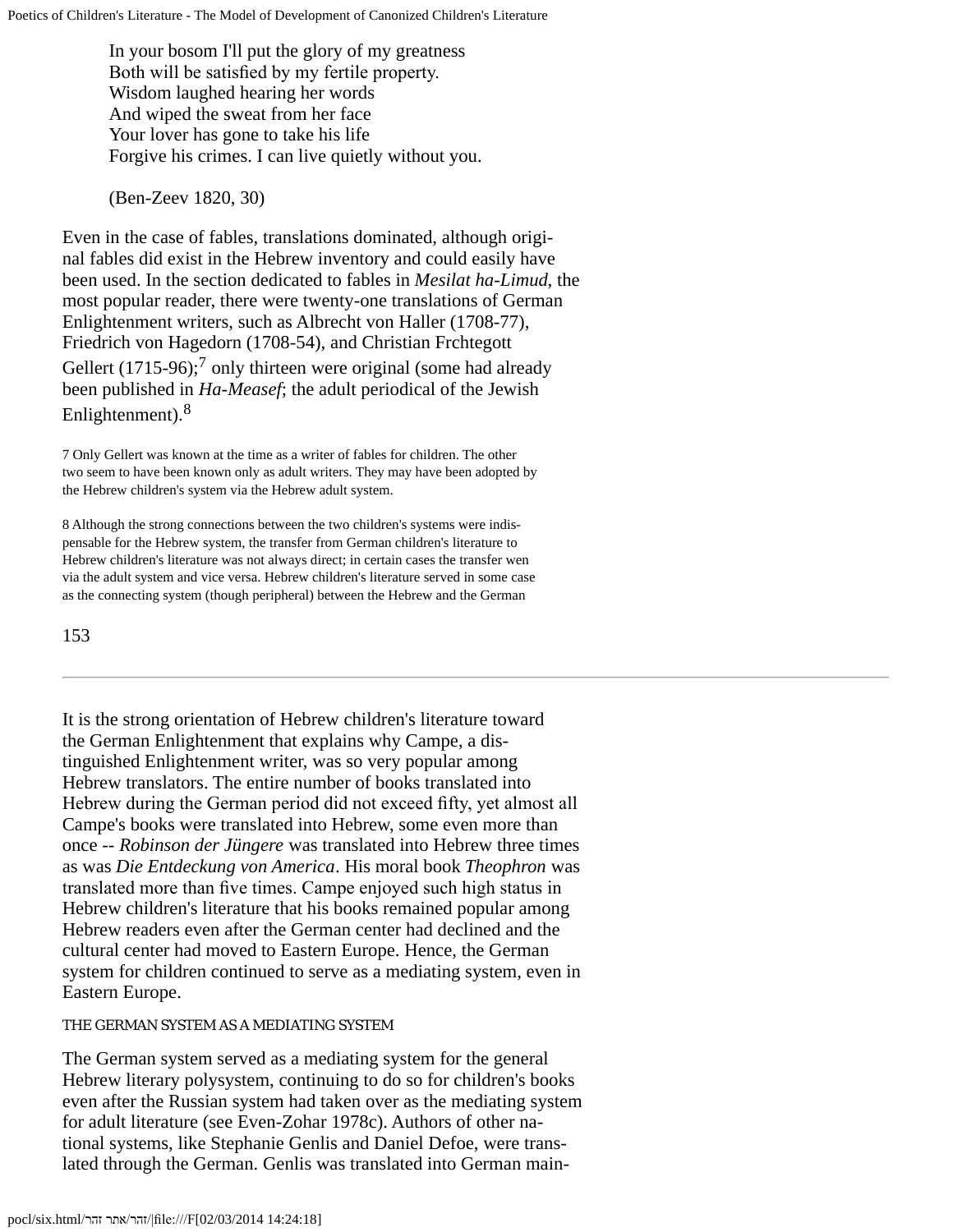ly because of the Rousseauian views expressed in her books, which probably accounts for the fact that her work was translated as well into Hebrew. Defoe's *Robinson Crusoe*, however, is more complicated and probably became as popular a children's book as it did (and the model for a whole genre, the *Robinsonnade*) thanks to Campe's adaptation. Campe decided upon adapting the original Robinson into *Robinson der Jüngere* on the strength of Rousseau's remark in *Émile* that it was the only book he would give to his son. However, in order to conform to Rousseau's views, Campe needed to greatly revise the

154

text. Moreover, the revised text had to be further adapted in order to suit the ideas of the Jewish Enlightenment. The Hebrew translation of *Robinson der Jüngere* was used in one version (David Zamoshch's) to convey the Jewish Enlightenment ideas on productivization, the importance of studying and understanding the world, and love of mankind. Thus, the following conversation between father (narrator) and son is used to teach both geography and good manners:

*Issachar*: What are the travellers of Genoa? *The father*: Ask Gad and he'll tell you. *Gad*: Do you know there is a state called the Land of the South, and it has a shore. *Issachar*: A shore?

*Gad*: The Land close to the sea. Look at my globe. This strip of land is called the Genoa shore.

*The father*: The people who go there for their business are called the travellers of Genoa (Zamoshch 1824, 12)

Meanwhile the following passage is meant to teach love for all mankind:

*Shimon*: Were they the people of Hamburg?

*The father*: Should we help only the people of our own country? Is that what you mean, my son? If someone from America should fall into the river in front of our eyes, would we ask where he comes from? Would not we save him from death? These people do have hearts, just as we do, although they are neither from Hamburg, nor are they Europeans. They were not Christians, but Muslems of Izmir in Asia. *Shimon*: That I did not know, that Muslems are of kind heart. *The father*: You should know that among every people and in every state there are good people, just as there are in every people and every gen-

adult systems. The dual functioning of the Hebrew adult and children's systems in the interference relations is connected with the blurred borders of each system. Most of the writers for children wrote for adults as well and often published the same text in periodicals for adults and in books for children. This fact is bound up both with the low status of the writer for children and with the still-blurred status of children's literature that is typical of the beginning of children's literature everywhere in Europe.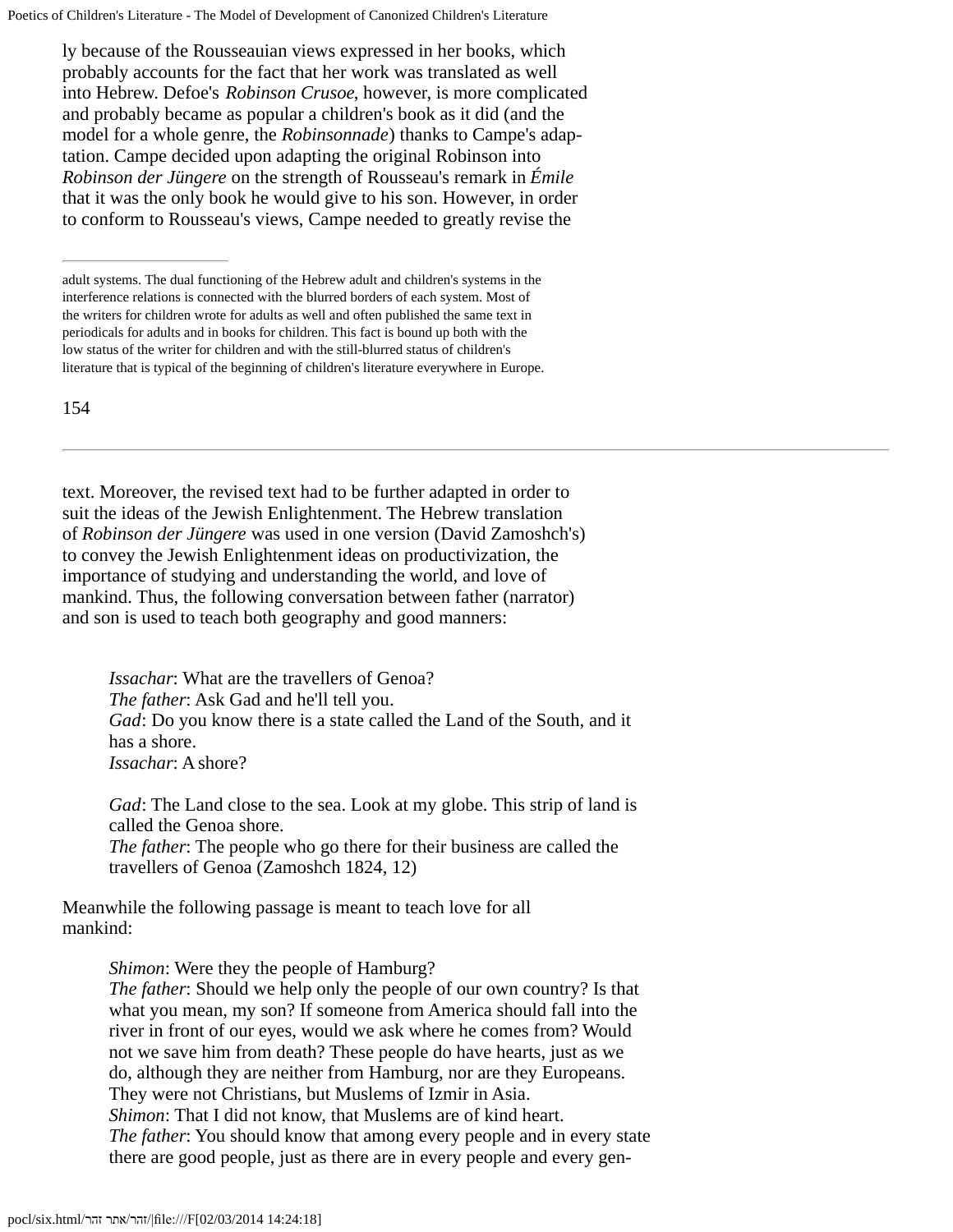#### eration the bad and the reckless. (Zamoshch 1824,10)

By translating from the German, Hebrew writers accomplished at least two objects: they were able to use texts that had already acquired legitimation and could therefore be easily legitimized by the Hebrew system and they managed to adopt the main components of a system considered as ideal for imitation and thus laid the groundwork for acceptance of the new system. Just how strong this need to

155

follow the German model was can be discerned in the case of original Hebrew texts.

#### ORIGINAL TEXTS BASED ON GERMAN MODELS

At the outset, original Hebrew texts for children were few, and the distinction between the original texts and translations blurred. As translated texts were so common, translators did not even bother citing the name of the original author; at times, it is almost impossible to determine whether a text is original or translated (a good example is *Mishle Agur* by Shalom Hacohen).

Most original texts were based on and constructed in the same way as German texts (readers and Bible stories). In fact, the dominance of the German model is evident even in original fiction. But since original writing was rare, and translations were more easily accepted, writers sometimes felt reluctant to acknowledge themselves as the authors, preferring instead to present the text either as a contemporary translation or as an adaptation of an ancient text (ancient Greek and Hebrew texts were popular at the time). This was the case with the fables of a certain Satenof, who preferred to attribute his fables to Asaf Ben Brachia (a psalmist mentioned in the *Chronicles*). When accused of plagiarism, he defended himself by saying that writers commonly stole and never bothered to accredit true authorship,<sup>9</sup> while he (poor chap!) was being accused of stealing from himself and attributing it to someone else (see Ofek 1979). In any case, Satenof's fables are still quite close to the model of Enlightenment fables and are very similar to those that were translated. The explanation for this similarity lies in one of two possibilities: either the Germans themselves, like Satenof, tried to imitate ancient formulas or Satenof deliberately tried to imitate the German model in order to make his original acceptable.

Thus, because German children's literature functioned as a frame of legitimation for Hebrew children's literature, the Hebrew system fol-

156

<sup>9</sup> Although the habit of not citing the source text was very common, writers were often accused of "stealing" texts. Ben-Zeev, for instance, who wanted to defend himself in advance, declared that he attached the names of the original writers in order avoid any attack on himself.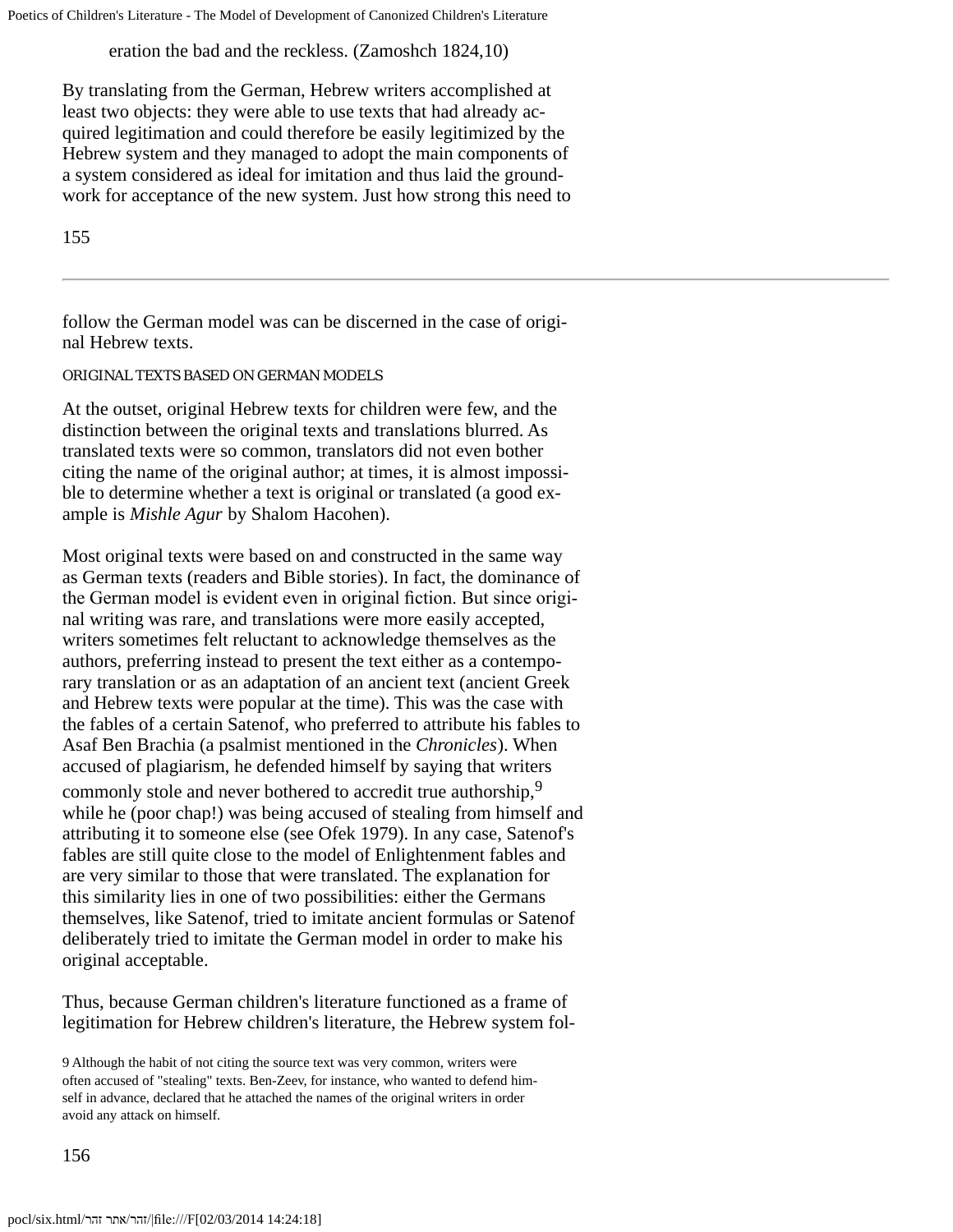lowed its model of development (and used its inventory) to such an extent that it was almost entirely composed of translated or pseudotranslated texts. Moreover, the peripheral literary system preserved its contact with the German long after the adult system had disconnected itself.

The short examination of the model of development of Hebrew children's literature manifests the strong linkage between children's literature and ideology and the extent of its dependence on the educational system. Yet in order to focus on the relations between educational doctrines and historical processes in the children's system, this scheme deliberately ignores, for methodological reasons, the function of popular literature in the development of children's literature. It should be clear, however, that although this separation is methodologically valuable, a full analysis of the development of children's literature cannot be undertaken without considering the function of popular literature. The next chapter is devoted to this issue.

## Texts

Ben-Zeev, Yehuda Leyb. 1820. *Bet Ha-Sefer*. Part 1, *Mesilat ha-Limud*. Part 2, *Limude ha-mesarim*. Vienna: Anton Schmidt.

[Campe, J. H.]. 1824. *Robinson der Yingere*, Eyn lezebukh fir kinder. Ins Hebräishe ibertragen von David Zamoshch. Breslau: Sulzbach.

[Campe, J. H.]. 1819. *Tokehot Musar*. German front page: *Sittenbüchlein für Kinder*, Zur allgemeinen Schul-encyklopädie gehärig. Von J. H. Campe. Ins Hebräische ubersezt von David Zamoshch. Breslau: Sulzbach.

[Cohen], Šalom b.r.y.k. from Mezrich. 1799. *Sefer Misle Agur*. Part 1, *Oder moralisches fabel-buch*. Berlin: in der Orientalischen Buchdruckerei.

Rothstein, Fayvil ha-Levi. 1844. *Moda Li-bne-ha-neurim*. German front page: *Der Jugendfreund, Oder Der dreifache Faden*. Hebr, isch und Deutsch von Ph. Rothstein. Königsberg.

[Satenof, Isaak]. 1788. *Mišle Asaf* . Berlin. German colophon: Die Weisheits Sprüche Asaphs herausgegeben von R. Isaak Satenof.

Zamoshch, David. 1834. *Eš Dat: tsum unterrikht im lezen und anfangsgrinde der religion*. Tsum iberzetsen oys dem hebräishen ins daytše firdi izraelitische Jugend. Breslau: Sulzbach.

157

**[Contents](#page-1-0)**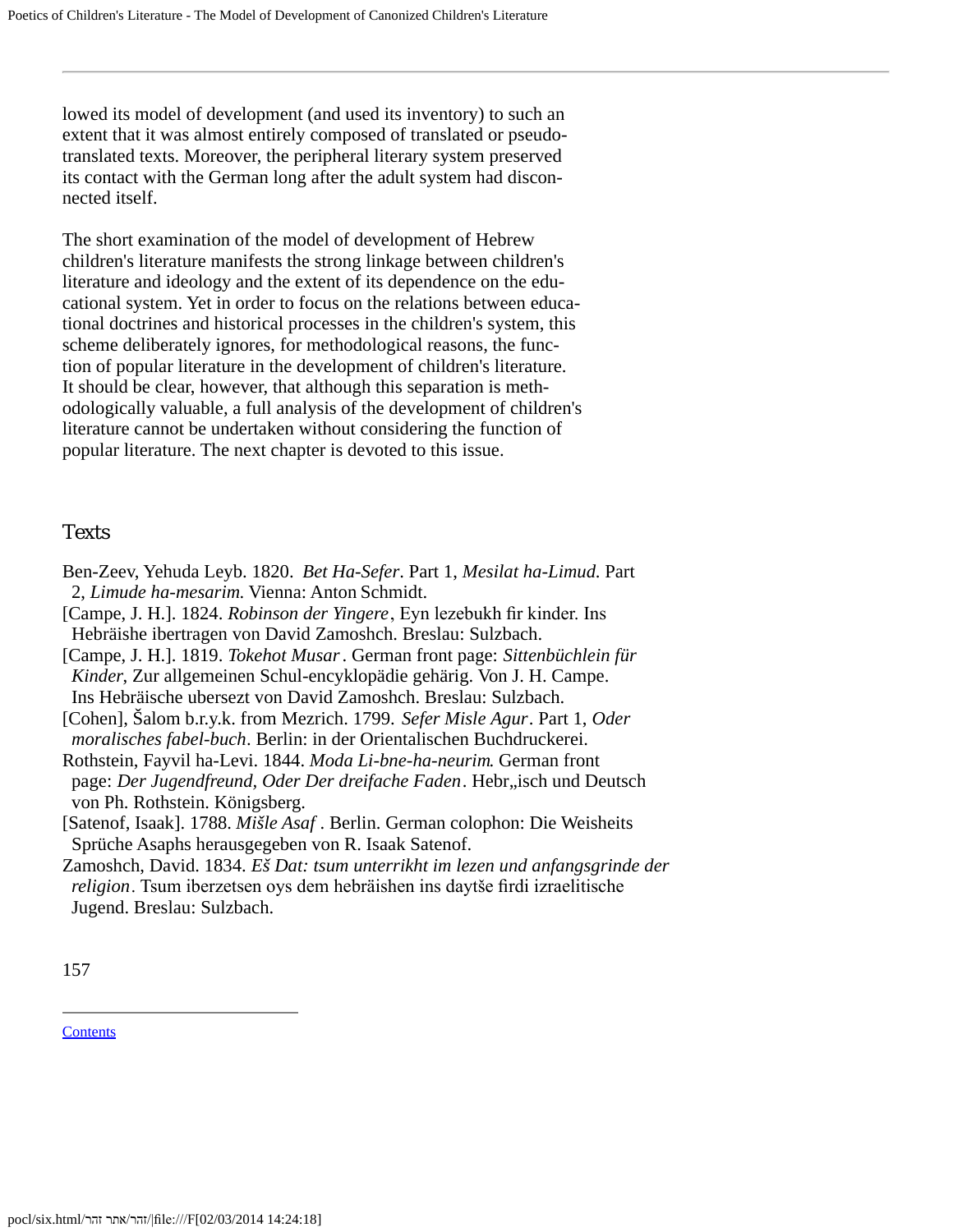Zohar Shavit, *[Poetics of Children's Literature](#page-0-0)*, The University of Georgia Press, Athens and London, 1986 ©

*Chapter Seven*

# **Stratification of a System**

It is almost impossible to discuss the development of children's literature without accounting for the function of chapbooks. Despite the fact that histories of children's literature almost completely ignore them (see Townsend 1977, Darton 1958, Thwaite 1972), chapbooks were the core of seventeenth-century popular literature and served not only as reading material for children but also as an important catalyst in the development of children's books. Indeed, every stage in the development of children's literature can be explained in terms of the competition between the canonized children's system and chapbooks.

As determined in previous chapters, one of the results of the new notion of childhood was the emergence of a new education system and an enormous expansion in size and character of literate circles. A new, previously unknown reading public -- children (and classes other than the highbrow) -- came into being, gradually creating a demand for children's books, which could not yet be supplied. The lack of almost any official books for children meant that children adapted for their own use what already existed: chapbooks. These books, until then read mainly by the poor, were now read by both the poor and children. At the same time, the literary, as well as the religious and educational establishments, gradually became aware not only of the specifically new phenomenon of children reading, but also of the nature of their reading material. Not surprisingly, the reactions of the various establishments were identical: each felt an urgent need to compete with and supersede chapbooks. This competition was a strong motivating force for all establishments that, from the eighteenth century, became involved in the production of books for children, albeit each from a different point of departure. The first to react to chapbooks were commercial publishers, who recognized the high commercial poten-

158

tial of a market which hitherto had not been explored. They realized that as long as the education system's tenets were not violated, production of children's books could become quite profitable; children and their parents were clearly willing to pay the price of books. Hence, commercial publishers tried to produce children's books that would be as attractive as chapbooks, but that would still be acceptable to parents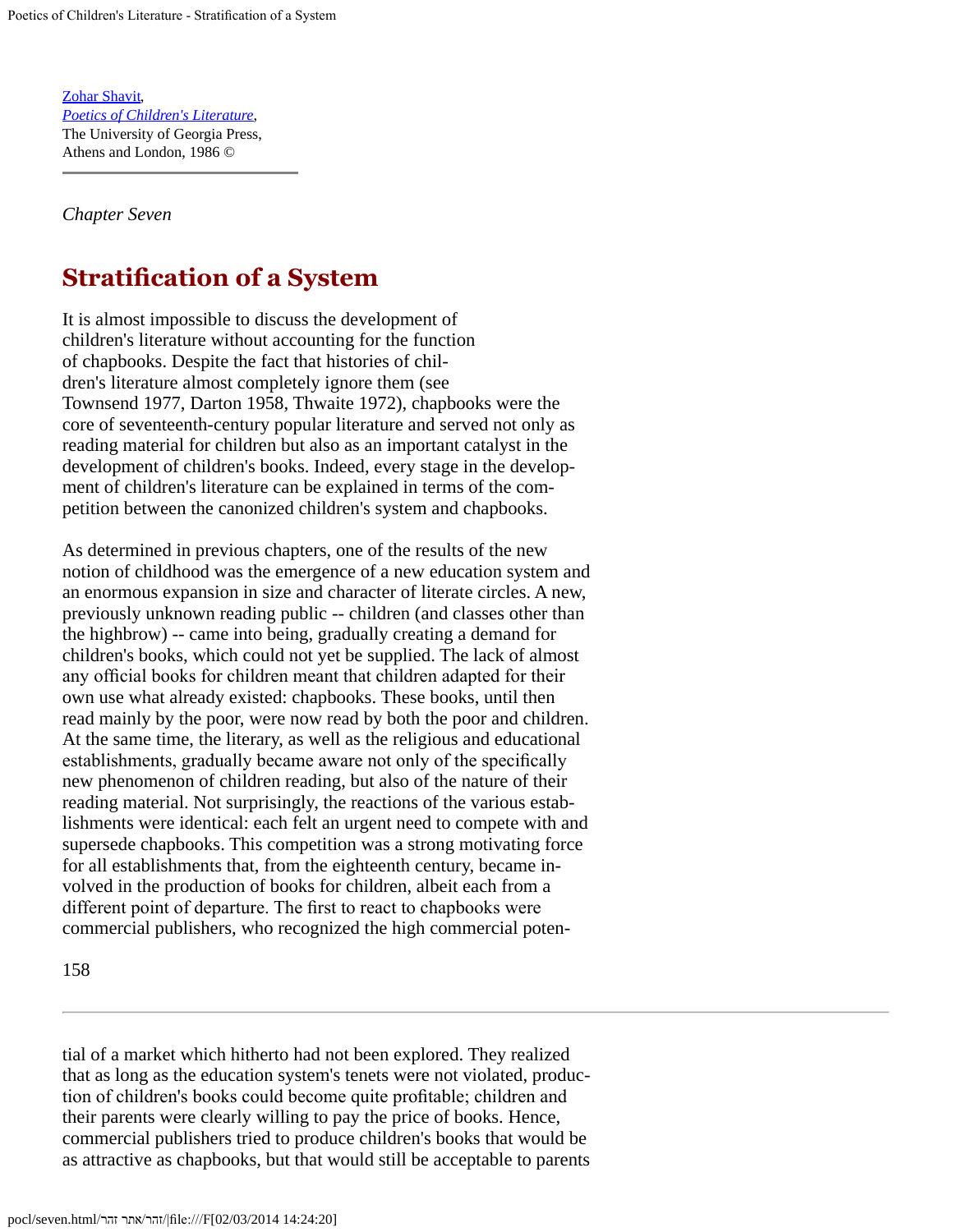and teachers.

Concomitantly, the other forces involved with publishing for children could not lag behind if they were to survive. Both the religious and moralist schools considered chapbooks corrupting and unsuitable for children; yet they realized that they could not prevent children either from reading, now a widespread phenomenon, or from acquiring inappropriate material. Thus, the only way left for them to fight chapbooks was to replace them, which could be achieved only by offering children alternative reading material.

Although the various establishments involved in the production of books for children had different motivations and produced children's books in order to achieve different goals, they did share one common denominator: all tried to compete with chapbooks. By offering better prices or by borrowing literary elements commonly found in chapbooks themselves (similar plots, stock characters), they increased the appeal of their books. As a result of this effort and the newly stimulated competition that stemmed from it, publishers of chapbooks were forced to improve their products as well. Accordingly, they began to publish chapbooks especially designed for children that were better illustrated and produced.

This then is the scheme of the historical process by which the literary polysystem became more stratified. In addition to the forces of the education system that made the creation of canonized children's literature possible and were responsible for the increase in the number of readers, new opposing forces emerged in the literary polysystem. That is, in addition to the already existing opposition between canonized and non-canonized literature, a new opposition between adult and children's readership developed out of the popular system. The new system resulting from this opposition, the autonomous children's literary system, soon became stratified itself; already by the middle of the eighteenth century it had developed canonized and non-canonized subsystems.

159

# The State of the System

Prior to the seventeenth century there were few books specifically produced for children; moreover, the few children who knew how to read, read adult literature. Most children's exposure to reading was provided in shared reading sessions with adults. For example, in one of the early editions of *Gesta Romanorum*, a woodcut shows a whole family gathered around the fire on a winter night reading stories to pass the time. There is evidence of other shared stories, such as traveler's tales, Caxton's books, and Ovid's *Metamorphosis*, which were not intended for children at all. In fact, as Brockman observes, the secondary importance of children is revealed by "a manuscript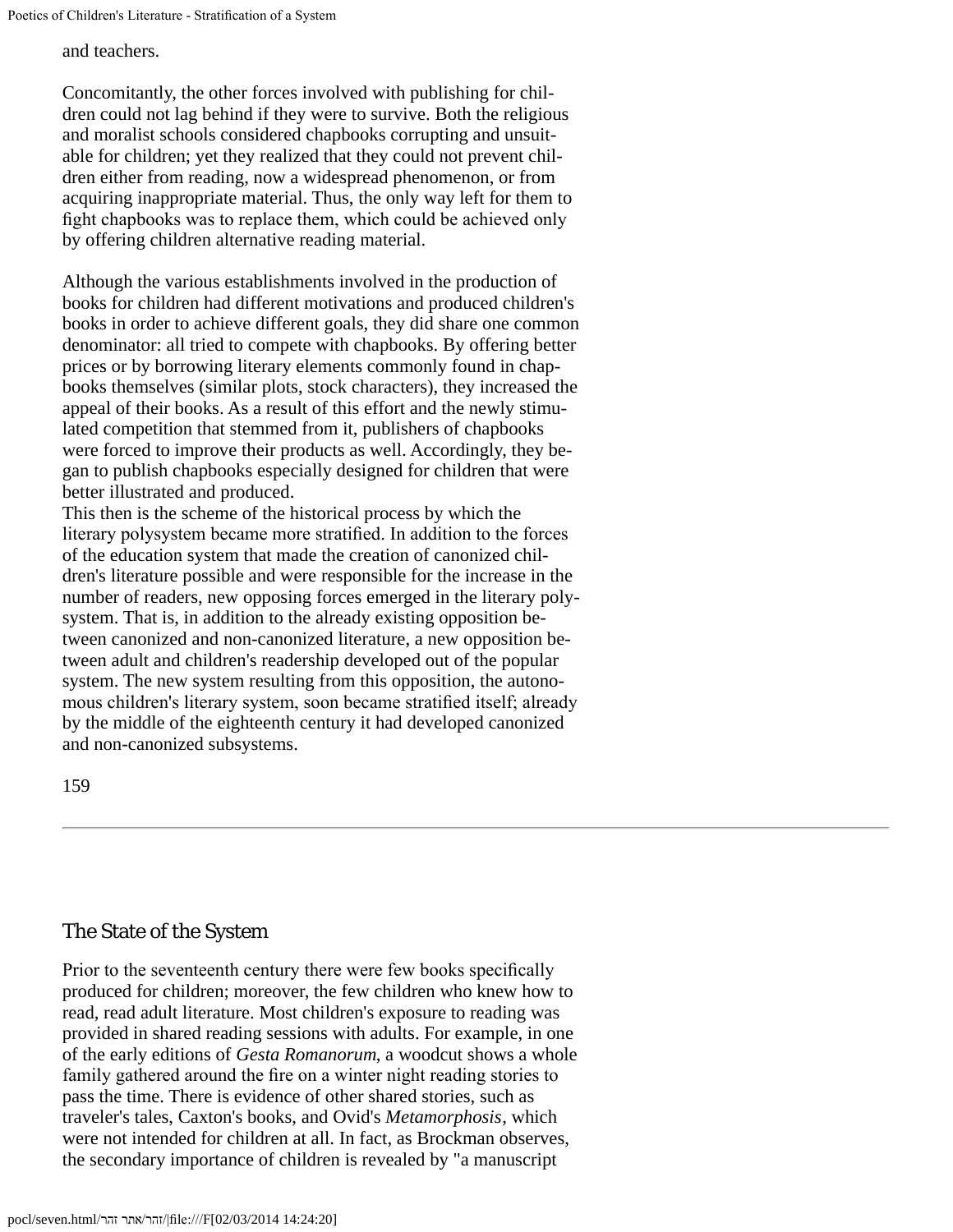illumination of Ovid reading the *Metamorphosis* which includes in the outdoor audience, discreetly to one side, a pair of children" (Brockman 1982, 3). Some stories, like *Aesop's Fables* and *The History of Reynard the Fox,* later became tales exclusively for children, as the children's canonized system seized and monopolized them. Undoubtedly, this process could have occurred only after the stories had gained the acceptance of the educational establishment.

Thus, almost three hundred years after the invention of the printing press, children's books -- mainly ABC's and "courtesy" books - were few in number and were produced neither systematically nor steadily. The few children's books published prior to the seventeenth century (and written in the vernacular)<sup>1</sup> therefore acquired only a limited audience, comprising two types of children readers: those who would hold a suitable place in "good" society or those who, in one way or another, would serve the church. At the beginning of the seventeenth century, however, as education spread and literate circles expanded, a new reading public emerged, creating a large demand for children's books. This demand could not, as yet, be supplied by the educational establishment involved in publishing for children, in spite of the legitimation that reading had recently gained; as noted in the previous chapter, education was tightly controlled by the church and was intended for "serious" educational purposes only. Thus,

1 They introduced the vernacular, which then became the language and distinguishing feature of children's literature. Whereas a portion of canonized literatu for adults was still written in Latin, books for children were written or translated the vernacular from the very beginning.

160

reading was viewed as acceptable as the gateway to higher religious enlightenment, but absolutely not for entertainment or pleasure.

A new function was therefore created in the literary system -- the function of supplying reading material to a new reading public - which existing elements of the official system could not fulfill. Officially, the first to fill this vacuum were primers and some religious treatises; unofficially, however, the task was taken over by chapbooks. During the seventeenth and even at the beginning of the eighteenth century, the absence of books specially produced for children meant that they still had to borrow reading material from the adult library in order to satisfy their reading needs. This material consisted mainly of chapbooks, which had reached a sizable output by the eighteenth century.

#### SOURCES FOR CHAPBOOKS

Chapbooks, paper-covered books sold by peddlers and hawkers, became the most popular reading material of the seventeenth and eighteenth centuries. These commercially successful books were heavily influenced by the following sources: ballad sheets (*Children in the Wood, The Death and Burial of Cock Robin*), sometimes rewritten in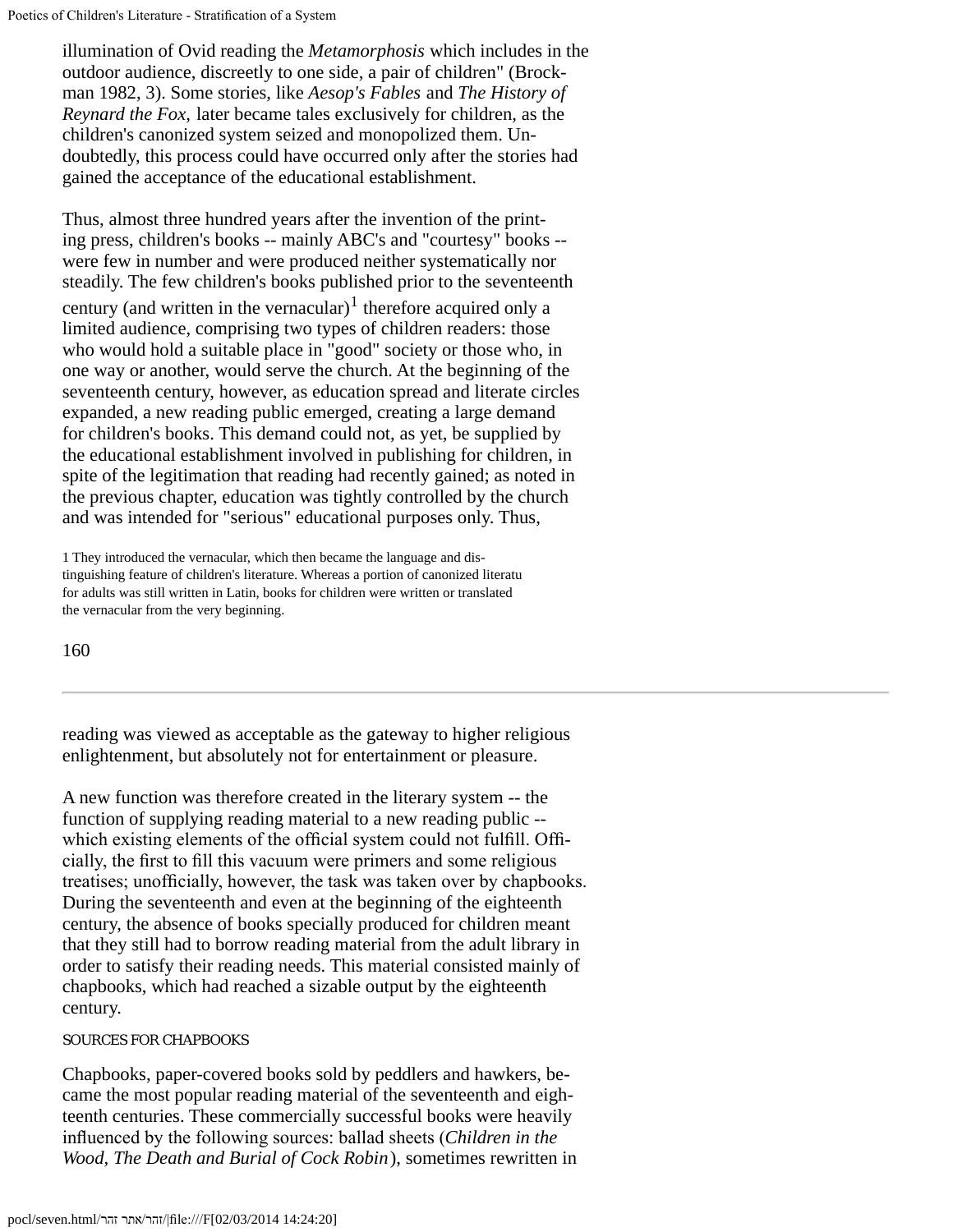prose; Elizabethan jestbooks (*Cambridge Jests, or Wit's Recreation; Poets Jest, or Mirth in Abundance*); romance and chivalry stories (*Guy, Earl of Warwick; Bevis of Southampton; Hector, Prince of Troy; Valentine and Orson; Robin Hood*); adventure stories (*Johnny Armstrong of Westmoreland, Captain James Hind*); sensational and supernatural stories (*The History of Dr. John Faustus, The History of Learned Fryar Bacon, The Witch of the Woodlands, The Foreign Travels of Sir John Mandeville, Containing an Account of Remote Kingdoms, Countries, Rivers, Castles, etc. Together with a Description of Giants, Pigmies and Various Other People and Odd Deformities*). A smaller number of chapbooks were adaptations and abridgments of books that enjoyed current popularity, such as Defoe's *Robinson Crusoe* and *Moll Flanders* and Swift's *Gulliver's Travels*. Chapbooks also included fairy tales (*Blue Beard, Jack the Giant Killer, Little Red Riding Hood, Puss in Boots*) that were later deemed unsuitable for children, as it was thought that they would hinder the healthy development of sensitive young children.

161

#### PRODUCTION OF CHAPBOOKS

Writers of chapbooks had to fit texts into a certain format, usually between sixteen and twenty-four pages. This was done either by shortening or lengthening a given text, or by adding woodcut illustrations, which until that time had not been used in texts produced for children. These particular specifications of the chapbook proved to be most agreeable to the chapbooks' intended audience, poor adults, who also were attracted to the chapbook's low price. In fact, the layout design and price of the chapbooks allowed them to become the most popular source of reading material during the seventeenth century.

A. E. Dobbs describes the widespread appearance of chapbooks as reading matter: "In the provinces -- even in the larger towns -- there was a great scarcity of first-rate literature, a disproportionate amount of space being occupied by tales of magic and adventure, lives of highway men, ephemeral histories, love stories, valentines, prophetic almanacs, 'godly and other patters,' slip-songs, children's books and antiquated treatises on various subjects sold in numbers four sheets for a penny" (Neuburg 1972, 2). And Cotton Mather wrote in his diary of 27 September 1713: "I am informed that the Minds and Manners of many People about the Countrey are much corrupted by foolish Songs and Ballads, which the Hawkers and Peddlars carry into all parts of the Countrey" (Townsend 1977, 24). James Lackington, the bookseller, details in his memoirs published in 1803 the extent of chapbook dissemination, particularly among the poor, in the eighteenth century:

I cannot help observing, that the sale of books in general has increased prodigiously within the last twenty years. According to the best estimate I have been able to make, I suppose that more than four times the number of books are sold now than were sold twenty years since. The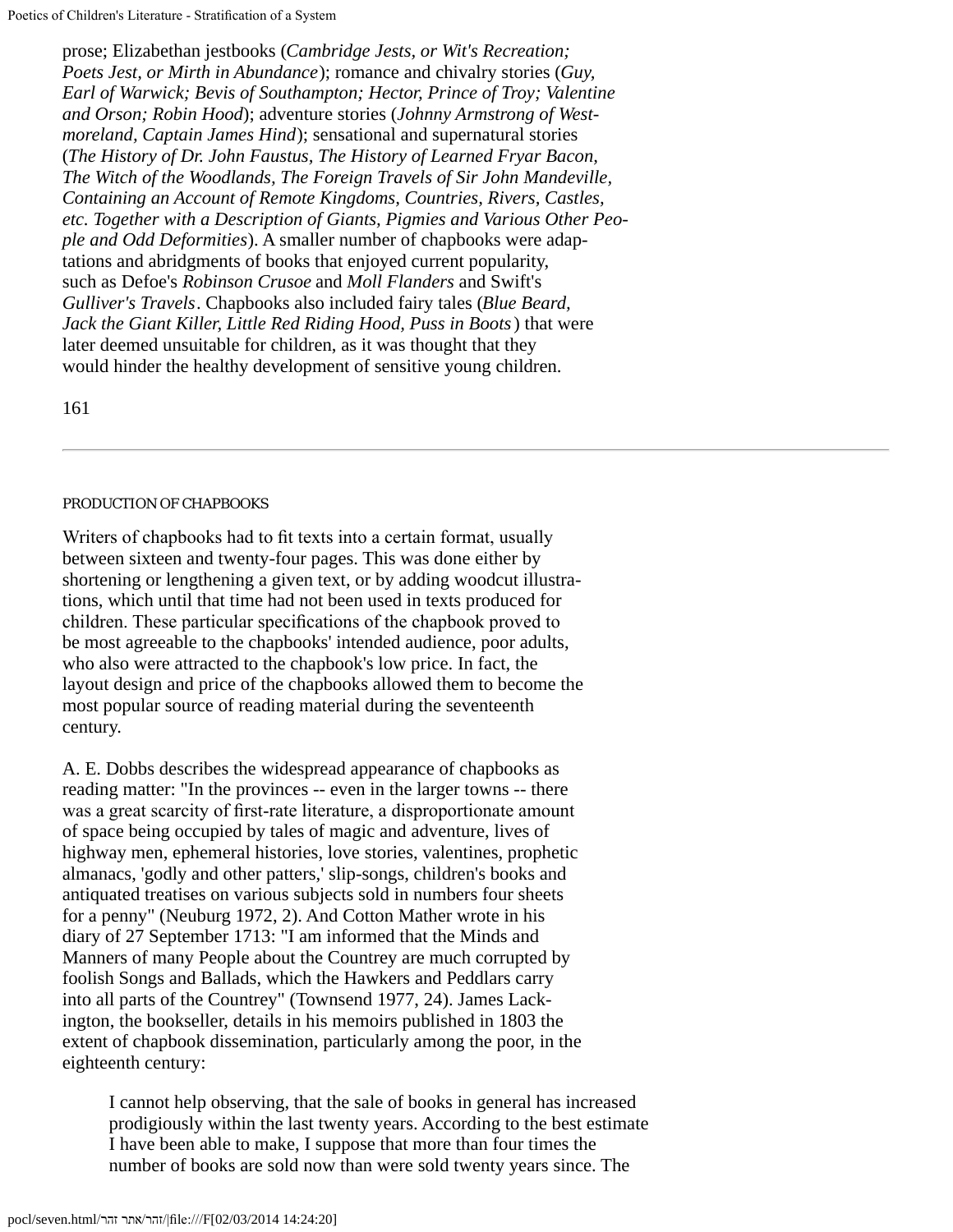poorer sort of farmers and even the poor country people in general, who before that period spent their winter evenings in relating stories of witches, ghosts, hobgoblings &c. now shorten the winter nights by hearing their sons and daughters read tales, romances &c, and on entering their houses you may see Tom Jones, Roderic Random and other entertaining books stuck up in their bacon-racks &c. (Neuburg 1972, 14).

#### 162

During the seventeenth and eighteenth centuries, however, the mass-produced chapbooks moved out of the somewhat exclusive domain of adult literature and became a major source of reading material for children. This occurred not only as a result of their low price, but also (and perhaps more importantly) due to the absence of other sources of reading material for children. Thus from the seventeenth century until the middle of the eighteenth, people of lower classes and children shared books -- just as they shared other cultural items such as clothes, costumes, games, and education (see Ariès 1962). But the class differentiation between rich and poor, so markedly characteristic of adult culture, did not carry over to children's culture -- at least not until the middle of the eighteenth century. As Neuburg claims, noting the chapbooks' transcendent appeal: "In the eighteenth century, in the absence of juvenile books, chapbooks were widely read by the children of well-to-do families" (1972, 5). One of the children of those well-to-do families was Sir Richard Steele's godson, whose reading material was described by Steele on the pages of *Tatler* (1709, no. 5) in the following way:

I perceived him a very great historian in Aesop's Fables; but he frankly declared to me his mind "that he did not delight in that learning, because he did not believe that they were true," for which reason I found that he had very much turned his studies for about a twelve-months past, into the lives and adventures of Don Bellianis of Greece, Guy of Warwick, The Seven Champions and other historians of that age.... He would tell you the mismanagements of John Hickathrift, find fault with the passionate temper in Bevis of Southampton, and loved Saint George for being the champion of England; and by this means had his thoughts insensibly moulded into the notion of discretion, virtue and honour." (Muir 1969, 23; Darton 1958, 33)

Other adults also referred to reading chapbooks in their childhood - and in quite a fashionable manner, as did Boswell or Goethe. In Boswell's *Journal* of 10 July 1763, he described his visit to the "old printer-office in Bow Churchyard kept by Dicey": "There are ushered into the world the literature *Jack and the Giants, The Seven Wise Men of Gotham* and other story-books which in my dawning years amused me as much as *Rasselas* does now" (Thwaite 1972, 41). In *Dichtung und Wahrheit* , Goethe wrote: "We children therefore had

163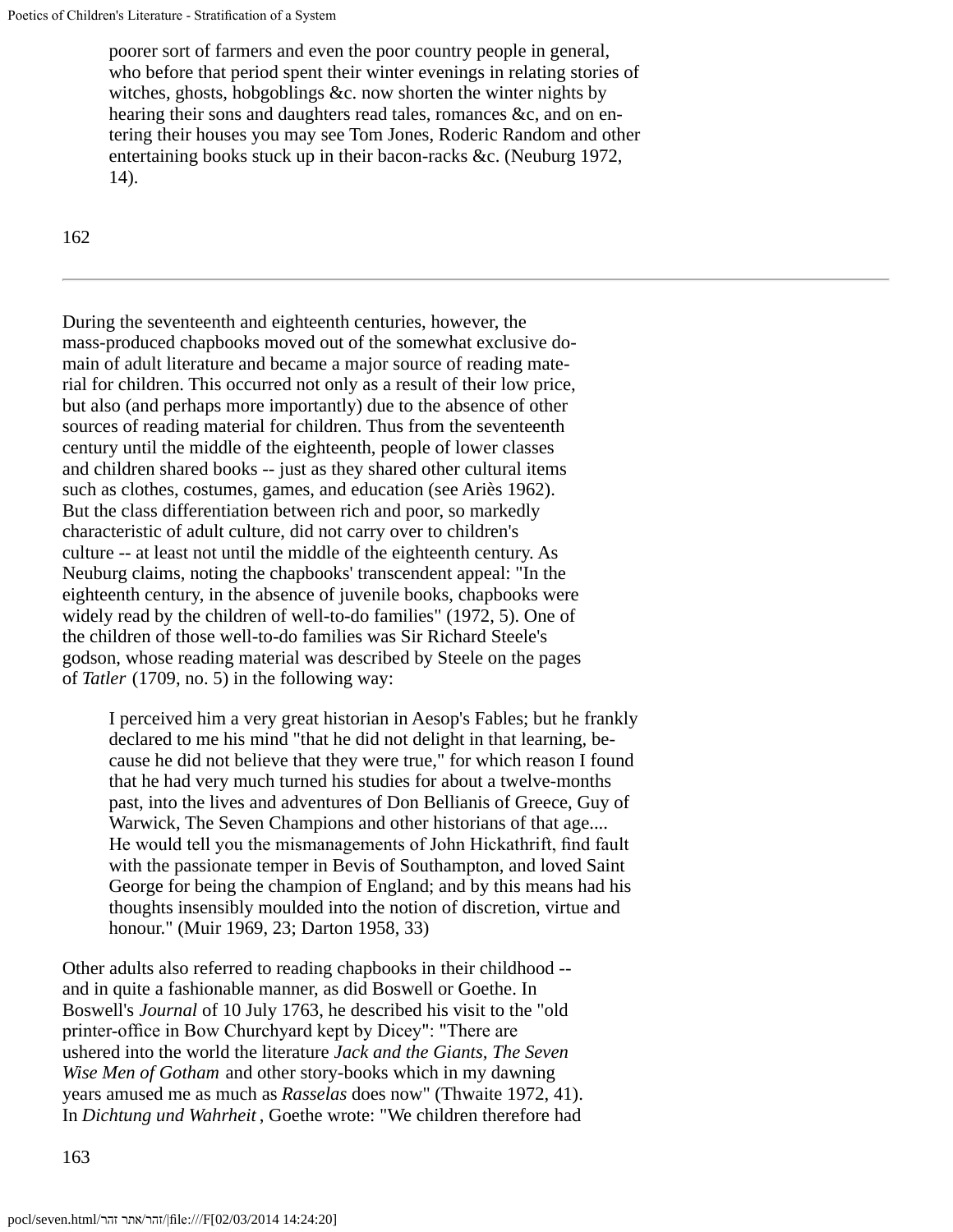the good fortune to find daily on the little table in front of the second-hand bookseller's doorway these precious remnants of the Middle Ages: *Eulenspiegel, The Four Sons of Aymon, Fair Melusine, Kaiser Octavian, Fortunatus* -- the whole bunch, right down to *The Wandering Jew*; everything was there for us" (Hürlimann 1967, xiii-xv).

Once the book trade came to realize the commercial potential of the children's market, as indicated by the expanding popularity of chapbooks, it tried to appeal specifically to those who could afford to buy other books -- the bourgeois and the upper classes. As a result, a new gap was created in the reading material of upper and lower class children, a gap that was widened by the educational establishment's prohibition of chapbooks. In such a way, chapbooks became the overt reading material solely of the poor, though it is evident that children of higher classes continued to read them secretly. Yet in quite a short time, chapbooks became underground literature for children of all classes, as the religious establishment began to pay attention to the reading material and education of the poor as well.

#### THE ESTABLISHMENT'S ATTITUDE TOWARD CHAPBOOKS

Neither the religious nor the educational establishments were as delighted by the mass reading of chapbooks by children as Boswell or Goethe were in their nostalgic childhood reminiscences. On the contrary, the more important the child's education (and consequently his reading matter) became, the less the educational establishment approved of chapbook reading. As early as 1708, an anonymous writer of the *History of Genesis* wrote about the dangers in reading chapbooks: "How often do we see Parents prefer 'Tom Thumb,' 'Guy of Warwick,' or some such foolish Book, before the Book of Life! Let not your children read those vain Books, profane Ballads and filthy songs. Throw away all fond and amorous Romances and fabulous Histories of Giants, the bombast Atchievements of Knight Errantry, and the like; for these all fill the Heads of Children with vain, silly and idle imaginations" (Avery 1975, 33; Neuburg 1968, 19-20). A few years earlier, in 1702, Thomas White likewise warned his readers in his school book: "When thou canst read, read no Ballads and foolish Books, but the Bible" (Neuburg 1968, 18-19).

These were just the first people to denounce and fight chapbooks.

164

From the middle of the eighteenth century, a war on chapbooks was declared mainly by the religious establishment, which regarded them as *the* source of evil. Philip Dormer, the fourth earl of Chesterfield and "patron" of Johnson, wrote to his son in 1740: "The reading of romances is a most frivolous occupation, and time merely thrown away. The old romances, written two or three hundred years ago,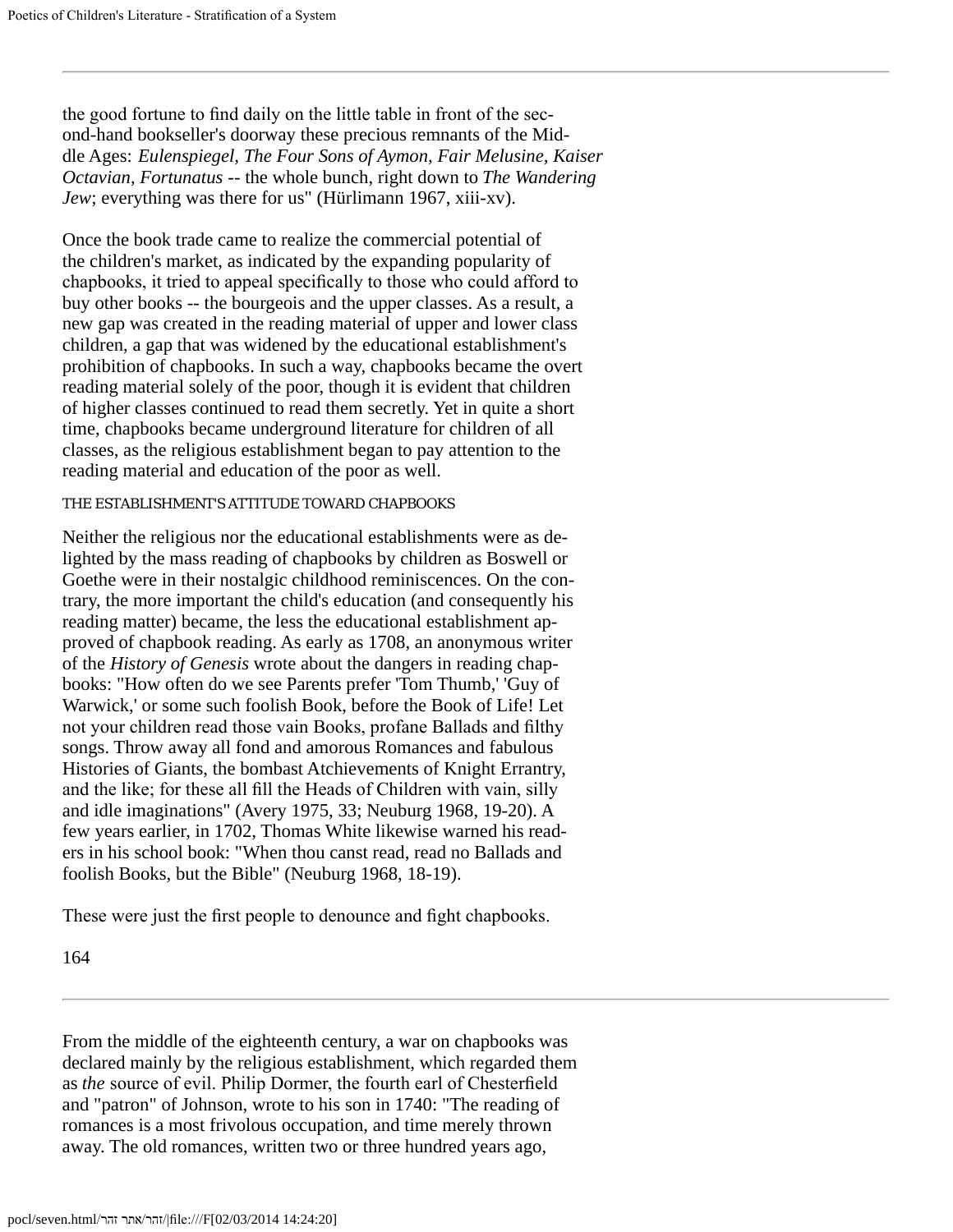such as Amadis of Gaul, Orlando the Furious, and others, were stuffed with enchantments, magicians, giants, and such sort of impossibilities" (Darton 1958, 47). The establishment's fight against chapbooks was not limited to propagandistic articles. At the same time, there was a concerted effort to overcome chapbooks by offering children alternative reading material; ironically, this effort in itself played an important role in the development of the children's system. But even more crucial for the growth of children's literature was the discovery by the commercial publishing world of the hitherto unexplored potential of the children's reading market. Thus the existence of chapbooks and the fact that they were read by children were the the prime motivations for the momentous change in the field of publishing for children. The fight against chapbooks, for whatever reason (and not least important, the commercial), also contributed to the initial stratification of the children's system, as well as to its transformation from a homogeneous to a heterogeneous system.

## Commerical Reaction: Manipulation of Chapbook Elements

The fact that children were reading chapbooks proved to eighteenthcentury commerical publishers that there was a section of the reading public whose needs were hardly being administered to. Until the eighteenth century, there was not a single publisher catering specifically to the children's market. However, in the eighteenth century, publishers realized this potential and tried to compete with chapbooks, mainly by inserting identical elements into their books. For instance, publishers like Thomas Boreman and Mary Cooper, who published books with an educational appeal, nevertheless utilized chapbook elements, especially in their titles. Boreman published books entitled *Gigantick Histories*, while Cooper published books entitled *The Child's New Plaything* and short versions of *Guy of Warwick*

165

and *Reynard the Fox*. Neither had much success (the list of Boreman's subscribers never extended beyond 649 and even decreased to 106), apparently because they never took on steady and regular publishing for children.

The first commercial publisher to be successful in building a solid business of publishing for children was John Newbery. It might be said that Newbery's success reflected what one writer, named Shenstone, wrote to his publisher when his fables project was being considered: "A book of this kind, once established, becomes an absolute estate for many years; and brings in at least as certain and regular returns" (Darton 1958, 23). Unlike other commercial publishers for children at the time, Newbery understood that penetration of the market must be constant and regular. He also understood that, in order to compete with chapbooks, he had to appeal to the child; but, in order to have an advantage over the chapbook, he must not violate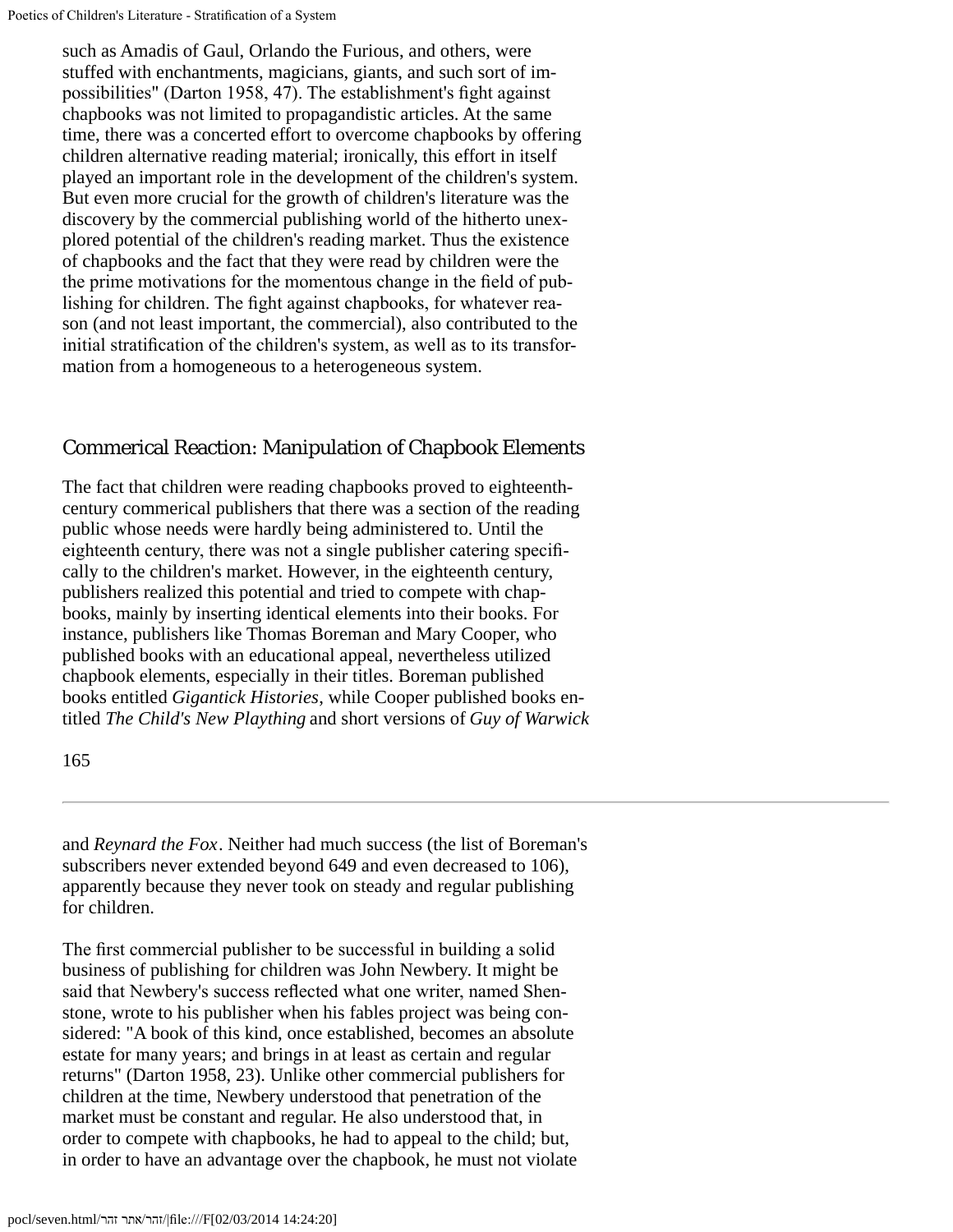the values of the teachers and the parents. Thus he was not afraid to announce that he aimed to provide amusement. In fact, in presenting himself as Locke's disciple, Newbery boldly announced the entertainment-amusement purposes of his books, particularly reflected in his slogan "Trade and Plumb Cake Forever." Nevertheless, the justification for the insertion of amusement in his books was that it combined instruction with morals. As a publisher, Newbery was bound, to a certain extent, to the limits defined by the existing establishment. At the same time, he was quite aware of the inventory of children's literature at the time -- chapbooks, lesson books, manuals of good advice, and Aesop's fables -- and attempted to use elements of each in order to broaden the appeal of his books as much as possible. His consistent use of chapbook features perhaps reflects, more than anything, the great popularity of chapbooks in his time. Yet, Newbery skillfully combined elements of chapbooks, which appealed to the child, with morality, which appealed to the teacher and parent. An example of this chapbook manipulation is discerned in his first book when he utilizes "Jack the Giant Killer," a characteristic chapbook figure, as a moral preacher. The supposedly entertaining long letter from Jack the Giant Killer to Master Tommy turns out to be a long tiresome lecture on good behavior: "This Character, my Dear, has made every body love you; and, while you continue so good, you may

166

depend on my obliging you with every thing I can. I have here sent you a *Little Pretty Pocket-Book*, which will teach you to play at all those innocent Games that good Boys and Girls divert themselves with" (A Little Pretty Pocket-Book,[14-15]64-65). In another book published by Newbery, *The History of Little Goody Two Shoes* (1765), the heroine Margery, is involved in strange adventures including an accusation of witchcraft (also typical of chapbooks). As Darton claims: "It is plain that the author, in writing this part of the book, had in mind the chapbooks about Fortunatus and Friar Bacon, and, to all appearances, was using the familiar names to make better stuff pass current" (1958, 134). In fact, the story of Margery was a sort of variation of the prohibited tale of Cinderella. It is the story of an unfortunate girl of good family who suffers many trials and tribulations, but eventually marries the heir of the manor and becomes the noble lady of the manor. This sort of story became quite popular and found its way into other children's books, such as Maria Edgeworth's *The Entertaining History of Little Goody Goosecap* (1780), published by John Marshall, or Mary Pilkington's *The Renowned History of Primrose Prettyface, Who By Her Sweetness of Temper and Love of Learning, Was Raised from Being the Daughter of a Poor Cottager, to Great Riches and the Dignity of Lady of the Manor* (1785).

However, the most obvious device Newbery borrowed from chapbooks in order to compete with them was illustrations, which attracted attention and, from that time onward, became an indispensable feature of children's books. As a matter of fact, the use of illustrations in children's books has led to the development of one of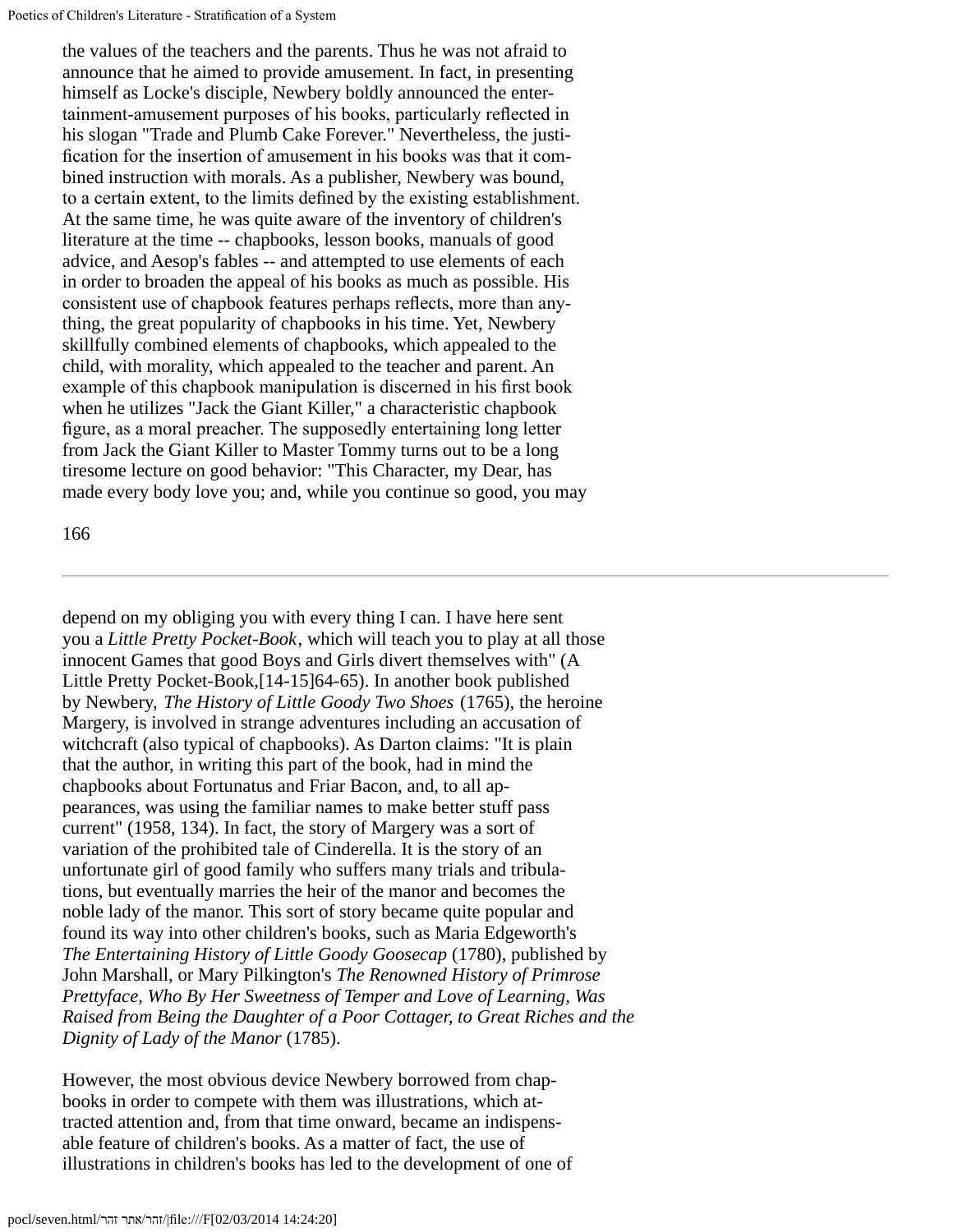the most prominent offshoot phenomena of children's books -- the picture book. The picture book is itself responsible for the introduction of an interesting development in children's literature, age stratification. This development has become institutionalized today in children's literature as an elementary and self-evident subsystem. Yet, it was only in the nineteenth century that age differentiation, either in children's literature or in school, was made. During the twentieth century, this stratification has become more refined, as publishers distinguished between young and older children in much more specific divisions (Popular today among publishers are the twoyear age divisions, such as 2-4, 6-8, 8-10, etc.).

167

### NEWBERY'S AUDIENCE

Newbery's attempt to appeal to parents, educators, and children is already clear from the title and description of his first book. Both were undoubtedly aimed at the middle class and stressed the pedagogical importance of the book, while not losing sight of the fun and amusement: "Little Pretty Pocket-Book Intended for the Instruction and Amusement of Little Master Tommy and Pretty Miss Polly, with Two Letters from Jack the Giant Killer; as also a Ball and Pincushion; The Use of which will infallibly make Tommy a good Boy and Polly a good Girl." Newbery's aim was to appeal to the growing bourgeois audience that had become the main consumer of children's books. This intention is reflected both in the underlying values of the texts as well as in Newbery's marketing devices. The values underlying the texts are discerned for instance in the reward given to virtuous Margery in *The History of Little Goody Two Shoes*:

Who from a State of Rags and Care, And having Shoes but half a Pair *Their Fortune and their Fame would fix and gallop in a Couch for Six*.

(my italics)

His marketing devices, aimed at superseding chapbooks, mainly addressed the bourgeois consumer who could afford to buy his books and deliberately avoided the poor who could not afford them.

#### COMMERCIAL SUCCESS

It seems clear that Newbery's efforts were fruitful. His first book, A *Little Pretty Pocket-Book* as well as others, were published in several editions between 1744 and the middle of the nineteenth century, despite the fact that he purposely limited himself to a middle- and upper-class children's audience. Apparently, this successful trend carried over to other publishers as well. Toward the end of the eighteenth century, the book market was almost overflooded by publishing for children, as the memories of a German schoolmaster L. F. Gedike, indicate. While visiting the Leipzig Book-Fair in 1707, he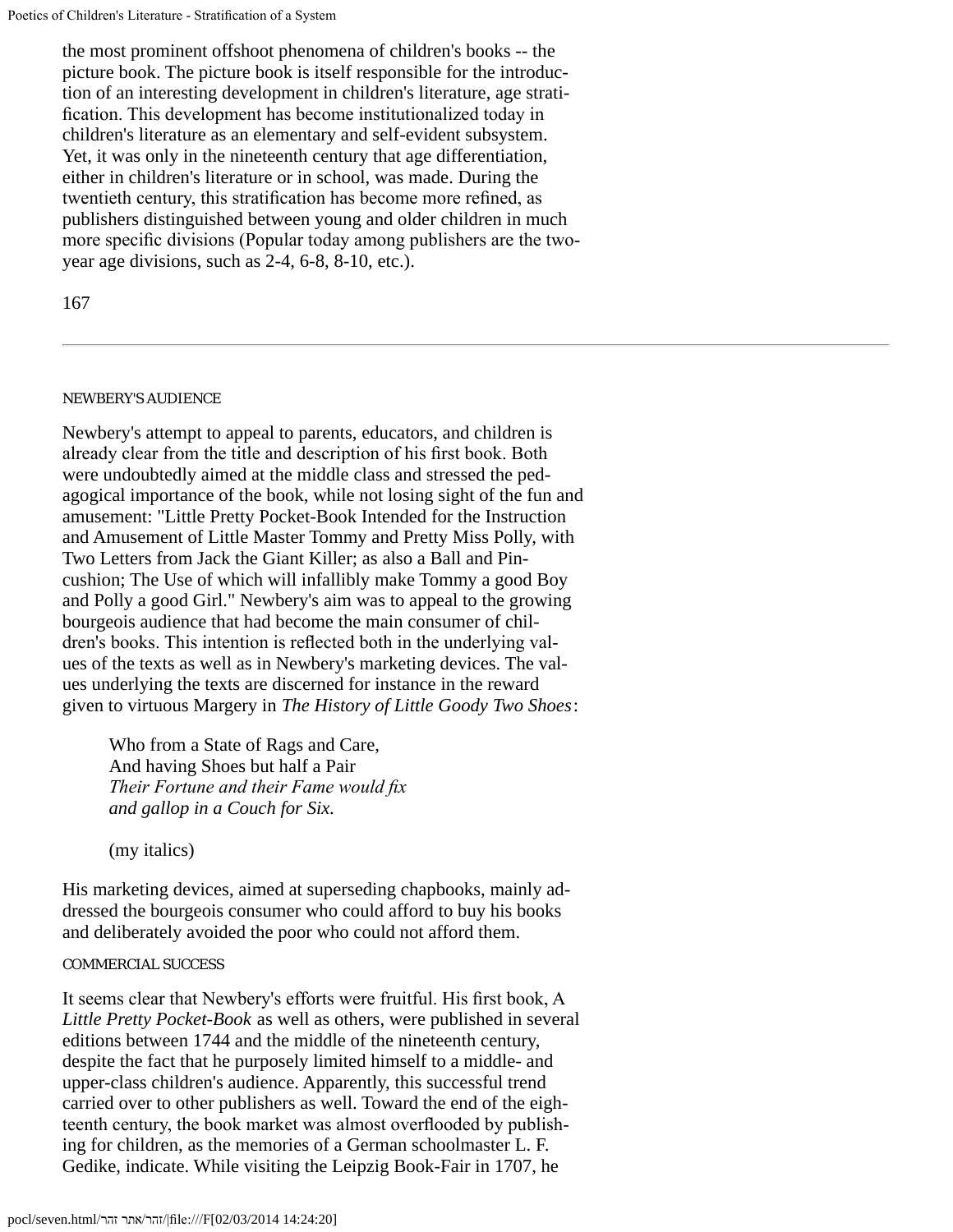wrote:

No other form of literary manufacturing is so active as book-making for young people of all grades and classes. Every Leipzig Summer and Winter Fair throws up a countless number of books of this kind like a flooding tide. And see how young and old rush to buy.... They take all kinds of names and forms: almanacks for children, newspapers for children, journals for children, collections for children, stories for children . . . and unlimited variations on the same theme. (Muir 1969, 67)

By the end of the eighteenth century, through constant competition with chapbooks, commercial publishing for children had become an established branch of the publishing field. In this development, Newbery's books had become the model that other commercial publishers sought to immitate.

## Religious Publishing for Children

Commercial publishing responded only to the needs of bourgeois society and the upper classes who could afford it; yet there was still a considerable section of the population that knew how to read, but read unsuitable material, at least from the point of view of the religious establishment. As a result, the religious establishment, realizing the dangers lurking in children's reading, began to produce religious tracts that were made available to the poor and were intended as a replacement for chapbooks.

Reading among poor people was a relatively new phenomenon. It was initiated mostly by religious philanthropic endeavors that encouraged the establishment of charity schools where children of the poor could be taught to read. Around the middle of the eighteenth century, the Sunday School Movement, no longer a pioneering organization, had become an institution. Whereas one school was once considered sufficient for an entire district, individual churches now realized the benefits of having a school of their own. The spread of the Sunday school resulted in an enormous growth of the reading public, which meant that the question of reading material was a pertinent one. Moreover, when the establishment discovered what this public was actually reading, the question became even more urgent

169

than ever. The first official Sunday school books were meant to teach reading; they were not intended for home reading. Gradually, howev-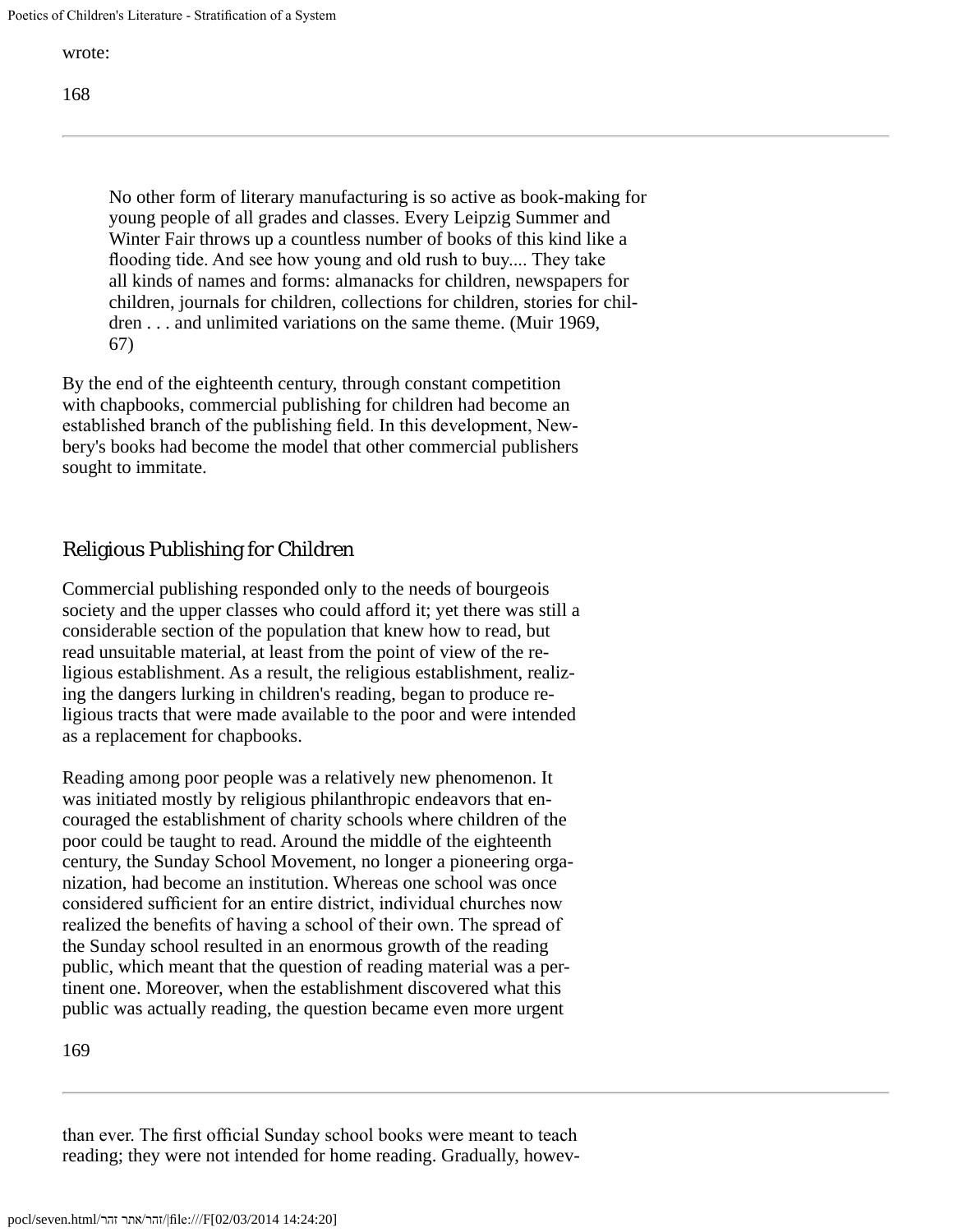```
Poetics of Children's Literature - Stratification of a System
```
er, the religious establishment understood that if children were to be prevented from reading chapbooks hawked by peddlers, they must be provided with appropriate alternative reading matter. Once again, a void in the system occurs that requires filling.

The first person to attempt to satisfy that need was Hanna More (1745-1833). She was among the philanthropists and Sunday school enthusiasts who became alarmed at the impact that unsuitable publications had on the poorer classes (who had learned to read in Sunday schools). The spread of chapbooks was regarded by More as a real danger both to society and to the education of the child. Like others, she believed that the work of the Sunday school would be insufficient without the provision of "safe books"; on this principle, she turned her views into action.

Hanna More was the first to understand that there was a need to produce not only one or two books, but rather to produce a whole literature. It was necessary to replace what she regarded as crude chapbooks, as well as the current political pamphlets that were then consumed by masses of working-class readers. As a result, she urged her evangelical friends at Chapham Common to provide the poor with proper reading material. Aided greatly by their financial support, her efforts proved successful, and in March 1795 the first of the Cheap Repository Tracts was ready. These books, written by More and her friends, aimed at competing with chapbooks by using the familiar format, as well as woodcuts. Another technique used to compete with chapbooks was the serialization of books. Some tracts even deliberately tried to replace chapbooks by offering attractive titles that resembled well-known chapbooks, such as *The Cottage Cook; or, Mrs. Jones' Cheap Dishes; Tawny Rachel; or, The Fortune Teller; Robert and Richard; or, The Ghost of Poor Molly, Who Was Drowned in Richard's Mill Pond*.

Another tactic used by tract writers to compete with chapbooks was the adoption of familiar chapbook literary genres to didactic teaching. Some prominent forms, like poems (*The Carpenter; or, The Danger of Evil Company*), were intended to replace bawdy ballads, while "Histories" (*Tawny Rachel; or, The Fortune Teller* ) were to replace frivolous romances and adventures. Even the sensational and

170

manual books were not exempt. Mother Bunch of the chapbooks, who gave recipes for finding the right husband, was replaced by Mrs. James, who taught "the art of industry and good management." Criminal stories were also used for moral purposes; in religious tracts, crimes were never romanticized (on *Robin Hood*, see Brockman 1982), and criminals were always punished. Even ghosts, the slandered heroes of chapbooks, were used for religious purposes. In *The Deceitfulness of Pleasure*, the appearance of a ghost (the former sinful lady) brings the heroine Catherine back to religious life (cf. Pickering 1981, 104-37). Yet, most interesting of all, was the use of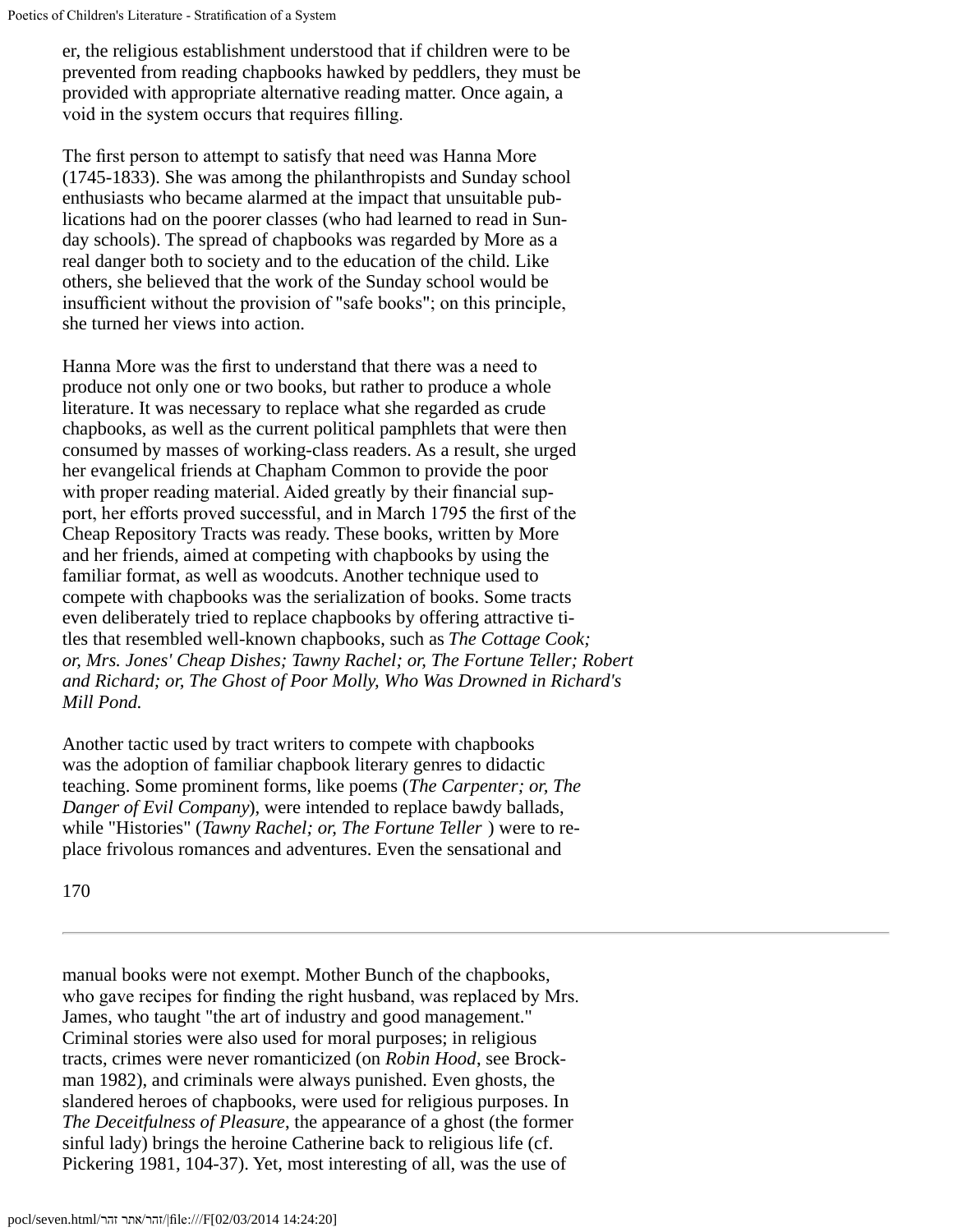the fairy-tale model by the tracts. Fairy tales posed a more difficult problem than poems or even criminal stories because they were considered the most dangerous reading material for children. Thus, religious tracts could not openly use them; on the other hand, religious educators wanted to take advantage of their popularity and appeal. A solution to this conflict was found in the following manner: fairy tales themselves were never included in tracts, although their literary model was molded into an instructive tale; that is, the fairy was transformed into a religious power, while giants and wild beasts were replaced by dishonesty, gambling, and alcoholism. In *Madge Blarney, the Gypsy Girl* (1797), a poor girl has to fight single-handedly against the wild beasts (the drunken and sinful gypsys); she is eventually saved by religion, which keeps her from falling into sin like her mother (Pickering 1981, 123-26). In this way, the transformed fairy tale of religious tracts was born.

Sometimes tracts even lectured explicitly against chapbooks. In *The Sunday School*, Farmer Hoskins finds out what bawdy songs and stories his daughters have read and makes them promise that they will buy only from "sober honest hawkers" who sold "good little books, Christmas carols and harmless songs" (Pickering 1981, 133). This polemical technique was also practiced by George Mogridge, an evangelical writer, who wrote books that closely resembled the chapbooks. While Mogridge consciously tried to adopt traditional chapbooks as the medium for his own religious and moral teaching, in his books he preached against "idle fictions" and "fleeting joys"; he even condemned "Tom Thumb" as corrupting for children.

In order to compete seriously with chapbooks, it was not enough to try to replace them textually; rather, it was vital to maintain the lowest

171

possible price. This was made possible through generous contributions from religious-oriented societies. For instance, the publication of the Cheap Repository Tracts was backed by Prime Minister William Pitt, the archbishop of Canterbury, and the bishops of Bristol, Bath, Wells, Chester, Durham, Exeter, Ely, Gloucester, London, Lincoln, Salisbury, and Worcester. Consequently, it was possible to sell them at the same price as chapbooks, whose prices ranged from a halfpenny to three halfpennies. Also, distribution of the books was encouraged by offering peddlers and hawkers a favorable discount rate. In this way, the tracts sold over England by the roving venders were able to compete with chapbooks in format, illustrations, price, and distribution. In fact, in the first six weeks of their publication, three hundred thousand tracts were sold, and by March 1796 sales were around two million. Though initially they were intended for *both* children and the poor classes, the lists of 1826 reveal that in that year, there were already books written specifically for children.

Once commercial publishers became aware of the potential of this material, they did not hesitate to use it in their books. These pub-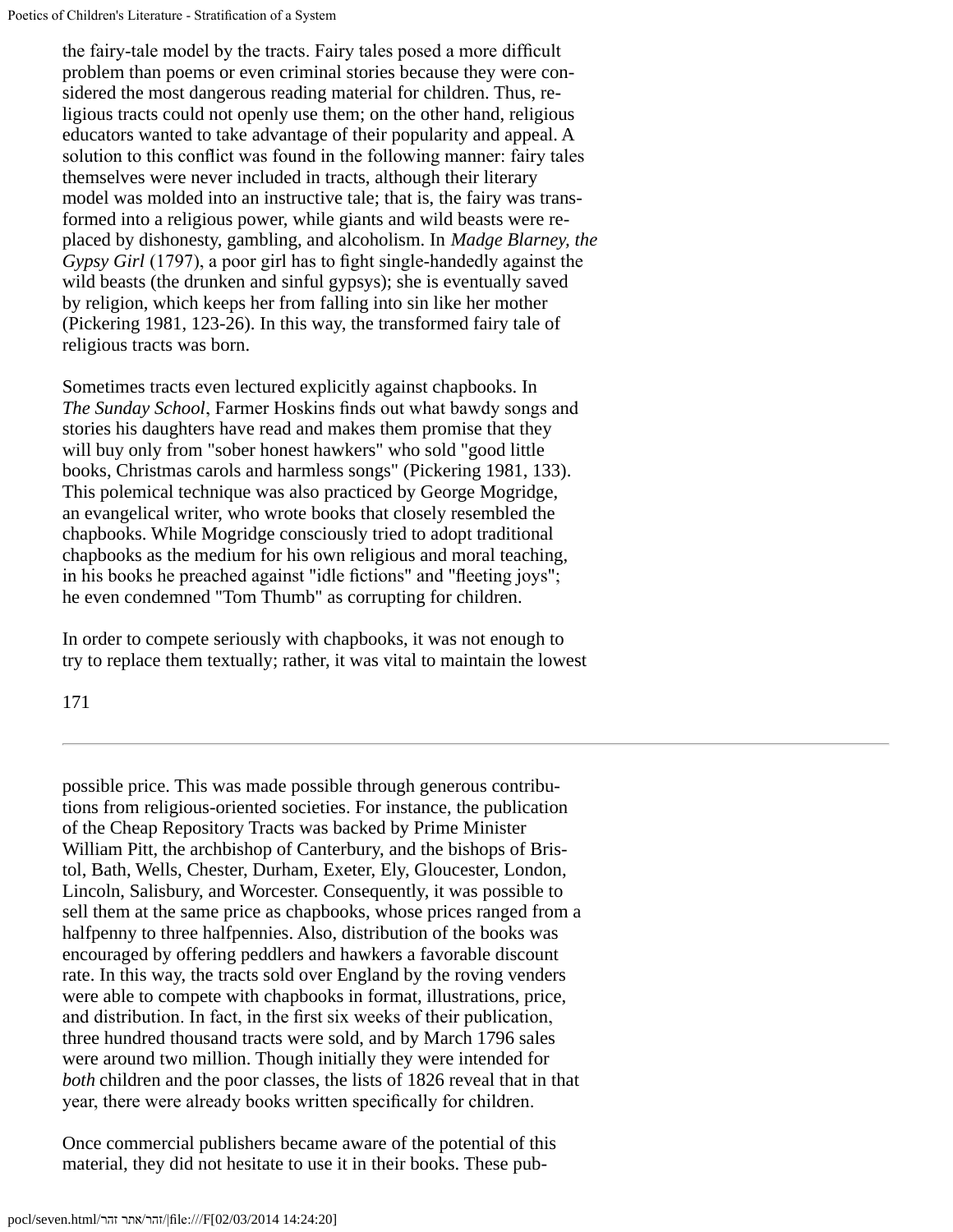lishers flooded the market with commercially produced books, which, unlike the religious tracts, were not intended for the poor but for the children of the bourgeois and upper classes. Among the most famous was Mrs. Sherwood's *The Fairchild Family* (1818), which became an indispensable item in the library of any well-to-do child.<sup>2</sup>

Thus, out of religious tracts emerged a new model in the children's system -- that of the commercially successful religious story probably based on John Janeway's A *Token for Children* . 3 Janeway, and other writers like Mrs. Sherwood and later Sara Trimmer, tried to drive home to children two points: the depravity of their nature and the inevitability of death. Their religious books for children were based on the dogmatic belief that heaven or hell existed at every stage of this mortal life and that conduct on earth leads either to the one or

*2 The Fairchild Family* was popular even at the beginning of the twentieth century. Frederick Hamilton describes how in 1900 he attended a Fairchild Family dinner where every guest had to appear as one of Mrs. Sherwood's characters (see Avery 1975, 93)

*3 A Token for Children* opens with the following exhortation to parents: "Are the Souls of your Children of no Value? . . . They are not too little to die, they are no little to go to Hell, they are not too little to serve their great Master" (Darton 19 56).

#### 172

the other. Authors wrote for the purpose of saving children from hell; accordingly, the child was taught to read for this devout aim. Only when views on education changed with the onset of the moralist school of education, did religious books lose their dominance in the children's system; the new belief in reason demanded something for boys and girls other than harrowing stories of martyrdom and holy deaths. This encouraged books produced primarily by writers of the Rousseauian school.

However, one thing remained the same even when the moralist school had entered the scene; official children's literature, comprising both religious and moralist writing for children, as well as commercial literature, shared a total mistrust of fiction. In 1803, Sara Trimmer revealed a basic mistrust of fairy tales:

Though we well remember, the interest with which, in our childish days, when books of amusement for children were scarce, we read, or listened to the history of *Little Red Riding Hood* and *Blue Beard*, etc. we do not wish to have such sensations awakened in the hearts of our grandchildren by the same means; for the terrific images which tales of this nature present to the imagination, usually make deep impressions, and injure the tender minds of children, by exciting unreasonable and groundless fears. (Pickering 1981, 43-44)

In *Guardian of Education*, founded in 1809 by Trimmer to defend the young from the dangers of inappropriate literature, she published the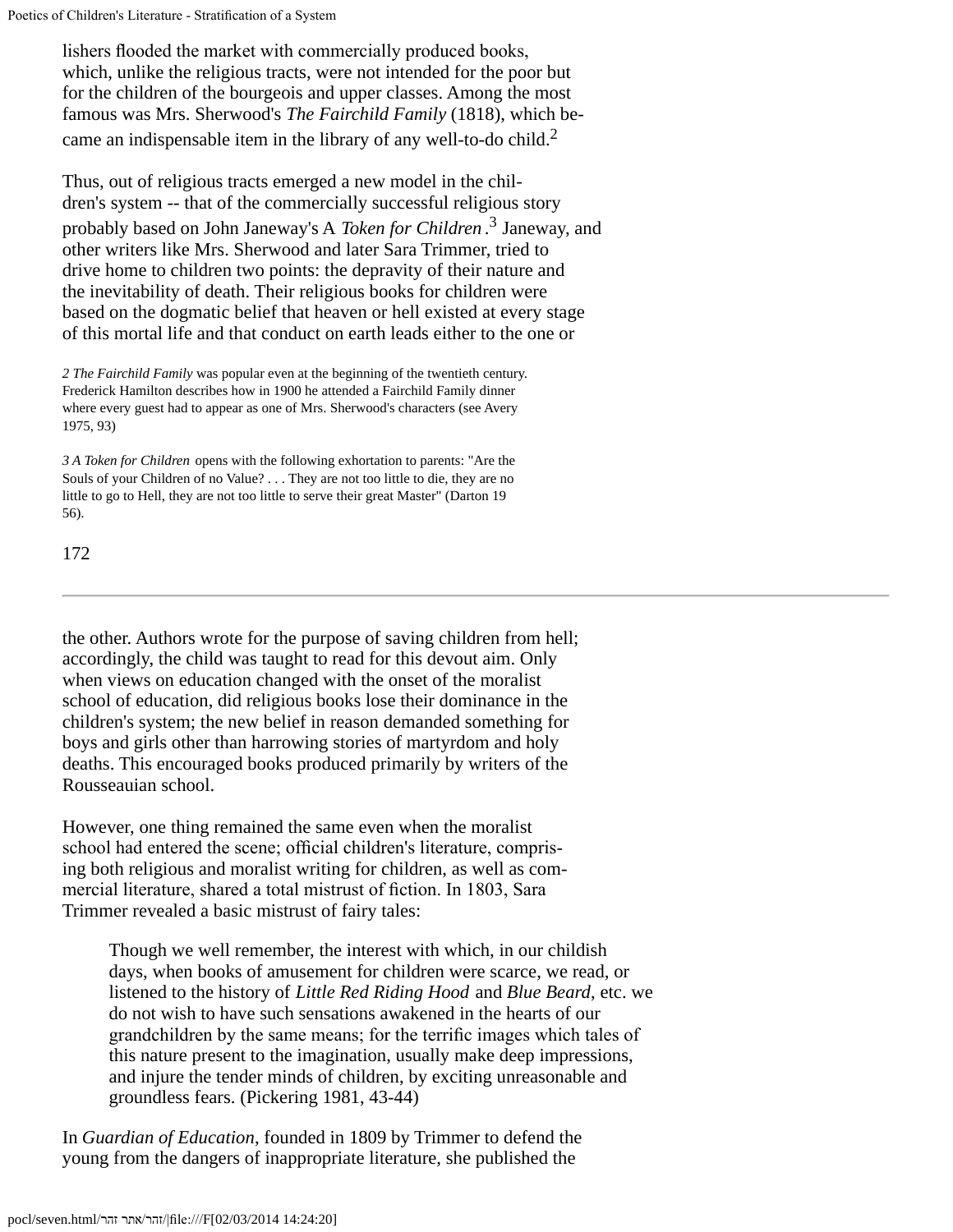following attack on Cinderella (under the initials O.P.): *Cinderella* is perhaps one of the most exceptional books that was ever written for children.... It points some of the worst passions that can enter into the human breast, and of which little children should, if possible, be totally ignorant; such as envy, jealousy, a dislike to mother-in-law and half-sisters, vanity, a love of dress etc., etc." (Darton 1958, 96-97). On another occasion she claimed that Mother Goose was "only fit to fill the heads of children with confused notions of wonderful and supernatural events, brought about by the agency of imaginary beings" (Darton 1958, 97). At the same time that the evangelists thought that imagination was contrary to divine intention (as the imagination of man's heart was intrinsically evil), the Rousseauians believed that reason would inevitably suffer if imagination were culti-

173

vated. Even commercial publishers for children adopted these current views on imaginary literature and regarded fairy tales as unsuitable reading material -- in spite of their obvious commercial value. However, commercial publishers did try to use the appeal of the fairy tale, although they took special care to announce the virtues of their moralized versions. Thus, E. Newbery published the *Oriental Moralist* (1791) by Richard Johnson (under the pseudonym of the Rev. Mr. Cooper). In the preface, Johnson claimed that he "expunged everything which could give the least offence to the most delicate reader" (Thwaite 1972, 39). His words reflect a deep mistrust by the various establishments of imagination in children's literature, a mistrust so strong that Lamb, at the beginning of the nineteenth century, lamented the absolute absence of the classics he knew as a child. He wrote to Coleridge, "Damn them! -- I mean the cursed Barbauld Crew, those Blights and Blasts of all that is Human in man and child," adding that the shelves were piled with Mrs. Barbauld and Mrs. Trimmer nonsense (Townsend 1977, 43). <sup>4</sup>

Officially excluded from all establishment literature for children fairy tales continued to find refuge in chapbooks, thus reinforcing their negative image. This image persisted until the decline of chapbooks and the simultaneous rehabilitation of fairy tales by official literature in the mid nineteenth century.

### Response of the Chapbook to Developments

in Children's Literature in the reading public and competition of official children's literature with the chapbook inevitably forced a change in the production of chapbooks themselves. In order to survive, the publishers of chapbooks had to fight back and react to the new developments. Consequently, two new phenomena arose in popular literature: the growth of chapbook production and the publishing of chapbooks especially for children.

Until the eighteenth century, chapbooks in England were issued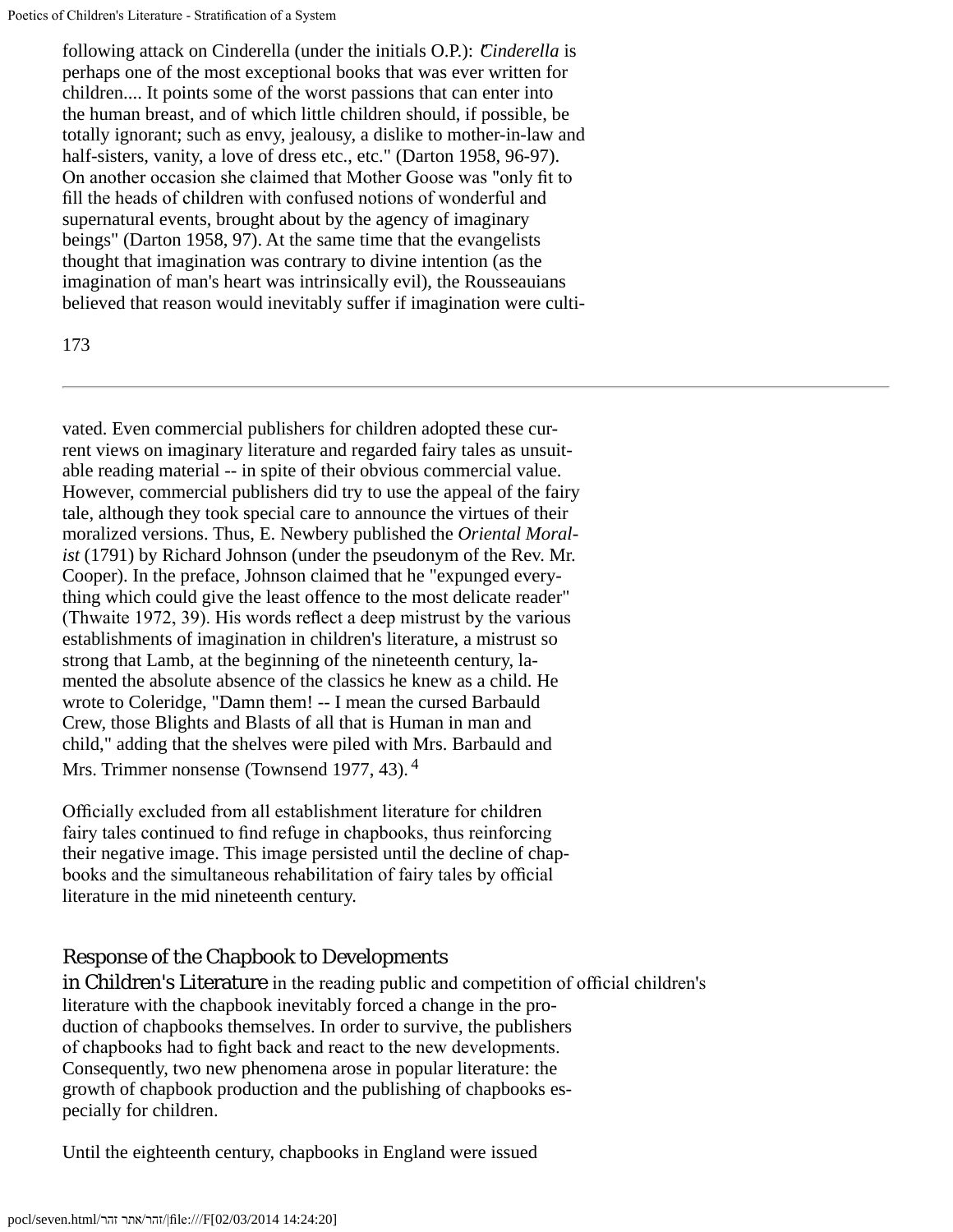#### chiefly from London, which made their distribution to the other

4 Even in 1887, Charlotte Yonge wrote that she had found village children who were totally ignorant of Cinderella and other imaginative fiction (Avery 1975, 327).

174

areas quite difficult. By the middle of the eighteenth century, a score of towns in the provinces produced their own chapbooks for large local areas, greatly increasing distribution and sales. Chapmen were no longer dependent upon purchasing books in the capital, but could buy them from a local printer or dealer. However, because of simultaneous developments in publishing for children, chapmen sold not only chapbooks but religious tracts as well. As a result, publishers of chapbooks were forced to compete with those new publications. They did so mainly by publishing chapbooks specifically for children, which even included colored illustrations. These publishers also managed to take advantage of what was prohibited in official children's literature; that is, they published reading material that was available only in chapbook form, such as fairy tales (*Cinderella*), romances (*Tom Hickathrift*) and others written specifically for children (*The House That Jack Built, The Tragical Death of an Apple Pye, Mother Goose*, and many more). Among these publishers of chapbooks for children, the most prominent were Catnach and Dicey. Dicey published between the years 1760 to 1770 some dozens of chapbooks for children, including *The History of Jack and the Giants, The History of Fortunates*, and *The Sleeping Beauty in the Wood*.

James Catnach, who published between 1813 and 1838 quite a few chapbooks for children (such as *Cock Robin, Mother Goose, Simple Simon* and *Tom Hickathrift*) was not only very prolific, but was also the last one to publish chapbooks in the first half of the nineteenth century. Toward the end of the eighteenth century, chapbooks already had begun to decline, mostly because of changes in reading habits, which were influenced by the emergence of newspapers and the success of the novel; as a result, chapbooks gradually faded from popularity. For about forty years, chapbooks scarcely existed in the adult system and eventually were absorbed by the children's system, where they stayed until the middle of the nineteenth century, when they ceased to appear.<sup>5</sup> As Neuburg claims: "Several printers in provincial towns were printing chapbooks for children during the seventeen

5 This is often the case with elements initially belonging to the adult system, then losing their higher status, and finally being accepted by the children's system. The romances, which at first attracted the literate and sophisticated medieval audience (in the original versions), became the stuff of chapbooks shared by children and the poor when they declined. Later, they became the monopoly of children.

175

eighties and seventeen nineties and continued to do so during the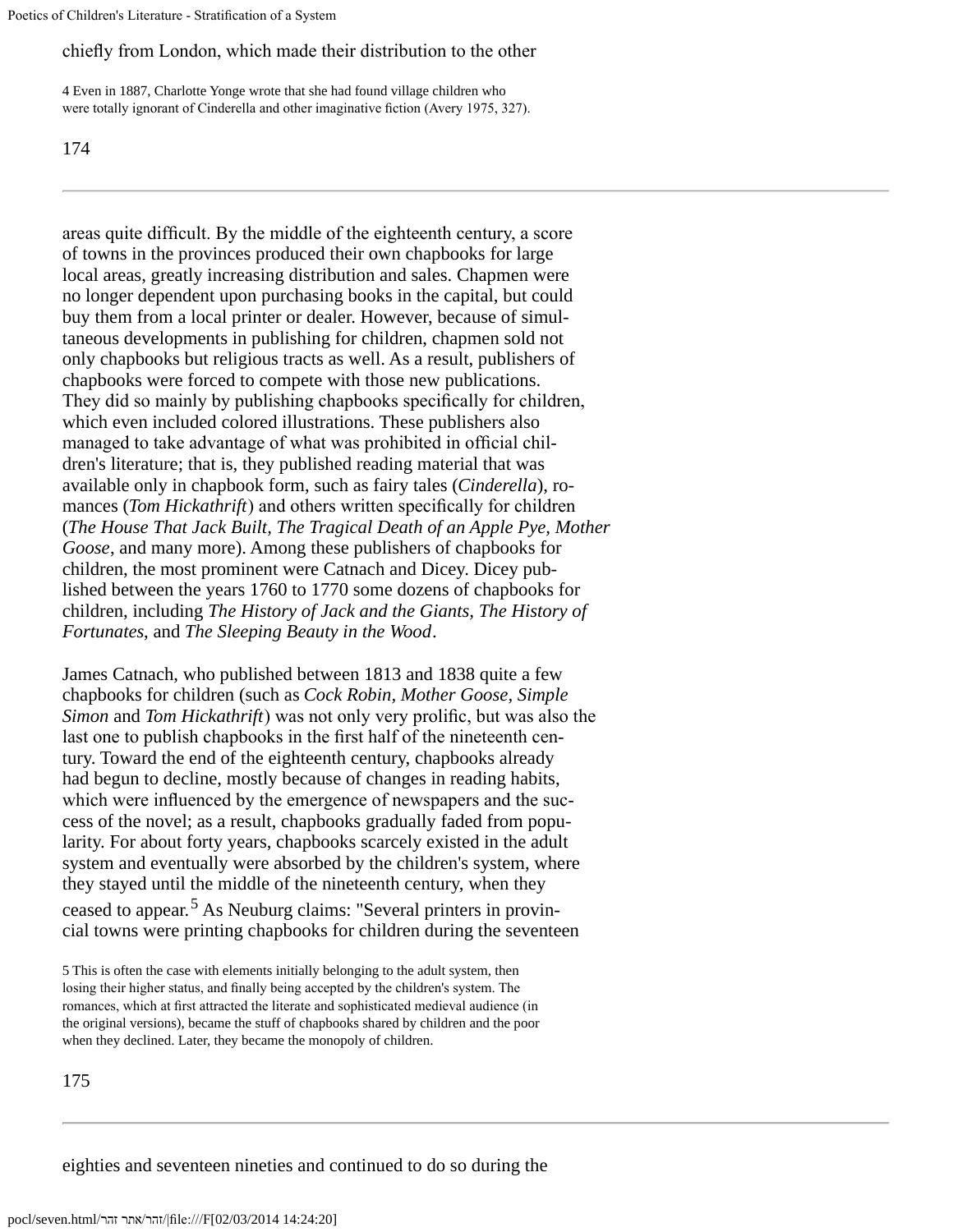first decades of the l9th century; but the heyday of the chapbooks was over. It was no longer the most important element in popular literature; and it was now entirely intended for child readers" (1968, 65).

This was the process, beginning during the seventeenth century and ending toward the middle of the nineteenth, by which chapbooks were transferred into the system of children's literature.

Chapbooks for children continued to appear as long as they served as the main body of popular literature for children -- and as a preserving force of the literature of imagination for children. The new stratification of children's literature into canonized and non-canonized literature was characterized by the opposition of nonimaginary versus imaginary literature, as fairy tales and other imaginary literature was excluded from all forms except chapbooks. Gradually, however, chapbooks for children began to lose their function, as the model of the imaginary story was accepted by the canonized system and as other elements entered into the non-canonized system. Thus stripped of their preserving function and exclusive status, chapbooks for children began to decline. The rise of periodical literature and other cheap publications for children, such as dime novels, serials, and comics, contributed to the decline in demand for chapbooks. Once chapbooks had lost their function of supplying cheap and otherwise inaccessible reading material, they ceased to exist.

176

**[Contents](#page-1-0)**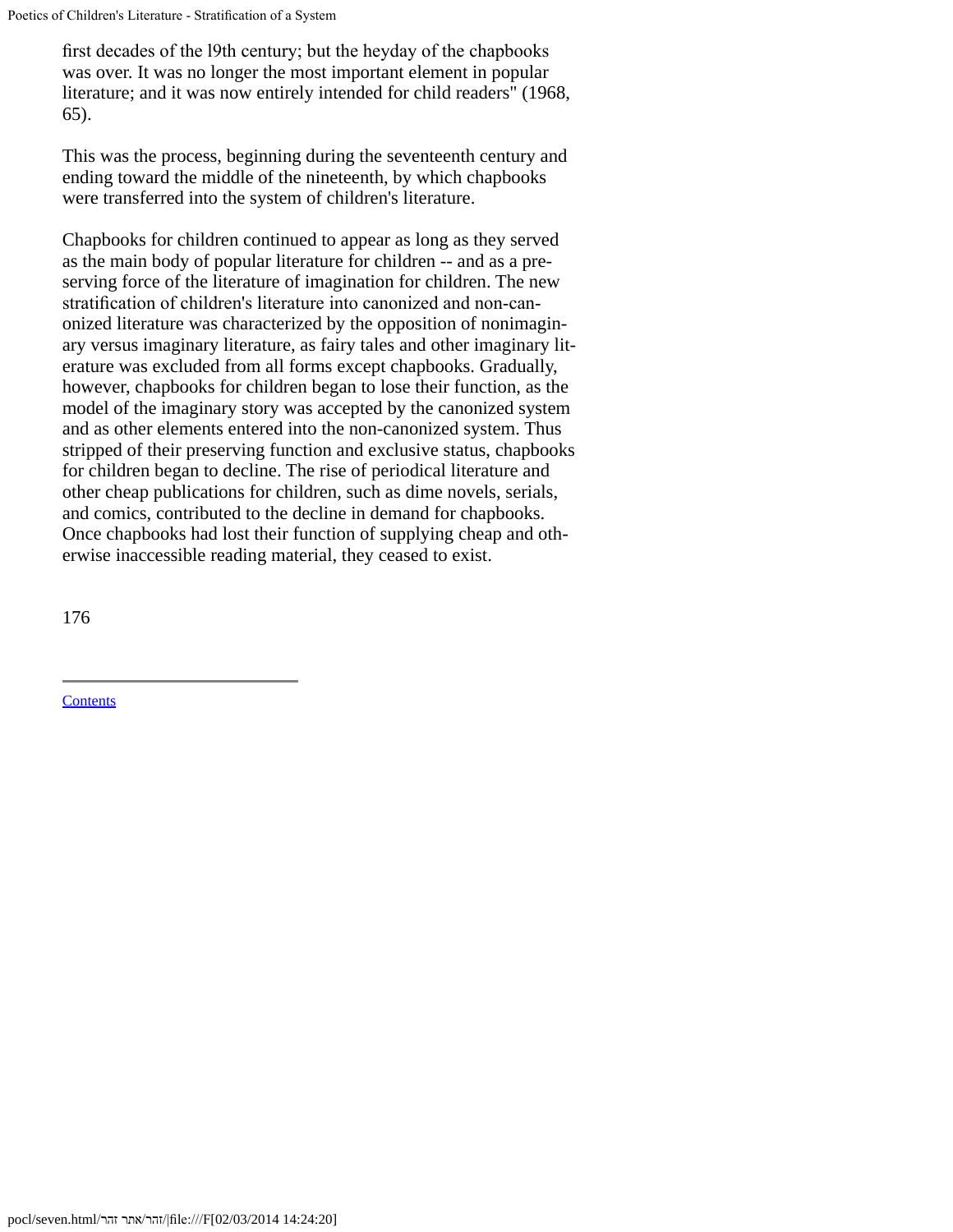Zohar Shavit, *[Poetics of Children's Literature](#page-0-0)*, The University of Georgia Press, Athens and London, 1986 ©

## **Conclusion**

This book deals with cultural manipulations. It presents the question of who is culturally responsible for children's literature as a literary product of society. It asks how it is possible to understand the behavior of children's literature as an integral part of culture and why it is so fruitful to do so. It also inquires into children's literature in the broadest possible context -- in its multirelations with social norms, literary norms, educational norms -- hence suggesting new possibilities to illuminate the field from these angles.

As an answer, it offers the description and analysis of the systemic implications of the status of children's literature in culture. It examines the children's literature as a system in culture, or in other words, as a semiotic phenomenon.

This conceptual framework makes it possible to discuss the functioning of children's literature as a component of cultural systems and to treat cardinal historical (yet dynamic) issues of children's literature in complicated perspectives. It is a motivation for viewing the historical processes and synchronic procedures in broad contexts. Hence issues are discussed on the theoretical and general levels, with the analyzed texts used only as test cases.

In this framework the following questions are raise: Why is children's literature, unlike adult literature, regarded as part of both the educational and the literary systems at one and the same time? What are the implications of this double attribution? How does it affect the development, structure, textual options, readers and writers of children's literature? How and to what extent do notions of childhood determine the character of the texts for the child on the level of poetic norms, as well as in regard to the acceptance of the texts by the "people of culture"? Furthermore, it asks how writers for children react to such societal and poetic demands in producing their texts.

While examining these processes and procedures it becomes clear

177

that they are neither random nor static. Rather they are described as accountable and dynamic processes, governing the history and the development of children's literature since its inception.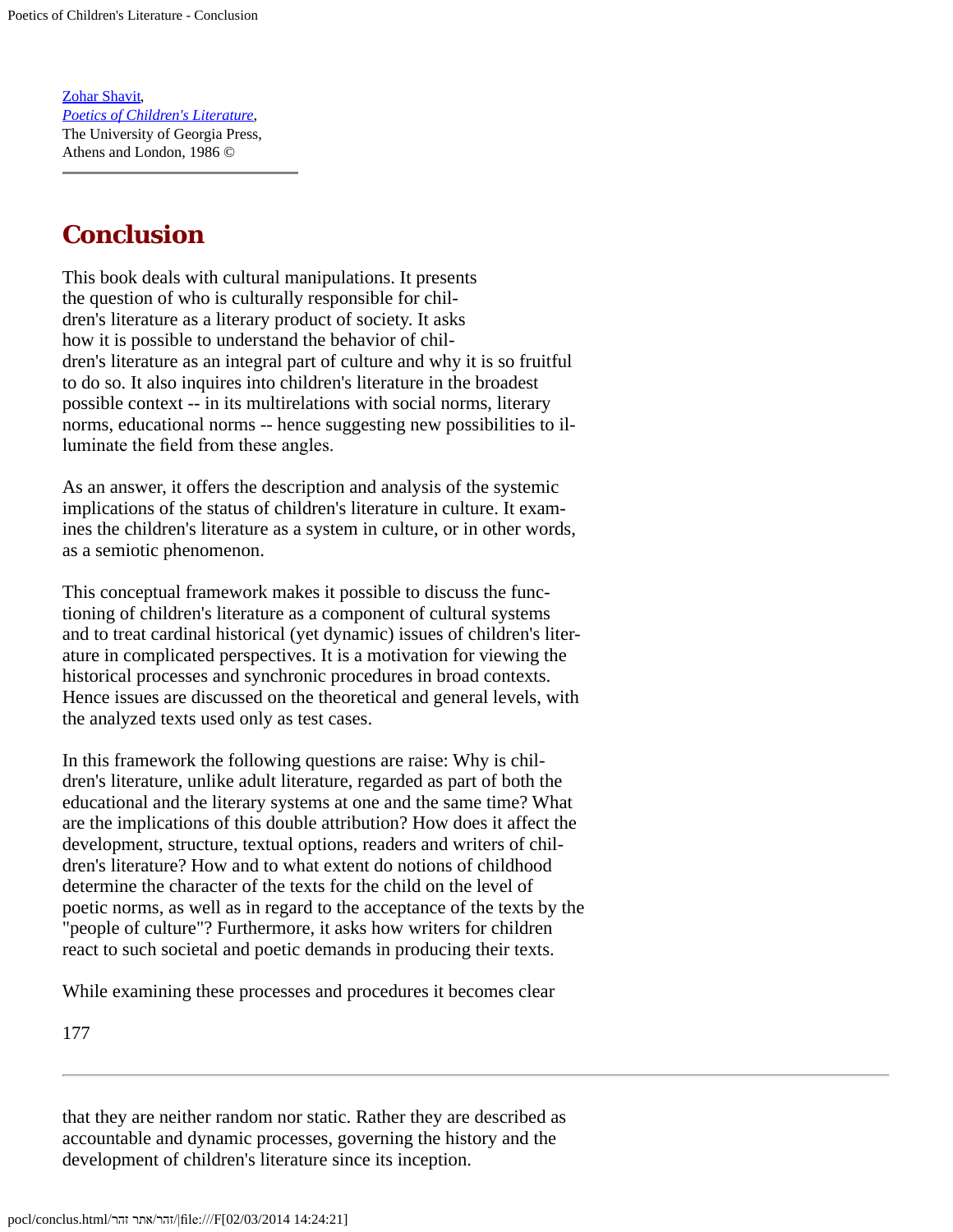Indeed, the book opens with: "In the beginning was the Logos." It starts by pursuing the linkage between the creation of the notion of childhood and the texts for the child. Following Ariès's famous thesis, the book describes one of the results of the emergence of the notion of childhood -- the appearance of books for the child, the emergence of children's literature. This historical process is described here from various aspects: the changing ideas of childhood resulting in different texts for the child, especially in regard to the child as implied reader, with "Little Red Riding Hood" serving as a test case; the dependence of children's literature on the educational system as it affected both its own development and its model of development, which turn out to be the same in different national children's literatures (Hebrew children's literature serves as a test case). On the other hand, one of the results of the new system of education was the emergence of a new readership, which in its search for reading material became an enthusiastic promoter of chapbooks, the noncanonized literature of the time.

How then was canonized children's literature forced to react to the reading of material by children that was regarded as "unfit," "trash literature"? The emergence of children's literature out of the noncanonized adult system is described in the book in terms of the stratification of the system. The stratification led to the creation of a new opposition within the literary system: the opposition between children's literature and adult literature. In such a way, every stage in the development of children's literature is described not only in terms of its linkage to the educational system, but in terms of its relations with the entire literary polysystem, including the need to compete with non-canonized adult literature.

As the book's point of departure is the double systemic attribution of children's literature, it examines this attribution in both the historical context and the actual implications of writing for children. Undoubtedly this attribution can account for the inferior status of children's literature in culture in general, and in the literary polysystem in particular. This inferior status implies that writing for children

178

deprives the writer of all status symbols acquired by writers for adults. The writer for children not only suffers from a culturally inferior status, but he is subject to more compulsory poetic constraints than the writer for adults. These constraints must be obeyed by writers for children if they wish to ensure their acceptance by the establishment of children's literature.

The issue of poetic constraints is analyzed in the book with regard to the establishment's requirements as well as to the poetic and thematic implications (*Danny the Champion of the World* serves as a test case). The question of poetic constraints that result from the systemic position of children's literature is further discussed from an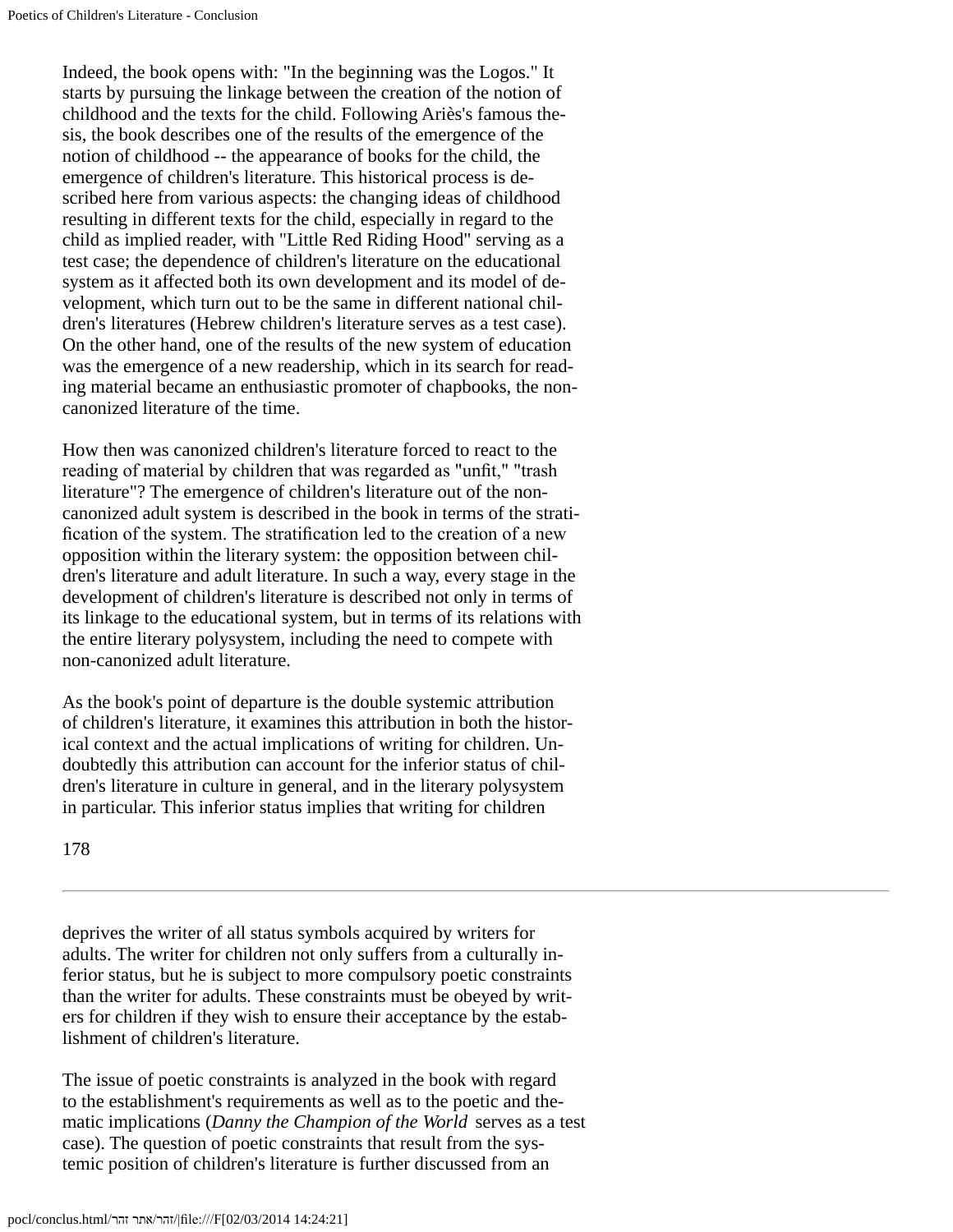Poetics of Children's Literature - Conclusion

additional point of view -- that of translation of children's books. The discussion of translation is mainly devoted to translation of literary models involving the transfer from the adult to the children's system (*Robinson Crusoe* and *Gulliver's Travels* serve as test cases). In order to overcome both the inferior status and the poetic constraints, writers are led to seek various solutions. In this context the book examines two such solutions found at the two opposite extremes: ambivalent texts and non-canonized literature for children.

Analysis of the first solution, that of the ambivalent text, reveals that writers overcome systemic constraints by manipulating two addressees and the current literary models. They use the child as a pseudo-addressee but actually assume the adult as a reader, hence gaining the liberty to manipulate the existing models of children's literature and to suggest a new model (*Alice in Wonderland* serves as a test case).

In examining the other opposite solution, that of non-canonized children's literature, it is maintained that writers manage to ignore constraints by consciously waiving adult approval. This is textually done by creating a world that excludes adults, creating the illusion of an exclusive world of children (the Nancy Drew series and Enid Blyton's books serve as test cases).

This book examines the need for children's literature to function while "walking the tightrope" between the official addressee (the child) and those who decide the character of his culture (the adults). In this context it explores the interrelations between literary and social constraints that create the history, inventory, and structure of

179

children's literature. How children's literature manages to function in such a complicated net of systems is actually the core of the book; it is practically what it is all about.

This however is just the beginning. I hope that the directions and questions suggested by my book will prompt further research and study in children's literature.

180

**[Contents](#page-1-0)**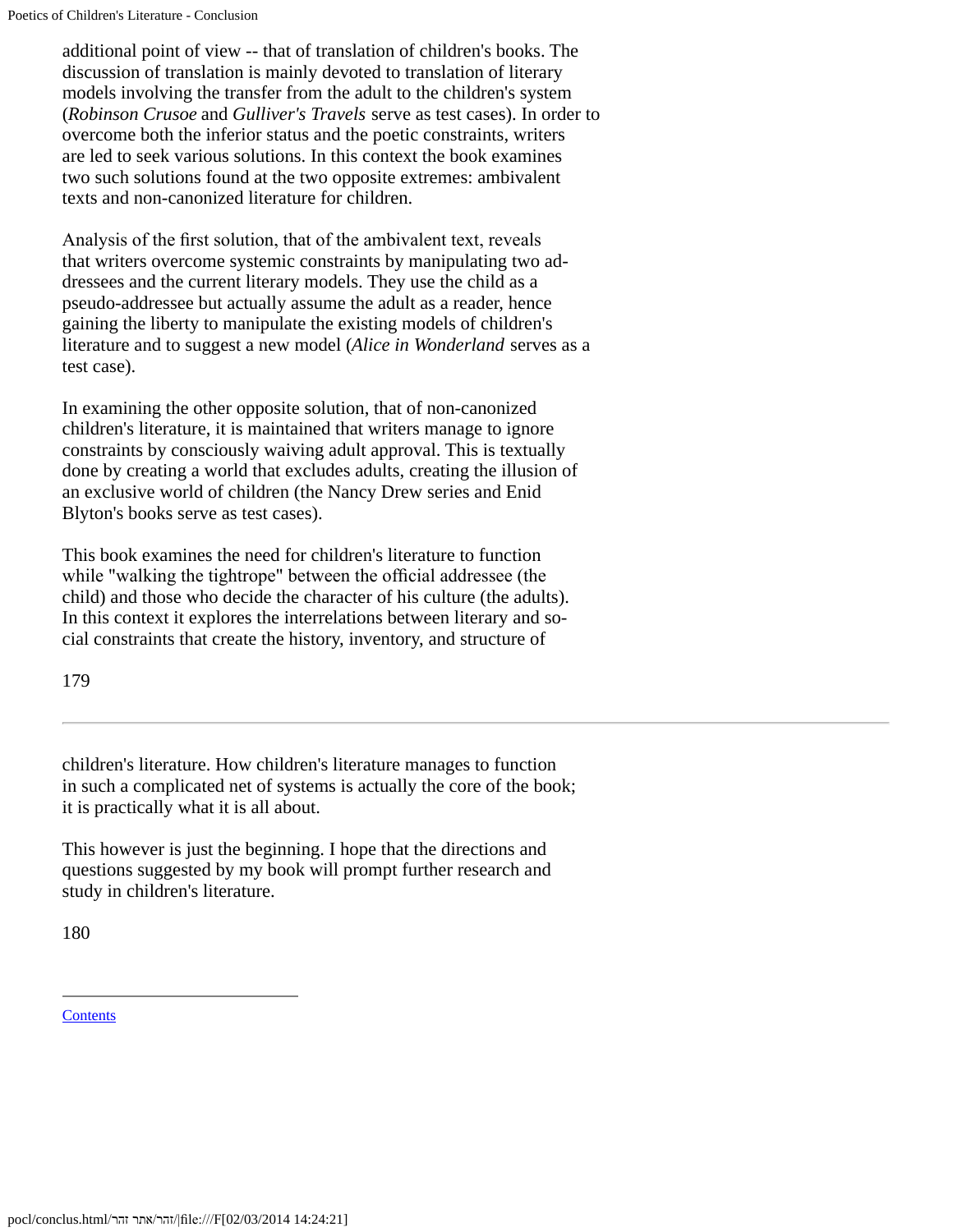Zohar Shavit, *[Poetics of Children's Literature](#page-0-0)*, The University of Georgia Press, Athens and London, 1986 ©

# **Bibliography**

- Altick, Richard D. 1957. *The English Common Reader*. Chicago: University of Chicago Press.
- Arbuthnot, May Hill, and Zena Sutherland. 1972. *Children and Books*. Chi cago: Scott, Foresman.
- Ariès, Philippe. 1962. *Centuries of Childhood* London: Jonathan Cape. \_\_\_\_. 1972. "At the Point of Origin." In Brooks 1972, 15-23.
- Arnold, Klaus. 1980. *Kind und Gesellschaft in Mittelalter und Renaissance*. Würzburg: Ferdinand Schoningh.
- Ashton, John. 1882. *Chapbooks of the Eighteenth Century*. London: Chatto and Windus.
- Avery, Gillian. 1971. *"Fairy* Tales with a Purpose." In Gray 1971, 321-25. \_\_\_\_. 1975. *Childhood's Pattern*. London: Hodder and Stoughton.
- Avery, Gillian, with Angela Bull. 1965. *Nineteenth-Century Children: Heroes and Heroines in English Children's Stories, 1780-1900*. London: Hodder and Stoughton.
- Avery, Gillian, Lea Alec, Joan R. Robinson, and Roy Brown. 1971. "Writing for Children: A Social Engagement?" *Children's Literature in Education* 2:17-29.
- Azaaola, Professor Jos, Miguel de, President of the Jury 29 September 1962. Speech delivered for the Hans Christian Andersen Award, Ham burg. International Youth Library, Hektograph no. 697.
- Baran, H., ed. 1976. *Semiotics and Structuralism. New* York: Art and Science Press, White Plains.
- Barry, Florence V. 1922. A *Century of Children's Books*. London: Methuen and Co.; reissued 1968, Singing Tree Press.
- Bashevis-Singer, Isaac. 1977. "Isaac Bashevis-Singer on Writing for Chil dren." *Children's Literature* 6:9-16.
- Bawden, Nina. 1974. "A Dead Pig and My Father." *Children's Literature in Education* 5:3-13.
- Benesch, Kurt. 1968. "Jugendbuch -- Literatur oder nicht?" Jugend *und Buch* 17:3-6.
- Bennett, H. S. 1969. *English Books and Readers*. Cambridge: Cambridge Uni versity Press.
- Ben-Porat, Ziva. 1978. "Reader, Text and Literary Allusion: Aspects in the

181

Actualization of Literary Allusions." *Ha-sifrut* 26:1-26. In Hebrew, Eng lish *summary, i-iv* .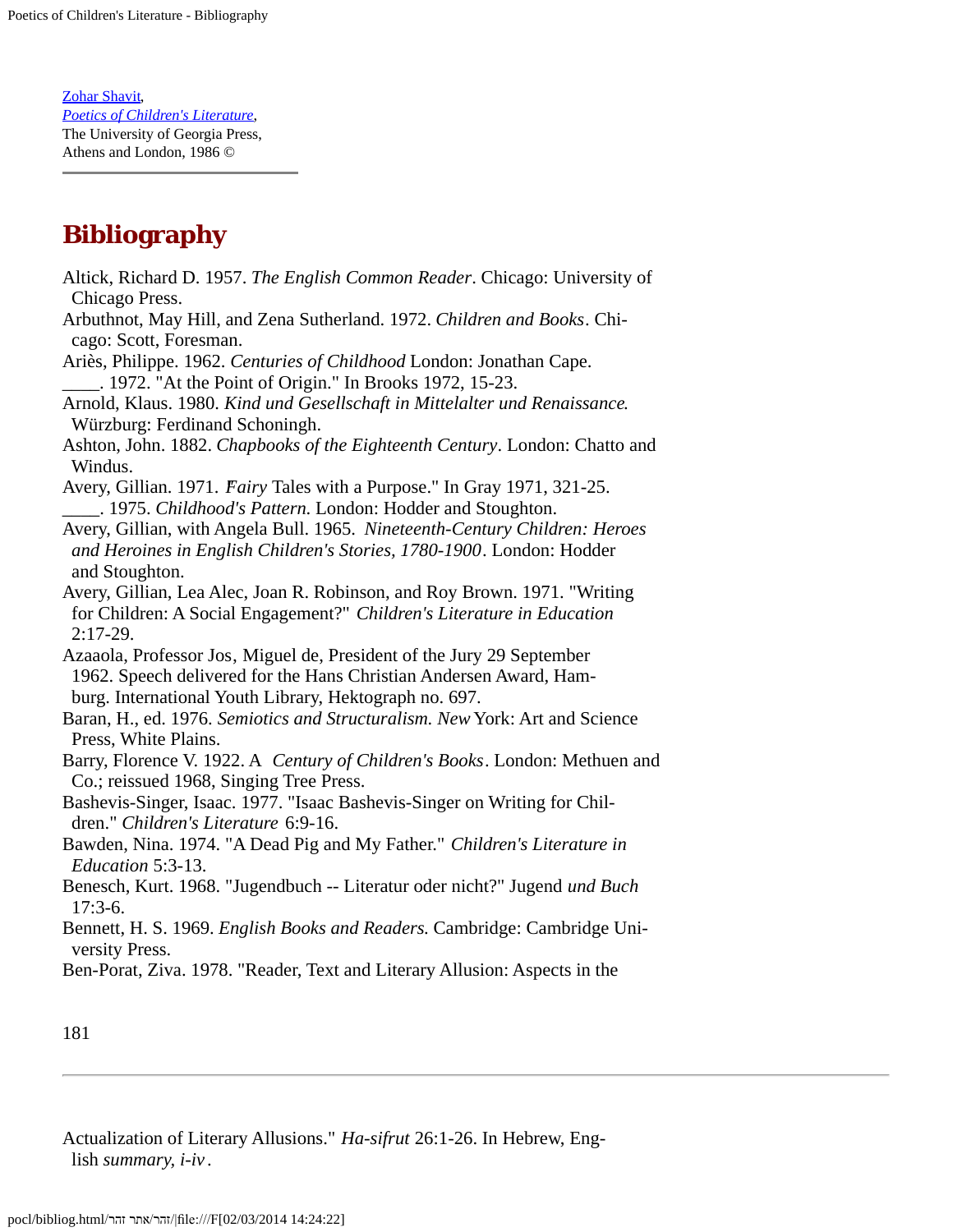\_\_\_\_. 1979. "Method in Madness: Notes on the Structure of Parody Based on Mad TV Satires." *Poetics Today* 1:245-72. Bettelheim, Bruno. 1976. *The Uses of Enchantment. New* York: Knopf. Biegel, Paul. 1975. "Report of the Jury Awarding the State Prize." *The Junior Bookshelf* 39:9-11. Binder, Lucia. 1977. "Hans Christian Andersen Prizes 1976." In *How Can Children's Literature Meet the Needs of Modern Children: Fairy-Tale and Poetry Today*. Fifteenth IBBy Congress, Arbeitkreis für Jugendliteratur, Munich, 123-27. \_\_\_\_. 1978. "Hans Christian Andersen Prizes 1978." In *Modern Realistic Stories for Children and Young People*. Sixteenth IBBy Congress, Arbeitkreis für Jugendliteratur, Munich. Bishen, Edward, ed. 1975. *The Thorny Paradise*. London: Kestrel Books. Black, Kathleen. 1977. "The Sea Dream: Peter Pan and Treasure Island." *Children's Literature* 6:165-81. Boas, George. 1969. *The Cult of Childhood*. London: Warburg Institute, Uni versity of London. Bolte, Johannes, and George Polívka. 1963. *Anmerkungen zu den Kinder und Hausmärchen der Brüder Grimm*. 5 vols. Hildesheim: George Olms Verlagsbuchhandlung. Bowen, Naomi. 1975. "Gillian Avery: A Conversation." *School Librarian* 23:205-8. Bravo-Villasante, Carmen. 1977. *Weltgeschichte der Kinder und Jugendliteratur*. Hannover: Schroedel Verlag. Briggs, Katherine M. [1967]1977. The Fairies. London: Routledge and Keg an Paul. \_\_\_\_. 1977. *A Dictionary of Fairies*. London: Penguin. Brinsmead, H. R. 1969. "How and Why I Write for Young *People."Journal of the School Library* 2:4. Brockman, Bennett H. 1982. "Robin Hood and the Invention of Children's Literature." *Children's Literature* 10:1-17. Brooks, Peter, ed. [1969] 1972. *The Child s Part*. Boston: Beacon Press. Brüder Grimm. 1980. *Kinder und Hausmärchen*, ed. Heinz Rölleke. Stuttgart: Reclam. Butler, Francelia. 1976. "Skip Rope Rhymes as a Reflection of American Culture." *Children's Literature* 5:104-16. \_\_\_\_. 1977. "Between 1776 and 1976." *Children's Literature* 6:61-76. Campe, Joachim Heinrich. [1860] 1978. *Robinson der Jüngere*. Dortmund: Harenberg, Die bibliophilen Tachenbücher. 182 Carroll, Lewis. [1887] 1961. "Alice on the Stage." In Collingwood 1961, 163-74. \_\_\_\_. [1932] 1971. *The Rectory Umbrella*. New York: Dover.

Chambers, Aidan. 1969. *The Reluctant Reader*. Oxford: Pergamon Press.

\_\_\_\_. 1977. "The Reader in the Book." *Signal* 8:23, 64-87.

Chambers, Dewey W. 1971. *Children's Literature in the Curriculum*. Chicago: Rand McNally.

Charvat, William. 1968a. The Profession *of Authorship in America, 1800-1870*. Columbus: Ohio State University Press.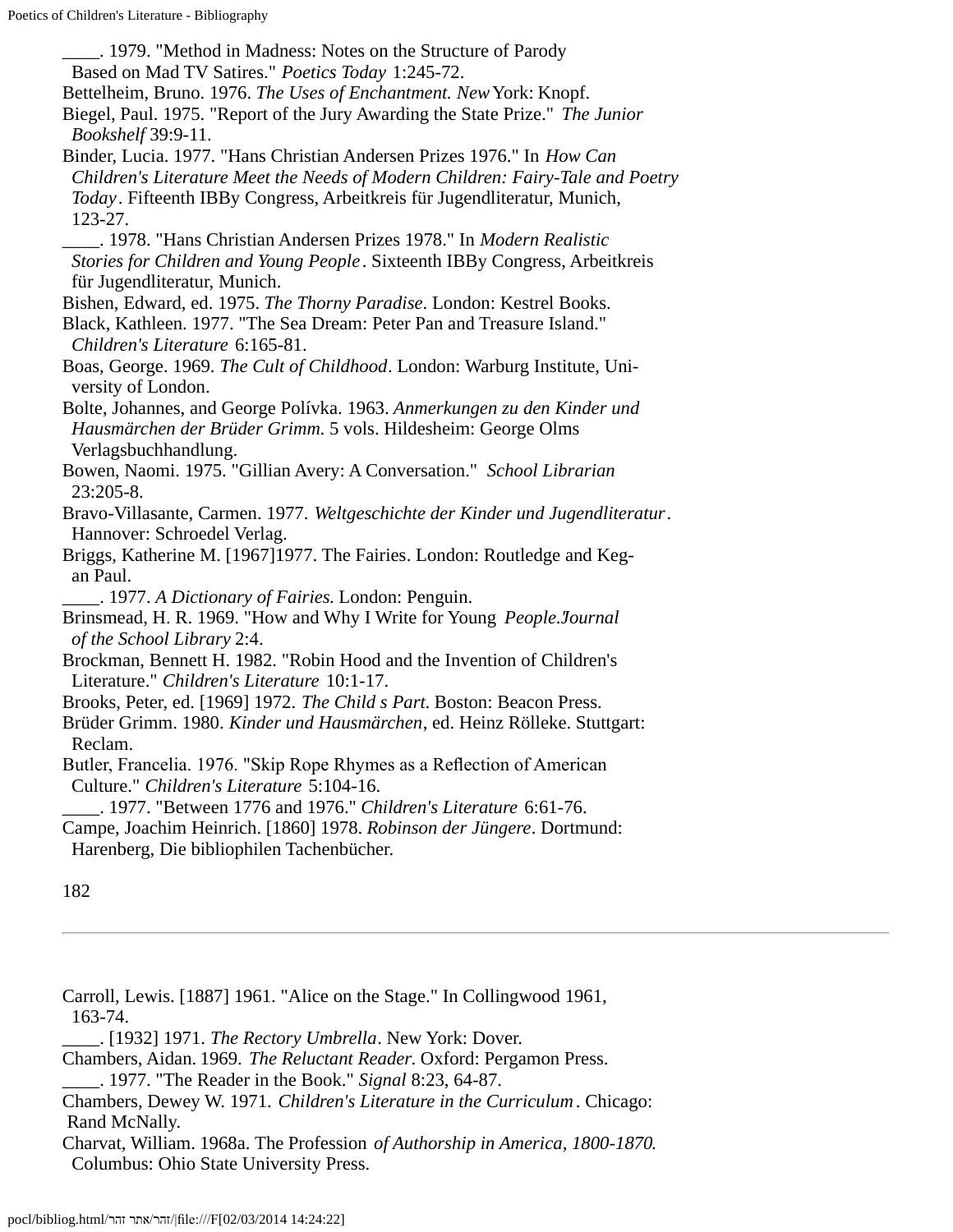\_\_\_\_. 1968b. "Literary Economics and Literary History." In Charvat 1968a, 283-97.

Chauncy, Nan. 1968. "Why Write for Children?" Journal of *the School Library Association*, North Queensland, 1:3-4, 5-8.

Collingwood, Stuart Dodgson. 1898. *The Life and Letters of Lewis Carroll*. London: T. Fisher.

\_\_\_\_. [1899] 1961. *The Unknown Lewis Carroll*. Published under the title *The Lewis Carroll Picture Book*. New York: Dover.

Collinson, Roger. 1973. "The Children's Author and His Readers." *Chil dren's Literature in Education* 4:10, 37-49.

Cott, Jonathan, ed. 1978. *Beyond the Looking Glass*. New York: Wallaby Pocket Book.

Coveney, Peter. 1967. *The Image of Childhood*. London: Penguin, Peregrine Books.

Crews, Frederick. 1963. *The Pooh Perplex. New* York: Dutton.

Cripps, Elizabeth A. 1983. "'Alice' and Reviewers." *Children's Literature* 11:32-48.

Darling, Richard. 1968. *The Rise of Children's Book Reviewing in America, 1865-1881*. New York: R. R. Bowker.

Darnton, Robert. 1984. *The Great Cat Massacre*. New York: Basic Books.

Darton, Harvey F. J. 1958. *Children's Books in England*. Cambridge: Cambridge University Press.

Davenport, Tom. 1981. "Some Personal Notes on Adapting Folk-Fairy Tales to Film." *Children s Literature* 9:107-15.

Davis, James E. 1976. "Recent Censorship Fires: Flareups or Holocaust?" *Journal of Research and Development in Education* 9:22-32.

Delarue, Paul. 1957. *Le Conte populaire francais. Paris*: Editions Erasme.

deMause, Lloyd, ed. 1975. *The History of Childhood*. New York: Harper and Row, Harper Torchbooks.

Dickinson, Peter. [1970] 1976. "A Defence of Rubbish." In Fox et al. 1976, 73-76.

183

Dinges, Ottilie. 1979. "Vorschulische literarische Erziehung." In *Lexikon der Kinder und Jugendliteratur*, 730-51. Weinheim and Basel: Beltz.

Doderer, Klaus, ed. 1981. Ästhetick der Kinderliteratur. Weinheim and Basel: Beltz.

Dohm, Janice H. 1957. "Newbery and Carnegie Awards." *Junior Bookshelf* 21:5-15.

Donelson, Ken. 1975. "Censorship and Arizona English Teaching, 1971- *1974."Arizona English Bulletin* 17:1-39.

\_\_\_\_. 1978. "Nancy, Tom and Assorted Friends." *Children's Literature* 7:17-44.

Dyhrenfurth, Irene. 1967. *Geschichte des deutschen Jugendbuches*. Zürich and Freiburg: Atlantis Verlag.

Egoff, Sheila, G. T. Stubbs, and F. Ashley. 1969. *Only Connect*. New York: Oxford University Press.

Eliav, Mordechai. 1960. Jewish *Education in Germany in the Period of En lightenment and Emancipation. Jerusalem*: Hasochnut Hayehudit. In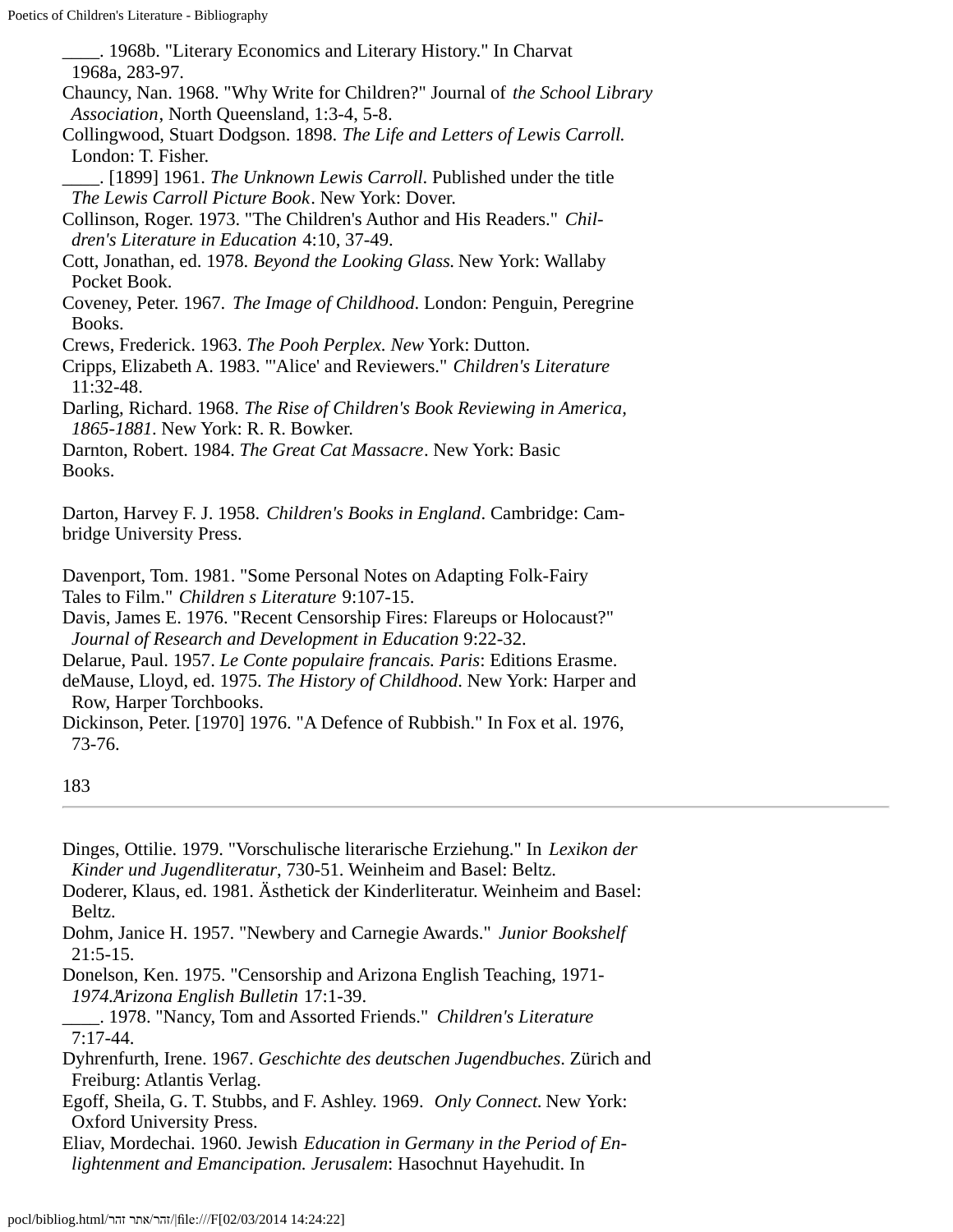Hebrew. Ellis, Alec. 1968. *How to Find Out About Children s Literature?* London: Per gamon Press. Elschenbroich, Donata. 1977. *Kinder werden nicht geboren*. Frankfurt and Munich: Päd Extra. Erlich, Victor. [1955] 1969. *Russian Formalism*. The Hague: Mouton. Escarpit, Robert. [1958] 1968a. *La sociologie de la littérature*. Paris: PUF. \_\_\_\_. 1968b. "The Sociology of Literature." In *The International En cyclopedia of the Social Sciences*, vol. 9, 417-85. New York: MacMillan. Esmonde, Margaret P., and Priscilla A. Ord. eds. 1979. *Proceedings of the Fifth Annual Conference of the Children s Literature Association* , Harvard Uni versity, March 1978. Villanova: Villanova University Press. Even-Zohar, Itamar. 1974. "Israeli Hebrew Literature: A Historical Model." English version in Even-Zohar 1978a, 75-92. \_\_\_\_. 1975. "Decisions in Translating Poetry." Ha-sifrut 21:32-45. In Hebrew. \_\_\_\_. 1978a. *Papers in Historical Poetics*. Tel Aviv: Porter Institute for Poet ics and Semiotics, Tel Aviv University Press. \_\_\_\_. [1974] 1978b. "The Relations Between Primary and Secondary Systems Within the Literary Polysystem." In Even-Zohar 1978a, 14-20. \_\_\_\_. 1978c. "Universals of Literary Contacts." In Even-Zohar 1978a, 45-54. \_\_\_\_. 1978d. "The Position of Translated Literature Within the Literary Polysystem." In Even-Zohar 1978a, 21-27.

\_\_\_\_. 1978e. "Israeli Hebrew Literature -- A Historical Model." In Even- Zohar 1978a, 75-94.

184

\_\_\_\_. 1978f. "Interference in Dependent Literary Polysystems." In Even- Zohar 1978a, 54-62.

- \_\_\_\_. 1978g. "Russian and Hebrew: The Case of Dependent Poly-
- systems." In Even-Zohar 1978a, 63-74.
- \_\_\_\_. 1979. "Polysystem Theory." *Poetics Today* 1:287-310.
- \_\_\_\_. 1981. "Translation Theory Today." *Poetics Today* 2:1-7.
- Ewers, Hans-Heino, ed. 1980. *Kinder und Jugendliteratur der Aufklärung* Stuttgart: Reclam.
- Fadiman, Clifton. 1976. "The Case for a Children's Literature." *Children's Literature* 5:9-21.
- Fenwick, S. 1., ed. *1967. A Critical Approach to Children's Literature* . Chicago: University of Chicago Press.
- Fischer, Margery. *1966*. "Acceptance Speech." *Children's Book News* 6:163-64.
- Flescher, Jacqueline. *1969*. "The Language of Nonsense *in Alice." In* Brooks *1969*, 128-44.
- Fox, Geoff, et al., eds. *1976. Writers, Critics and Children* . London: Heine mann Educational Books.
- Freeman, James A. *1977*. "Donald Duck: How Children (Mainly Boys) Viewed Their Parents (Mainly Fathers), 1943-1960." *Children's Literature* 6: 1 50-63.
- Freudmann, Felix R. 1963. "Realism and Magic in Perrault's Fairy- Tales." *L'Esprit Cr'ateur* 3:116-22.
- Gans, H. J. 1975. *Popular Culture and High Culture*. New York: Basic Books.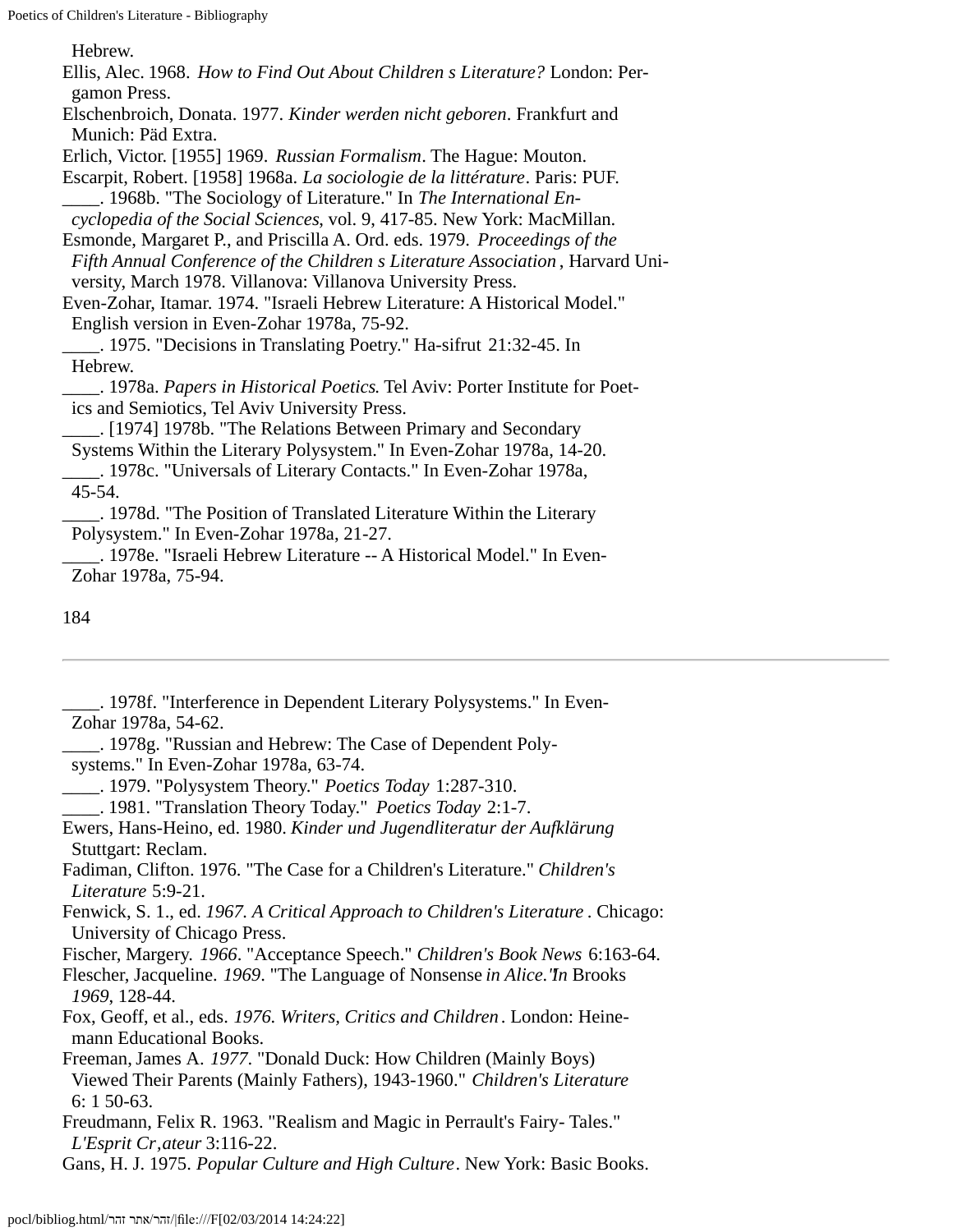Gardam, Jane. 1978. "On Writing for Children: Some Wasps in the Mar malade." Part 1. *Horn Book Magazine* 60:489-96. Gardner, Martin. [1965] 1969."A Child's Garden of Bewilderment." In Egoff et al. 1969, 150-55. \_\_\_\_, ed. 1977. *The Annotated Alice*. London: Penguin. Garfield, Leon. 1970. "Writing for Children." *Children s Literature in Educa tion* 1:56-63. Gattégno, Jean. 1977. *Lewis Carroll* Translated *by* Rosemary Sheed. Lon don: George Aleen and Unwin. Gavalt, Paul, ed. 1931. *Les livres de l'enfance du XVe au XIXe siŠcle* . Paris: Gumuchian and Cie. Gerhardt, Lillian N. 1973. *Issues in Children's Book Selection*. New York: R. R. Bowker. Girouard, Mark. 1978. *Life in the English Country House*. New Haven: Yale University Press. Göbles Hubert, ed. 1980. *Hundert alte Kinderbücher aus Barock und Aufklärung* Dortmund: Harenberg, Die Bibliophilen Taschenbücher. Goffman, Irving. 1959. *The Presentation of Self in Everyday LifŠ*. New York: Doubleday. 185 Gray, Donald. *1971. Alice in Wonder, land* . New York: Norton. Green, Lancelyn Roger. 1946. *Andrew Lang -- A Critical Biography*. Leicester: Edmund Ward. \_\_\_\_. 1949. *The Story of Lewis Carroll*. London: Methuen and Co. \_\_\_\_. 1960. *Lewis Carroll*. London: Bodley Head. \_\_\_\_. [1962] 1969a. "The Golden Age of Children's Books." In Egoff et al. 1969, 1-16. \_\_\_\_. 1969b. *Tellers of Tales*. Revised edition. London: Kaye and Ward. Hagen, Rolf. 1955. "Perraults Märchen und die Brüder Grimm." *Zeitschrift für Deutsche Philologie* 74:392-410. Hallays, André. 1926. *Les Perrault*. Paris: Perrin. Hanks, Carole, and D. T. Hanks, Jr. 1978. "Perrault's 'Little Red Riding Hood': Victim of the Revisers." *Children's Literature* 7:68-77. Härtling, Peter. 1977. "Über die Schwierigkeiten und das Vergütungen bei Schreiben für Kinder." *Jugend und Buch* 26:1-4.

Haviland, Virginia. 1966. A *Guide to Reference Sources*. Washington, D.C.: Library of Congress.

\_\_\_\_. 1974. *Children and Literature*. London: Bodley Head.

Hazard, Paul. 1947. *Books, Children and Men*. Translated *by* Marguerite Mitchell. Boston: Horn Book.

Heisig, James W. 1977. "Bruno Bettelheim and the Fairy-Tales." *Children's Literature* 6:93-114.

Helson, Ravenna. 1974. "The Psychological Origins of Fantasy for Children in Mid-Victorian England." *Children's Literature* 3:66-76.

\_\_\_\_. 1976. "Change, Tradition and Critical Styles in the Contemporary World of Children's Books." *Children's Literature* 5:22-39.

Holmes, James S., et al., eds. 1978. *Literature and Translation: New Perspec tives in Literary Studies*. Leuven: Acco.

Hrushovski, Benjamin. 1974. "Principles of a Unified Theory of the Liter ary Text." In Ziva Ben-Porat and Benjamin Hrushovski, *Structuralist Poet-*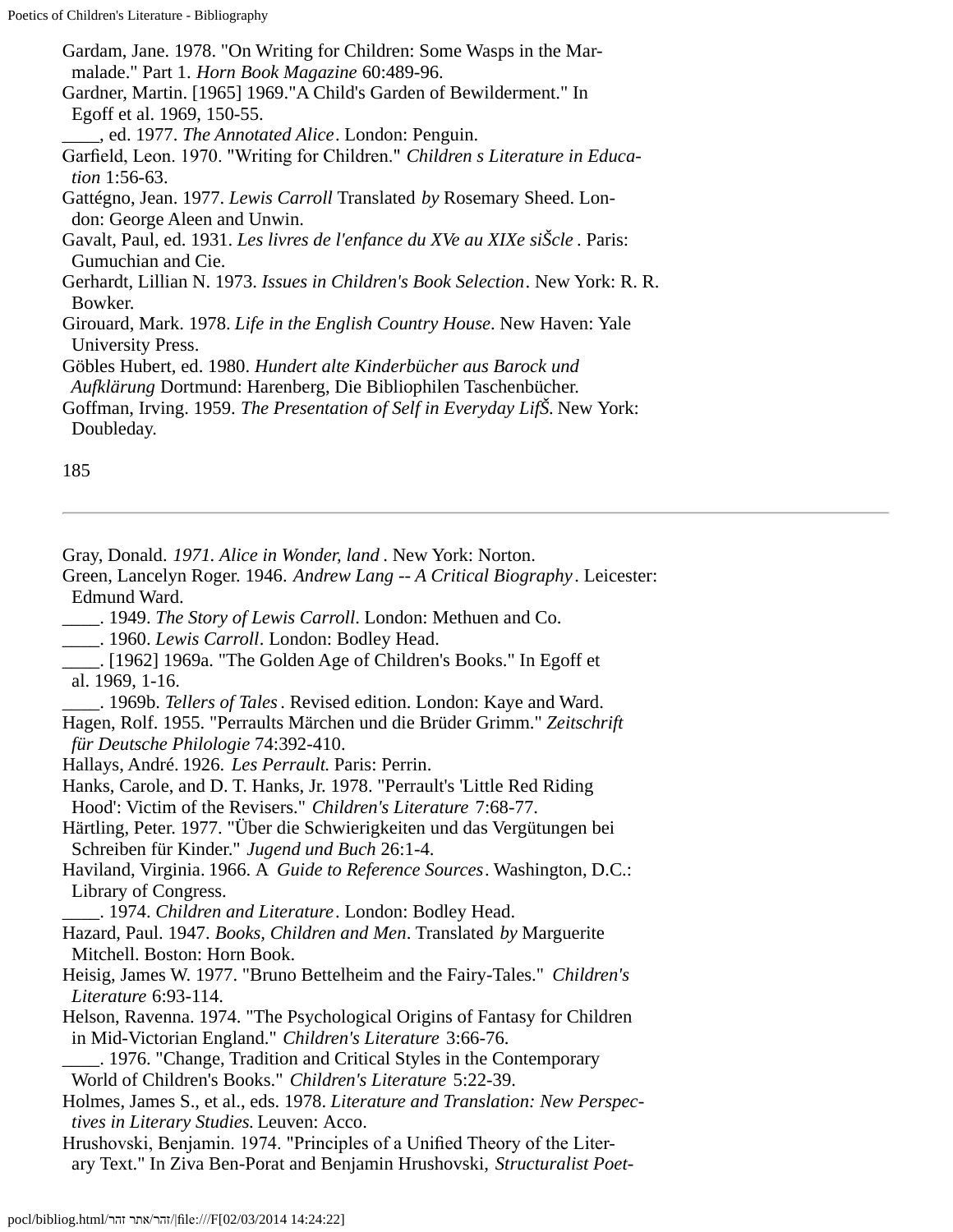*ics in Israel* Department of Poetics and Comparative Literature, Tel Aviv University, 13-23. \_\_\_\_. 1979. "The Structure of Semiotic Objects: A Three-Dimensional Model." *Poetics Today* 1 :363-76. Hudson, Derek. 1978. *Lewis Carroll: An Illustrated Biography*. New York: New American Library. Hughes, Felicity A. 1978. "Children's Literature: Theory and Practice." *ELH* 45:542-61. Hunter, Mollie. 1975. *Talent Is Not Enough* . New York: Harper and Row. Hürlimann, Bettina. 1967. *Three Centuries of Children's Books in Europe*. Translated and edited by B. W. Alderson. London: Oxford University Press. 186

Iser, Wolfgang. 1974. *The Implied Reader*. Baltimore: Johns Hopkins Univer sity Press. Jakobson, Roman. 1959. "On Linguistic Aspects of Translation." In Reuben A. Brower, ed. 1959. *On Translation*. New York: Oxford University Press, 232-39. \_\_\_\_. 1960. "Concluding Statement: Linguistics and Poetics." In T. A. Sebeok, ed. 1960. *Style in Language*. Cambridge, Mass.: Ml T Press, 350-77. \_\_\_\_. 1971. "The Dominant." In Matejka and Pomorska 1971, 82-87. Jambeck, Thomas. 1974. "Chaucer's Treatise on the Astrolabe." *Children's Literature* 3:117-22. James, Higgins E. 1977. *Beyond Words*. New York: Teachers College Press, Columbia University. Jan, Isabelle. 1969. "Children's Literature and Bourgeois Society Since 1860." In Brooks 1969, 57-72. \_\_\_\_. 1973. *On Children's Literature* . Translated from the French with a preface by Catherine Storr. London: Allen Lane. Jauss, Hans R. 1970. "Literary History as Challenge to Literary Theory." *New Literary History* 2:7-37. Johansen, Erna M. 1978. *Betrogene Kinder. Eine Sozialgeschichte der Kindheit*. Frankfurt: Fischer Taschenbuch Verlag. Kanfer, Stefan. 1980. "A Lovely, Profitable World of Kid Lit." *Time*, 29 December 1980, 38-41. Kanipe, Esther S. 1969. "Hetzel and the Bibliothèque d'Éducation." In Brooks 1969, 73-85. Kiefer, Monica M. 1948. *American Children Through Their Books, 1700*- 1835. Philadelphia: University of Pennsylvania Press. Klingberg, Göte, Mary Ørvig, and Amor Stuart, eds. 1978. *Children's Books in Translation: The Situation and the Problems*. Proceedings of the Third Symposium of the International Research Society for Children's Liter ature. Stockholm: Almqvist and Wiksell Int. Koppes, Phyllis Bixler. 1978. "Tradition and the Individual Talent of Frances Hodgson Burnett." *Children's Literature* 7:191-207. Krampen, Martin. 1980. " 'Developmental Semiotics' and Children's Draw ing." *Versus* 25:87-100. Kreuzer, Helmut. 1967. "Trivialliteratur als Forschungsproblem: Zur Kritik des deutschen Trivialromans seit der Aufklärung." *DVjs* 41:173-91. Kuhn, Thomas. 1962. The Structure *of Scientific Revolutions*. Chicago: Univer-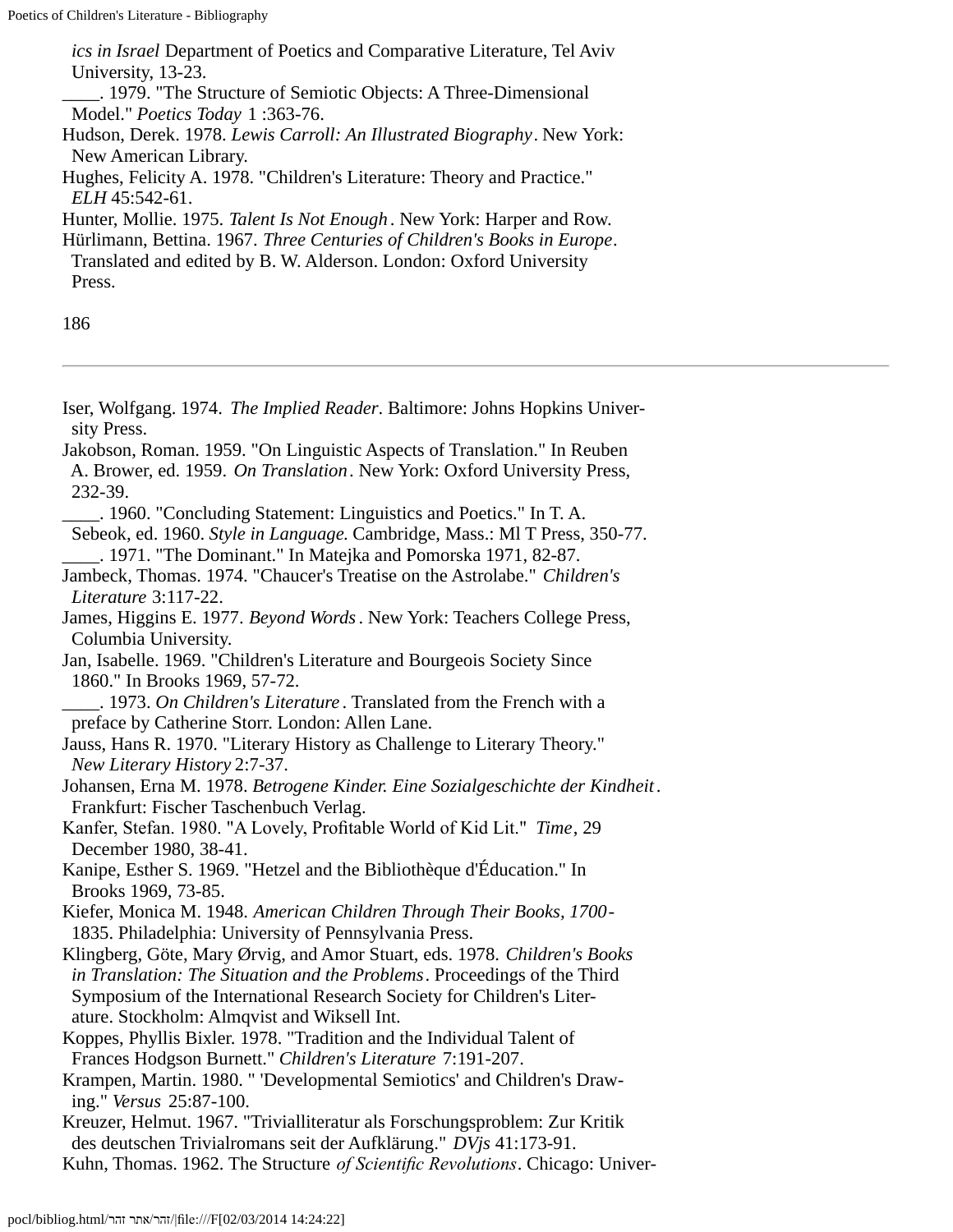sity of Chicago Press. Lanes, Selma G. 1971. *Down the Rabbit-Hole: Adventures and Misadventures in the Realm of Children s Literature*. New York: Atheneum. Leavis, Q. D. [1932] 1979. *Fiction and the Reading Public*. London: Penguin, Peregrine Books.

187

| Leeson, Robert. 1976. "What Were We Arguing About?" Signal 7:20.                |
|---------------------------------------------------------------------------------|
| Lennon, Florence Becker. 1962. The Life of Lewis Carroll. New York: Collier     |
| Books.                                                                          |
| Lewis, C. S. [1952] 1969. "On Three Ways of Writing for Children." In           |
| Egoff et al. 1969, 207-20.                                                      |
| Lexikon der Kinder und Jugendliteratur 1975-1979. Edited by Klaus Doderer.      |
| 3 vols. Weinheim and Basel: Beltz.                                              |
| Lindgren, Astrid. 1978. "A Small Chat with a Future Children's Book Au-         |
| thor." <i>Bookbird</i> 16:9-12.                                                 |
| Lotman, Jurij. 1973. Structure du texte artistique. Paris: Gallimard.           |
| _____. 1976a. "The Content and Structures of the Concept of 'Liter-             |
| ature."' PTL 2:339-56.                                                          |
|                                                                                 |
| ____. [1974] 1977. "The Dynamic Model of Semiotic Systems." Semiotica           |
| 21:193-210.                                                                     |
| Lotman, Jurij, et al. 1975. "Theses on the Semiotic Study of Cultures." In      |
| Sebeok 1975, 57-84.                                                             |
| Lukens, Rebecca. 1976. A Critical Handbook of Children s Literature. Illinois:  |
| Scott Foresman and Co.                                                          |
| ____. 1978. "The Child, the Critic and a Good Book." <i>Language</i> Arts       |
| 55:452-54, 546.                                                                 |
| Lüthi, Max. 1976. Once Upon a Time. Translated by Lee Chadeayne and             |
| Paul Gottwald. Bloomington: Indiana University Press.                           |
| MacCann, Donnarae. [1965] 1969. "Wells of Fancy, 1865-1965." In Egoff           |
| et al. 1969, 133-49.                                                            |
| McDowell, Myles. 1976. "Fiction for Children and Adults: Some Essential         |
| Differences." In Fox et al. 1976, 140-56.                                       |
| Macleod, Anne Scott. 1975. A Moral Tale. Hamden, Conn.: Archon Books.           |
|                                                                                 |
|                                                                                 |
| McMunn, William, Robert Barstow, Allen M. Riggio, Milla B. McMunn,              |
| Meredith Tilbury, and Bennett A. Brockman. 1975. "A Symposium on                |
| Children and Literature in the Middle Ages.: Children's Literature 4:           |
| $36-63.$                                                                        |
| Matejka, Ladislav, ed. 1976. Sound, Sign and Meaning: Quinquagenary of the      |
| Prague Linguistic Circle. Michigan Slavic Contributions, no. 6. Ann Arbor:      |
| Slavic Department, University of Michigan.                                      |
| Matejka, Ladislav, and Krystyna Pomorska, eds. 1971. Readings in Russian        |
| Poetics. Cambridge, Mass.: MIT Press.                                           |
| Matejka, Ladislav, and Irwin R. Titunik, eds. 1976. Semiotics of Art.           |
| Cambridge, Mass.: MIT Press.                                                    |
| Meigs, Comelia, et al., eds. 1969. A Critical History of Children s Literature. |
| New York: Macmillan.                                                            |
|                                                                                 |
| 188                                                                             |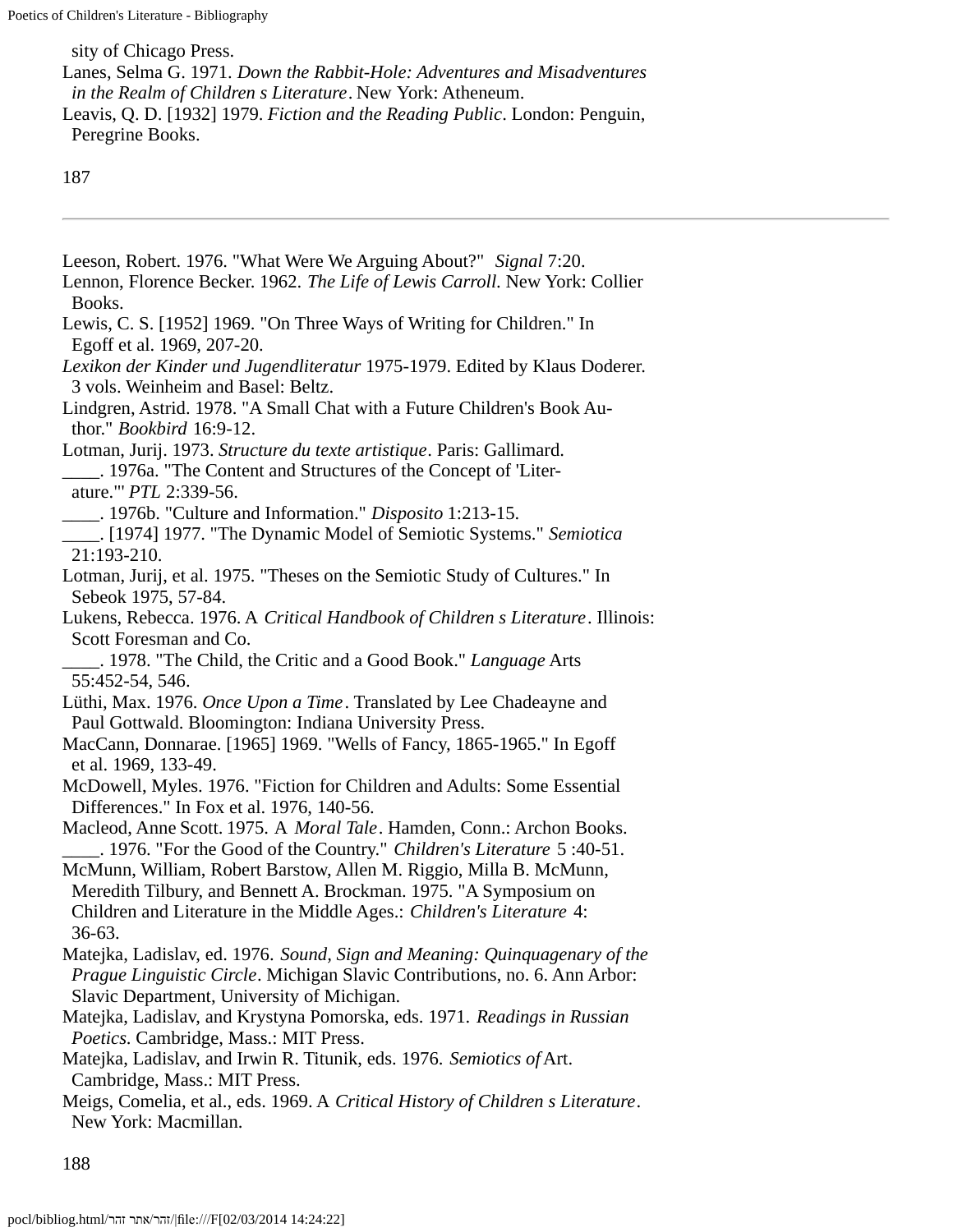Michaelis-Jena, Ruth. 1970. *The Brothers Grimm*. London: Routledge and Kegan Paul.

Molson, Francis. 1977. "Portraits of the Young Writer in Children's Fic tion." *Lion and the Unicorn* 1:70-90.

Moore, Rosa Anne. 1975. "Laura Ingalls Wilder's Orange Notebooks and the Art of Little House Books." *Children's Literature* 4:105-19.

\_\_\_\_. 1978. "The Little House Books: Rose-Colored Classics." *Children's Literature* 7:7-16.

Moses, Montrose J. 1907. *Children s Books and Reading*. New York: Mitchell Kennerly; republished 1971, Ann Arbor, Mich.: Gryphon Books.

Muir, Percy H. 1969. *English Children's Books*. New York: Fredrick A. Frager.

Mukarovský, Jan. [1936] 1970. *Aesthetic Function, Norm and Values as Social Facts*. Translated by Mark E. Suino. Ann Arbor: University of Michigan

*Press*.

Neuburg, Victor E. 1968. *The Penny Histories*. London: Oxford University Press.

\_\_\_\_. 1969. "The Diceys and the Chapbook Trade." *Library* 24:219-31.

\_\_\_\_. 1972. Chapbooks*: A Guide to Reference Material*. London: Woburn Press.

\_\_\_\_. 1977. *Popular Literature*. London: Penguin.

Neuschäfer, Hans-Jörg. 1971 . "Mit Rücksicht auf das Publikum . . .: Prob leme der Kommunikation und Herstellung von Konsens in der Un terhaltungsliteratur, dargestellt am Beispiel der Kameliendame." *Poetica* 4:478-5 1 4.

Newbery, John. [ 1767] 1966. *A Little Pretty Pocket-Book*. A facsimile, with an introductory essay and bibliography by M. F. Thwaite. Oxford: Oxford University Press.

Nodelman, Perry. 1978. "Little Red Riding Hood Rides Again and Again and Again and Again." *Proceedings of the Fifth Annual Conference of the Chil dren's Literature Association*, Harvard University, 70-77.

Ofek, Uriel. 1979. *Hebrew Children's Literature: The Beginnings*. Tel Aviv: Por ter Institute for Poetics and Semiotics. In Hebrew.

Opie, Peter, and Iona Opic. 1974. *The Classic Fairy-Tales*. London: Oxford University Press.

\_\_\_\_. 1980. "One Shilling Plain, Eighteeen-Pence Coloured." *TLS*, 1030.

Patterson, Sylvia. 1971. *Rousseau's Émile and Early Children s Literature*. New York: Scarecrow.

Pavel, Thomas G. 1976. " 'Possible World' in Literary *Semantics.Journal of Aesthetics and Art Criticism* 34:165-76.

Pellowski, Anne. 1968. *The World of Children's Literature* . New York: R. R. Bowker.

189

Perrault, Charles. 1967. *Contes*. Textes , tablis avec introduction, sommaire biographique, bibliographie, notices, etc. par Gilbert Rouger. Paris: Garnier.

Perrin, Noel. 1969. *Dr. Bowdler's Legacy: A History of Expurgate Books in En gland and America*. New York: Atheneum.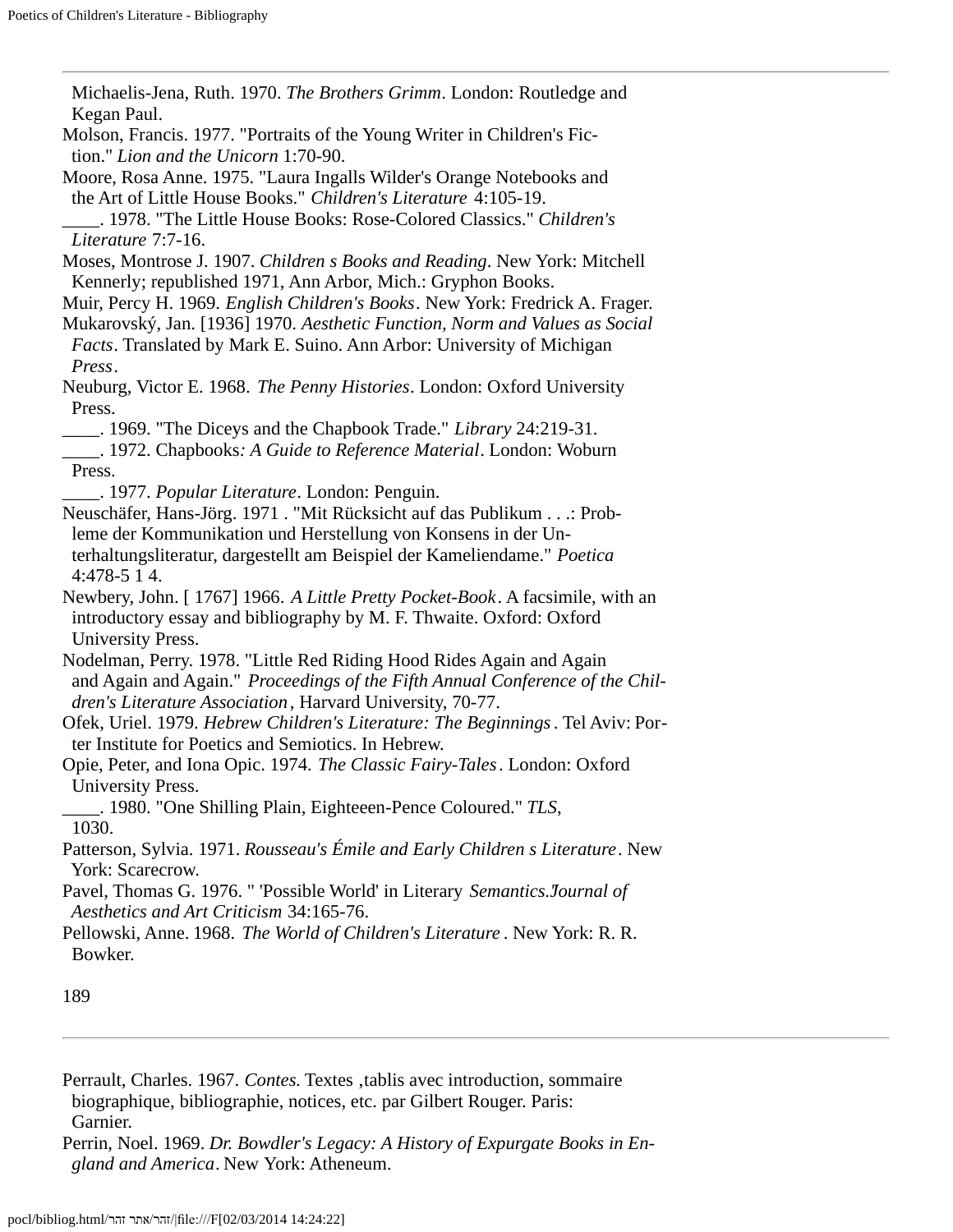Perry, Menakhem. 1979. "Literary Dynamics: How the Order of a Text Cre ates Its Meaning." *Poetics Today* 1:35-64, 311-61. \_\_\_\_. 1979. "Alternative Patterning. Mutually Exclusive Sign-Sets in Lit erary Texts." *Versus* 24:83-106. \_\_\_\_. 1985. "The Combined Discourse -- Several Remarks About the Definition of the Phenomenon." *Poetics Today*, in press. Perry, Menakhem, and Meir Sternberg. 1968. "The King Through Ironic Eyes: The Narrator's Devices in the Biblical Story of David and Bathshe ba and Two Excursuses on the Theory of the Narrative Text." *Ha-sifrut* 1:263-92. In Hebrew, English summary, ii-v. Peyton, Kathleen. 1970. "The Carnegie Medal Speech of Acceptance." *Junior Bookshelf* 34:269-71. Phillips, Robert, ed. 1971. *Aspects of Alice*. New York: Vintage Books. Pickering, Samuel F., Jr. 1977. "The Evolution of Genre: Fictional Biogra phies for Children in the Eighteenth Century." *Journal of Narrative Tech nique* 7:1-23. \_\_\_\_. 1981. John *Locke and Children's Books in Eighteenth-Century England*. Knoxville: University of Tennessee Press. Pierpont Morgan Library. 1975. *Early Children s Books and Their Illustrations*. Toronto: Oxford University Press Pinchbeck, Ivy, and Margaret Hewitt. 1973. *Children in English Society*. 2 vols. London: Routledge and Kegan Paul. Plessen, Marie Louise, and Peter von Zahn. 1979. *Zwei Jahrtausende Kind heit*. Cologne: VGS. Pollock, Linda A. 1983. *Forgotten Children*. Cambridge: Cambridge Univer sity Press. *Racist and Sexist Images in Children s Books*. 1975. London: Writers and Read ers Publishing Cooperative. Ray, Sheila G. 1974. *Children's Fiction*. Leicester: Brockhampton Press. Robert, Marthe, 1969. "The Grimm Brothers." *Yale French Studies* 43:44- 57. Rölleke, Heinz. 1975. *Die "lteste Marchensammlung der Brüder Grimm*. Co logne and Geneva: Bibliotheca Bodmeriana. Rosenbach, A. S. W. [1966]. 1971. *Early American Children's Books*. New York: Dover. Rosenthal, Lynne. 1974. "Misunderstood: A Victorian Children's Book for Adults." *Children's Literature* 3:94-102. 190

- Saxby, H. M. 1969. *A History of Australian Children's Literature* . 2 vols. Syd ney: Wentworth Books.
- Scherf, Walter. 1969. "Book Awards and Some Insight to Be Gained from Them." In *Preisgkrönte Kinderbücher*. Munich, Pullach, and Berlin: Verlag Docume Dokumentation, vii-ix.
- Sebeok, Thomas A., ed. 1975. *The Tell-Tale Sign: A Survey of Semiotics Texts* . Lisse: Peter de Ridder Press.

Shavit, Zohar. [1978] 1982. *The Literary Life in Eretz-Israel*. Tel Aviv: Porter Institute for Poetics and Semiotics in Collaboration with Hakibutz- Hameuchad.

\_\_\_\_. 1980-81. "The Ambivalent Status of Texts: A Rejoinder." *Poetics Today* 2:199-202.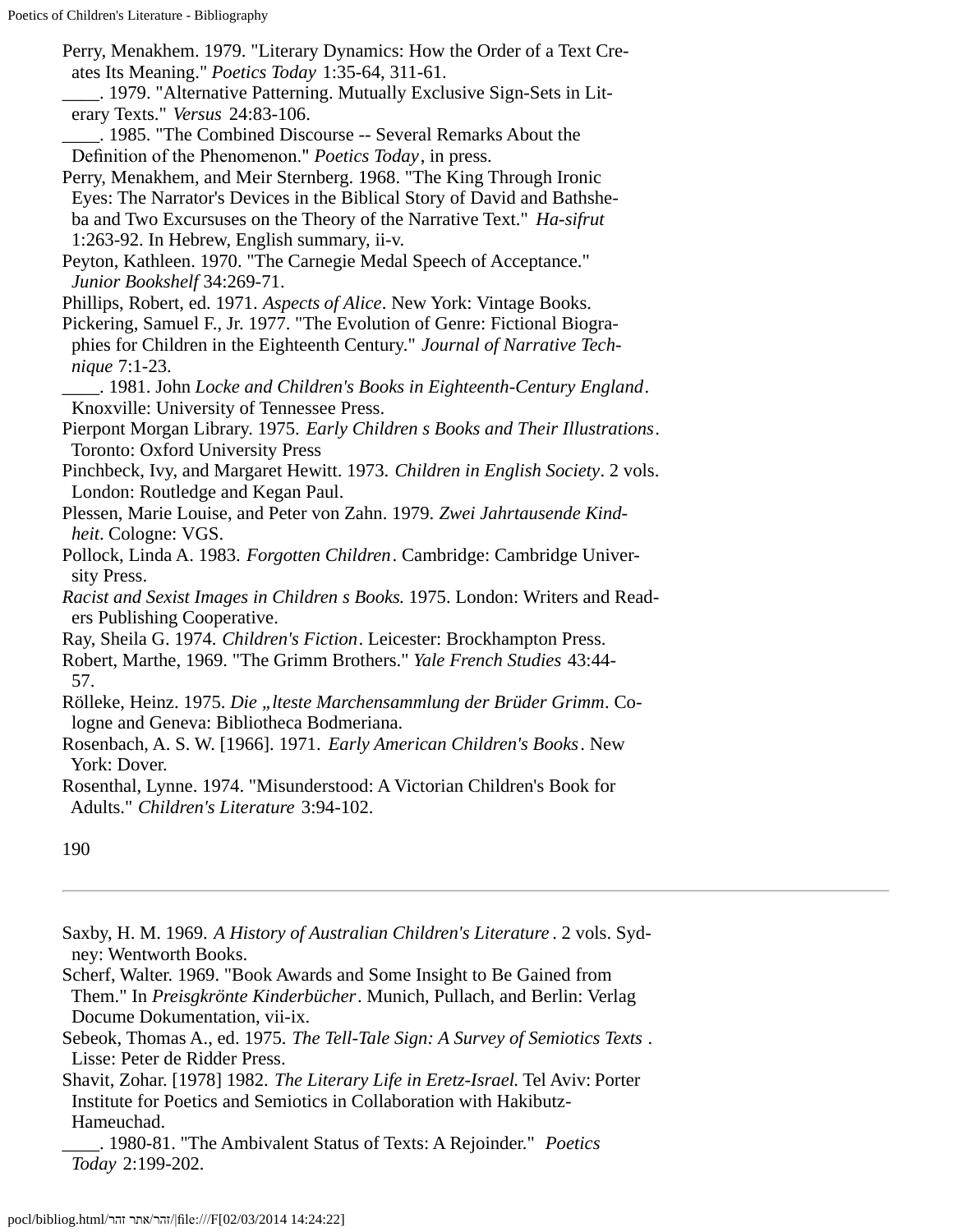- Shmeruk, Khone. 1978. *Yiddish Literature: Aspects of its History*. Tel Aviv: Porter Institute for Poetics and Semiotics, Tel Aviv University. In Hebrew. Shukman, Ann. 1977. *Literature and Semiotics: A Study of the Writings of Yu M. Lotman*. Amsterdam: North Holland. Sloane, William. 1955 . *Children s Books in England and in America in the Sev enteenth Century*. New York: Columbia University Press. Smith, Barbara Herrnstein. 1968. *Poetic Closure*. Chicago: University of Chi cago Press. Smith, James Steel. 1967. *A Critical Approach to Children's Literature* . New York: McGraw Hill. Smith, Lillian H. 1970. *The Unreluctant Years*. Chicago: American Library Association. Soriano, Marc. 1969. "From Tales of Warning to Formulettes: The Oral Tradition in French Children's Literature." In Brooks 1969, 4-43. \_\_\_\_. 1978. *Les Contes de Perrault*. Paris: Gallimard. Southhall, Ivan. 1975. *A Journey of Discovery: On Writing for Children* . Har mondsworth, Middlesex: Kestrel Books. Steig, Michael. 1980-81. "The Ambivalent Status of Texts: Some Com ments." *Poetics Today* 2: 193-98. Stein, Ruth M. 1976. "Confronting Censorship in the Elementary Schools." *Journal of Research and Development in Education* 9:41-51. Stewart, Susan. 1979. *Nonsense*. Baltimore: Johns Hopkins University Press. Stone, Harry. 1977-80. "Dickens, Cruikshank and Fairy-Tales." *Princeton University Library Chronicle* 35:213-47. Stoney, Barbara. 1974. *Enid Blyton: A Biography*. London: Hodder. Sutherland, Robert. 1970. *Language and Lerwis Carroll*. The Hague: Mouton. Sutton-Smith, Brian. 1981. "Early Stories as Poetry." *Children's Literature* 9: 137-50. Thwaite, Mary F. 1972. *From Primer to Pleasure*. London: Library Associa tion. 191
- Toury, Gideon. 1974. "Literature as a Polysystem." *Ha-sifrut* 18-19:1-19. In Hebrew.

\_\_\_\_. 1977. *Translational Norms and Literary Translation into Hebrew: 1935-1940*. Tel Aviv: Porter Institute for Poetics and Semiotics. In Hebrew.

\_\_\_\_. 1980a. "Translated Literature -- System, Norm, Performance: To ward a TT-Oriented Approach to Literary Translation." *Poetics Today* 2:9- 28.

\_\_\_\_. 1980b. *In Search of a Theory of Translation*. Tel Aviv: Porter Institute for Poetics and Semiotics.

Townsend, John Rowe. 1971. *A Sense of Story*. London: Longman.

\_\_\_\_. 1977. *Written for Children*. London: Penguin.

\_\_\_\_. 1979. *A Sounding of Story Tellers*. Harmondsworth, Middlesex: Kes trel Books.

Travaux, Tartu. 1976. *Travaux sur les systèmes de signes: École de* Tartu. Brussels: Complexe.

Travers, Pamela. 1975. "On Not Writing for Children." *Children's Literature* 5:15-22.

Trigon, Jean de. 1950. *Histoire de la littérature enfantine*. Paris: Hachette.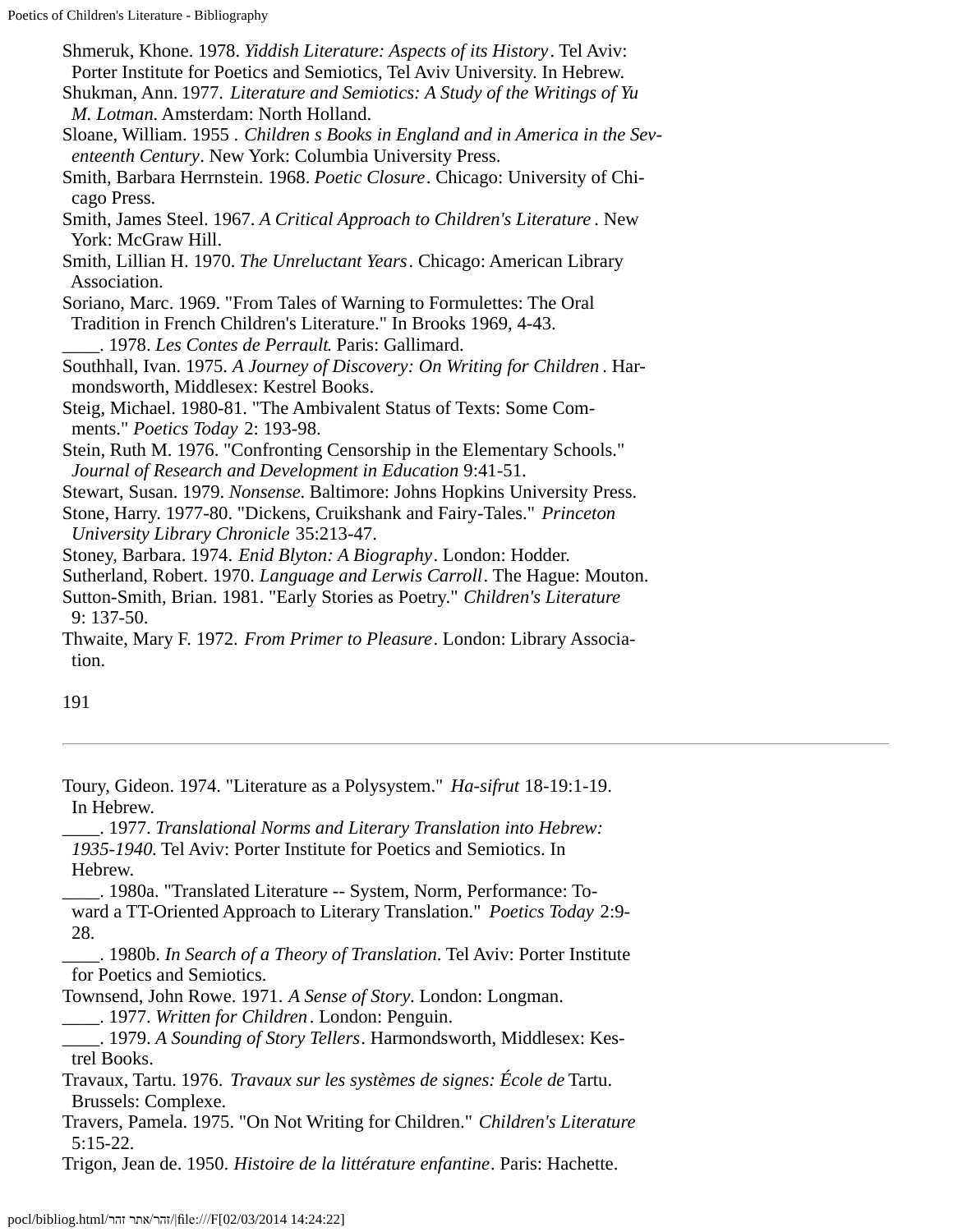Tucker, Nicholas. 1976. *Suitable for Children?* Sussex: Sussex University Press.

Tuer, A. W. 1897. *The History of the Hornbook*. London: Leadenhall Press. \_\_\_\_. [1899] 1969. *Stories from Old-Fashioned Children's Books*. New York: Augustus M. Kelley.

Tynjanov, Jurij. [1929] 1971. "On Literary Evaluation." In Matejka and Pomorska 1971, 66-78.

Tynjanov, Jurij, and Roman Jakobson. [1929] 1971. "Problems in the Study of Literature and Language." In Matejka and Pomorska 1971, 79-81.

Velten, H. U. 1930. "The Influence of Charles Perrault's *Contes de ma mere* l'oie on German folktale." *Cermanic Review* 5:4-18.

Vinogradov, Victor. 1922. "Sjuzet i kompozicija povesti Gogolja 'Nos.'" *Nacala*, 82-105. Hebrew translation in *Ha-sifrut* 1:308-18.

Vodicka, Felix. [1942] 1976. "Response to Verbal Art." In Matejka and Tit unik 1976, 197-208.

Voloshinov, V. N. [1929] 1973. *Marxism and Philosophy of Language*. Trans lated by Ladislav Matejka and I. R. Titunik. New York: Seminar Press.

Walsh, Jill Paton. 1973. "The Writer's Responsibility." *Children's Literature in Education* 4:30-36.

Watson, George, ed. 1971. *The New Cambridge Bibliography for English Liter ature*. Vol. 2,1660-1800. Cambridge: Cambridge University Press.

Webb, Kaye. 1970. " Ten Years Later." *Books, Journal of the National Book League* 2:3-4.

192

 Weber-Kellermann, Ingeborg. 1979. *Die Kindheit: Eine Kulturgeschichte*. Frankfurt and Munich: Insel Verlag.

Welch, d'Alté. 1972. *A Bibliography of American Children's Books Published Prior to 1821*. Worcester, Mass: American Antiquarian Society.

Whitehead, Frank, A. C. Capey, Wendy Moddren, and Alan Wellings. 1978. *Children and Their Books*. London: School Council Publication, Macmillan Education.

Wienold, Götz. 1981. "Some Basic Aspects of Text Processing." *Poetics To day* 2:97-109.

Wood, James Playsted. 1966. *The Snark Was a Boojum*. New York: Pantheon Books.

Wright, Louis Boker. 1963. *Middle-Class Culture in Elizabethan England*. New York: Cornell University Press.

Wunderlich, Richard, and Thomas J. Morrissey. 1982. " The Desecration of 'Pinocchio' in the United States." *Proceedings of the Eighth Annual Con ference of the Children's Literature Association*, University of Minnesota, March 1981, 106-18.

Zipes, Jack. 1979a. "Who's Afraid of the Brothers Grimm?" *Lion and the Unicorn* 3:4-57.

\_\_\_\_. 1979b. *Breaking the Magic Spell* Austin: University of Texas Press.

\_\_\_\_. 1979c. "On the Use and Abuse of Folk and Fairy Tales with Chil-

 dren." *Proceedings of the Fifth Annual Conference of the Children's Literature Association*, Harvard University, March 1978,113-22.

\_\_\_\_. 1983. *The Trials and Tribulations of Little Red Riding Hood: Versions of the Tale in Sociocultural Context*. South Hadley, Mass.: Bergin and Garvey, Ltd.